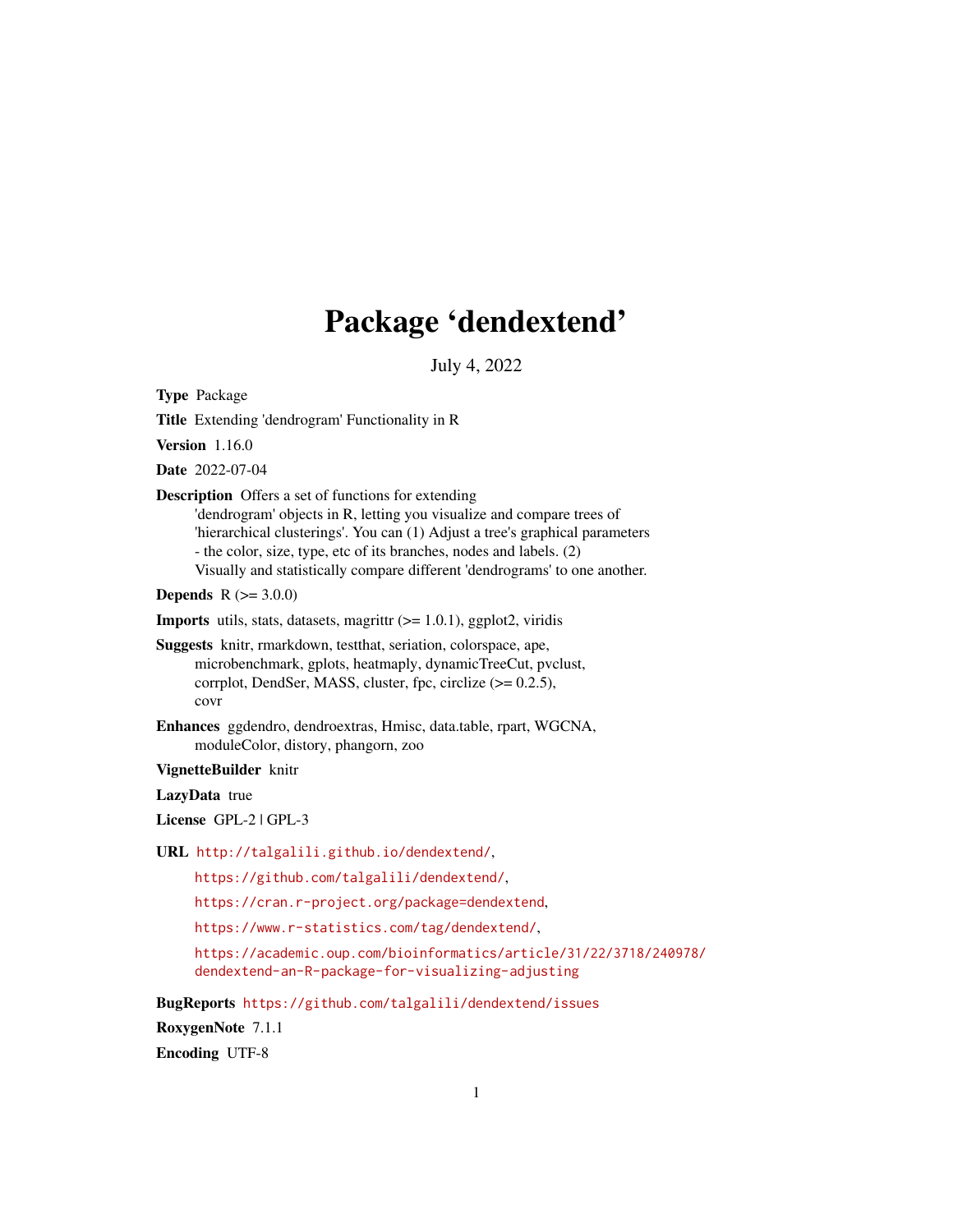#### NeedsCompilation no

Author Tal Galili [aut, cre, cph] (https://www.r-statistics.com), Yoav Benjamini [ths], Gavin Simpson [ctb], Gregory Jefferis [aut, ctb] (imported code from his dendroextras package), Marco Gallotta [ctb] (a.k.a: marcog), Johan Renaudie [ctb] (https://github.com/plannapus), The R Core Team [ctb] (Thanks for the Infastructure, and code in the examples), Kurt Hornik [ctb], Uwe Ligges [ctb], Andrej-Nikolai Spiess [ctb], Steve Horvath [ctb], Peter Langfelder [ctb], skullkey [ctb], Mark Van Der Loo [ctb] (https://github.com/markvanderloo d3dendrogram), Andrie de Vries [ctb] (ggdendro author), Zuguang Gu [ctb] (circlize author), Cath [ctb] (https://github.com/CathG), John Ma [ctb] (https://github.com/JohnMCMa), Krzysiek G [ctb] (https://github.com/storaged), Manuela Hummel [ctb] (https://github.com/hummelma), Chase Clark [ctb] (https://github.com/chasemc), Lucas Graybuck [ctb] (https://github.com/hypercompetent), jdetribol [ctb] (https://github.com/jdetribol), Ben Ho [ctb] (https://github.com/SplitInf), Samuel Perreault [ctb] (https://github.com/samperochkin), Christian Hennig [ctb] (http://www.homepages.ucl.ac.uk/~ucakche/), David Bradley [ctb] (https://github.com/DBradley27), Houyun Huang [ctb] (https://github.com/houyunhuang), Patrick Schupp [ctb] (https://github.com/pschupp)

Maintainer Tal Galili <tal.galili@gmail.com>

Repository CRAN

Date/Publication 2022-07-04 18:10:02 UTC

# R topics documented:

| dendextend-package $\ldots \ldots \ldots \ldots \ldots \ldots \ldots \ldots \ldots \ldots \ldots \ldots \ldots 5$ |  |
|-------------------------------------------------------------------------------------------------------------------|--|
|                                                                                                                   |  |
|                                                                                                                   |  |
|                                                                                                                   |  |
|                                                                                                                   |  |
|                                                                                                                   |  |
|                                                                                                                   |  |
|                                                                                                                   |  |
|                                                                                                                   |  |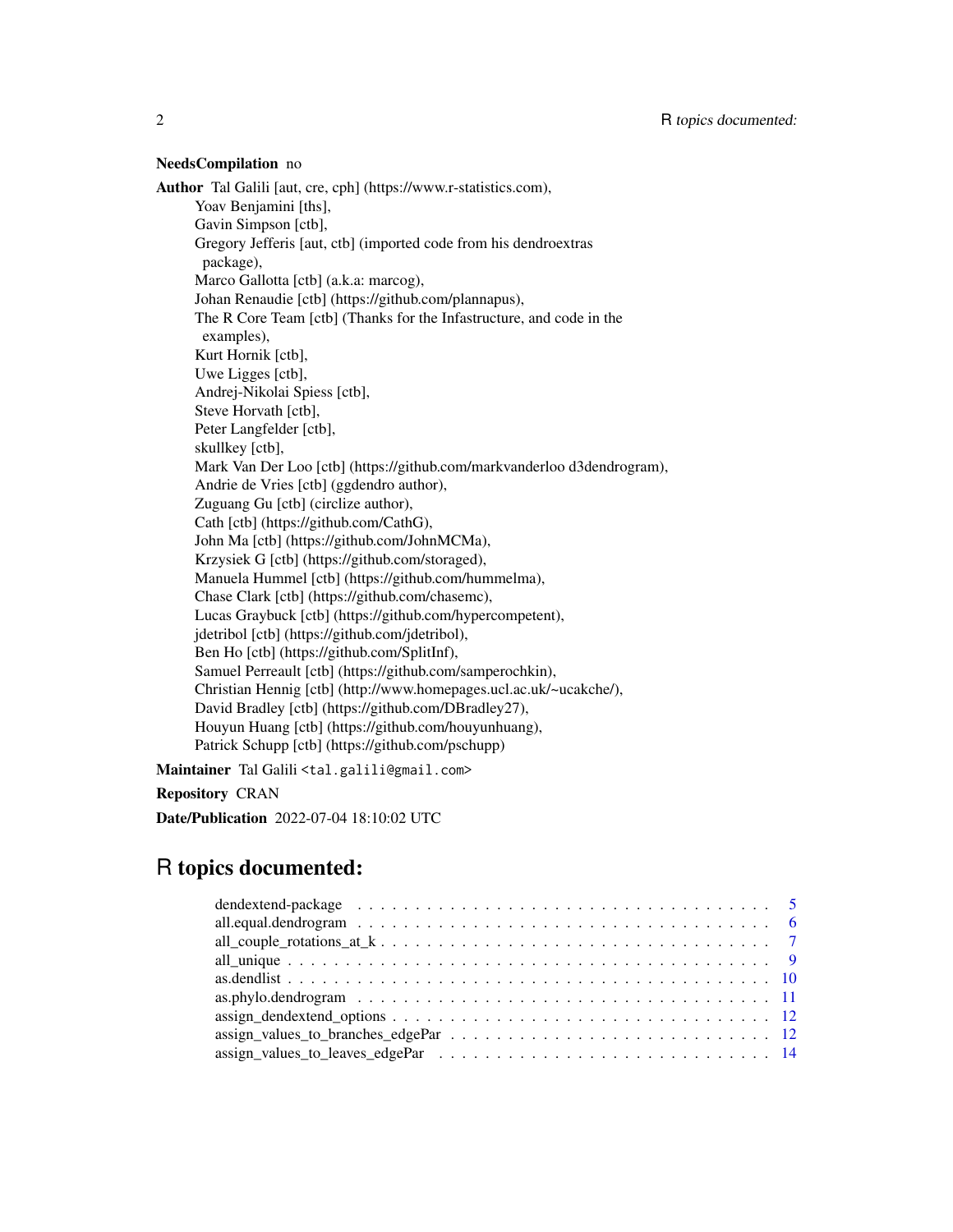|                                                                                                                | -15 |
|----------------------------------------------------------------------------------------------------------------|-----|
|                                                                                                                | 17  |
|                                                                                                                | 18  |
|                                                                                                                | 19  |
|                                                                                                                | 20  |
|                                                                                                                | 21  |
|                                                                                                                | 23  |
|                                                                                                                | 26  |
|                                                                                                                | 29  |
|                                                                                                                | 31  |
|                                                                                                                | 32  |
|                                                                                                                | 34  |
|                                                                                                                | 36  |
|                                                                                                                | 37  |
|                                                                                                                |     |
|                                                                                                                | 41  |
|                                                                                                                |     |
|                                                                                                                | 49  |
|                                                                                                                | 51  |
|                                                                                                                | 52  |
|                                                                                                                |     |
|                                                                                                                | 54  |
| $cor\_common\_nodes \dots \dots \dots \dots \dots \dots \dots \dots \dots \dots \dots \dots \dots \dots \dots$ | 57  |
|                                                                                                                | 58  |
|                                                                                                                | 60  |
|                                                                                                                | 61  |
|                                                                                                                | 62  |
|                                                                                                                | 66  |
|                                                                                                                | 68  |
|                                                                                                                | 70  |
|                                                                                                                | 71  |
|                                                                                                                | 72  |
|                                                                                                                | 73  |
|                                                                                                                | 74  |
|                                                                                                                | 75  |
|                                                                                                                | 76  |
|                                                                                                                | 78  |
|                                                                                                                | 79  |
|                                                                                                                | 79  |
|                                                                                                                | 81  |
|                                                                                                                | 83  |
|                                                                                                                | 84  |
|                                                                                                                |     |
| find $k$                                                                                                       | 85  |
|                                                                                                                | 86  |
|                                                                                                                | 87  |
|                                                                                                                | 88  |
|                                                                                                                | 89  |
|                                                                                                                | 91  |
| FM_index_R                                                                                                     | 93  |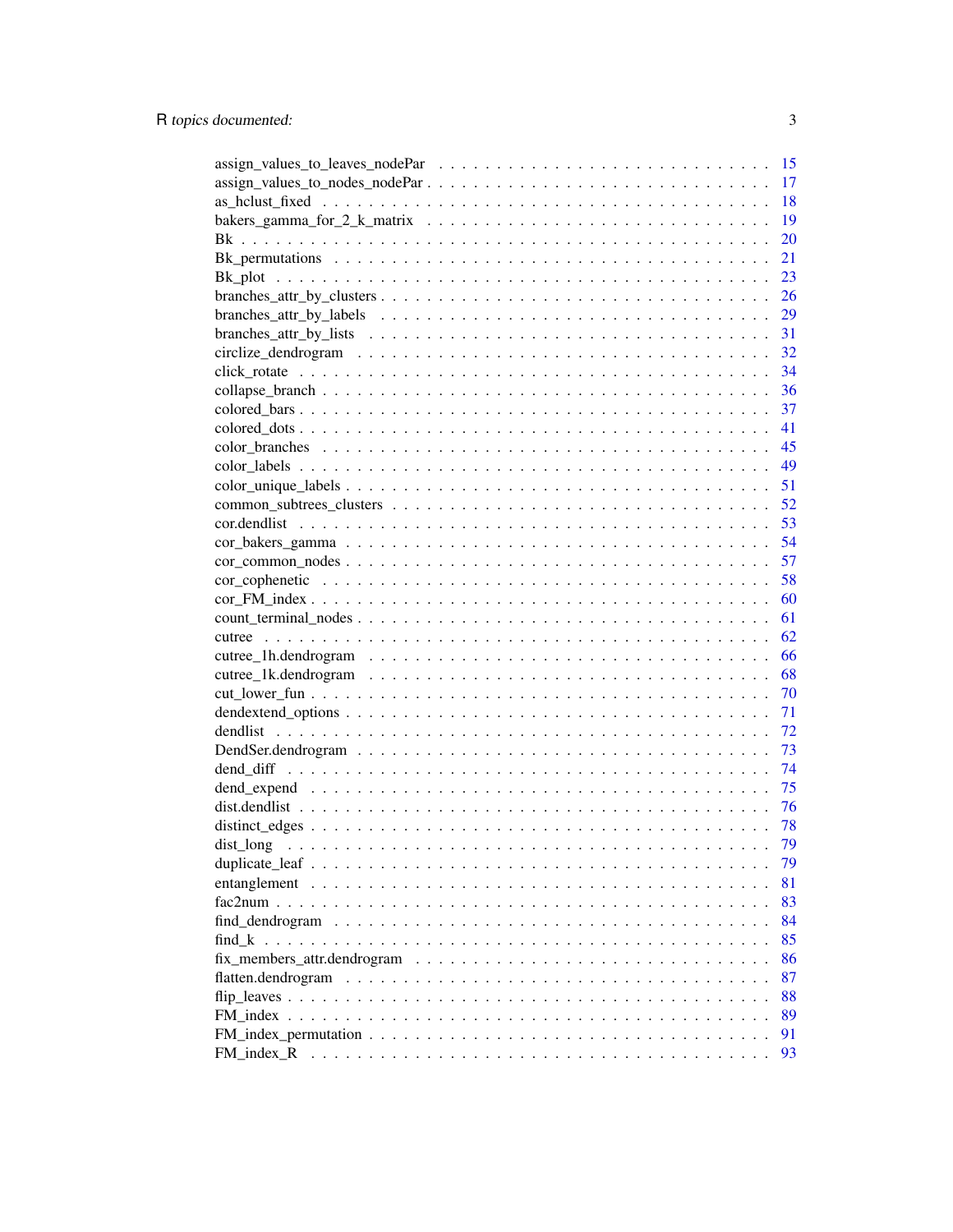|       | 95 |
|-------|----|
|       | 96 |
|       |    |
|       |    |
|       |    |
|       |    |
|       |    |
|       |    |
|       |    |
|       |    |
|       |    |
|       |    |
|       |    |
|       |    |
|       |    |
|       |    |
|       |    |
|       |    |
|       |    |
|       |    |
|       |    |
|       |    |
|       |    |
|       |    |
|       |    |
|       |    |
|       |    |
|       |    |
|       |    |
|       |    |
|       |    |
|       |    |
|       |    |
|       |    |
|       |    |
|       |    |
|       |    |
|       |    |
|       |    |
|       |    |
| prune |    |
|       |    |
|       |    |
|       |    |
|       |    |
|       |    |
|       |    |
|       |    |
|       |    |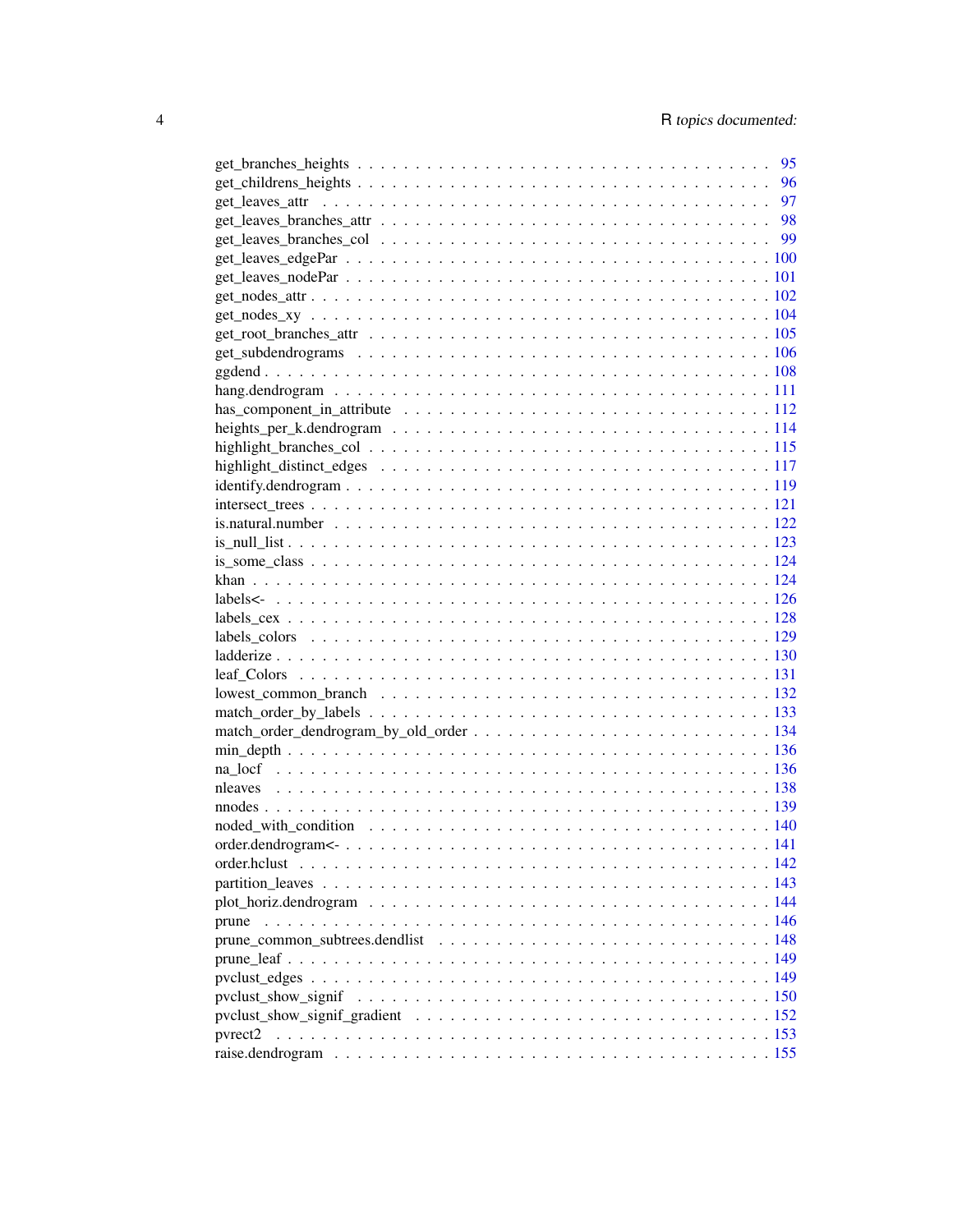<span id="page-4-0"></span>

dendextend-package *Functions for extending dendrogram objects*

# Description

Offers a set of functions for extending 'dendrogram' objects in R, letting you visualize and compare trees of 'hierarchical clusterings'. You can (1) Adjust a tree's graphical parameters - the color, size, type, etc of its branches, nodes and labels. (2) Visually and statistically compare different 'dendrograms' to one another.

# See Also

[dendrogram,](#page-0-0) [hclust](#page-0-0) in [stats](#page-0-0) package.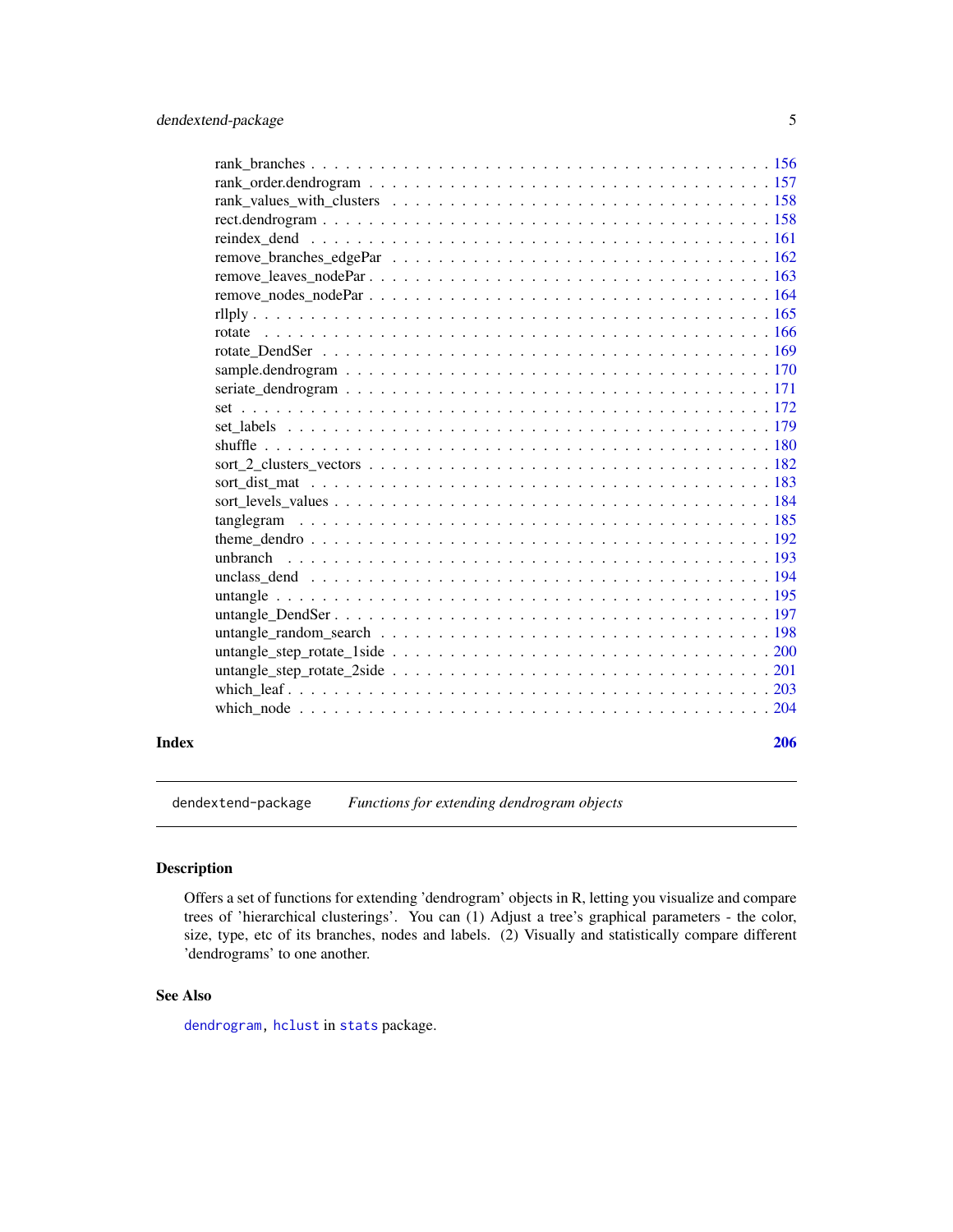<span id="page-5-0"></span>all.equal.dendrogram *Global Comparison of two (or more) dendrograms*

#### Description

This function makes a global comparison of two or more dendrograms trees.

The function can get two [dendlist](#page-71-1) objects and compare them using [all.equal.list.](#page-0-0) If a dendlist is in only "target" (and not "current"), it will go through the dendlist and compare all of the dendrograms within it to one another.

# Usage

```
## S3 method for class 'equal.dendrogram'
all(
  target,
  current,
 use.edge.length = TRUE,
  use.tip.label.order = FALSE,
  use.tip.label = TRUE,
  use.topology = TRUE,
  tolerance = .Machine$double.eps^0.5,
  scale = NULL,
  ...
)
```
#### Arguments

| target              | an object of type dendrogram or dendlist                                                                                        |
|---------------------|---------------------------------------------------------------------------------------------------------------------------------|
| current             | an object of type dendrogram                                                                                                    |
| use.edge.length     |                                                                                                                                 |
|                     | logical (TRUE). If to check branches' heights.                                                                                  |
| use.tip.label.order |                                                                                                                                 |
|                     | logical (FALSE). If to check labels are in the same and in identical order                                                      |
| use.tip.label       | logical (TRUE). If to check that labels are the same (regardless of order)                                                      |
| use.topology        | logical (TRUE). If to check teh existence of distinct edges                                                                     |
| tolerance           | the numeric tolerance used to compare the branch lengths.                                                                       |
| scale               | a positive number (NULL as default), comparison of branch height is made after<br>scaling (i.e., dividing) them by this number. |
| $\ddotsc$           | Ignored.                                                                                                                        |

#### Value

Either TRUE (NULL for attr.all.equal) or a vector of mode "character" describing the differences between target and current.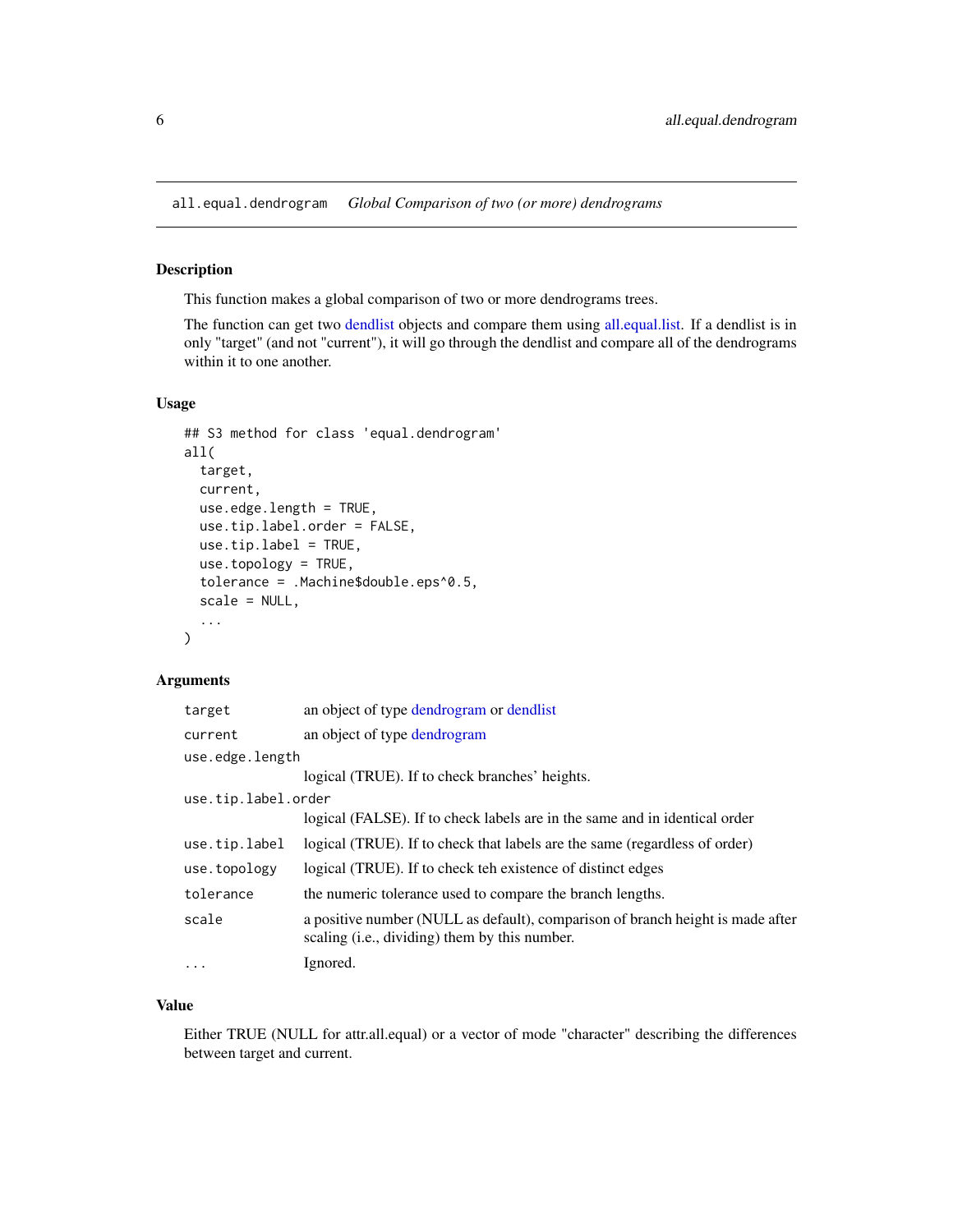#### <span id="page-6-0"></span>See Also

[all.equal,](#page-0-0) [all.equal.phylo,](#page-0-0) [identical](#page-0-0)

#### Examples

```
## Not run:
set.seed(23235)
ss <- sample(1:150, 10)
dend1 <- iris[ss, -5] %>%
 dist() %>%
 hclust("com") %>%
  as.dendrogram()
dend2 <- iris[ss, -5] %>%
  dist() %>%
  hclust("single") %>%
  as.dendrogram()
dend3 <- iris[ss, -5] %>%
  dist() %>%
  hclust("ave") %>%
  as.dendrogram()
dend4 <- iris[ss, -5] %>%
  dist() %>%
  hclust("centroid") %>%
  as.dendrogram()
# cutree(dend1)
all.equal(dend1, dend1)
all.equal(dend1, dend2)
all.equal(dend1, dend2, use.edge.length = FALSE)
all.equal(dend1, dend2, use.edge.length = FALSE, use.topology = FALSE)
all.equal(dend2, dend4, use.edge.length = TRUE)
all.equal(dend2, dend4, use.edge.length = FALSE)
all.equal(dendlist(dend1, dend2, dend3, dend4))
all.equal(dendlist(dend1, dend2, dend3, dend4), use.edge.length = FALSE)
all.equal(dendlist(dend1, dend1, dend1))
## End(Not run)
```
all\_couple\_rotations\_at\_k

*Rotate tree branches for k*

#### Description

Given a tree and a k number of clusters, the tree is rotated so that the extra clusters added from k-1 to k clusters are flipped.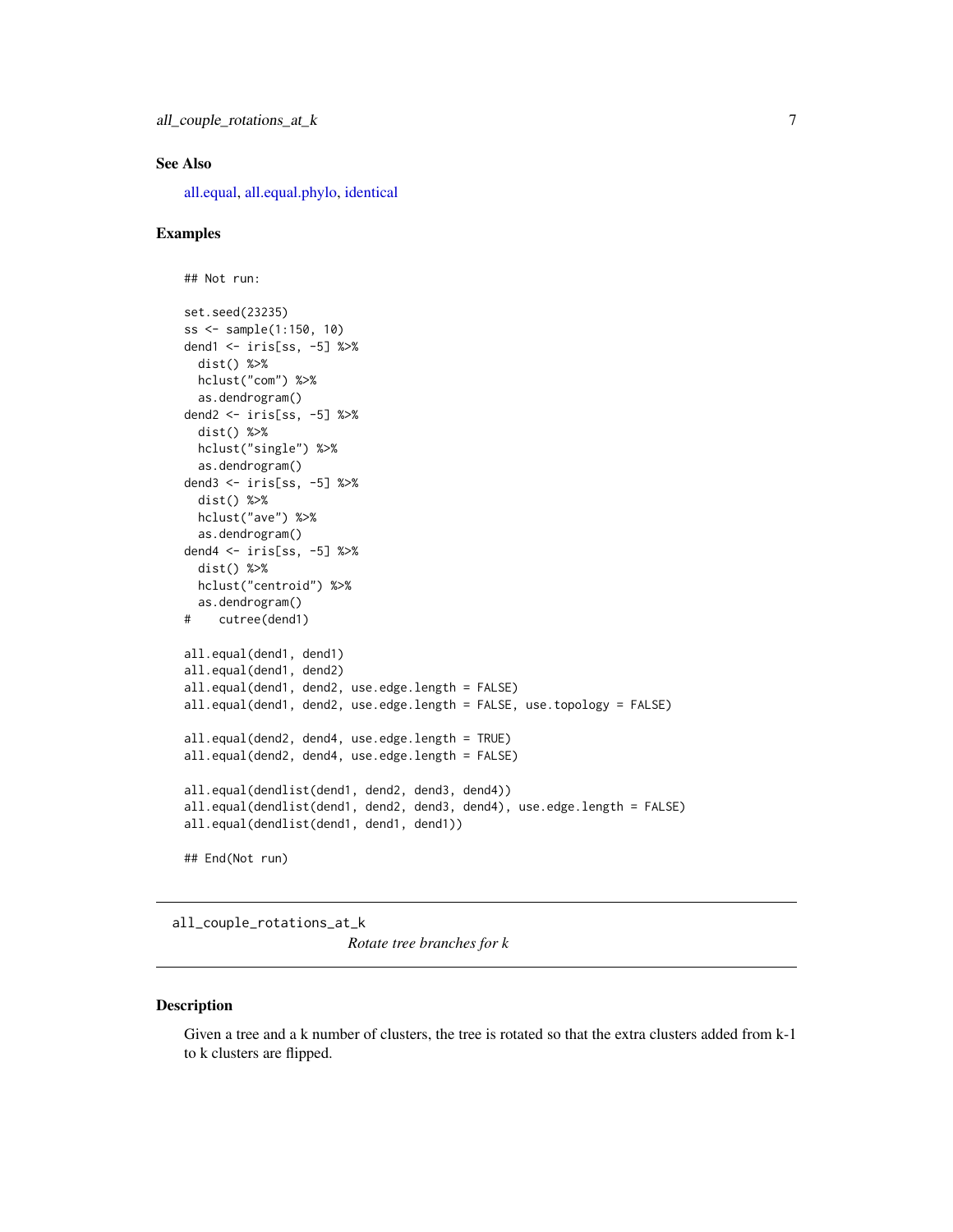This is useful for finding good trees for a [tanglegram.](#page-184-1)

# Usage

```
all_couple_rotations_at_k(dend, k, dend_heights_per_k, ...)
```
#### Arguments

| dend               | a dendrogram object                                                                                                                                                                                            |
|--------------------|----------------------------------------------------------------------------------------------------------------------------------------------------------------------------------------------------------------|
| k                  | integer scalar with the number of clusters the tree should be cut into.                                                                                                                                        |
| dend_heights_per_k |                                                                                                                                                                                                                |
|                    | a named vector that resulted from running heights_per_k.dendrogram. When<br>running the function many times, supplying this object will help improve the<br>running time if using the cutree.dendrogram method |
|                    | not used                                                                                                                                                                                                       |

# Value

A list with dendrogram objects with all the possible rotations for k clusters (beyond the k-1 clusters!).

# See Also

[tanglegram,](#page-184-1) [match\\_order\\_by\\_labels,](#page-132-1) [entanglement,](#page-80-1) [flip\\_leaves.](#page-87-1)

```
## Not run:
dend1 <- USArrests[1:5, ] %>%
 dist() %>%
 hclust() %>%
  as.dendrogram()
dend2 <- all_couple_rotations_at_k(dend1, k = 2)[[2]]
tanglegram(dend1, dend2)
entanglement(dend1, dend2, L = 2) # 0.5
dend2 <- all_couple_rotations_at_k(dend1, k = 3)[[2]]
tanglegram(dend1, dend2)
entanglement(dend1, dend2, L = 2) # 0.4
dend2 <- all_couple_rotations_at_k(dend1, k = 4)[[2]]
tanglegram(dend1, dend2)
entanglement(dend1, dend2, L = 2) # 0.05
## End(Not run)
```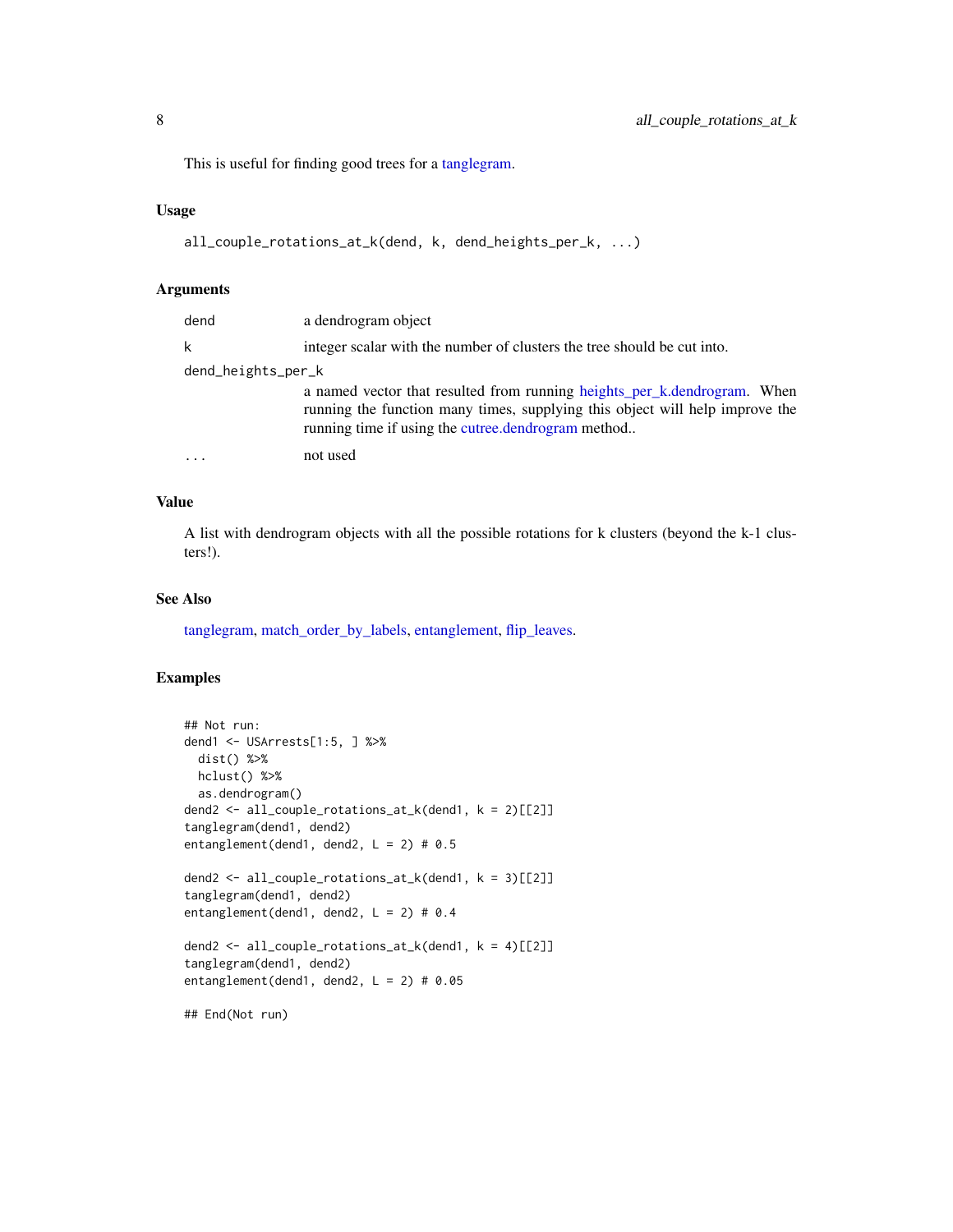<span id="page-8-0"></span>

Checks if all the elements in a vector are unique

# Usage

all\_unique(x, ...)

#### Arguments

| X | a vector |
|---|----------|
| . | ignored. |

#### Value

logical (are all the elements in the vector unique)

#### Source

<https://www.mail-archive.com/r-help@r-project.org/msg77592.html> OLD (no longer working): https://r.789695.n4.nabble.com/Is-there-a-function-to-test-if-all-the-elements-in-a-vector-areunique-td931833.html

# See Also

[unique](#page-0-0)

```
all_unique(c(1:5, 1, 1))
all_unique(c(1, 1, 2))
all_unique(c(1, 1, 2, 3, 3, 3, 3))
all_unique(c(1, 3, 2))
all_unique(c(1:10))
```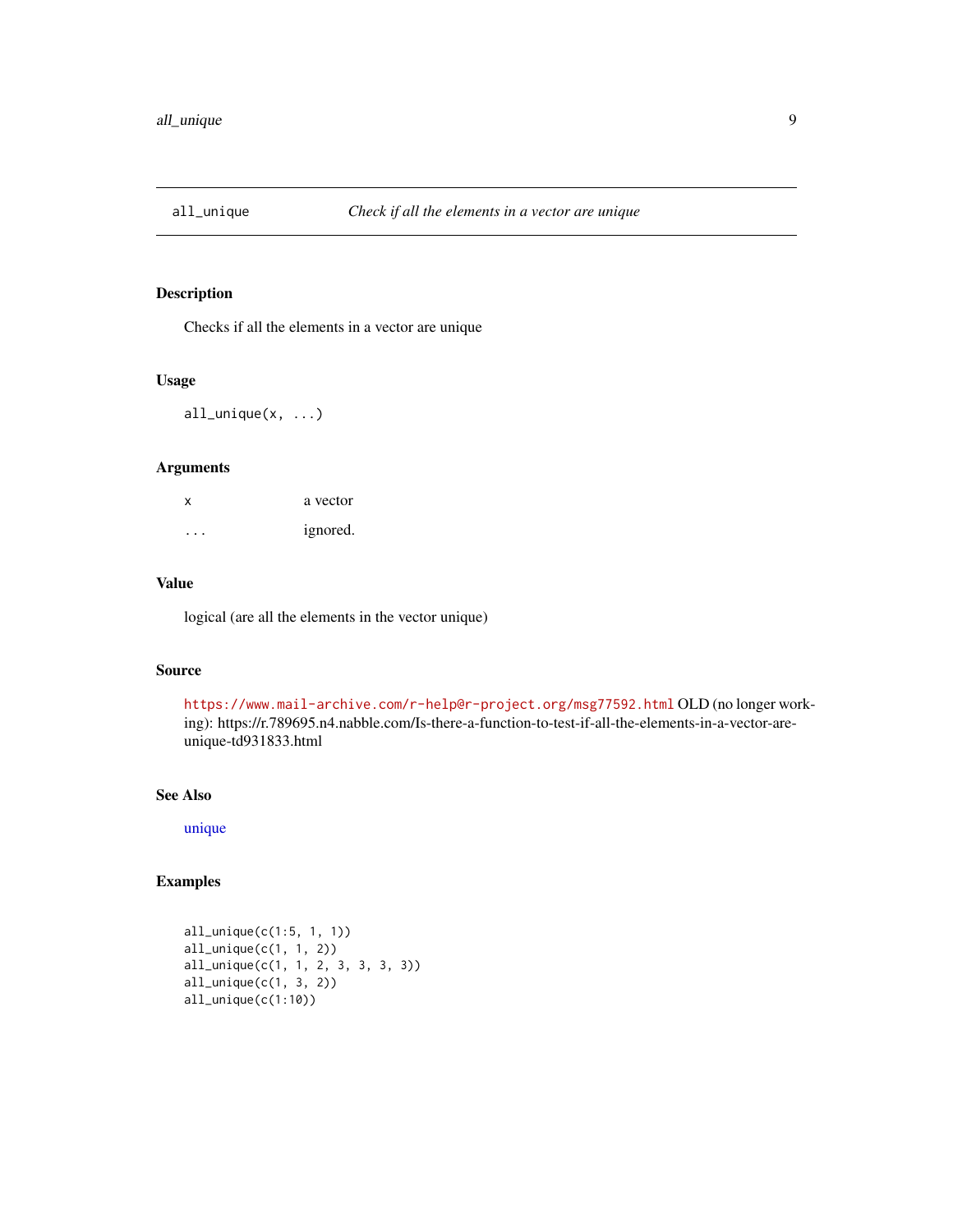<span id="page-9-0"></span>

It removes stuff that are not dendgrogram/dendlist and turns what is left into a dendlist

# Usage

as.dendlist(x, ...)

# Arguments

|   | a list with several dendrogram/hclust/phylo or dendlist objects and other junk<br>that should be omitted. |
|---|-----------------------------------------------------------------------------------------------------------|
| . | NOT USED                                                                                                  |

# Value

A list of class dendlist where each item is a dendrogram

```
## Not run:
dend <- iris[, -5] %>%
 dist() %>%
  hclust() %>%
  as.dendrogram()
dend2 <- iris[, -5] %>%
  dist() %>%
  hclust(method = "single") %>%
  as.dendrogram()
x <- list(dend, 1, dend2)
as.dendlist(x)
## End(Not run)
```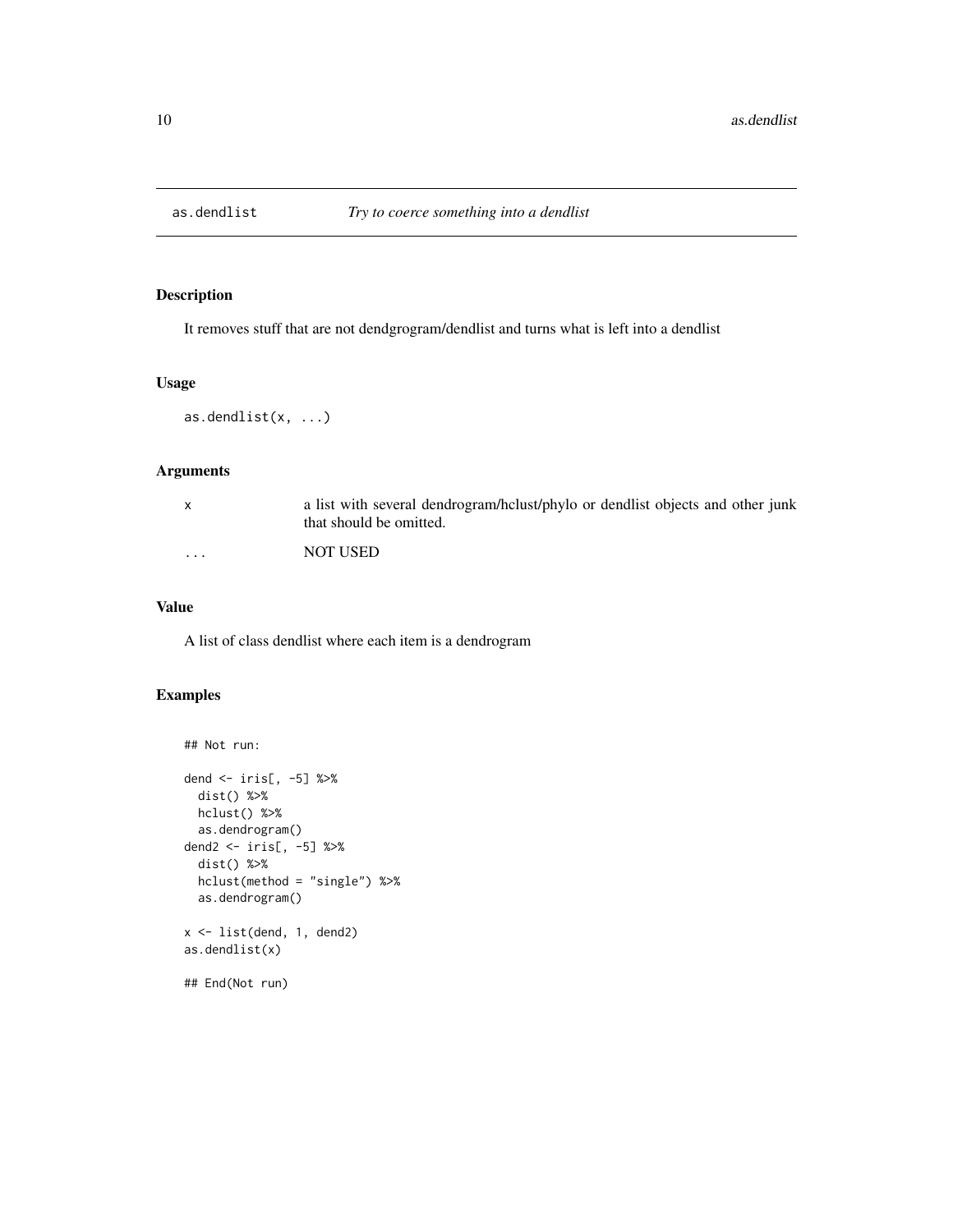<span id="page-10-0"></span>Based on [as.hclust.dendrogram](#page-0-0) with [as.phylo.hclust](#page-0-0) In the future I hope a more direct link will be made.

#### Usage

```
as.phylo.dendrogram(x, ...)
```
# Arguments

| x | a dendrogram |
|---|--------------|
| . | ignored.     |

# Value

A phylo class object

# See Also

[as.dendrogram,](#page-0-0) [as.hclust,](#page-0-0) [as.phylo](#page-0-0)

```
## Not run:
library(dendextend)
library(ape)
dend <- iris[1:30, -5] %>%
  dist() %>%
 hclust() %>%
  as.dendrogram()
dend2 <- as.phylo(dend)
plot(dend2, type = "fan")
library(dendextend)
library(ggplot2)
# no longer needed: library(ggdendro)
dend <- iris[1:30, -5] %>%
  dist() %>%
  hclust() %>%
   as.dendrogram()
# there is a bug in the location of the labels
# If you want to solve it - please send a Pull Request to:
# https://github.com/talgalili/dendextend/
ggplot(dend) +
```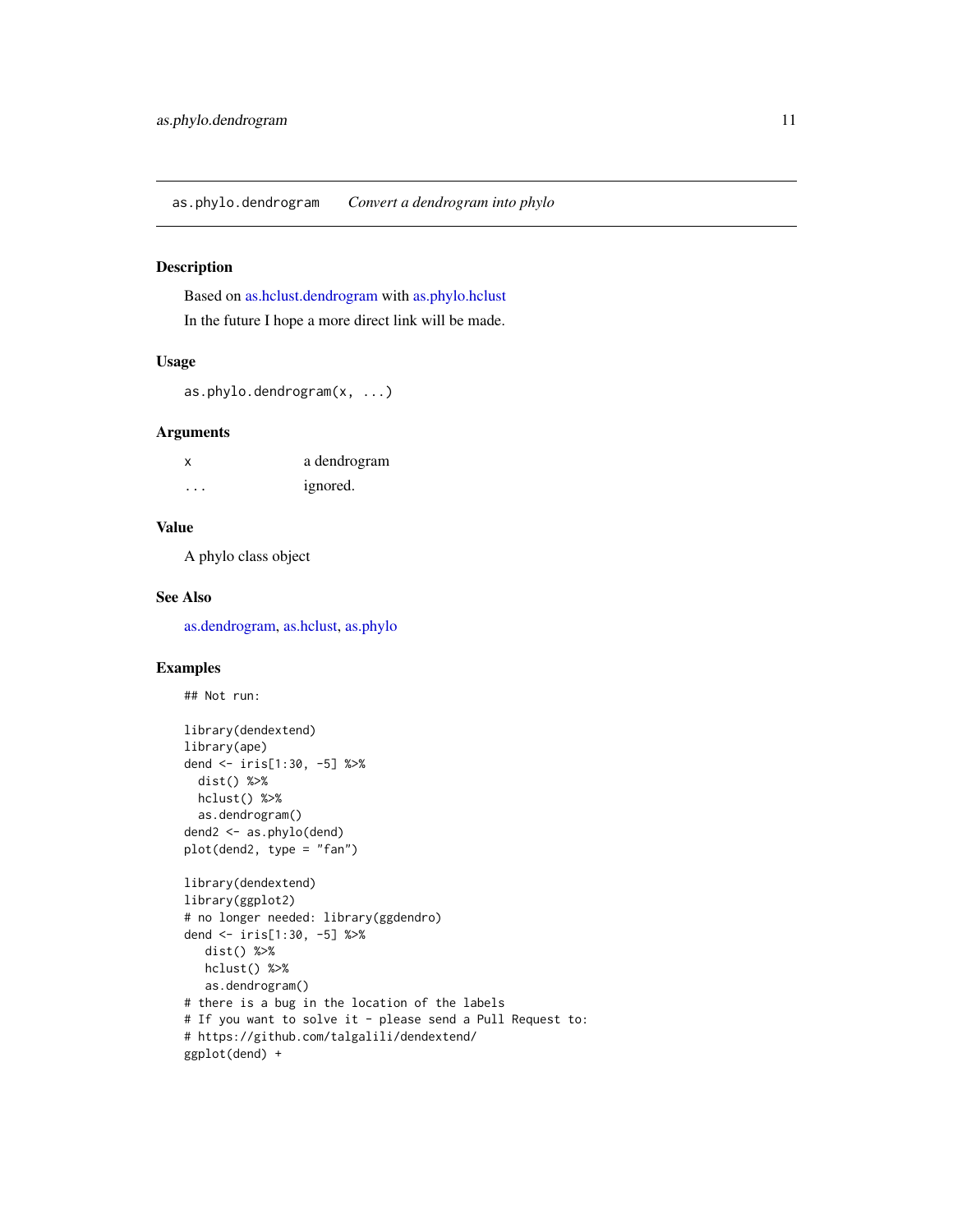```
scale_y_reverse(expand = c(0.2, 0)) + coord_polar(start = 1, theta="x")## End(Not run)
# see: https://github.com/klutometis/roxygen/issues/796
```
assign\_dendextend\_options

*Populates dendextend functions into dendextend\_options*

# Description

#

Populates dendextend functions into dendextend\_options

#### Usage

assign\_dendextend\_options()

assign\_values\_to\_branches\_edgePar

*Assign values to edgePar of dendrogram's branches*

### Description

Go through the dendrogram branches and updates the values inside its edgePar If the value has Inf then the value in edgePar will not be changed.

#### Usage

```
assign_values_to_branches_edgePar(
  dend,
  value,
  edgePar,
  skip_leaves = FALSE,
 warn = dendextend_options("warn"),
  ...
\mathcal{E}
```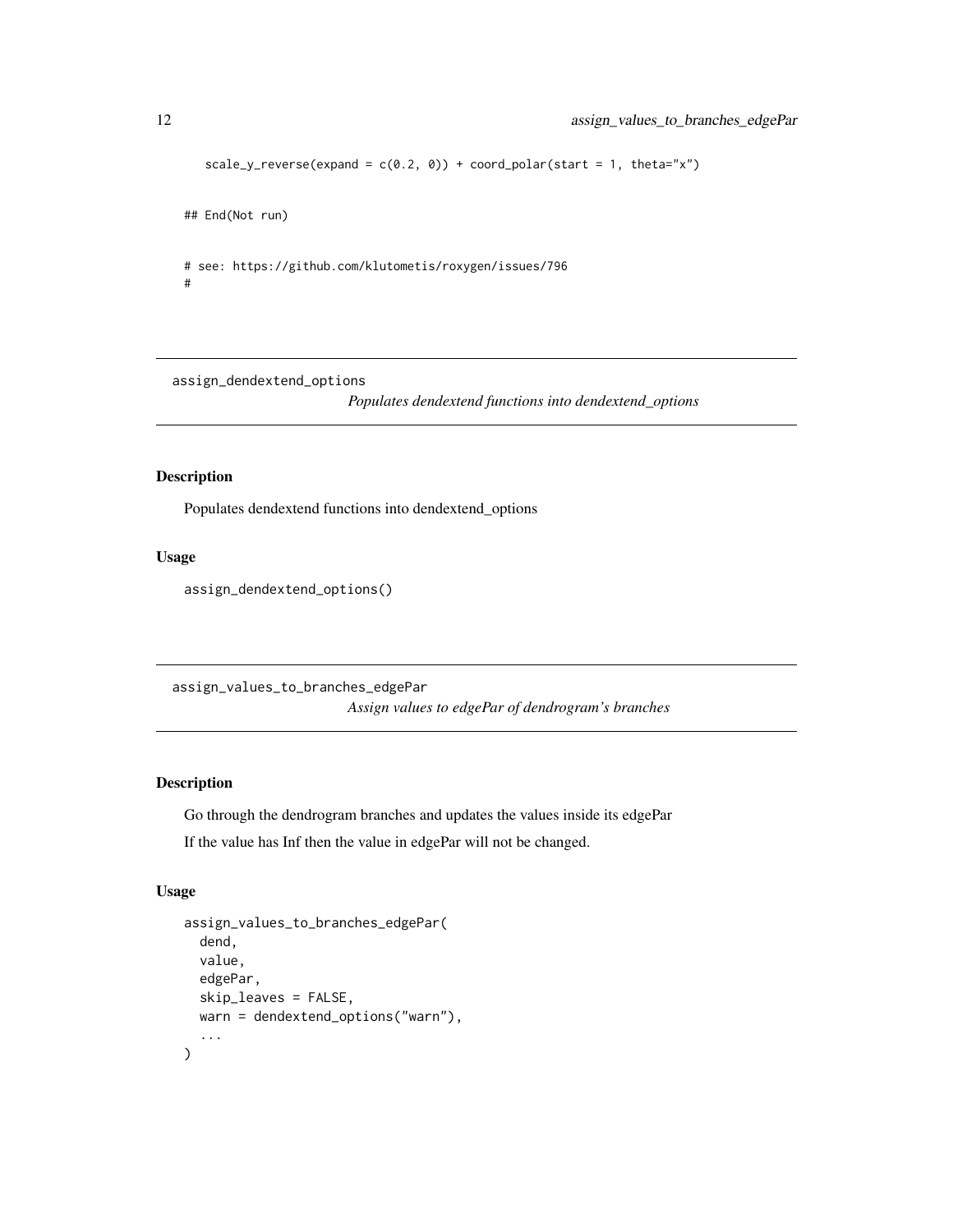#### **Arguments**

| dend        | a dendrogram object                                                                                                                                                                        |
|-------------|--------------------------------------------------------------------------------------------------------------------------------------------------------------------------------------------|
| value       | a new value scalar for the edgePar attribute.                                                                                                                                              |
| edgePar     | a character indicating the value inside edgePar to adjust. Can be either "col",<br>"lty", or "lwd".                                                                                        |
| skip_leaves | logical (FALSE) - should the leaves be skipped/ignored?                                                                                                                                    |
| warn        | logical (default from dendextend_options("warn") is FALSE). Set if warning are<br>to be issued, it is safer to keep this at TRUE, but for keeping the noise down, the<br>default is FALSE. |
| $\ddotsc$   | not used                                                                                                                                                                                   |

# Value

A dendrogram, after adjusting the edgePar attribute in all of its branches,

#### See Also

[get\\_root\\_branches\\_attr](#page-104-1)

```
# This failed before - now it works fine. (thanks to Martin Maechler)
dend <-1:2 %>%
 dist() %>%
 hclust() %>%
  as.dendrogram()
dend %>%
  set("branches_lty", 1:2) %>%
  set("branches_col", c("topbranch_never_plots", "black", "orange")) %>%
  plot()
## Not run:
dend <- USArrests[1:5, ] %>%
 dist() %>%
 hclust() %>%
  as.dendrogram()
plot(dend)
dend <- assign_values_to_branches_edgePar(dend = dend, value = 2, edgePar = "lwd")
plot(dend)
dend <- assign_values_to_branches_edgePar(dend = dend, value = 2, edgePar = "col")
plot(dend)
dend <- assign_values_to_branches_edgePar(dend = dend, value = "orange", edgePar = "col")
plot(dend)
dend2 <- assign_values_to_branches_edgePar(dend = dend, value = 2, edgePar = "lty")
plot(dend2)
dend2 %>%
 unclass() %>%
```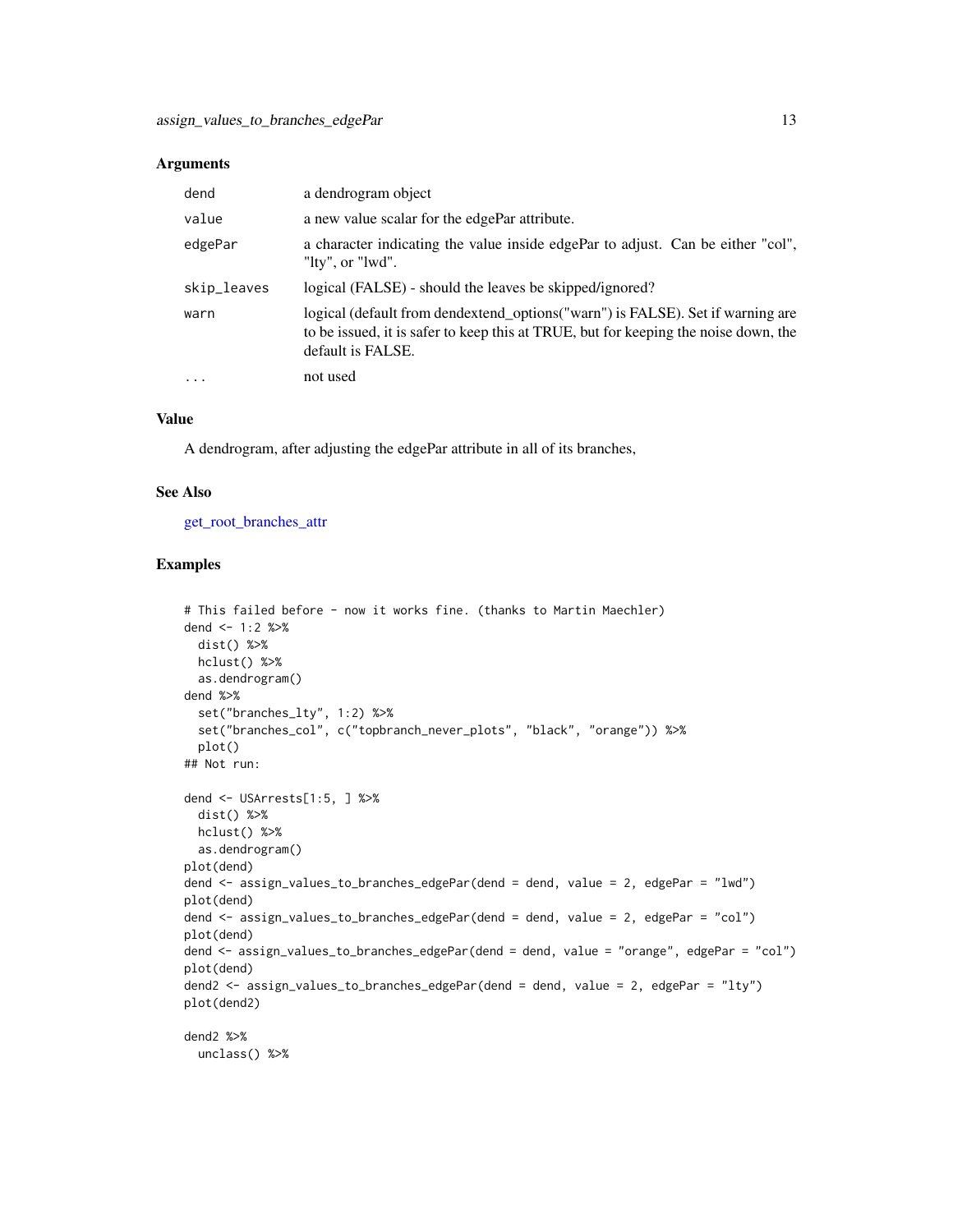<span id="page-13-0"></span>str()

## End(Not run)

assign\_values\_to\_leaves\_edgePar

*Assign values to edgePar of dendrogram's leaves*

# Description

Go through the dendrogram leaves and updates the values inside its edgePar

If the value has Inf then the value in edgePar will not be changed.

# Usage

```
assign_values_to_leaves_edgePar(
  dend,
  value,
  edgePar,
  warn = dendextend_options("warn"),
  ...
\mathcal{L}
```
# Arguments

| dend    | a dendrogram object                                                                                                                                                                        |
|---------|--------------------------------------------------------------------------------------------------------------------------------------------------------------------------------------------|
| value   | a new value vector for the edgePar attribute. It should be the same length as the<br>number of leaves in the tree. If not, it will recycle the value and issue a warning.                  |
| edgePar | the value inside edgePar to adjust.                                                                                                                                                        |
| warn    | logical (default from dendextend_options("warn") is FALSE). Set if warning are<br>to be issued, it is safer to keep this at TRUE, but for keeping the noise down, the<br>default is FALSE. |
| $\cdot$ | not used                                                                                                                                                                                   |

#### Value

A dendrogram, after adjusting the edgePar attribute in all of its leaves,

#### See Also

[get\\_leaves\\_attr,](#page-96-1) linkassign\_values\_to\_leaves\_nodePar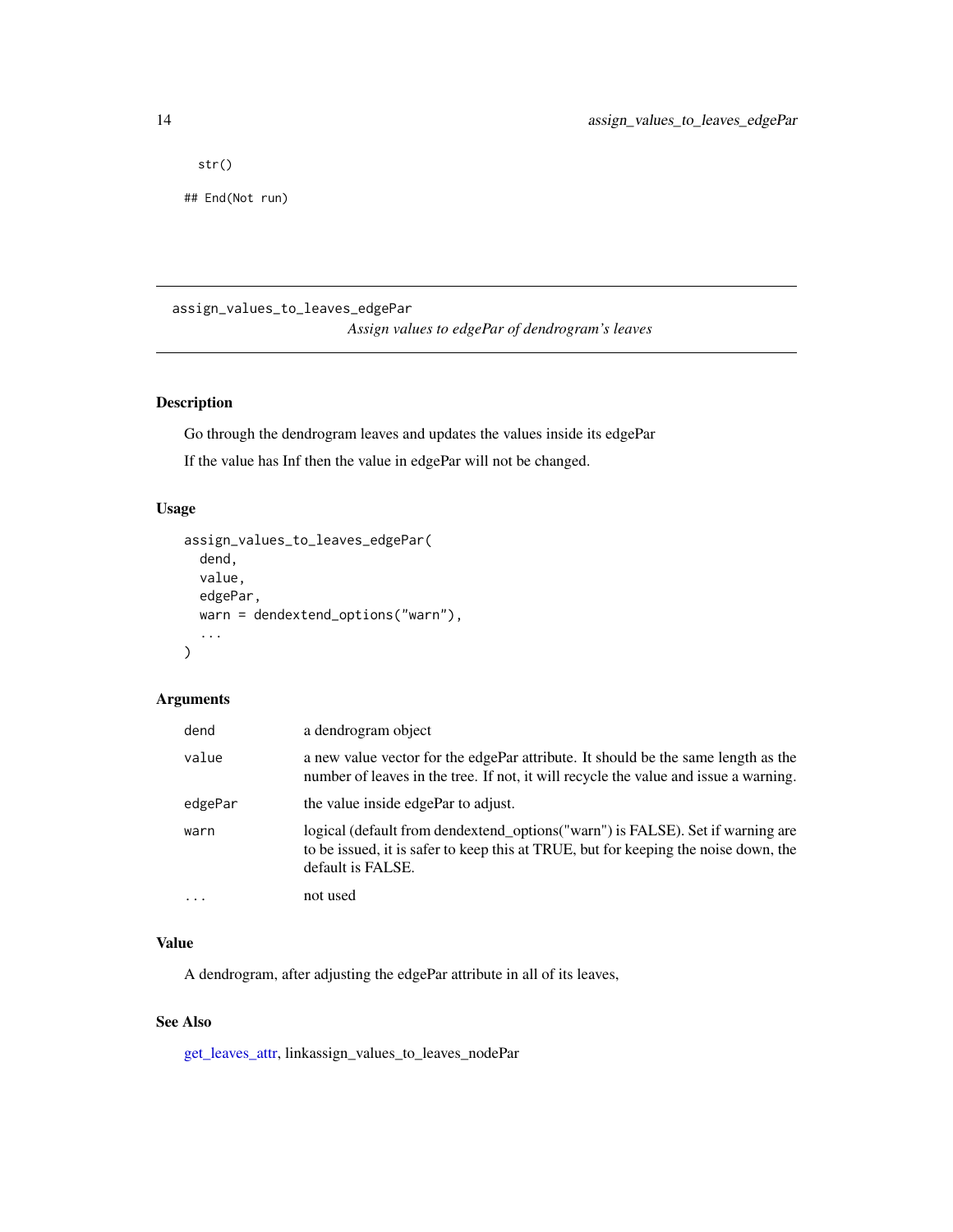# <span id="page-14-0"></span>Examples

```
## Not run:
dend <- USArrests[1:5, ] %>%
  dist() %>%
 hclust("ave") %>%
  as.dendrogram()
plot(dend)
dend <- assign_values_to_leaves_edgePar(dend = dend, value = c(3, 2), edgePar = "col")
plot(dend)
dend \le assign_values_to_leaves_edgePar(dend = dend, value = c(3, 2), edgePar = "lwd")
plot(dend)
dend <- assign_values_to_leaves_edgePar(dend = dend, value = c(3, 2), edgePar = "lty")
plot(dend)
get_leaves_attr(dend, "edgePar", simplify = FALSE)
## End(Not run)
```
<span id="page-14-1"></span>assign\_values\_to\_leaves\_nodePar *Assign values to nodePar of dendrogram's leaves*

# Description

Go through the dendrogram leaves and updates the values inside its nodePar If the value has Inf then the value in edgePar will not be changed.

# Usage

```
assign_values_to_leaves_nodePar(
  dend,
  value,
 nodePar,
 warn = dendextend_options("warn"),
  ...
)
```
#### Arguments

| dend    | a dendrogram object                                                                                                                                                       |
|---------|---------------------------------------------------------------------------------------------------------------------------------------------------------------------------|
| value   | a new value vector for the nodePar attribute. It should be the same length as the<br>number of leaves in the tree. If not, it will recycle the value and issue a warning. |
| nodePar | the value inside nodePar to adjust.                                                                                                                                       |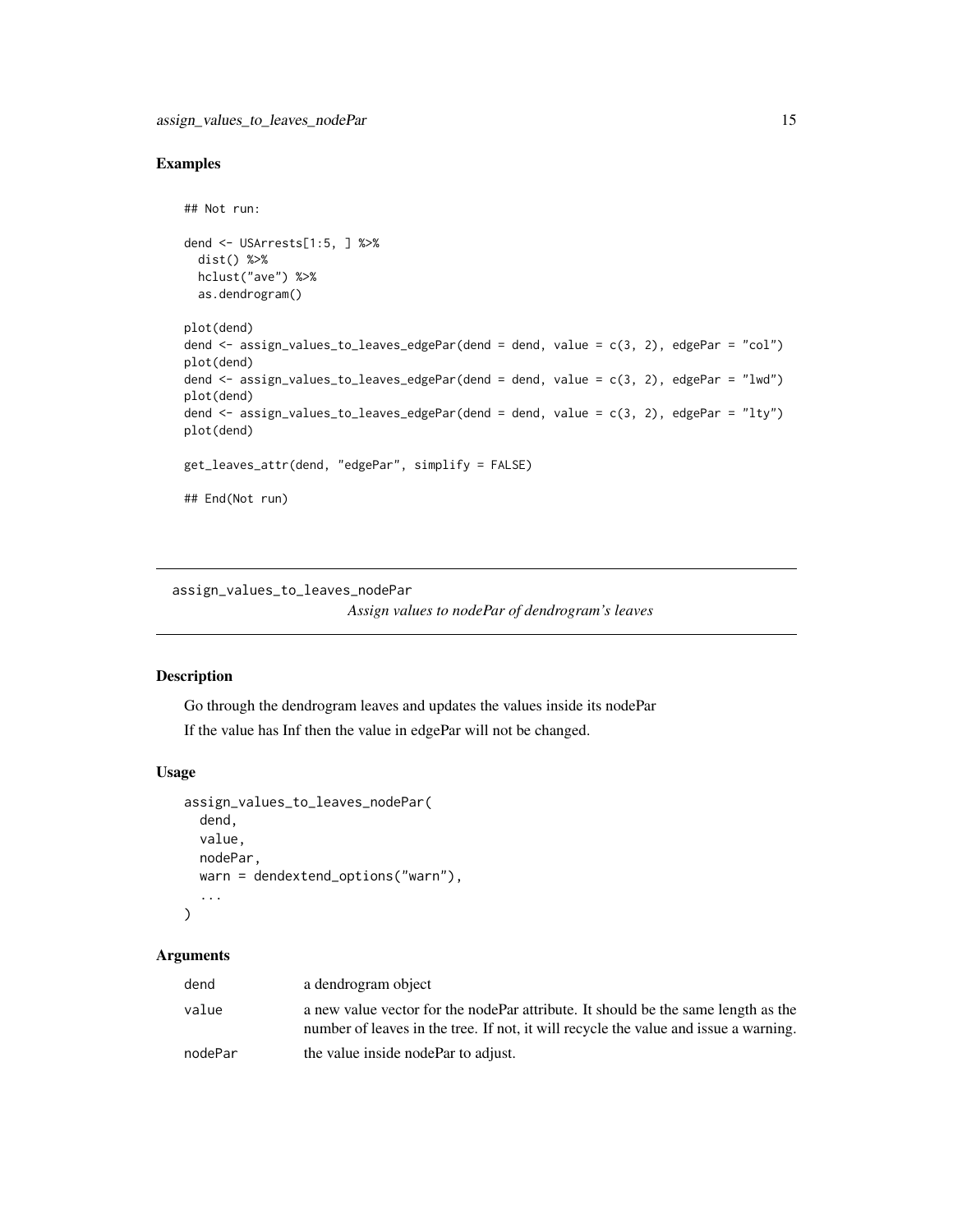| warn     | logical (default from dendextend options ("warn") is FALSE). Set if warning are     |
|----------|-------------------------------------------------------------------------------------|
|          | to be issued, it is safer to keep this at TRUE, but for keeping the noise down, the |
|          | default is FALSE.                                                                   |
| $\cdots$ | not used                                                                            |

# Value

A dendrogram, after adjusting the nodePar attribute in all of its leaves,

#### See Also

[get\\_leaves\\_attr](#page-96-1)

```
## Not run:
dend <- USArrests[1:5, ] %>%
  dist() %>%
 hclust("ave") %>%
  as.dendrogram()
# reproduces "labels_colors<-"
# although it does force us to run through the tree twice,
# hence "labels_colors<-" is better...
plot(dend)
dend <- assign_values_to_leaves_nodePar(dend = dend, value = c(3, 2), nodePar = "lab.col")
plot(dend)
dend <- assign_values_to_leaves_nodePar(dend, 1, "pch")
plot(dend)
# fix the annoying pch=1:
dend <- assign_values_to_leaves_nodePar(dend, NA, "pch")
plot(dend)
# adjust the cex:
dend <- assign_values_to_leaves_nodePar(dend, 19, "pch")
dend <- assign_values_to_leaves_nodePar(dend, 2, "lab.cex")
plot(dend)
str(unclass(dend))
get_leaves_attr(dend, "nodePar", simplify = FALSE)
## End(Not run)
```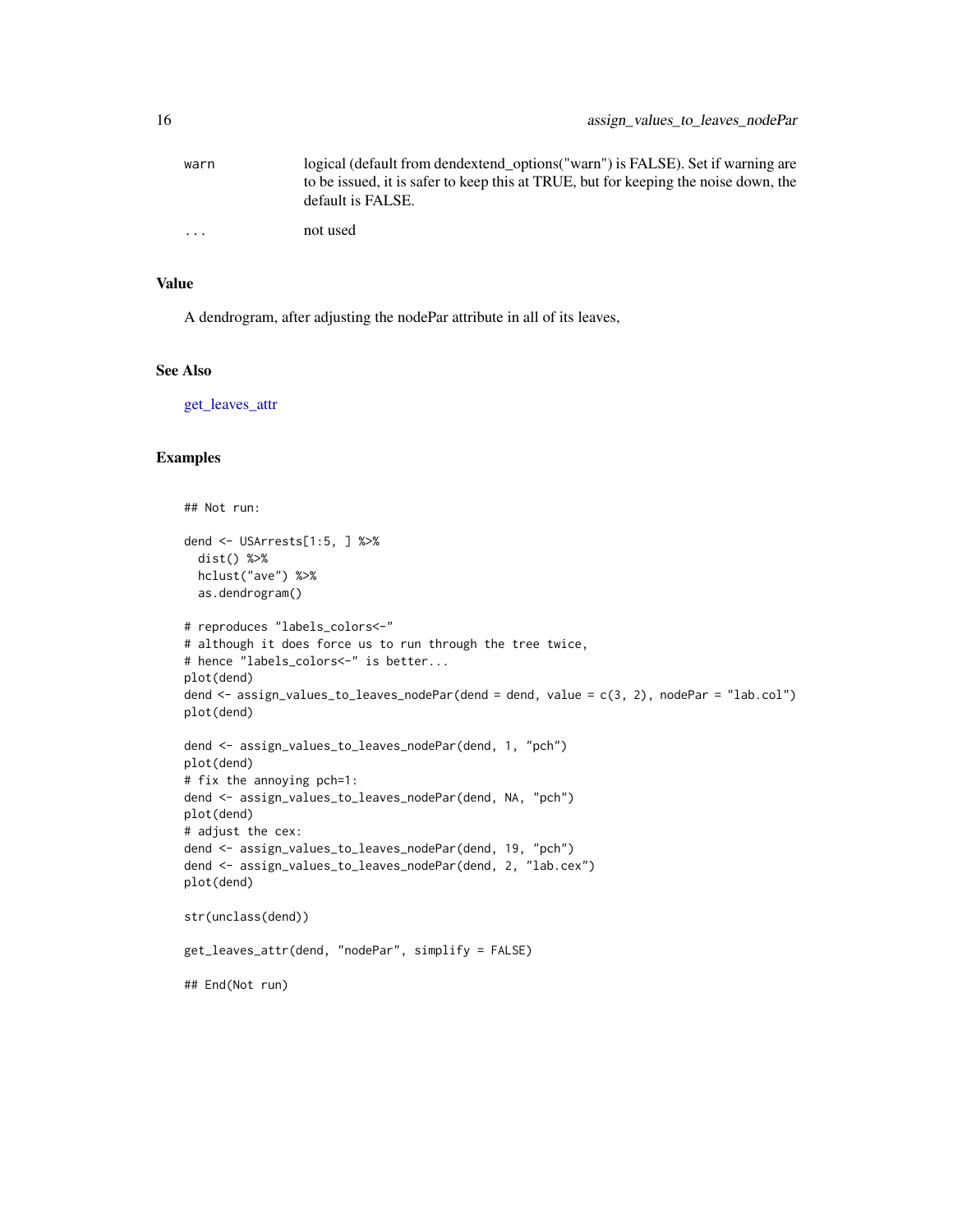<span id="page-16-0"></span>assign\_values\_to\_nodes\_nodePar

*Assign values to nodePar of dendrogram's nodes*

#### Description

Go through the dendrogram nodes and updates the values inside its nodePar

If the value has Inf then the value in edgePar will not be changed.

# Usage

```
assign_values_to_nodes_nodePar(
  dend,
  value,
  nodePar = c("pch", "cex", "col", "xpd", "bg"),
 warn = dendextend_options("warn"),
  ...
\mathcal{L}
```
### Arguments

| dend    | a dendrogram object                                                                                                                                                                        |
|---------|--------------------------------------------------------------------------------------------------------------------------------------------------------------------------------------------|
| value   | a new value vector for the nodePar attribute. It should be the same length as the<br>number of nodes in the tree. If not, it will recycle the value and issue a warning.                   |
| nodePar | the value inside nodePar to adjust. This may contain components named pch,<br>cex, col, xpd, and/or bg.                                                                                    |
| warn    | logical (default from dendextend_options("warn") is FALSE). Set if warning are<br>to be issued, it is safer to keep this at TRUE, but for keeping the noise down, the<br>default is FALSE. |
|         | not used                                                                                                                                                                                   |

#### Value

A dendrogram, after adjusting the nodePar attribute in all of its nodes,

#### See Also

[get\\_leaves\\_attr,](#page-96-1) [assign\\_values\\_to\\_leaves\\_nodePar](#page-14-1)

```
## Not run:
dend <- USArrests[1:5, ] %>%
  dist() %>%
```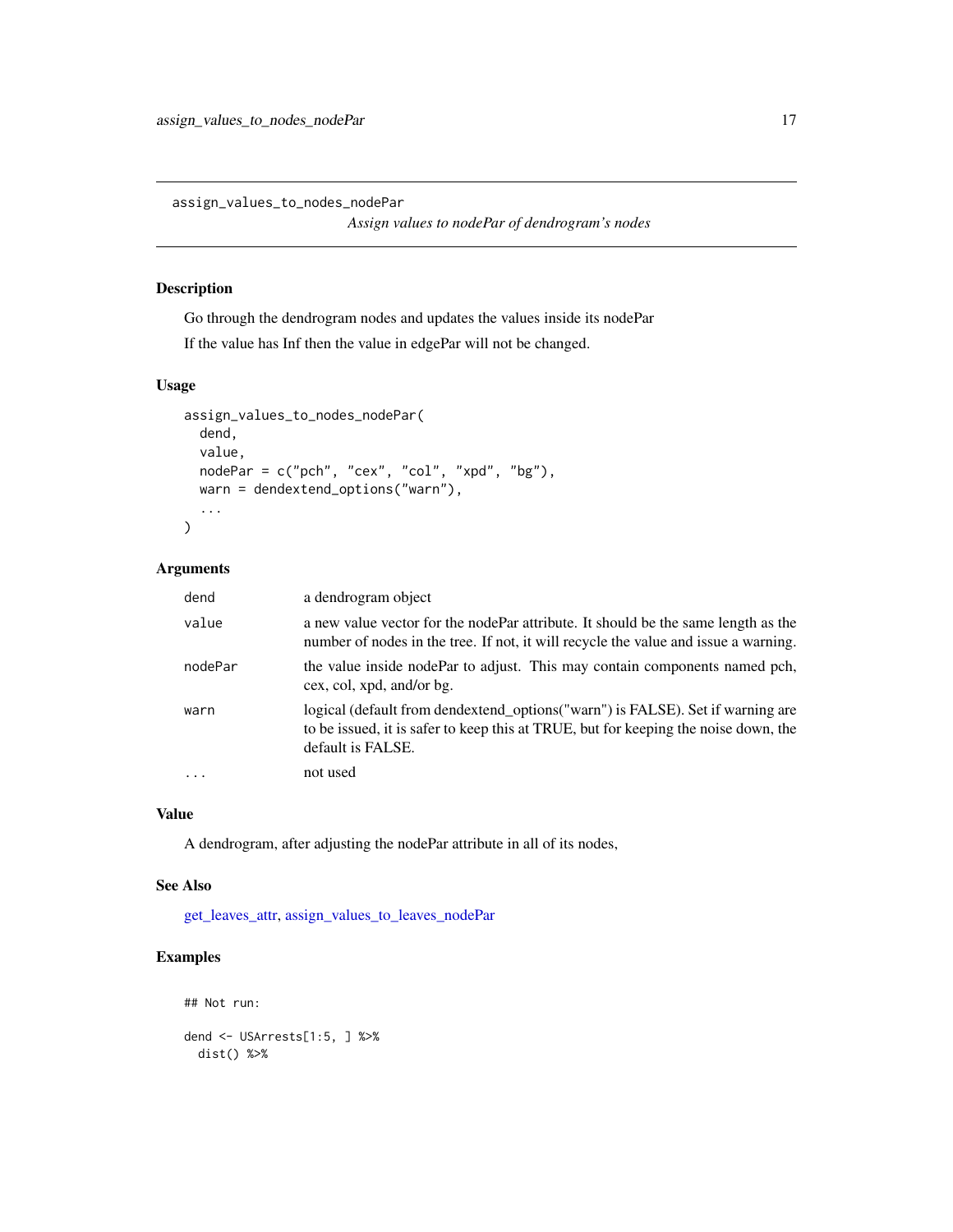```
hclust("ave") %>%
 as.dendrogram()
# reproduces "labels_colors<-"
# although it does force us to run through the tree twice,
# hence "labels_colors<-" is better...
plot(dend)
dend2 <- dend %>%
 assign_values_to_nodes_nodePar(value = 19, nodePar = "pch") %>%
 assign_values_to_nodes_nodePar(value = c(1, 2), nodePar = "cex") %>%
 assign_values_to_nodes_nodePar(value = c(2, 1), nodePar = "col")
plot(dend2)
### Making sure this works for NA with character.
dend %>%
 assign_values_to_nodes_nodePar(value = 19, nodePar = "pch") %>%
 assign_values_to_nodes_nodePar(value = c("red", NA), nodePar = "col") -> dend2
plot(dend2)
## End(Not run)
```
as\_hclust\_fixed *Convert dendrogram Objects to Class hclust*

### Description

Convert dendrogram Objects to Class hclust while preserving the call/method/dist.method values of the original hclust object (hc)

#### Usage

as\_hclust\_fixed(x, hc, ...)

#### Arguments

| $\mathsf{X}$            | any object which has an as helust method. (mostly used for dendrogram)       |
|-------------------------|------------------------------------------------------------------------------|
| hc                      | an old helust object from which to re-use the call/method/dist.method values |
| $\cdot$ $\cdot$ $\cdot$ | passed to as helust                                                          |

#### Value

An hclust object (from a dendrogram) with the original hclust call/method/dist.method values

#### See Also

[as.hclust](#page-0-0)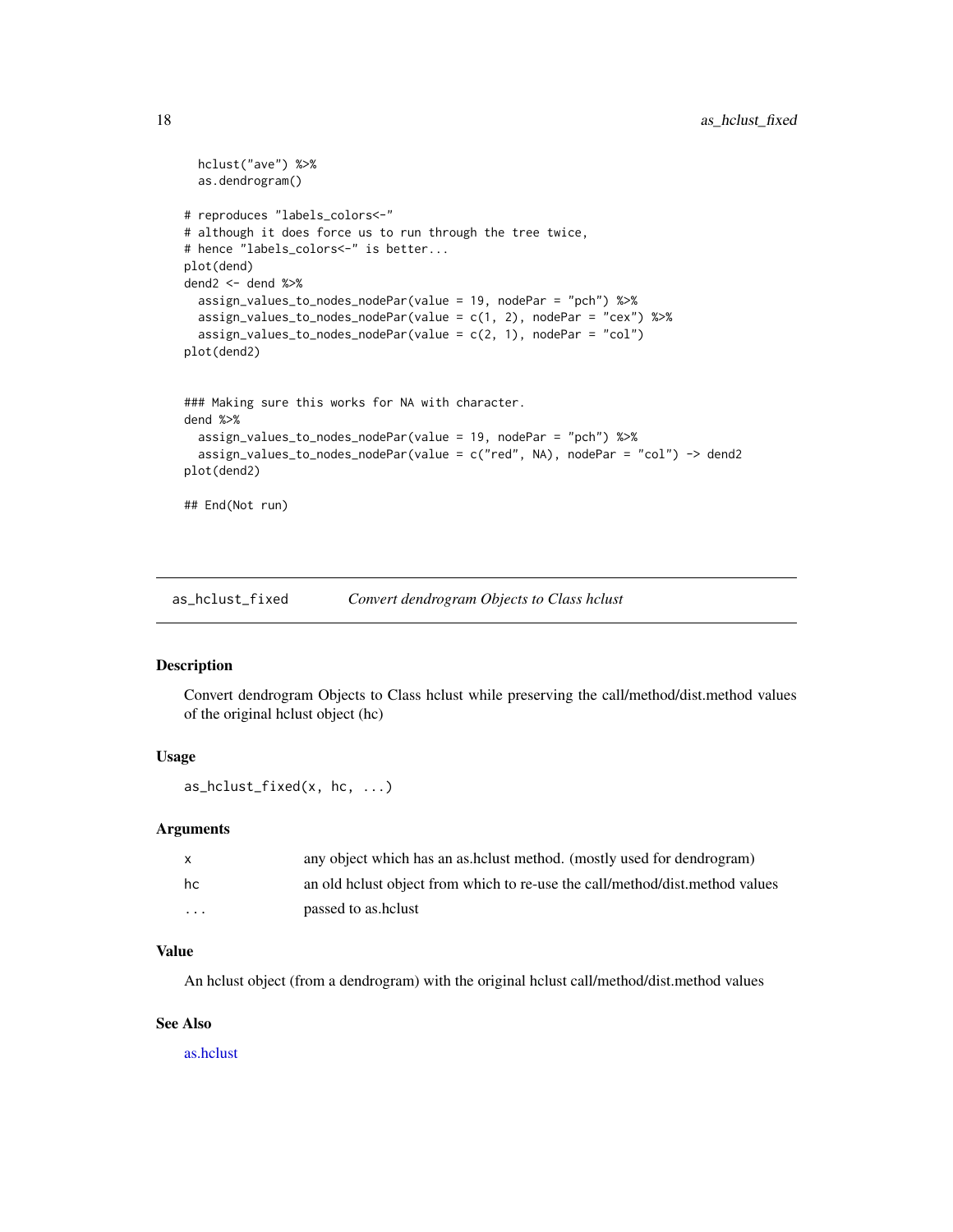# <span id="page-18-0"></span>Examples

```
hc <- hclust(dist(USArrests[1:3, ]), "ave")
dend <- as.dendrogram(hc)
as.hclust(dend)
as_hclust_fixed(dend, hc)
```
bakers\_gamma\_for\_2\_k\_matrix *Bakers Gamma for two k matrices*

# Description

Bakers Gamma for two k matrices

# Usage

```
bakers_gamma_for_2_k_matrix(
  k_matrix_dend1,
  k_matrix_dend2,
  to\_plot = FALSE,...
\mathcal{L}
```
# Arguments

|         | k_matrix_dend1 a matrix of k cluster groupings from a dendrogram                                                                                            |
|---------|-------------------------------------------------------------------------------------------------------------------------------------------------------------|
|         | k_matrix_dend2 a (second) matrix of k cluster groupings from a dendrogram                                                                                   |
| to_plot | logical (FALSE). Should a scaterplot be plotted, showing the correlation be-<br>tween the lowest shared branch between two items in the two compared trees. |
| .       | not used                                                                                                                                                    |

#### Value

Baker's Gamma coefficient.

# See Also

[cor\\_bakers\\_gamma](#page-53-1)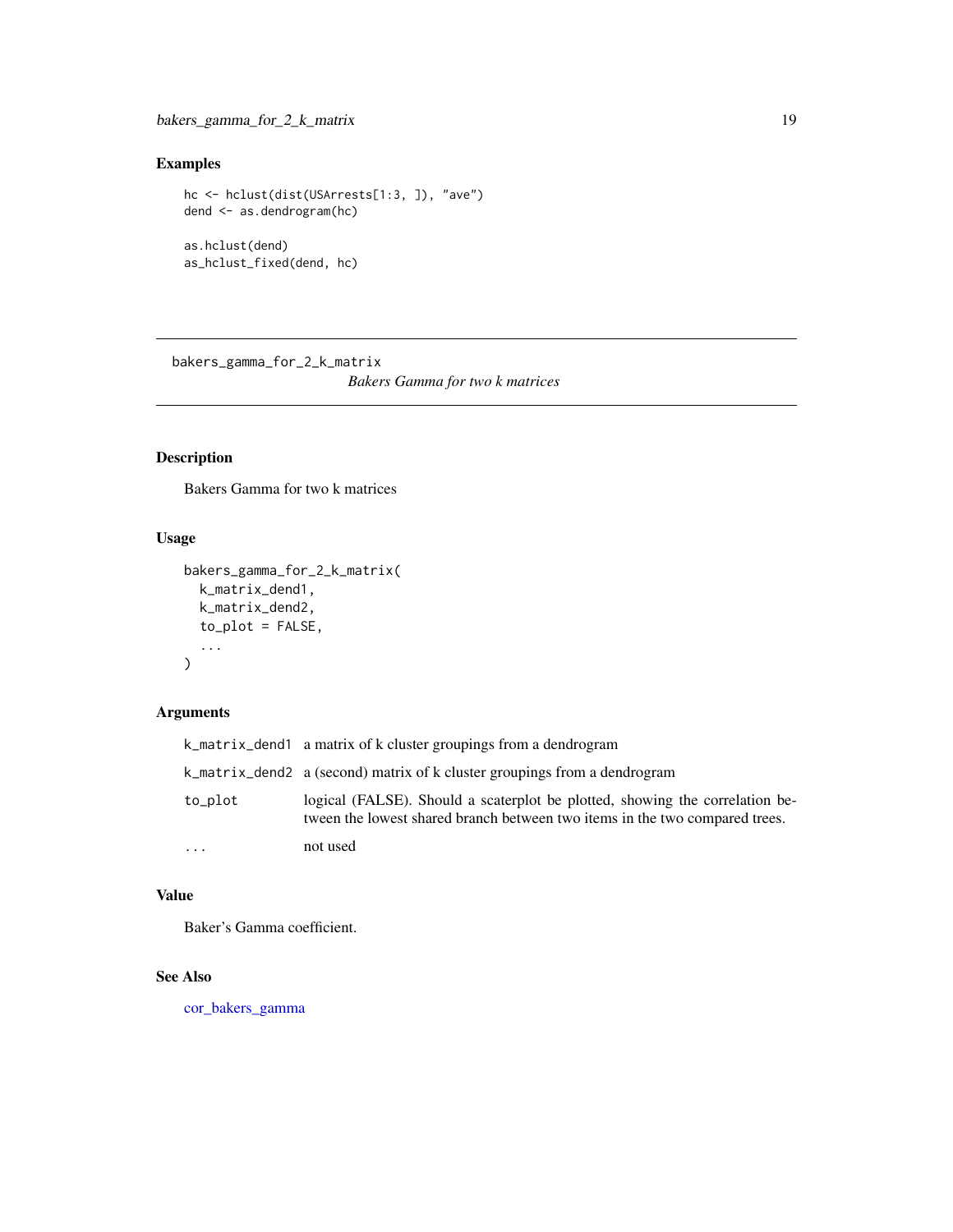<span id="page-19-1"></span><span id="page-19-0"></span>Bk is the calculation of Fowlkes-Mallows index for a series of k cuts for two dendrograms.

#### Usage

Bk(tree1, tree2, k, warn = dendextend\_options("warn"), ...)

#### Arguments

| tree1    | a dendrogram/holust/phylo object.                                                                                                                                                                                           |
|----------|-----------------------------------------------------------------------------------------------------------------------------------------------------------------------------------------------------------------------------|
| tree2    | a dendrogram/hclust/phylo object.                                                                                                                                                                                           |
| k        | an integer scalar or vector with the desired number of cluster groups. If missing<br>- the Bk will be calculated for a default k range of 2: (nleaves-1). No point in<br>checking $k=1/k=n$ , since both will give $Bk=1$ . |
| warn     | logical (default from dendextend_options("warn") is FALSE). Set if warning are<br>to be issued, it is safer to keep this at TRUE, but for keeping the noise down, the<br>default is FALSE.                                  |
| $\cdots$ | Ignored (passed to FM index R).                                                                                                                                                                                             |

# Details

From Wikipedia:

Fowlkes-Mallows index (see references) is an external evaluation method that is used to determine the similarity between two clusterings (clusters obtained after a clustering algorithm). This measure of similarity could be either between two hierarchical clusterings or a clustering and a benchmark classification. A higher the value for the Fowlkes-Mallows index indicates a greater similarity between the clusters and the benchmark classifications.

# Value

A list (of k's length) of Fowlkes-Mallows index between two dendrogram for a scalar/vector of k values. The names of the lists' items is the k for which it was calculated.

#### References

Fowlkes, E. B.; Mallows, C. L. (1 September 1983). "A Method for Comparing Two Hierarchical Clusterings". Journal of the American Statistical Association 78 (383): 553.

[https://en.wikipedia.org/wiki/Fowlkes-Mallows\\_index](https://en.wikipedia.org/wiki/Fowlkes-Mallows_index)

# See Also

[FM\\_index,](#page-88-1) [cor\\_bakers\\_gamma,](#page-53-1) [Bk\\_plot](#page-22-1)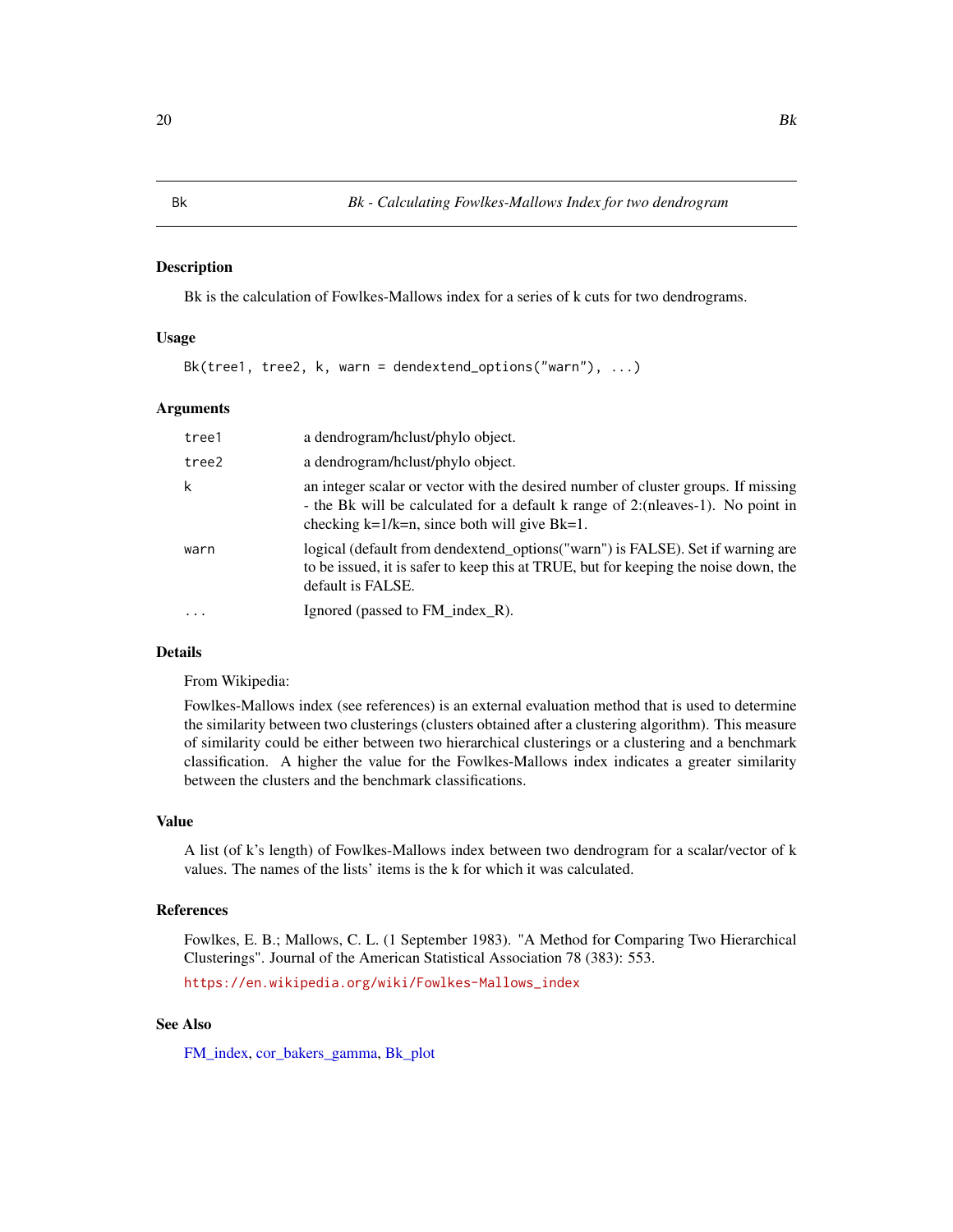# <span id="page-20-0"></span>Bk\_permutations 21

#### Examples

```
## Not run:
set.seed(23235)
ss <- TRUE # sample(1:150, 10 )
hc1 <- hclust(dist(iris[ss, -5]), "com")
hc2 <- hclust(dist(iris[ss, -5]), "single")
tree1 <- as.dendrogram(hc1)
tree2 <- as.dendrogram(hc2)
# cutree(tree1)
Bk(hc1, hc2, k = 3)
Bk(hc1, hc2, k = 2:10)Bk(hc1, hc2)
Bk(tree1, tree2, k = 3)Bk(tree1, tree2, k = 2:5)
system.time(Bk(hc1, hc2, k = 2:5)) # 0.01
system.time(Bk(hc1, hc2)) # 1.28
system.time(Bk(tree1, tree2, k = 2:5)) # 0.24 # after fixes.
system.time(Bk(tree1, tree2, k = 2:10)) # 0.31 # after fixes.
system.time(Bk(tree1, tree2)) # 7.85
Bk(tree1, tree2, k = 99:101)
y \le - Bk(hc1, hc2, k = 2:10)plot(unlist(y) ~ c(2:10), type = "b", ylim = c(0, 1))# can take a few seconds
y \leftarrow Bk(hc1, hc2)plot(unlist(y) ~ a.s.numeric(names(y)),main = "Bk plot", pch = 20,
  xlab = "k", ylab = "FM Index",
  type = nb", ylim = c(0, 1))
# we are still missing some hypothesis testing here.
# for this we'll have the Bk_plot function.
## End(Not run)
```
<span id="page-20-1"></span>

Bk\_permutations *Bk permutation - Calculating Fowlkes-Mallows Index for two dendrogram*

#### Description

Bk is the calculation of Fowlkes-Mallows index for a series of k cuts for two dendrograms.

Bk permutation calculates the Bk under the null hypothesis of no similarirty between the two trees by randomally shuffling the labels of the two trees and calculating their Bk.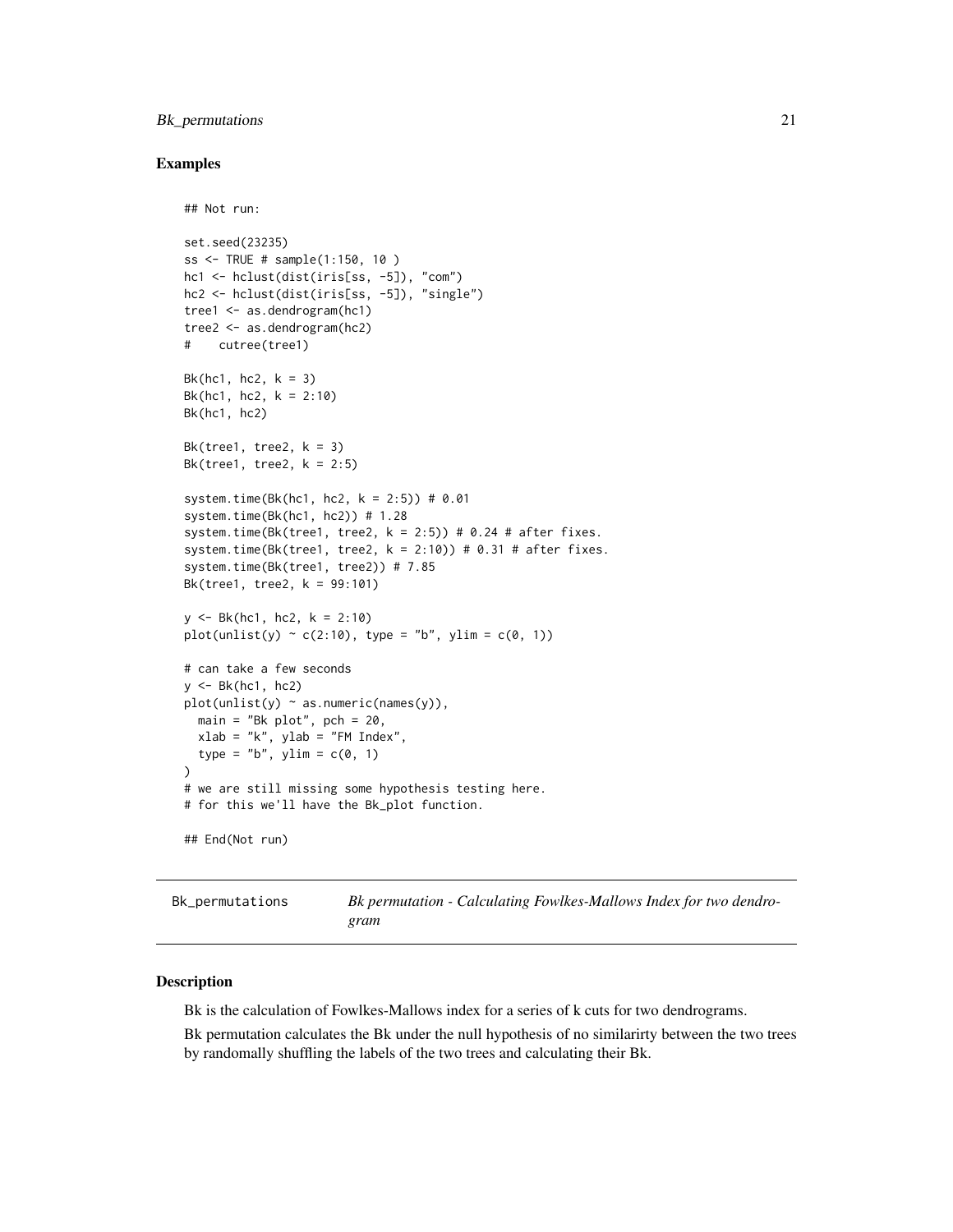# Usage

```
Bk_permutations(
  tree1,
  tree2,
 k,
 R = 1000,
 warn = dendextend_options("warn"),
  ...
)
```
#### Arguments

| tree1             | a dendrogram/hclust/phylo object.                                                                                                                                                                                                                                                                           |
|-------------------|-------------------------------------------------------------------------------------------------------------------------------------------------------------------------------------------------------------------------------------------------------------------------------------------------------------|
| tree2             | a dendrogram/hclust/phylo object.                                                                                                                                                                                                                                                                           |
| $\mathsf k$       | an integer scalar or vector with the desired number of cluster groups. If missing<br>- the Bk will be calculated for a default k range of 2: (nleaves-1). No point in<br>checking $k=1/k=n$ , since both will give $Bk=1$ .                                                                                 |
| R                 | integer (Default is 1000). The number of Bk permutation to perform for each k.                                                                                                                                                                                                                              |
| warn              | logical (default from dendextend_options("warn") is FALSE). Set if warning are<br>to be issued, it is safer to keep this at TRUE, but for keeping the noise down, the<br>default is FALSE. If set to TRUE, extra checks are made to varify that the two<br>clusters have the same size and the same labels. |
| $\cdot\cdot\cdot$ | Ignored (passed to FM_index_R).                                                                                                                                                                                                                                                                             |

# Details

From Wikipedia:

Fowlkes-Mallows index (see references) is an external evaluation method that is used to determine the similarity between two clusterings (clusters obtained after a clustering algorithm). This measure of similarity could be either between two hierarchical clusterings or a clustering and a benchmark classification. A higher the value for the Fowlkes-Mallows index indicates a greater similarity between the clusters and the benchmark classifications.

#### Value

A list (of the length of k's), where each element of the list has R (number of permutations) calculations of Fowlkes-Mallows index between two dendrogram after having their labels shuffled.

The names of the lists' items is the k for which it was calculated.

#### References

Fowlkes, E. B.; Mallows, C. L. (1 September 1983). "A Method for Comparing Two Hierarchical Clusterings". Journal of the American Statistical Association 78 (383): 553.

[https://en.wikipedia.org/wiki/Fowlkes-Mallows\\_index](https://en.wikipedia.org/wiki/Fowlkes-Mallows_index)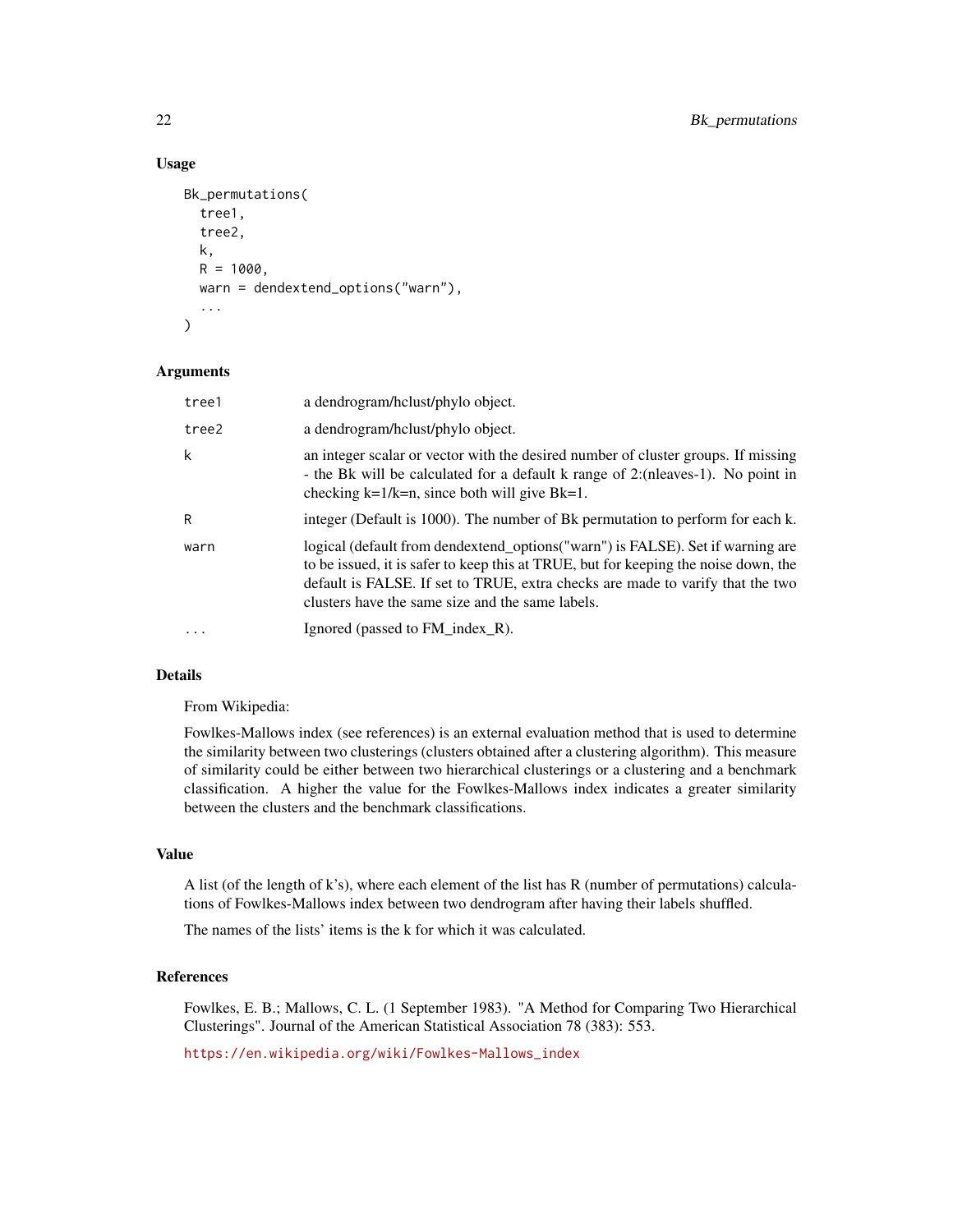<span id="page-22-0"></span>Bk\_plot 23

# See Also

[FM\\_index](#page-88-1), [Bk](#page-19-1)

#### Examples

```
## Not run:
set.seed(23235)
ss <- TRUE # sample(1:150, 10 )
hc1 <- hclust(dist(iris[ss, -5]), "com")
hc2 <- hclust(dist(iris[ss, -5]), "single")
# tree1 <- as.treerogram(hc1)
# tree2 <- as.treerogram(hc2)
# cutree(tree1)
some_Bk \leq Bk(hc1, hc2, k = 20)
some_Bk_permu <- Bk_permutations(hc1, hc2, k = 20)
# we can see that the Bk is much higher than the permutation Bks:
plot(
  x = rep(1, 1000), y = some_Bk_permu[[1]],main = "Bk distribution under H0",
  ylim = c(0, 1))
points(1, y =some_Bk, pch = 19, col = 2)
## End(Not run)
```
<span id="page-22-1"></span>Bk\_plot *Bk plot - ploting the Fowlkes-Mallows Index of two dendrogram for various k's*

#### Description

Bk is the calculation of Fowlkes-Mallows index for a series of k cuts for two dendrograms. A Bk plot is simply a scatter plot of Bk versus k. This plot helps in identifiying the similarity between two dendrograms in different levels of k (number of clusters).

#### Usage

```
Bk_plot(
  tree1,
  tree2,
 k,
  add_E = TRUE,
  rejection_line_asymptotic = TRUE,
  rejection_line_permutation = FALSE,
 R = 1000,
```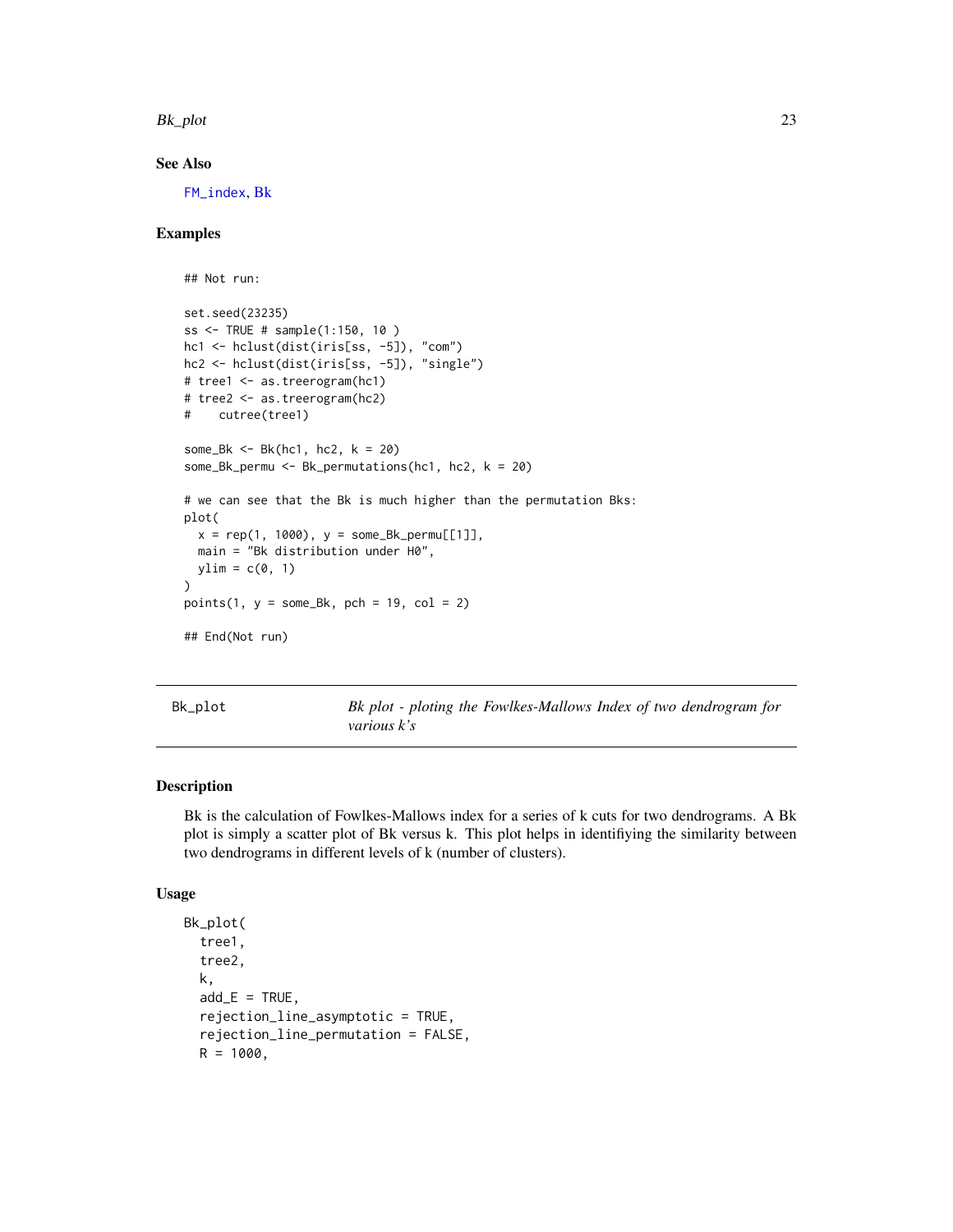```
k_permutation,
 conf. level = 0.95,p.adjust.methods = c("none", "bonferroni"),
 col\_line_Bk = 1,
  col_line_asymptotic = 2,
 col_line_permutation = 4,
 warn = dendextend_options("warn"),
 main = "Bk plot",
 xlab = "k (number of clusters)",
 ylab = "Bk (Fowlkes-Mallows Index)",
 xlim,
 ylim = c(\emptyset, 1),
 try_cutree_hclust = TRUE,
  ...
\mathcal{L}
```
# Arguments

| tree1                      | a dendrogram/hclust/phylo object.                                                                                                                                                                                                                                |  |
|----------------------------|------------------------------------------------------------------------------------------------------------------------------------------------------------------------------------------------------------------------------------------------------------------|--|
| tree2                      | a dendrogram/hclust/phylo object.                                                                                                                                                                                                                                |  |
| k                          | an integer scalar or vector with the desired number of cluster groups. If missing<br>- the Bk will be calculated for a default k range of 2: (nleaves-1). No point in<br>checking $k=1/k=n$ , since both will give $Bk=1$ .                                      |  |
| $add$ $E$                  | logical (TRUE). Should we add a line of the Expected Bk value for each k, under<br>the null hypothesis of no relation between the clusterings?                                                                                                                   |  |
| rejection_line_asymptotic  |                                                                                                                                                                                                                                                                  |  |
|                            | logical (TRUE). Should we add a line of the one sided rejection region based on<br>the asymptotic distribution of Bk values, for each k, under the null hypothesis<br>of no relation between the clusterings?                                                    |  |
| rejection_line_permutation |                                                                                                                                                                                                                                                                  |  |
|                            | logical (FALSE). Should we add a line of the one sided rejection region based<br>on the asymptotic distribution of Bk values, for each k, under the null hypothesis<br>of no relation between the clusterings?                                                   |  |
| R                          | integer (Default is 1000). The number of Bk permutation to perform for each k.<br>Applicable only if rejection_line_permutation is TRUE.                                                                                                                         |  |
| k_permutation              | the k's to be used for permutation (sometimes we might be only interested in<br>some k's and it is not important to run the simulation for all possible ks). If<br>missing - k itself will be used.                                                              |  |
| conf.level                 | the level of one sided confidence interval used for creation of the rejection lines.                                                                                                                                                                             |  |
| p.adjust.methods           |                                                                                                                                                                                                                                                                  |  |
|                            | a character scalar of either "none" (default), or "bonferroni". This controls the<br>multiple correction method to use for the critical rejection values. Currently<br>only the Bonferroni method is implemented (based on the number of different k<br>values). |  |
| col_line_Bk                | the color of the Bk line.                                                                                                                                                                                                                                        |  |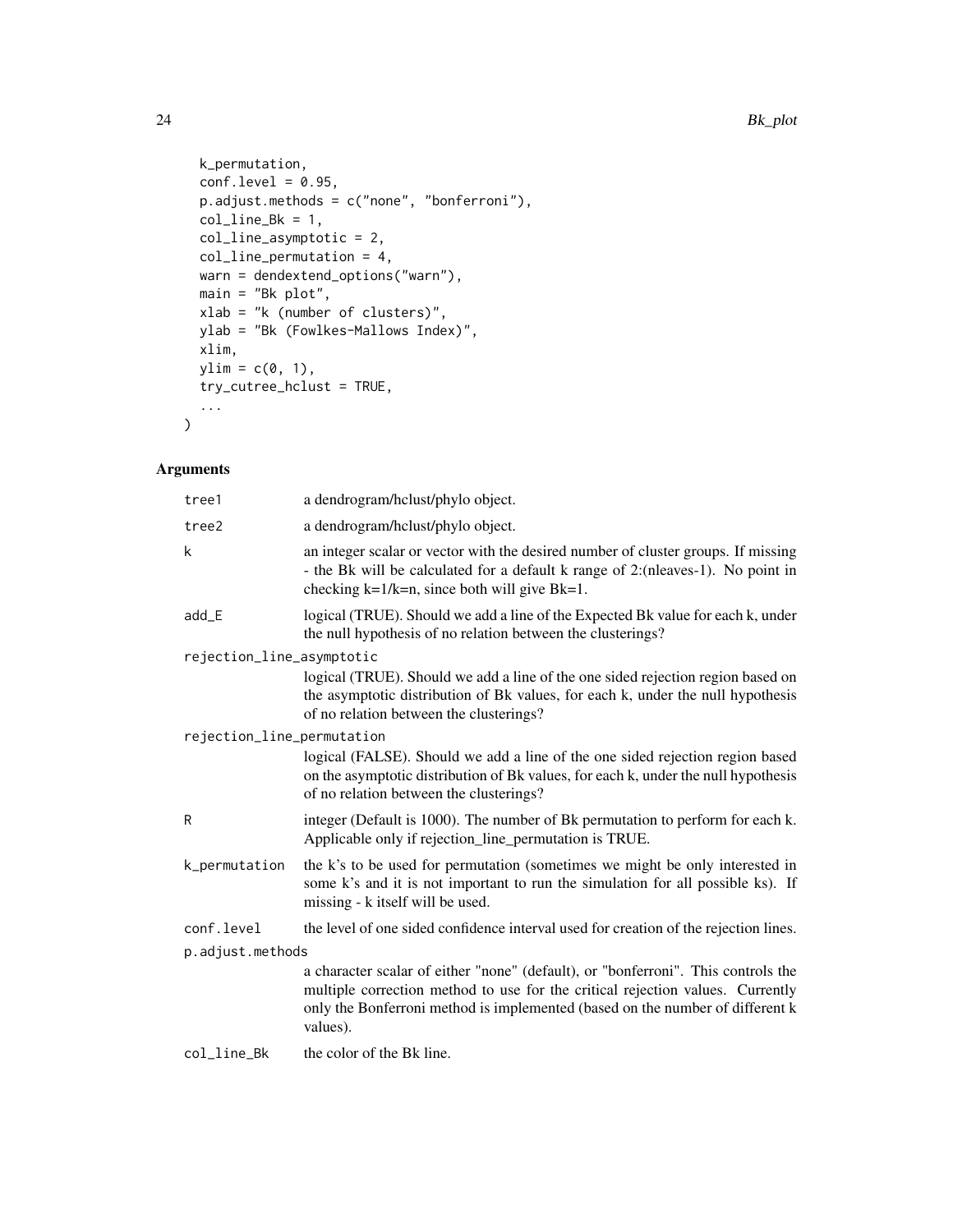#### Bk\_plot 25

| col_line_asymptotic  |                                                                                                                                                                                                                                                                                                                                                                         |  |
|----------------------|-------------------------------------------------------------------------------------------------------------------------------------------------------------------------------------------------------------------------------------------------------------------------------------------------------------------------------------------------------------------------|--|
|                      | the color of the rejection asymptotic Bk line.                                                                                                                                                                                                                                                                                                                          |  |
| col_line_permutation |                                                                                                                                                                                                                                                                                                                                                                         |  |
|                      | the color of the rejection asymptotic Bk line.                                                                                                                                                                                                                                                                                                                          |  |
| warn                 | logical (default from dendextend_options("warn") is FALSE). Set if warning are<br>to be issued, it is safer to keep this at TRUE, but for keeping the noise down, the<br>default is FALSE. If set to TRUE, extra checks are made to varify that the two<br>clusters have the same size and the same labels.                                                             |  |
| main                 | passed to plot.                                                                                                                                                                                                                                                                                                                                                         |  |
| xlab                 | passed to plot.                                                                                                                                                                                                                                                                                                                                                         |  |
| ylab                 | passed to plot.                                                                                                                                                                                                                                                                                                                                                         |  |
| xlim                 | passed to plot. If missign, xlim is from 2 to nleaves-1                                                                                                                                                                                                                                                                                                                 |  |
| ylim                 | passed to plot.                                                                                                                                                                                                                                                                                                                                                         |  |
| try_cutree_hclust    |                                                                                                                                                                                                                                                                                                                                                                         |  |
|                      | logical (TRUE). Since cutree for helust is MUCH faster than for dendrogram -<br>Bk_plot will first try to change the dendrogram into an helust object. If it will fail<br>(for example, with unbranched trees), it will continue using the cutree.dendrogram<br>functions. If try_cutree_hclust=FALSE, it will force to use cutree.dendrogram<br>and not cutree.hclust. |  |
| $\cdots$             | Ignored.                                                                                                                                                                                                                                                                                                                                                                |  |

#### Details

From Wikipedia:

Fowlkes-Mallows index (see references) is an external evaluation method that is used to determine the similarity between two clusterings (clusters obtained after a clustering algorithm). This measure of similarity could be either between two hierarchical clusterings or a clustering and a benchmark classification. A higher the value for the Fowlkes-Mallows index indicates a greater similarity between the clusters and the benchmark classifications.

The default Bk plot comes with a line with dots (type "b") of the Bk values. Also with a fragmented (lty=2) line (of the same color) of the expected Bk line under H0, And a solid red line of the upper critical Bk values for rejection

# Value

After plotting the Bk plot. Returns (invisible) the output of the elements used for constructing the plot: The Bk values, Bk permutations (if used), Bk theoratical values, etc.

#### References

Fowlkes, E. B.; Mallows, C. L. (1 September 1983). "A Method for Comparing Two Hierarchical Clusterings". Journal of the American Statistical Association 78 (383): 553.

[https://en.wikipedia.org/wiki/Fowlkes-Mallows\\_index](https://en.wikipedia.org/wiki/Fowlkes-Mallows_index)

# See Also

[FM\\_index](#page-88-1), [Bk,](#page-19-1) [Bk\\_permutations](#page-20-1)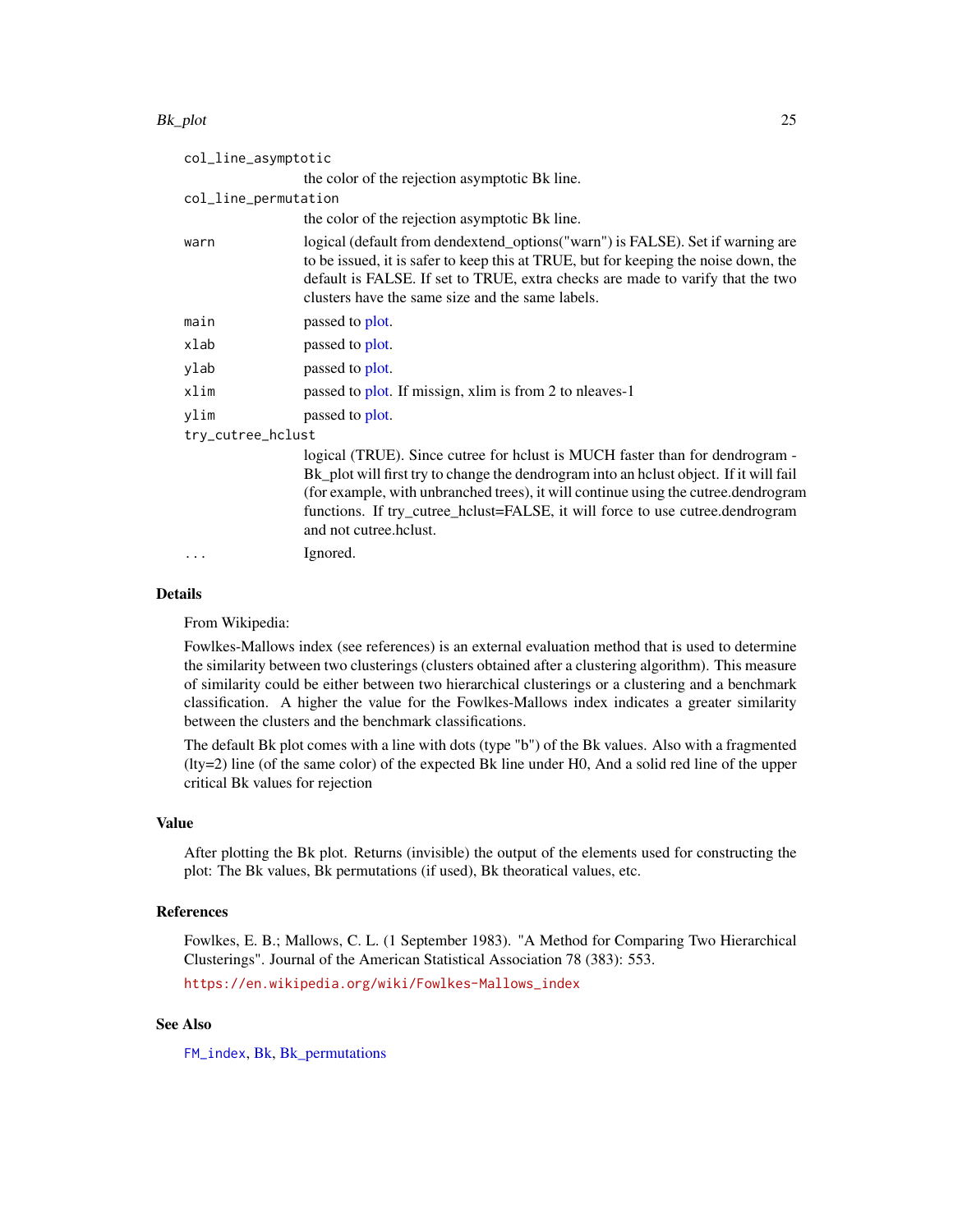#### Examples

## Not run:

```
set.seed(23235)
ss <- TRUE # sample(1:150, 10 )
hc1 <- hclust(dist(iris[ss, -5]), "com")
hc2 <- hclust(dist(iris[ss, -5]), "single")
# tree1 <- as.treerogram(hc1)
# tree2 <- as.treerogram(hc2)
# cutree(tree1)
Bk_plot(hc1, hc2, k = 2:20, xlim = c(2, 149))
Bk_plot(hc1, hc2)
Bk_plot(hc1, hc2, k = 3)Bk_plot(hc1, hc2, k = 3:10)Bk_plot(hc1, hc2)
Bk_plot(hc1, hc2, p.adjust.methods = "bonferroni") # higher rejection lines
# this one can take a bit of time:
Bk_plot(hc1, hc2,
  rejection_line_permutation = TRUE,
  k_permutation = c(2, 4, 6, 8, 10, 20, 30, 40, 50), R = 100
)
# we can see that the permutation line is VERY close to the asymptotic line.
# This is great since it means one can often use the asymptotic results
# Without having to do many simulations.
# works just as well for dendrograms:
dend1 <- as.dendrogram(hc1)
dend2 <- as.dendrogram(hc2)
Bk_plot(dend1, dend2, k = 2:3, try_cutree_hclust = FALSE) # slower than hclust, but works...
Bk_plot(hc1, dend2, k = 2:3, try_cutree_hclust = FALSE) # slower than hclust, but works...
Bk_plot(dend1, dend1, k = 2:3, try_cutree_hclust = TRUE) # slower than hclust, but works...
Bk_plot(hc1, hc1, k = 2:3) # slower than hclust, but works...
# for some reason it can't turn dend2 back to hclust :(
a \leq Bk_plot(hc1, hc2, k = 2:3, try_cutree_hclust = TRUE) # slower than hclust, but works...
hc1_mixed <- as.hclust(sample(as.dendrogram(hc1)))
Bk_plot(
 tree1 = hc1, tree2 = hc1 mixed,
  add_E = FALSE,rejection_line_permutation = TRUE, k_permutation = c(2, 4, 6, 8, 10, 20, 30, 40, 50), R = 100
\mathcal{L}## End(Not run)
```
branches\_attr\_by\_clusters

*Change col/lwd/lty of branches based on clusters*

<span id="page-25-0"></span>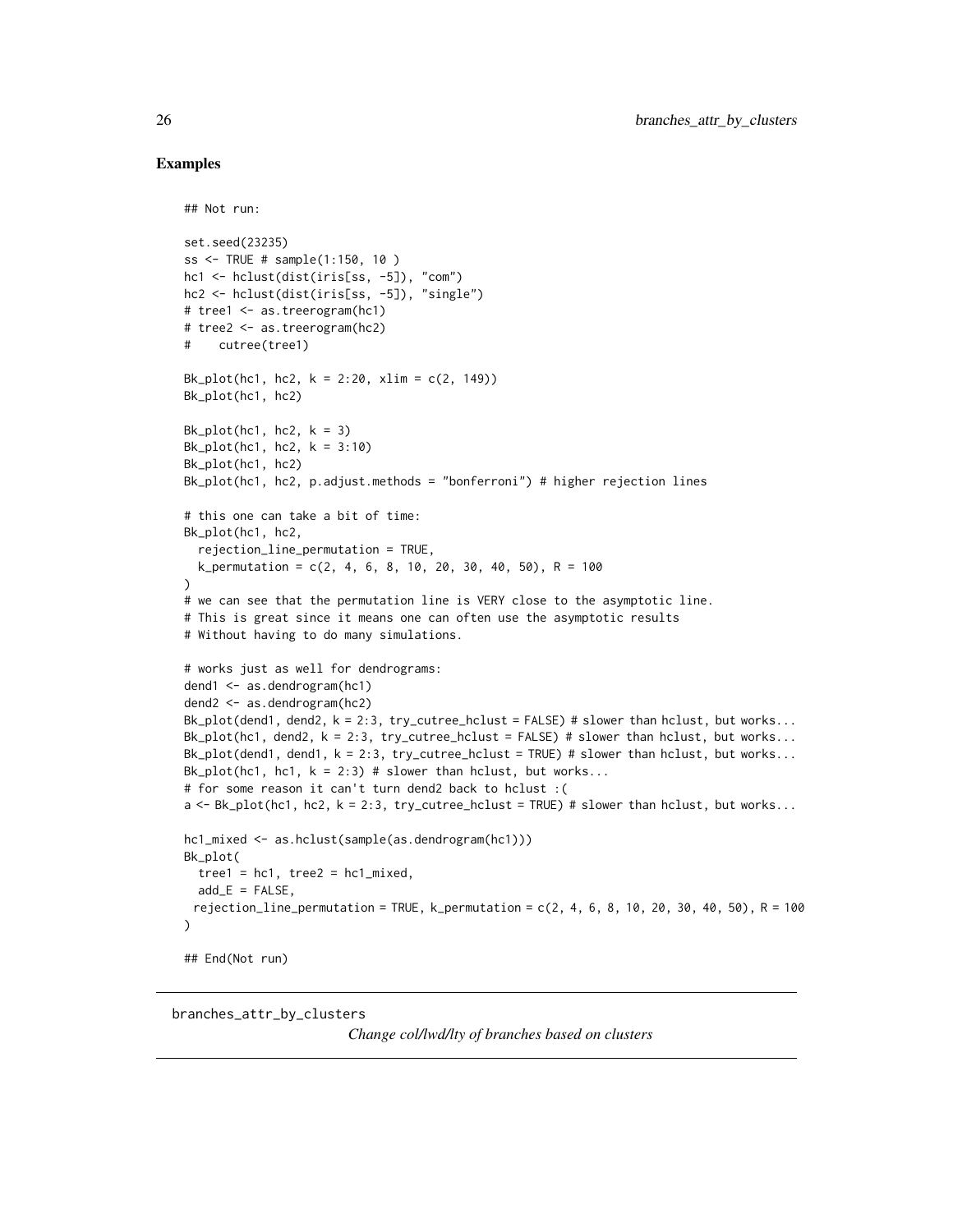The user supplies a dend, a vector of clusters, and what to modify (and how).

And the function returns a dendrogram with branches col/lwd/lty accordingly. (the function assumes unique labels)

### Usage

```
branches_attr_by_clusters(
  dend,
  clusters,
 values,
  attr = c("col", "lwd", "lty"),branches_changed_have_which_labels = c("any", "all"),
  ...
)
```
# Arguments

| dend                               | a dendrogram dend                                                                                                                                                                                                                                                                                                                                                                          |
|------------------------------------|--------------------------------------------------------------------------------------------------------------------------------------------------------------------------------------------------------------------------------------------------------------------------------------------------------------------------------------------------------------------------------------------|
| clusters                           | an integer vector of clusters. This HAS to be of the same length as the number<br>of leaves. Items that belong to no cluster should get the value 0. The vector<br>should be of the same order as that of the labels in the dendrogram. If you<br>create the clusters from something like cutree you would first need to use or-<br>der.dendrogram on it, before using it in the function. |
| values                             | the attributes to use for non 0 values. This should be of the same length as the<br>number of unique non-0 clusters. If it is shorter, it is recycled.                                                                                                                                                                                                                                     |
|                                    | OR, this can also be of the same length as the number of leaves in the tree In<br>which case, the values will be aggreagted (i.e.: tapply), to match the number of<br>clusters. The first value of each cluster will be used as the main value.<br>TODO: So far, the function doesn't deal well with NA values. (this might be                                                             |
|                                    | changed in the future)                                                                                                                                                                                                                                                                                                                                                                     |
| attr                               | a character with one of the following values: col/lwd/lty                                                                                                                                                                                                                                                                                                                                  |
| branches_changed_have_which_labels |                                                                                                                                                                                                                                                                                                                                                                                            |
|                                    | character with either "any" (default) or "all". Inidicates how the branches should<br>be updated.                                                                                                                                                                                                                                                                                          |
| $\ddots$ .                         | ignored.                                                                                                                                                                                                                                                                                                                                                                                   |

# Details

This is probably NOT a very fast implementation of the function, but it works.

This function was designed to enable the manipulation (mainly coloring) of branches, based on the results from the [cutreeDynamic](#page-0-0) function.

# Value

A dendrogram with modified branches (col/lwd/lty).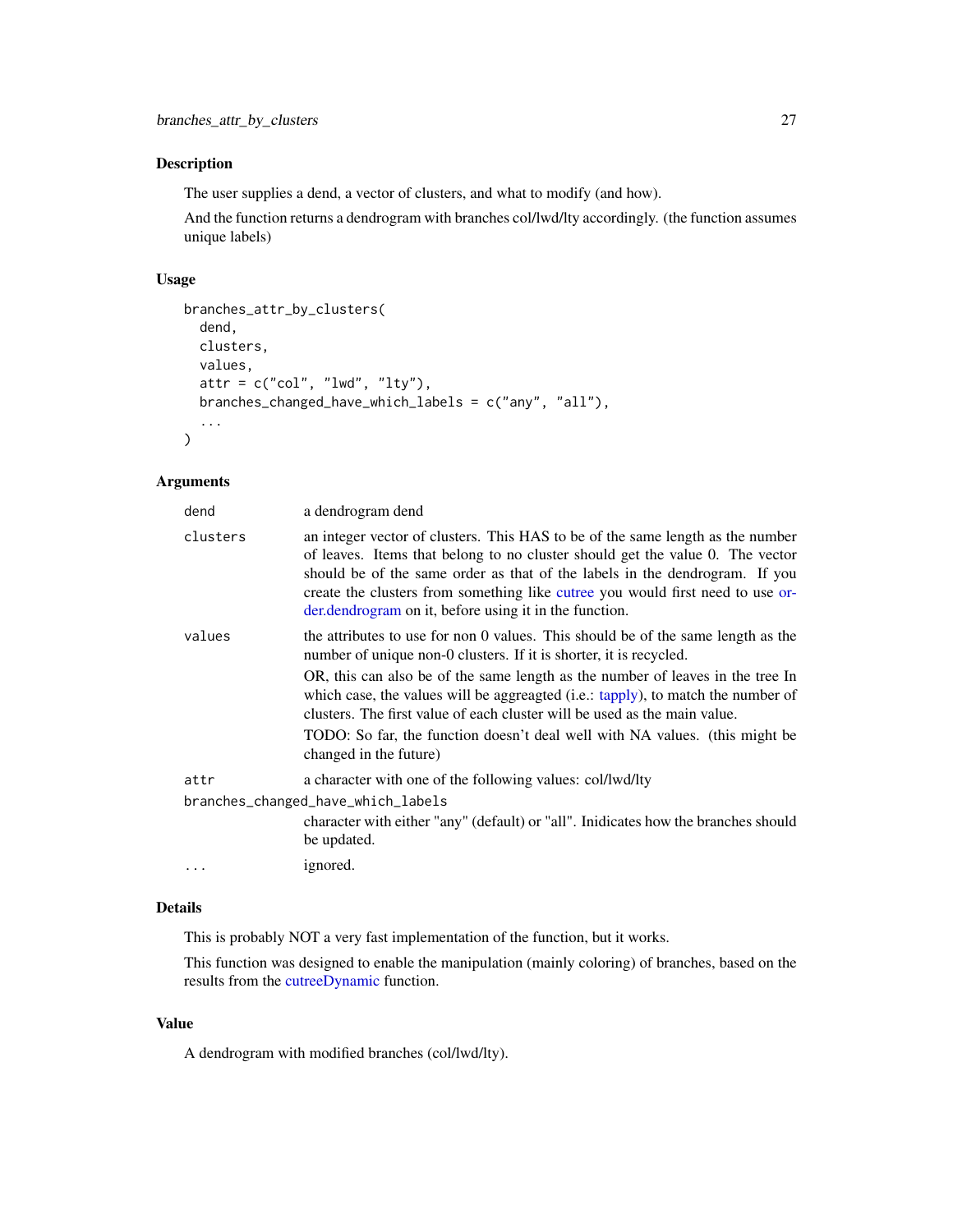#### See Also

[branches\\_attr\\_by\\_labels,](#page-28-1) [get\\_leaves\\_attr,](#page-96-1) [nnodes,](#page-138-1) [nleaves](#page-137-1) [cutreeDynamic,](#page-0-0) [plotDendroAndColors](#page-0-0)

```
## Not run:
### Getting the hc object
iris_dist <- iris[, -5] %>% dist()
hc <- iris_dist %>% hclust()
# This is how it looks without any colors:
dend <- as.dendrogram(hc)
plot(dend)
# Both functions give the same outcome
# options 1:
dend %>%
  set("branches_k_color", k = 4) %>%
  plot()
# options 2:
clusters <- cutree(dend, 4)[order.dendrogram(dend)]
dend %>%
  branches_attr_by_clusters(clusters) %>%
  plot()
# and the second option is much slower:
system.time(set(dend, "branches_k_color", k = 4)) # 0.26 sec
system.time(branches_attr_by_clusters(dend, clusters)) # 1.61 sec
# BUT, it also allows us to do more flaxible things!
#--------------------------
# Plotting dynamicTreeCut
#--------------------------
# let's get the clusters
library(dynamicTreeCut)
clusters <- cutreeDynamic(hc, distM = as.matrix(iris_dist))
# we need to sort them to the order of the dendrogram:
clusters <- clusters[order.dendrogram(dend)]
# get some functions:
library(colorspace)
no0_unique <- function(x) {
  u_x < - unique(x)u_x[u_x := 0]}
clusters_numbers <- no0_unique(clusters)
n_clusters <- length(clusters_numbers)
cols <- rainbow_hcl(n_clusters)
dend2 <- branches_attr_by_clusters(dend, clusters, values = cols)
```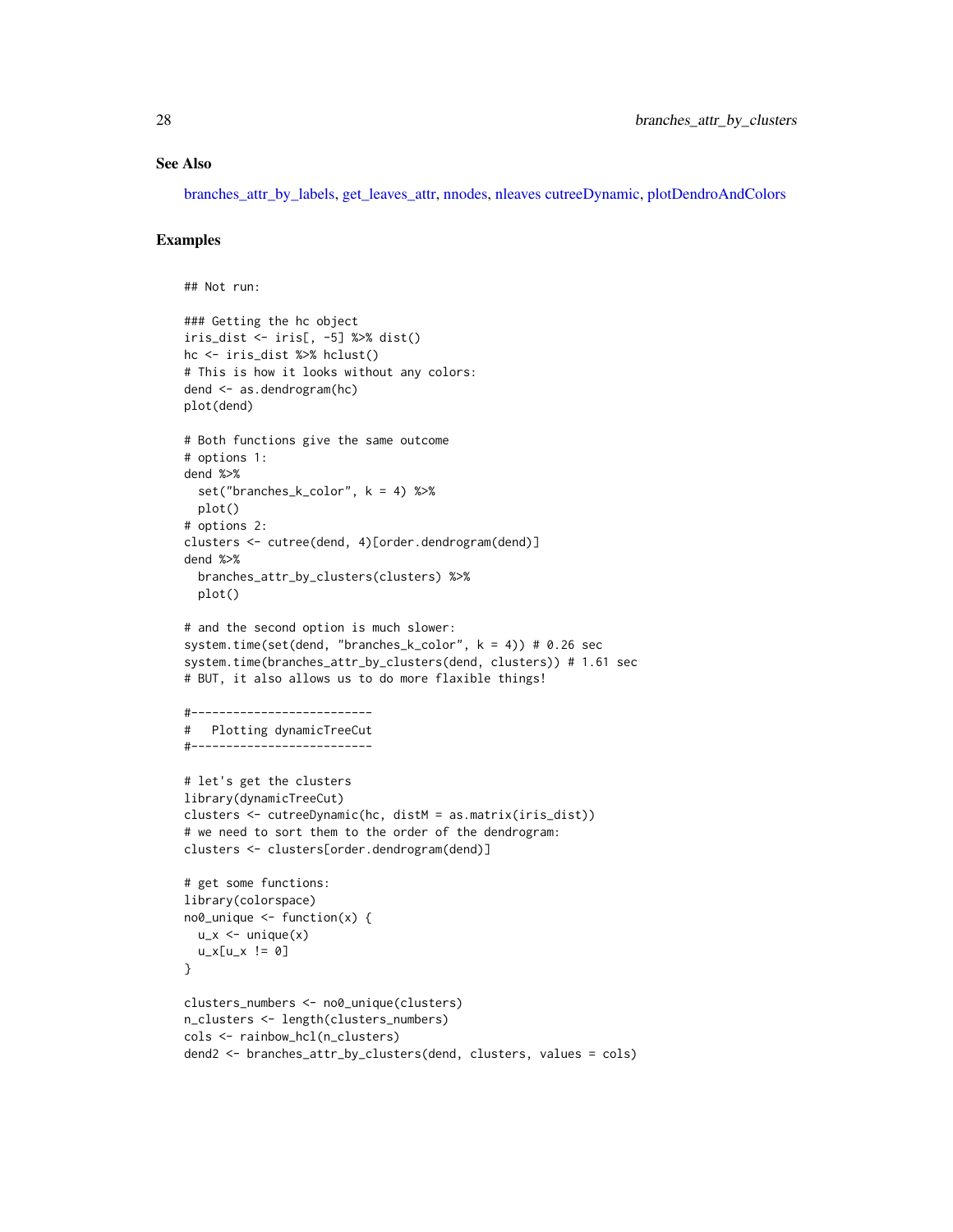```
# dend2 <- branches_attr_by_clusters(dend, clusters)
plot(dend2)
# add colored bars:
ord_cols <- rainbow_hcl(n_clusters)[order(clusters_numbers)]
tmp_cols <- rep(1, length(clusters))
tmp_cols[clusters != 0] <- ord_cols[clusters != 0][clusters]
colored_bars(tmp_cols, y_sshift = -1.1, rowLabels = "")# all of the ordering is to handle the fact that the cluster numbers are not ascending...
# How is this compared with the usual cutree?
dend3 <- color_branches(dend, k = n_clusters)
labels(dend2) <- as.character(labels(dend2))
# this needs fixing, since the labels are not character!
# Well, both cluster solutions are not perfect, but at least they are interesting...
tanglegram(dend2, dend3,
 main_left = "cutreeDynamic", main_right = "cutree",
 columns\_width = c(5, .5, 5),color_lines = cols[iris[order.dendrogram(dend2), 5]]
)
# (Notice how the color_lines is of the true Species of each Iris)
# The main difference is at the bottom,
## End(Not run)
```

```
branches_attr_by_labels
```
*Change col/lwd/lty of branches matching labels condition*

#### **Description**

The user supplies a dend, labels, and type of condition (all/any), and TF\_values And the function returns a dendrogram with branches col/lwd/lty accordingly

#### Usage

```
branches_attr_by_labels(
  dend,
  labels,
 TF_values = c(2, Inf),attr = c("col", "lwd", "lty"),type = c("all", "any"),...
)
```
#### Arguments

| dend   | a dendrogram dend                          |
|--------|--------------------------------------------|
| labels | a character vector of labels from the tree |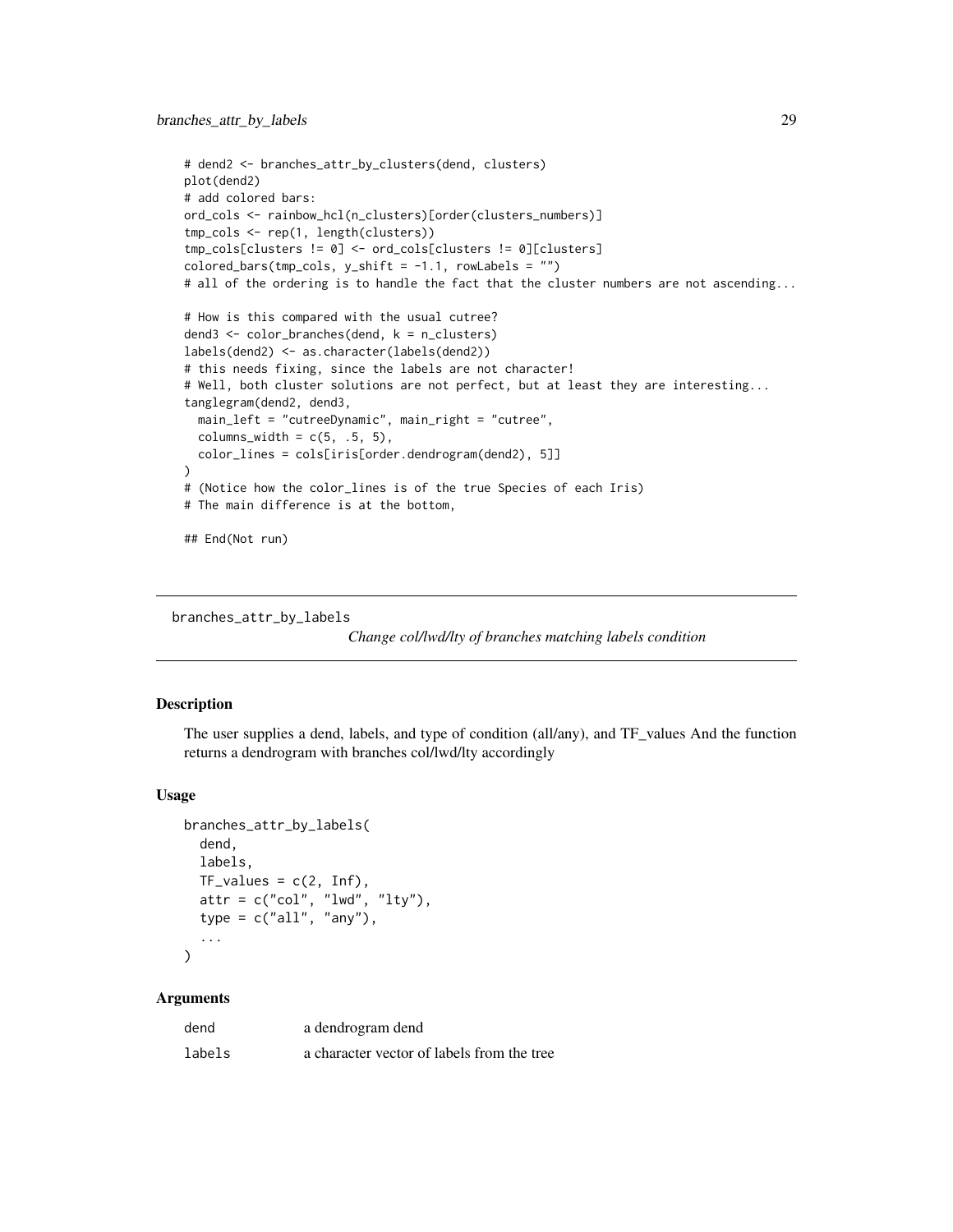| TF_values | a two dimensional vector with the TF values to use in case a branch fulfills the<br>condition (TRUE) and in the case that it does not (FALSE). Defaults are 2/Inf<br>for col, lwd and lty. (so it will insert the first value, and will not change all the<br>FALSE cases) |
|-----------|----------------------------------------------------------------------------------------------------------------------------------------------------------------------------------------------------------------------------------------------------------------------------|
| attr      | a character with one of the following values: col/lwd/lty                                                                                                                                                                                                                  |
| type      | a character vector of either "all" or "any", indicating which of the branches<br>should be painted: ones that all of their labels belong to the supplied labels,<br>or also ones that even some of their labels are included in the labels vector.                         |
| $\ddots$  | ignored.                                                                                                                                                                                                                                                                   |

#### Value

A dendrogram with modified branches (col/lwd/lty).

#### See Also

[noded\\_with\\_condition,](#page-139-1) [get\\_leaves\\_attr,](#page-96-1) [nnodes,](#page-138-1) [nleaves](#page-137-1)

```
## Not run:
library(dendextend)
set.seed(23235)
ss <- sample(1:150, 10)
# Getting the dend dend
dend <- iris[ss, -5] %>%
 dist() %>%
 hclust() %>%
  as.dendrogram()
dend %>% plot()
dend %>%
  branches_attr_by_labels(c("123", "126", "23", "29")) %>%
  plot()
dend %>%
 branches_attr_by_labels(c("123", "126", "23", "29"), "all") %>%
  plot() # the same as above
dend %>%
  branches_attr_by_labels(c("123", "126", "23", "29"), "any") %>%
  plot()
dend %>%
  branches_attr_by_labels(
    c("123", "126", "23", "29"),
    "any", "col", c("blue", "red")
  ) %>%
  plot()
dend %>%
```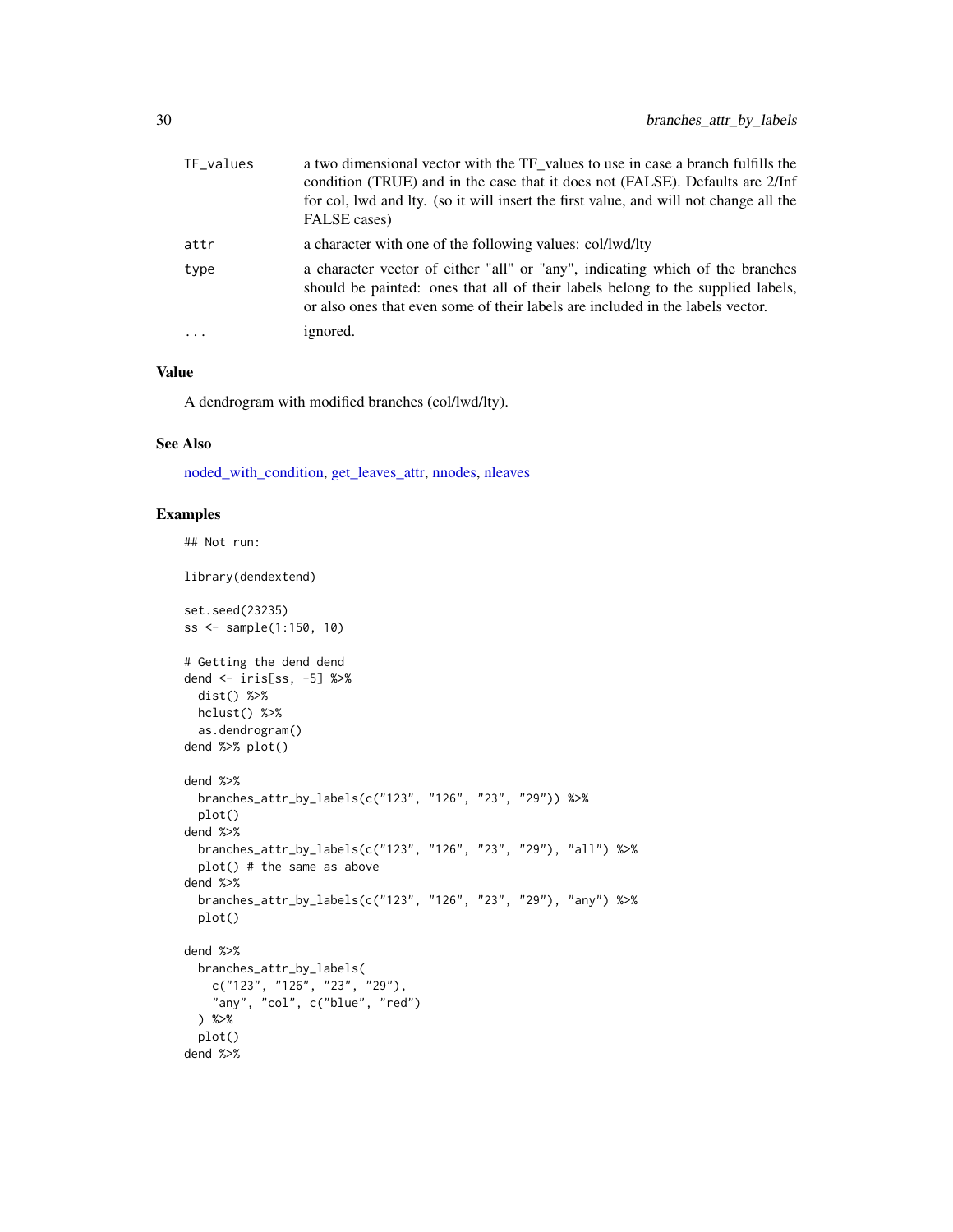# <span id="page-30-0"></span>branches\_attr\_by\_lists 31

```
branches_attr_by_labels(
   c("123", "126", "23", "29"),
    "any", "lwd", c(4, 1)
 ) %>%
 plot()
dend %>%
 branches_attr_by_labels(
   c("123", "126", "23", "29"),
   "any", "lty", c(2, 1)
 ) %>%
 plot()
```
## End(Not run)

branches\_attr\_by\_lists

*Change col/lwd/lty of branches from the root down to clusters defined by list of labels of respective members*

#### Description

The user supplies a dend, lists, and type of condition (all/any), and TF\_values And the function returns a dendrogram with branches col/lwd/lty accordingly

#### Usage

```
branches_attr_by_lists(
  dend,
  lists,
 TF_values = c(2, 1),attr = c("col", "lwd", "lty"),...
)
```
# Arguments

| dend      | a dendrogram dend                                                                                                                                                                                                                                                        |
|-----------|--------------------------------------------------------------------------------------------------------------------------------------------------------------------------------------------------------------------------------------------------------------------------|
| lists     | a list where each element contains the labels of members in selected nodes down<br>to which the branches shall be adapted                                                                                                                                                |
| TF_values | a two dimensional vector with the TF_values to use in case a branch fulfills the<br>condition (TRUE) and in the case that it does not (FALSE). Defaults are 2/1<br>for col, lwd and lty. (so it will insert the first value, and will not change all the<br>FALSE cases) |
| attr      | a character with one of the following values: col/lwd/lty                                                                                                                                                                                                                |
|           | ignored.                                                                                                                                                                                                                                                                 |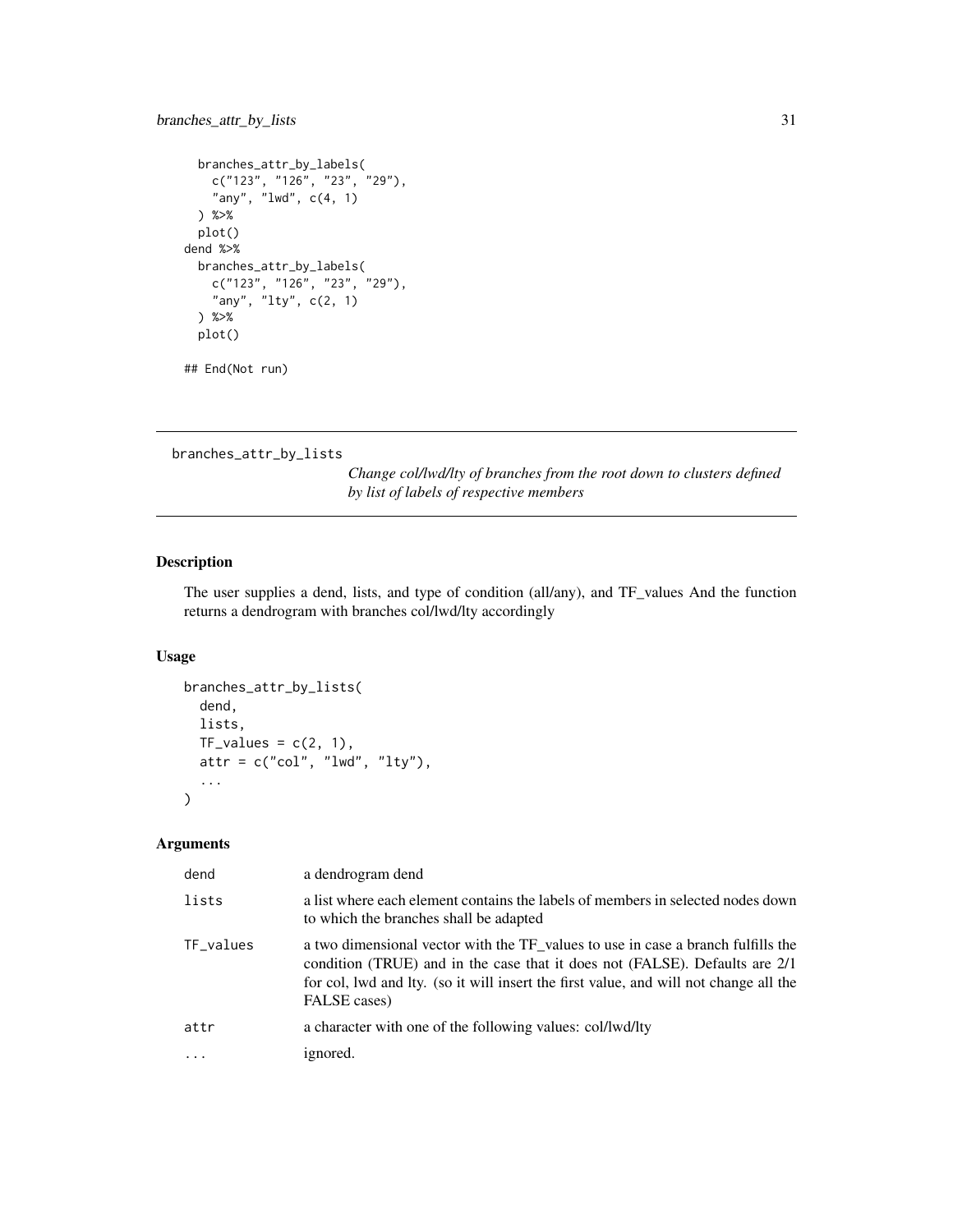<span id="page-31-0"></span>A dendrogram with modified branches (col/lwd/lty).

#### See Also

[branches\\_attr\\_by\\_labels](#page-28-1)

#### Examples

```
## Not run:
library(dendextend)
set.seed(23235)
ss <- sample(1:150, 10)
# Getting the dend dend
dend <- iris[ss, -5] %>%
  dist() %>%
  hclust() %>%
  as.dendrogram()
dend %>% plot()
# define a list of nodes
L <- list(c("109", "123", "126", "145"), "29", c("59", "67", "97"))
dend %>%
  branches_attr_by_lists(L) %>%
  plot()
# choose different color, and also change lwd and lty
dend %>%
  branches_attr_by_lists(L, TF_value = "blue") %>%
  branches_attr_by_lists(L, attr = "lwd", TF_value = 4) %>%
  branches_attr_by_lists(L, attr = "lty", TF_value = 3) %>%
  plot()
## End(Not run)
```
circlize\_dendrogram *Plot a circlized dendrograms*

#### Description

Plot a circlized dendrograms using the circlize package (must be installed for the function to work).

This type of plot is also sometimes called fan tree plot (although the name fan-plot is also used for a different plot in time series analysis), radial tree plot, polar tree plot, circular tree plot, and probably other names as well.

An advantage for using the circlize package directly is for plotting a circular dendrogram so that you can add more graphics for the elements in the tree just by adding more tracks using [circos.track.](#page-0-0)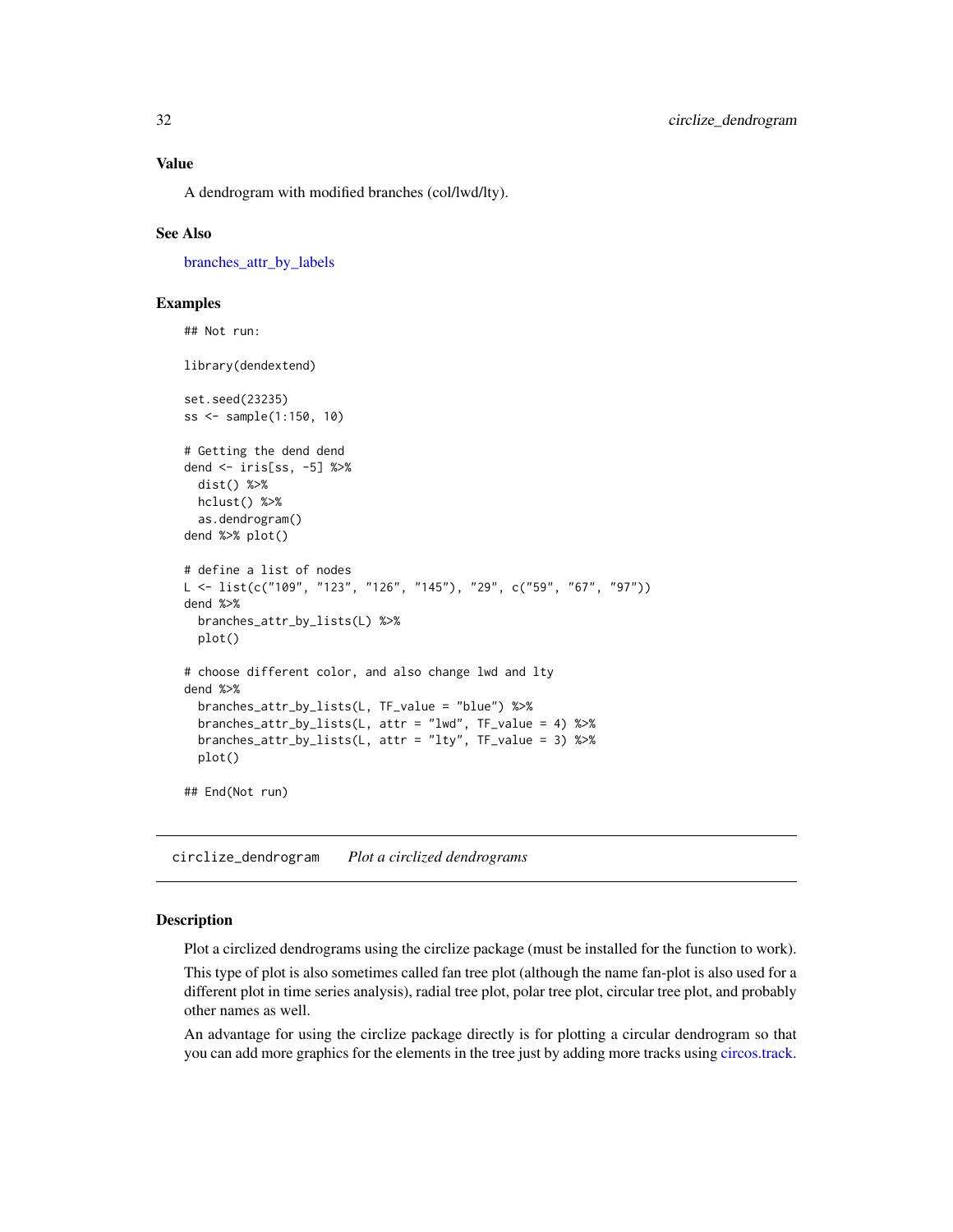# circlize\_dendrogram 33

# Usage

```
circlize_dendrogram(
  dend,
  facing = c("outside", "inside"),
  labels = TRUE,
  labels_track_height = 0.1,
  dend_trac{k_hej}height = 0.5,
  ...
\mathcal{L}
```
#### Arguments

| dend                | a dendrogram object                                                                                                                                                                                                                                                                                                                                   |
|---------------------|-------------------------------------------------------------------------------------------------------------------------------------------------------------------------------------------------------------------------------------------------------------------------------------------------------------------------------------------------------|
| facing              | Is the dendromgrams facing inside to the circle or outside.                                                                                                                                                                                                                                                                                           |
| labels              | logical (TRUE) - should the labels be plotted as well.                                                                                                                                                                                                                                                                                                |
| labels_track_height |                                                                                                                                                                                                                                                                                                                                                       |
|                     | a value for adjusting the room for the labels. It is 0.2 by default, but if NULL or<br>NA, it will adjust automatically based on the max width of the labels. However,<br>if this is too long, the plot will give an error: Error in check.track.position(track.index,<br>track.start, track.height) : not enough space for cells at track index '2'. |
| dend_track_height   |                                                                                                                                                                                                                                                                                                                                                       |
|                     | a value for adjusting the room for the dendrogram.                                                                                                                                                                                                                                                                                                    |
| .                   | Ignored.                                                                                                                                                                                                                                                                                                                                              |
|                     |                                                                                                                                                                                                                                                                                                                                                       |

# Value

The dend that was used for plotting.

# Author(s)

Zuguang Gu, Tal Galili

# Source

This code is based on the work of Zuguang Gu. If you use the function, please cite both dendextend (see: citation("dendextend")), as well as the circlize package (see: citation("circlize")).

# See Also

[circos.dendrogram](#page-0-0)

# Examples

## Not run:

dend <- iris[1:40, -5] %>% dist() %>%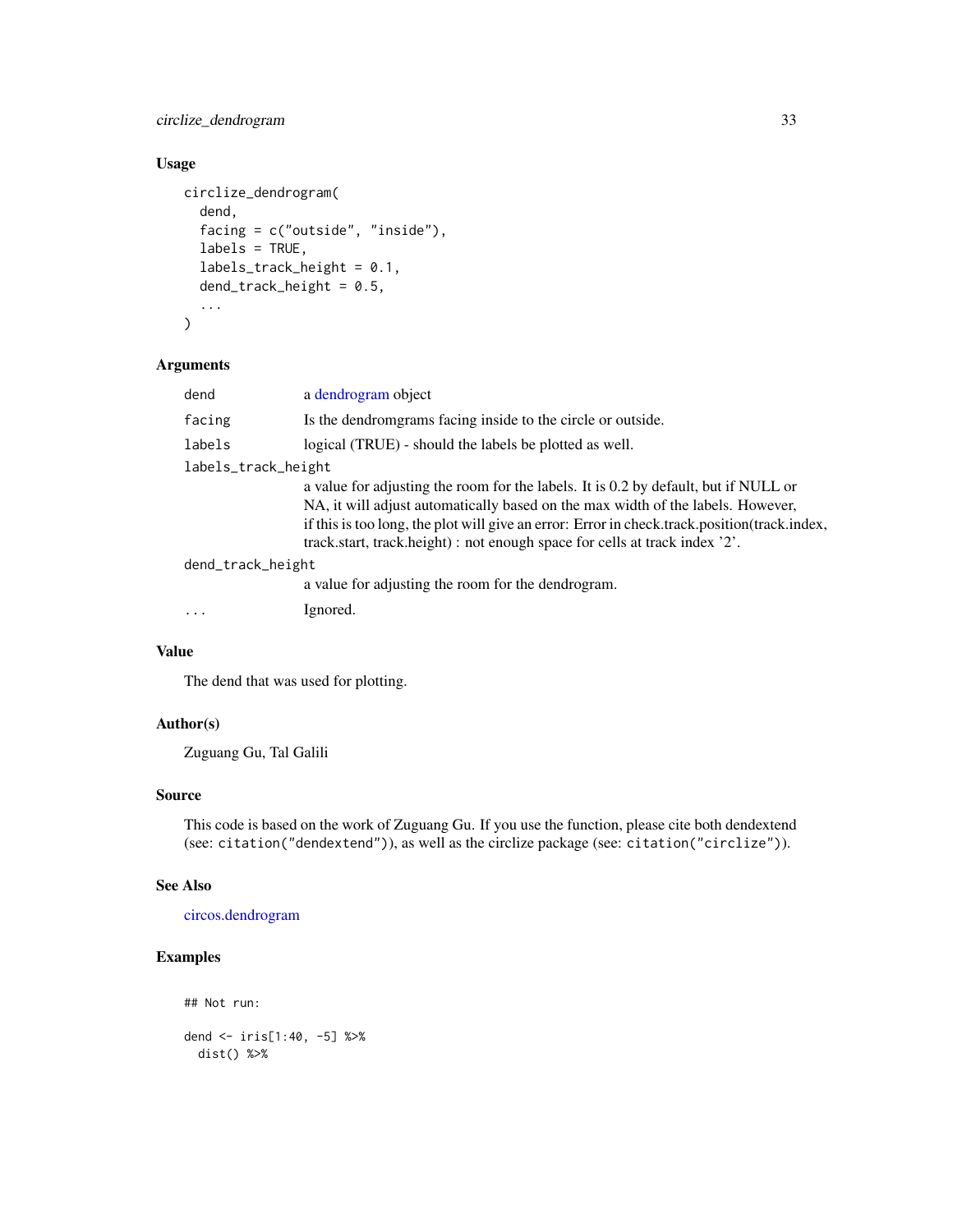```
hclust() %>%
  as.dendrogram() %>%
  set("branches_k_color", k = 3) %>%
  set("branches_lwd", c(5, 2, 1.5)) %>%
  set("branches_lty", c(1, 1, 3, 1, 1, 2)) %>%
  set("labels_colors") %>%
  set("labels_cex", c(.9, 1.2)) %>%
  set("nodes_pch", 19) %>%
  set("nodes_col", c("orange", "black", "plum", NA))
circlize_dendrogram(dend)
circlize_dendrogram(dend, labels = FALSE)
circlize_dendrogram(dend, facing = "inside", labels = FALSE)
# In the following we get the dendrogram but can also get extra information on top of it
circos.initialize("foo", xlim = c(0, 40))
circos.track(ylim = c(0, 1), panel.fun = function(x, y) {
 circos.rect(1:40 - 0.8, rep(0, 40), 1:40 - 0.2, runif(40), col = rand_color(40), border = NA)
}, bg.border = NA)
circos.track(ylim = c(\emptyset, 1), panel.fun = function(x, y) {
  circos.text(1:40 - 0.5, rep(0, 40), labels(dend),
    col = labels_colors(dend),
    facing = "clockwise", niceFacing = TRUE, adj = c(\emptyset, \emptyset.5)\lambda}, bg.border = NA, track.height = 0.1)
max_height <- attr(dend, "height")
circos.track(ylim = c(0, max_height), panel.fun = function(x, y) {
  circos.dendrogram(dend, max_height = max_height)
}, track.height = 0.5, bg.border = NA)
circos.clear()
## End(Not run)
```
click\_rotate *Interactively rotate a tree object*

#### Description

Lets te user click a plot of dendrogram and rotates the tree based on the location of the click.

Code for mouse selection of (sub-)cluster to be rotated

#### Usage

```
click_rotate(x, ...)
## Default S3 method:
click_rotate(x, ...)
```
<span id="page-33-0"></span>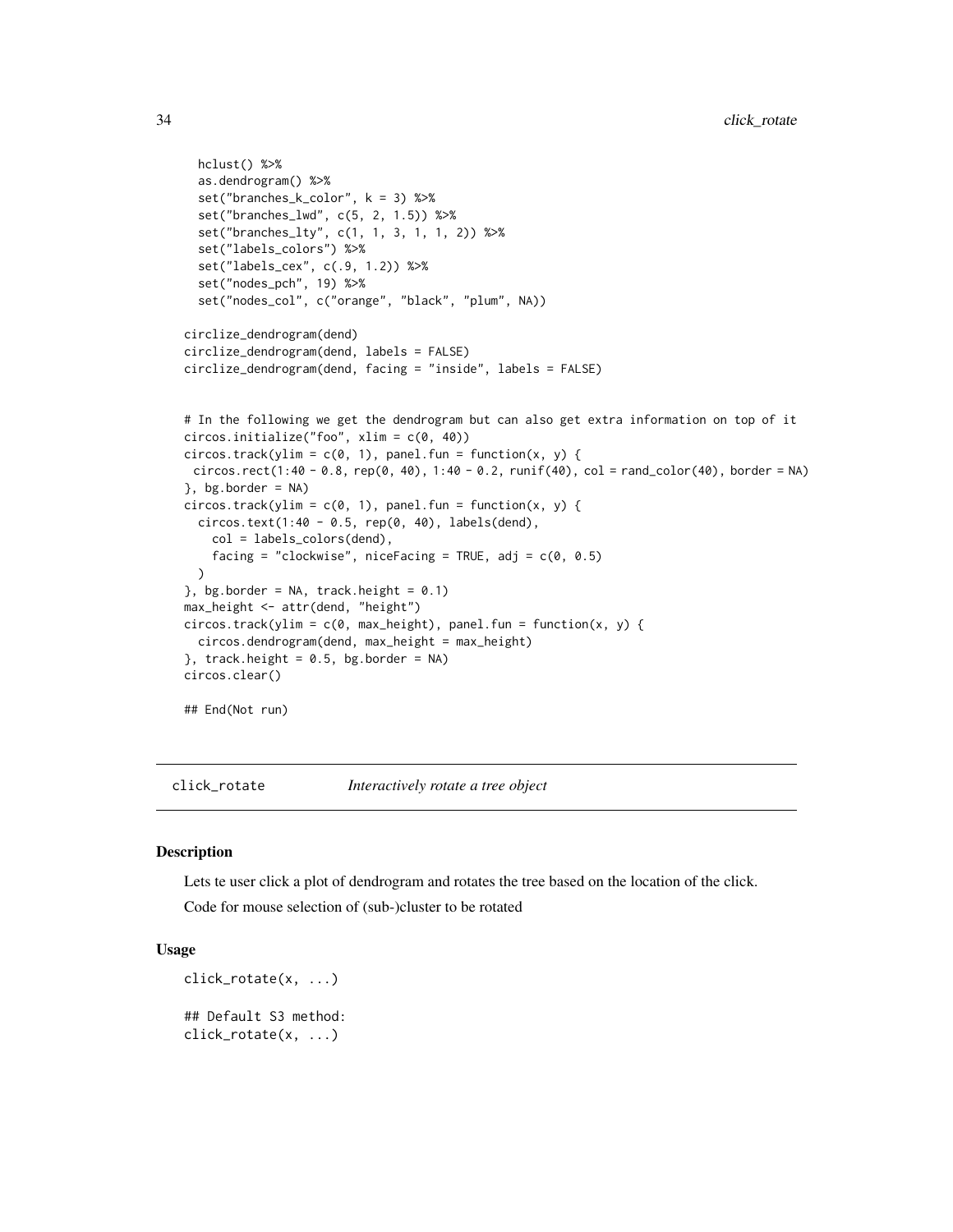# click\_rotate 35

```
## S3 method for class 'dendrogram'
click_rotate(
  x,
 plot = TRUE,
 plot_after = plot,
 horiz = FALSE,
 continue = FALSE,
  ...
```
#### )

# Arguments

| X          | a tree object (either a dendrogram or hclust)                                                       |
|------------|-----------------------------------------------------------------------------------------------------|
| $\cdots$   | parameters passed to the plot                                                                       |
| plot       | (logical) should the dendrogram first be plotted.                                                   |
| plot_after | (logical) should the dendrogram be plotted after the rotation?                                      |
| horiz      | logical. Should the plot be normal or horizontal?                                                   |
| continue   | logical. If TRUE, allows the user to keep clicking the plot until a click is made<br>on the labels. |

# Value

A rotated tree object

# Author(s)

Andrej-Nikolai Spiess, Tal Galili

#### See Also

[rotate.dendrogram](#page-165-1)

```
# create the dend:
dend <- USArrests %>%
 dist() %>%
 hclust("ave") %>%
 as.dendrogram() %>%
 color_labels()
## Not run:
# play with the rotation once
dend <- click_rotate(dend)
dend <- click_rotate(dend, horiz = TRUE)
# keep playing with the rotation:
while (TRUE) dend <- click_rotate(dend)
# the same as
dend <- click_rotate(dend, continue = TRUE)
```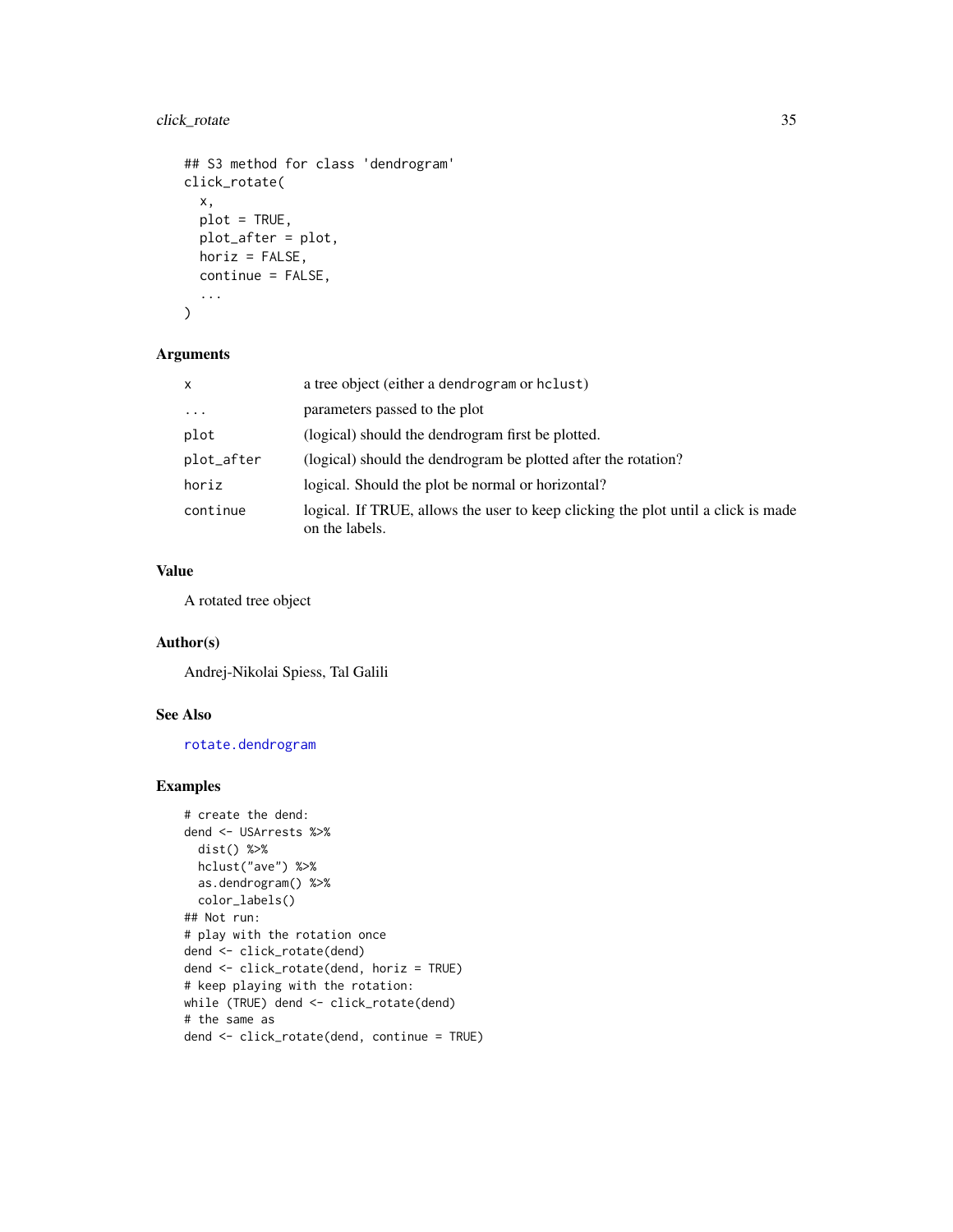<span id="page-35-0"></span>## End(Not run)

collapse\_branch *Collapse branches under a tolerance level*

# Description

Collapse branches under a tolerance level

# Usage

```
collapse_branch(dend, tol = 1e-08, lower = TRUE, ...)
```
### Arguments

| dend  | dendrogram object                                                                                   |
|-------|-----------------------------------------------------------------------------------------------------|
| tol   | a numeric value giving the tolerance to consider a branch length significantly<br>greater than zero |
| lower | logical (TRUE). collapse branches which are lower than tol?                                         |
| .     | passed on (not used)                                                                                |

# Value

A dendrogram with both of the root's branches of the same height

#### See Also

[multi2di](#page-0-0)

```
# # ladderize is like sort(..., type = "node")
dend <- iris[1:5, -5] %>%
  dist() %>%
 hclust() %>%
  as.dendrogram()
par(mfrow = c(1, 3))dend %>%
  ladderize() %>%
  plot(horiz = TRUE)
abline(v = .2, col = 2, lty = 2)dend %>%
  collapse\_branch(tol = 0.2) %>%
  ladderize() %>%
  plot(horiz = TRUE)
dend %>%
```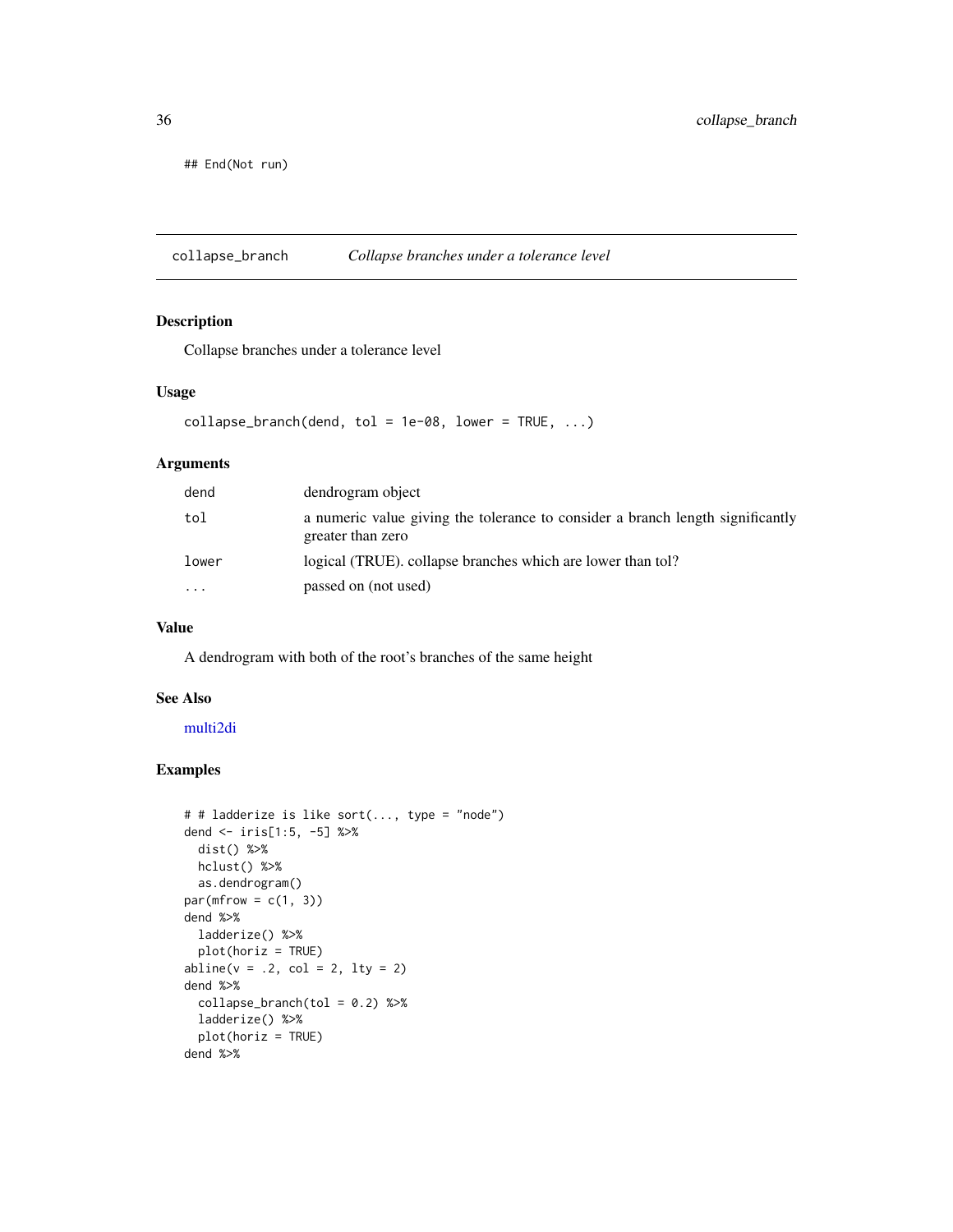## colored\_bars 37

```
collapse\_branch(tol = 0.2) %>%
 ladderize() %>%
 hang.dendrogram(hang = 0) %>%
 plot(horiz = TRUE)
par(mfrow = c(1, 2))dend %>%
 collapse\_branch(tol = 0.2, lower = FALSE) %>%
 plot(horiz = TRUE, main = "dendrogram")
library(ape)
dend %>%
 as.phylo() %>%
 di2multi(tol = 0.2) %>%
 plot(main = "phylo")
```
colored\_bars *Add colored bars to a dendrogram*

### Description

Add colored bars to a dendrogram, usually corresponding to either clusters or some outside categorization.

### Usage

```
colored_bars(
  colors,
  dend,
  rowLabels = NULL,
  cex.rowLabels = 0.9,
  add = TRUE,y_scale,
 y_shift,
  text\_shift = 1,
  sort_by_labels_order = TRUE,
 horiz = FALSE,
  ...
)
```

```
colors Coloring of objects on the dendrogram. Either a vector (one color per object)
                  or a matrix (can also be an array or a data frame) with each column giving
                  one group with color per object. Each column will be plotted as a horizon-
                 tal row of colors (when horiz = FALSE) under the dendrogram. As long as
                  the sort_by_labels_order paramter is TRUE (default), the colors vector/matrix
                  should be provided in the order of the original data order (and it will be re-
                  ordered automaticall to the order of the dendrogram)
```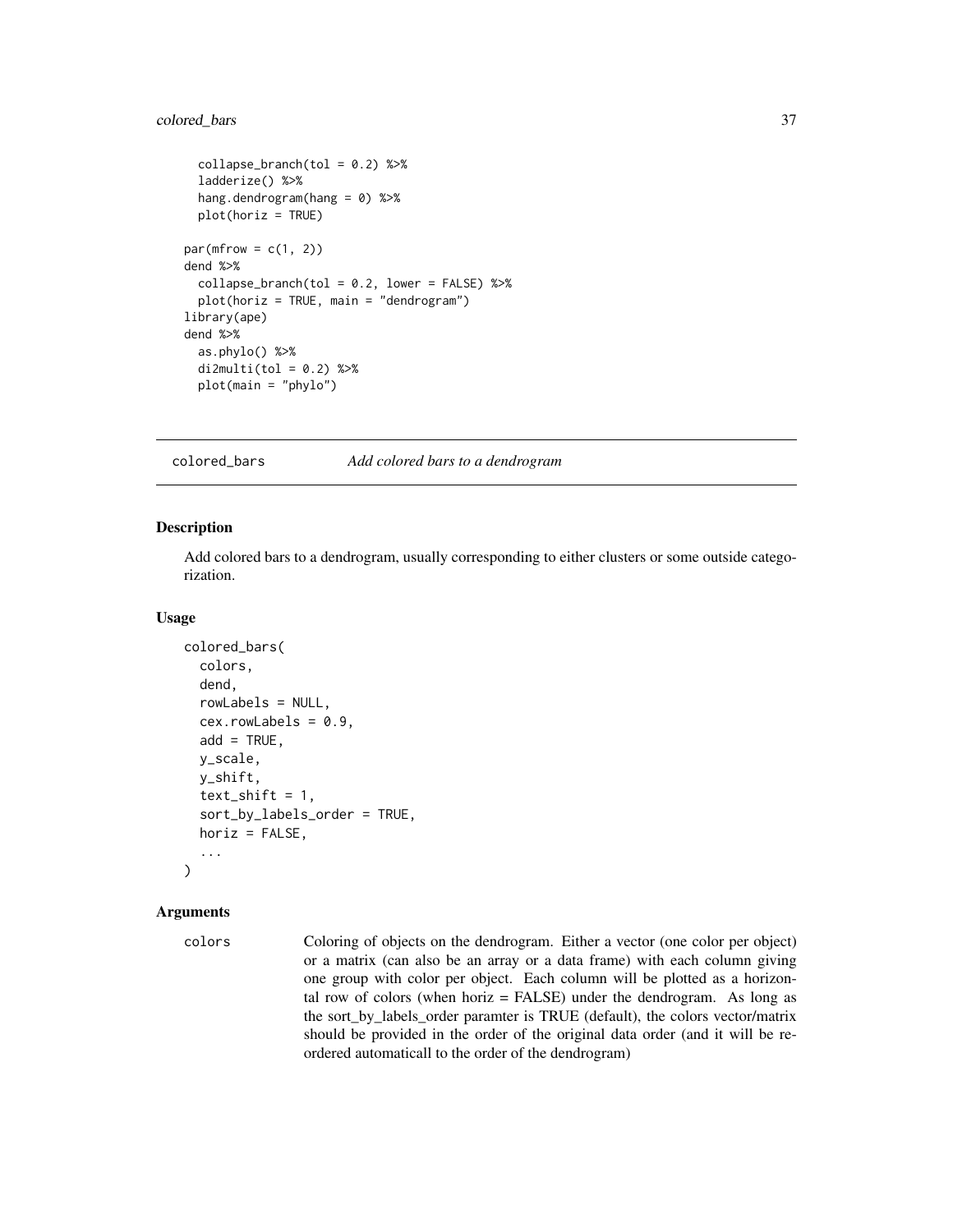| dend                 | a dendrogram object. If missing, the colors are plotted without and re-ordering<br>(this assumes that the colors are already ordered based on the dend's labels) This<br>is also important in order to get the correct height/location of the colored bars<br>(i.e.: adjusting the y_scale and y_shift)                                     |  |
|----------------------|---------------------------------------------------------------------------------------------------------------------------------------------------------------------------------------------------------------------------------------------------------------------------------------------------------------------------------------------|--|
| rowLabels            | Labels for the colorings given in colors. The labels will be printed to the left of<br>the color rows in the plot. If the argument is given, it must be a vector of length<br>equal to the number of columns in colors. If not given, names (colors) will<br>be used if available. If not, sequential numbers starting from 1 will be used. |  |
| cex.rowLabels        | Font size scale factor for the row labels. See par.                                                                                                                                                                                                                                                                                         |  |
| add                  | logical (TRUE), should the colored bars be added to an existing dendrogram<br>plot?                                                                                                                                                                                                                                                         |  |
| y_scale              | how much should the bars be stretched on the y axis? If no dend is supplied -<br>the default will be 1                                                                                                                                                                                                                                      |  |
| y_shift              | where should the bars be plotted underneath the x axis? By default it will try<br>to locate the bars underneath the labels (it may miss, in which case you would<br>need to enter a number manually) If no dend is supplied - the default will be 0                                                                                         |  |
| text_shift           | a dendrogram object                                                                                                                                                                                                                                                                                                                         |  |
| sort_by_labels_order |                                                                                                                                                                                                                                                                                                                                             |  |
|                      | logical(TRUE) - if TRUE (default), then the order of the colored bars will be<br>sorted based on the order needed to change the original order of the observations<br>to the current order of the labels in the dendrogram. If FALSE the colored bars<br>are plotted as-is, based on the order of the colors vector.                        |  |
| horiz                | logical (FALSE by default). Set to TRUE when using plot(dend, horiz = TRUE)                                                                                                                                                                                                                                                                 |  |
| $\cdots$             | ignored at this point.                                                                                                                                                                                                                                                                                                                      |  |
|                      |                                                                                                                                                                                                                                                                                                                                             |  |

## Details

You will often needs to adjust the y\_scale, y\_shift and the text\_shift parameters, in order to get the bars in the location you would want.

(this can probably be done automatically, but will require more work. since it has to do with the current mar settings, the number of groups, and each computer's specific graphic device. patches for smarter defaults will be appreciated)

## Value

An invisible vector/matrix with the ordered colors.

## Author(s)

Steve Horvath <SHorvath@mednet.ucla.edu>, Peter Langfelder <Peter.Langfelder@gmail.com>, Tal Galili <Tal.Galili@gmail.com>

## Source

This function is based on the [plotHclustColors](#page-0-0) from the moduleColor R package. It was modified so that it would work with dendrograms (and not just hclust objects), as well allow to add the colored bars on top of an existing plot (and not only as a seperate plot).

See: <https://cran.r-project.org/package=moduleColor> For more details.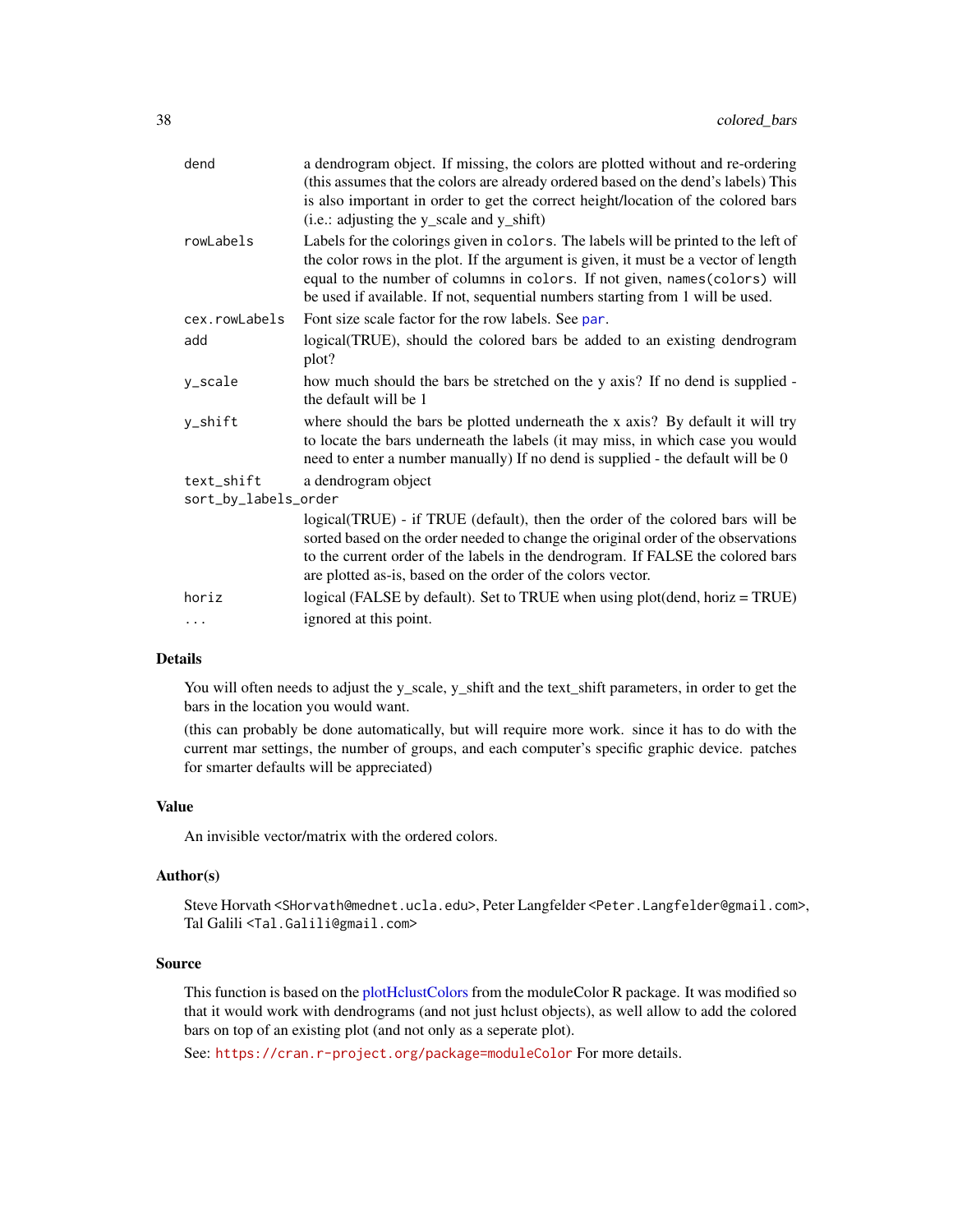## colored\_bars 39

### See Also

[branches\\_attr\\_by\\_clusters,](#page-25-0) [plotDendroAndColors](#page-0-0)

## Examples

```
rows_picking <- c(1:5, 25:30)
dend <- (iris[rows_picking, -5] * 10) %>%
 dist() %>%
 hclust() %>%
  as.dendrogram()
odd_numbers <- rows_picking %% 2
cols <- c("gold", "grey")[odd_numbers + 1]
# scale is off
plot(dend)
colored_bars(cols, dend)
# move and scale a bit
plot(dend)
colored_bars(cols, dend,
  y_shift = -1,
 rowLabels = "Odd\n numbers"
\lambda# Now let's cut the tree and add that info to the plot:
k2 \le cutree(dend, k = 2)
cols2 <- c("#0082CE", "#CC476B")[k2]
plot(dend)
colored_bars(cbind(cols2, cols), dend,
  rowLabels = c("2 clusters", "Odd numbers")
)
# The same, but with an horizontal plot!
par(max = c(6, 2, 2, 4))plot(dend, horiz = TRUE)
colored_bars(cbind(cols2, cols), dend,
  rowLabels = c("2 clusters", "Odd numbers"),
 horiz = TRUE
)
# let's add clusters color
# notice how we need to play with the colors a bit
# this is because color_branches places colors from
# left to right. Which means we need to give colored_bars
# the colors of the items so that ofter sorting they would be
# from left to right. Here is how it can be done:
the_k < -3library(colorspace)
\text{cols3} \leq \text{rainbow\_hcl(the\_k, c = 90, l = 50})dend %>%
```
set("branches\_k\_color", k = the\_k, with = cols3) %>%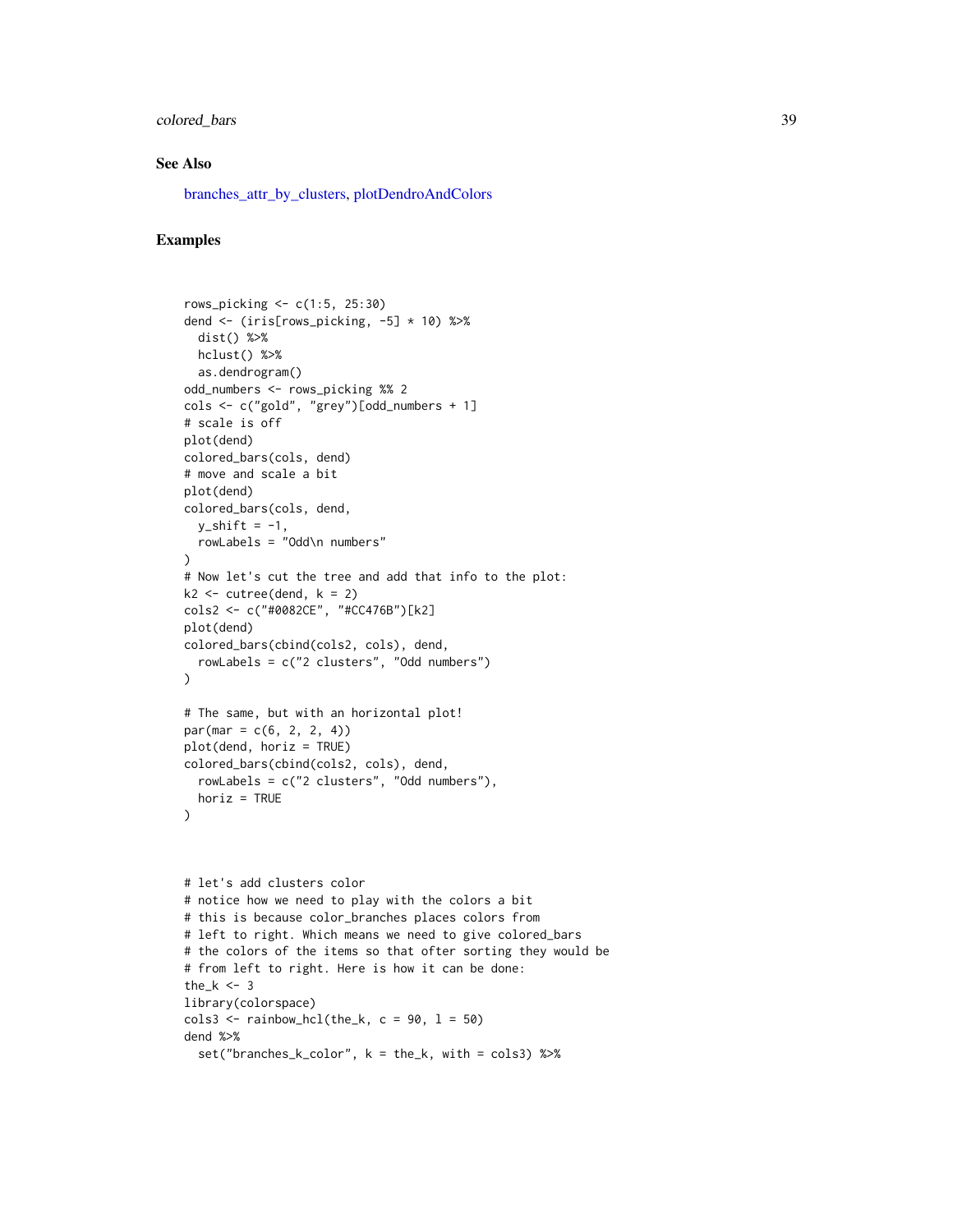```
plot()
kx \le cutree(dend, k = the_k)
ord <- order.dendrogram(dend)
kx <- sort_levels_values(kx[ord])
kx <- kx[match(seq_along(ord), ord)]
par(max = c(5, 5, 2, 2))plot(dend)
colored_bars(cbind(cols3[kx], cols2, cols), dend,
  rowLabels = c("3 clusters", "2 clusters", "Odd numbers")
\lambda## mtcars example
# Create the dend:
dend <- as.dendrogram(hclust(dist(mtcars)))
# Create a vector giving a color for each car to which company it belongs to
car_type <- rep("Other", length(rownames(mtcars)))
is_x <- grepl("Merc", rownames(mtcars))
car_type[is_x] <- "Mercedes"
is_x <- grepl("Mazda", rownames(mtcars))
car_type[is_x] <- "Mazda"
is_x <- grepl("Toyota", rownames(mtcars))
car_type[is_x] <- "Toyota"
car_type <- factor(car_type)
n_car_types <- length(unique(car_type))
col_car_type <- colorspace::rainbow_hcl(n_car_types, c = 70, l = 50)[car_type]
# extra: showing the various clusters cuts
k234 \le cutree(dend, k = 2:4)
# color labels by car company:
labels_colors(dend) <- col_car_type[order.dendrogram(dend)]
# color branches based on cutting the tree into 4 clusters:
dend \le color_branches(dend, k = 4)
### plots
par(mar = c(12, 4, 1, 1))
plot(dend)
colored_bars(cbind(k234[, 3:1], col_car_type), dend,
  rowLabels = c(paste0("k =", 4:2), "Car Type")
\lambda# horiz version:
par(max = c(4, 1, 1, 12))plot(dend, horiz = TRUE)
colored_bars(cbind(k234[, 3:1], col_car_type), dend,
  rowLabels = c(paste0("k = ", 4:2), "Car Type"), horiz = TRUE
)
```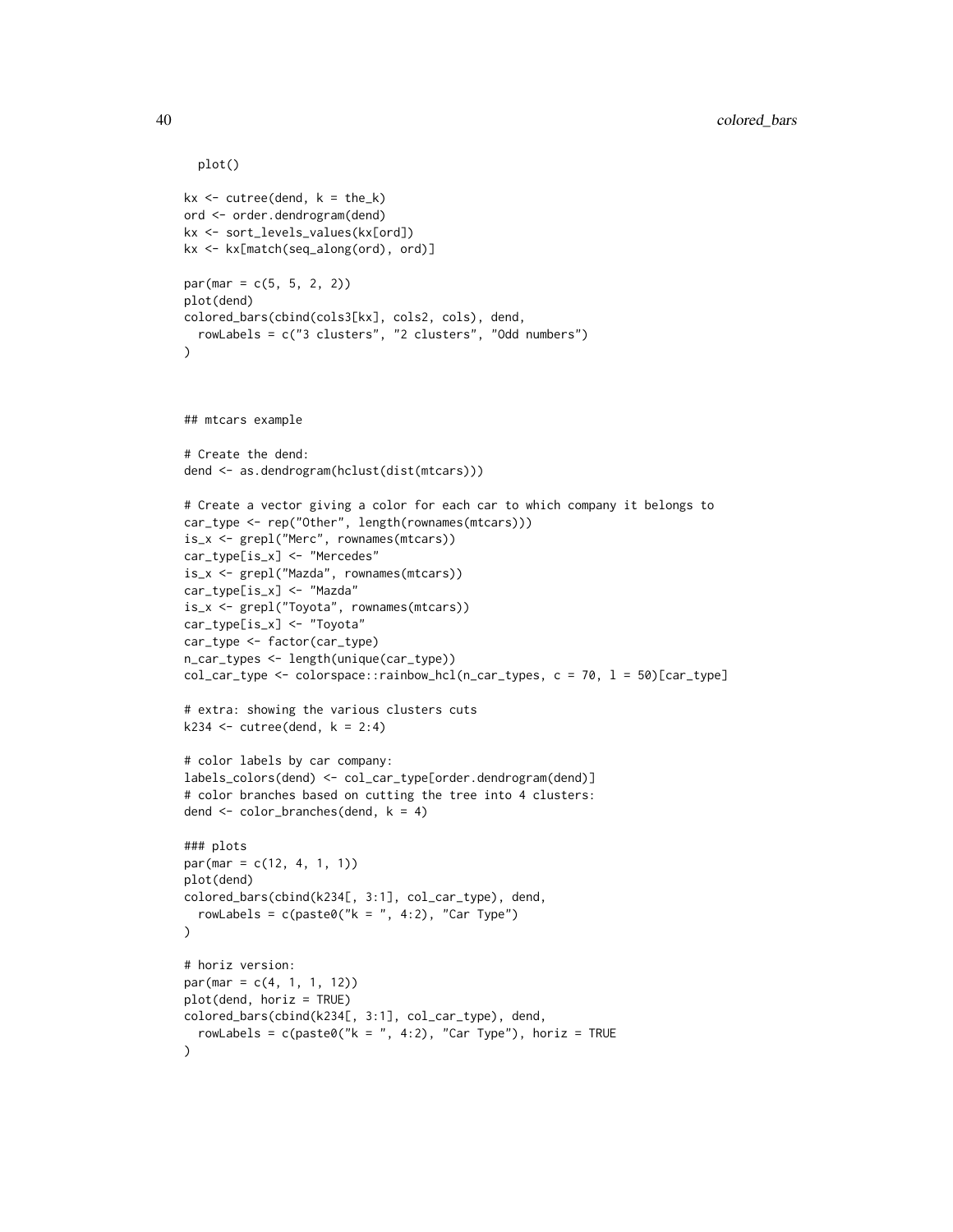Add colored dots next to a dendrogram, usually corresponding to either clusters or some outside categorization.

# Usage

```
colored_dots(
  colors,
  dend,
  rowLabels = NULL,
  cex.rowLabels = 0.9,
  add = TRUE,y_scale,
  y_shift,
  text\_shift = 1,sort_by_labels_order = TRUE,
  horiz = FALSE,dot\_size = 1,
  ...
)
```

| colors        | Coloring of the dots beside the dendrogram. Either a vector (one color per<br>object) or a matrix (can also be an array or a data frame) with each column<br>giving one group with color per object. Each column will be plotted as a<br>colored point (when horiz $=$ FALSE) under the dendrogram. As long as the<br>sort_by_labels_order paramter is TRUE (default), the colors vector/matrix should<br>be provided in the order of the original data order (and it will be re-ordered au-<br>to the order of the dendrogram) |
|---------------|---------------------------------------------------------------------------------------------------------------------------------------------------------------------------------------------------------------------------------------------------------------------------------------------------------------------------------------------------------------------------------------------------------------------------------------------------------------------------------------------------------------------------------|
| dend          | a dendrogram object. If missing, the colors are plotted without and re-ordering<br>(this assumes that the colors are already ordered based on the dend's labels) This<br>is also important in order to get the correct height/location of the colored dots<br>(i.e.: adjusting the y_scale and y_shift)                                                                                                                                                                                                                         |
| rowLabels     | Labels for the colorings given in colors. The labels will be printed to the left of<br>the color rows in the plot. If the argument is given, it must be a vector of length<br>equal to the number of columns in colors. If not given, names (colors) will<br>be used if available. If not, sequential numbers starting from 1 will be used.                                                                                                                                                                                     |
| cex.rowLabels | Font size scale factor for the row labels. See par.                                                                                                                                                                                                                                                                                                                                                                                                                                                                             |
| add           | logical (TRUE), should the colored dots be added to an existing dendrogram<br>plot?                                                                                                                                                                                                                                                                                                                                                                                                                                             |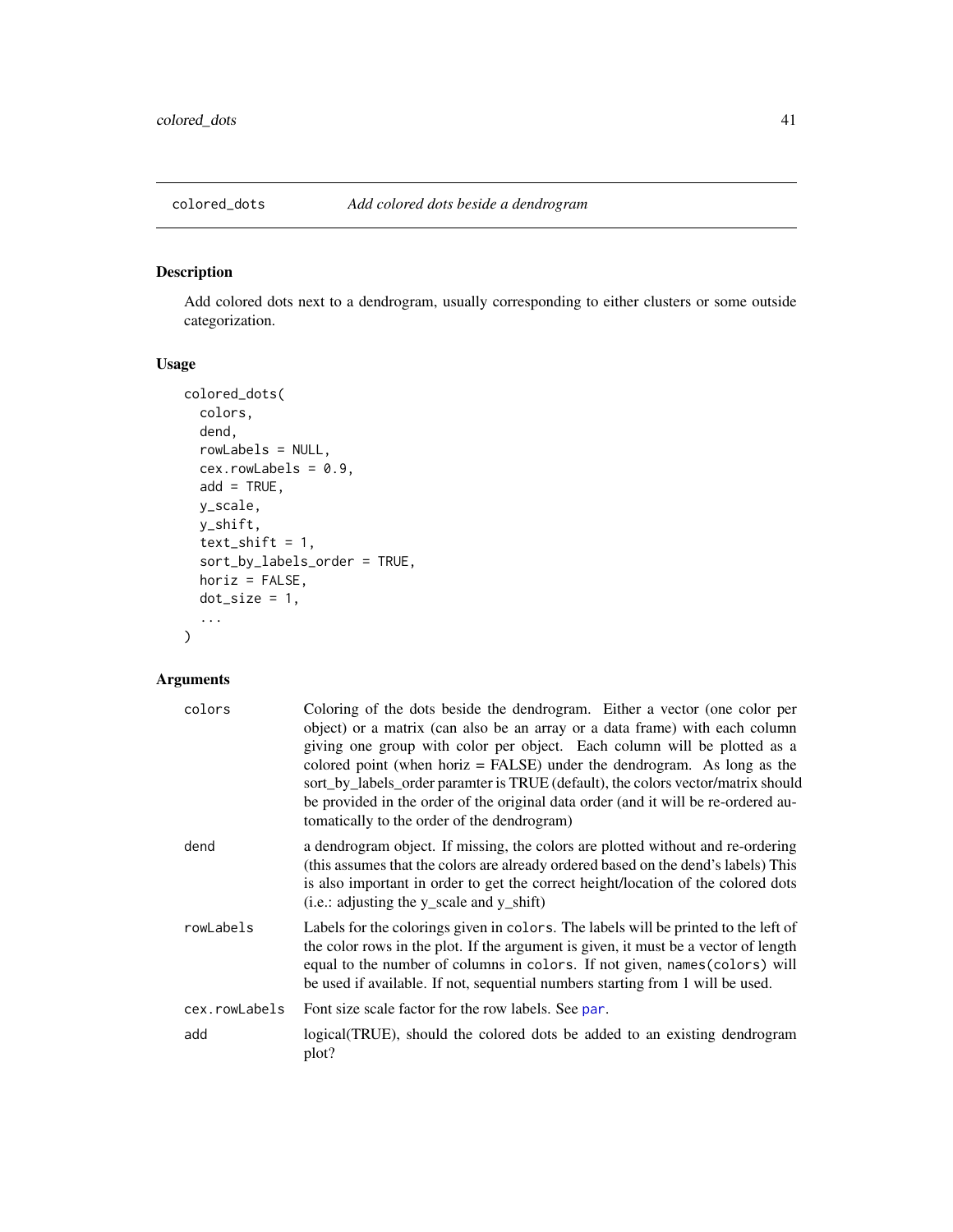| y_scale              | how much should the dots be stretched on the y axis? If no dend is supplied -<br>the default will be 1                                                                                                                                                                                                                |  |
|----------------------|-----------------------------------------------------------------------------------------------------------------------------------------------------------------------------------------------------------------------------------------------------------------------------------------------------------------------|--|
| y_shift              | where should the dots be plotted underneath the x axis? By default it will try<br>to locate the dots underneath the labels (it may miss, in which case you would<br>need to enter a number manually) If no dend is supplied - the default will be 0                                                                   |  |
| text_shift           | a dendrogram object                                                                                                                                                                                                                                                                                                   |  |
| sort_by_labels_order |                                                                                                                                                                                                                                                                                                                       |  |
|                      | logical (TRUE) - if TRUE (default), then the order of the colored dots will be<br>sorted based on the order needed to change the original order of the observations<br>to the current order of the labels in the dendrogram. If FALSE the colored dots<br>are plotted as-is, based on the order of the colors vector. |  |
| horiz                | logical (FALSE by default). Set to TRUE when using plot(dend, horiz = TRUE)                                                                                                                                                                                                                                           |  |
| dot_size             | numeric (1 by default). Passed to cex argument in points                                                                                                                                                                                                                                                              |  |
| $\ddots$             | ignored at this point.                                                                                                                                                                                                                                                                                                |  |
|                      |                                                                                                                                                                                                                                                                                                                       |  |

## Details

The reason you might choose colored\_dots over colored\_bars is when you have a lot of group types and/or a really large dendrogram. Hint: Make a group for each categorical factor and color it one color when true, and assign a fully transparent color when false.

You will often need to adjust the y\_scale, y\_shift and the text\_shift parameters, in order to get the dots in the location you would want.

(This can probably be done automatically, but will require more work. since it has to do with the current mar settings, the number of groups, and each computer's specific graphic device. patches for smarter defaults will be appreciated)

### Value

An invisible vector/matrix with the ordered colors.

## Author(s)

Steve Horvath <SHorvath@mednet.ucla.edu>, Tal Galili <Tal.Galili@gmail.com>, Peter Langfelder <Peter.Langfelder@gmail.com>, Chase Clark <chasec288@gmail.com>

## Source

This function is based on the [plotHclustColors](#page-0-0) from the moduleColor R package. It was modified so that it would work with dendrograms (and not just hclust objects), as well allow to add the colored dots on top of an existing plot (and not only as a seperate plot).

See: <https://cran.r-project.org/package=moduleColor> For more details.

# See Also

[branches\\_attr\\_by\\_clusters,](#page-25-0) [plotDendroAndColors](#page-0-0)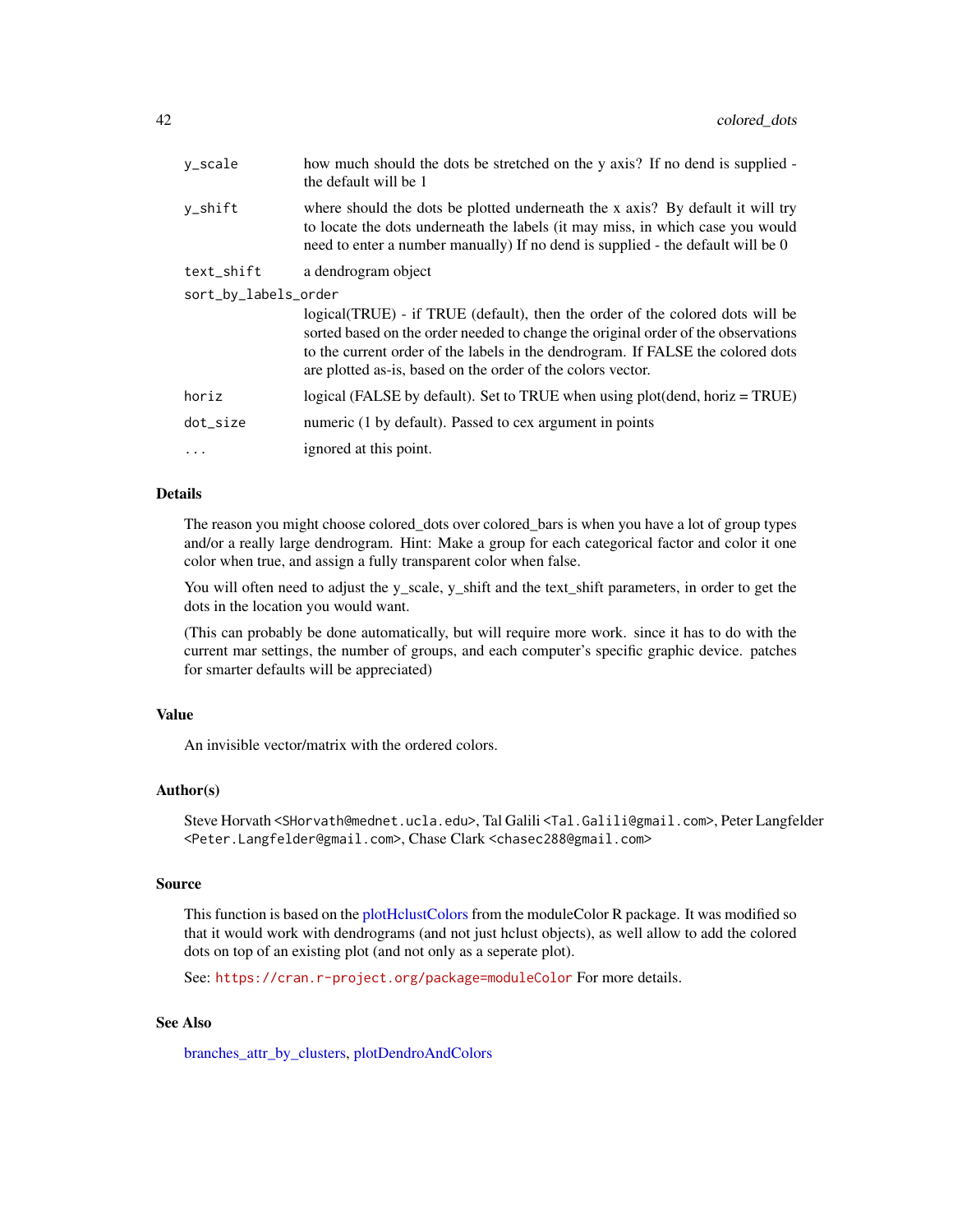## colored\_dots 43

```
rows_picking <- c(1:5, 25:30)
dend <- (iris[rows_picking, -5] * 10) %>%
  dist() %>%
 hclust() %>%
  as.dendrogram()
odd_numbers <- rows_picking %% 2
cols <- c("red", "white")[odd_numbers + 1]
plot(dend)
colored_dots(cols, dend)
# Example of adjusting postion of dots
plot(dend)
colored_dots(cols, dend,
 y_shift = -1,
 rowLabels = "Odd\n numbers"
)
rows_picking <- c(1:5, 25:30)
dend <- (iris[rows_picking, -5] * 10) %>%
 dist() %>%
 hclust() %>%
  as.dendrogram()
odd_numbers <- rows_picking %% 2
# For leaves that shouldn't have dots, make them the same color as the background,
# or set the alpha value to fully transparant
cols <- c("black", "white")[odd_numbers + 1]
# scale is off
plot(dend)
colored_dots(cols, dend)
# move and scale a bit
plot(dend)
colored_dots(cols, dend,
  y_shift = -1,
  rowLabels = "Odd\n numbers"
)
# Now let's cut the tree and add that info to the plot:
k2 \le cutree(dend, k = 2)
cols2 <- c("#1b9e77", "#d95f02")[k2]
par(max = c(5, 6, 1, 1))plot(dend)
colored_dots(cbind(cols2, cols), dend,
  rowLabels = c("2 clusters", "Even numbers")
)
# The same, but with an horizontal plot!
par(max = c(6, 2, 2, 4))plot(dend, horiz = TRUE)
colored_dots(cbind(cols2, cols), dend,
```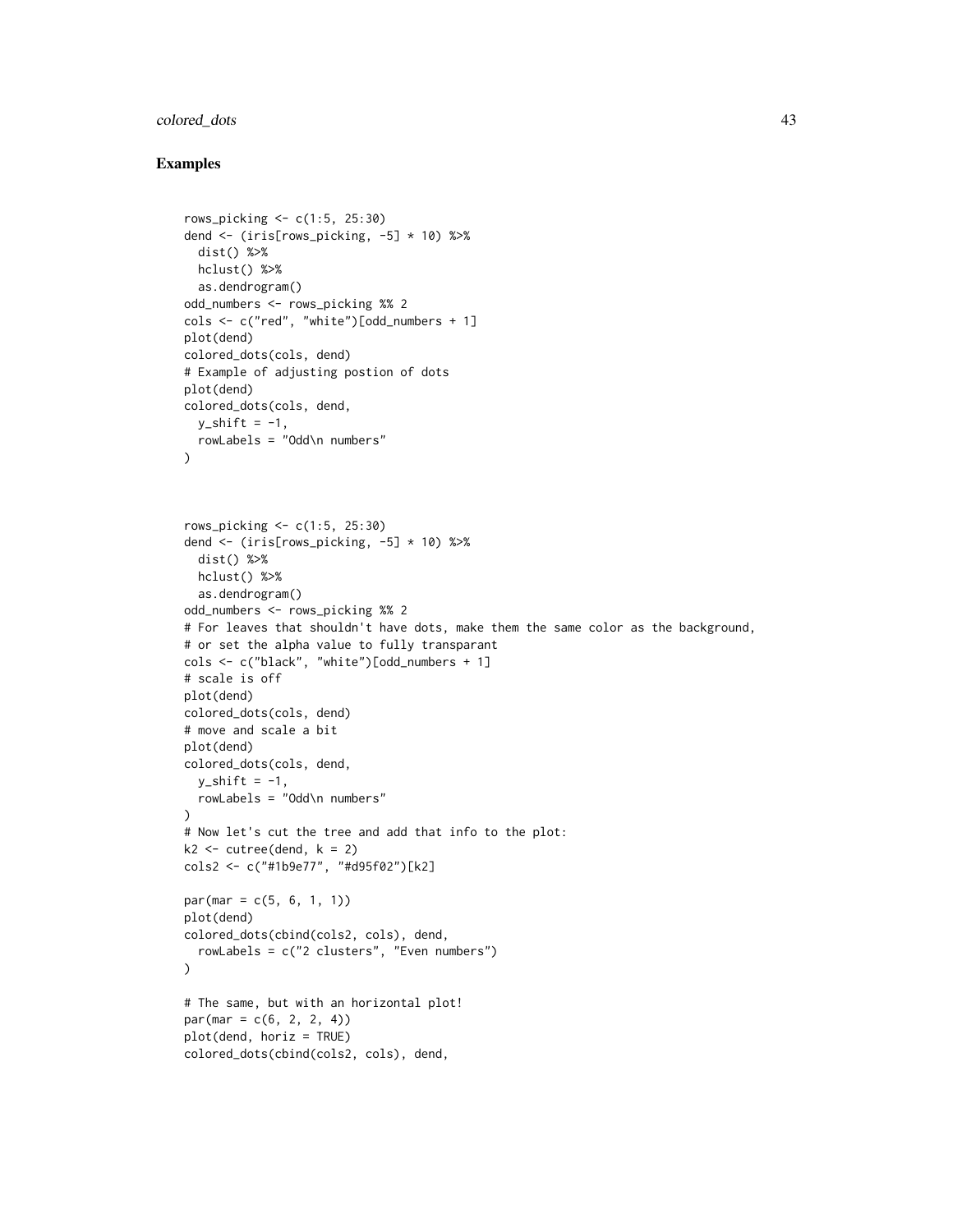```
rowLabels = c("2 clusters", "Even numbers"),
  horiz = TRUE
)
# ==============================
# ==============================
## mtcars example
# Create the dend:
dend <- as.dendrogram(hclust(dist(mtcars)))
# Get all company names
comp_names <- unlist(lapply(rownames(mtcars), function(x) strsplit(x, " ")[[1]][[1]]))
# Get the top three occurring companies
top_three <- sort(table(comp_names), decreasing = TRUE)[1:3]
# Match the top three companies to where they are found in the dendrogram labels
top_three <- sapply(names(top_three), function(x) grepl(x, labels(dend)))
top_three <- as.data.frame(top_three)
# "top_three" is now a data frame of the top three companies as columns.
# Each column represents a vector (rows) which is the length of labels(dend).
# The vector has values TRUE and FALSE, for whether the company name matched
# labels(dend)[i]
# Colorblind friendly vector of HEX colors
colorblind_friendly <- c("#1b9e77", "#d95f02", "#7570b3")
# If we run the for-loop on "top_three" we will turn the vectors into a character-type too early,
# so make a copy to "colored_dataframe" which we will work on
colored_dataframe <- top_three
for (i in 1:3) {
  # This replaces TRUE values with a color from our vector of colors
  colored_dataframe[top_three[, i], i] <- colorblind_friendly[[i]]
  # This replaces FALSE values with black HEX, but fully transparent (invisible on plot)
  colored_dataframe[!top_three[, i], i] <- "#00000000"
}
# Color branches and labels by "cutting" the dendrogram at an arbitrary height
dend <- color_branches(dend, h = 170)
dend <- color_labels(dend, h = 170)
### plots
par(mar = c(12, 4, 1, 1))
plot(dend)
colored_dots(colored_dataframe, dend,
  rowLabels = colnames(colored_dataframe), horiz = FALSE, sort_by_labels_order = FALSE
\lambda# Show a dotted line where tree was "cut"
abline(h = 170, 1ty = 3)# horiz version:
par(max = c(4, 1, 1, 12))
```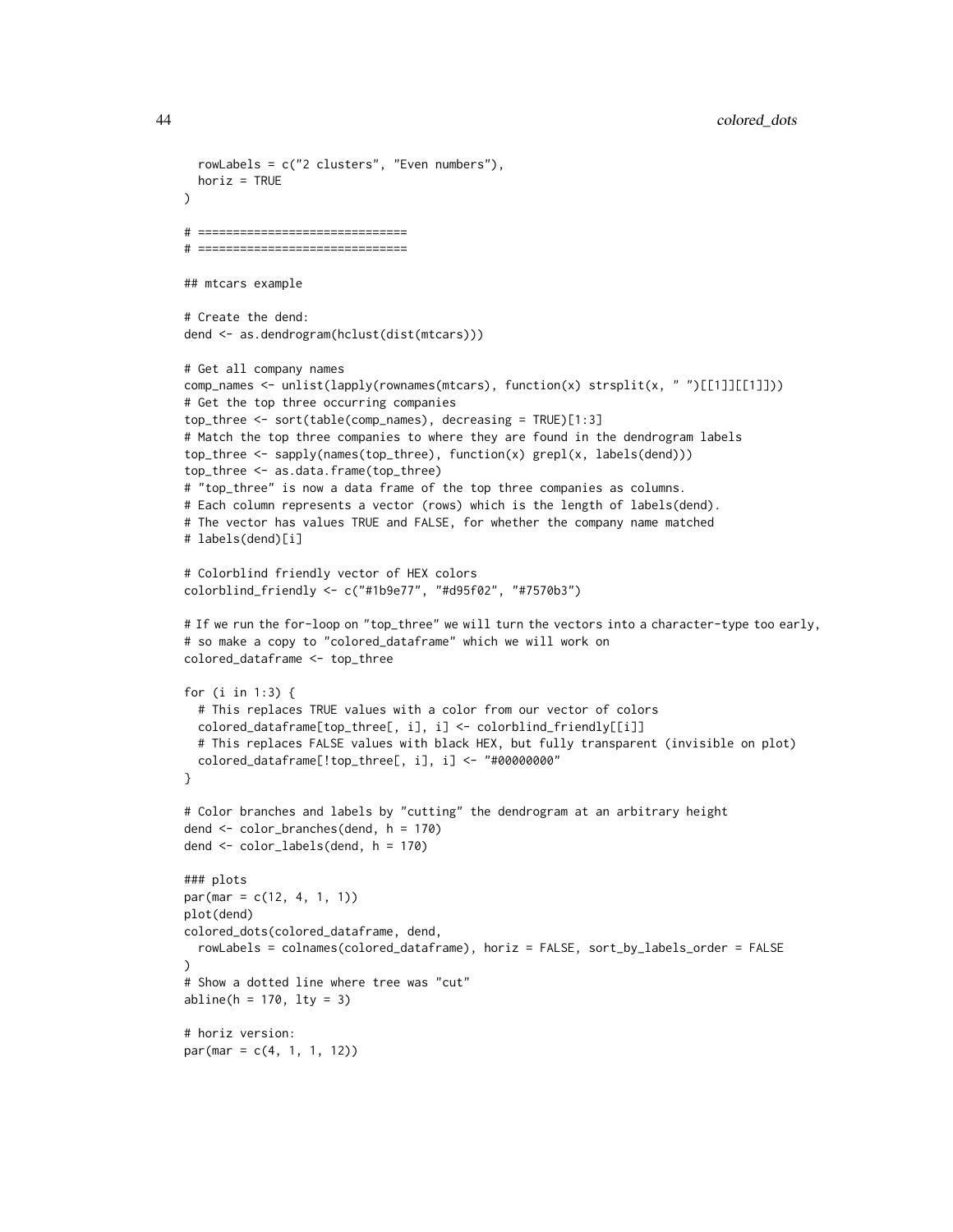# color\_branches 45

```
plot(dend, horiz = TRUE)
colored_dots(colored_dataframe, dend,
  rowLabels = colnames(colored_dataframe), horiz = TRUE, sort_by_labels_order = FALSE
)
# Show a dotted line where the tree was "cut"
abline(v = 170, lty = 3)
```
<span id="page-44-0"></span>color\_branches *Color tree's branches according to sub-clusters*

#### Description

This function is for dendrogram and hclust objects. This function colors both the terminal leaves of a dend's cluster and the edges leading to those leaves. The edgePar attribute of nodes will be augmented by a new list item col. The groups will be defined by a call to [cutree](#page-61-0) using the k or h parameters.

If col is a color vector with a different length than the number of clusters (k) - then a recycled color vector will be used.

# Usage

```
color_branches(
  dend,
  k = NULL,h = NULL,col,
  groupLabels = NULL,
  clusters,
  warn = dendextend_options("warn"),
  ...
\mathcal{L}
```

| dend        | A dendrogram or holust tree object                                                                                                                                                                                                                                                                                                                                                                                                       |  |
|-------------|------------------------------------------------------------------------------------------------------------------------------------------------------------------------------------------------------------------------------------------------------------------------------------------------------------------------------------------------------------------------------------------------------------------------------------------|--|
| k           | number of groups (passed to cutree)                                                                                                                                                                                                                                                                                                                                                                                                      |  |
| h           | height at which to cut tree (passed to cutree)                                                                                                                                                                                                                                                                                                                                                                                           |  |
| col         | Function or vector of Colors. By default it tries to use rainbow_hcl from the<br>colorspace package. (with parameters $c=90$ and $l=50$ ). If colorspace is not<br>available, It will fall back on the rainbow function.                                                                                                                                                                                                                 |  |
| groupLabels | If TRUE add numeric group label - see Details for options                                                                                                                                                                                                                                                                                                                                                                                |  |
| clusters    | an integer vector of clusters. This is passed to branches_attr_by_clusters. This<br>HAS to be of the same length as the number of leaves. Items that belong to no<br>cluster should get the value 0. The vector should be of the same order as that<br>of the labels in the dendrogram. If you create the clusters from something like<br>cutree you would first need to use order dendrogram on it, before using it in the<br>function. |  |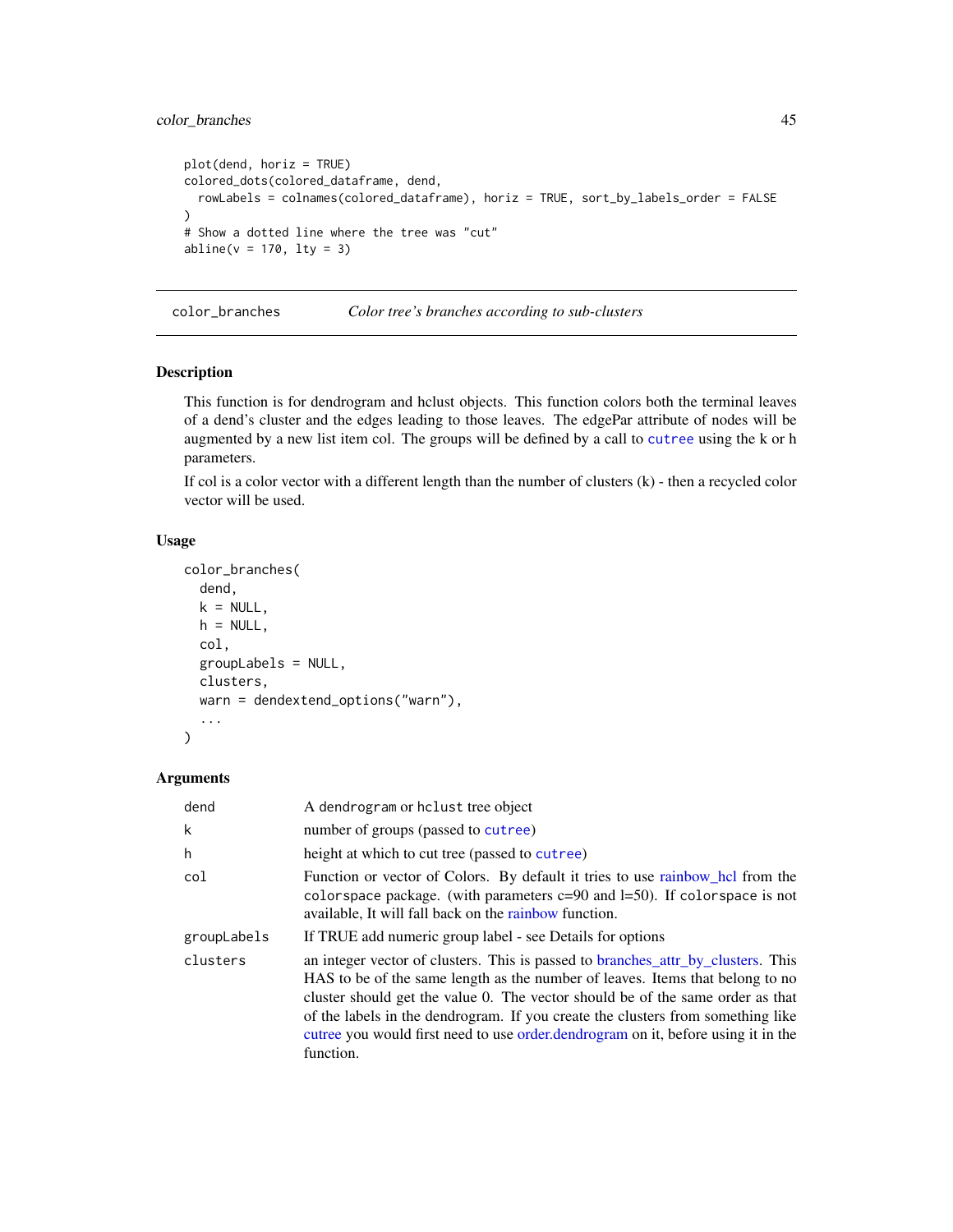| warn    | logical (default from dendextend_options("warn") is FALSE). Set if warning are      |
|---------|-------------------------------------------------------------------------------------|
|         | to be issued, it is safer to keep this at TRUE, but for keeping the noise down, the |
|         | default is FALSE.                                                                   |
| $\cdot$ | <i>ignored.</i>                                                                     |

## Details

If groupLabels=TRUE then numeric group labels will be added to each cluster. If a vector is supplied then these entries will be used as the group labels. If a function is supplied then it will be passed a numeric vector of groups (e.g. 1:5) and must return the formatted group labels.

If the [labels](#page-0-0) of the dendrogram are NOT character (but, for example integers) - they are coerced into character. This step is essential for the proper operation of the function. A dendrogram labels might happen to be integers if they are based on an [hclust](#page-0-0) performed on a [dist](#page-0-0) of an object without [rownames.](#page-0-0)

#### Value

a tree object of class [dendrogram.](#page-0-0)

#### Author(s)

Tal Galili, extensively based on code by Gregory Jefferis

## Source

This function is a derived work from the [color\\_clusters](#page-0-0) function, with some ideas from the [slice](#page-0-0) function - both are from the **dendroextras** package by jefferis.

It extends it by using [cutree.dendrogram](#page-61-1) - allowing the function to work for trees that hclust can not handle (unbranched and non-ultrametric trees). Also, it allows REPEATED cluster color assignments to branches on to the same tree. Something which the original function was not able to handle.

# See Also

[cutree](#page-61-0),[dendrogram](#page-0-0), [hclust](#page-0-0), [labels\\_colors](#page-128-0), [branches\\_attr\\_by\\_clusters](#page-25-0), [get\\_leaves\\_branches\\_col,](#page-98-0) [color\\_labels](#page-48-0)

```
## Not run:
par(mfrow = c(1, 2))dend <- USArrests %>%
 dist() %>%
 hclust(method = "ave") %>%
 as.dendrogram()
d1 <- color_branches(dend, k = 5, col = c(3, 1, 1, 4, 1))
plot(d1) # selective coloring of branches :)
d2 <- color_branches(dend, 5)
plot(d2)
```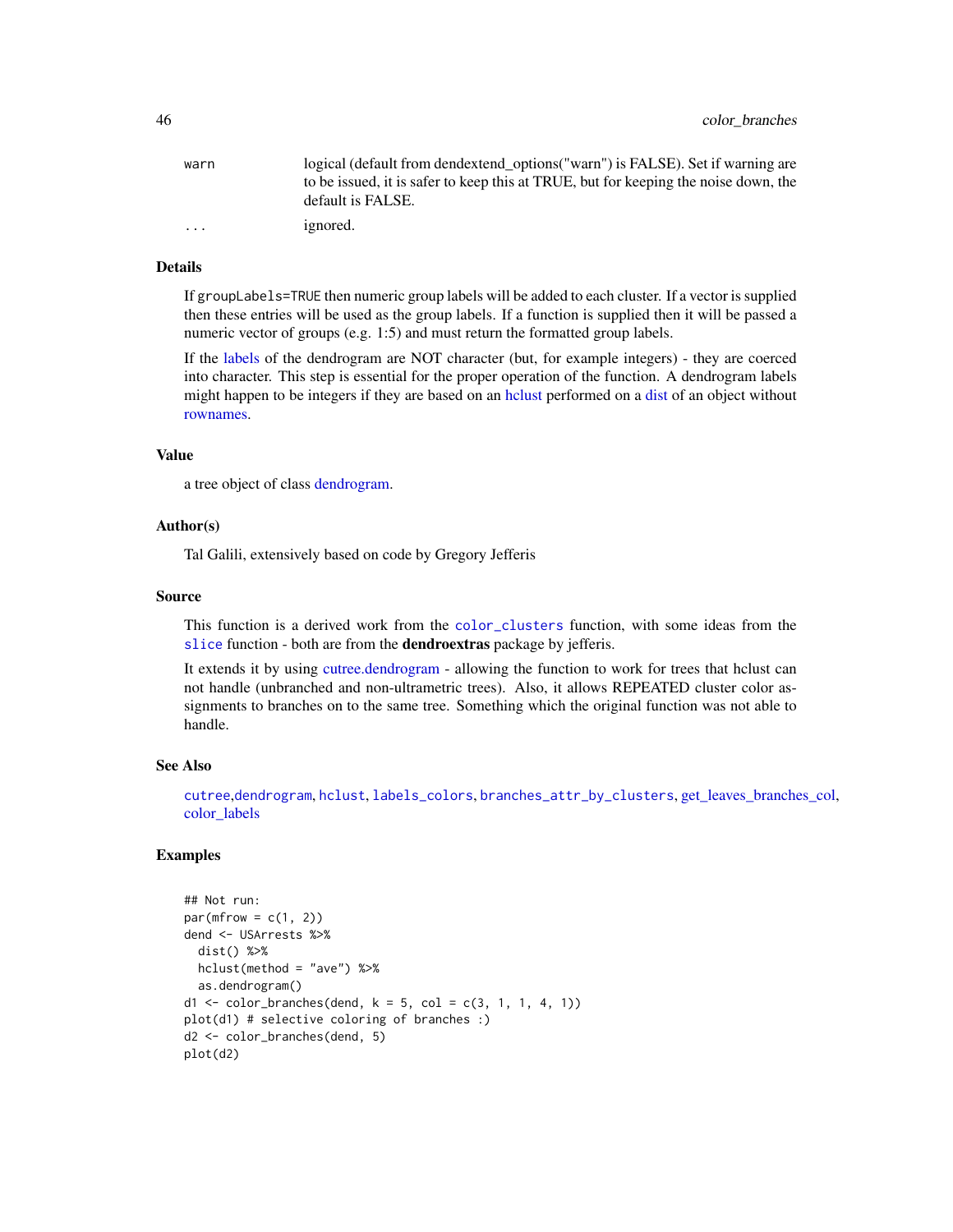```
par(mfrow = c(1, 2))d1 \leq color_branches(dend, 5, col = c(3, 1, 1, 4, 1), groupLabels = TRUE)
plot(d1) # selective coloring of branches :)
d2 <- color_branches(dend, 5, groupLabels = TRUE)
plot(d2)
par(mfrow = c(1, 3))d5 <- color_branches(dend, 5)
plot(d5)
d5g <- color_branches(dend, 5, groupLabels = TRUE)
plot(d5g)
d5gr <- color_branches(dend, 5, groupLabels = as.roman)
plot(d5gr)
par(mfrow = c(1, 1))# messy - but interesting:
dend_override <- color_branches(dend, 2, groupLabels = as.roman)
dend_override <- color_branches(dend_override, 4, groupLabels = as.roman)
dend_override <- color_branches(dend_override, 7, groupLabels = as.roman)
plot(dend_override)
d5 \le color_branches(dend = dend[[1]], k = 5)
library(dendextend)
data(iris, envir = environment())
d_iris <- dist(iris[, -5])
hc_iris <- hclust(d_iris)
dend_iris <- as.dendrogram(hc_iris)
dend_iris <- color_branches(dend_iris, k = 3)
library(colorspace)
labels_colors(dend_iris) <-
  rainbow_hcl(3)[sort_levels_values(
    as.numeric(iris[, 5])[order.dendrogram(dend_iris)]
  )]
plot(dend_iris,
  main = "Clustered Iris dataset",
  sub = "labels are colored based on the true cluster"
\lambda# cutree(dend_iris,k=3, order_clusters_as_data=FALSE,
# try_cutree_hclust=FALSE)
# cutree(dend_iris,k=3, order_clusters_as_data=FALSE)
library(colorspace)
data(iris, envir = environment())
```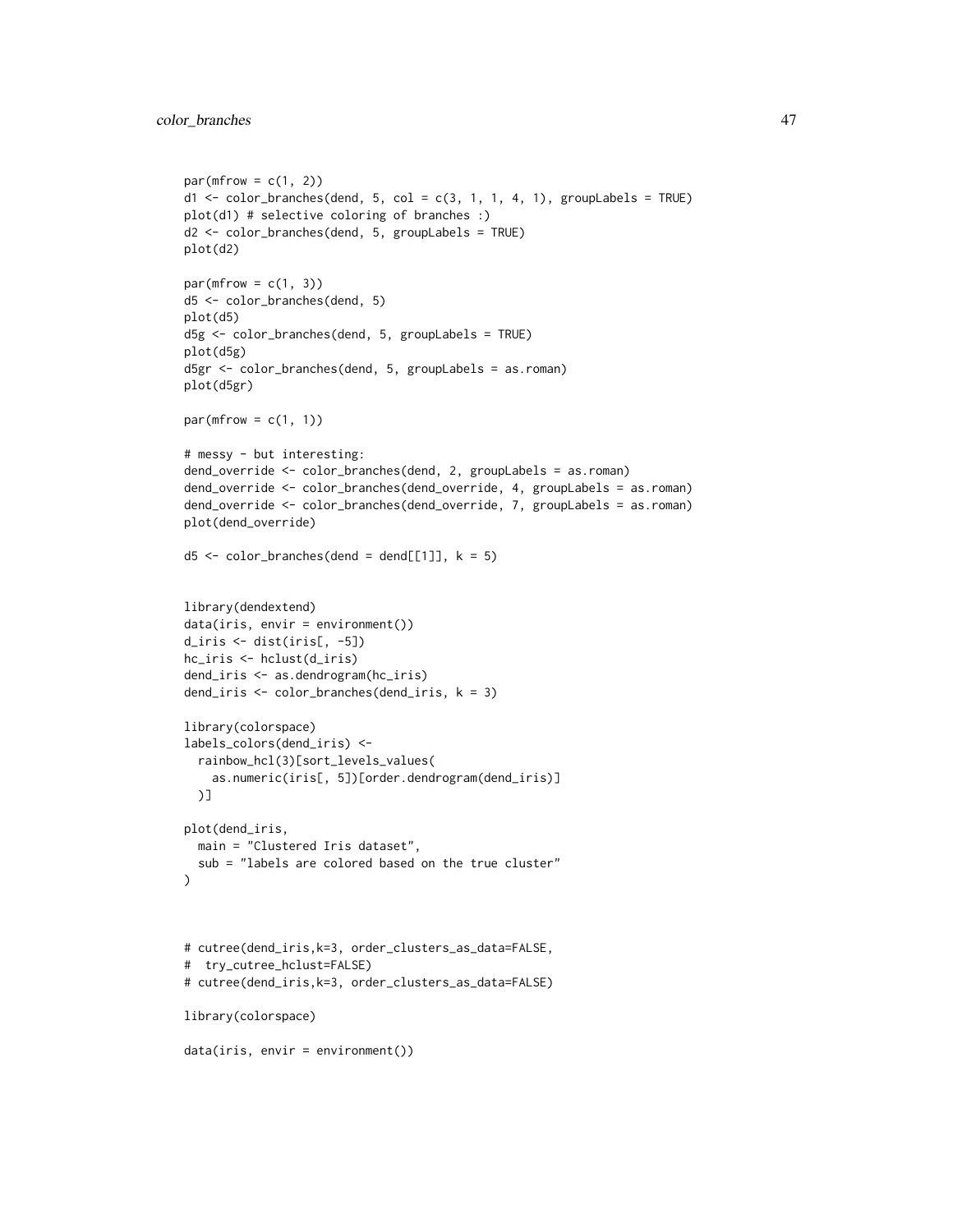```
d_iris <- dist(iris[, -5])
hc_iris <- hclust(d_iris)
labels(hc_iris) # no labels, because "iris" has no row names
dend_iris <- as.dendrogram(hc_iris)
is.integer(labels(dend_iris)) # this could cause problems...
iris_species <- rev(levels(iris[, 5]))
dend_iris <- color_branches(dend_iris, k = 3, groupLabels = iris_species)
is.character(labels(dend_iris)) # labels are no longer "integer"
# have the labels match the real classification of the flowers:
labels_colors(dend_iris) <-
  rainbow_hcl(3)[sort_levels_values(
    as.numeric(iris[, 5])[order.dendrogram(dend_iris)]
  )]
# We'll add the flower type
labels(dend_iris) <- paste(as.character(iris[, 5])[order.dendrogram(dend_iris)],
  "(", labels(dend_iris), ")",
  sep = ""\mathcal{L}dend_iris <- hang.dendrogram(dend_iris, hang_height = 0.1)
# reduce the size of the labels:
dend_iris <- assign_values_to_leaves_nodePar(dend_iris, 0.5, "lab.cex")
par(max = c(3, 3, 3, 7))plot(dend_iris,
  main = "Clustered Iris dataset
     (the labels give the true flower species)",
 horiz = TRUE, nodePar = list(cex = .007))
legend("topleft", legend = iris_species, fill = rainbow_hcl(3))
a \leftarrow dend_iris[[1]]
dend_iris1 <- color_branches(a, k = 3)
plot(dend_iris1)
# str(dendrapply(d2, unclass))
# unclass(d1)
c(1:5) %>% # take some data
  dist() %>% # calculate a distance matrix,
  # on it compute hierarchical clustering using the "average" method,
  hclust(method = "single") %>%
  as.dendrogram() %>%
  color_branches(k = 3) %>%
  plot() # nice, returns the tree as is...
# Example of the "clusters" parameter
par(mfrow = c(1, 2))dend <-c(1:5) %>%
```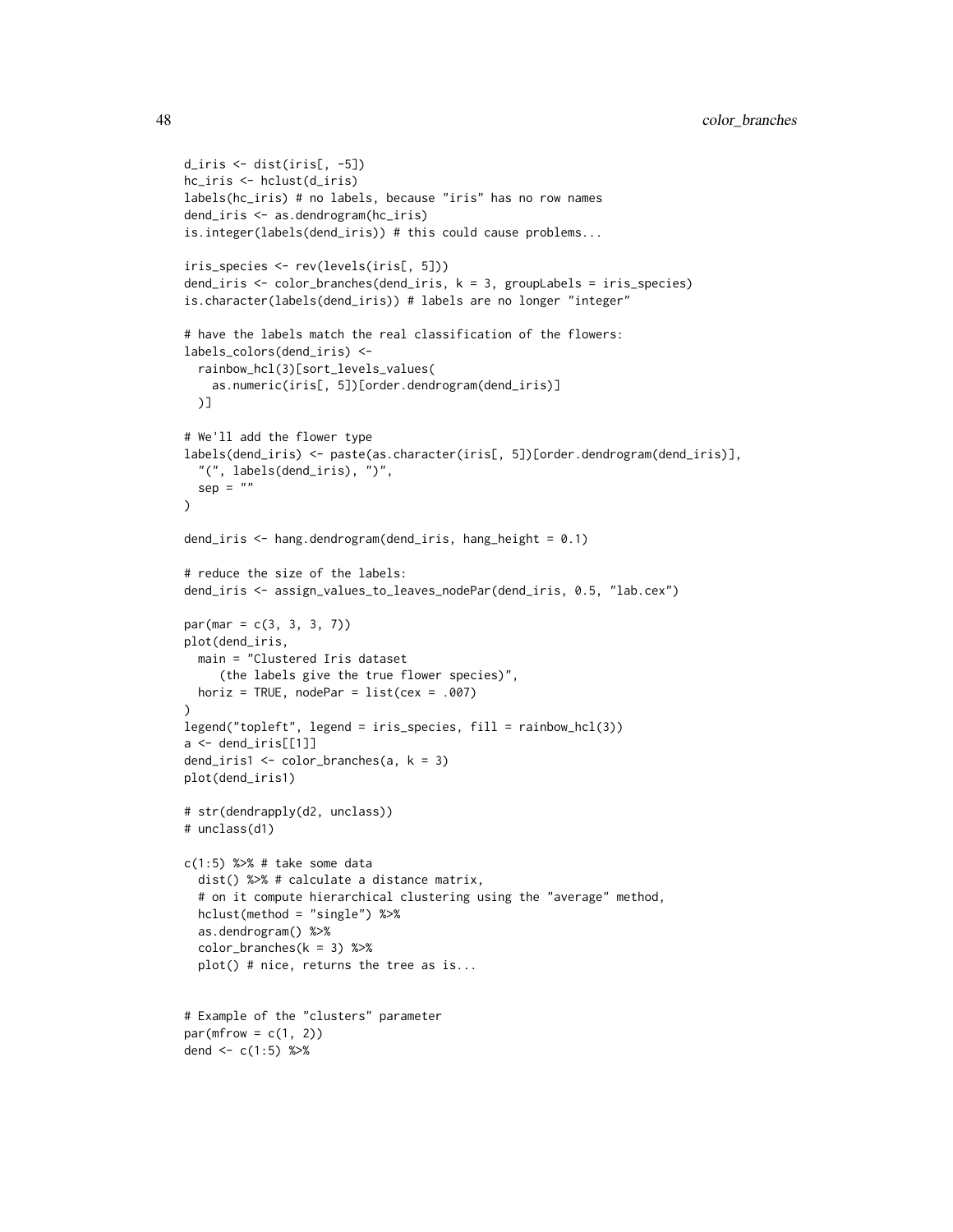# color\_labels 49

```
dist() %>%
 hclust() %>%
 as.dendrogram()
dend %>%
 color_branches(k = 3) %plot()
dend %>%
 color_eraches(clusters = c(1, 1, 2, 2, 3)) %
 plot()
# another example, based on the question here:
# https://stackoverflow.com/q/45432271/256662
library(cluster)
set.seed(999)
iris2 < -iris[sample(x = 1:150, size = 50, replace = F), ]clust <- diana(iris2)
dend <- as.dendrogram(clust)
temp_col <- c("red", "blue", "green")[as.numeric(iris2$Species)]
temp_col <- temp_col[order.dendrogram(dend)]
temp_col <- factor(temp_col, unique(temp_col))
library(dendextend)
dend %>%
 color_branches(clusters = as.numeric(temp_col), col = levels(temp_col)) %>%
 set("labels_colors", as.character(temp_col)) %>%
 plot()
## End(Not run)
```
<span id="page-48-0"></span>color\_labels *Color dend's labels according to sub-clusters*

# Description

This function is for dendrogram and hclust objects. This function colors tree's labels.

The groups will be defined by a call to [cutree](#page-61-0) using the k or h parameters.

If col is a color vector with a different length than the number of clusters (k) - then a recycled color vector will be used.

### Usage

```
color_labels(
  dend,
  k = NULL,
```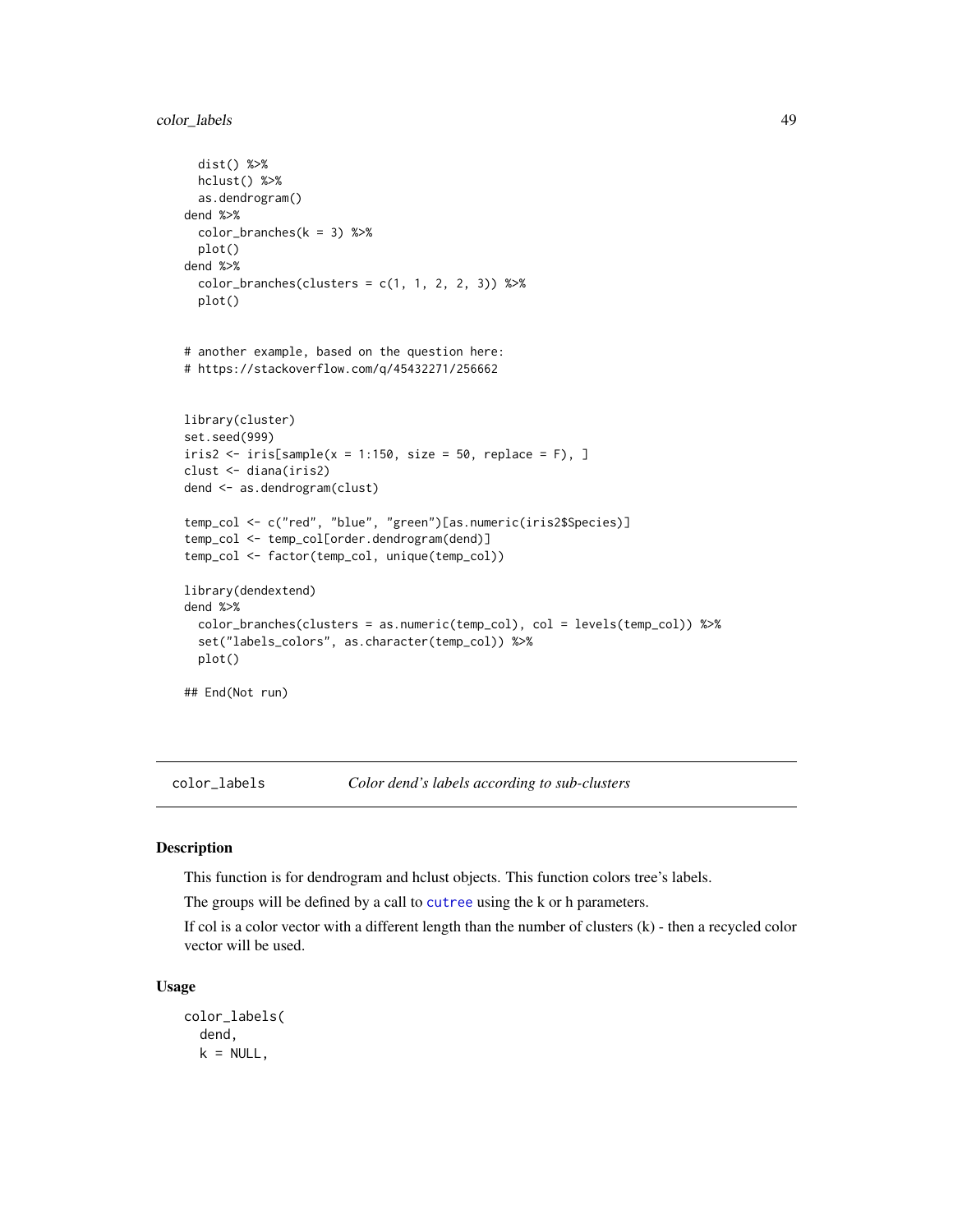```
h = NULL,labels,
 col,
 warn = dendextend_options("warn"),
  ...
\mathcal{L}
```
#### Arguments

| dend   | A dendrogram or holust tree object                                                                                                                                                                                                                       |
|--------|----------------------------------------------------------------------------------------------------------------------------------------------------------------------------------------------------------------------------------------------------------|
| k      | number of groups (passed to cutree)                                                                                                                                                                                                                      |
| h      | height at which to cut tree (passed to cutree)                                                                                                                                                                                                           |
| labels | character vecotor. If not missing, it overrides k and h, and simply colors these<br>labels in the tree based on "col" parameter.                                                                                                                         |
| col    | Function or vector of Colors. By default it tries to use rainbow_hcl from the<br>colorspace package. (with parameters $c=90$ and $l=50$ ). If colorspace is not<br>available. It will fall back on the rainbow function.                                 |
| warn   | logical (default from dendextend_options("warn") is FALSE). Set if warning are<br>to be issued, it is safer to keep this at TRUE, but for keeping the noise down, the<br>default is FALSE. (in case h/k/labels are not supplied, or if col is too short) |
|        | ignored.                                                                                                                                                                                                                                                 |

## Value

a tree object of class dendrogram.

#### Source

This function is in the style of [color\\_branches](#page-44-0), and based on [labels\\_colors](#page-128-0).

#### See Also

[cutree](#page-61-0),[dendrogram](#page-0-0), [hclust](#page-0-0), [labels\\_colors](#page-128-0), [color\\_branches](#page-44-0), [assign\\_values\\_to\\_leaves\\_edgePar](#page-13-0)

```
## Not run:
hc <- hclust(dist(USArrests), "ave")
dend <- as.dendrogram(hc)
dend <- color_labels(dend, 5, col = c(3, 1, 1, 4, 1))
dend \le color_branches(dend, 5, col = c(3, 1, 1, 4, 1))
plot(dend) # selective coloring of branches AND labels :)
# coloring some labels, based on label names:
dend <- color_labels(dend, col = "red", labels = labels(dend)[c(4, 16)])
plot(dend) # selective coloring of branches AND labels :)
d5 <- color_branches(dend, 5)
```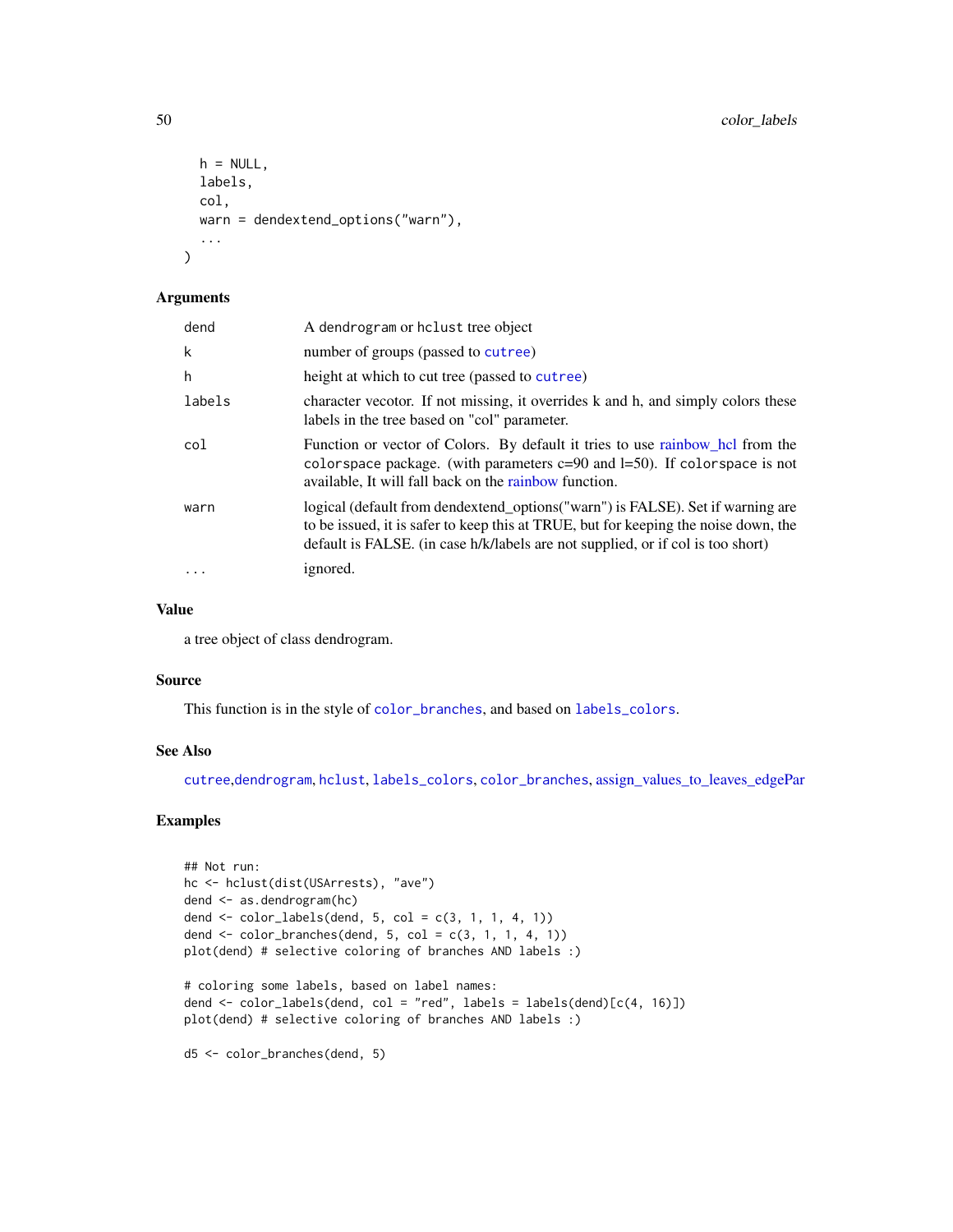# color\_unique\_labels 51

```
plot(d5)
d5g <- color_branches(dend, 5, groupLabels = TRUE)
plot(d5g)
d5gr <- color_branches(dend, 5, groupLabels = as.roman)
plot(d5gr)
## End(Not run)
```
color\_unique\_labels *Color unique labels in a dendrogram*

## Description

Color unique labels in a dendrogram

## Usage

color\_unique\_labels(dend, ...)

#### Arguments

| dend | a dend object   |
|------|-----------------|
| .    | <b>NOT USED</b> |

# Value

A dendrogram after the colors of its labels have been updated (a different color for each unique label).

```
x <- c(2011, 2011, 2012, 2012, 2015, 2015, 2015)
names(x) \leftarrow xdend <- as.dendrogram(hclust(dist(x)))
par(mfrow = c(1, 2))plot(dend)
dend2 <- color_unique_labels(dend)
plot(dend2)
```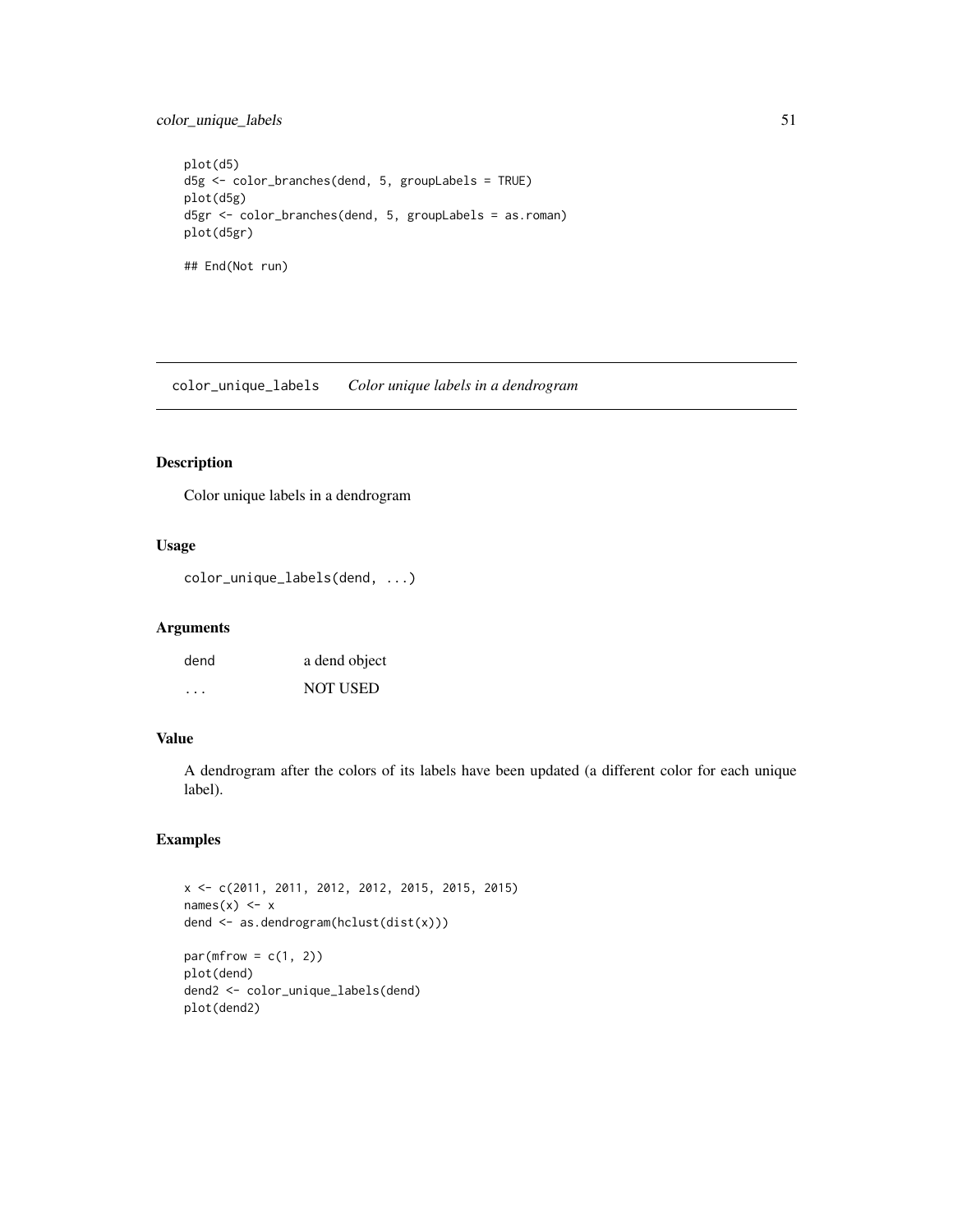common\_subtrees\_clusters

*Find clusters of common subtrees*

## Description

Gets a dend and the output from "nodes\_with\_shared\_labels" and returns a vector (length of labels), indicating the clusters forming shared subtrees

### Usage

```
common_subtrees_clusters(dend1, dend2, leaves_get_0_cluster = TRUE, ...)
```
## **Arguments**

| dend1                | a dendrogram.                                                                   |
|----------------------|---------------------------------------------------------------------------------|
| dend2                | a dendrogram.                                                                   |
| leaves_get_0_cluster |                                                                                 |
|                      | logical (TRUE). Should the leaves which are not part of a larger common subtree |
|                      | get a unique cluster number, or the value 0.                                    |
| $\cdot$              | not used.                                                                       |

## Value

An integer vector, with values indicating which leaves in dend1 form a common subtree cluster, with ones available in dend2

#### See Also

[color\\_branches,](#page-44-0) [tanglegram](#page-184-0)

```
library(dendextend)
dend1 <- 1:6 %>%
 dist() %>%
 hclust() %>%
 as.dendrogram()
dend2 <- dend1 %>% set("labels", c(1:4, 6:5))
tanglegram(dend1, dend2)
clusters1 <- common_subtrees_clusters(dend1, dend2)
dend1_2 <- color_branches(dend1, clusters = clusters1)
plot(dend1_2)
plot(dend1_2, horiz = TRUE)
tanglegram(dend1_2, dend2, highlight_distinct_edges = FALSE)
tanglegram(dend1_2, dend2)
```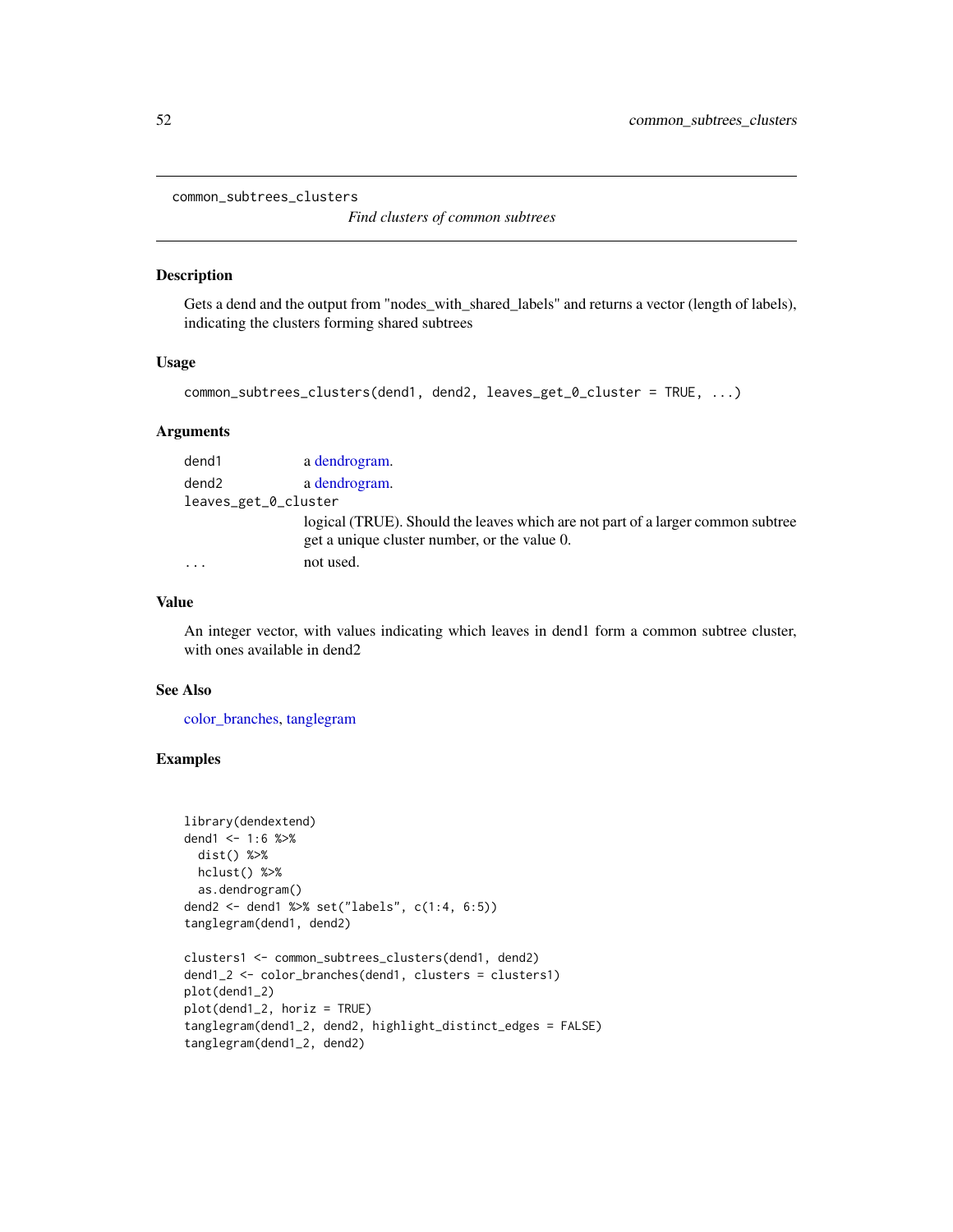<span id="page-52-0"></span>

A correlation matrix between a list of trees.

Assumes the labels in the two trees fully match. If they do not please first use [intersect\\_trees](#page-120-0) to have them matched.

## Usage

```
cor.dendlist(
  dend,
  method = c("cophenetic", "baker", "common_nodes", "FM_index"),
  ...
\lambda
```
#### Arguments

| dend   | a dendlist of trees                                                                                                                                                                |
|--------|------------------------------------------------------------------------------------------------------------------------------------------------------------------------------------|
| method | a character string indicating which correlation coefficient is to be computed.<br>One of "cophenetic" (default), "baker", "common_nodes", or "FM_index". It<br>can be abbreviated. |
| .      | passed to cor functions.                                                                                                                                                           |

#### Value

A correlation matrix between the different trees

### See Also

[cophenetic,](#page-0-0) [cor\\_cophenetic,](#page-57-0) [cor\\_bakers\\_gamma,](#page-53-0) [cor\\_common\\_nodes,](#page-56-0) [cor\\_FM\\_index](#page-59-0)

```
## Not run:
set.seed(23235)
ss <- sample(1:150, 10)
dend1 <- iris[ss, -5] %>%
 dist() %>%
 hclust("com") %>%
 as.dendrogram()
dend2 <- iris[ss, -5] %>%
 dist() %>%
 hclust("single") %>%
 as.dendrogram()
```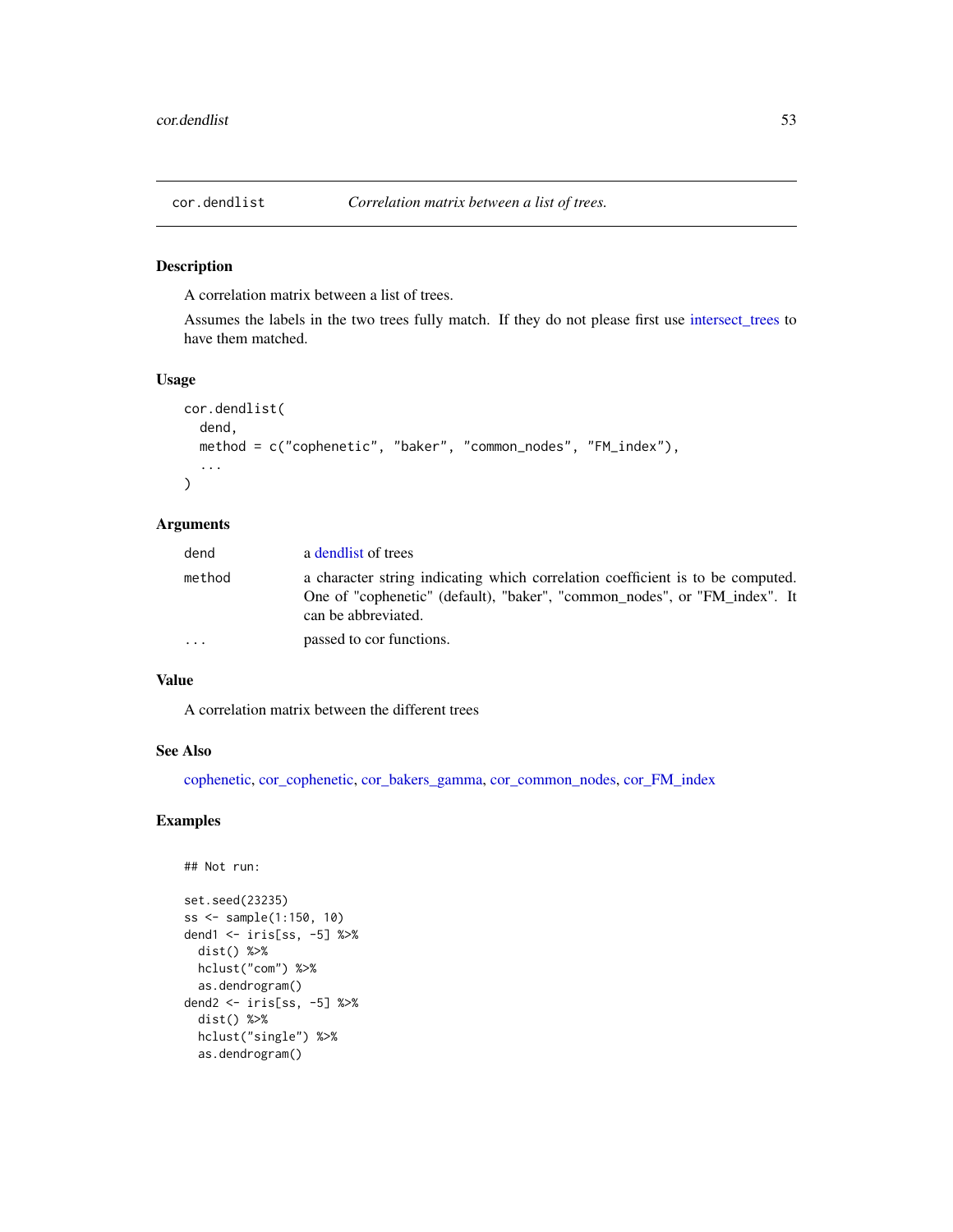```
dend3 <- iris[ss, -5] %>%
  dist() %>%
 hclust("ave") %>%
  as.dendrogram()
dend4 <- iris[ss, -5] %>%
  dist() %>%
 hclust("centroid") %>%
  as.dendrogram()
# cutree(dend1)
cors \le cor.dendlist(dendlist(d1 = dend1, d2 = dend2, d3 = dend3, d4 = dend4))
cors
# a nice plot for them:
library(corrplot)
corrplot(cor.dendlist(dend1234), "pie", "lower")
## End(Not run)
```
<span id="page-53-0"></span>cor\_bakers\_gamma *Baker's Gamma correlation coefficient*

## Description

Calculate Baker's Gamma correlation coefficient for two trees (also known as Goodman-Kruskalgamma index).

Assumes the labels in the two trees fully match. If they do not please first use [intersect\\_trees](#page-120-0) to have them matched.

WARNING: this can be quite slow for medium/large trees.

## Usage

```
cor_bakers_gamma(dend1, ...)
## Default S3 method:
cor_bakers_gamma(dend1, dend2, ...)
## S3 method for class 'dendrogram'
cor_bakers_gamma(
  dend1,
  dend2,
 use_labels_not_values = TRUE,
  to\_plot = FALSE,
 warn = dendextend_options("warn"),
  ...
)
## S3 method for class 'hclust'
```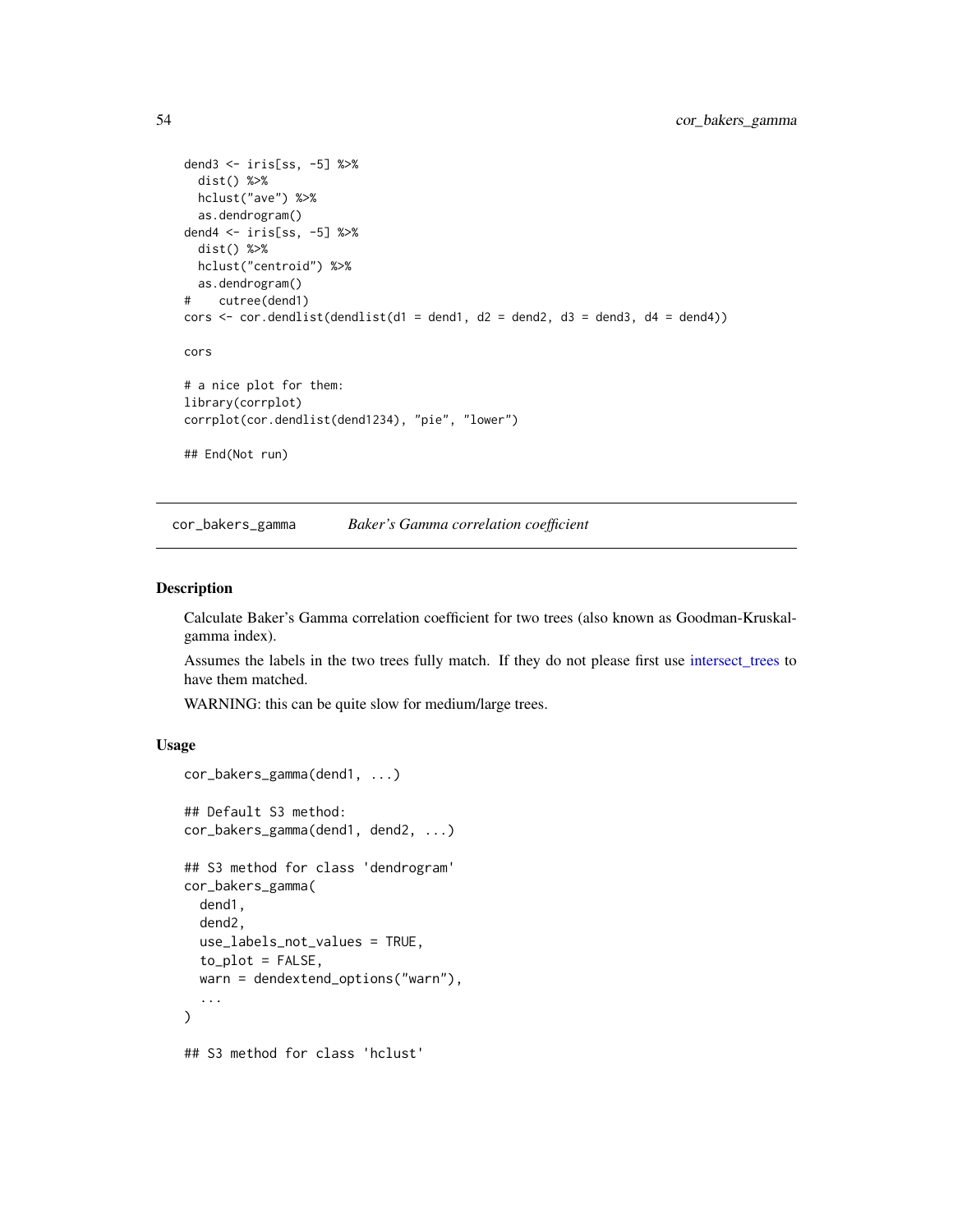# cor\_bakers\_gamma 55

```
cor_bakers_gamma(
  dend1,
  dend2,
  use_labels_not_values = TRUE,
  to\_plot = FALSE,warn = dendextend_options("warn"),
  ...
)
## S3 method for class 'dendlist'
```

```
cor_bakers_gamma(dend1, which = c(1L, 2L), ...
```
# Arguments

| dend1                 | a tree (dendrogram/hclust/phylo)                                                                                                                                                                                                                                              |
|-----------------------|-------------------------------------------------------------------------------------------------------------------------------------------------------------------------------------------------------------------------------------------------------------------------------|
| $\ddots$              | Passed to cutree.                                                                                                                                                                                                                                                             |
| dend <sub>2</sub>     | a tree (dendrogram/hclust/phylo)                                                                                                                                                                                                                                              |
| use_labels_not_values |                                                                                                                                                                                                                                                                               |
|                       | logical (TRUE). Should labels be used in the k matrix when using cutree? Set<br>to FALSE will make the function a bit faster BUT, it assumes the two trees have<br>the exact same leaves order values for each labels. This can be assured by using<br>match_order_by_labels. |
| to_plot               | logical (FALSE). Passed to bakers_gamma_for_2_k_matrix                                                                                                                                                                                                                        |
| warn                  | logical (default from dendextend_options("warn") is FALSE). Set if warning are<br>to be issued, it is safer to keep this at TRUE, but for keeping the noise down, the<br>default is FALSE. should a warning be issued when using cutree?                                      |
| which                 | an integer vector of length 2, indicating which of the trees in the dendlist object<br>should be plotted (relevant for dendlist)                                                                                                                                              |

### Details

Baker's Gamma (see reference) is a measure of accosiation (similarity) between two trees of heirarchical clustering (dendrograms).

It is calculated by taking two items, and see what is the heighst possible level of k (number of cluster groups created when cutting the tree) for which the two item still belongs to the same tree. That k is returned, and the same is done for these two items for the second tree. There are n over 2 combinations of such pairs of items from the items in the tree, and all of these numbers are calculated for each of the two trees. Then, these two sets of numbers (a set for the items in each tree) are paired according to the pairs of items compared, and a spearman correlation is calculated.

The value can range between -1 to 1. With near 0 values meaning that the two trees are not statistically similar. For exact p-value one should result to a permutation test. One such option will be to permute over the labels of one tree many times, and calculating the distriubtion under the null hypothesis (keeping the trees topologies constant).

Notice that this measure is not affected by the height of a branch but only of its relative position compared with other branches.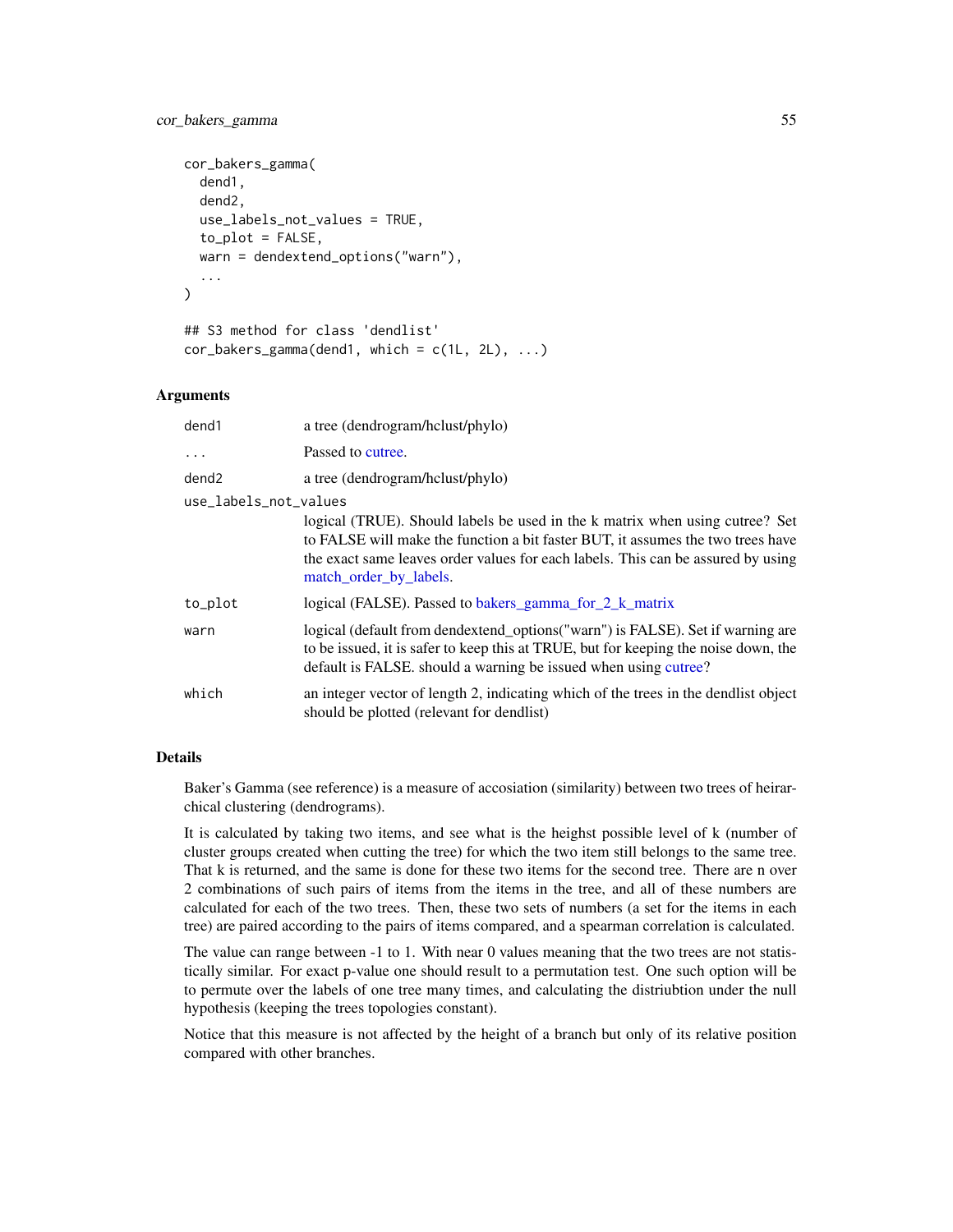## Value

Baker's Gamma association Index between two trees (a number between -1 to 1)

#### References

Baker, F. B., Stability of Two Hierarchical Grouping Techniques Case 1: Sensitivity to Data Errors. Journal of the American Statistical Association, 69(346), 440 (1974).

# See Also

[cor\\_cophenetic](#page-57-0)

```
## Not run:
set.seed(23235)
ss <- sample(1:150, 10)
hc1 <- hclust(dist(iris[ss, -5]), "com")
hc2 <- hclust(dist(iris[ss, -5]), "single")
dend1 <- as.dendrogram(hc1)
dend2 <- as.dendrogram(hc2)
# cutree(dend1)
cor_bakers_gamma(hc1, hc2)
cor_bakers_gamma(dend1, dend2)
dend1 <- match_order_by_labels(dend1, dend2) # if you are not sure
cor_bakers_gamma(dend1, dend2, use_labels_not_values = FALSE)
library(microbenchmark)
microbenchmark(
  with_labels = cor_bakers_gamma(dend1, dend2, try_cutree_hclust = FALSE),
  with_values = cor_bakers_gamma(dend1, dend2,
   use_labels_not_values = FALSE, try_cutree_hclust = FALSE
  ),
  times = 10\mathcal{L}cor_bakers_gamma(dend1, dend1, use_labels_not_values = FALSE)
cor_bakers_gamma(dend1, dend1, use_labels_not_values = TRUE)
## End(Not run)
```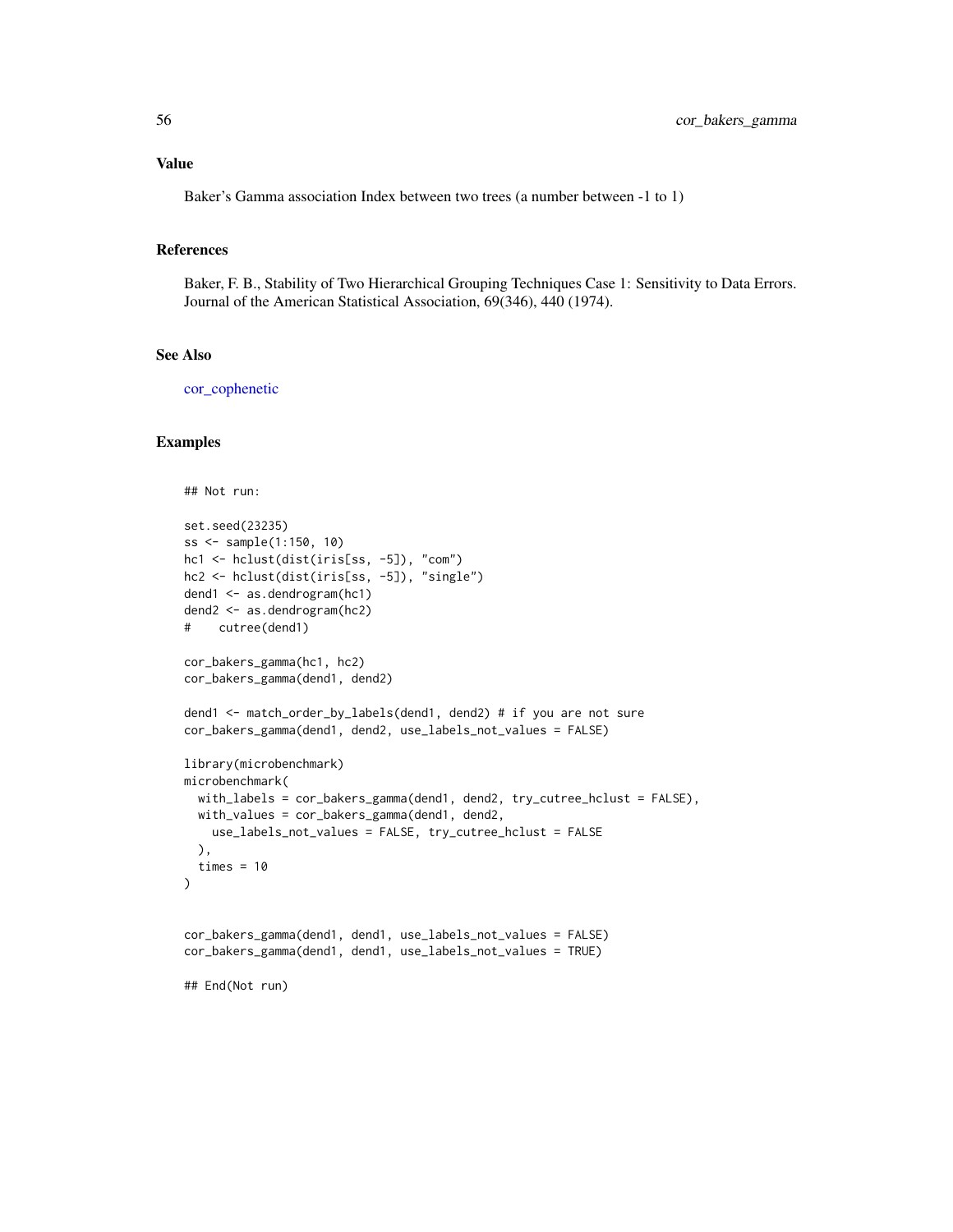<span id="page-56-0"></span>

Calculates the number of nodes, in each tree, that are common (i.e.: that have the same exact list of labels). The correlation is between 0 (actually,  $2*(\text{models-1})/(2*\text{models})$ , for two trees with the same list of labels - since the top node will always be identical for them). Where 1 means that every node in the one tree, has a node in the other tree with the exact same list of labels. Notice this measure is non-parameteric (it ignores the heights and relative position of the nodes).

## Usage

cor\_common\_nodes(dend1, dend2, ...)

#### Arguments

| dend1             | a dendrogram. |
|-------------------|---------------|
| dend <sub>2</sub> | a dendrogram. |
|                   | not used.     |

#### Value

A correlation value between 0 to 1 (almost identical trees)

#### See Also

[distinct\\_edges,](#page-77-0) [cor.dendlist](#page-52-0)

```
set.seed(23235)
ss <- sample(1:150, 10)
hc1 <- iris[ss, -5] %>%
  dist() %>%
  hclust("com")
hc2 <- iris[ss, -5] %>%
  dist() %>%
  hclust("single")
dend1 <- as.dendrogram(hc1)
dend2 <- as.dendrogram(hc2)
cor_cophenetic(dend1, dend2)
cor_common_nodes(dend1, dend2)
tanglegram(dend1, dend2)
# we can see we have only two nodes which are different...
```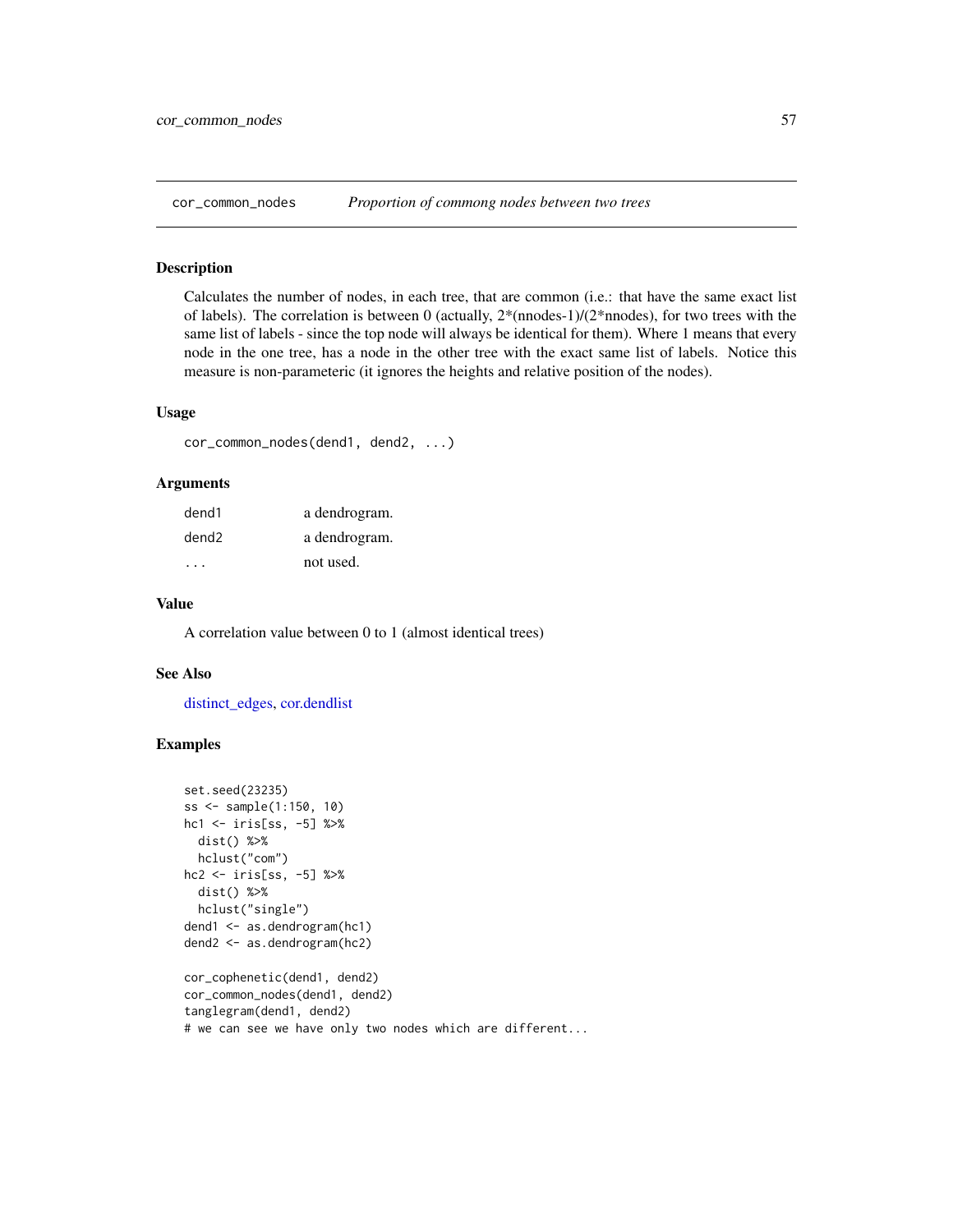<span id="page-57-0"></span>

Cophenetic correlation coefficient for two trees.

Assumes the labels in the two trees fully match. If they do not please first use [intersect\\_trees](#page-120-0) to have them matched.

## Usage

```
cor_cophenetic(dend1, ...)
## Default S3 method:
cor_cophenetic(
  dend1,
  dend2,
 method_coef = c("pearson", "kendall", "spearman"),
  ...
\mathcal{L}## S3 method for class 'dendlist'
cor_cophenetic(
  dend1,
 which = c(1L, 2L),
 method_coef = c("pearson", "kendall", "spearman"),
  ...
\mathcal{L}
```
# Arguments

| dend1       | a tree (dendrogram/hclust/phylo, or dendlist)                                                                                                                                 |
|-------------|-------------------------------------------------------------------------------------------------------------------------------------------------------------------------------|
| $\cdots$    | Ignored.                                                                                                                                                                      |
| dend2       | Either a tree (dendrogram/hclust/phylo), or a dist object (for example, from the<br>original data matrix).                                                                    |
| method_coef | a character string indicating which correlation coefficient is to be computed.<br>One of "pearson" (default), "kendall", or "spearman", can be abbreviated. Passed<br>to cor. |
| which       | an integer vector of length 2, indicating which of the trees in a dendlist object<br>should have their cor_cophenetic calculated.                                             |

# Details

From [cophenetic:](#page-0-0) The cophenetic distance between two observations that have been clustered is defined to be the intergroup dissimilarity at which the two observations are first combined into a single cluster. Note that this distance has many ties and restrictions.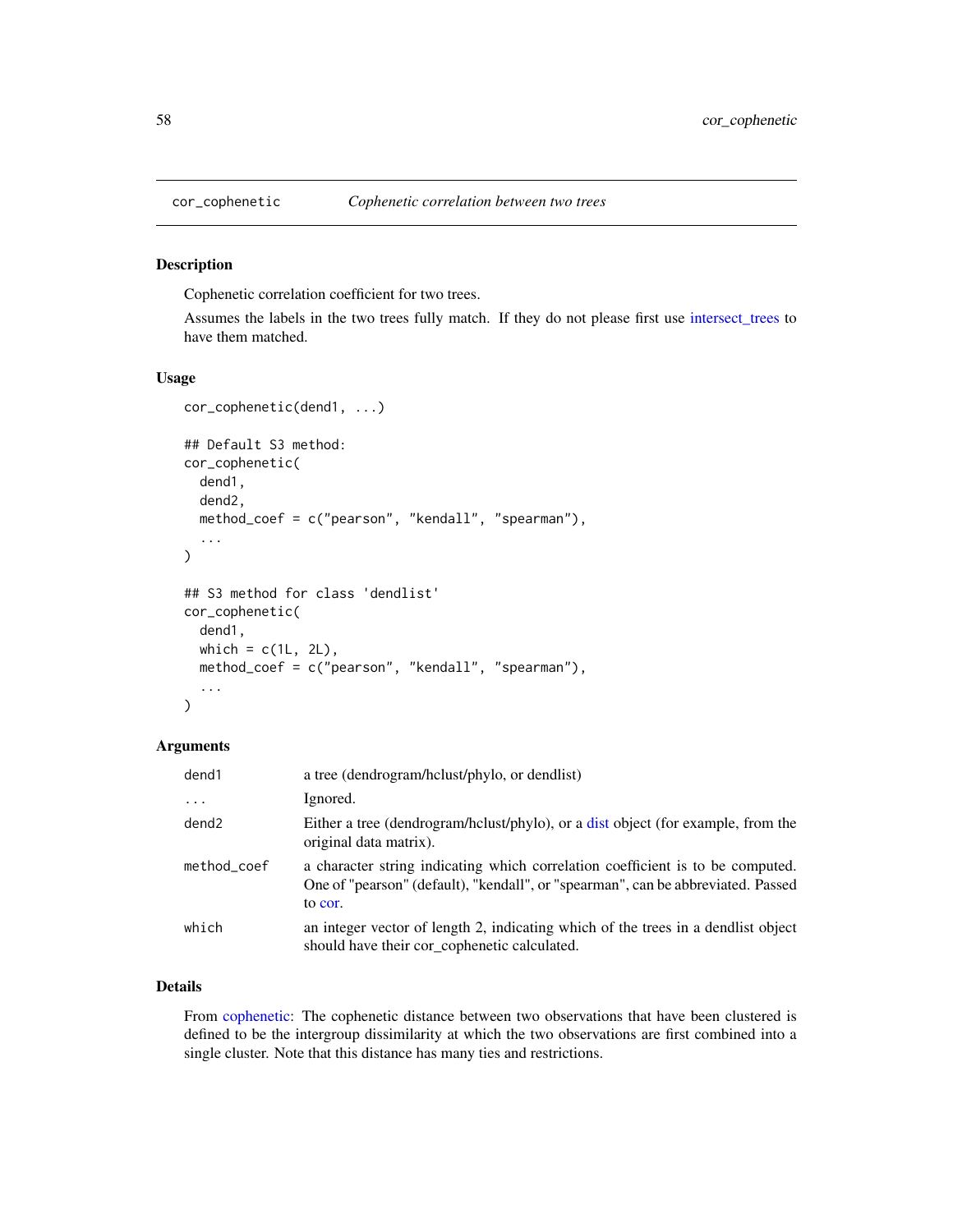cor\_cophenetic calculates the correlation between two cophenetic distance matrices of the two trees.

The value can range between -1 to 1. With near 0 values meaning that the two trees are not statistically similar. For exact p-value one should result to a permutation test. One such option will be to permute over the labels of one tree many times, and calculating the distriubtion under the null hypothesis (keeping the trees topologies constant).

Notice that this measure IS affected by the height of a branch.

### Value

The correlation between cophenetic

#### References

Sokal, R. R. and F. J. Rohlf. 1962. The comparison of dendrograms by objective methods. Taxon, 11:33-40

Sneath, P.H.A. and Sokal, R.R. (1973) Numerical Taxonomy: The Principles and Practice of Numerical Classification, p. 278 ff; Freeman, San Francisco.

[https://en.wikipedia.org/wiki/Cophenetic\\_correlation](https://en.wikipedia.org/wiki/Cophenetic_correlation)

#### See Also

[cophenetic,](#page-0-0) [cor\\_bakers\\_gamma](#page-53-0)

```
## Not run:
set.seed(23235)
ss <- sample(1:150, 10)
hc1 <- iris[ss, -5] %>%
  dist() %>%
  hclust("com")
hc2 <- iris[ss, -5] %>%
  dist() %>%
  hclust("single")
dend1 <- as.dendrogram(hc1)
dend2 <- as.dendrogram(hc2)
# cutree(dend1)
cophenetic(hc1)
cophenetic(hc2)
# notice how the dist matrix for the dendrograms have different orders:
cophenetic(dend1)
cophenetic(dend2)
cor(cophenetic(hc1), cophenetic(hc2)) # 0.874
cor(cophenetic(dend1), cophenetic(dend2)) # 0.16
# the difference is becasue the order of the distance table in the case of
# stats:::cophenetic.dendrogram will change between dendrograms!
```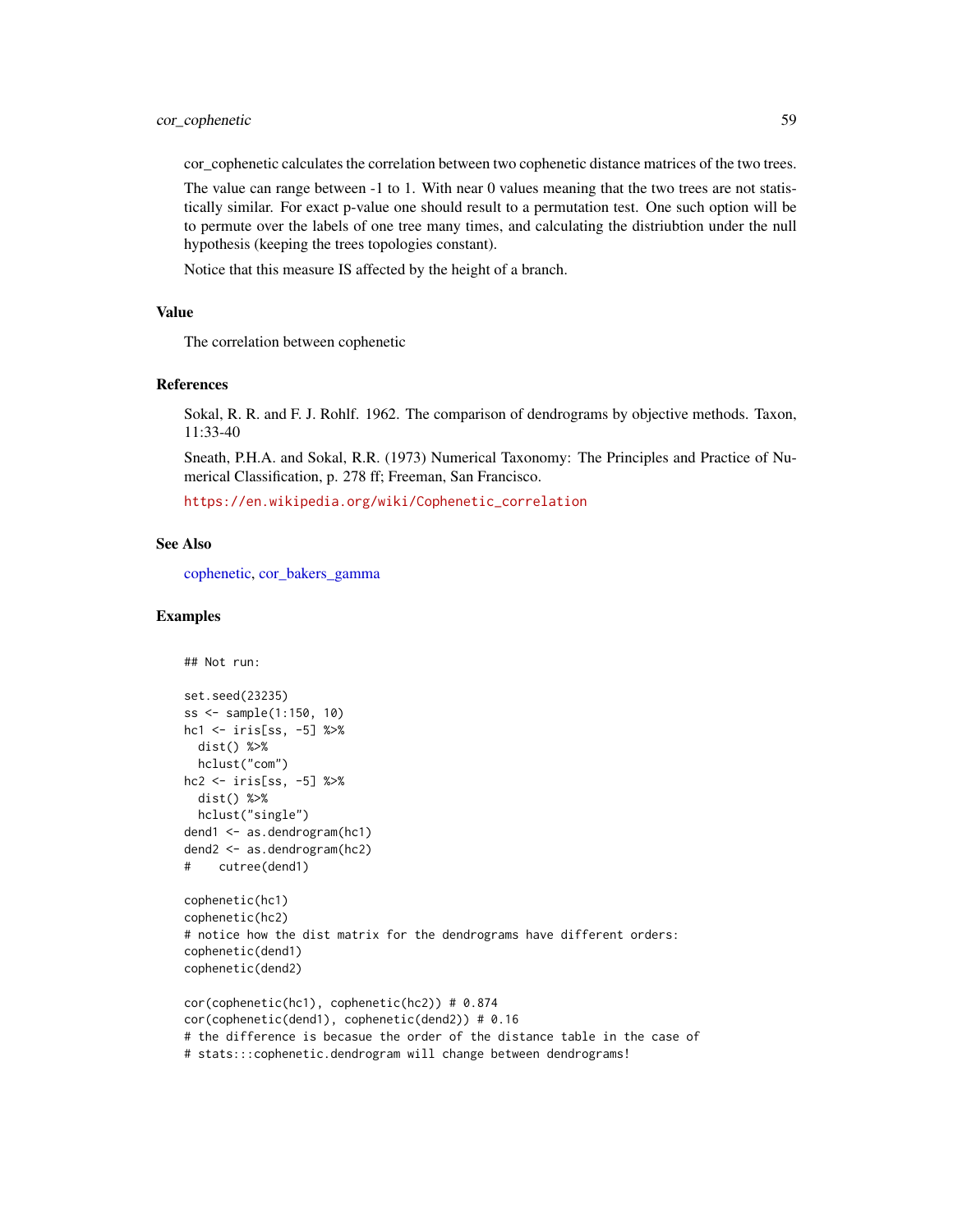```
# however, this is consistant (since I force-sort the rows/columns):
cor_cophenetic(hc1, hc2)
cor_cophenetic(dend1, dend2)
cor_cophenetic(dendlist(dend1, dend2))
# we can also use different cor methods (almost the same result though):
cor\_cophenetic(hc1, hc2, method = "spearman") # 0.8456014cor_cophenetic(dend1, dend2, method = "spearman") #
# cophenetic correlation is about 10 times (!) faster than bakers_gamma cor:
library(microbenchmark)
microbenchmark(
  cor_bakers_gamma = cor_bakers_gamma(dend1, dend2, try_cutree_hclust = FALSE),
  cor_cophenetic = cor_cophenetic(dend1, dend2),
  times = 10)
# but only because of the cutree for dendrogram. When allowing hclust cutree
# it is only about twice as fast:
microbenchmark(
  cor_bakers_gamma = cor_bakers_gamma(dend1, dend2, try_cutree_hclust = TRUE),
  cor_cophenetic = cor_cophenetic(dend1, dend2),
  times = 10)
## End(Not run)
```
<span id="page-59-0"></span>cor\_FM\_index *Correlation of FM\_index for some k*

## Description

Calculates the FM\_index Correlation for some k.

#### Usage

```
cor_FM_index(dend1, dend2, k, ...)
```

| dend1 | a dendrogram.                                   |
|-------|-------------------------------------------------|
| dend2 | a dendrogram.                                   |
| k     | an integer (number of clusters to cut the tree) |
|       | not used.                                       |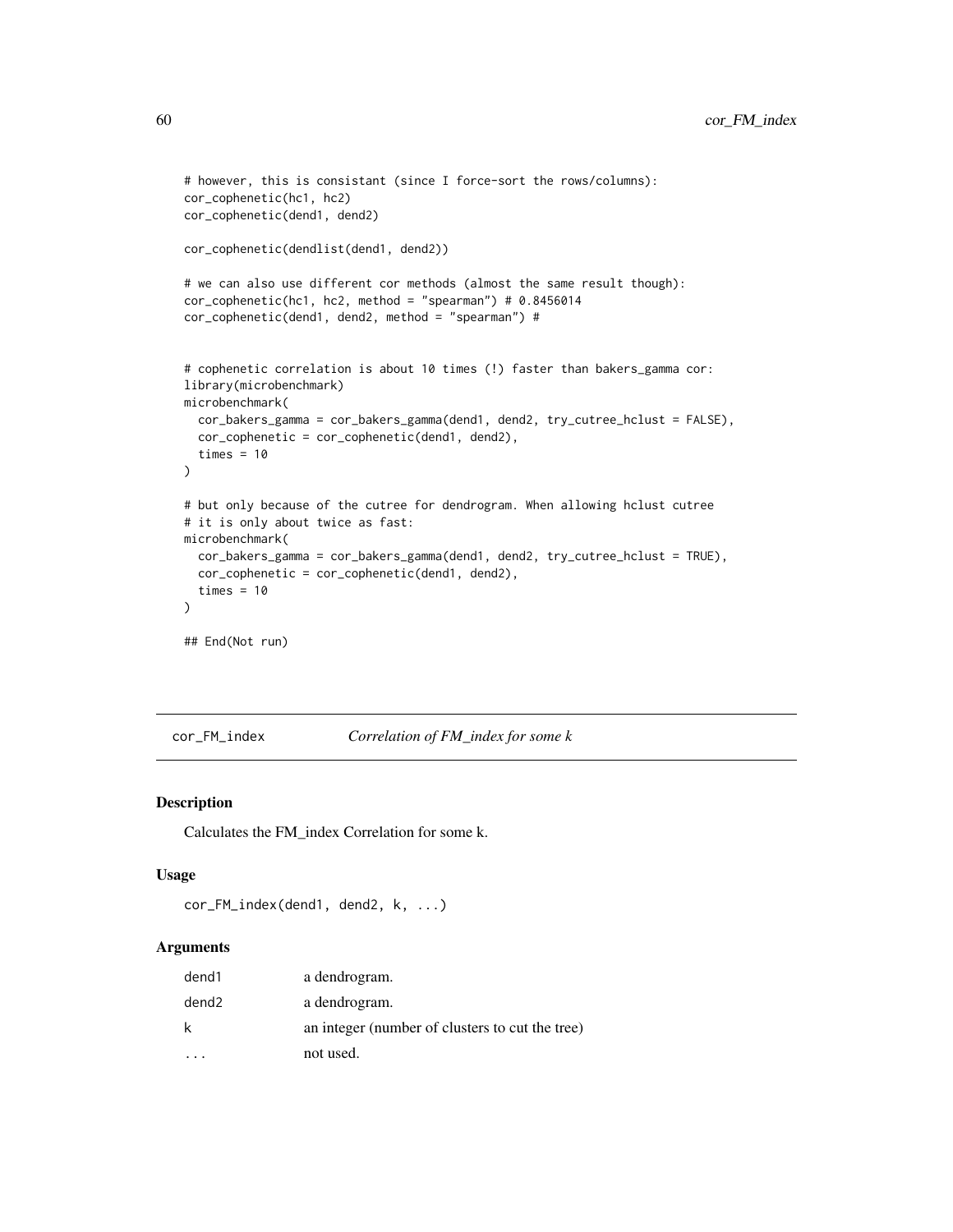# Value

A correlation value between 0 to 1 (almost identical clusters for some k)

### See Also

[FM\\_index,](#page-88-0) [cor.dendlist,](#page-52-0) [Bk](#page-19-0)

## Examples

```
set.seed(23235)
ss <- sample(1:150, 10)
hc1 <- iris[ss, -5] %>%
  dist() %>%
  hclust("com")
hc2 <- iris[ss, -5] %>%
  dist() %>%
  hclust("single")
dend1 <- as.dendrogram(hc1)
dend2 <- as.dendrogram(hc2)
cor_FM_index(dend1, dend2, k = 2)
cor_FM\_index(dend1, dend2, k = 3)cor_FM\_index(dend1, dend2, k = 4)
```
count\_terminal\_nodes *Counts the number of terminal nodes (merging 0 nodes!)*

## Description

This function counts the number of "practical" terminal nodes (nodes which are not leaves, but has 0 height to them are considered "terminal" nodes). If the tree is standard, that would simply be the number of leaves (only the leaves will have height 0). However, in cases where the tree has several nodes (before the leaves) with 0 height, the count\_terminal\_nodes counts such nodes as terminal nodes

The function is recursive in that it either returns 1 if it reached a terminal node (either a leaf or a 0 height node), else: it will count the number of terminal nodes in each of its sub-nodes, sum them up, and return them.

#### Usage

```
count_terminal_nodes(dend_node, ...)
```
#### Arguments

dend\_node a dendrogram object for which to count its number of terminal nodes (leaves or 0 height nodes). ... not used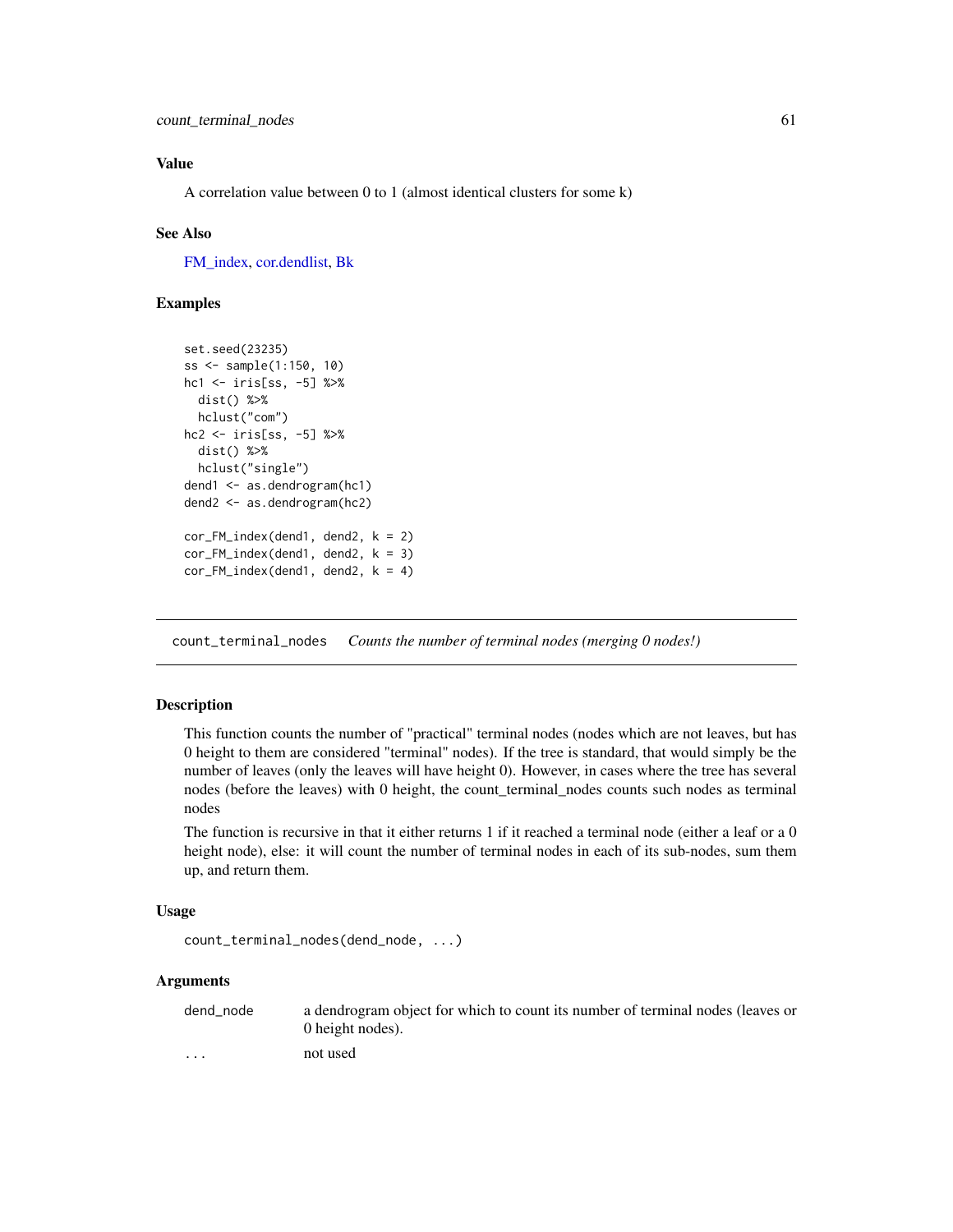## Value

The number of terminal nodes (excluding the leaves of nodes of height 0)

#### Examples

```
# define dendrogram object to play with:
hc <- hclust(dist(USArrests[1:3, ]), "ave")
dend <- as.dendrogram(hc)
###
# Trivial case
count_terminal_nodes(dend) # 3 terminal nodes
length(labels(dend)) # 3 - the same number
plot(dend,
  main = "This is considered a tree \n with THREE terminal nodes (leaves)"
\lambda###
# NON-Trivial case
str(dend)
attr(dend[[2]], "height") <- 0
count_terminal_nodes(dend) # 2 terminal nodes, why? see this plot:
plot(dend,
  main = "This is considered a tree \n with TWO terminal nodes only"
)
# while we have 3 leaves, in practice we have only 2 terminal nodes
# (this is a feature, not a bug.)
```
<span id="page-61-0"></span>cutree *Cut a Tree (Dendrogram/hclust/phylo) into Groups of Data*

# <span id="page-61-1"></span>Description

Cuts a dendrogram tree into several groups by specifying the desired number of clusters k(s), or cut height(s).

For hclust.dendrogram - In case there exists no such k for which exists a relevant split of the dendrogram, a warning is issued to the user, and NA is returned.

## Usage

```
cutree(tree, k = NULL, h = NULL, ...)## Default S3 method:
cutree(tree, k = NULL, h = NULL, ...)## S3 method for class 'hclust'
cutree(
  tree,
```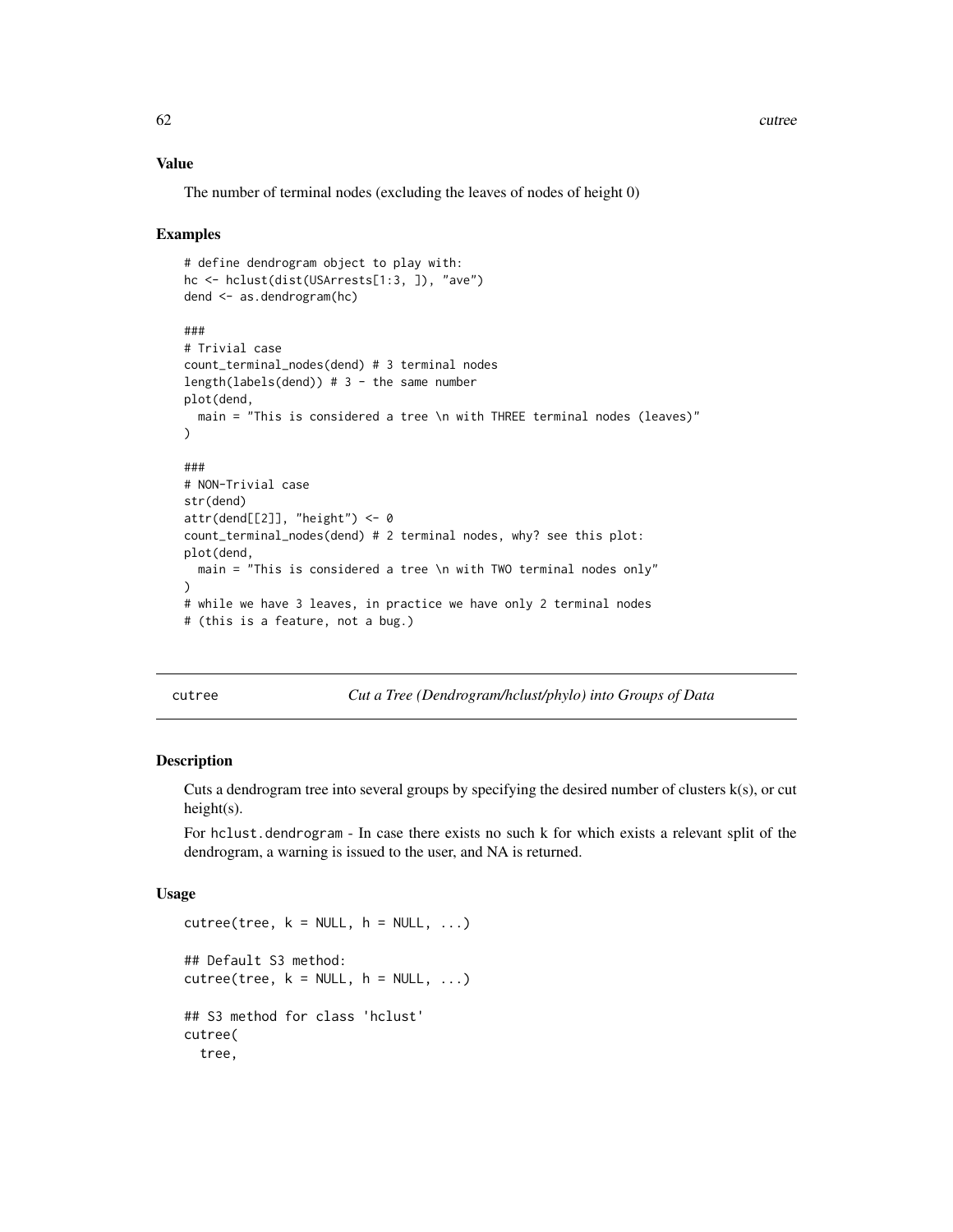cutree 63

```
k = NULL,h = NULL,
 use_labels_not_values = TRUE,
 order_clusters_as_data = TRUE,
 warn = dendextend_options("warn"),
 NA\_to\_OL = TRUE,...
\mathcal{L}## S3 method for class 'phylo'
cutree(tree, k = NULL, h = NULL, ...)## S3 method for class 'phylo'
cutree(tree, k = NULL, h = NULL, ...)## S3 method for class 'agnes'
cutree(tree, k = NULL, h = NULL, ...)## S3 method for class 'diana'
cutree(tree, k = NULL, h = NULL, ...)## S3 method for class 'dendrogram'
cutree(
  tree,
 k = NULL,h = NULL,dend_heights_per_k = NULL,
  use_labels_not_values = TRUE,
  order_clusters_as_data = TRUE,
 warn = dendextend_options("warn"),
  try_cutree_hclust = TRUE,
 NA_to_0L = TRUE,...
\mathcal{L}
```

| tree                   | a dendrogram object                                                                                                                                                                                                                                   |
|------------------------|-------------------------------------------------------------------------------------------------------------------------------------------------------------------------------------------------------------------------------------------------------|
| k                      | numeric scalar (OR a vector) with the number of clusters the tree should be cut<br>into.                                                                                                                                                              |
| h                      | numeric scalar (OR a vector) with a height where the tree should be cut.                                                                                                                                                                              |
| $\ddots$               | (not currently in use)                                                                                                                                                                                                                                |
| use_labels_not_values  |                                                                                                                                                                                                                                                       |
|                        | logical, defaults to TRUE. If the actual labels of the clusters do not matter - and<br>we want to gain speed (say, 10 times faster) - then use FALSE (gives the "leaves"<br>order" instead of their labels.). This is passed to cutree_1h.dendrogram. |
| order_clusters_as_data |                                                                                                                                                                                                                                                       |
|                        | logical, defaults to TRUE. There are two ways by which to order the clusters: 1)                                                                                                                                                                      |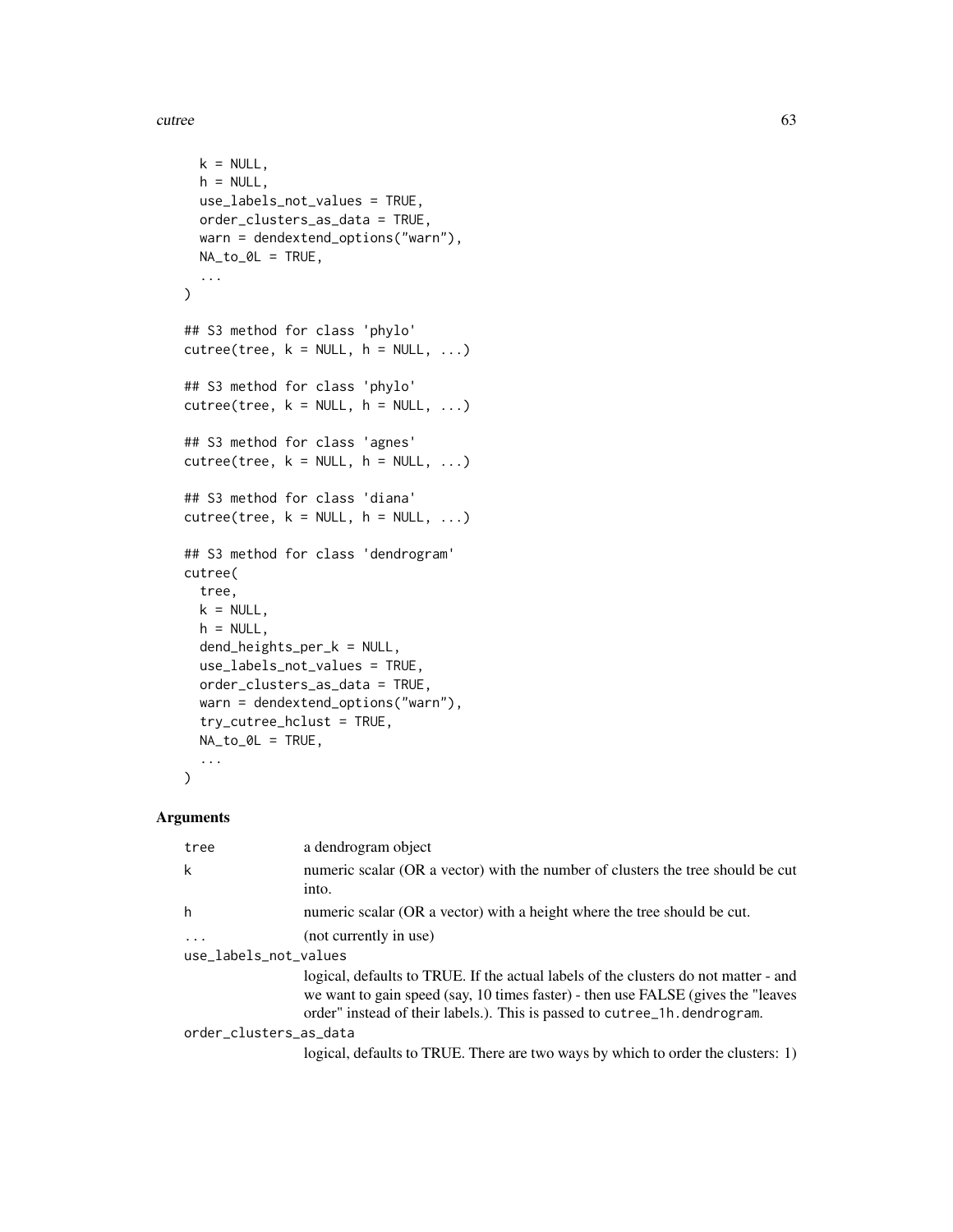By the order of the original data. 2) by the order of the labels in the dendrogram. In order to be consistent with [cutree,](#page-61-0) this is set to TRUE. This is passed to cutree\_1h.dendrogram.

warn logical (default from dendextend options("warn") is FALSE). Set if warning are to be issued, it is safer to keep this at TRUE, but for keeping the noise down, the default is FALSE. Should the function send a warning in case the desried k is not available?

NA\_to\_0L logical. default is TRUE. When no clusters are possible, Should the function return 0 (TRUE, default), or NA (when set to FALSE).

dend\_heights\_per\_k

a named vector that resulted from running. heights\_per\_k.dendrogram. When running the function many times, supplying this object will help improve the running time if using k!=NULL .

#### try\_cutree\_hclust

logical. default is TRUE. Since cutree for hclust is MUCH faster than for dendrogram - cutree.dendrogram will first try to change the dendrogram into an hclust object. If it will fail (for example, with unbranched trees), it will continue using the cutree.dendrogram function. If try\_cutree\_hclust=FALSE, it will force to use cutree.dendrogram and not cutree.hclust.

### Details

At least one of k or h must be specified, k overrides h if both are given.

as opposed to [cutree](#page-61-0) for hclust, cutree.dendrogram allows the cutting of trees at a given height also for non-ultrametric trees (ultrametric tree  $==$  a tree with monotone clustering heights).

#### Value

If k or h are scalar - cutree. dendrogram returns an integer vector with group memberships. Otherwise a matrix with group memberships is returned where each column corresponds to the elements of k or h, respectively (which are also used as column names).

In case there exists no such k for which exists a relevant split of the dendrogram, a warning is issued to the user, and NA is returned.

#### Author(s)

[cutree](#page-61-0).dendrogram was written by Tal Galili. cutree.hclust is redirecting the function to cutree from base R.

#### See Also

[hclust](#page-0-0), [cutree](#page-61-0), [cutree\\_1h.dendrogram](#page-65-0), [cutree\\_1k.dendrogram](#page-67-0),

```
## Not run:
hc <- hclust(dist(USArrests[c(1, 6, 13, 20, 23), ]), "ave")
```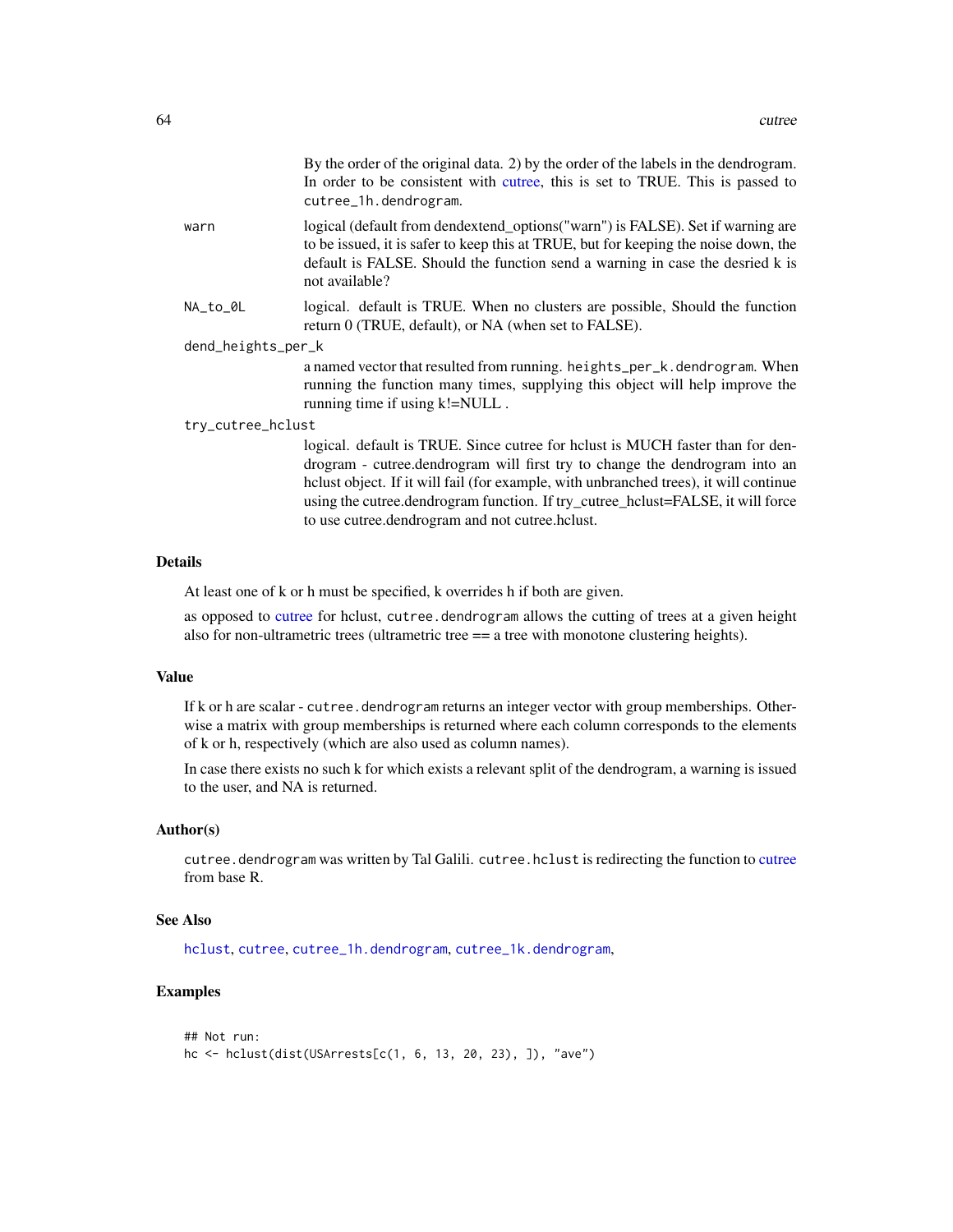#### cutree 65

```
dend <- as.dendrogram(hc)
unbranch_dend <- unbranch(dend, 2)
cutree(hc, k = 2:4) # on hclust
cutree(dend, k = 2:4) # on dendrogram
cutree(hc, k = 2) # on hclust
cutree(dend, k = 2) # on dendrogram
cutree(dend, h = c(20, 25.5, 50, 170))cutree(hc, h = c(20, 25.5, 50, 170))
# the default (ordered by original data's order)
cutree(dend, k = 2:3, order_clusters_as_data = FALSE)
labels(dend)
# as.hclust(unbranch_dend) # ERROR - can not do this...
cutree(unbranch\_dend, k = 2) # all NA'scutree(unbranch\_dend, k = 1:4)cutree(unbranch_dend, h = c(20, 25.5, 50, 170))
cutree(dend, h = c(20, 25.5, 50, 170))
library(microbenchmark)
## this shows how as.hclust is expensive - but still worth it if possible
microbenchmark(
 cutree(hc, k = 2:4),
 cutree(as.hclust(dend), k = 2:4),cutree(dend, k = 2:4),
 cutree(dend, k = 2:4, try-cutree_hclust = FALSE))
# the dendrogram is MUCH slower...
# Unit: microseconds
## expr min lq median uq max neval
## cutree(hc, k = 2:4) 91.270 96.589 99.3885 107.5075 338.758 100
## tree(as.hclust(dend),
## k = 2:4) 1701.629 1767.700 1854.4895 2029.1875 8736.591 100
## cutree(dend, k = 2:4) 1807.456 1869.887 1963.3960 2125.2155 5579.705 100
## cutree(dend, k = 2:4,
## try_cutree_hclust = FALSE) 8393.914 8570.852 8755.3490 9686.7930 14194.790 100
# and trying to "hclust" is not expensive (which is nice...)
microbenchmark(
 cutree\_unbranch\_dend = cutree(unbranch\_dend, k = 2:4),cutree_unbranch_dend_not_trying_to_hclust =
   cutree(unbranch\_dend, k = 2:4, try\_cutree\_hclust = FALSE)\mathcal{L}## Unit: milliseconds
## expr min lq median uq max neval
## cutree_unbranch_dend 7.309329 7.428314 7.494107 7.752234 17.59581 100
```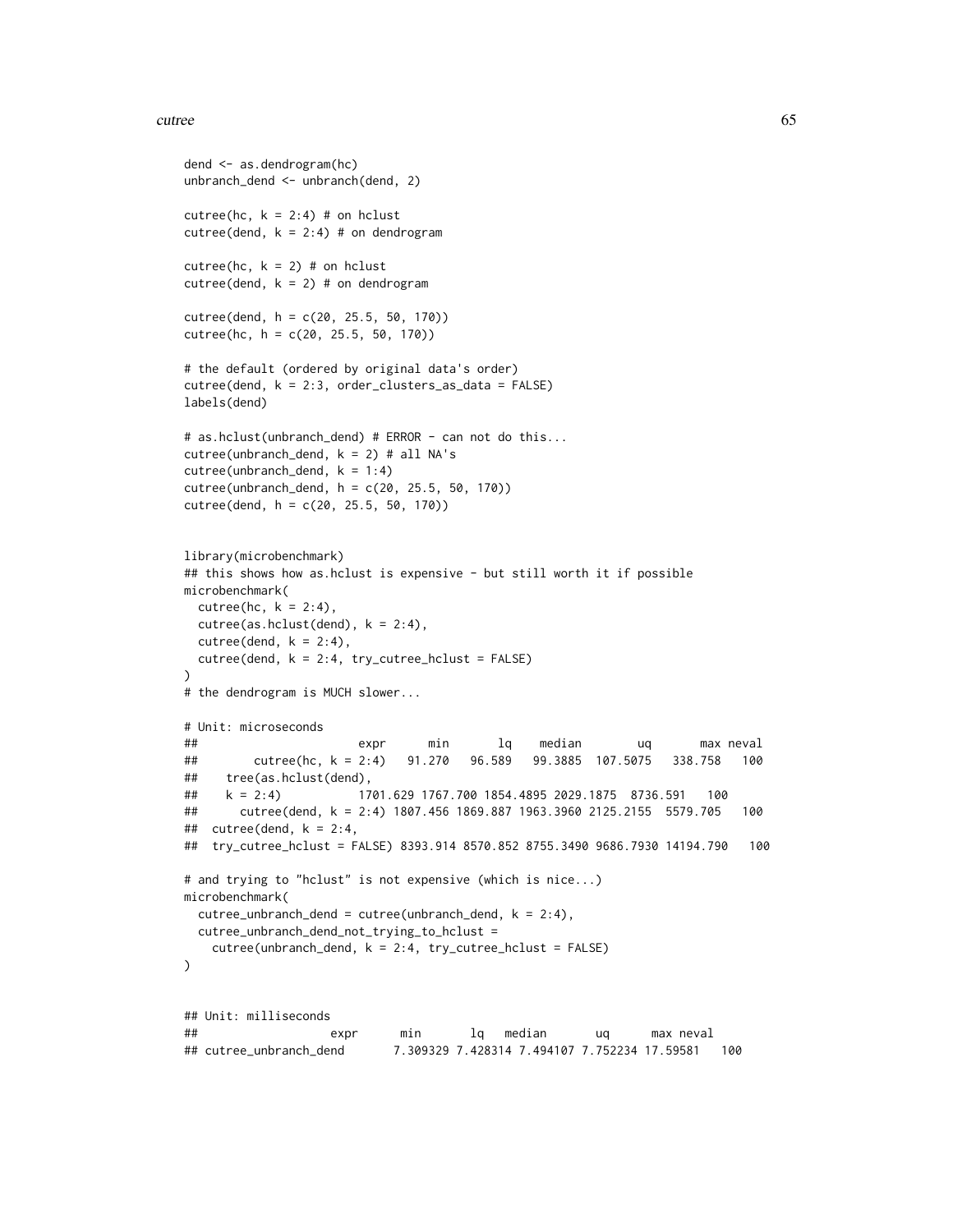```
## cutree_unbranch_dend_not
## _trying_to_hclust 6.945375 7.079198 7.148629 7.577536 16.99780 100
## There were 50 or more warnings (use warnings() to see the first 50)
# notice that if cutree can't find clusters for the desired k/h, it will produce 0's instead!
# (It will produce a warning though...)
# This is a different behaviout than stats::cutree
# For example:
cutree(as.dendrogram(hclust(dist(c(1, 1, 1, 2, 2)))),
  k = 5
)
## End(Not run)
```
<span id="page-65-0"></span>cutree\_1h.dendrogram *cutree for dendrogram (by 1 height only!)*

# Description

Cuts a dendrogram tree into several groups by specifying the desired cut height (only a single height!).

# Usage

```
cutree_1h.dendrogram(
  dend,
 h,
 order_clusters_as_data = TRUE,
 use_labels_not_values = TRUE,
 warn = dendextend_options("warn"),
  ...
)
```

| dend                   | a dendrogram object                                                                                                                                                                                                                    |
|------------------------|----------------------------------------------------------------------------------------------------------------------------------------------------------------------------------------------------------------------------------------|
| h                      | numeric scalar (NOT a vector) with a height where the dend should be cut.                                                                                                                                                              |
| order_clusters_as_data |                                                                                                                                                                                                                                        |
|                        | logical, defaults to TRUE. There are two ways by which to order the clusters: 1)<br>By the order of the original data. 2) by the order of the labels in the dendrogram.<br>In order to be consistent with cutree, this is set to TRUE. |
| use_labels_not_values  |                                                                                                                                                                                                                                        |
|                        | logical, defaults to TRUE. If the actual labels of the clusters do not matter - and<br>we want to gain speed (say, 10 times faster) - then use FALSE (gives the "leaves"<br>order" instead of their labels.).                          |
|                        |                                                                                                                                                                                                                                        |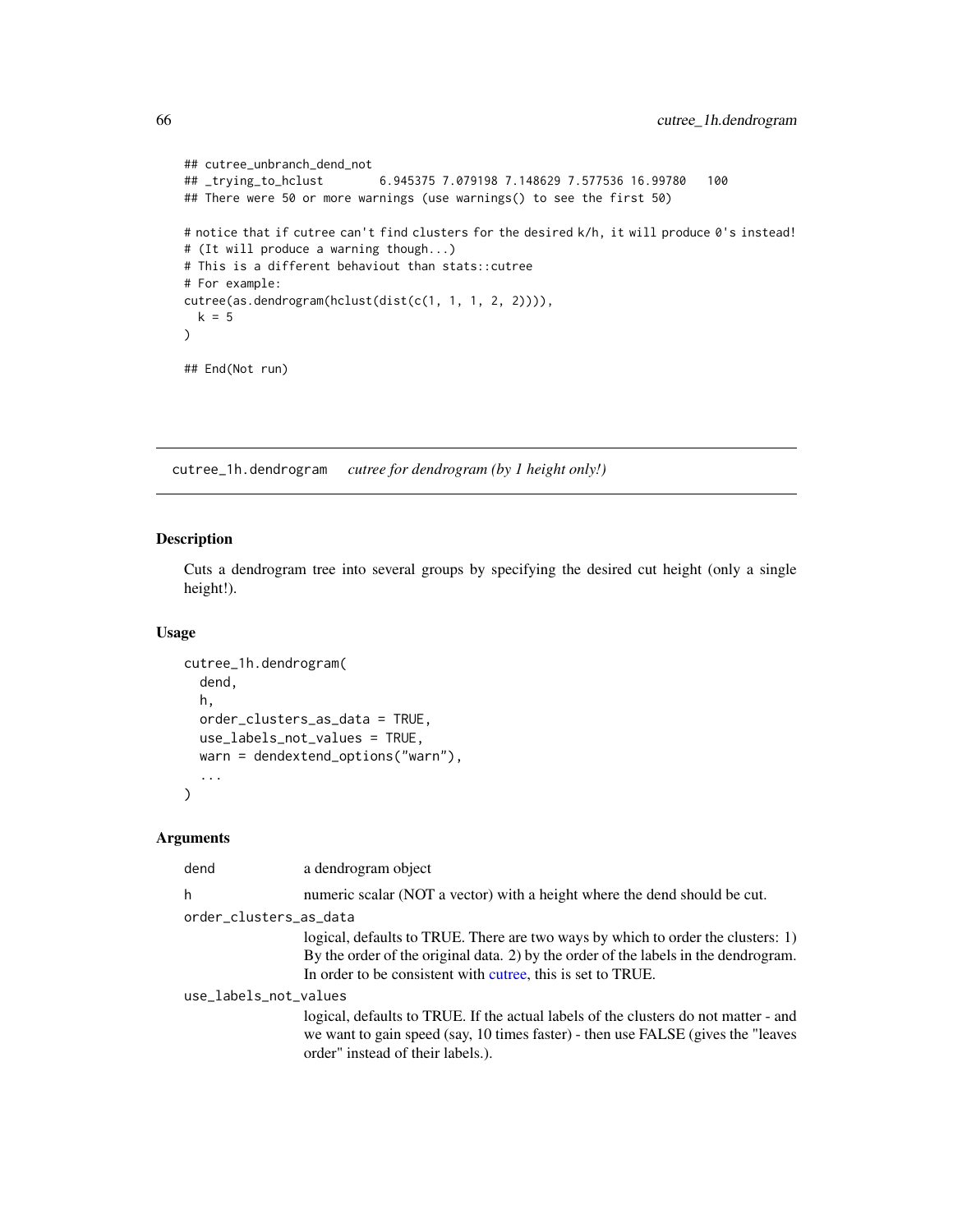| warn     | logical (default from dendextend options ("warn") is FALSE). Set if warning are<br>to be issued, it is safer to keep this at TRUE, but for keeping the noise down, the |
|----------|------------------------------------------------------------------------------------------------------------------------------------------------------------------------|
|          | default is FALSE.                                                                                                                                                      |
| $\cdots$ | (not currently in use)                                                                                                                                                 |

### Value

cutree\_1h.dendrogram returns an integer vector with group memberships

## Author(s)

Tal Galili

## See Also

[hclust](#page-0-0), [cutree](#page-61-0)

```
hc <- hclust(dist(USArrests[c(1, 6, 13, 20, 23), ]), "ave")
dend <- as.dendrogram(hc)
cutree(hc, h = 50) # on hclust
cutree_1h.dendrogram(dend, h = 50) # on a dendrogramlabels(dend)
# the default (ordered by original data's order)
cutree_1h.dendrogram(dend, h = 50, order_clusters_as_data = TRUE)
# A different order of labels - order by their order in the tree
cutree_1h.dendrogram(dend, h = 50, order_clusters_as_data = FALSE)
# make it faster
## Not run:
library(microbenchmark)
microbenchmark(
  cutree_1h.dendrogram(dend, h = 50),
  cutree_1h.dendrogram(dend, h = 50, use_labels_not_values = FALSE)
)
# 0.8 vs 0.6 sec - for 100 runs
## End(Not run)
```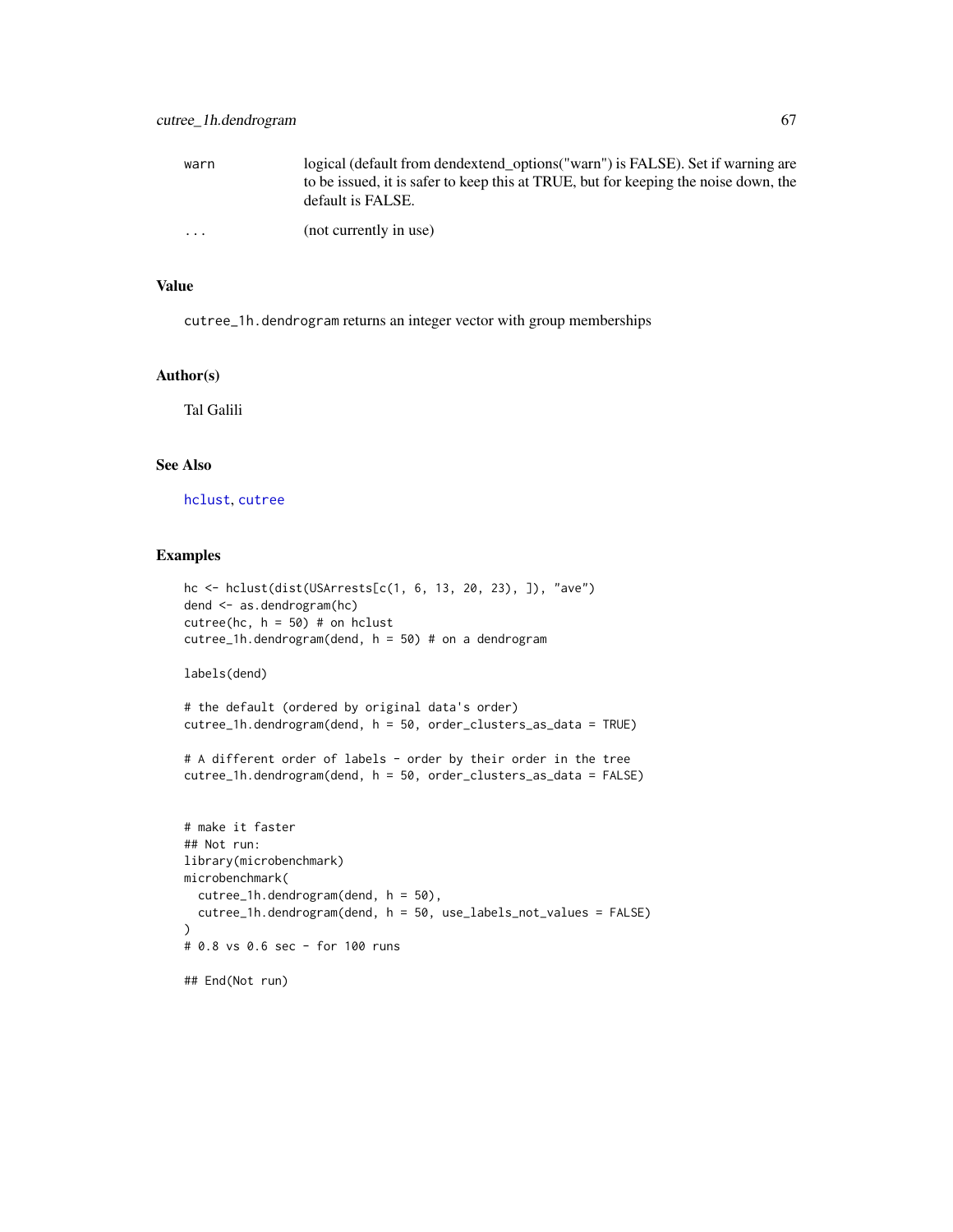<span id="page-67-0"></span>cutree\_1k.dendrogram *cutree for dendrogram (by 1 k value only!)*

# Description

Cuts a dendrogram tree into several groups by specifying the desired number of clusters k (only a single k value!).

In case there exists no such k for which exists a relevant split of the dendrogram, a warning is issued to the user, and NA is returned.

# Usage

```
cutree_1k.dendrogram(
  dend,
 k,
  dend_heights_per_k = NULL,
 use_labels_not_values = TRUE,
 order_clusters_as_data = TRUE,
 warn = dendextend_options("warn"),
  ...
\mathcal{L}
```

| dend                   | a dendrogram object                                                                                                                                                                                                                                                               |
|------------------------|-----------------------------------------------------------------------------------------------------------------------------------------------------------------------------------------------------------------------------------------------------------------------------------|
| k                      | numeric scalar (not a vector!) with the number of clusters the tree should be cut                                                                                                                                                                                                 |
|                        | into.                                                                                                                                                                                                                                                                             |
| dend_heights_per_k     |                                                                                                                                                                                                                                                                                   |
|                        | a named vector that resulted from running. heights_per_k.dendrogram. When<br>running the function many times, supplying this object will help improve the<br>running time.                                                                                                        |
| use_labels_not_values  |                                                                                                                                                                                                                                                                                   |
|                        | logical, defaults to TRUE. If the actual labels of the clusters do not matter - and<br>we want to gain speed (say, 10 times faster) - then use FALSE (gives the "leaves"<br>order" instead of their labels.). This is passed to cutree_1h.dendrogram.                             |
| order_clusters_as_data |                                                                                                                                                                                                                                                                                   |
|                        | logical, defaults to TRUE. There are two ways by which to order the clusters: 1)<br>By the order of the original data. 2) by the order of the labels in the dendrogram.<br>In order to be consistent with cutree, this is set to TRUE. This is passed to<br>cutree_1h.dendrogram. |
| warn                   | logical (default from dendextend_options("warn") is FALSE). Set if warning are<br>to be issued, it is safer to keep this at TRUE, but for keeping the noise down, the<br>default is FALSE. Should the function send a warning in case the desried k is<br>not available?          |
|                        | (not currently in use)                                                                                                                                                                                                                                                            |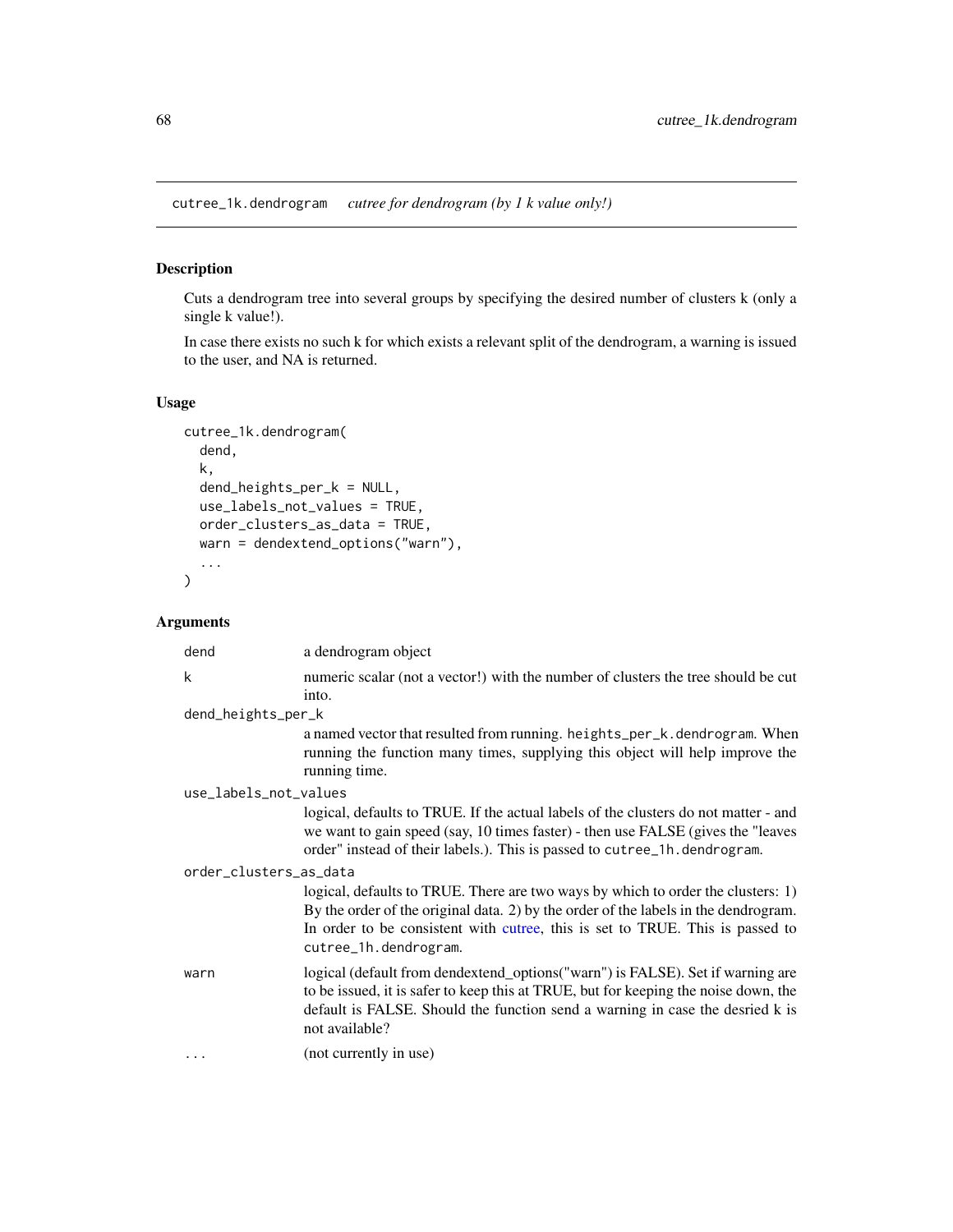## Value

cutree\_1k.dendrogram returns an integer vector with group memberships.

In case there exists no such k for which exists a relevant split of the dendrogram, a warning is issued to the user, and NA is returned.

#### Author(s)

Tal Galili

# See Also

[hclust](#page-0-0), [cutree](#page-61-0), [cutree\\_1h.dendrogram](#page-65-0)

# Examples

```
hc <- hclust(dist(USArrests[c(1, 6, 13, 20, 23), ]), "ave")
dend <- as.dendrogram(hc)
cutree(hc, k = 3) # on hclust
cutree_1k.dendrogram(dend, k = 3) # on a dendrogram
```
labels(dend)

```
# the default (ordered by original data's order)
cutree_1k.dendrogram(dend, k = 3, order_clusters_as_data = TRUE)
```

```
# A different order of labels - order by their order in the tree
cutree_1k.dendrogram(dend, k = 3, order_clusters_as_data = FALSE)
```

```
# make it faster
## Not run:
library(microbenchmark)
dend_ks <- heights_per_k.dendrogram
microbenchmark(
  cutree_1k.dendrogram = cutree_1k.dendrogram(dend, k = 4),cutree_1k.dendrogram_no_labels = cutree_1k.dendrogram(dend,
   k = 4, use_labels_not_values = FALSE
  ),
  cutree_1k.dendrogram_no_labels_per_k = cutree_1k.dendrogram(dend,
   k = 4, use_labels_not_values = FALSE,
    dend_heights_per_k = dend_ks
  )
)
# the last one is the fastest...
## End(Not run)
```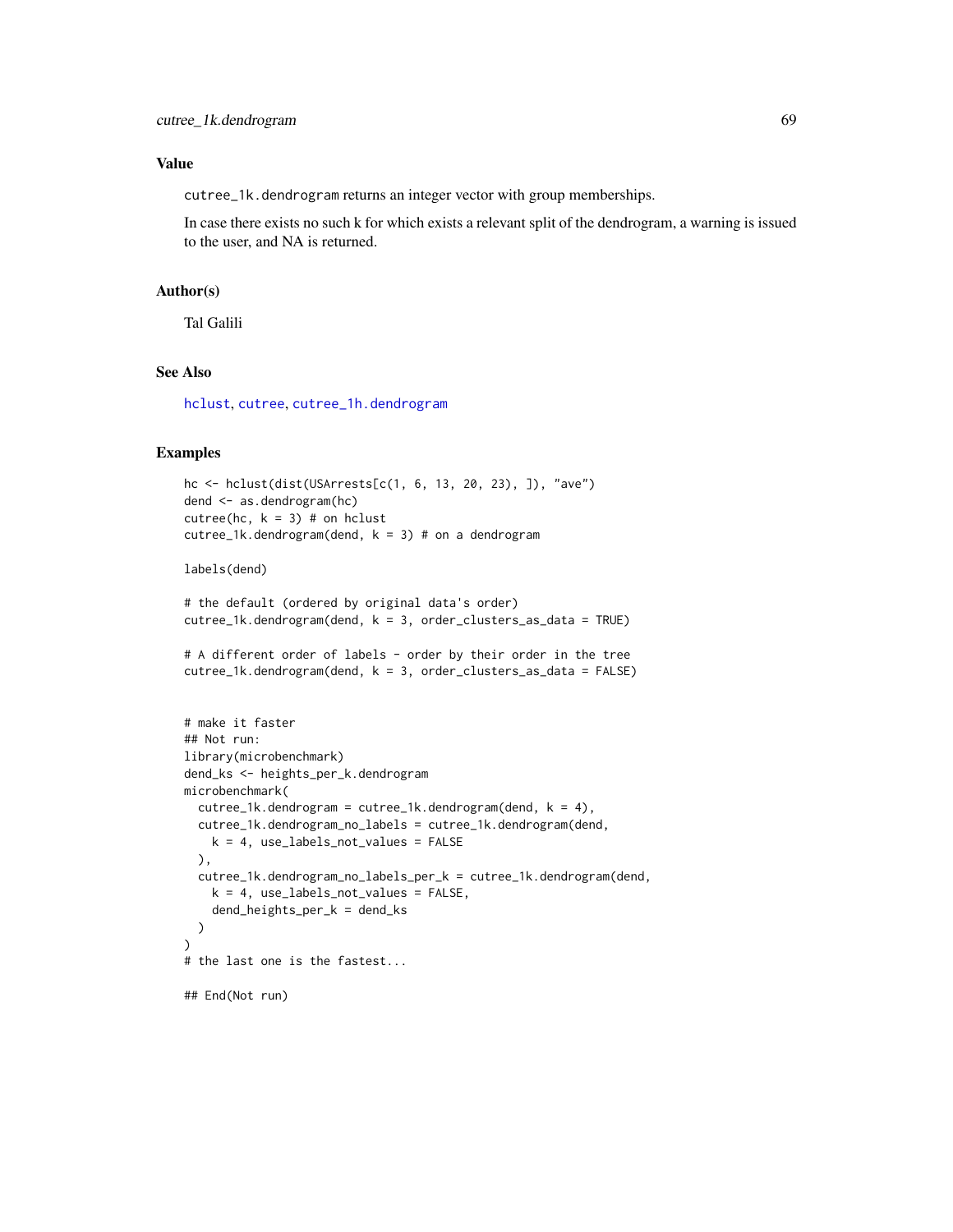Cuts the dend at height h and returns a list with the FUN function implemented on all the sub trees created by cut at height h. This is used for creating a [cutree.dendrogram](#page-61-1) function, by using the labels function as FUN.

This is the Rcpp version of the function, offering a 10-60 times improvement in speed (depending on the tree size it is used on).

## Usage

```
cut_lower_fun(dend, h, FUN = labels, warn = dendextend_options("warn"), ...)
```
### Arguments

| dend       | a dendrogram object.                                                                                                                                                                                                                          |
|------------|-----------------------------------------------------------------------------------------------------------------------------------------------------------------------------------------------------------------------------------------------|
| h          | a scalar of height to cut the dend by.                                                                                                                                                                                                        |
| <b>FUN</b> | a function to run. (default is "labels")                                                                                                                                                                                                      |
| warn       | logical (default from dendextend_options("warn") is FALSE). Set if warning are<br>to be issued, it is safer to keep this at TRUE, but for keeping the noise down, the<br>default is FALSE. Should the user be warned if reverting to default? |
| .          | passed to FUN.                                                                                                                                                                                                                                |

## Value

A list with the output of running FUN on each of the sub dends derived from cutting "dend"

#### Author(s)

Tal Galili

## See Also

[labels](#page-0-0), [dendrogram](#page-0-0), [cutree.dendrogram](#page-61-1)

```
dend <- as.dendrogram(hclust(dist(iris[1:4, -5])))
# this is really cool!
cut_lower_fun(dend, .4, labels)
lapply(cut(dend, h = .4)$lower, labels)
cut_lower_fun(dend, .4, order.dendrogram)
```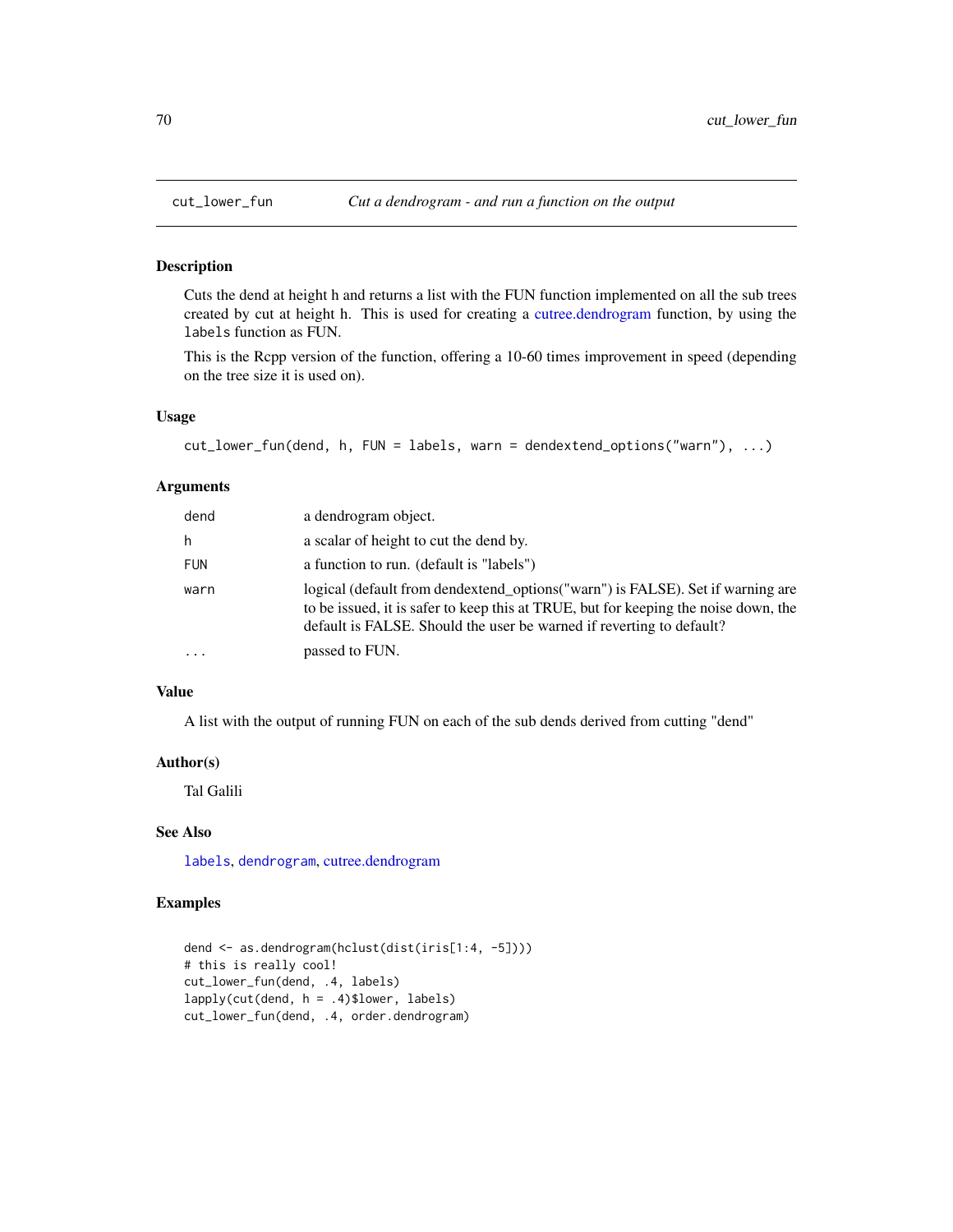This is a function inside its own environment. This enables a bunch of functions to be manipulated outside the package, even when they are called from function within the dendextend package.

TODO: describe options.

A new "warn" dendextend\_options parameter. logical (FALSE). Should warning be issued?

# Usage

```
dendextend_options(option, value)
```
# Arguments

| option | a character scalar of the value of the options we would like to access or update.           |
|--------|---------------------------------------------------------------------------------------------|
| value  | any value that we would like to update into the "option" element in dendex-<br>tend_options |

## Value

a list with functions

## Author(s)

Kurt Hornik

```
dendextend_options("a")
dendextend_options("a", 1)
dendextend_options("a")
dendextend_options("a", NULL)
dendextend_options("a")
dendextend_options()
```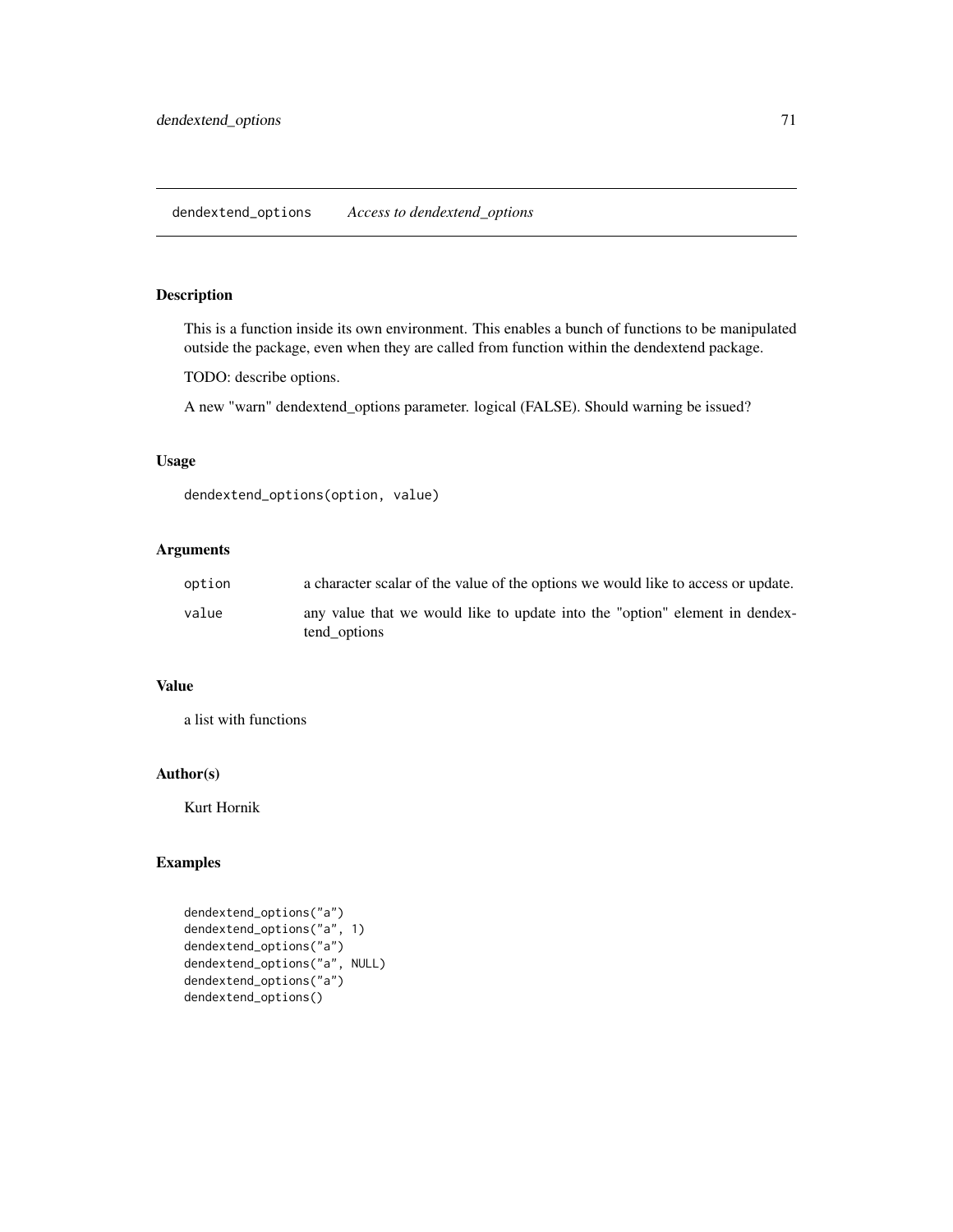<span id="page-71-0"></span>

It accepts several dendrograms and or dendlist objects and chain them all together. This function aim to help with the usability of comparing two or more dendrograms.

#### Usage

```
dendlist(..., which)
## S3 method for class 'dendlist'
plot(x, which = c(1L, 2L), ...)
```
## Arguments

| $\cdots$     | several dendrogram/holust/phylo or dendlist objects If an object is holust or<br>phylo - it will be converted into a dendrogram.       |
|--------------|----------------------------------------------------------------------------------------------------------------------------------------|
| which        | an integer vector of length 2, indicating which of the trees in the dendlist object<br>should be plotted (relevant for dendlist)       |
|              | When used inside dendlist, which is still an integer, but it can be of any length,<br>and it can be used to create a smaller dendlist. |
| $\mathsf{x}$ | a dendlist object                                                                                                                      |

# Details

It there are list() in the ..., they are omitted. If ... is missing, it returns an empty dendlist.

#### Value

A list of class dendlist where each item is a dendrogram

```
## Not run:
dend <- iris[, -5] %>%
  dist() %>%
  hclust() %>%
  as.dendrogram()
dend2 <- iris[, -5] %>%
  dist() %>%
  hclust(method = "single") %>%
  as.dendrogram()
dendlist(1:4, 5, a = dend) # Error
# dendlist <- function (...) list(...)
```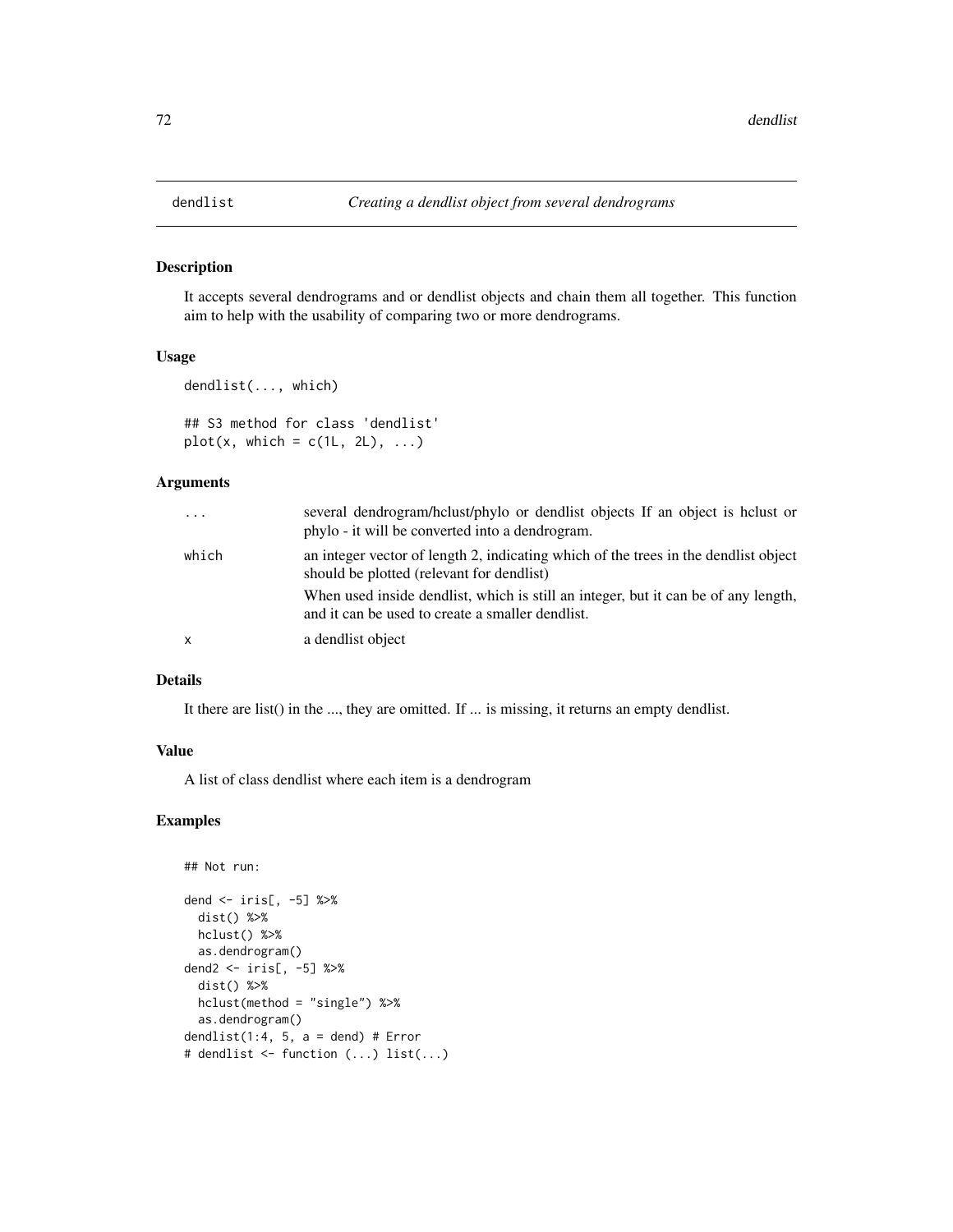# DendSer.dendrogram 73

```
dendlist(dend)
dendlist(dend, dend)
dendlist(dend, dend, dendlist(dend))
# notice how the order of
dendlist(dend, dend2)
dendlist(dend) %>% dendlist(dend2)
dendlist(dend) %>%
 dendlist(dend2) %>%
 dendlist(dend)
dendlist(dend, dend2) %>% tanglegram()
tanglegram(tree1 = dendlist(dend, dend2))
dend <- iris[1:20, -5] %>%
 dist() %>%
 hclust() %>%
 as.dendrogram()
dend2 <- iris[1:20, -5] %>%
 dist() %>%
 hclust(method = "single") %>%
 as.dendrogram()
x <- dendlist(dend, dend2)
plot(x)
## End(Not run)
```
<span id="page-72-0"></span>DendSer.dendrogram *Tries to run DendSer on a dendrogram*

## Description

Implements dendrogram seriation. The function tries to turn the dend into hclust, on which it runs [DendSer.](#page-0-0)

Also, if a distance matrix is missing, it will try to use the [cophenetic](#page-0-0) distance.

## Usage

```
DendSer.dendrogram(dend, ser_weight, ...)
```

| dend       | An object of class dendrogram                                                                                                                                                                                                 |
|------------|-------------------------------------------------------------------------------------------------------------------------------------------------------------------------------------------------------------------------------|
| ser_weight | Used by cost function to evaluate ordering. For cost=costLS, this is a vector of<br>object weights. Otherwise is a dist or symmetric matrix, passed to DendSer. If<br>it is missing, the cophenetic distance is used instead. |
| $\ddotsc$  | parameters passed to DendSer                                                                                                                                                                                                  |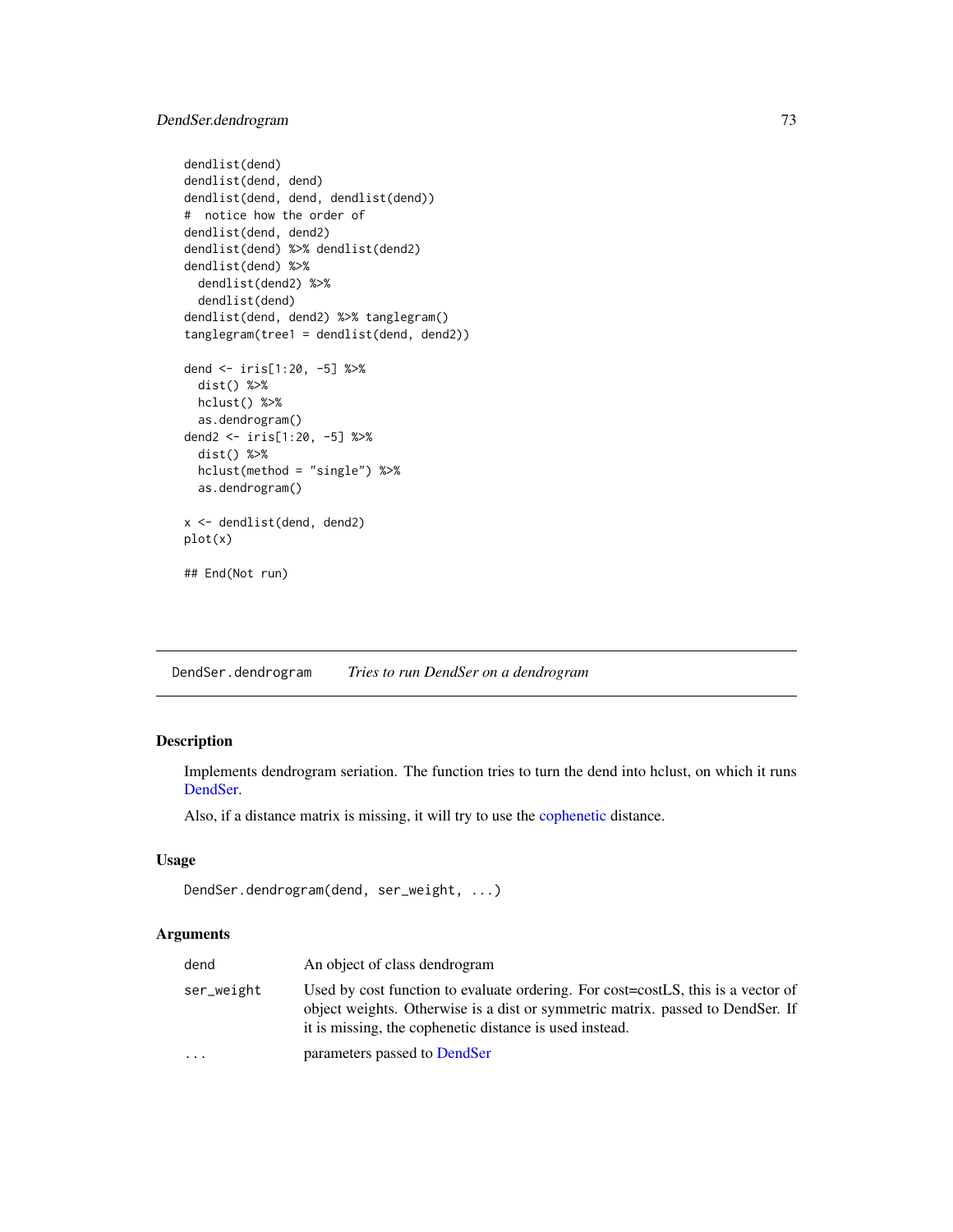## Value

Numeric vector giving an optimal dendrogram order

# See Also

[DendSer](#page-0-0), [DendSer.dendrogram](#page-72-0) , [untangle\\_DendSer,](#page-196-0) [rotate\\_DendSer](#page-168-0)

## Examples

```
## Not run:
library(DendSer) # already used from within the function
hc <- hclust(dist(USArrests[1:4, ]), "ave")
dend <- as.dendrogram(hc)
DendSer.dendrogram(dend)
```
## End(Not run)

| dend diff | Plots two trees side by side, highlighting edges unique to each tree in |
|-----------|-------------------------------------------------------------------------|
|           | red.                                                                    |

# Description

Plots two trees side by side, highlighting edges unique to each tree in red.

### Usage

```
dend_diff(dend, ...)
## S3 method for class 'dendrogram'
dend_diff(dend, dend2, horiz = TRUE, ...)
## S3 method for class 'dendlist'
```

```
dend_diff(dend, \ldots, which = c(1L, 2L))
```

| dend     | a dendrogram or dendlist to compre with                                                                                                                                                                        |
|----------|----------------------------------------------------------------------------------------------------------------------------------------------------------------------------------------------------------------|
| $\cdots$ | passed to plot.dendrogram                                                                                                                                                                                      |
| dend2    | a dendrogram to compare with                                                                                                                                                                                   |
| horiz    | logical (TRUE) indicating if the dendrogram should be drawn horizontally or<br>not.                                                                                                                            |
| which    | an integer vector indicating, in the case "dend" is a dendlist, on which of the<br>trees should the modification be performed. If missing - the change will be<br>performed on all of objects in the dendlist. |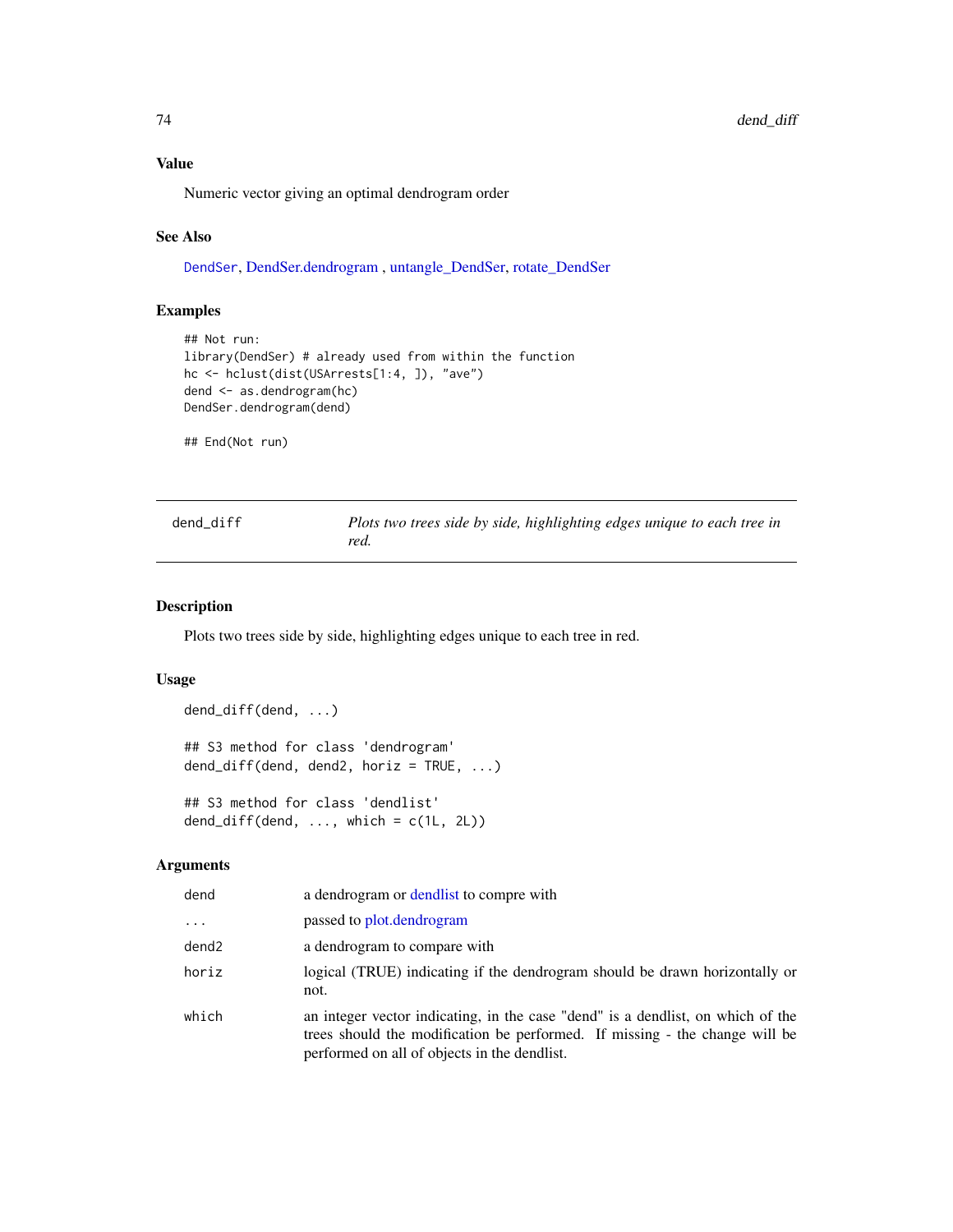# dend\_expend 75

# Value

Invisible [dendlist](#page-71-0) of both trees.

### Source

A [dendrogram](#page-0-0) implementation for [phylo.diff](#page-0-0) from the distory package

# See Also

[distinct\\_edges,](#page-77-0) [highlight\\_distinct\\_edges,](#page-116-0) [dist.dendlist,](#page-75-0) [tanglegram](#page-184-0) [assign\\_values\\_to\\_branches\\_edgePar,](#page-11-0) [distinct.edges,](#page-0-0)

### Examples

```
x \le -1:5 \text{ %>}xdist() %>%
 hclust() %>%
 as.dendrogram()
y <- set(x, "labels", 5:1)
dend_diff(x, y)
dend_diff(dendlist(x, y))
dend_diff(dendlist(y, x))
dend1 <- 1:10 %>%
 dist() %>%
 hclust() %>%
 as.dendrogram()
dend2 <- dend1 %>% set("labels", c(1, 3, 2, 4, 5:10))
dend_diff(dend1, dend2)
```
dend\_expend *Finds a "good" dendrogram for a dist*

#### Description

There are many options for choosing distance and linkage functions for hclust. This function goes through various combinations of the two and helps find the one that is most "similar" to the original distance matrix.

# Usage

```
dend_expend(
  x,
 dist_methods = c("euclidean", "maximum", "manhattan", "canberra", "binary",
    "minkowski"),
 hclust_methods = c("ward.D", "ward.D2", "single", "complete", "average", "mcquitty",
```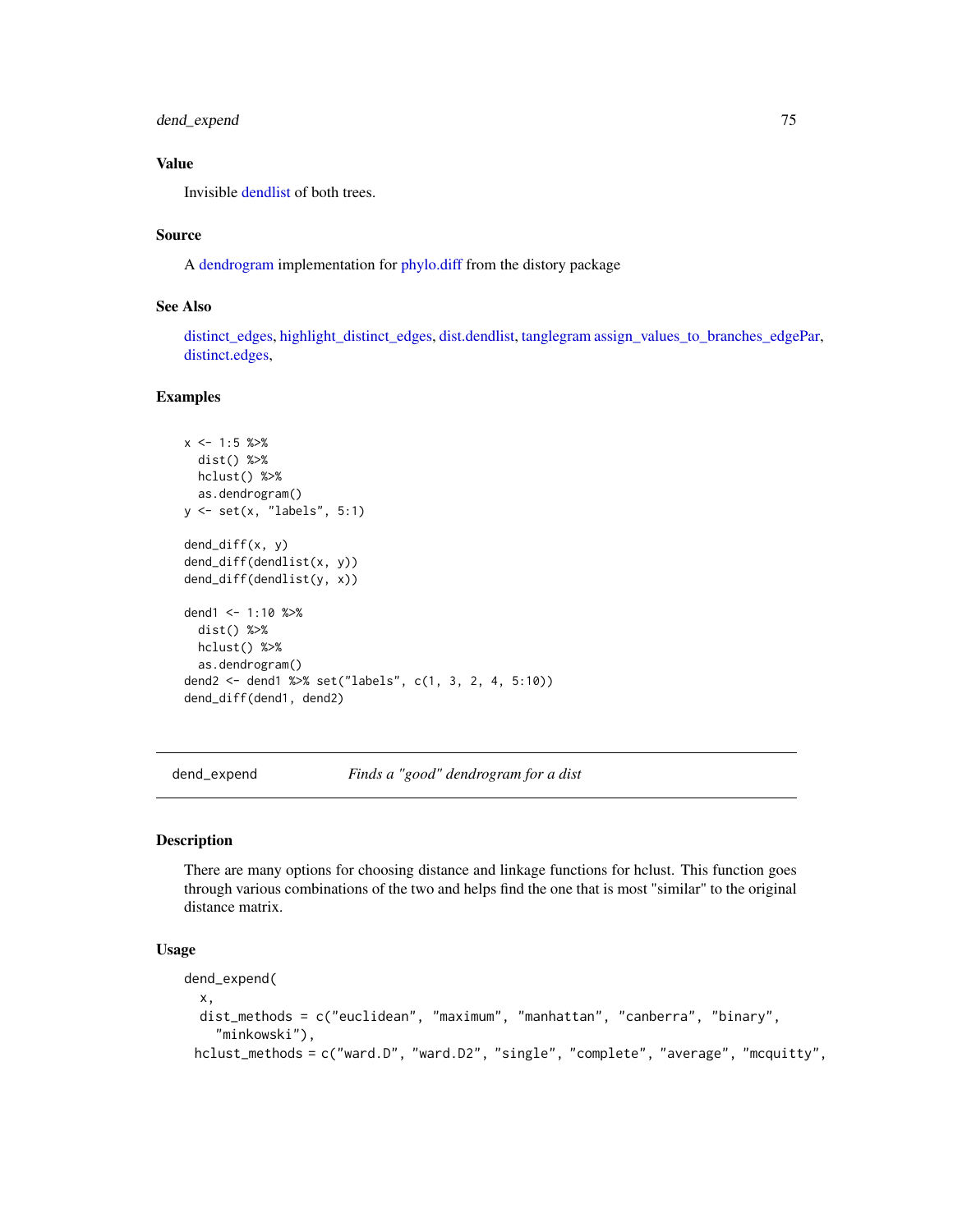```
"median", "centroid"),
  hclust_fun = hclust,
  optim_fun = cor_cophenetic,
  ...
\mathcal{L}find_dend(x, \ldots)
```
#### **Arguments**

| x            | A matrix or a data.frame. Can also be a dist object.                                                                |
|--------------|---------------------------------------------------------------------------------------------------------------------|
| dist_methods | A vector of possible dist methods.                                                                                  |
|              | hclust_methods A vector of possible helust methods.                                                                 |
| hclust_fun   | By default holust.                                                                                                  |
| optim_fun    | A function that accepts a dend and a dist and returns how the two are in agree-<br>ment. Default is cor_cophenetic. |
| $\ddots$     | options passed from find_dend to dend_expend.                                                                       |
|              |                                                                                                                     |

# Value

dend\_expend: A list with three items. The first item is called "dends" and includes a dendlist with all the possible dendrogram combinations. The second is "dists" and includes a list with all the possible distance matrix combination. The third. "performance", is data.frame with three columns: dist methods, hclust methods, and optim. optim is calculated (by default) as the cophenetic correlation (see: [cor\\_cophenetic\)](#page-57-0) between the distance matrix and the [cophenetic](#page-0-0) distance of the hclust object.

find\_dend: A dendrogram which is "optimal" based on the output from dend\_expend.

### Examples

```
x <- datasets::mtcars
out \leq dend_expend(x, dist_methods = c("euclidean", "manhattan"))
out$performance
dend_expend(dist(x))$performance
best_dend <- find_dend(x, dist_methods = c("euclidean", "manhattan"))
plot(best_dend)
```
<span id="page-75-0"></span>dist.dendlist *Topological Distances Between Two dendrograms*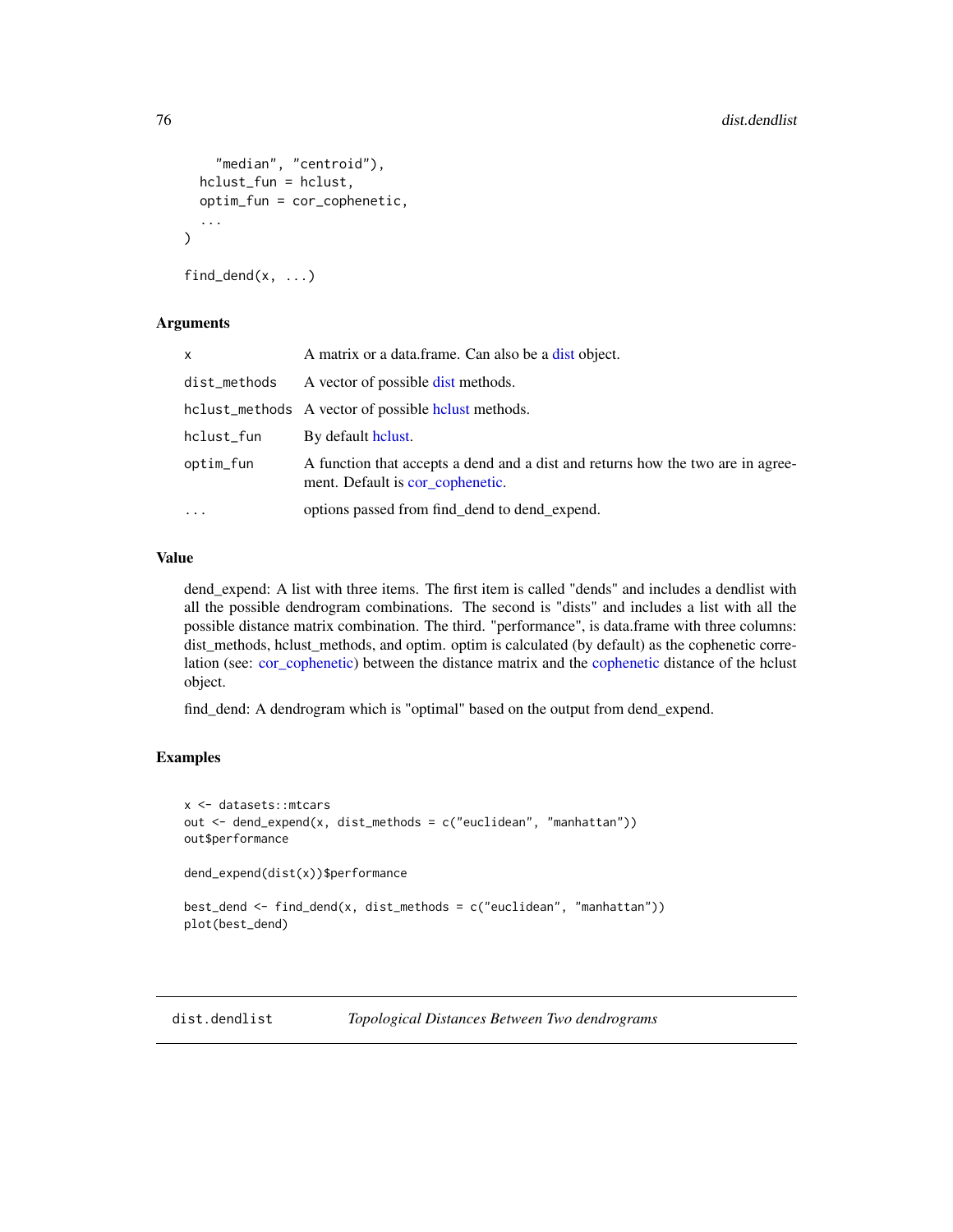#### dist.dendlist 77

#### Description

This function seems to bring different results than ape - checking this out is still an open issue: [github issue](https://github.com/talgalili/dendextend/issues/97)

This function computes the [Robinson-Foulds distance](https://en.wikipedia.org/wiki/Robinson\T1\textendash Foulds_metric) (also known as symmetric difference) between two dendrograms. This is the number of edges (branches) in tree\_1 with a combination of labels that exist in it but not in any subtree of tree2, plus the same calculation of tree2 when compared to tree1. This is the sum of length of distinct\_edges $(x,y)$  with distinct\_edges $(y,x)$ .

This function might implement other topological distances in the future.

### Usage

```
dist.dendlist(dend, method = c("edgeset"), ...)
```
### Arguments

| dend    | a dendlist                               |
|---------|------------------------------------------|
| method  | currently only 'edgeset' is implemented. |
| $\cdot$ | Ignored.                                 |

### Value

A [dist](#page-0-0) object with topological distances between all trees

#### See Also

[distinct\\_edges,](#page-77-0) [dist.topo,](#page-0-0) [dist.multiPhylo,](#page-0-0) [treedist,](#page-0-0)

```
x \le -1:5 \frac{9}{28}dist() %>%
 hclust() %>%
  as.dendrogram()
y <- set(x, "labels", 5:1)
dist.dendlist(dendlist(x1 = x, x2 = x, y1 = y))
dend_diff(x, y)
# Larger trees
x \le -1:6 \text{ %}dist() %>%
 hclust() %>%
  as.dendrogram()
y <- set(x, "labels", c(1:3, 6, 4, 5))
dend_diff(x, y)
dist.dendlist(dendlist(x, y))
distinct_edges(x, y)
distinct_edges(y, x)
```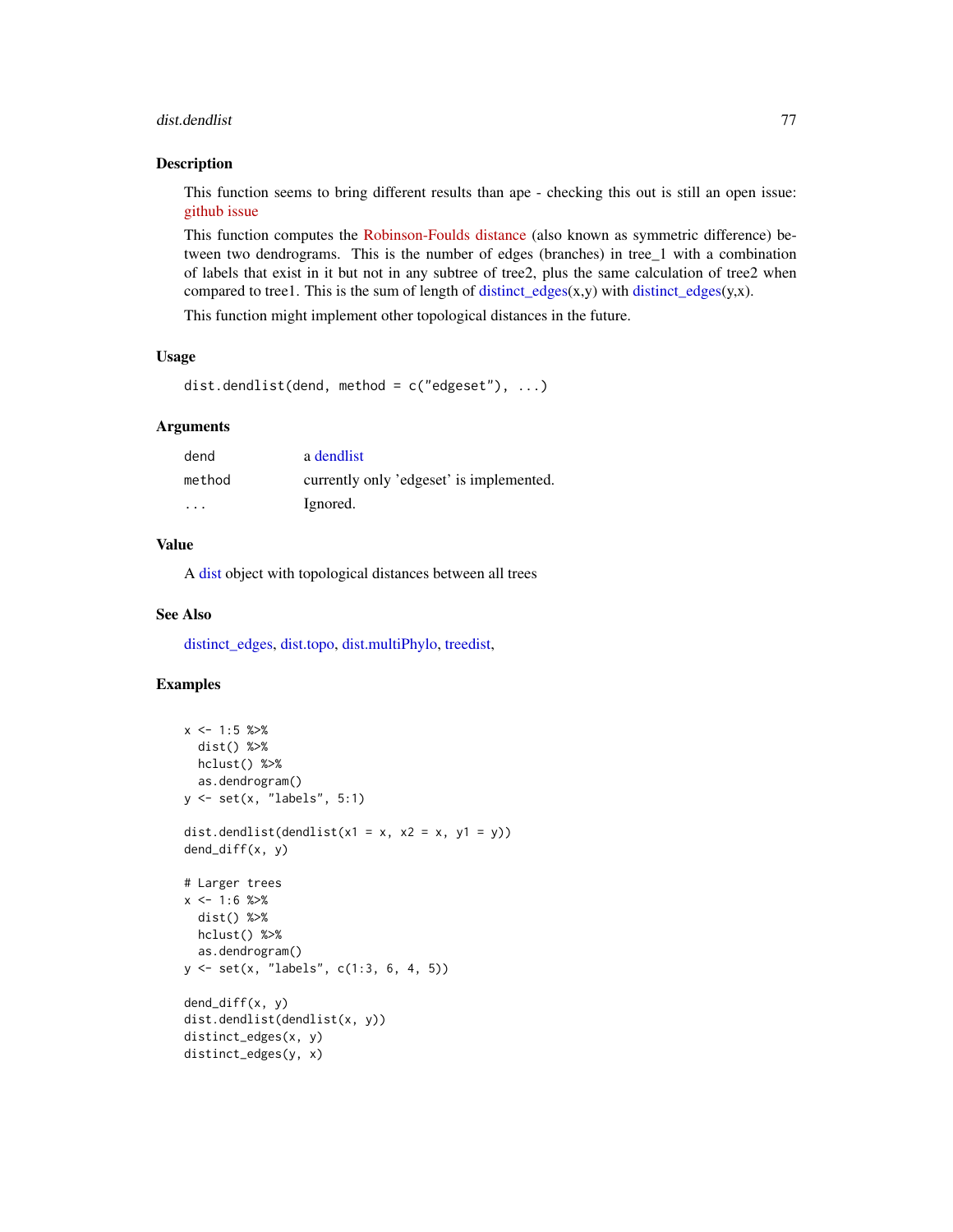length(distinct\_edges(x, y)) + length(distinct\_edges(y, x)) # dist.dendlist

<span id="page-77-0"></span>distinct\_edges *Finds distinct edges in one tree compared to another*

## Description

Finds the edges present in the first tree but not in the second

#### Usage

```
distinct_edges(dend, dend2, ...)
```
### Arguments

| dend  | a dendrogram to find unique edges in |
|-------|--------------------------------------|
| dend2 | a dendrogram to compare with         |
| .     | Ignored.                             |

## Value

A numeric vector of edge ids for the first tree (dend) that are not present in the second tree (dend2).

#### Source

A [dendrogram](#page-0-0) implementation for [distinct.edges](#page-0-0) from the distory package

# See Also

[distinct\\_edges,](#page-77-0) [highlight\\_distinct\\_edges,](#page-116-0) [dist.dendlist,](#page-75-0) [tanglegram](#page-184-0) [distinct.edges](#page-0-0)

```
x \le -1:5 \text{ %>}xdist() %>%
 hclust() %>%
 as.dendrogram()
y <- set(x, "labels", 5:1)
distinct_edges(x, y)
distinct_edges(y, x)
dend_diff(x, y)
# tanglegram(x, y)
```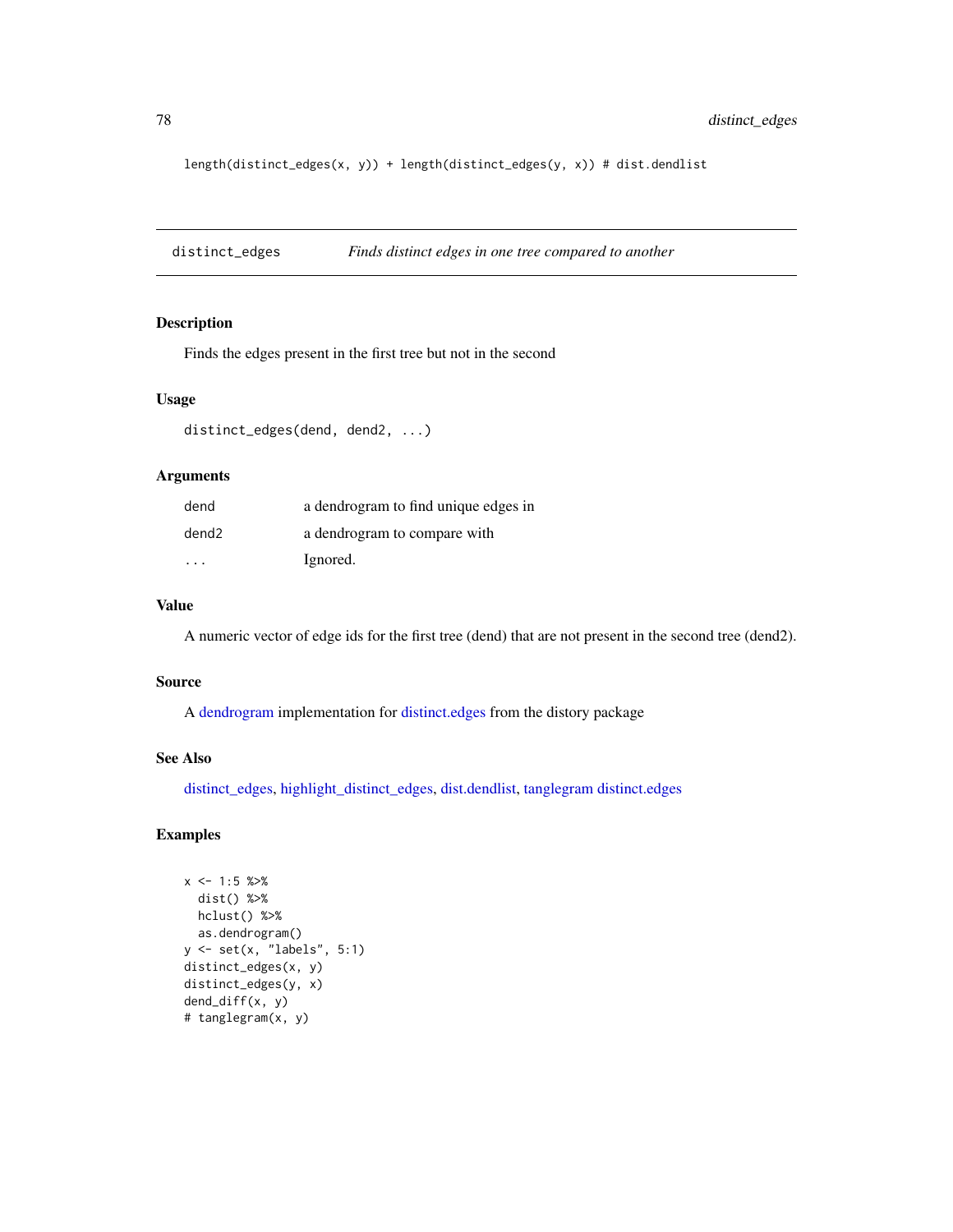## Description

Turns a dist object from a "wide" to a "long" table

#### Usage

dist\_long(d, ...)

## Arguments

| d        | a distance object |
|----------|-------------------|
| $\cdots$ | not used          |

## Value

A data.frame with two columns of rows and column names of the dist object and a third column (distance) with the distance between the two.

## Examples

```
data(iris)
iris[2:6, -5] %>%
 dist() %>%
 data.matrix()
iris[2:6, -5] %>%
 dist() %>%
 as.vector()
iris[2:6, -5] %>%
 dist() %>%
 dist_long()
# This can later be used to making a network plot based on the distances.
```
duplicate\_leaf *Duplicate a leaf X times*

## Description

Duplicates a leaf in a tree. Useful for non-parametric bootstraping trees since it emulates what would have happened if the tree was constructed based on a row-sample with replacments from the original data matrix.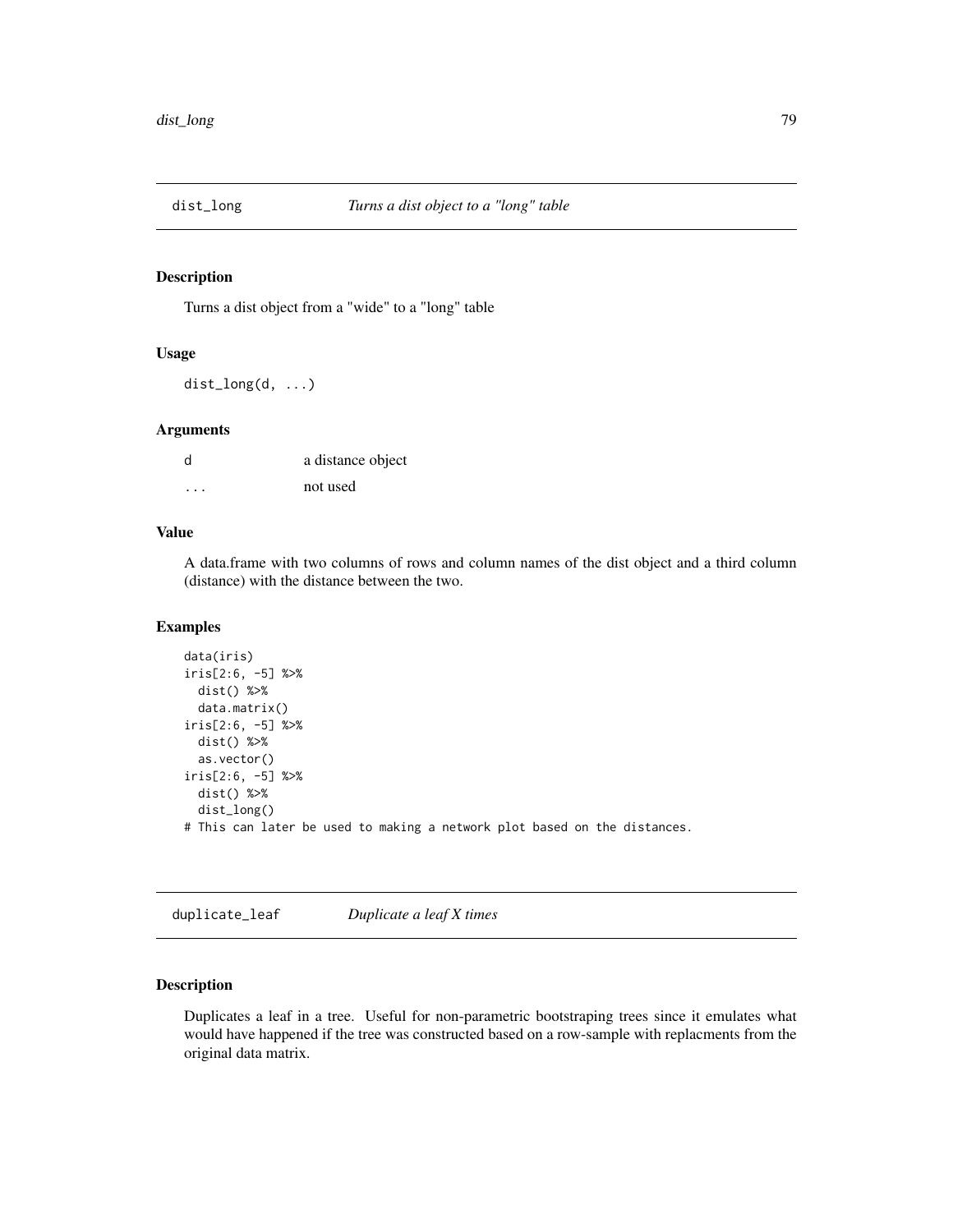# Usage

```
duplicate_leaf(
  dend,
  leaf_label,
  times,
  fix_members = TRUE,
  fix\_order = TRUE,fix_midpoint = TRUE,
  ...
)
```
# Arguments

| dend         | a dendrogram object                                                                                                                                                                                            |
|--------------|----------------------------------------------------------------------------------------------------------------------------------------------------------------------------------------------------------------|
| leaf_label   | the label of the laef to replicate.                                                                                                                                                                            |
| times        | the number of times we will have this leaf after replication                                                                                                                                                   |
| fix_members  | logical (TRUE). Fix the number of members in attr using fix_members_attr.dendrogram                                                                                                                            |
| fix_order    | logical (TRUE). Fix the leaves order                                                                                                                                                                           |
| fix_midpoint | logical (TRUE). Fix the midpoint value. If TRUE, it overrides "fix_members"<br>and turns it into TRUE (since it must have a correct number of members in order<br>to work). values using rank_order.dendrogram |
| $\ddots$     | not used                                                                                                                                                                                                       |

# Value

A dendrogram, after duplicating one of its leaves.

# Examples

```
## Not run:
# define dendrogram object to play with:
dend <- USArrests[1:3, ] %>%
  dist() %>%
 hclust(method = "ave") %>%
  as.dendrogram()
plot(dend)
duplicate_leaf(dend, "Alaska", 3)
duplicate_leaf(dend, "Arizona", 2, fix_members = FALSE, fix_order = FALSE)
plot(duplicate_leaf(dend, "Alaska", 2))
plot(duplicate_leaf(dend, "Alaska", 4))
plot(duplicate_leaf(dend, "Arizona", 2))
plot(duplicate_leaf(dend, "Arizona", 4))
```
## End(Not run)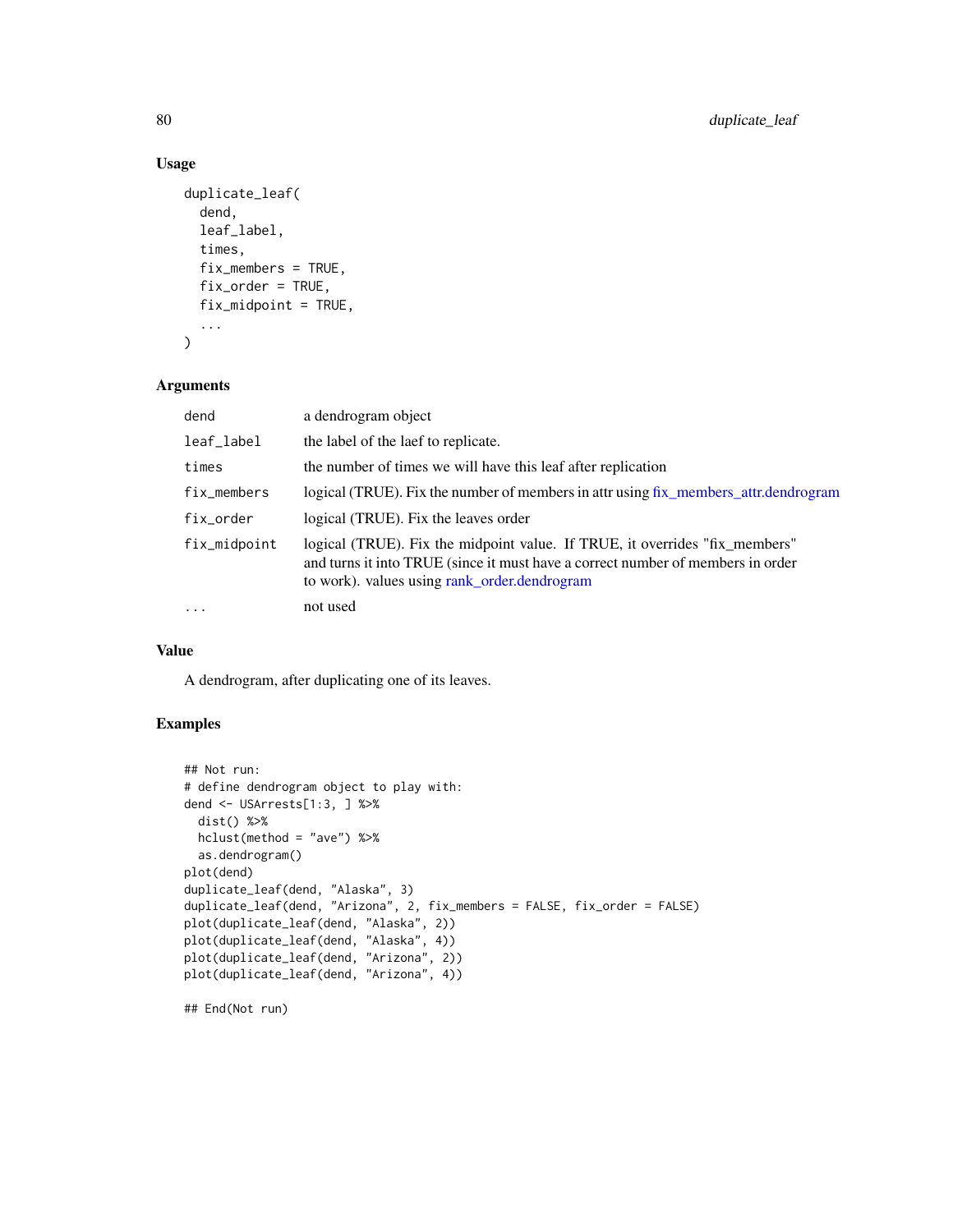<span id="page-80-0"></span>

### Description

Measures the entanglement between two trees. Entanglement is a measure between 1 (full entanglement) and 0 (no entanglement). The exact behavior of the number depends on the L norm which is chosen.

### Usage

```
entanglement(dend1, ...)
## S3 method for class 'hclust'
entanglement(dend1, dend2, ...)
## S3 method for class 'phylo'
entanglement(dend1, dend2, ...)
## S3 method for class 'dendlist'
entanglement(dend1, which = c(1L, 2L), ...)
## S3 method for class 'dendrogram'
entanglement(
 dend1,
 dend2,
 L = 1.5,
  leaves_matching_method = c("labels", "order"),
  ...
)
```

| dend1                  | a tree object (of class dendrogram/hclust/phylo).                                                                                                                                   |
|------------------------|-------------------------------------------------------------------------------------------------------------------------------------------------------------------------------------|
| $\cdots$               | not used                                                                                                                                                                            |
| dend <sub>2</sub>      | a tree object (of class dendrogram/hclust/phylo).                                                                                                                                   |
| which                  | an integer vector of length 2, indicating which of the trees in a dendlist object<br>should have their entanglement calculated                                                      |
|                        | the distance norm to use for measuring the distance between the two trees. It<br>can be any positive number, often one will want to use $0, 1, 1.5, 2$ (see 'details'<br>for more). |
| leaves_matching_method |                                                                                                                                                                                     |
|                        | a character scalar, either "order" or "labels" (default). If using "labels", then we<br>use the labels for matching the leaves order value (safer).                                 |
|                        | And if "order" then we use the old leaves order value for matching the leaves<br>order value.                                                                                       |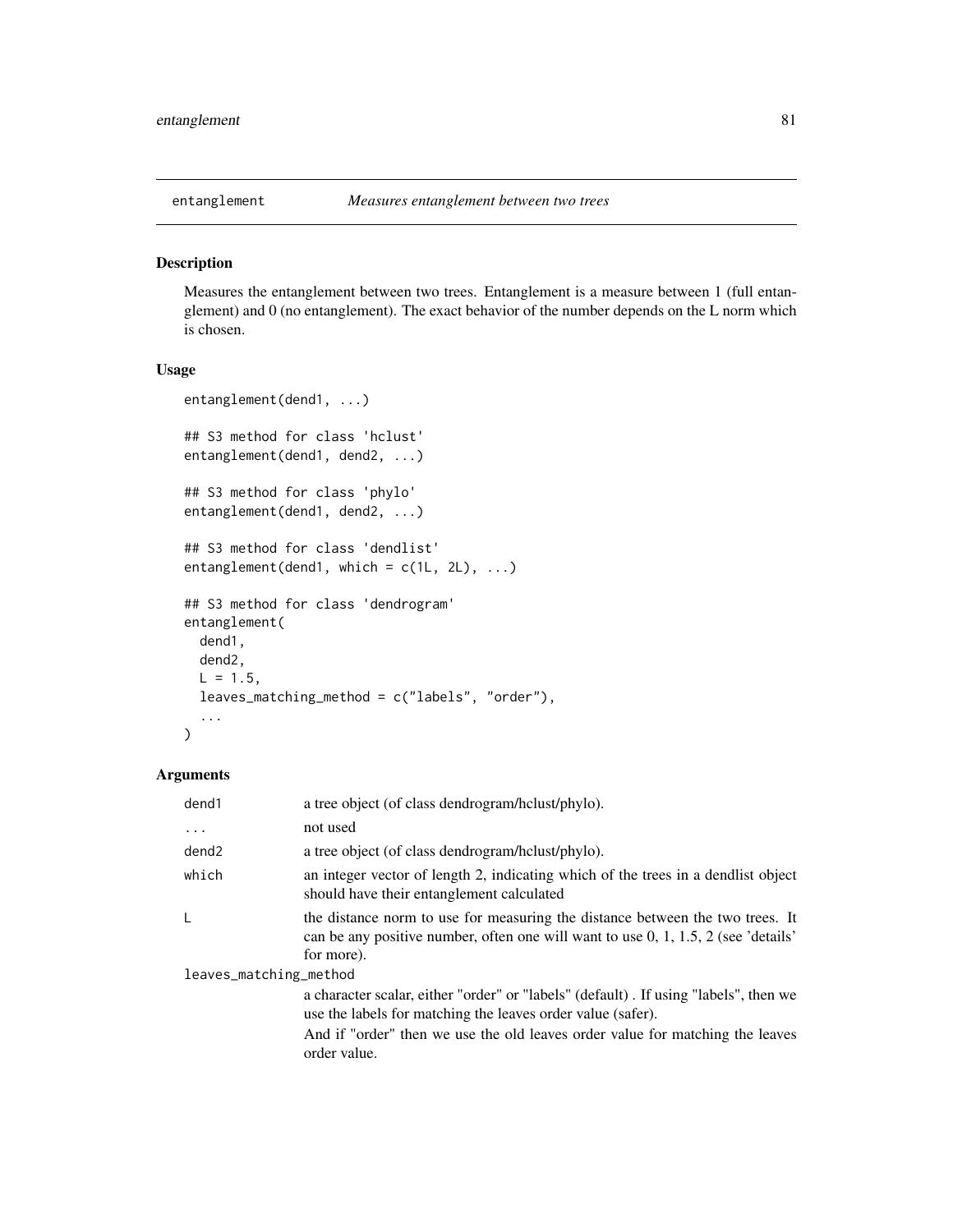Using "order" is faster, but "labels" is safer. "order" will assume that the original two trees had their labels and order values MATCHED.

Hence, it is best to make sure that the trees used here have the same labels and the SAME values matched to these values - and then use "order" (for fastest results).

#### Details

Entanglement is measured by giving the left tree's labels the values of 1 till tree size, and than match these numbers with the right tree. Now, entanglement is the L norm distance between these two vectors. That is, we take the sum of the absolute difference (each one in the power of L). e.g: sum(abs(x-y)^L). And this is devided by the "worst case" entanglement level (e.g: when the right tree is the complete reverse of the left tree).

L tells us which panelty level we are at (L0, L1, L2, partial L's etc). L>1 means that we give a big panelty for sharp angles. While L->0 means that any time something is not a streight horizontal line, it gets a large penalty If L=0.1 it means that we much prefer streight lines over non streight lines

#### Value

The number of leaves in the tree

#### See Also

[tanglegram,](#page-184-0) [match\\_order\\_by\\_labels.](#page-132-0)

```
## Not run:
dend1 <- iris[, -5] %>%
 dist() %>%
 hclust("com") %>%
 as.dendrogram()
dend2 <- iris[, -5] %>%
 dist() %>%
 hclust("sin") %>%
 as.dendrogram()
dend12 <- dendlist(dend1, dend2)
tanglegram(dend12)
entanglement(dend12)
entanglement(dend12, L = 0)
entanglement(dend12, L = 0.25)
entanglement(dend1, dend2, L = 0) # 1
entanglement(dend1, dend2, L = 0.25) # 0.97
entanglement(dend1, dend2, L = 1) # 0.93
entanglement(dend1, dend2, L = 2) # 0.88
# a somewhat better tanglegram
tanglegram(sort(dend1), sort(dend2))
```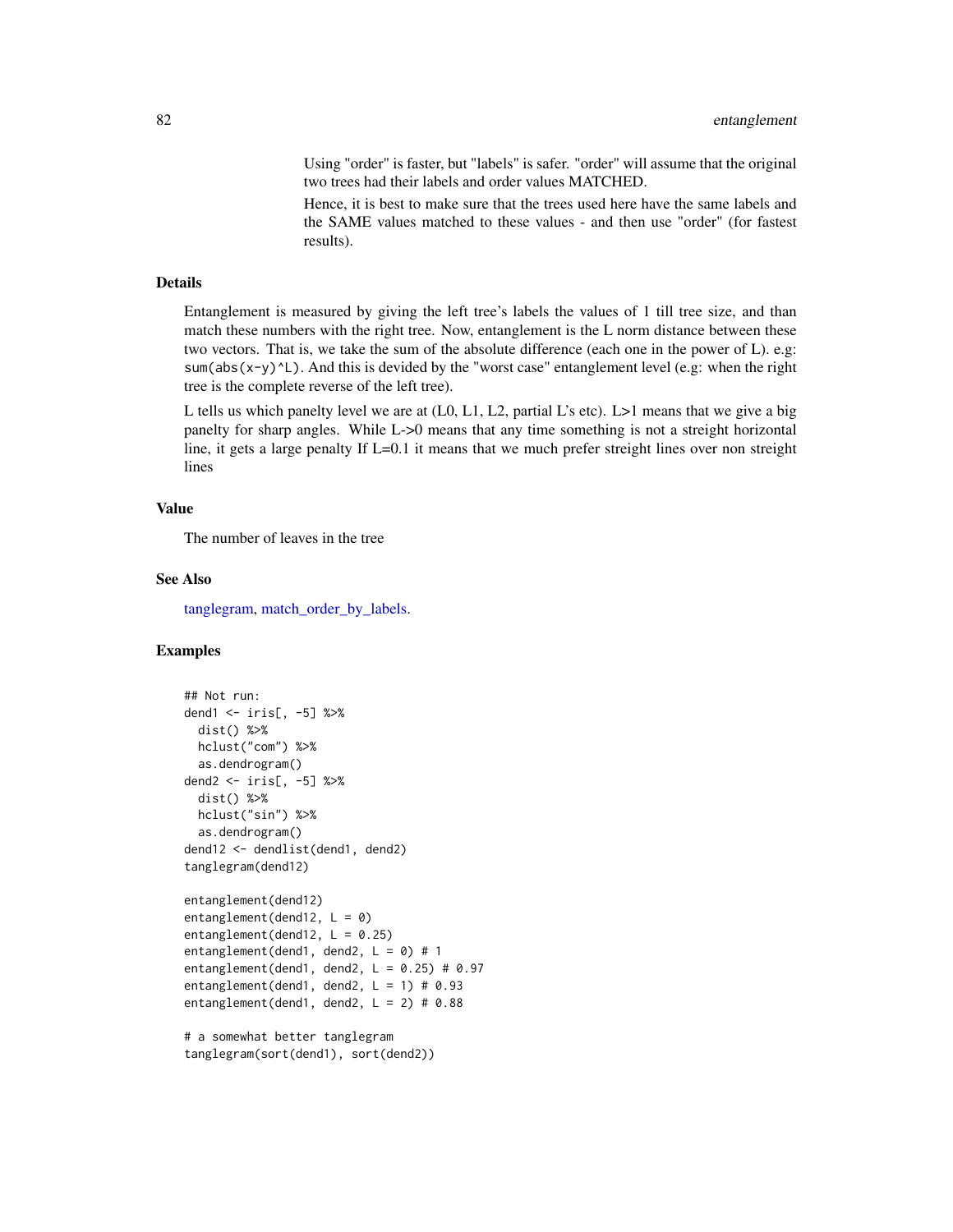#### fac2num 83

```
# and alos a MUCH better entanglement
entanglement(sort(dend1), sort(dend2), L = 1.5) # 0.0811
# but not that much, for L=0.25
entanglement(sort(dend1), sort(dend2), L = .25) # 0.579
##################
##################
##################
# massing up the order of leaves is dangerous:
entanglement(dend1, dend2, 1.5, "order") # 0.91
order.dendrogram(dend2) <- seq_len(nleaves(dend2))
# this 0.95 number is NO LONGER correct!!
entanglement(dend1, dend2, 1.5, "order") # 0.95
# but if we use the "labels" method - we still get the correct number:
entanglement(dend1, dend2, 1.5, "labels") # 0.91
# however, we can fix our dend2, as follows:
dend2 <- match_order_by_labels(dend2, dend1)
# Now that labels and order are matched - entanglement is back at working fine:
entanglement(dend1, dend2, 1.5, "order") # 0.91
## End(Not run)
```
fac2num *Turns a factor into a number*

#### Description

Turning a factor into a number is not trivial. Using as.numeric would only return to us the indicator numbers and NOT the factor levels turned into a number. fac2num simply turns a factor into a number, as we often need.

## Usage

```
fac2num(x, force\_integer = FALSE, keep\_names = TRUE, ...)
```
# Arguments

| $\mathsf{x}$  | an object.                                                                             |
|---------------|----------------------------------------------------------------------------------------|
| force_integer | logical (FALSE). Should the values returned be integers?                               |
| keep_names    | logical (TRUE). Should the values returned keep the names of the original vec-<br>tor? |
| .             | ignored.                                                                               |

#### Value

if x is an object - it returns logical - is the object of class dendrogram.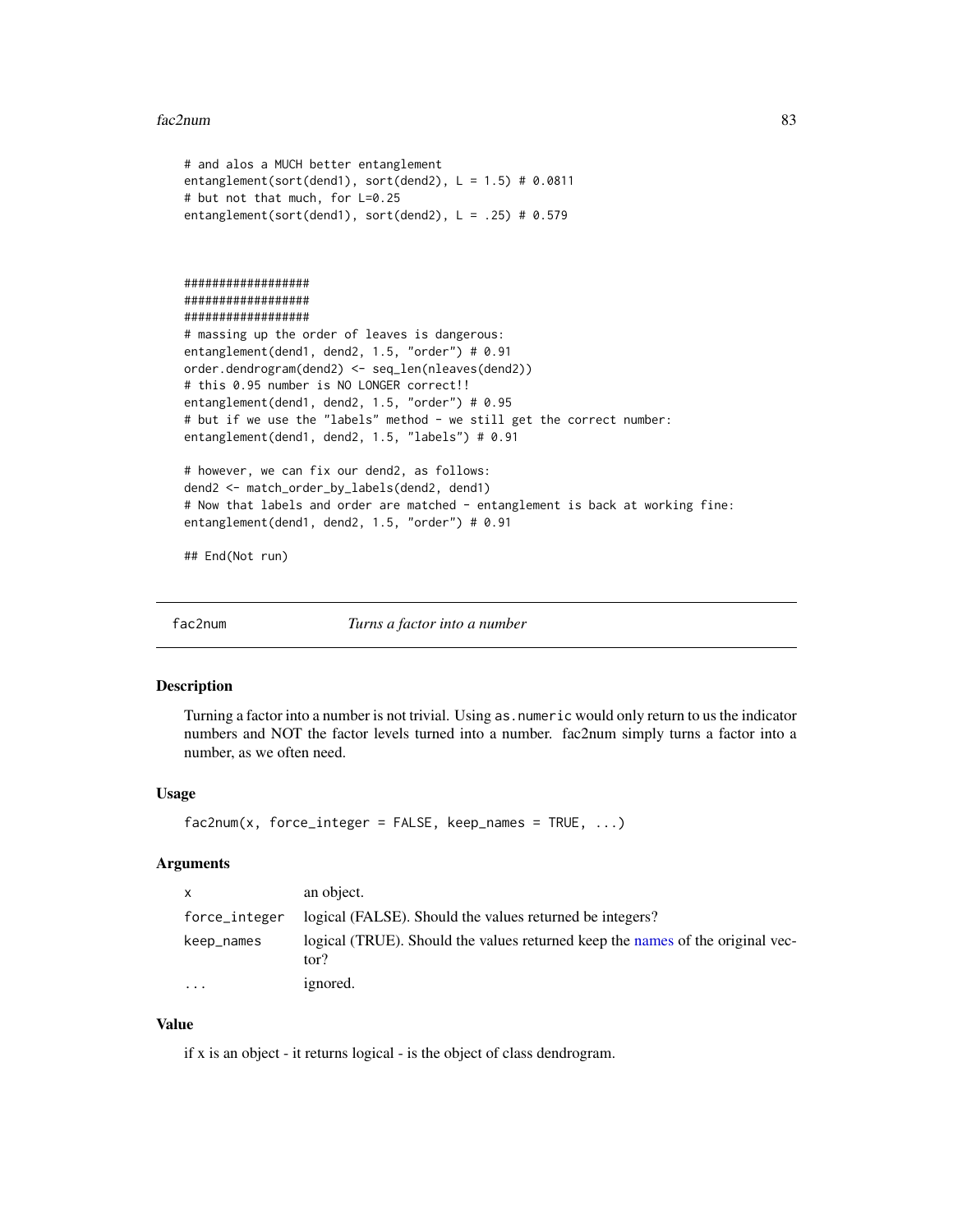### Examples

```
x \leftarrow factor(3:5)
as.numeric(x) # 1 2 3fac2num(x) # 3 4 5
```
find\_dendrogram *Search for the sub-dendrogram structure composed of selected labels*

## Description

Given a dendrogram object, the function performs a recursive DFS algorithm to determine the subdendrogram which is composed of (exactly) all 'selected\_labels'.

### Usage

find\_dendrogram(dend, selected\_labels)

### Arguments

dend a dendrogram object selected\_labels

> A character vector with the labels we expect to have in the sub-dendrogram. This doesn't have to be in the same order as in the dendrogram.

#### Value

Either a sub-dendrogram composed of only members of selected\_labels. If such a sub-dendrogram doesn't exist, the function returns NULL.

## Examples

```
## Not run:
# define dendrogram object to play with:
dend <- iris[, -5] %>%
  dist() %>%
 hclust() %>%
  as.dendrogram() %>%
  set("labels_to_character") %>%
  color_branches(k = 5)first.subdend.only <- names(cutree(dend, 4)[cutree(dend, 4) == 1])
sub.dend <- find_dendrogram(dend, first.subdend.only)
# Plotting the result
par(mfrow = c(1, 2))plot(dend, main = "Original dendrogram")
plot(sub.dend, main = "First subdendrogram")
```
dend <- 1:10 %>%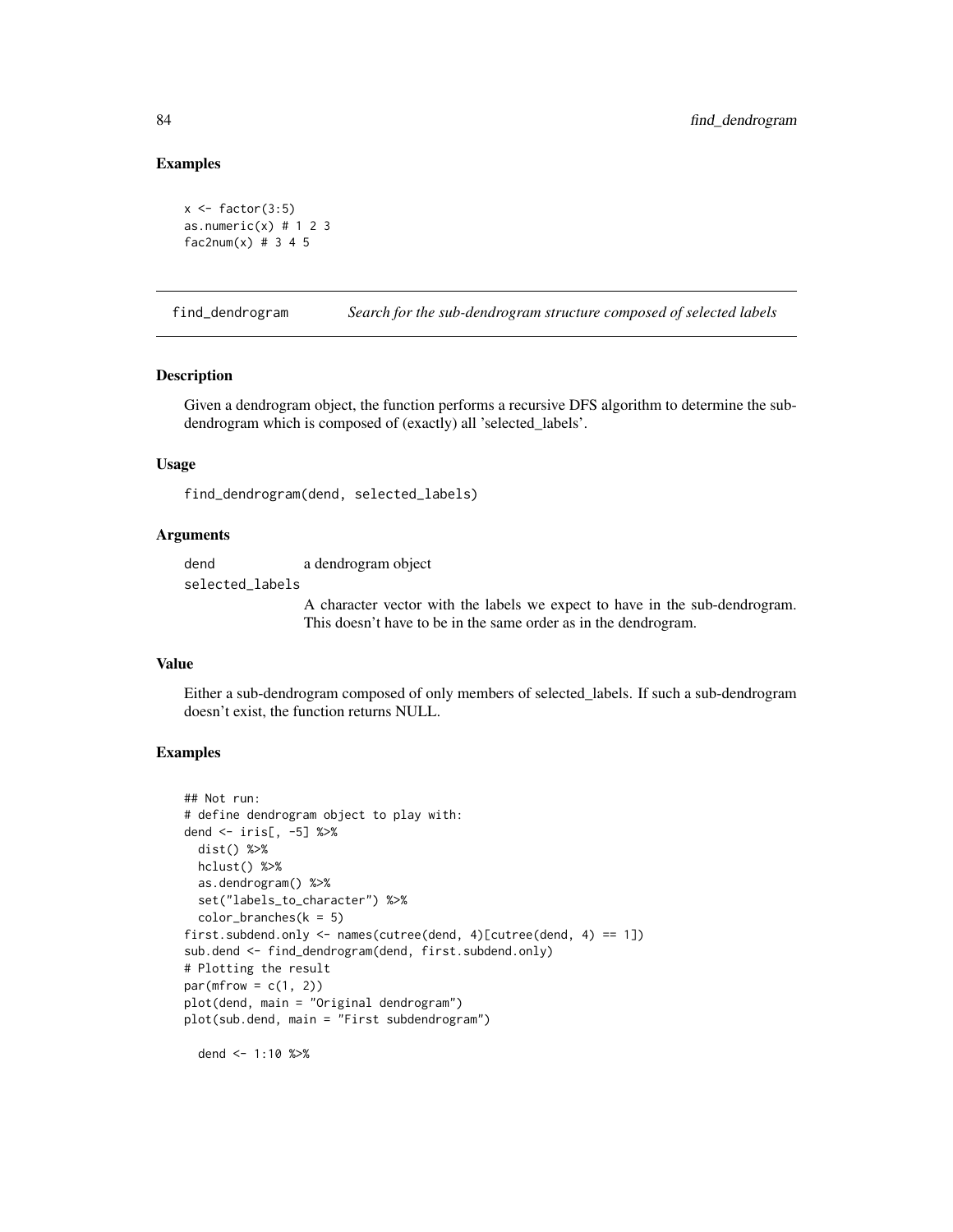#### $\text{find}\_k$  85

```
dist() %>%
 hclust() %>%
 as.dendrogram() %>%
 set("labels_to_character") %>%
 color_branches(k = 5)selected_labels <- as.character(1:4)
sub_dend <- find_dendrogram(dend, selected_labels)
plot(dend, main = "Original dendrogram")
plot(sub_dend, main = "First subdendrogram")
```
## End(Not run)

find\_k *Find the (estimated) number of clusters for a dendrogram using average silhouette width*

# Description

This function estimates the number of clusters based on the maximal average [silhouette](#page-0-0) width derived from running [pam](#page-0-0) on the [cophenetic](#page-0-0) distance matrix of the [dendrogram.](#page-0-0) The output is based on the [pamk](#page-0-0) output.

### Usage

```
find_k(dend, krange = 2:min(10, (nleaves(dend) - 1)), ...)
## S3 method for class 'find_k'
plot(
  x,
 xlab = "Number of clusters (k)",
 ylab = "Average silhouette width",
 main = "Estimating the number of clusters using\n average silhouette width",
  ...
\mathcal{L}
```

| dend   | A dendrogram (or holust) tree object                                                                                                                                                                                                                                                                         |
|--------|--------------------------------------------------------------------------------------------------------------------------------------------------------------------------------------------------------------------------------------------------------------------------------------------------------------|
| krange | integer vector. Numbers of clusters which are to be compared by the average sil-<br>houette width criterion. Note: average silhouette width and Calinski-Harabasz<br>can't estimate number of clusters nc=1. If 1 is included, a Duda-Hart test is<br>applied and 1 is estimated if this is not significant. |
| .      | passed to pamk (the current defaults criterion="asw" and usepam=TRUE can<br>not be changes).                                                                                                                                                                                                                 |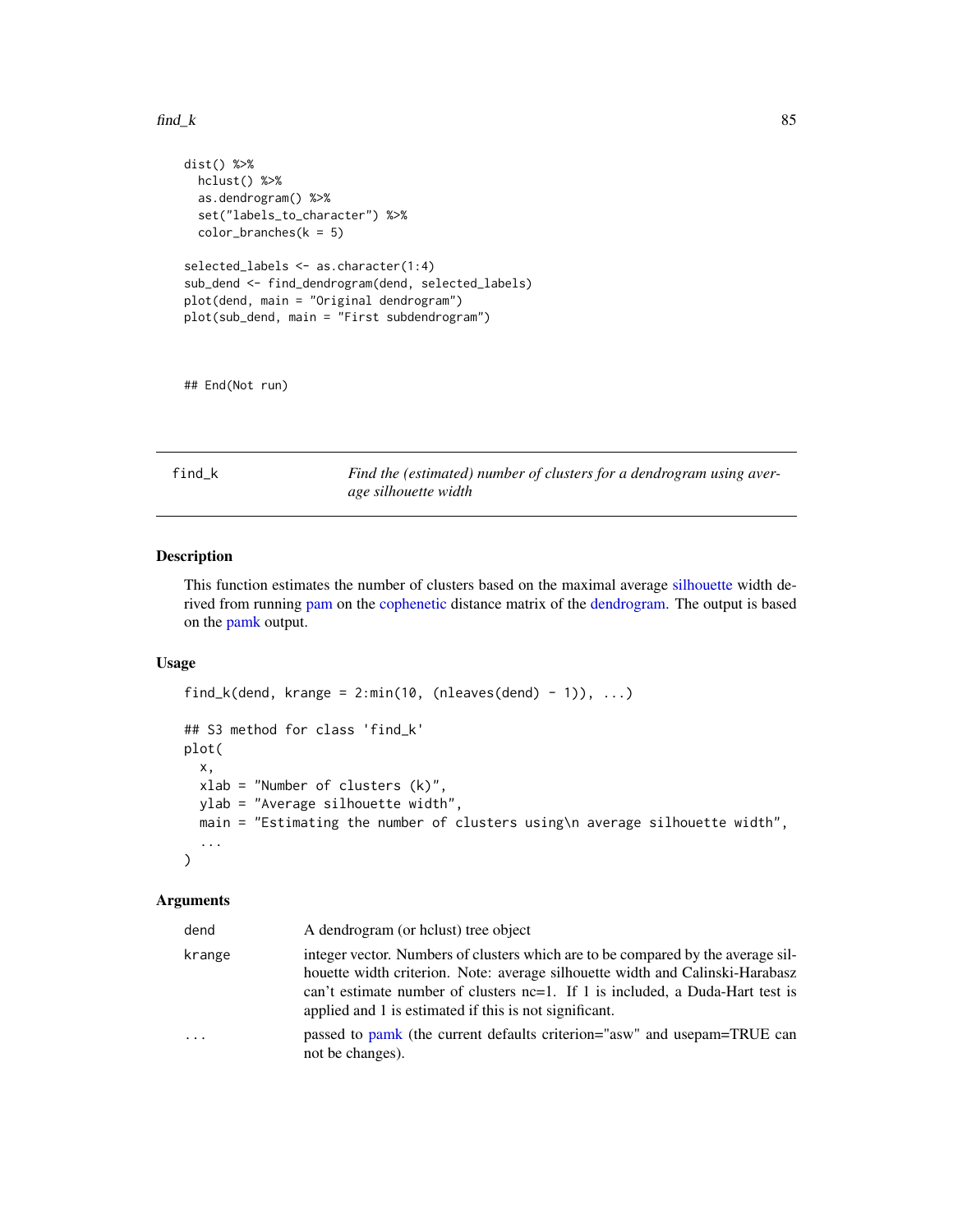x An object of class "find\_k" (has its own S3 plot method). xlab, ylab, main parameters passed to plot.

# Value

A [pamk](#page-0-0) output. This is a list with the following components: 1) pamobject - The output of the optimal run of the pam-function. 2) nc - the optimal number of clusters. 3) crit - vector of criterion values for numbers of clusters. crit<sup>[1]</sup> is the p-value of the Duda-Hart test if 1 is in krange and diss=FALSE. 4) k - a copy of nc (just to make it easier to extract - since k is often used in other functions)

## See Also

[pamk,](#page-0-0) [pam,](#page-0-0) [silhouette.](#page-0-0)

### Examples

```
dend <- iris[, -5] %>%
 dist() %>%
 hclust() %>%
 as.dendrogram()
dend_k <- find_k(dend)
plot(dend_k)
plot(color_branches(dend, k = dend_k$nc))
library(cluster)
sil <- silhouette(dend_k$pamobject)
plot(sil)
dend <- USArrests %>%
 dist() %>%
 hclust(method = "ave") %>%
 as.dendrogram()
dend_k <- find_k(dend)
plot(dend_k)
plot(color_branches(dend, k = dend_k$nc))
```
<span id="page-85-0"></span>fix\_members\_attr.dendrogram *Fix members attr in a dendrogram*

# Description

Fix members attr in a dendrogram after (for example), the tree was pruned or manipulated.

### Usage

fix\_members\_attr.dendrogram(dend, ...)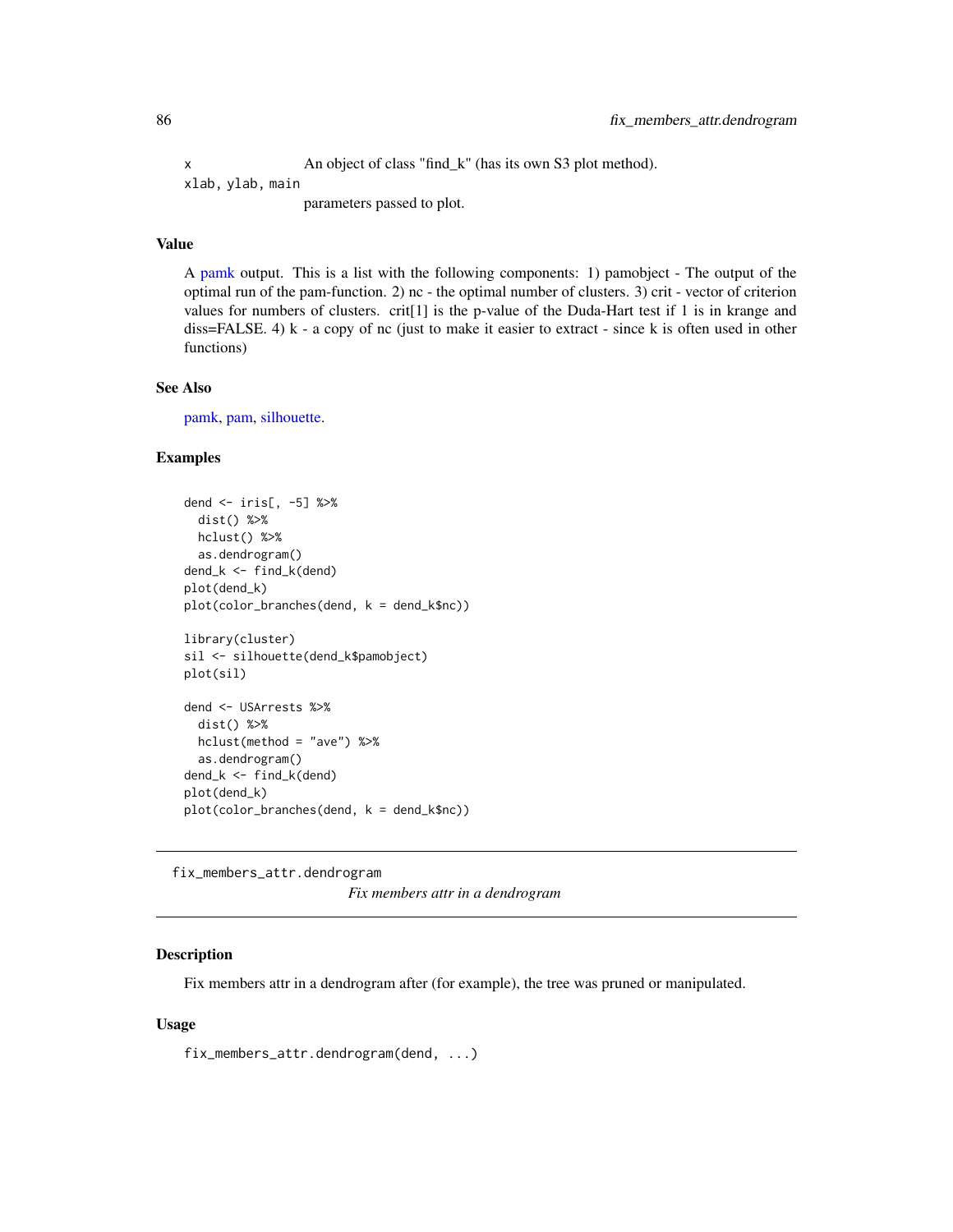# flatten.dendrogram 87

#### **Arguments**

| dend    | a dendrogram object |
|---------|---------------------|
| $\cdot$ | not used            |

## Value

A dendrogram, after adjusting the members attr in all of its nodes.

### Examples

```
# define dendrogram object to play with:
hc <- hclust(dist(USArrests[1:3, ]), "ave")
dend <- as.dendrogram(hc)
# plot(dend)
# prune one leaf
dend[[2]] <- dend[[2]][[1]]
# plot(dend)
dend # but it is NO LONGER true that it has 3 members total!
fix_members_attr.dendrogram(dend) # it now knows it has only 2 members :)
hc <- hclust(dist(USArrests[1:3, ]), "ave")
dend <- as.dendrogram(hc)
identical(prune_leaf(dend, "Alaska"), fix_members_attr.dendrogram(prune_leaf(dend, "Alaska")))
str(unclass(prune_leaf(dend, "Alaska")))
str(unclass(fix_members_attr.dendrogram(prune_leaf(dend, "Alaska"))))
```
flatten.dendrogram *Flatten the branches of a dendrogram's root*

## Description

The function makes sure the two branches of the root of a dendrogram will have the same height. The user can choose how to decide which height to use.

### Usage

```
flatten.dendrogram(dend, FUN = max, new_height, ...)
```

| dend                    | dendrogram object                                                                               |
|-------------------------|-------------------------------------------------------------------------------------------------|
| <b>FUN</b>              | how to choose the new height of both branches (defaults to taking the max be-<br>tween the two) |
| new_height              | overrides FUN, and sets the new height of the two branches manually                             |
| $\cdot$ $\cdot$ $\cdot$ | passed on (not used)                                                                            |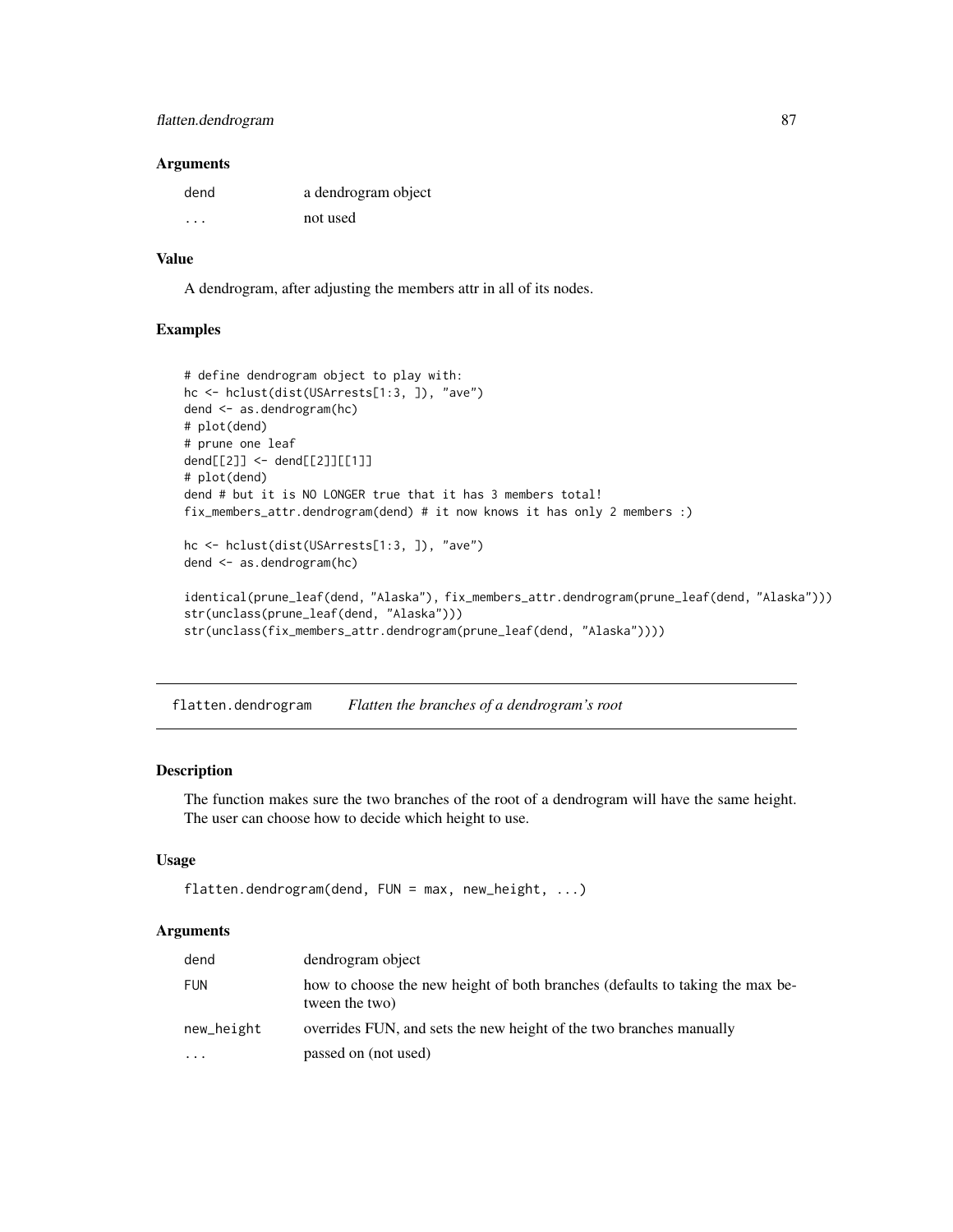# Value

A dendrogram with both of the root's branches of the same height

## Examples

```
hc <- hclust(dist(USArrests[2:9, ]), "com")
dend <- as.dendrogram(hc)
attr(dend[[1]], "height") <- 150 # make the height un-equal
par(mfrow = c(1, 2))plot(dend, main = "original tree")
plot(flatten.dendrogram(dend), main = "Raised tree")
```
flip\_leaves *Flip leaves*

# Description

Rotate a branch in a tree so that the locations of two bundles of leaves are flipped.

#### Usage

```
flip_leaves(dend, leaves1, leaves2, ...)
```
## Arguments

| dend    | a dendrogram object                              |
|---------|--------------------------------------------------|
| leaves1 | a vector of leaves order value to flip.          |
| leaves2 | a (second) vector of leaves order value to flip. |
|         | not used                                         |

## Details

This function is based on a bunch of string manipulation functions. There may be a smarter/better way for doing it...

### Value

A dendrogram object with flipped leaves.

### See Also

[tanglegram,](#page-184-0) [match\\_order\\_by\\_labels,](#page-132-0) [entanglement.](#page-80-0)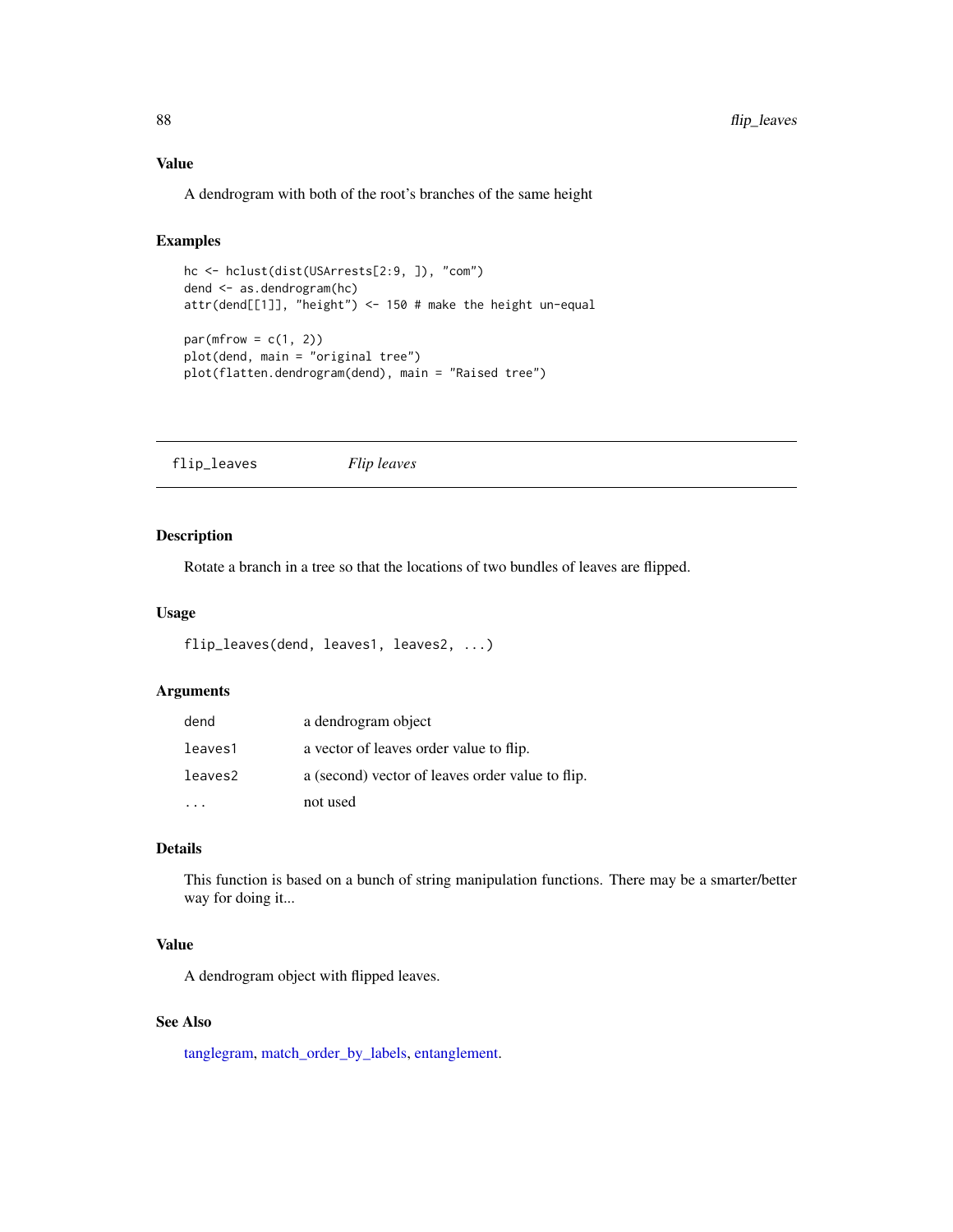# FM\_index 89

# Examples

```
## Not run:
dend1 <- USArrests[1:5, ] %>%
 dist() %>%
 hclust() %>%
 as.dendrogram()
dend2 <- flip_leaves(dend1, c(3, 5), c(1, 2))
tanglegram(dend1, dend2)
entanglement(dend1, dend2, L = 2) # 0.4
```
## End(Not run)

<span id="page-88-0"></span>FM\_index *Calculating Fowlkes-Mallows Index*

# Description

Calculating Fowlkes-Mallows index.

The FM\_index\_R function calculates the expectancy and variance of the FM Index under the null hypothesis of no relation.

# Usage

```
FM_index(
  A1_clusters,
  A2_clusters,
  assume_sorted_vectors = FALSE,
  warn = dendextend_options("warn"),
  ...
\mathcal{L}
```

| A1_clusters           | a numeric vector of cluster grouping (numeric) of items, with a name attribute of<br>item name for each element from group A1. These are often obtained by using<br>some k cut on a dendrogram.    |  |
|-----------------------|----------------------------------------------------------------------------------------------------------------------------------------------------------------------------------------------------|--|
| A2_clusters           | a numeric vector of cluster grouping (numeric) of items, with a name attribute of<br>item name for each element from group A2. These are often obtained by using<br>some k cut on a dendrogram.    |  |
| assume_sorted_vectors |                                                                                                                                                                                                    |  |
|                       | logical (FALSE). Can we assume to two group vectors are sorter so that they<br>have the same order of items? IF FALSE (default), then the vectors will be<br>sorted based on their name attribute. |  |
| warn                  | logical (default from dendextend_options("warn") is FALSE). Set if warning are<br>to be issued, it is safer to keep this at TRUE, but for keeping the noise down, the<br>default is FALSE.         |  |
| $\ddots$              | Ignored                                                                                                                                                                                            |  |
|                       |                                                                                                                                                                                                    |  |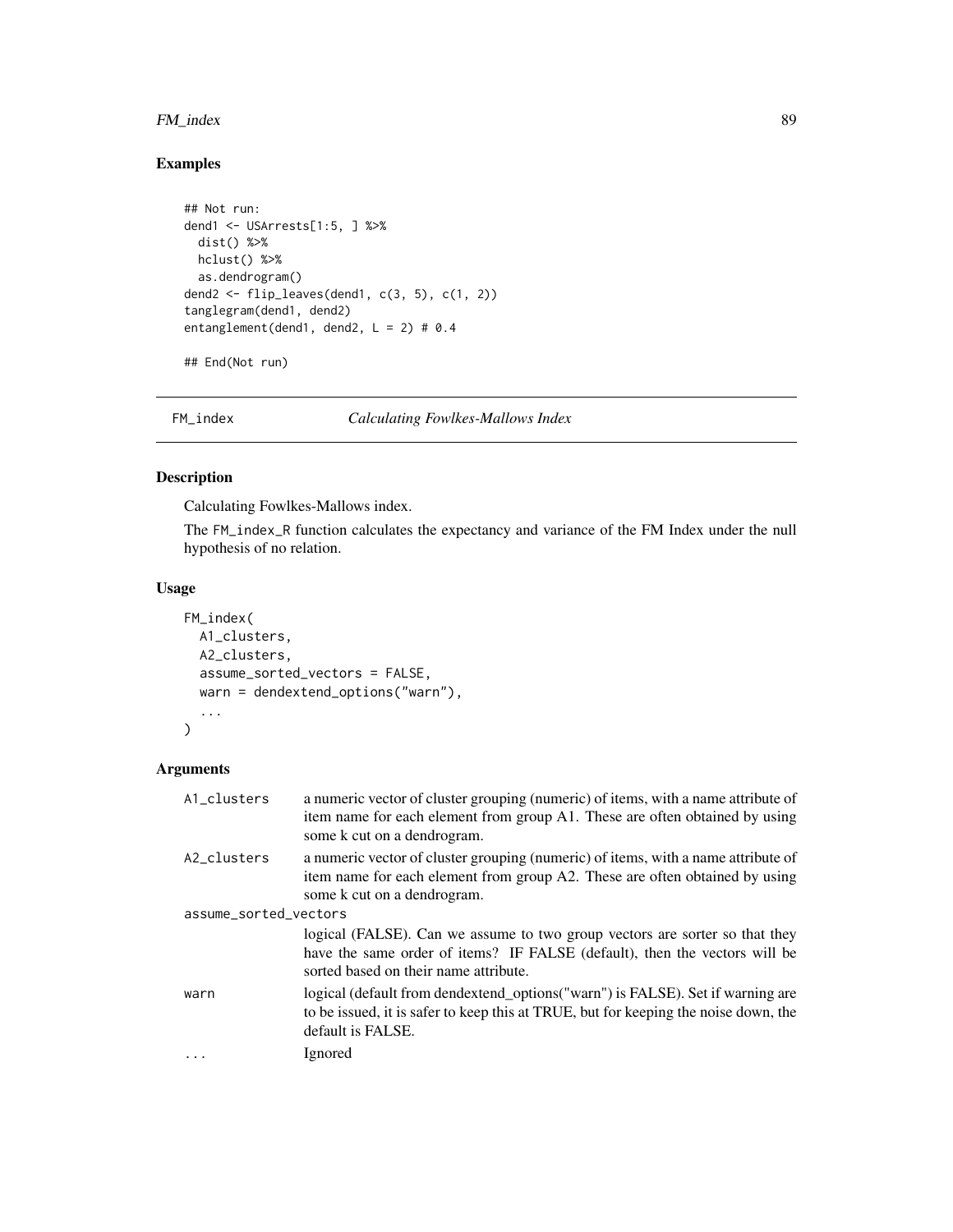## Details

From Wikipedia:

Fowlkes-Mallows index (see references) is an external evaluation method that is used to determine the similarity between two clusterings (clusters obtained after a clustering algorithm). This measure of similarity could be either between two hierarchical clusterings or a clustering and a benchmark classification. A higher the value for the Fowlkes-Mallows index indicates a greater similarity between the clusters and the benchmark classifications.

## Value

The Fowlkes-Mallows index between two vectors of clustering groups.

Includes the attributes E\_FM and V\_FM for the relevant expectancy and variance under the null hypothesis of no-relation.

## References

Fowlkes, E. B.; Mallows, C. L. (1 September 1983). "A Method for Comparing Two Hierarchical Clusterings". Journal of the American Statistical Association 78 (383): 553.

[https://en.wikipedia.org/wiki/Fowlkes-Mallows\\_index](https://en.wikipedia.org/wiki/Fowlkes-Mallows_index)

# See Also

[cor\\_bakers\\_gamma](#page-53-0)

```
## Not run:
set.seed(23235)
ss <- TRUE # sample(1:150, 10 )
hc1 <- hclust(dist(iris[ss, -5]), "com")
hc2 <- hclust(dist(iris[ss, -5]), "single")
# dend1 <- as.dendrogram(hc1)
# dend2 <- as.dendrogram(hc2)
# cutree(dend1)
FM\_index(cutree(hc1, k = 3), cutree(hc1, k = 3)) # 1 with EV# checking speed gains
library(microbenchmark)
microbenchmark(
 FM\_index(cutree(hc1, k = 3), cutree(hc1, k = 3)),FM\_index(cutree(hc1, k = 3), cutree(hc1, k = 3),assume_sorted_vectors = TRUE
 ),
 FM\_index(cutree(hc1, k = 3), cutree(hc1, k = 3),assume_sorted_vectors = TRUE
 )
)
```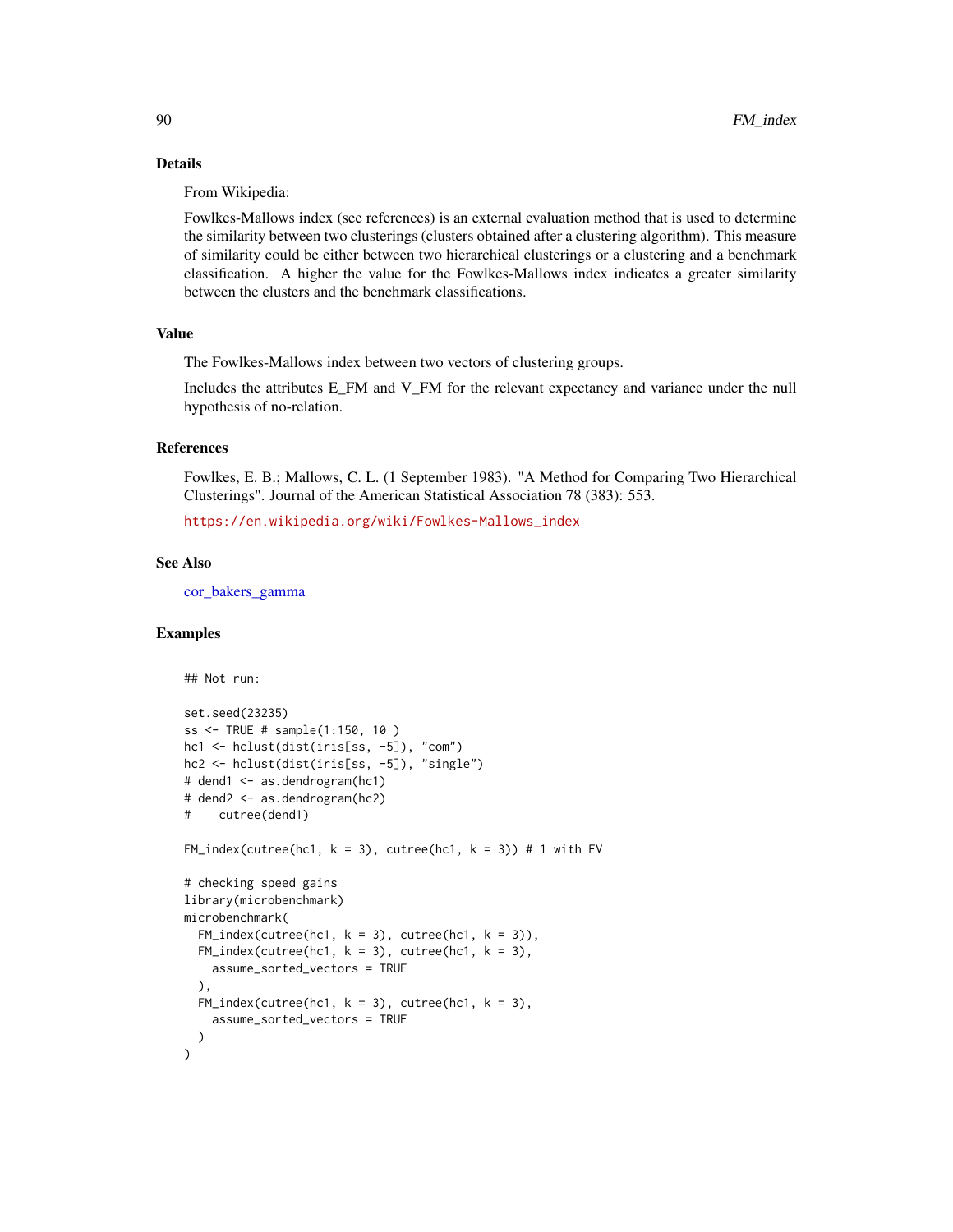```
# C code is 1.2-1.3 times faster.
set.seed(1341)
FM\_index(cutree(hc1, k = 3), sample(cutree(hc1, k = 3)),assume_sorted_vectors = TRUE
) # 0.38037
FM\_index(cutree(hc1, k = 3), sample(cutree(hc1, k = 3)),assume_sorted_vectors = FALSE
) # 1 again :)
FM\_index(cutree(hc1, k = 3), cutree(hc2, k = 3)) # 0.8059FM\_index(cutree(hc1, k = 30), cutree(hc2, k = 30)) # 0.4529fo <- function(k) FM_index(cutree(hc1, k), cutree(hc2, k))
lapply(1:4, fo)ks <- 1:150
plot(sapply(ks, fo) \sim ks, type = "b", main = "Bk plot for the iris dataset")
## End(Not run)
```
FM\_index\_permutation *Calculating Fowlkes-Mallows Index under H0*

### Description

Calculating Fowlkes-Mallows index under the null hypothesis of no relation between the clusterings (random order of the items labels).

### Usage

```
FM_index_permutation(
 A1_clusters,
 A2_clusters,
 warn = dendextend_options("warn"),
  ...
)
```

| A1_clusters | a numeric vector of cluster grouping (numeric) of items, with a name attribute of<br>item name for each element from group A1. These are often obtained by using<br>some k cut on a dendrogram. |
|-------------|-------------------------------------------------------------------------------------------------------------------------------------------------------------------------------------------------|
| A2_clusters | a numeric vector of cluster grouping (numeric) of items, with a name attribute of<br>item name for each element from group A2. These are often obtained by using<br>some k cut on a dendrogram. |
| warn        | logical (default from dendextend_options("warn") is FALSE). Set if warning are<br>to be issued, it is safer to keep this at TRUE, but for keeping the noise down, the<br>default is FALSE.      |
|             | Ignored                                                                                                                                                                                         |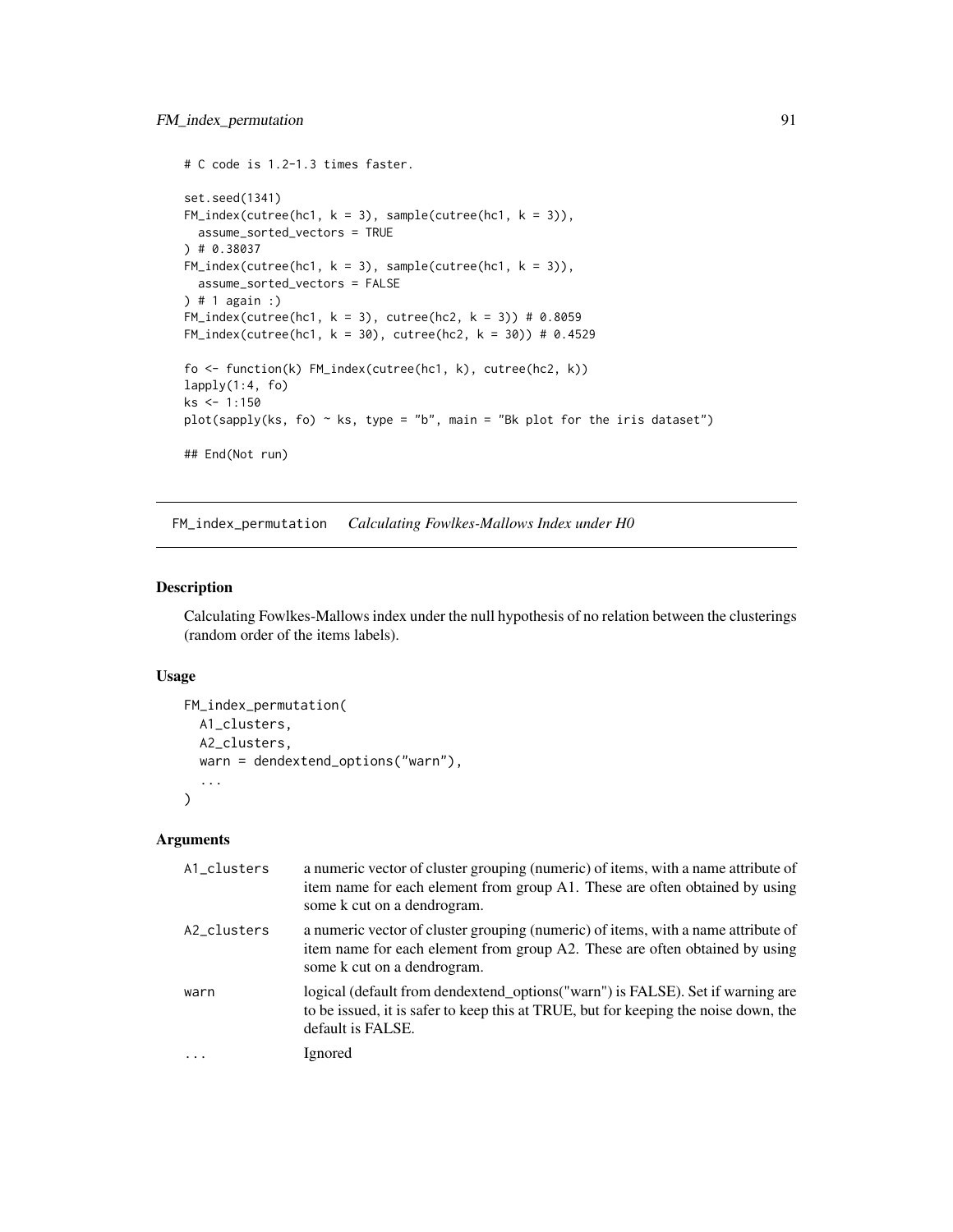#### Value

The Fowlkes-Mallows index between two vectors of clustering groups. Under H0. (a double without attr)

## References

Fowlkes, E. B.; Mallows, C. L. (1 September 1983). "A Method for Comparing Two Hierarchical Clusterings". Journal of the American Statistical Association 78 (383): 553.

[https://en.wikipedia.org/wiki/Fowlkes-Mallows\\_index](https://en.wikipedia.org/wiki/Fowlkes-Mallows_index)

# See Also

[cor\\_bakers\\_gamma,](#page-53-0) [FM\\_index\\_R](#page-92-0), [FM\\_index](#page-88-0)

```
## Not run:
```

```
set.seed(23235)
ss <- TRUE # sample(1:150, 10 )
hc1 <- hclust(dist(iris[ss, -5]), "com")
hc2 <- hclust(dist(iris[ss, -5]), "single")
# dend1 <- as.dendrogram(hc1)
# dend2 <- as.dendrogram(hc2)
# cutree(dend1)
# small k
A1_clusters <- cutree(hc1, k = 3) # will give a right tailed distribution
# large k
A1_clusters \le cutree(hc1, k = 50) # will give a discrete distribution
# "medium" k
A1_clusters \le cutree(hc1, k = 25) # gives almost the normal distribution!
A2_clusters <- A1_clusters
R < - 10000set.seed(414130)
FM_index_H0 <- replicate(R, FM_index_permutation(A1_clusters, A2_clusters)) # can take 10 sec
plot(density(FM_index_H0), main = "FM Index distribution under H0\n (10000 permutation)")
abline(v = mean(FM_index_H0), col = 1, lty = 2)# The permutation distribution is with a heavy right tail:
# Source of the skew functions is based on: library(psych)
skew \leq function (x, na.rm = TRUE) {
  x \leq -na.omit(x)sum((x - \text{mean}(x))^3)/(length(x) * sd(x)^3)
}
skew(FM_index_H0) # 1.254
```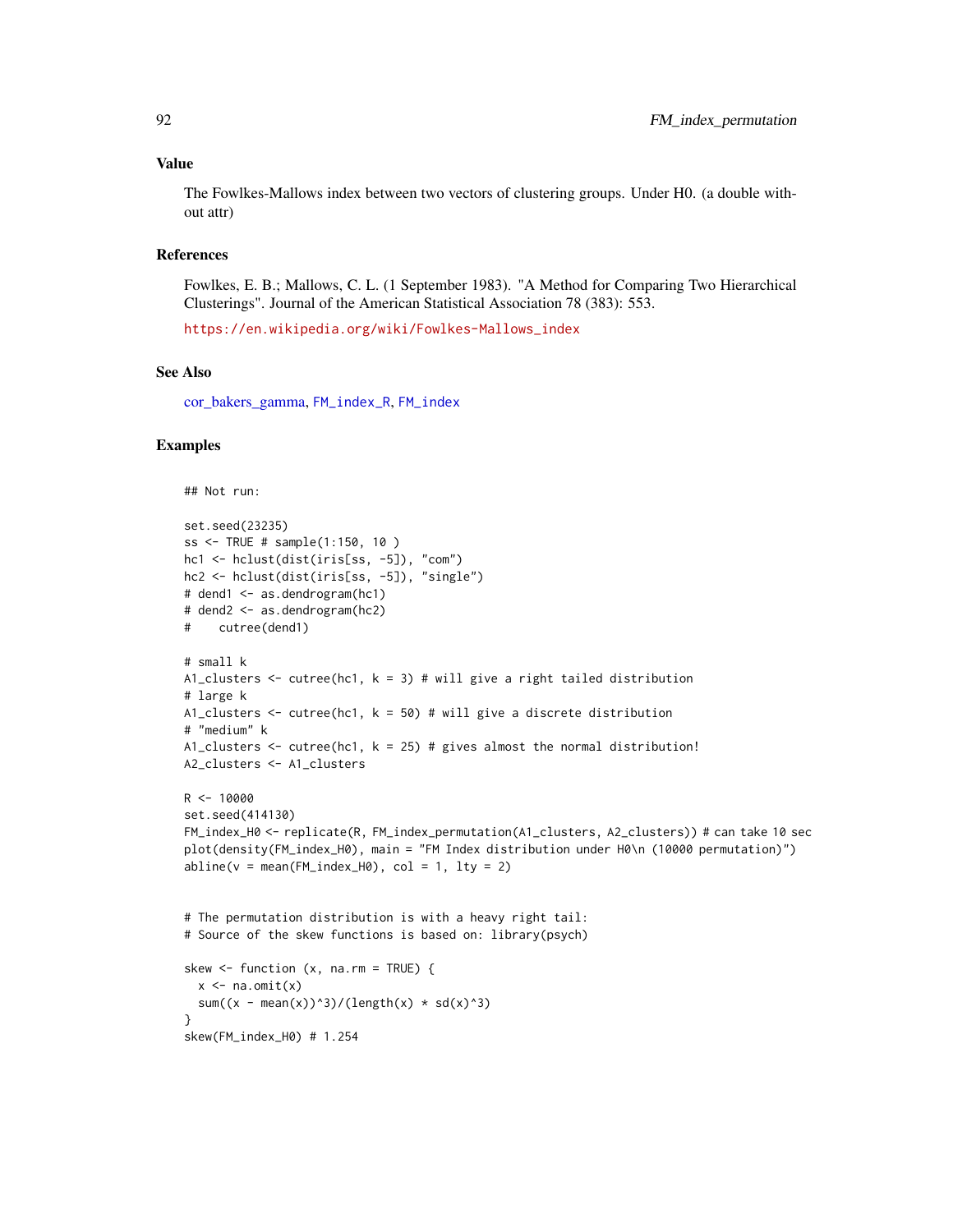```
mean(FM_index_H0)
var(FM_index_H0)
the_FM_index <- FM_index(A1_clusters, A2_clusters)
the_FM_index
our_dnorm <- function(x) {
 dnorm(x,
    mean = attr(the_FM_index, "E_FM"),
    sd = sqrt(attr(the_FM_index, "V_FM"))
  )
}
# our_dnorm(0.35)
curve(our_dnorm,
  col = 4,
  from = -1, to = 1, n = R, add = TRUE
)
abline(v = attr(the_FM_index, "E_FM"), col = 4, lty = 2)legend("topright", legend = c("asymptotic", "permutation"), fill = <math>c(4, 1)</math>)## End(Not run)
```
<span id="page-92-0"></span>FM\_index\_R *Calculating Fowlkes-Mallows index in R*

## Description

Calculating Fowlkes-Mallows index.

The FM\_index\_R function also calculates the expectancy and variance of the FM Index under the null hypothesis of no relation.

# Usage

```
FM_index_R(
  A1_clusters,
  A2_clusters,
  assume_sorted_vectors = FALSE,
  warn = dendextend_options("warn"),
  ...
\mathcal{L}
```

| A1_clusters | a numeric vector of cluster grouping (numeric) of items, with a name attribute of<br>item name for each element from group A1. These are often obtained by using<br>some k cut on a dendrogram. |
|-------------|-------------------------------------------------------------------------------------------------------------------------------------------------------------------------------------------------|
| A2 clusters | a numeric vector of cluster grouping (numeric) of items, with a name attribute of<br>item name for each element from group A2. These are often obtained by using<br>some k cut on a dendrogram. |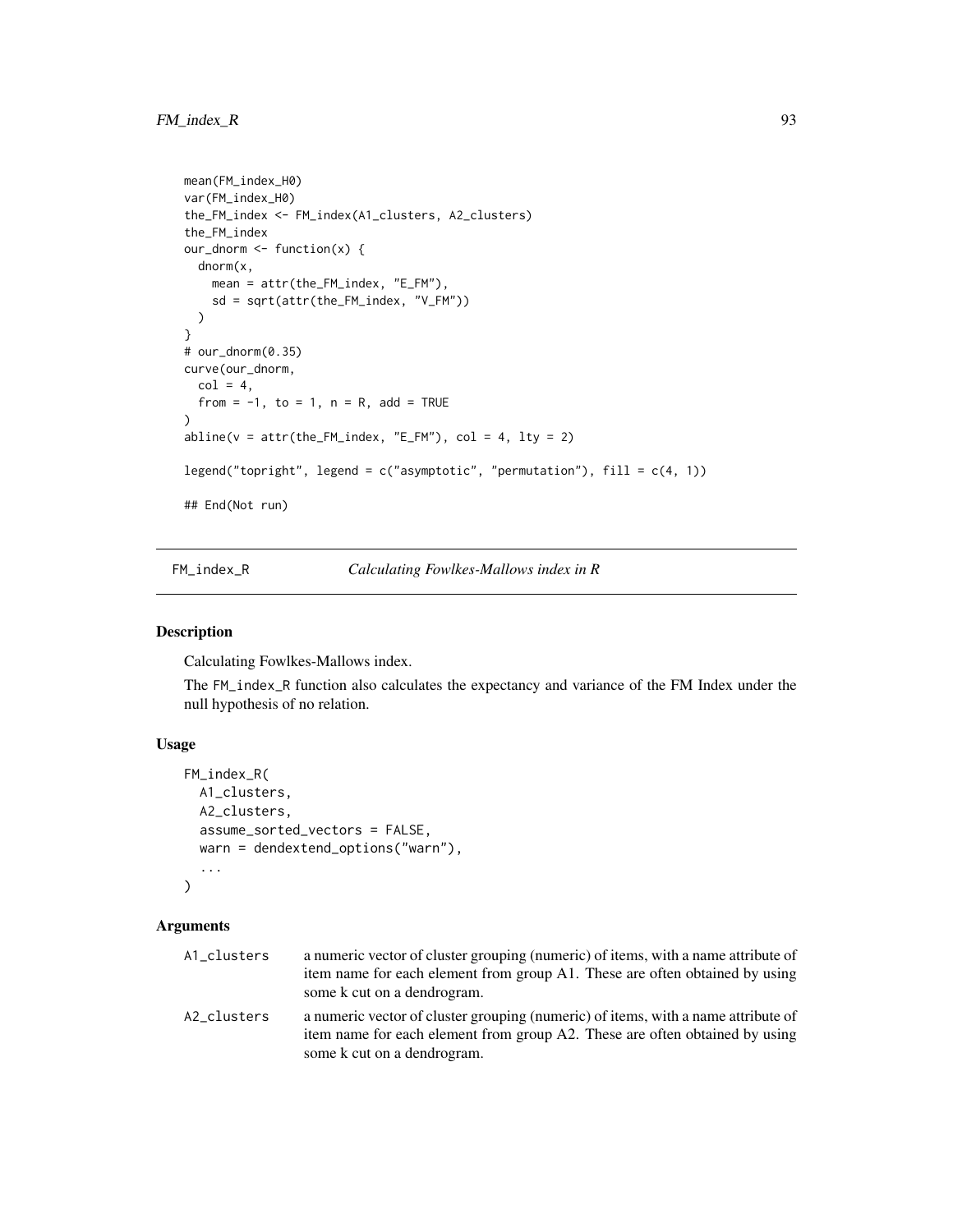| assume_sorted_vectors |                                                                                                                                                                                                    |  |
|-----------------------|----------------------------------------------------------------------------------------------------------------------------------------------------------------------------------------------------|--|
|                       | logical (FALSE). Can we assume to two group vectors are sorter so that they<br>have the same order of items? IF FALSE (default), then the vectors will be<br>sorted based on their name attribute. |  |
| warn                  | logical (default from dendextend_options("warn") is FALSE). Set if warning are<br>to be issued, it is safer to keep this at TRUE, but for keeping the noise down, the<br>default is FALSE.         |  |
| .                     | Ignored.                                                                                                                                                                                           |  |

## Details

From Wikipedia:

Fowlkes-Mallows index (see references) is an external evaluation method that is used to determine the similarity between two clusterings (clusters obtained after a clustering algorithm). This measure of similarity could be either between two hierarchical clusterings or a clustering and a benchmark classification. A higher the value for the Fowlkes-Mallows index indicates a greater similarity between the clusters and the benchmark classifications.

### Value

The Fowlkes-Mallows index between two vectors of clustering groups.

Includes the attributes E\_FM and V\_FM for the relevant expectancy and variance under the null hypothesis of no-relation.

## References

Fowlkes, E. B.; Mallows, C. L. (1 September 1983). "A Method for Comparing Two Hierarchical Clusterings". Journal of the American Statistical Association 78 (383): 553.

[https://en.wikipedia.org/wiki/Fowlkes-Mallows\\_index](https://en.wikipedia.org/wiki/Fowlkes-Mallows_index)

## See Also

[cor\\_bakers\\_gamma](#page-53-0)

```
## Not run:
```

```
set.seed(23235)
ss <- TRUE # sample(1:150, 10 )
hc1 <- hclust(dist(iris[ss, -5]), "com")
hc2 <- hclust(dist(iris[ss, -5]), "single")
# dend1 <- as.dendrogram(hc1)
# dend2 <- as.dendrogram(hc2)
# cutree(dend1)
FM\_index_R(cutree(hc1, k = 3), cutree(hc1, k = 3)) # 1set.seed(1341)
```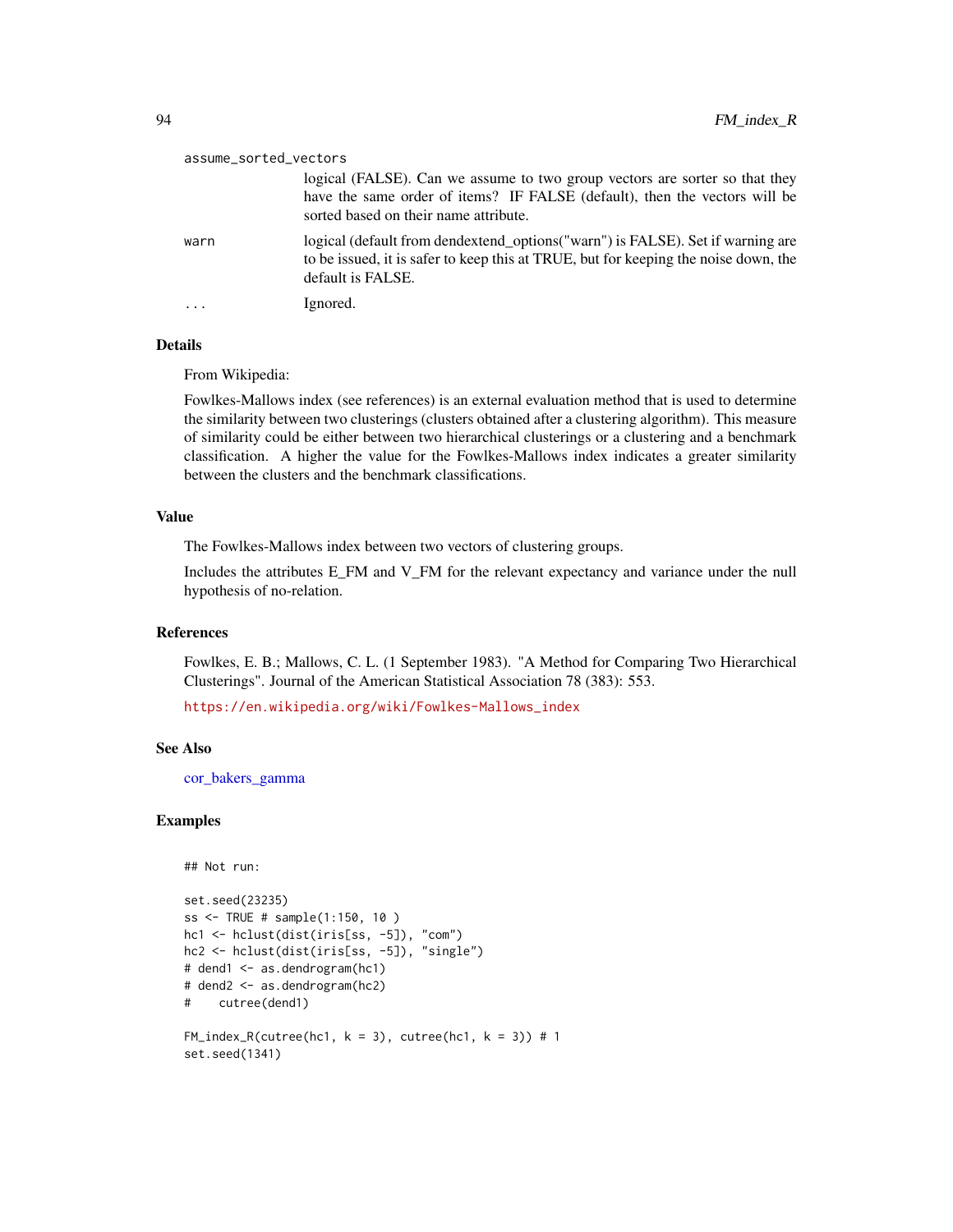```
FM\_index_R(cutree(hc1, k = 3),sample(cutree(hc1, k = 3)),assume_sorted_vectors = TRUE) # 0.38037
FM\_index_R(cutree(hc1, k = 3),sample(cutree(hc1, k = 3)),assume_sorted_vectors = FALSE) # 1 again :)
FM\_index_R(cutree(hc1, k = 3),cutree(hc2, k = 3)) # 0.8059
FM_index_R(cutree(hc1, k = 30),
           cutree(hc2, k = 30) # 0.4529
fo <- function(k) FM_index_R(cutree(hc1, k), cutree(hc2, k))
lapply(1:4, fo)ks <- 1:150
plot(sapply(ks, fo) \sim ks, type = "b", main = "Bk plot for the iris dataset")
clu_1 <- cutree(hc2, k = 100) # this is a lie - since this one is NOT well defined!
clu<sub>-2</sub> \le cutree(as.dendrogram(hc2), k = 100) # We see that we get a vector of NAs for this...
FM_index_R(clu_1, clu_2) # NA
## End(Not run)
```
<span id="page-94-0"></span>get\_branches\_heights *Get height attributes from a dendrogram*

## Description

Get height attributes of a dendrogram's branches

### Usage

```
get_branches_heights(
  dend,
  sort = TRUE,decreasing = FALSE,
  include_leaves = FALSE,
  ...
\lambda
```

| dend       | a dendrogram.                                                                               |
|------------|---------------------------------------------------------------------------------------------|
| sort       | logical. Should the heights be sorted?                                                      |
| decreasing | logical. Should the sort be increasing or decreasing? Not available for partial<br>sorting. |
|            | include leaves logical ( $FALEE$ ). Should the output include the leaves value ( $0's$ ).   |
| $\ddotsc$  | not used.                                                                                   |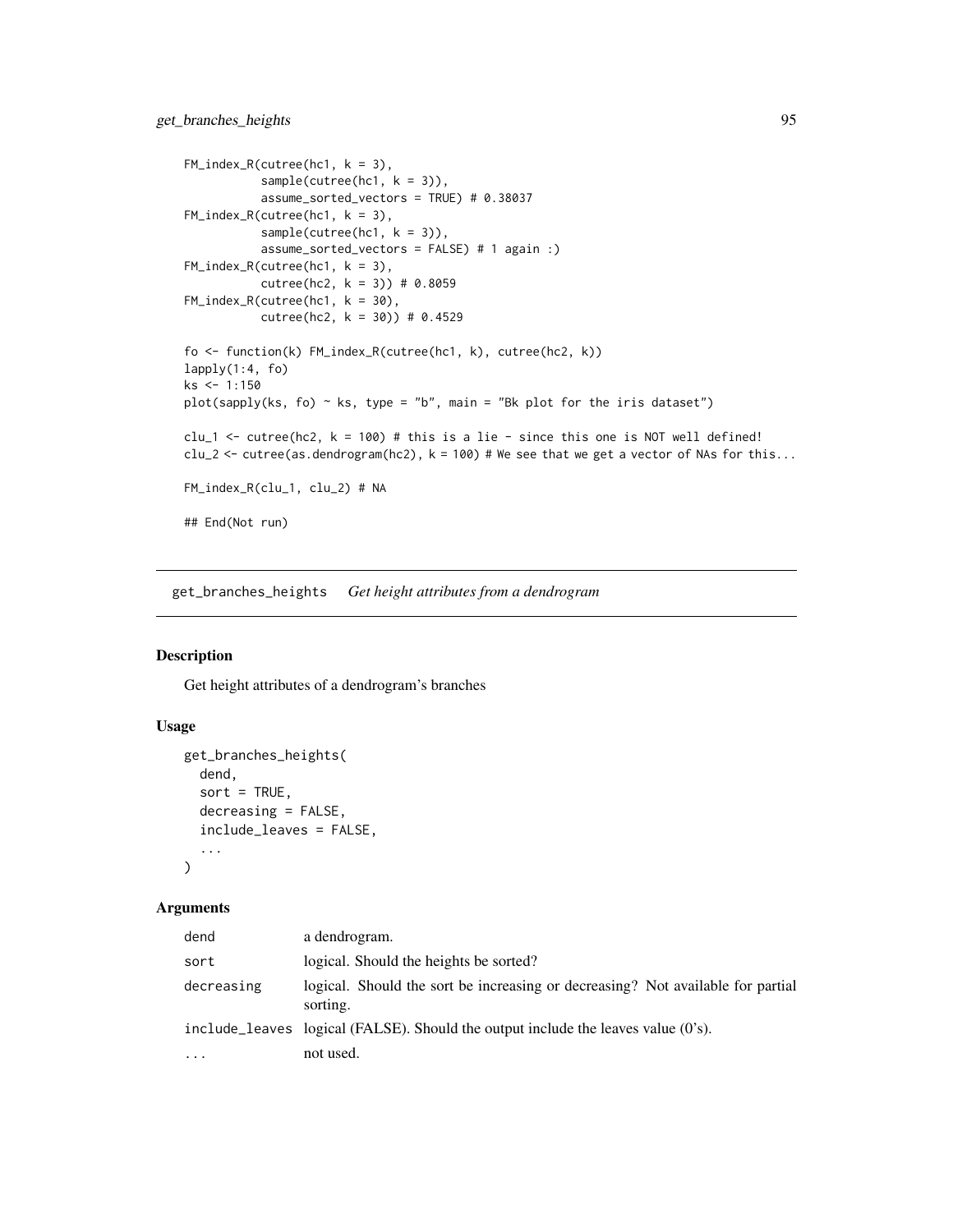# Value

a vector of the dendrogram's nodes heights (excluding leaves).

# Examples

```
hc <- hclust(dist(USArrests[1:4, ]), "ave")
dend <- as.dendrogram(hc)
get_branches_heights(dend)
```
get\_childrens\_heights *Get height attributes from a dendrogram's children*

## Description

Get height attributes from a dendrogram's children nodes

#### Usage

```
get_childrens_heights(dend, ...)
```
# Arguments

| dend | a dendrogram. |
|------|---------------|
| .    | not used.     |

## Value

a vector of the heights of a dendrogram's current node's (first level) children.

# See Also

[get\\_branches\\_heights](#page-94-0)

```
hc <- hclust(dist(USArrests[1:4, ]), "ave")
dend <- as.dendrogram(hc)
get_childrens_heights(dend)
```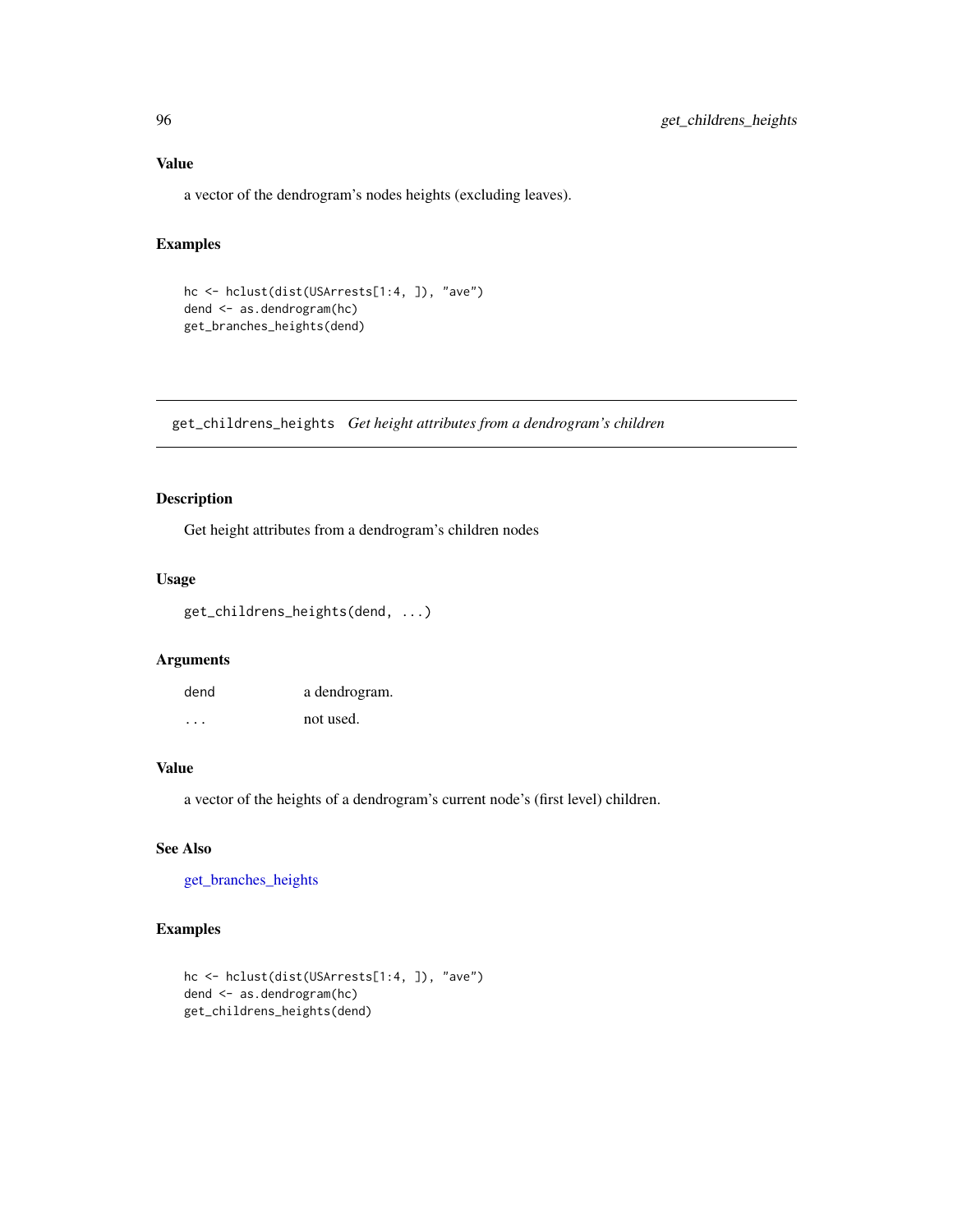<span id="page-96-0"></span>

#### Description

Get/set attributes of dendrogram's leaves

## Usage

```
get_leaves_attr(dend, attribute, simplify = TRUE, ...)
```
# Arguments

| dend                    | a dendrogram object                                                             |
|-------------------------|---------------------------------------------------------------------------------|
| attribute               | character scalar of the attribute (attr) we wish to get/set from the leaves     |
| simplify                | logical. If TRUE (default), then the return vector is after using unlist on it. |
| $\cdot$ $\cdot$ $\cdot$ | not used                                                                        |

## Value

A vector (or a list) with the dendrogram's leaves attribute

## Source

Heavily inspired by the code in the function labels.dendrogram, so credit should go to Martin Maechler.

## See Also

[get\\_nodes\\_attr,](#page-101-0) [nnodes,](#page-138-0) [nleaves,](#page-137-0) [assign\\_values\\_to\\_leaves\\_nodePar](#page-14-0)

#### Examples

```
# define dendrogram object to play with:
hc <- hclust(dist(USArrests[1:3, ]), "ave")
dend <- as.dendrogram(hc)
```

```
# get_leaves_attr(dend) # error :)
get_leaves_attr(dend, "label")
labels(dend, "label")
get_leaves_attr(dend, "height") # should be 0's
get_nodes_attr(dend, "height")
```
get\_leaves\_attr(dend, "nodePar")

```
get_leaves_attr(dend, "leaf") # should be TRUE's
get_nodes_attr(dend, "leaf") # conatins NA's
```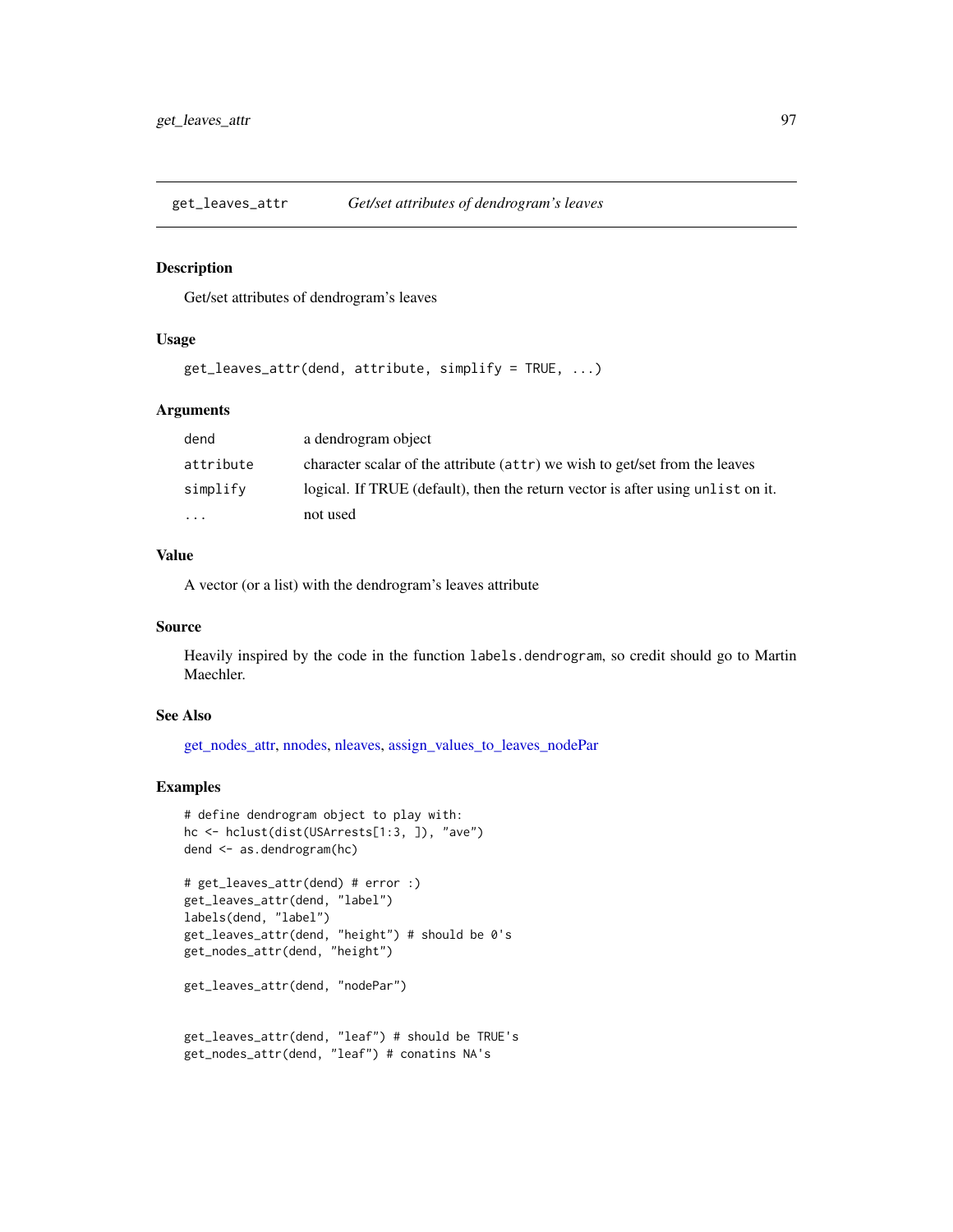```
get_leaves_attr(dend, "members") # should be 1's
get_nodes_attr(dend, "members") #
```

```
get_leaves_attr(dend, "members", simplify = FALSE) # should be 1's
```
<span id="page-97-0"></span>get\_leaves\_branches\_attr

*Get an attribute of the branches of a dendrogram's leaves*

## Description

This is helpful to get the attributes of branches of the leaves. For example, after we use [color\\_branches,](#page-44-0) to get the colors of the labels to match (since getting the colors of branches to match those of the labels can be tricky). This is based on [get\\_leaves\\_edgePar.](#page-99-0)

#### Usage

```
get_leaves_branches_attr(dend, attr = c("col", "lwd", "lty"), ...)
```
#### Arguments

| dend                    | a dendrogram object                                               |
|-------------------------|-------------------------------------------------------------------|
| attr                    | character, the attr to get. Can be either "col", "lwd", or "lty". |
| $\cdot$ $\cdot$ $\cdot$ | not used                                                          |

## Value

A vector with the dendrogram's leaves nodePar attribute

### See Also

[get\\_nodes\\_attr,](#page-101-0) [assign\\_values\\_to\\_leaves\\_nodePar,](#page-14-0) [labels\\_colors](#page-128-0) [get\\_leaves\\_nodePar,](#page-100-0) [get\\_leaves\\_edgePar](#page-99-0)

# Examples

```
# define dendrogram object to play with:
hc <- hclust(dist(USArrests[1:5, ]), "ave")
dend <- as.dendrogram(hc)
```

```
dend <- dend \gg\color_branches(k = 3) %set("branches_lwd", c(2, 1, 2)) %>%
 set("branches_lty", c(1, 2, 1))
```
plot(dend)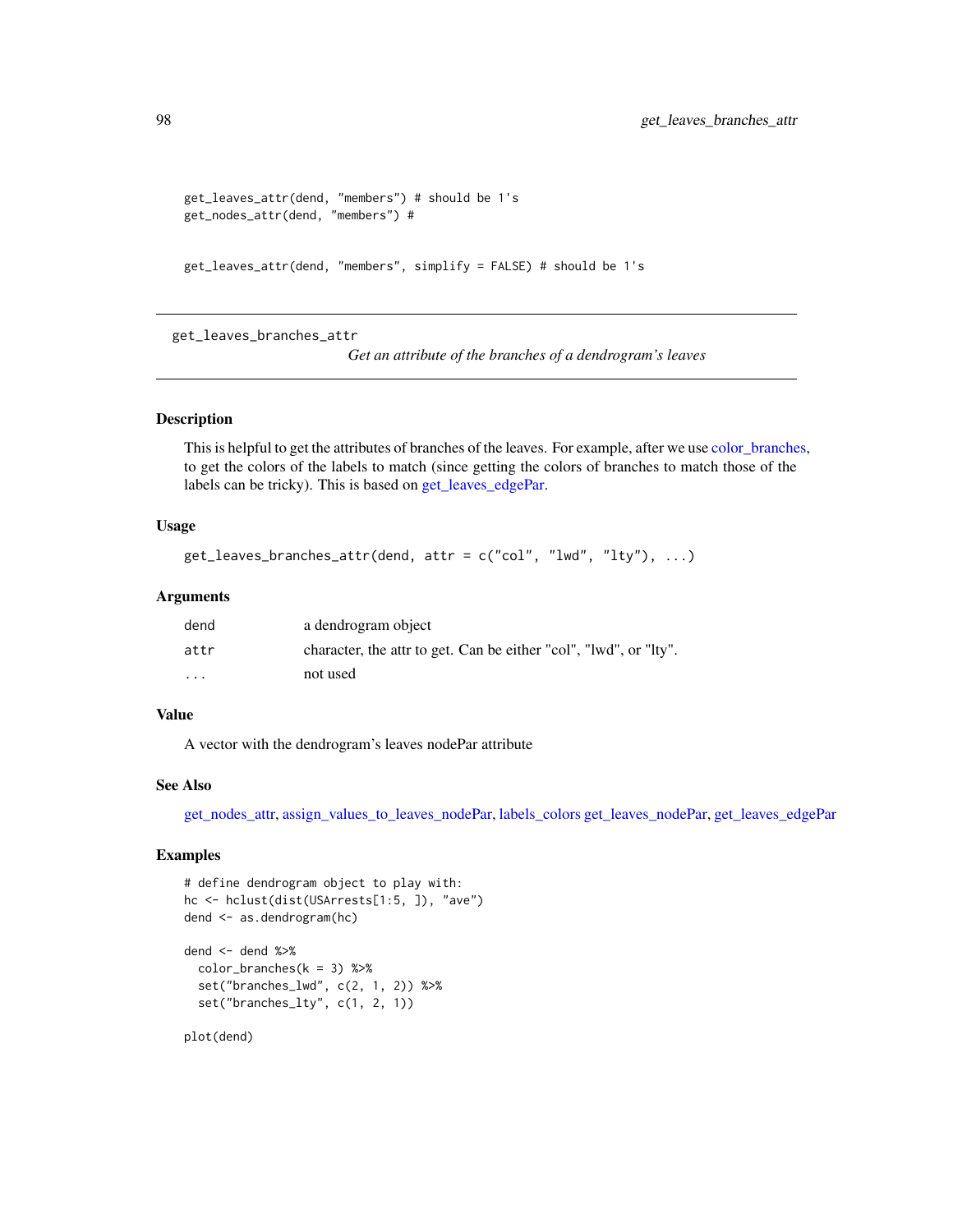```
get_leaves_branches_attr(dend, "col")
get_leaves_branches_attr(dend, "lwd")
get_leaves_branches_attr(dend, "lty")
labels_colors(dend) <- get_leaves_branches_attr(dend, "col")
plot(dend)
```
get\_leaves\_branches\_col

```
Get the colors of the branches of a dendrogram's leaves
```
### Description

It is useful to get the colors of branches of the leaves, after we use [color\\_branches,](#page-44-0) so to then match the colors of the labels to that of the branches (since getting the colors of branches to match those of the labels can be tricky). This is based on [get\\_leaves\\_branches\\_attr](#page-97-0) which is based on [get\\_leaves\\_edgePar.](#page-99-0)

TODO: The function get\_leaves\_branches\_col may behave oddly when extracting colors with missing col attributes when the lwd attribute is available. This may resolt in a vector with the wrong length (with omitted NA values). This might need to be fixed in the future, and attention should be given to this case.

#### Usage

get\_leaves\_branches\_col(dend, ...)

### Arguments

| dend | a dendrogram object |
|------|---------------------|
| .    | not used            |

## Value

A vector with the dendrogram's leaves' branches' colors

#### See Also

[get\\_nodes\\_attr,](#page-101-0) [assign\\_values\\_to\\_leaves\\_nodePar,](#page-14-0) [labels\\_colors](#page-128-0) [get\\_leaves\\_nodePar,](#page-100-0) [get\\_leaves\\_edgePar,](#page-99-0) [get\\_leaves\\_branches\\_attr](#page-97-0)

```
# define dendrogram object to play with:
hc <- hclust(dist(USArrests[1:5, ]), "ave")
dend <- as.dendrogram(hc)
par(mfrow = c(1, 2), mar = c(5, 2, 1, 0))
```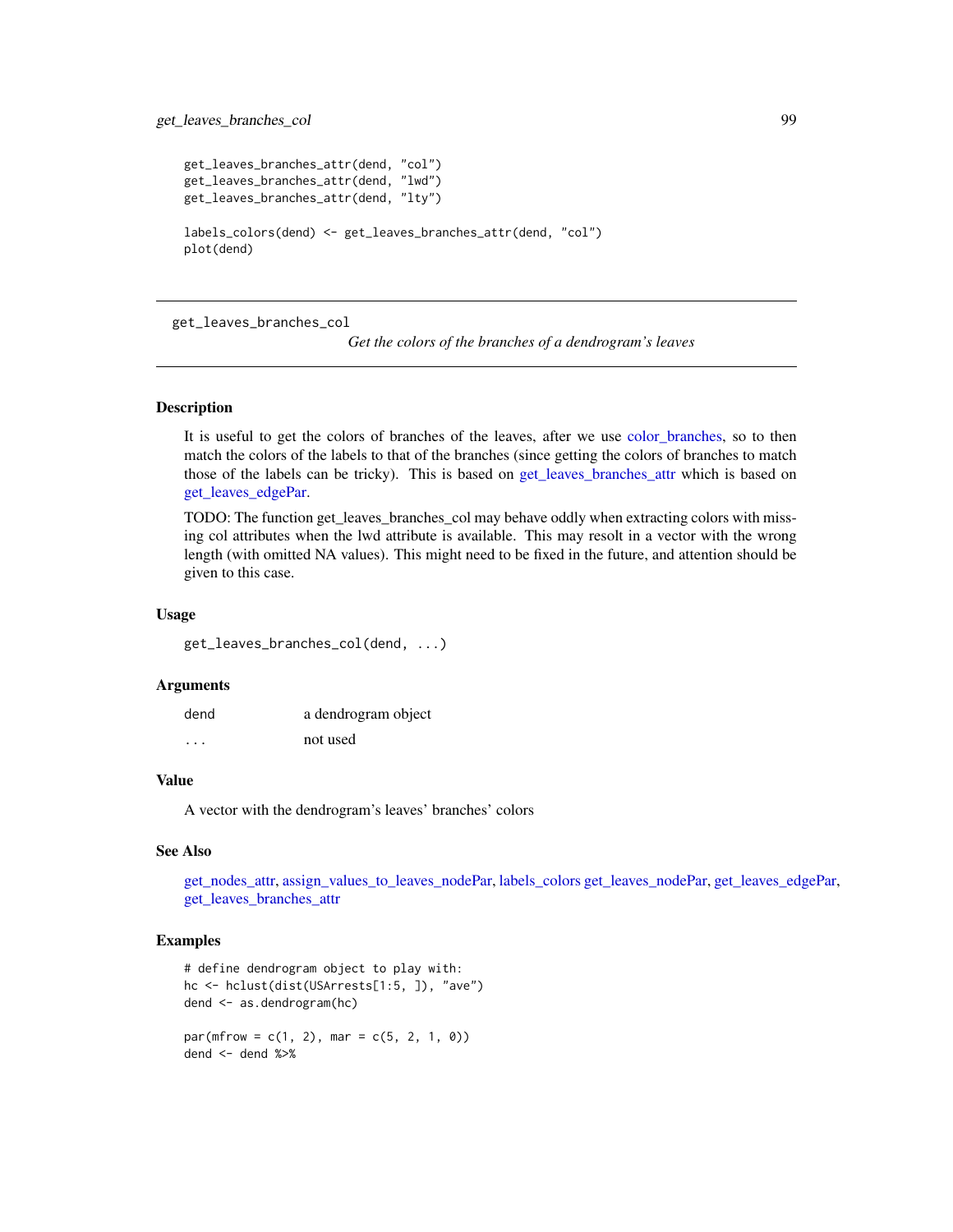```
color_branches(k = 3) %set("branches_lwd", c(2, 1, 2)) %>%
 set("branches_lty", c(1, 2, 1))
plot(dend)
labels_colors(dend) <- get_leaves_branches_col(dend)
plot(dend)
```
<span id="page-99-0"></span>get\_leaves\_edgePar *Get edgePar of dendrogram's leaves*

### Description

This is helpful to get the attributes of branches of the leaves. For example, after we use [color\\_branches,](#page-44-0) to get the colors of the labels to match (since getting the colors of branches to match those of the labels can be tricky).

### Usage

```
get_leaves_edgePar(dend, simplify = FALSE, ...)
```
## Arguments

| dend                    | a dendrogram object                                                                         |
|-------------------------|---------------------------------------------------------------------------------------------|
| simplify                | logical (default is FALSE). If TRUE, then the return vector is after using unlist<br>on it. |
| $\cdot$ $\cdot$ $\cdot$ | not used                                                                                    |

## Value

A list (or a vector) with the dendrogram's leaves edgePar attribute

# See Also

[get\\_nodes\\_attr,](#page-101-0) [assign\\_values\\_to\\_leaves\\_nodePar,](#page-14-0) [labels\\_colors](#page-128-0) [get\\_leaves\\_nodePar](#page-100-0)

```
# define dendrogram object to play with:
hc <- hclust(dist(USArrests[1:5, ]), "ave")
dend <- as.dendrogram(hc)
# get_leaves_edgePar(dend) # error :)
```

```
get_leaves_edgePar(dend)
dend \le color_branches(dend, k = 3)
get_leaves_edgePar(dend)
get_leaves_edgePar(dend, TRUE)
```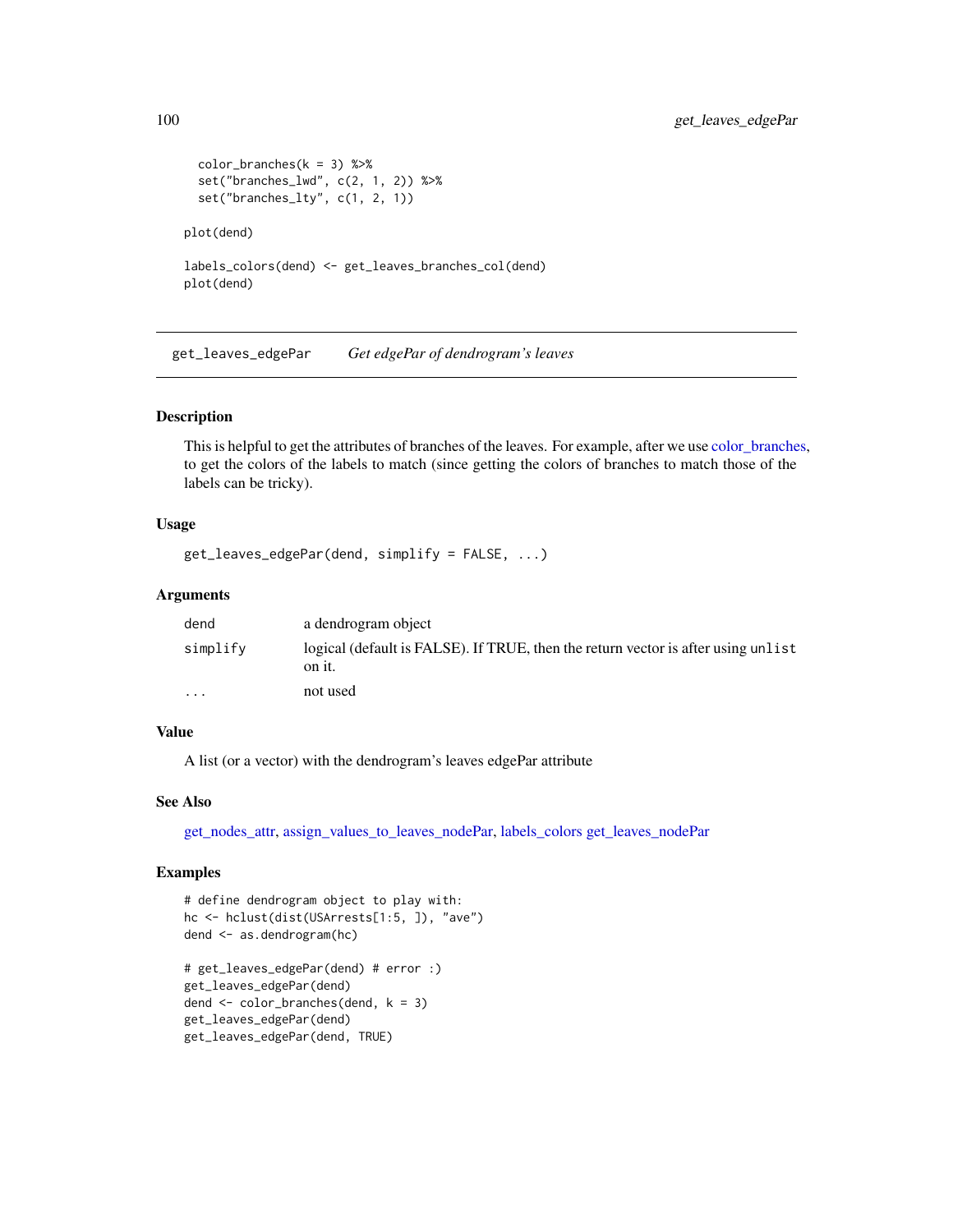get\_leaves\_nodePar 101

```
dend <- dend %>% set("branches_lwd", c(2, 1, 2))
get_leaves_edgePar(dend)
plot(dend)
```
<span id="page-100-0"></span>get\_leaves\_nodePar *Get nodePar of dendrogram's leaves*

## Description

Get the nodePar attributes of dendrogram's leaves (includes pch, color, and cex)

## Usage

```
get_leaves_nodePar(dend, simplify = FALSE, ...)
```
# Arguments

| dend     | a dendrogram object                                                                         |
|----------|---------------------------------------------------------------------------------------------|
| simplify | logical (default is FALSE). If TRUE, then the return vector is after using unlist<br>on it. |
| $\cdot$  | not used                                                                                    |

### Value

A list (or a vector) with the dendrogram's leaves nodePar attribute

## See Also

[get\\_nodes\\_attr,](#page-101-0) [assign\\_values\\_to\\_leaves\\_nodePar,](#page-14-0) [labels\\_colors](#page-128-0) [get\\_leaves\\_edgePar](#page-99-0)

## Examples

```
# define dendrogram object to play with:
hc <- hclust(dist(USArrests[1:3, ]), "ave")
dend <- as.dendrogram(hc)
```

```
# get_leaves_attr(dend) # error :)
get_leaves_nodePar(dend)
labels_colors(dend) <- 1:3
get_leaves_nodePar(dend)
```

```
dend <- assign_values_to_leaves_nodePar(dend, 2, "lab.cex")
get_leaves_nodePar(dend)
```
plot(dend)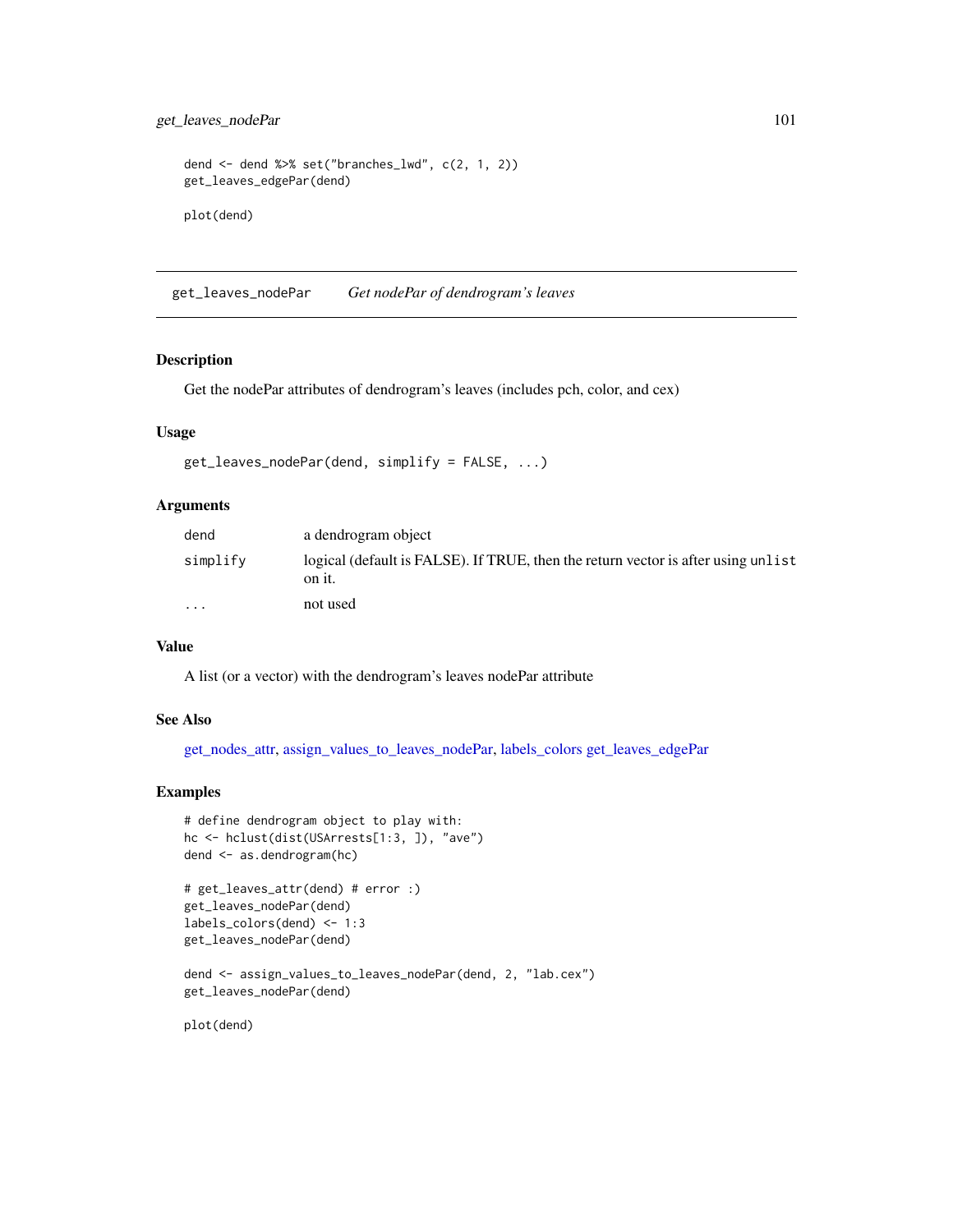<span id="page-101-0"></span>

# Description

Allows easy access to attributes of branches and/or leaves, with option of returning a vector with/withough NA's (for marking the missing attr value)

# Usage

```
get_nodes_attr(
  dend,
  attribute,
  id,
  include_leaves = TRUE,
  include_branches = TRUE,
  simplify = TRUE,
  na.rm = FALSE,
  ...
)
```
### Arguments

| dend             | a dendrogram object                                                                                                                                                                               |  |
|------------------|---------------------------------------------------------------------------------------------------------------------------------------------------------------------------------------------------|--|
| attribute        | character scalar of the attribute (attr) we wish to get from the nodes                                                                                                                            |  |
| id               | integer vector. If given - only the attr of these nodes id will be returned (via<br>depth first search)                                                                                           |  |
|                  | include leaves logical. Should leaves attributes be included as well?                                                                                                                             |  |
| include_branches |                                                                                                                                                                                                   |  |
|                  | logical. Should non-leaf (branch node) attributes be included as well?                                                                                                                            |  |
| simplify         | logical (default is TRUE). should the result be simplified to a vector (using sim-<br>plify2array) if possible? If it is not possible it will return a matrix. When<br>FALSE, a list is returned. |  |
| na.rm            | logical. Should NA attributes be REMOVED from the resulting vector?                                                                                                                               |  |
| $\ddotsc$        | not used                                                                                                                                                                                          |  |

## Value

A vector with the dendrogram's nodes attribute. If an attribute is missing from some nodes, it will return NA in that vector.

#### Source

Heavily inspired by the code in the function labels.dendrogram, so credit should go to Martin Maechler.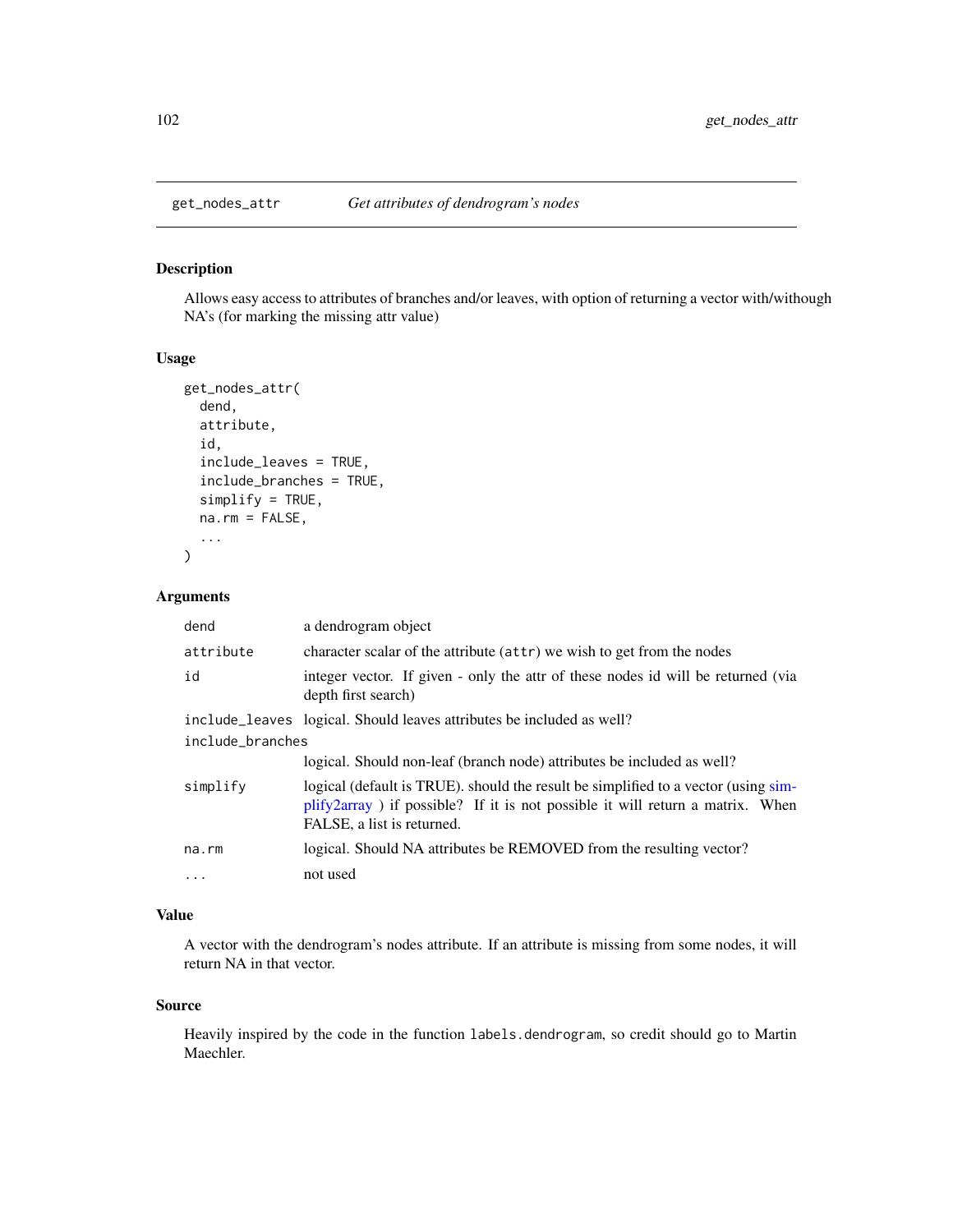get\_nodes\_attr 103

#### See Also

[get\\_leaves\\_attr,](#page-96-0) [nnodes,](#page-138-0) [nleaves](#page-137-0)

#### Examples

```
# define dendrogram object to play with:
hc <- hclust(dist(USArrests[1:3, ]), "ave")
dend <- as.dendrogram(hc)
# get_leaves_attr(dend) # error :)
get_leaves_attr(dend, "label")
labels(dend, "label")
get_leaves_attr(dend, "height") # should be 0's
get_nodes_attr(dend, "height")
get_leaves_attr(dend, "leaf") # should be TRUE's
get_nodes_attr(dend, "leaf") # conatins NA's
get_leaves_attr(dend, "members") # should be 1's
get_nodes_attr(dend, "members", include_branches = FALSE, na.rm = TRUE) #
get_nodes_attr(dend, "members") #
get_nodes_attr(dend, "members", simplify = FALSE)
get_nodes_attr(dend, "members", include_leaves = FALSE, na.rm = TRUE) #
get\_nodes\_attr(dend, "members", id = c(1, 3), simplify = FALSE)get\_nodes\_attr(dend, "members", id = c(1, 3)) #hang_dend <- hang.dendrogram(dend)
get_leaves_attr(hang_dend, "height") # no longer 0!
get_nodes_attr(hang_dend, "height") # does not include any 0s!
# does not include leaves values:
get_nodes_attr(hang_dend, "height", include_leaves = FALSE)
# remove leaves values all together:
get_nodes_attr(hang_dend, "height", include_leaves = FALSE, na.rm = TRUE)
## Not run:
library(microbenchmark)
# get_leaves_attr is twice faster than get_nodes_attr
microbenchmark(
  get_leaves_attr(dend, "members"), # should be 1's
  get_nodes_attr(dend, "members", include_branches = FALSE, na.rm = TRUE)
\lambda
```
## End(Not run)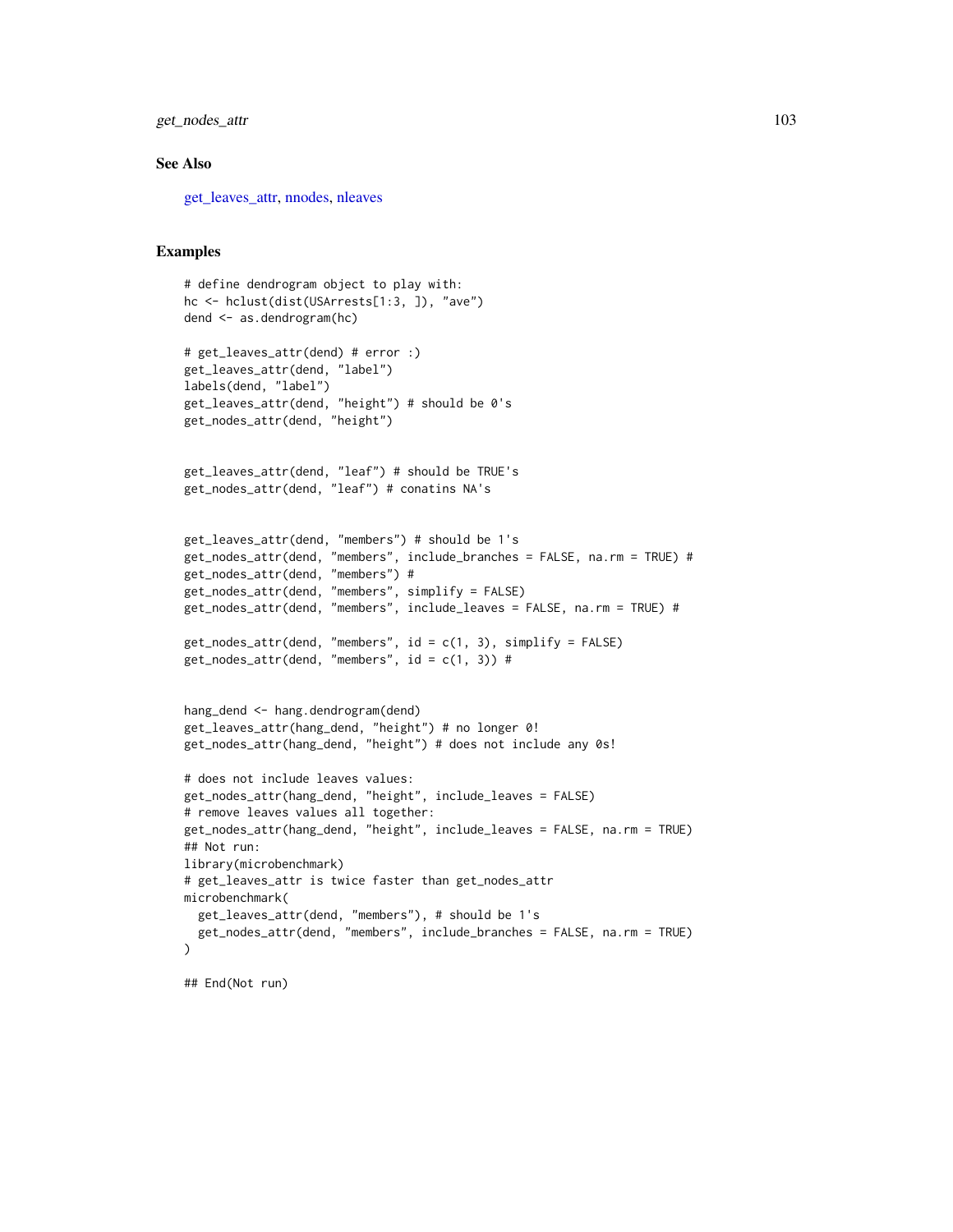### Description

Get the x-y coordinates of a dendrogram's nodes. Can be used to add text or images on the tree.

### Usage

```
get_nodes_xy(
  dend,
  type = c("rectangle", "triangle"),
  center = FALSE,
  horiz = FALSE,
  ...
\mathcal{L}
```
#### Arguments

| dend                    | a dendrogram object                                                                                                                                               |
|-------------------------|-------------------------------------------------------------------------------------------------------------------------------------------------------------------|
| type                    | type of plot.                                                                                                                                                     |
| center                  | logical; if TRUE, nodes are plotted centered with respect to the leaves in the<br>branch. Otherwise (default), plot them in the middle of all direct child nodes. |
| horiz                   | logical indicating if the dendrogram should be drawn horizontally or not.                                                                                         |
| $\cdot$ $\cdot$ $\cdot$ | not used                                                                                                                                                          |

## Value

A 2-dimensional matrix, with rows as the number of nodes, and the first column is the x location, while the second is the y location.

## Source

This is a striped down version of the function [plot.dendrogram](#page-0-0). It performs (almost) the same task, only it does not do any plotting but it does save the x-y coordiantes of the nodes.

#### See Also

[get\\_nodes\\_attr,](#page-101-0) [nnodes,](#page-138-0) [nleaves](#page-137-0)

## Examples

## Not run:

# If we would like to see the numbers from plot:

- # ?getOption("verbose")
- # options(verbose=TRUE)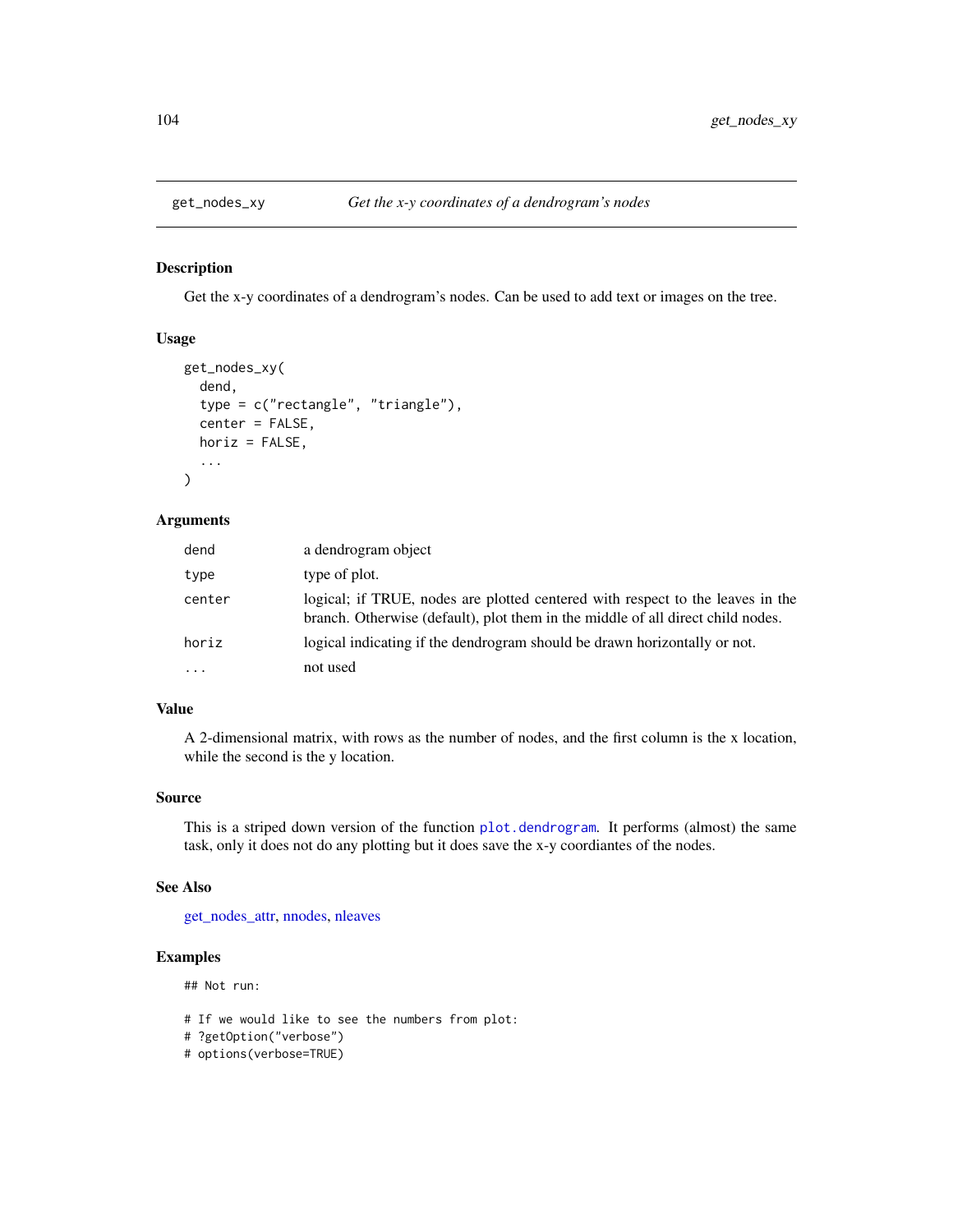```
# options(verbose=FALSE)
# -----
# Draw a depth first search illustration
# -----
dend <- 1:5 %>%
 dist() %>%
 hclust() %>%
  as.dendrogram()
get_nodes_xy(dend)
# polygon(get_nodes_xy(dend), col = 2)
plot(dend,
  leaflab = "none",
 main = "Depth-first search in a dendrogram"
)
xy <- get_nodes_xy(dend)
for (i in 1: (nrow(xy) - 1)) {
  arrows(xy[i, 1], xy[i, 2],
   angle = 17,
   length = .5,
   xy[i + 1, 1], xy[i + 1, 2],
   lty = 1, col = 3, lwd = 1.5)
}
points(xy, pch = 19, cex = 4)
text(xy, labels = 1:nnodes(dend), cex = 1.2, col = "white", adj = c(0.4, 0.4))
## End(Not run)
```
get\_root\_branches\_attr

*get attributes from the dendrogram's root(!) branches*

## Description

get attributes from the dendrogram's root(!) branches

# Usage

```
get_root_branches_attr(dend, the_attr, warn = dendextend_options("warn"), ...)
```

| dend     | dendrogram object                                             |
|----------|---------------------------------------------------------------|
| the_attr | the attribute to get from the branches (for example "height") |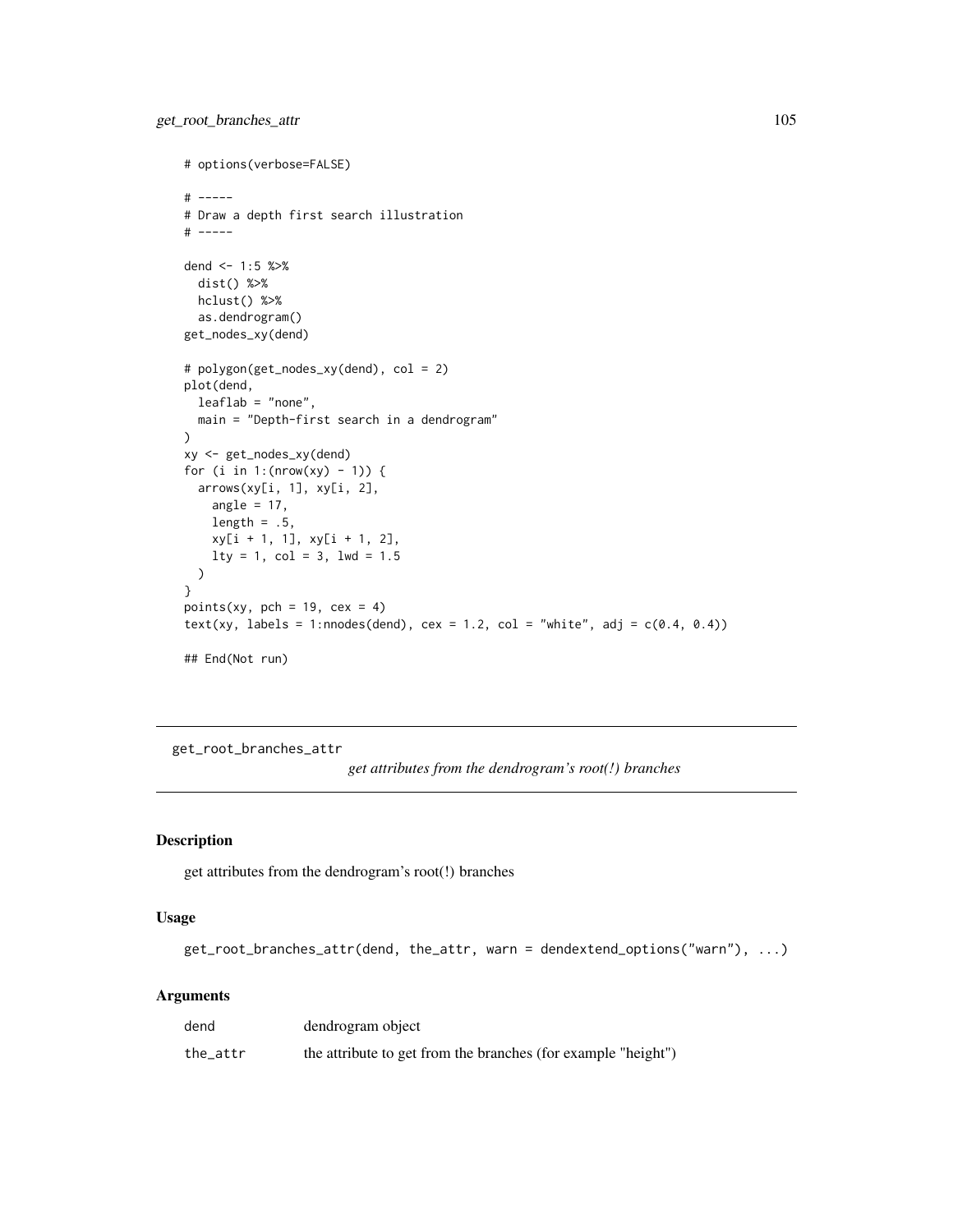| warn      | logical (default from dendextend_options("warn") is FALSE). Set if warning are                                     |
|-----------|--------------------------------------------------------------------------------------------------------------------|
|           | to be issued, it is safer to keep this at TRUE, but for keeping the noise down, the                                |
|           | default is FALSE. Should a warning be printed when the function is used on an<br>object which is NOT a dendrogram. |
| $\ddotsc$ | passed on to attr                                                                                                  |

## Value

The attributes of the branches (often two) of the dendrogram's root

#### See Also

[attr](#page-0-0)

## Examples

```
hc <- hclust(dist(USArrests[2:9, ]), "com")
dend <- as.dendrogram(hc)
get_root_branches_attr(dend, "height") # 0.00000 71.96247
# plot(dend)
str(dend, 2)
```
get\_subdendrograms *Extract a list of* k *subdendrograms from a given dendrogram object*

## Description

Extracts a list [\(dendlist\)](#page-71-0) of subdendrogram structures based on the cutree [cutree.dendrogram](#page-61-0) function from a given dendrogram object. It can be useful in case we're interested in a visual investigation of specific clustering results.

### Usage

```
get_subdendrograms(dend, k, order_clusters_as_data = FALSE, ...)
```

| dend                   | a dendrogram object                                                                                                                                                                                                                                                                                                                                           |
|------------------------|---------------------------------------------------------------------------------------------------------------------------------------------------------------------------------------------------------------------------------------------------------------------------------------------------------------------------------------------------------------|
| k                      | the number of subdendrograms that should be extracted                                                                                                                                                                                                                                                                                                         |
| order_clusters_as_data |                                                                                                                                                                                                                                                                                                                                                               |
|                        | passed to cutree, default is FALSE (while the cutree default is TRUE). The rea-<br>son is since it's easier to look at the dendrogram plot and then get subtrees that<br>are in the same order is in the plot/dendrogram object. This is in contrast to<br>more traditional use of cutree, where it is used with the original order or rows<br>from the data. |
|                        | parameters that should be passed to the cutree cutree. dendrogram                                                                                                                                                                                                                                                                                             |
|                        |                                                                                                                                                                                                                                                                                                                                                               |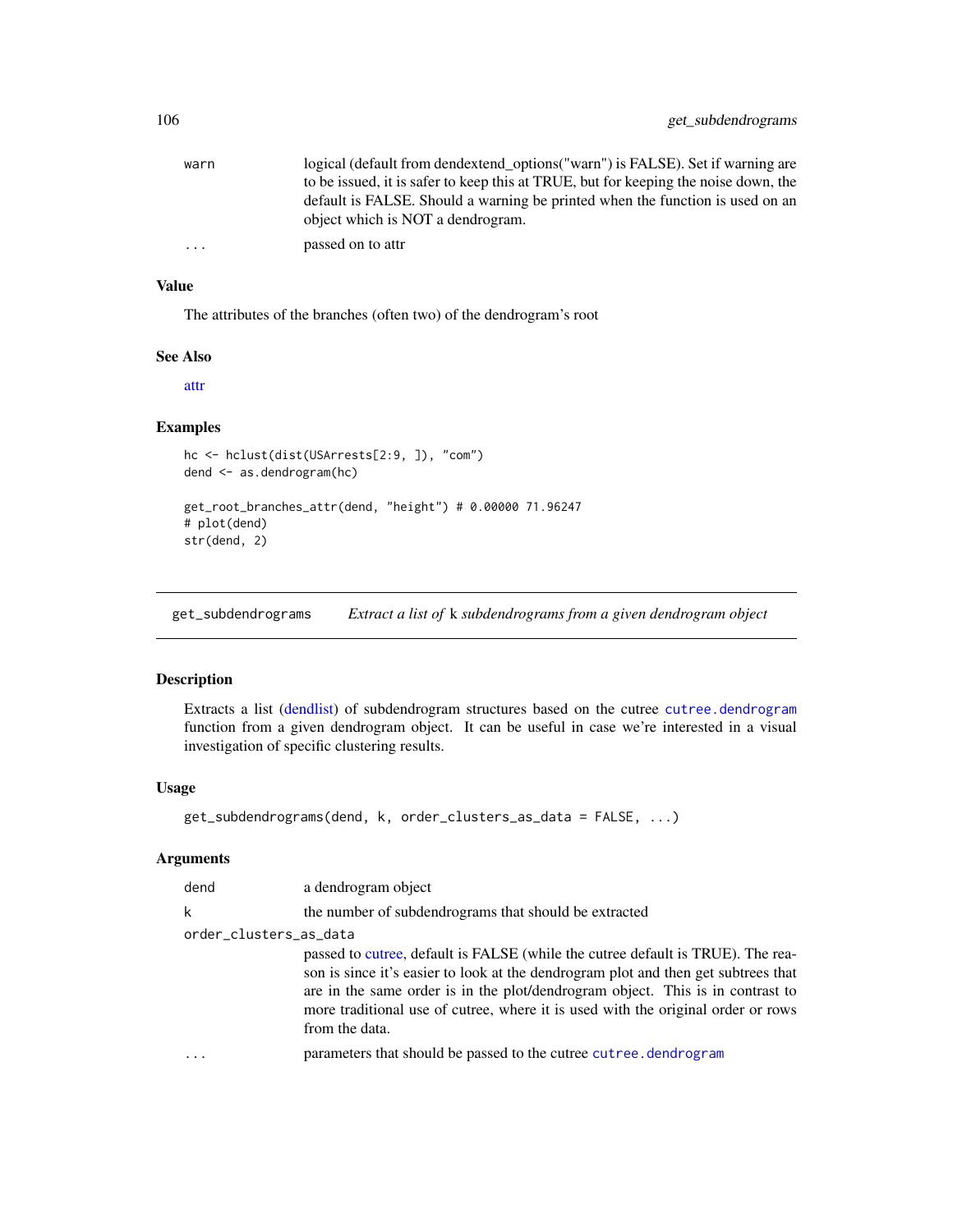## Value

A list of *k* subdendrograms, based on the cutree [cutree.dendrogram](#page-61-0) clustering clusters.

```
# needed packages:
# install.packages(gplots)
# install.packages(viridis)
# install.packages(devtools)
# devtools::install_github('talgalili/dendextend') #' dendextend from github
# define dendrogram object to play with:
dend <- iris[1:20, -5] %>%
  dist() %>%
 hclust() %>%
  as.dendrogram() %>%
  # set("labels_to_character") %>%
  color_branches(k = 5)labels(dend) <- letters[1:20]
plot(dend)
dend_list <- get_subdendrograms(dend, 5)
lapply(dend_list, labels)
# [[1]]
# [1] "a" "b"
#
# [[2]]
# [1] "c" "d" "e" "f" "g"
#
# [[3]]
# [1] "h" "i"
#
# [[4]]
# [1] "j" "k" "l" "m"
#
# [[5]]
# [1] "n" "o" "p" "q" "r" "s" "t"
# define dendrogram object to play with:
dend <- iris[, -5] %>%
  dist() %>%
 hclust() %>%
  as.dendrogram() %>%
  set("labels_to_character") %>%
  color_branches(k = 5)dend_list <- get_subdendrograms(dend, 5)
# Plotting the result
par(mfrow = c(2, 3))plot(dend, main = "Original dendrogram")
sapply(dend_list, plot)
```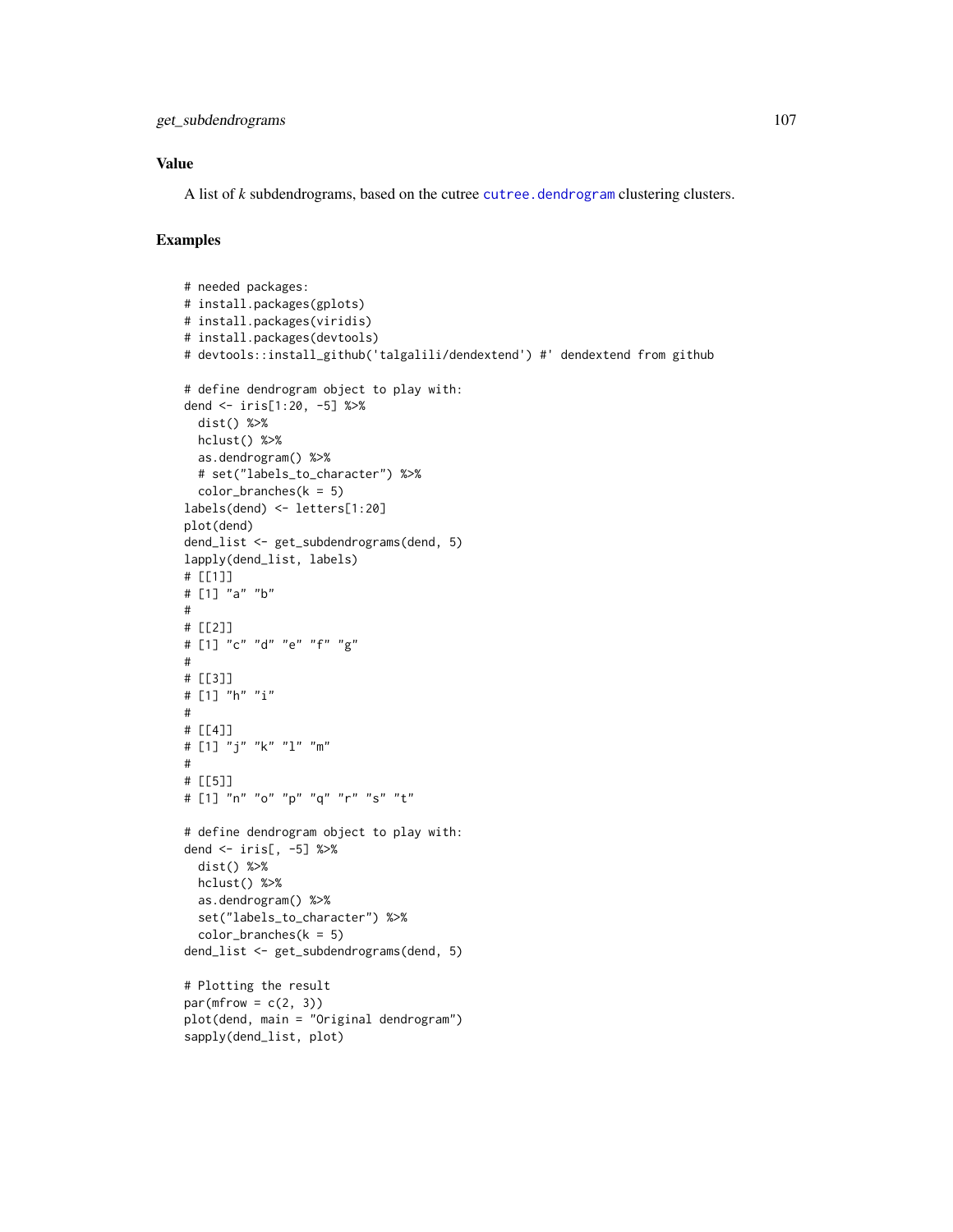```
# plot a heatmap of only one of the sub dendrograms
par(mfrow = c(1, 1))library(gplots)
sub_dend <- dend_list[[1]] #' get the sub dendrogram
# make sure of the size of the dend
nleaves(sub_dend)
length(order.dendrogram(sub_dend))
# get the subset of the data
subset_iris <- as.matrix(iris[order.dendrogram(sub_dend), -5])
# update the dendrogram's internal order so to not cause an error in heatmap.2
order.dendrogram(sub_dend) <- as.integer(rank(order.dendrogram(sub_dend)))
heatmap.2(subset_iris, Rowv = sub_dend, trace = "none", col = viridis::viridis(100))
```
ggdend *Creates dendrogram plot using ggplot.*

## **Description**

Several functions for creating a dendrogram plot using ggplot2. The core process is to transform a dendrogram into a ggdend object using as.ggdend, and then plot it using ggplot. These two steps can be done in one command with either the function ggplot or ggdend.

The reason we want to have as.ggdend (and not only ggplot.dendrogram), is (1) so that you could create your own mapping of ggdend and, (2) since as.ggdend might be slow for large trees, it is probably better to be able to run it only once for such cases.

A ggdend class object is a list with 3 componants: segments, labels, nodes. Each one contains the graphical parameters from the original dendrogram, but in a tabular form that can be used by ggplot2+geom\_segment+geom\_text to create a dendrogram plot.

### Usage

```
ggdend(...)
as.ggdend(dend, ...)
## S3 method for class 'dendrogram'
as.ggdend(dend, type = c("rectangle", "triangle"), edge.root = FALSE, ...)
prepare.ggdend(data, ...)
## S3 method for class 'ggdend'
ggplot(
  data,
  segments = TRUE,labels = TRUE,
  nodes = TRUE,
  horiz = FALSE,
  theme = theme_dendro(),
```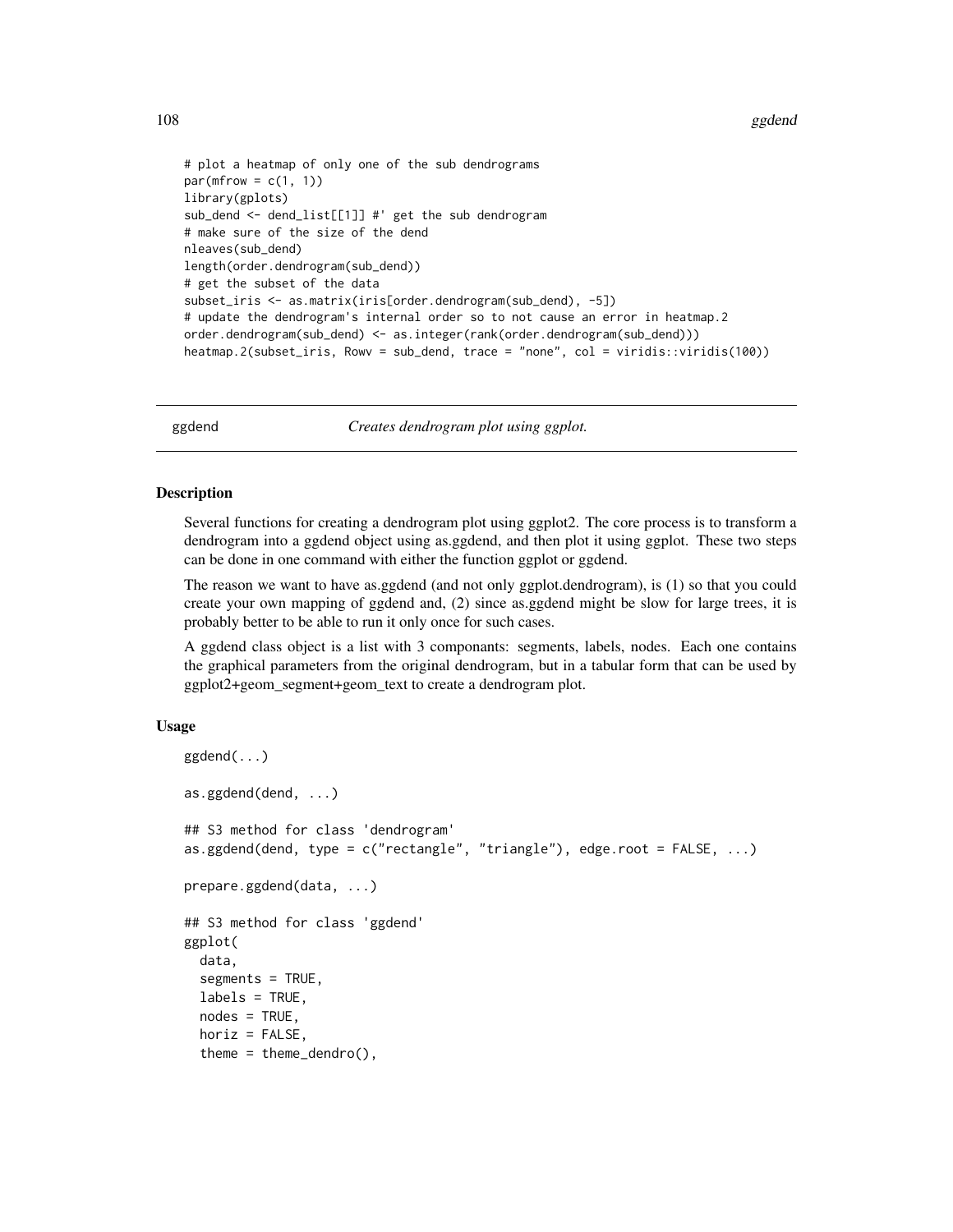#### ggdend to the control of the control of the control of the control of the control of the control of the control of the control of the control of the control of the control of the control of the control of the control of th

```
offset_labels = 0,na.rm = TRUE,...
\lambda## S3 method for class 'dendrogram'
ggplot(data, ...)
## S3 method for class 'ggdend'
print(x, \ldots)
```
# Arguments

| $\ddots$ .    | mostly ignored.                                                                                                                                    |
|---------------|----------------------------------------------------------------------------------------------------------------------------------------------------|
| dend          | a dendrogram tree (to be turned into a ggdend object)                                                                                              |
| type          | The type of plot, indicating the shape of the dendrogram. "rectangle" will draw<br>rectangular lines, while "triangle" will draw triangular lines. |
| edge.root     | currently ignored. One day it might do the following: logical; if true, draw an<br>edge to the root node.                                          |
| data, x       | a ggdend class object (passed to ggplot.dendrogram or print.ggdend).                                                                               |
| segments      | a logical (TRUE) if to plot the segments (branches).                                                                                               |
| labels        | a logical (TRUE) if to plot the labels.                                                                                                            |
| nodes         | a logical (TRUE) if to plot the nodes (points).                                                                                                    |
| horiz         | a logical (TRUE) indicating if the dendrogram should be drawn horizontally or<br>not.                                                              |
| theme         | the ggplot2 theme to use (default is theme_dendro, can also be NULL for the<br>default ggplot2 theme)                                              |
| offset_labels | a numeric value to offset the labels from the leaves                                                                                               |
| na.rm         | A logical (TRUE) to control removal of missing values. Passed to geom_line<br>and geom point                                                       |

# Details

prepare.ggdend is used by plot.ggdend to take the ggdend object and prepare it for plotting. This is because the defaults of various parameters in [dendrogram'](#page-0-0)s are not always stored in the object itself, but are built-in into the [plot.dendrogram](#page-0-0) function. For example, the color of the labels is not (by default) specified in the dendrogram (only if we change it from black to something else). Hence, when taking the object into a different plotting engine (say ggplot2), we want to prepare the object by filling-in various defaults. This function is autmatically invoked within the plot.ggdend function. You would probably use it only if you'd wish to build your own ggplot2 mapping.

## Value

• as.ggdend - returns an object of class ggdend which is a list with 3 componants: segments, labels, nodes. Each one contains the graphical parameters from the original dendrogram, but in a tabular form that can be used by ggplot2+geom\_segment+geom\_text to create a dendrogram plot.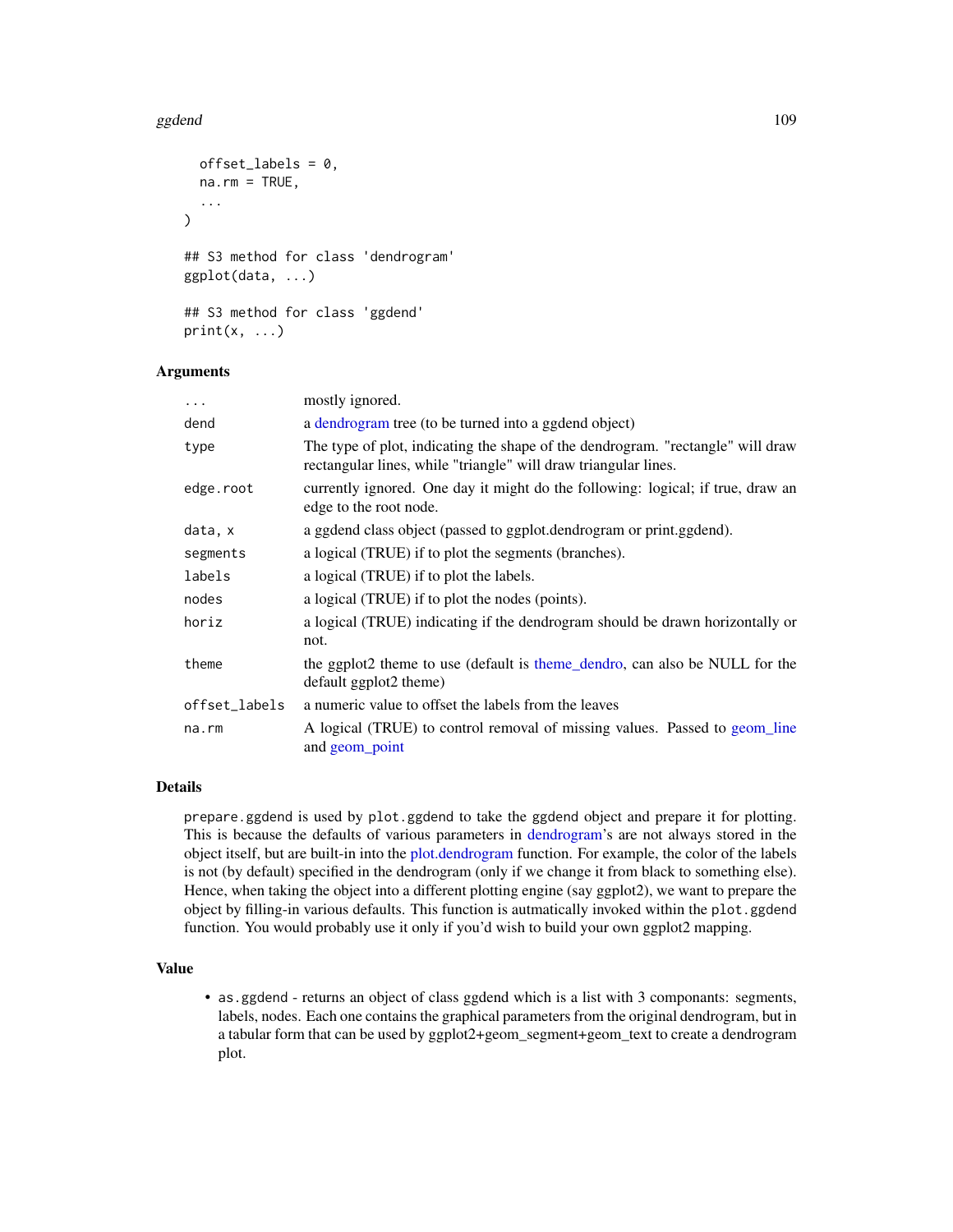- prepare.ggdend a ggdend object (after filling it with various default values)
- ggplot.ggdend a [ggplot](#page-0-0) object

#### Author(s)

Tal Galili, using code modified from Andrie de Vries

## Source

These are extended versions of the functions [ggdendrogram,](#page-0-0) [dendro\\_data](#page-0-0) (and the hidden dendrogram\_data) from Andrie de Vries's ggdendro package. The motivation for this fork is the need to add more graphical parameters to the plotted tree. This required a strong mixter of functions from ggdendro and dendextend (to the point that it seemed better to just fork the code into its current form)

# See Also

[dendrogram,](#page-0-0) [get\\_nodes\\_attr,](#page-101-0) [get\\_leaves\\_nodePar,](#page-100-0) [ggplot,](#page-0-0) [ggdendrogram,](#page-0-0) [dendro\\_data,](#page-0-0)

```
## Not run:
```

```
library(dendextend)
# library(ggdendro)
# Create a complex dend:
dend <- iris[1:30, -5] %>%
 dist() %>%
 hclust() %>%
  as.dendrogram() %>%
  set("branches_k_color", k = 3) %>%
  set("branches_lwd", c(1.5, 1, 1.5)) %>%
  set("branches_lty", c(1, 1, 3, 1, 1, 2)) %>%
  set("labels_colors") %>%
  set("labels_cex", c(.9, 1.2))
# plot the dend in usual "base" plotting engine:
plot(dend)
# Now let's do it in ggplot2 :)
ggd1 <- as.ggdend(dend)
library(ggplot2)
ggplot(ggd1) # reproducing the above plot in ggplot2 :)
# Triangle version:
plot(dend, type = "triangle")
ggd2 <- as.ggdend(dend, type = "triangle")
ggplot(ggd2)
```

```
# More modifications:
labels(dend) <- paste0(labels(dend), "00000")
ggd1 <- as.ggdend(dend)
```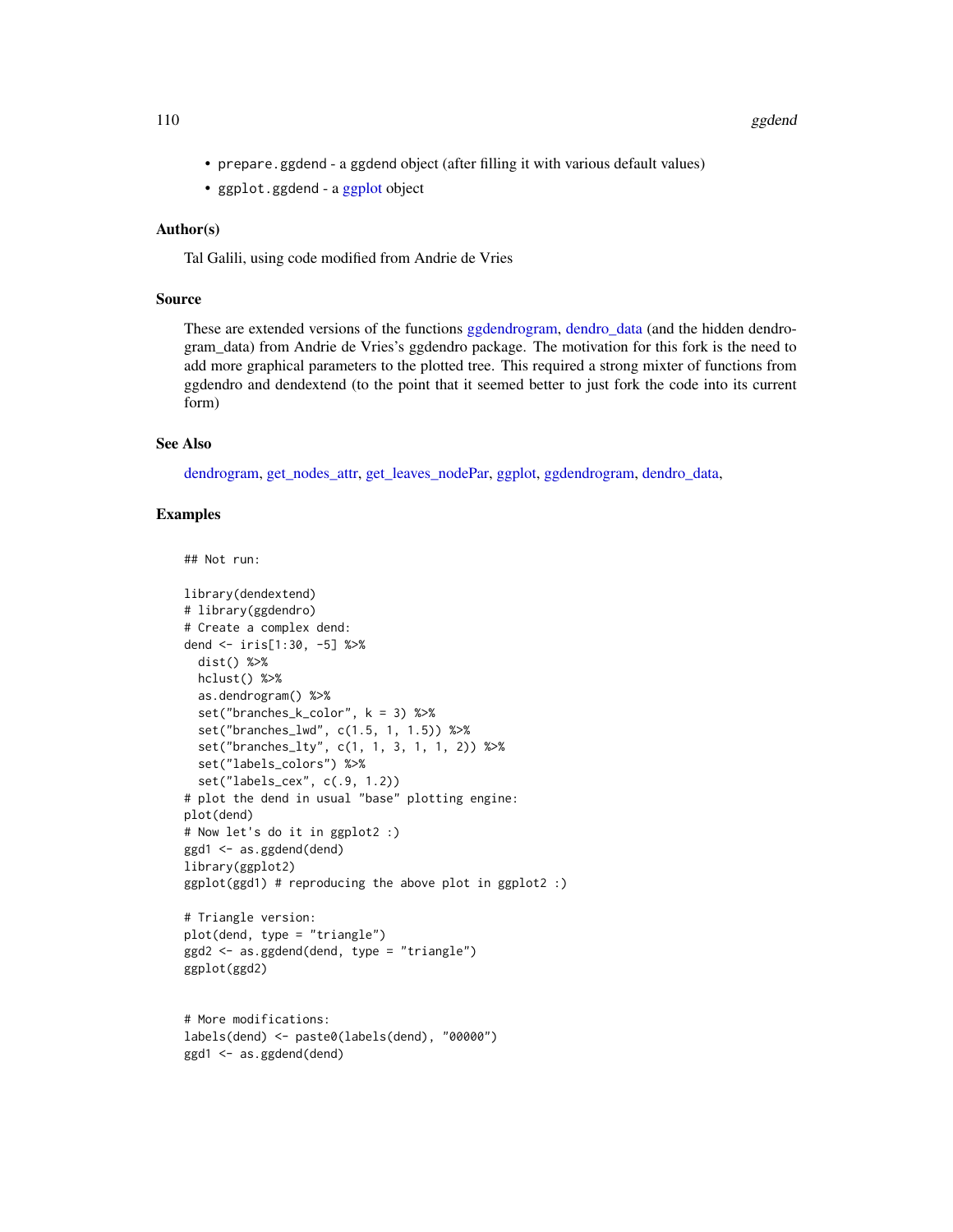```
# Use ylim to deal with long labels in ggplot2
ggplot(ggd1) + ylim(-.4, max(get_branches_heights(dend)))
ggplot(ggd1, horiz = TRUE) # horiz plot in ggplot2
# Adding some extra spice to it...
# creating a radial plot:
ggplot(ggd1) + scale_y_reverse(expand = c(0.2, 0)) + coord_polar(theta = "x")# The text doesn't look so great, so let's remove it:
ggplot(ggd1, labels = FALSE) + scale_y-reverse(expand = c(0.2, 0)) + coord_polar(theta = "x")# This can now be sent to plot.ly - which adds zoom-in abilities, and more.
# Here is how it might look like: https://plot.ly/~talgalili/6/y-vs-x/
## Quick guide:
# install.packages("devtools")
# library("devtools")
# devtools::install_github("ropensci/plotly")
# library(plotly)
# set_credentials_file(...)
# you'll need to get it from here: https://plot.ly/ggplot2/getting-started/
# ggplot(ggd1)
# py <- plotly()
# py$ggplotly()
# And you'll get something like this: https://plot.ly/~talgalili/6/y-vs-x/
# Another example: https://plot.ly/ggplot2/
## End(Not run)
```
hang.dendrogram *Hang dendrogram leaves*

#### Description

Adjust the height attr in all of the dendrogram leaves so that the tree will hang. This is similar to as.dendrogram(hclust, hang=0.1) Only that it now works on other object than hclust turned into a dendrogram. For example, this allows us to hang non-binary trees.

#### Usage

```
hang.dendrogram(dend, hang = 0.1, hang_height, ...)
```
#### Arguments

| dend | a dendrogram object                                                               |
|------|-----------------------------------------------------------------------------------|
| hang | The fraction of the plot height by which labels should hang below the rest of the |
|      | plot. A negative value will cause the labels to hang down from 0.                 |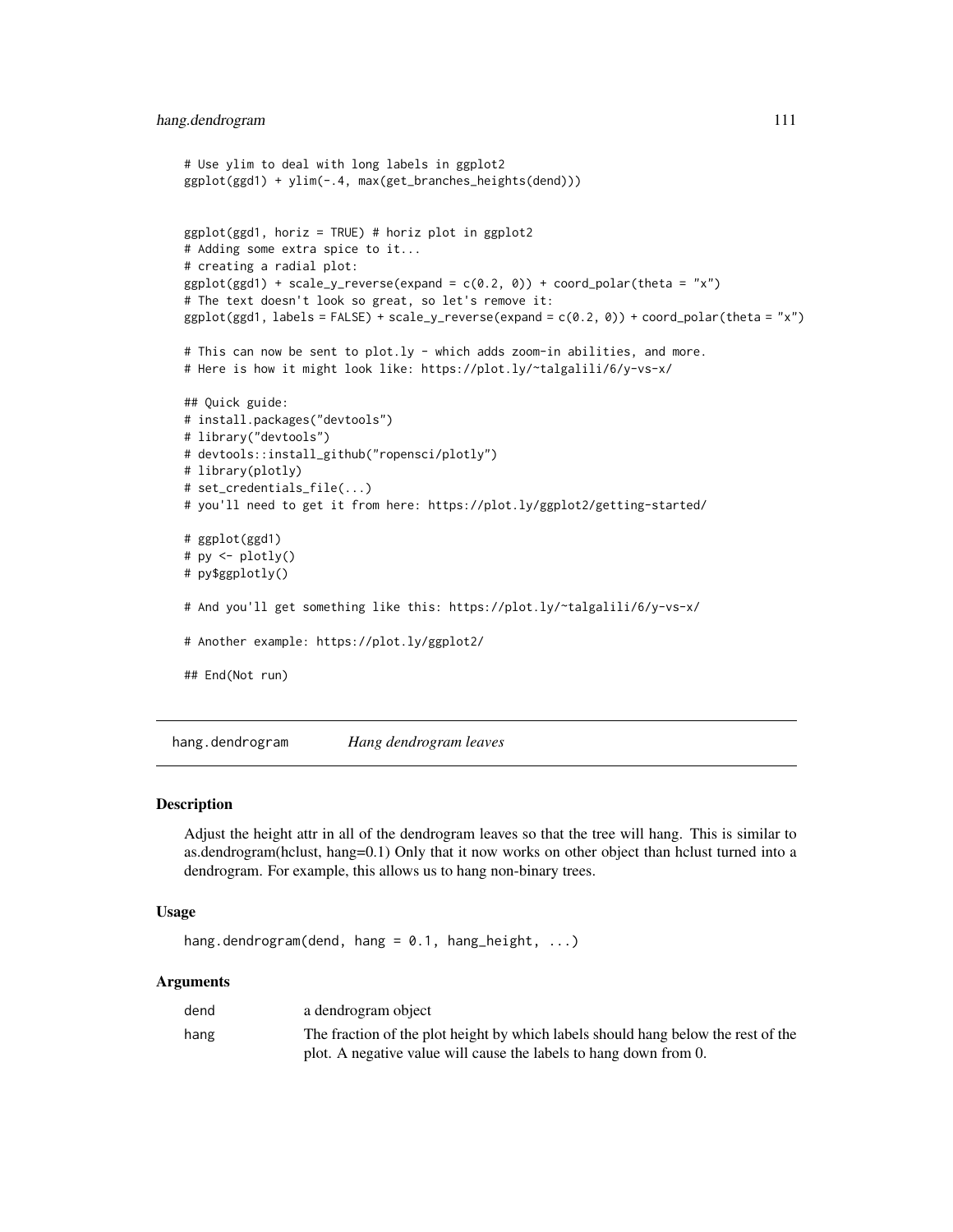| hang_height | is missing, then using "hang". If a number is given, it overrides "hang" (except |
|-------------|----------------------------------------------------------------------------------|
|             | if "hang" is negative)                                                           |
| $\cdots$    | not used                                                                         |

#### Value

A dendrogram, after adjusting the height attr in all of its leaves, so that the tree will hang.

#### Source

Noticing that as.dendrogram has a "hang" parameter was thanks to Enrique Ramos's answer here:: <https://stackoverflow.com/questions/17088136/plot-horizontal-dendrogram-with-hanging-leaves-r>

## Examples

```
# define dendrogram object to play with:
hc <- hclust(dist(USArrests[1:5, ]), "ave")
dend <- as.dendrogram(hc)
par(mfrow = c(1, 2))plot(hang.dendrogram(dend))
plot(hc)
# identical(as.dendrogram(hc, hang = 0.1), hang.dendrogram(dend, hang = 0.1))
# TRUE!!
par(mfrow = c(1, 4))
plot(dend)
plot(hang.dendrogram(dend, hang = 0.1))plot(hang.dendrogram(dend, hang = 0))
plot(hang.dendrogram(dend, hang = -0.1))par(mfrow = c(1, 1))plot(hang.dendrogram(dend), horiz = TRUE)
```
has\_component\_in\_attribute

*Does a dendrogram has an edgePar/nodePar component?*

# Description

Does a dendrogram has an edgePar/nodePar component?

```
has_component_in_attribute(dend, component, the_attrib = "edgePar", ...)
```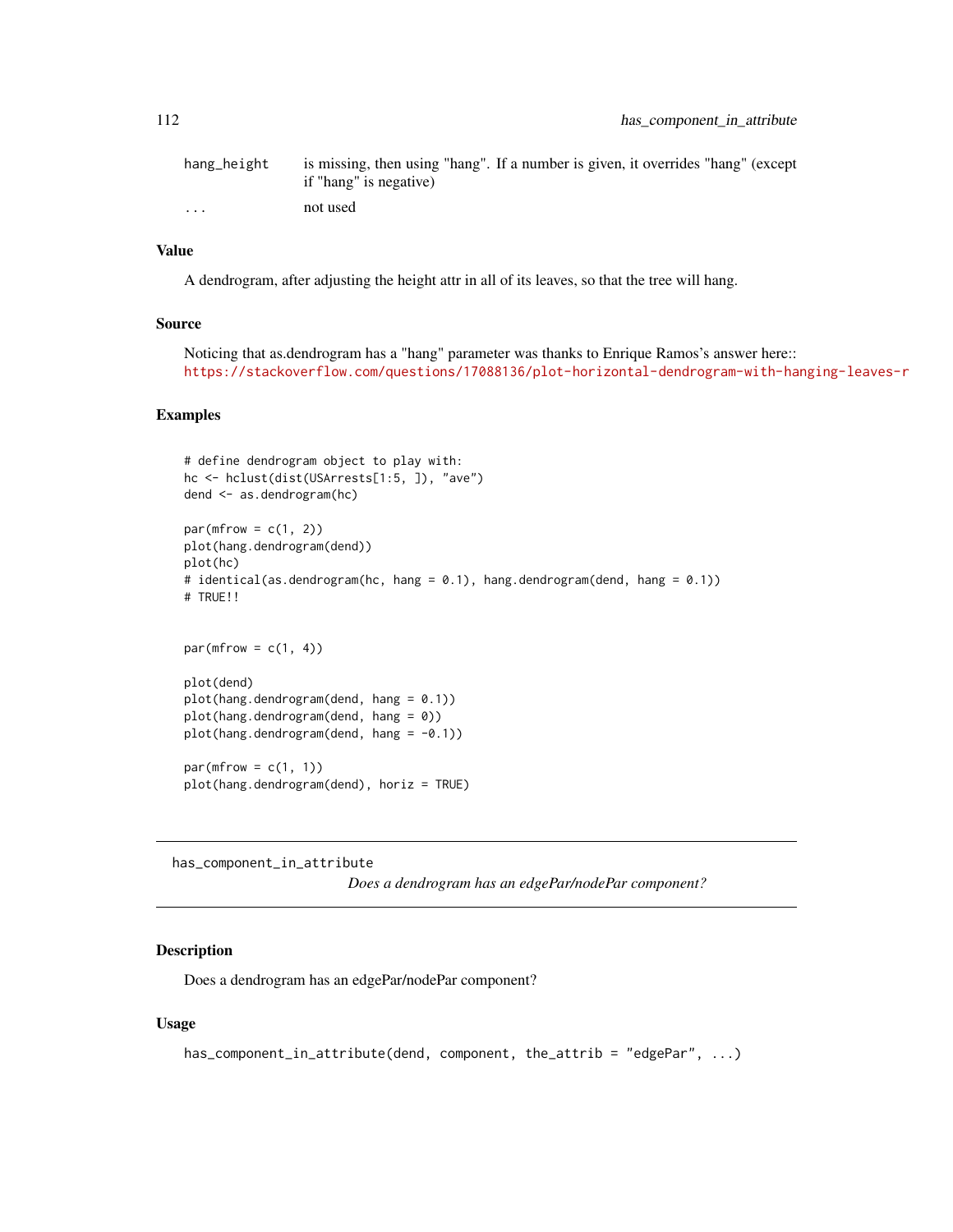## Arguments

| dend       | a dendrogram object.                                                                                                                                                                                                                                                                  |
|------------|---------------------------------------------------------------------------------------------------------------------------------------------------------------------------------------------------------------------------------------------------------------------------------------|
| component  | a character value to be checked if exists in the tree. For edgePar the list: "col",<br>"Ity" and "lwd" (for the segments), "p.col", "p.lwd", and "p.lty" (for the polygon<br>around the text) and "t.col" for the text color. For edgePar "pch", "cex", "col",<br>"xpd", and/or "bg". |
| the_attrib | A character of the attribute for which to check the existence of the component.<br>Often either "edgePar" or "nodePar".                                                                                                                                                               |
| $\cdots$   | ignored                                                                                                                                                                                                                                                                               |

# Value

Logical. TRUE if such a component is defined somewhere in the tree, FALSE otherwise. If dend is not a dendrogram, the function will return FALSE.

## See Also

[get\\_nodes\\_attr,](#page-101-0) [set](#page-171-0)

```
dat <- iris[1:20, -5]
hca <- hclust(dist(dat))
hca2 <- hclust(dist(dat), method = "single")
dend <- as.dendrogram(hca)
dend2 <- as.dendrogram(hca2)
dend %>%
  set("branches_lwd", 2) %>%
  set("branches_lty", 2) %>%
  plot()
dend %>%
  set("branches_lwd", 2) %>%
  set("branches_lty", 2) %>%
  has_edgePar("lty")
dend %>%
  set("branches_lwd", 2) %>%
  has_edgePar("lty")
dend %>%
  set("branches_lwd", 2) %>%
  has_edgePar("lwd")
dend %>%
  set("branches_lwd", 2) %>%
  set("clear_branches") %>%
  has_edgePar("lwd")
```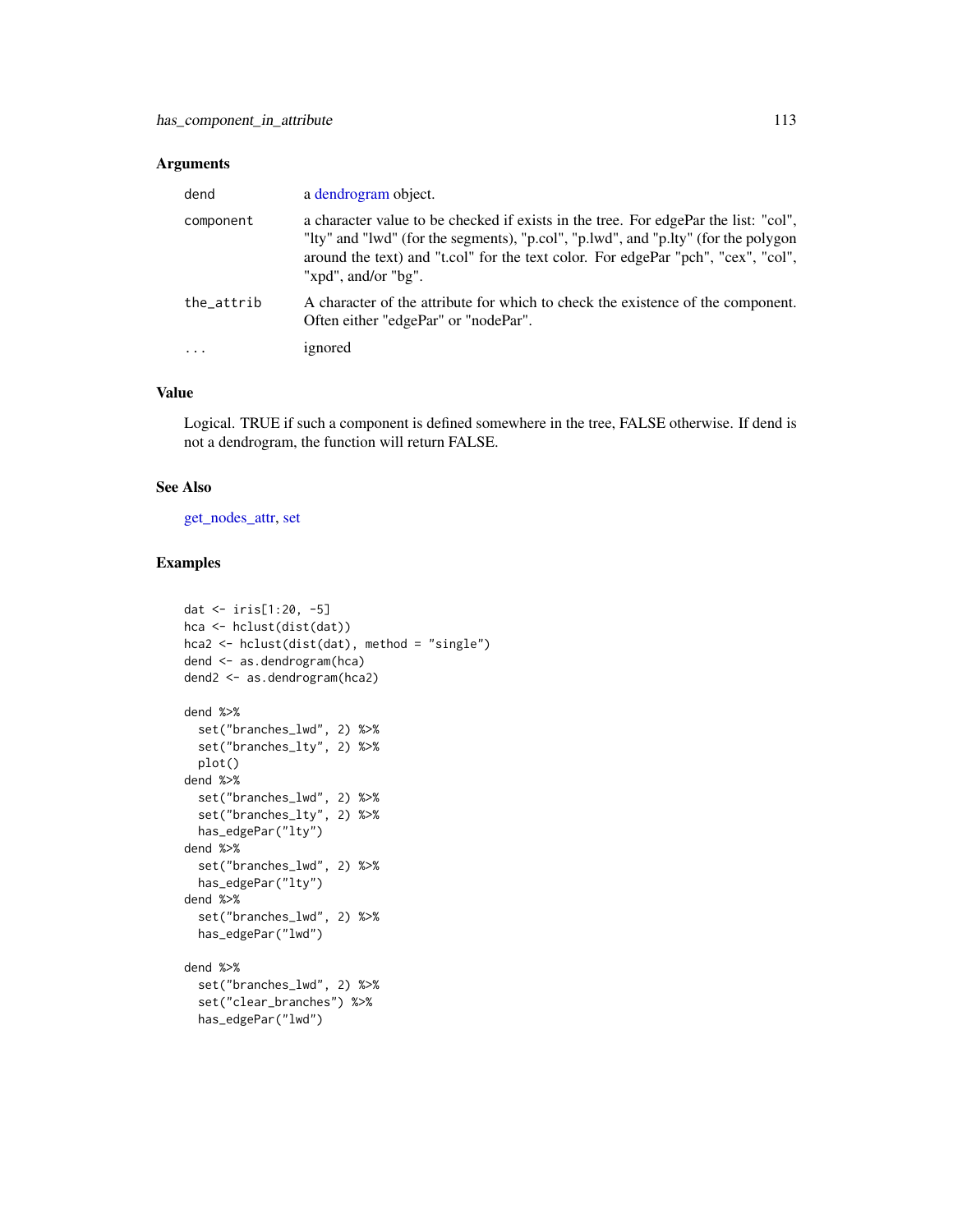```
heights_per_k.dendrogram
```
*Which height will result in which k for a dendrogram*

#### Description

Which height will result in which k for a dendrogram. This helps with speeding up the [cutree.dendrogram](#page-61-0) function.

## Usage

heights\_per\_k.dendrogram(dend, ...)

#### Arguments

| dend    | a dendrogram. |
|---------|---------------|
| $\cdot$ | not used.     |

#### Value

a vector of heights, with its names being the k clusters that will result for cutting the dendrogram at each height.

## Examples

```
## Not run:
hc <- hclust(dist(USArrests[1:4, ]), "ave")
dend <- as.dendrogram(hc)
heights_per_k.dendrogram(dend)
## 1 2 3 4
## 86.47086 68.84745 45.98871 28.36531
cutree(hc, h = 68.8) # and indeed we get 2 clusters
unbranch_dend <- unbranch(dend, 2)
plot(unbranch_dend)
heights_per_k.dendrogram(unbranch_dend)
# 1 3 4
# 97.90023 57.41808 16.93594
# we do NOT have a height for k=2 because of the tree's structure.
```
## End(Not run)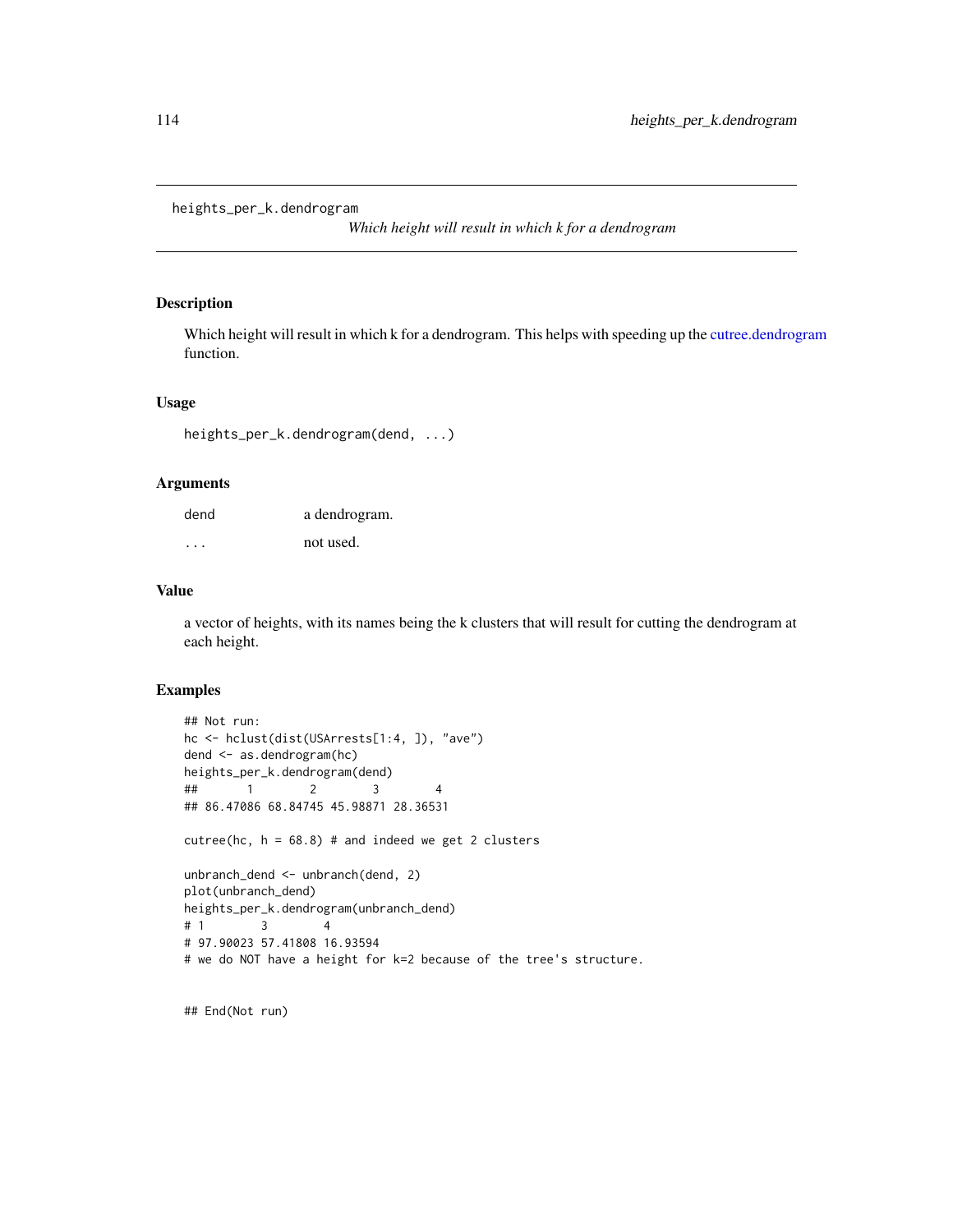highlight\_branches\_col

*Highlight a dendrogram's branches heights via color and line-width*

# Description

Highlights (update) the color (col) and/or line width (lwd) of each branch in a dendrogram based on it's node's height. This is a powerful pre-processing for a [tanglegram](#page-184-0) plot of two dendrograms, as it emphasizes the toplogical structure of each tree (and hence, their similarity and differences).

The colors are based on the viridis pallette, and the line width is on the range of 1 to 10. These can be manually changed when using highlight\_branches\_col and highlight\_branches\_lwd respectively.

# Usage

```
highlight_branches_col(dend, values = rev(viridis(1000, end = 0.9)), ...)
highlight_branches_lwd(dend, values = seq(1, 10, length.out = 1000), ...)
highlight_branches(dend, type = c("col", "lwd"), ...)
```
# Arguments

| dend     | a dendrogram tree (to be turned into a ggdend object)                                                                                                                                                                                                               |
|----------|---------------------------------------------------------------------------------------------------------------------------------------------------------------------------------------------------------------------------------------------------------------------|
| values   | the gradient of values to be used for each branch. The colors are based on the<br>viridis pallette, and the line width is on the range of 1 to 10. These can be man-<br>ually changed when using highlight_branches_col and highlight_branches_lwd<br>respectively. |
| $\ddots$ | Currently ignored.                                                                                                                                                                                                                                                  |
| type     | a character vector. Either "col", "lwd", or both. Based on whichever is chosen<br>the dendrogram's branches will be updated.                                                                                                                                        |

# Value

A modified [dendrogram,](#page-0-0) with colors/line-width in the branches that are proportional to each branche's height (measured by its lower tip).

#### See Also

[set,](#page-171-0) [color\\_branches,](#page-44-0) [get\\_branches\\_heights,](#page-94-0) [viridis](#page-0-0)

```
dat <- iris[1:20, -5]
hca <- hclust(dist(dat))
hca2 <- hclust(dist(dat), method = "single")
```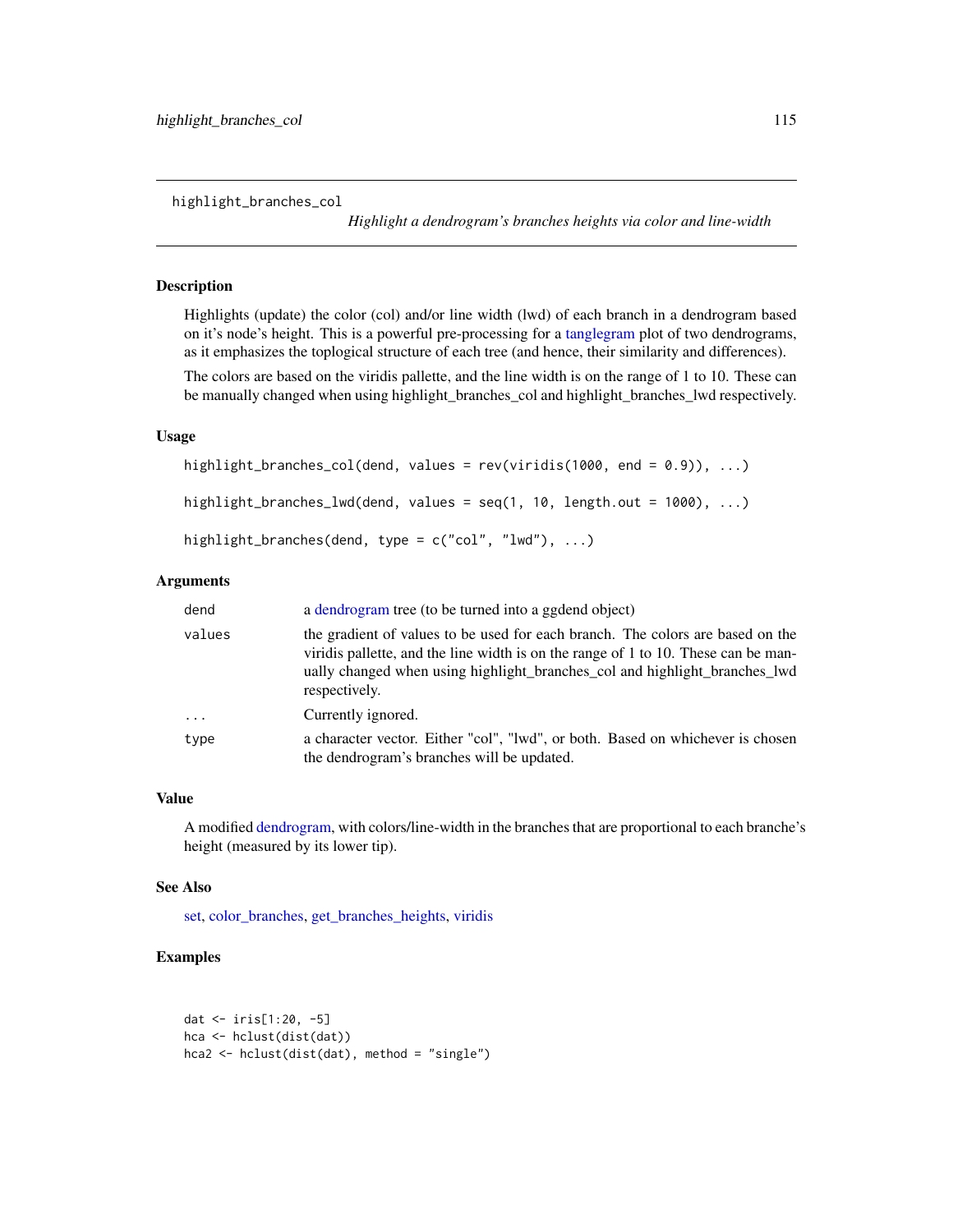```
dend <- as.dendrogram(hca)
dend2 <- as.dendrogram(hca2)
par(mfrow = c(1, 3))dend %>%
 highlight_branches_col() %>%
 plot(main = "Coloring branches")
dend %>%
 highlight_branches_lwd() %>%
 plot(main = "Emphasizing line-width")
dend %>%
 highlight_branches() %>%
 plot(main = "Emphasizing color\n and line-width")
library(viridis)
par(mfrow = c(1, 3))dend %>%
 highlight_branches_col() %>%
 plot(main = "Coloring branches \n(default is reversed viridis)")
dend %>%
 highlight_branches_col(viridis(100)) %>%
 plot(main = "It is better to use\nlighter colors in the leaves")
dend %>%
 highlight_branches_col(rev(magma(1000))) %>%
 plot(main = "The magma color pallatte\n is also good")
dl <- dendlist(dend, dend2)
tanglegram(dl,
 sort = TRUE, common_subtrees_color_lines = FALSE,
 highlight_distinct_edges = FALSE, highlight_branches_lwd = FALSE
)
tanglegram(dl)
tanglegram(dl, fast = TRUE)
dl <- dendlist(highlight_branches(dend), highlight_branches(dend2))
tanglegram(dl, sort = TRUE, common_subtrees_color_lines = FALSE, highlight_distinct_edges = FALSE)
dend %>%
 set("highlight_branches_col") %>%
 plot()
dl <- dendlist(dend, dend2) %>% set("highlight_branches_col")
tanglegram(dl, sort = TRUE, common_subtrees_color_lines = FALSE, highlight_distinct_edges = FALSE)
# This is also useful for heatmaps
# --------------------------
# library(dendextend)
x <- as.matrix(datasets::mtcars)
Rowv \leq x \times 2dist() %>%
```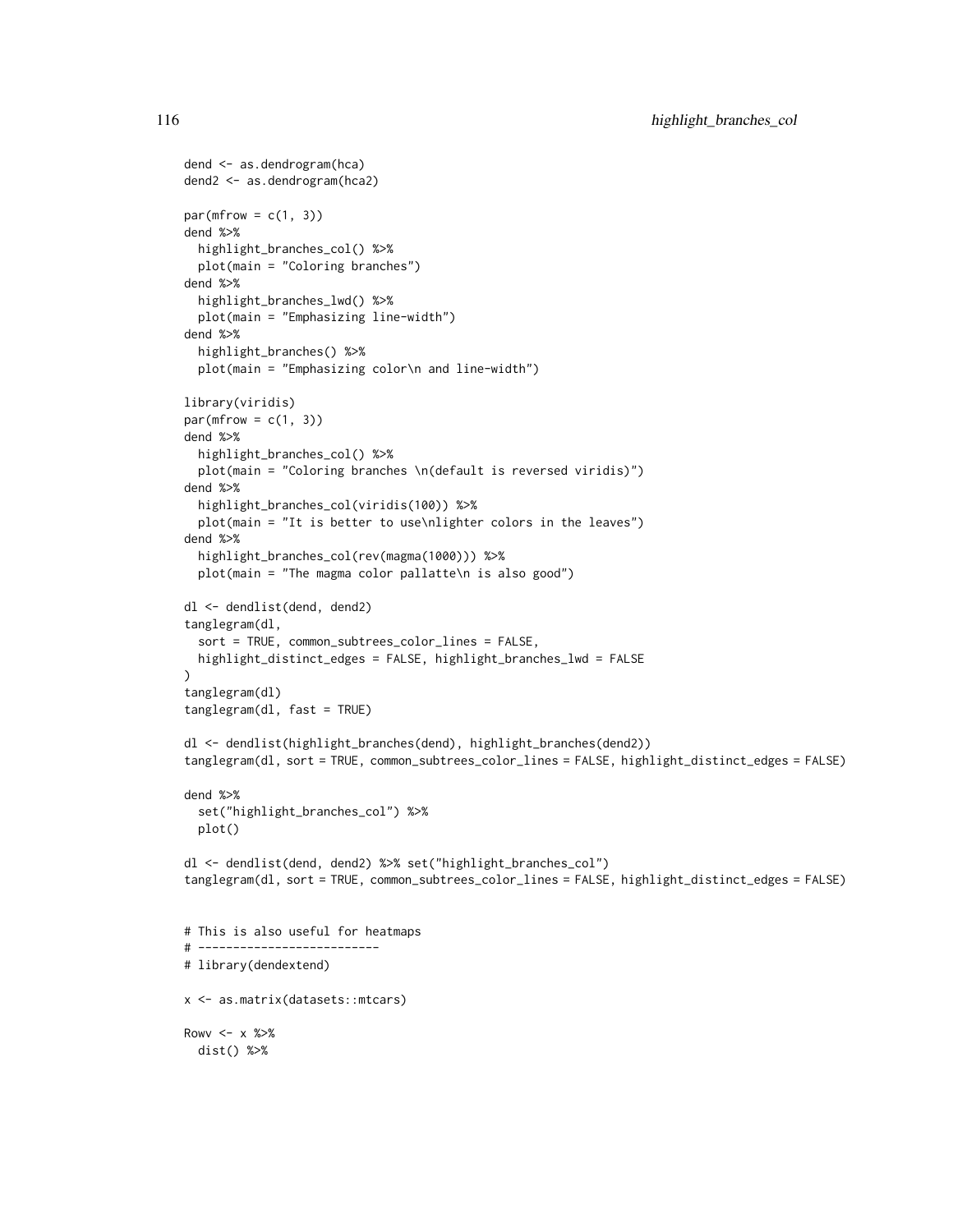# highlight\_distinct\_edges 117

```
hclust() %>%
  as.dendrogram() %>%
  set("branches_k_color", k = 3) %>%
  set("highlight_branches_lwd") %>%
  ladderize()
# rotate_DendSer(ser_weight = dist(x))
Colv \leftarrow x %>>t() %>%
  dist() %>%
  hclust() %>%
  as.dendrogram() %>%
  set("branches_k_color", k = 2) %>%
  set("highlight_branches_lwd") %>%
  ladderize()
# rotate_DendSer(ser_weight = dist(t(x)))
library(gplots)
heatmap.2(x, Rowv = Rowv, Colv = Colv)
```
<span id="page-116-0"></span>highlight\_distinct\_edges

*Highlight distint edges in a tree (compared to another one)*

# Description

Highlight distint edges in a tree (compared to another one) by changing the branches' color, line width, or line type.

This function enables this feature in [dend\\_diff](#page-73-0) and [tanglegram](#page-184-0)

```
highlight_distinct_edges(dend, ...)
## S3 method for class 'dendrogram'
highlight_distinct_edges(
  dend,
 dend2,
 value = 2,
  edgePar = c("col", "lty", "lwd"),
  ...
\lambda## S3 method for class 'dendlist'
highlight_distinct_edges(dend, ..., which = c(1L, 2L))
```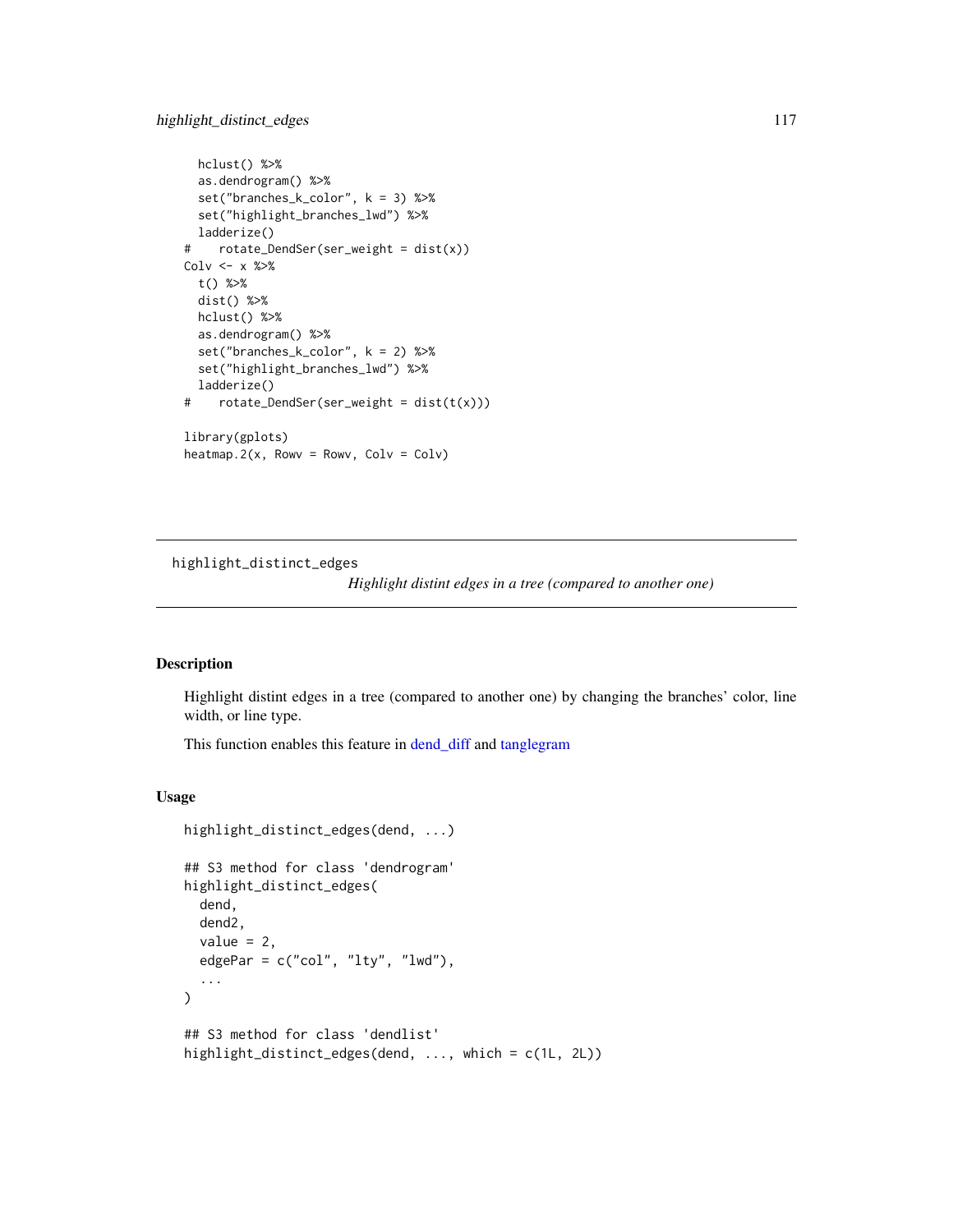# Arguments

| dend     | a dendrogram or dendlist to find unique edges in (to highlight)                                                                                                                                                |
|----------|----------------------------------------------------------------------------------------------------------------------------------------------------------------------------------------------------------------|
| $\cdots$ | Ignored.                                                                                                                                                                                                       |
| dend2    | a dendrogram to compare with                                                                                                                                                                                   |
| value    | a new value scalar for the edgePar attribute.                                                                                                                                                                  |
| edgePar  | a character indicating the value inside edgePar to adjust. Can be either "col",<br>"lty", or "lwd".                                                                                                            |
| which    | an integer vector indicating, in the case "dend" is a dendlist, on which of the<br>trees should the modification be performed. If missing - the change will be<br>performed on all of objects in the dendlist. |

# Value

A dendrogram with modified edges - the distinct ones are changed (color, line width, or line type)

# See Also

[distinct\\_edges,](#page-77-0) [highlight\\_distinct\\_edges,](#page-116-0) [dist.dendlist,](#page-75-0) [tanglegram](#page-184-0) [assign\\_values\\_to\\_branches\\_edgePar,](#page-11-0) [distinct.edges,](#page-0-0)

```
x \le -1:5 \text{ %>}xdist() %>%
 hclust() %>%
  as.dendrogram()
y <- set(x, "labels", 5:1)
distinct_edges(x, y)
distinct_edges(y, x)
par(mfrow = c(1, 2))plot(highlight_distinct_edges(x, y))
plot(y)
# tanglegram(highlight_distinct_edges(x, y),y)
# dend_diff(x, y)
## Not run:
# using highlight_distinct_edges combined with dendlist and set
# to clearly highlight "stable" branches.
data(iris)
ss <- c(1:5, 51:55, 101:105)
iris1 <- iris[ss, -5] %>%
  dist() %>%
  hclust(method = "single") %>%
  as.dendrogram()
iris2 \leftarrow iris[ss, -5] %>%
  dist() %>%
```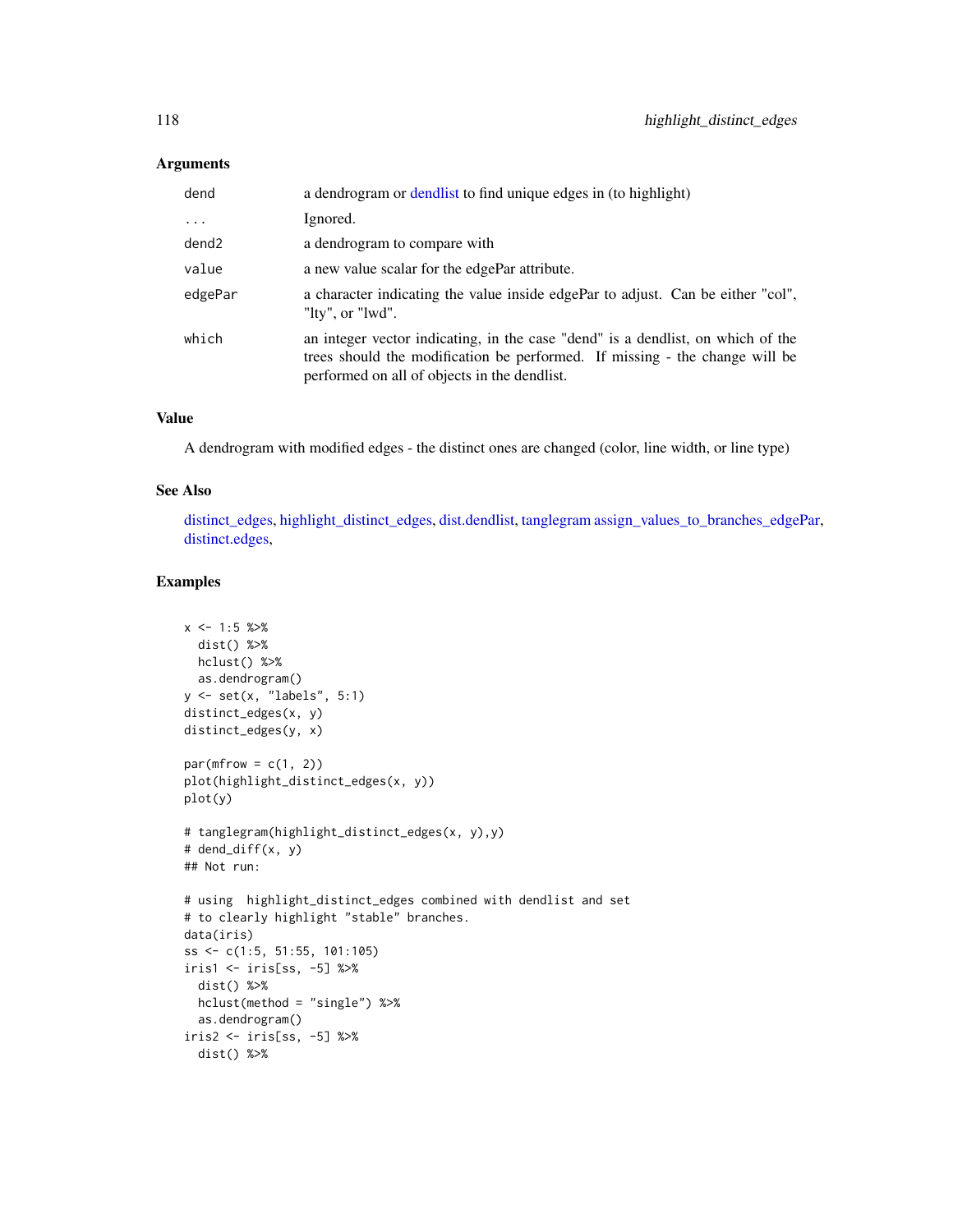# identify.dendrogram 119

```
hclust(method = "complete") %>%
 as.dendrogram()
iris12 <- dendlist(iris1, iris2) %>%
 set("branches_k_color", k = 3) %>%
 set("branches_lwd", 3) %>%
 highlight_distinct_edges(value = 1, edgePar = "lwd")
iris12 %>%
 untangle(method = "step2side") %>%
 tanglegram(
   sub = "Iris dataset", main_left = "'single' clustering",
   main_right = "'complete' clustering"
 \lambda## End(Not run)
```
identify.dendrogram *Identify Clusters in a Dendrogram (not hclust)*

#### Description

Just like [identify.hclust:](#page-0-0) reads the position of the graphics pointer when the (first) mouse button is pressed. It then cuts the tree at the vertical position of the pointer and highlights the cluster containing the horizontal position of the pointer. Optionally a function is applied to the index of data points contained in the cluster.

# Usage

```
## S3 method for class 'dendrogram'
identify(
  x,
  FUN = NULL,
 N = 20,
 MAXCLUSTER,
 DEFU. FUN = NULL,
 horiz = FALSE,stop_if_out = FALSE,
  ...
\mathcal{L}
```
#### Arguments

| X          | a dendrogram object.                                                                                                    |
|------------|-------------------------------------------------------------------------------------------------------------------------|
| <b>FUN</b> | (optional) function to be applied to the index numbers of the data points in a<br>cluster (see 'Details' below).        |
| N          | the maximum number of clusters to be identified.                                                                        |
| MAXCLUSTER | the maximum number of clusters that can be produced by a cut (limits the effec-<br>tive vertical range of the pointer). |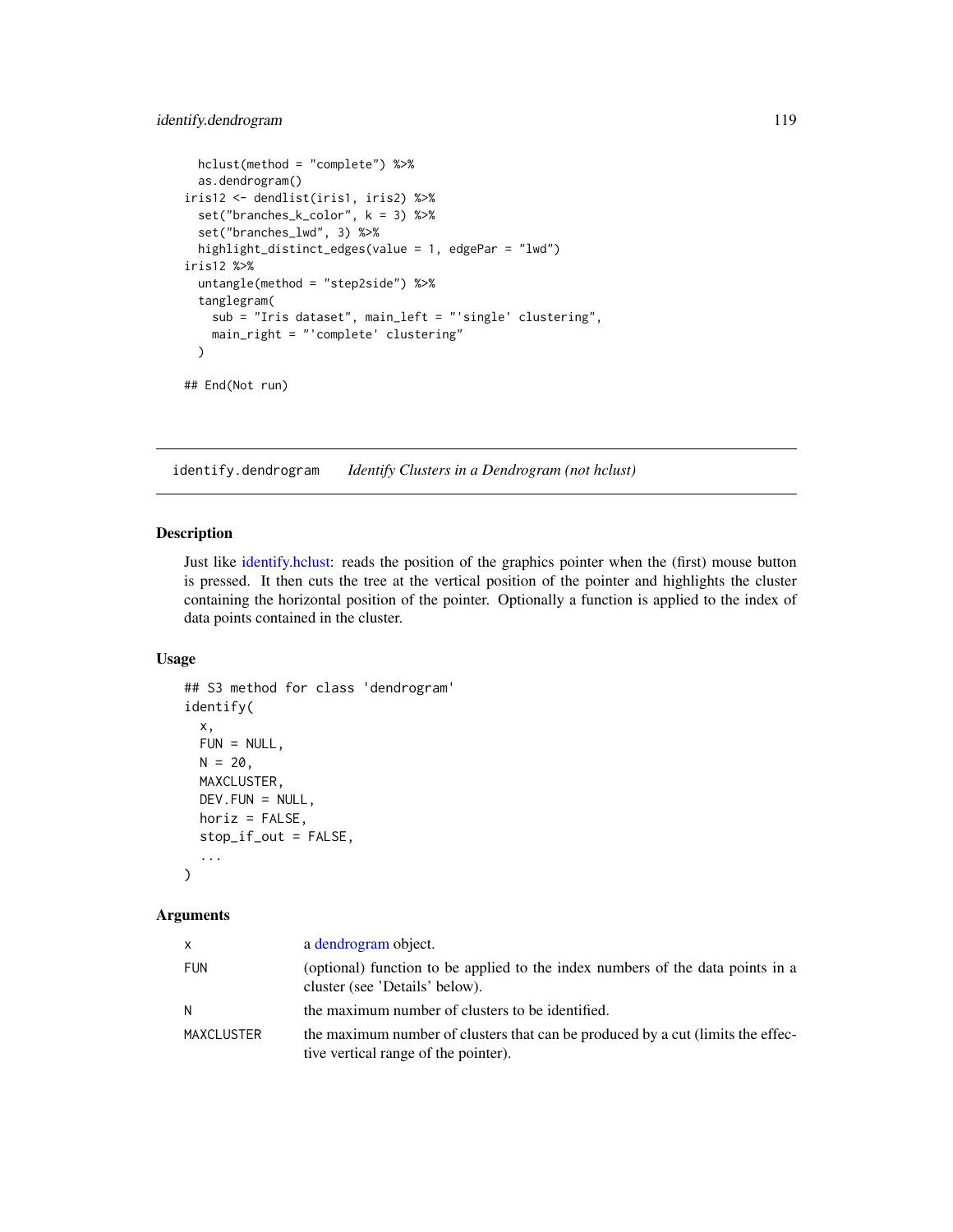| DEV.FUN     | (optional) integer scalar. If specified, the corresponding graphics device is made<br>active before FUN is applied.                                                                                                                |
|-------------|------------------------------------------------------------------------------------------------------------------------------------------------------------------------------------------------------------------------------------|
| horiz       | logical (FALSE), indicating if the rectangles should be drawn horizontally or<br>not (for when using plot(dend, horiz = TRUE)).                                                                                                    |
| stop_if_out | logical (default is FALSE). This default makes the function NOT stop if k of<br>the locator is outside the range (this default is different than the behavior of the<br>identify.helust function - but it is nicer for the user.). |
| .           | further arguments to FUN.                                                                                                                                                                                                          |
|             |                                                                                                                                                                                                                                    |

## Details

By default clusters can be identified using the mouse and an invisible list of indices of the respective data points is returned. If FUN is not NULL, then the index vector of data points is passed to this function as first argument, see the examples below. The active graphics device for FUN can be specified using DEV.FUN. The identification process is terminated by pressing any mouse button other than the first, see also identify.

## Value

(Invisibly) returns a list where each element contains a vector of data points contained in the respective cluster.

## Source

This function is based on [identify.hclust,](#page-0-0) with slight modifications to have it work with a dendrogram, as well as adding "horiz"

# See Also

[identify.hclust,](#page-0-0) [rect.hclust,](#page-0-0) [order.dendrogram,](#page-0-0) [cutree.dendrogram](#page-61-0)

```
## Not run:
set.seed(23235)
ss <- sample(1:150, 10)
hc <- iris[ss, -5] %>%
 dist() %>%
  hclust()
dend <- hc %>% as.dendrogram()
plot(dend)
identify(dend)
plot(dend, horiz = TRUE)
identify(dend, horiz = TRUE)
## End(Not run)
```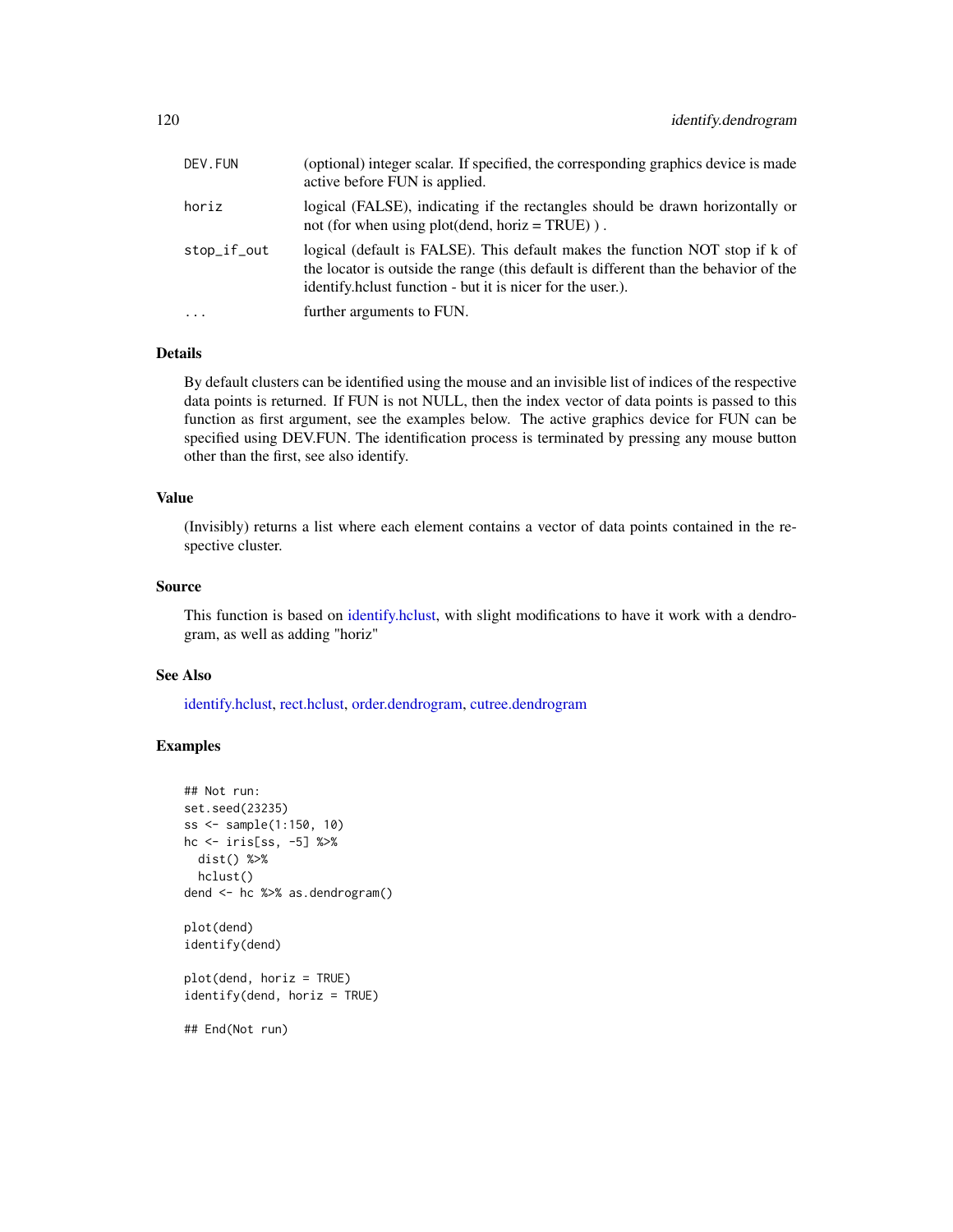#### Description

Return two trees after pruning them so that the only leaves left are the intersection of their labels.

## Usage

```
intersect_trees(dend1, dend2, warn = dendextend_options("warn"), ...)
```
# Arguments

| dend1             | tree object (dendrogram/hclust/phylo)                                                                                                                                                                                                                                 |
|-------------------|-----------------------------------------------------------------------------------------------------------------------------------------------------------------------------------------------------------------------------------------------------------------------|
| dend <sub>2</sub> | tree object (dendrogram/hclust/phylo)                                                                                                                                                                                                                                 |
| warn              | logical (default from dendextend_options("warn") is FALSE). Set if warning are<br>to be issued, it is safer to keep this at TRUE, but for keeping the noise down,<br>the default is FALSE. Should a warning be issued if there was a need to perform<br>intersaction. |
| .                 | passed on                                                                                                                                                                                                                                                             |
|                   |                                                                                                                                                                                                                                                                       |

#### Value

A [dendlist](#page-71-0) with two pruned trees

## See Also

[prune,](#page-145-0) [intersect,](#page-0-0) [labels](#page-0-0)

```
hc <- hclust(dist(USArrests[1:5, ]), "ave")
dend <- as.dendrogram(hc)
labels(dend) < -1:5dend1 <- prune(dend, 1)
dend2 <- prune(dend, 5)
intersect_dend <- intersect_trees(dend1, dend2)
layout(matrix(c(1, 1, 2, 3, 4, 5), 3, 2, byrow = TRUE))
plot(dend, main = "Original tree")
plot(dend1, main = "Tree 1:\n original with label 1 pruned")
plot(dend2, main = "Tree 2:\n original with label 2 pruned")
plot(intersect_dend[[1]],
  main = "Tree 1 pruned
     with the labels that intersected with those of Tree 2"
)
plot(intersect_dend[[2]],
 main = "Tree 2 pruned
```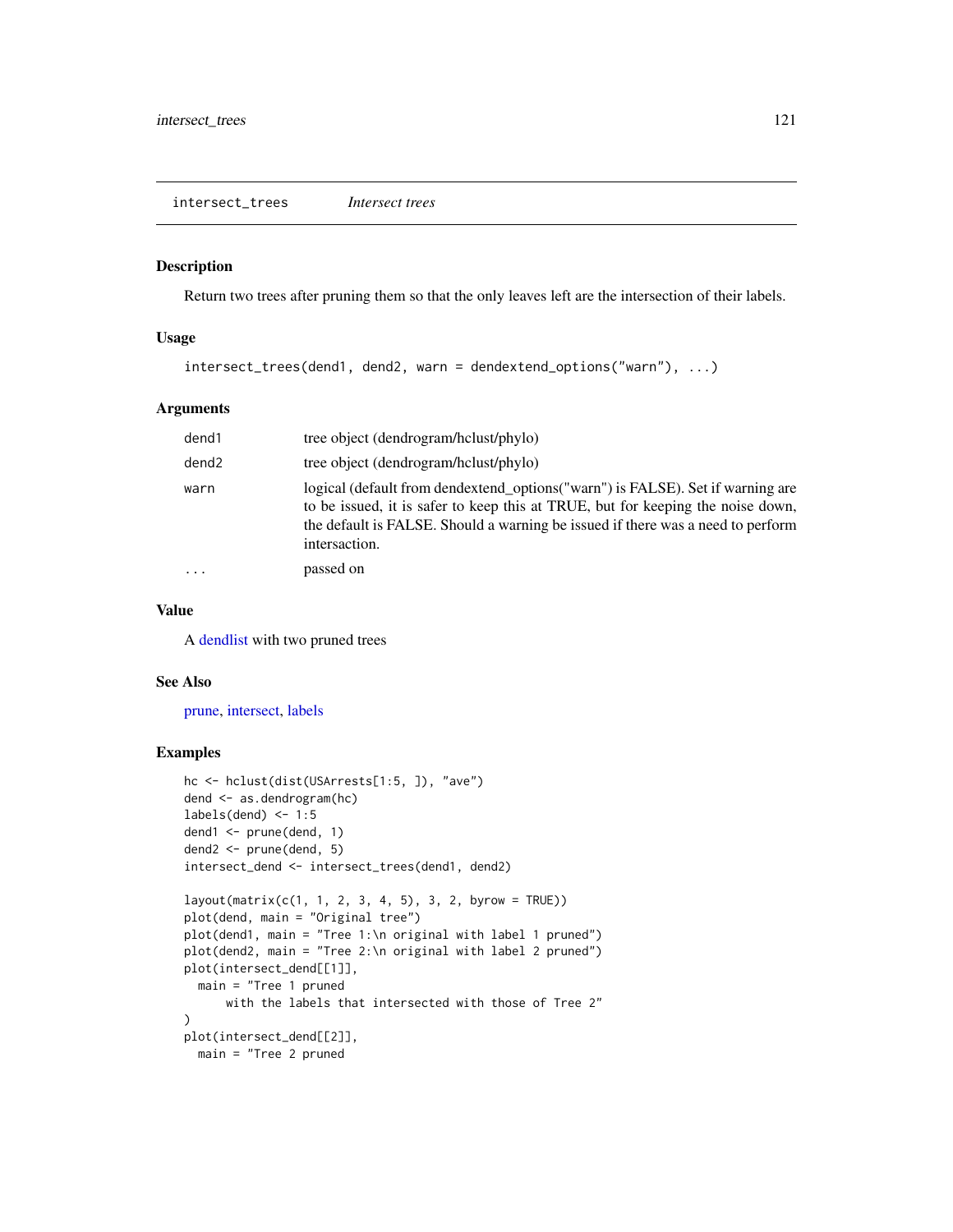with the labels that intersected with those of Tree 1"  $\mathcal{L}$ 

is.natural.number *Check if numbers are natural*

#### Description

Vectorized function for checking if numbers are natural or not. Helps in checking if a vector is of type "order".

# Usage

```
is.natural.number(x, tol = .Machine$double.eps^0.5, \dots)
```
#### Arguments

| x                       | a vector of numbers                 |
|-------------------------|-------------------------------------|
| tol                     | tolerence to floating point issues. |
| $\cdot$ $\cdot$ $\cdot$ | (not currently in use)              |

## Value

logical - is the entered number natural or not.

## Author(s)

Marco Gallotta (a.k.a: marcog), Tal Galili

# Source

```
This function was written by marcog, as an answer to my question here: https://stackoverflow.
com/questions/4562257/what-is-the-fastest-way-to-check-if-a-number-is-a-positive-natural-number-in
```
# See Also

[is.numeric](#page-0-0), [is.double](#page-0-0), [is.integer](#page-0-0)

```
is.natural.number(1) # is TRUE
(x \leq -\text{seq}(-1, 5, \text{ by } = 0.5))is.natural.number(x)
# is.natural.number( "a" )
all(is.natural.number(x))
```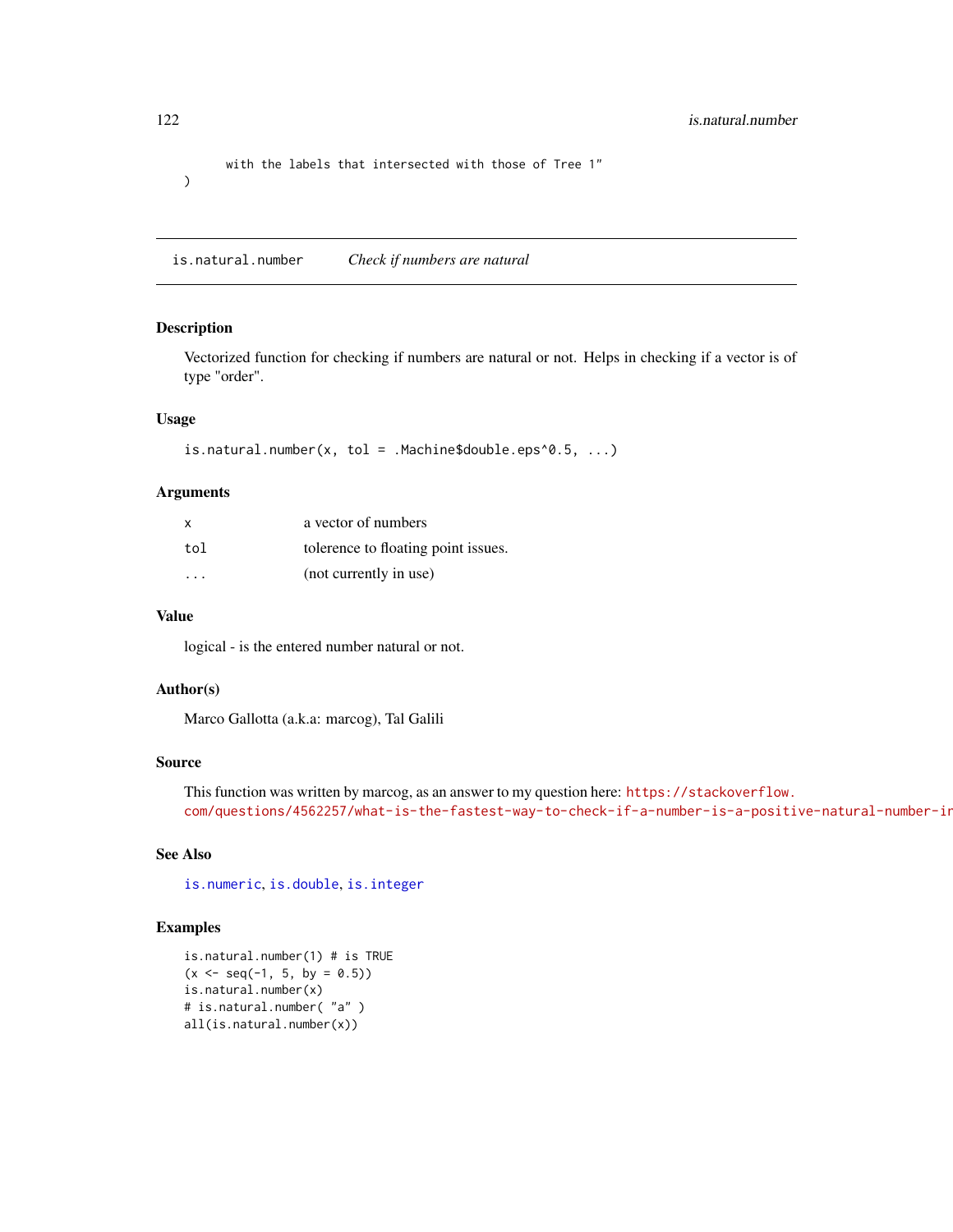# Description

Checks if the value is and empty list(). Can be useful.

# Usage

is\_null\_list(x)

# Arguments

x whatever object to check

# Value

logical

```
# I can run this only if I'd make is_null_list exported
## Not run:
# TRUE:
is_null_list(list())
# FALSE
is_null_list(list(1))
is_null_list(1)
x <- list(1, list(), 123)
ss_list <- sapply(x, is_null_list)
x \leftarrow x[:ss\_list]x
x <- list(1, list(), 123)
ss_list <- sapply(x, is_null_list)
x \leftarrow list(list())
x
## End(Not run)
## Not run:
# error
is_null_list()
## End(Not run)
```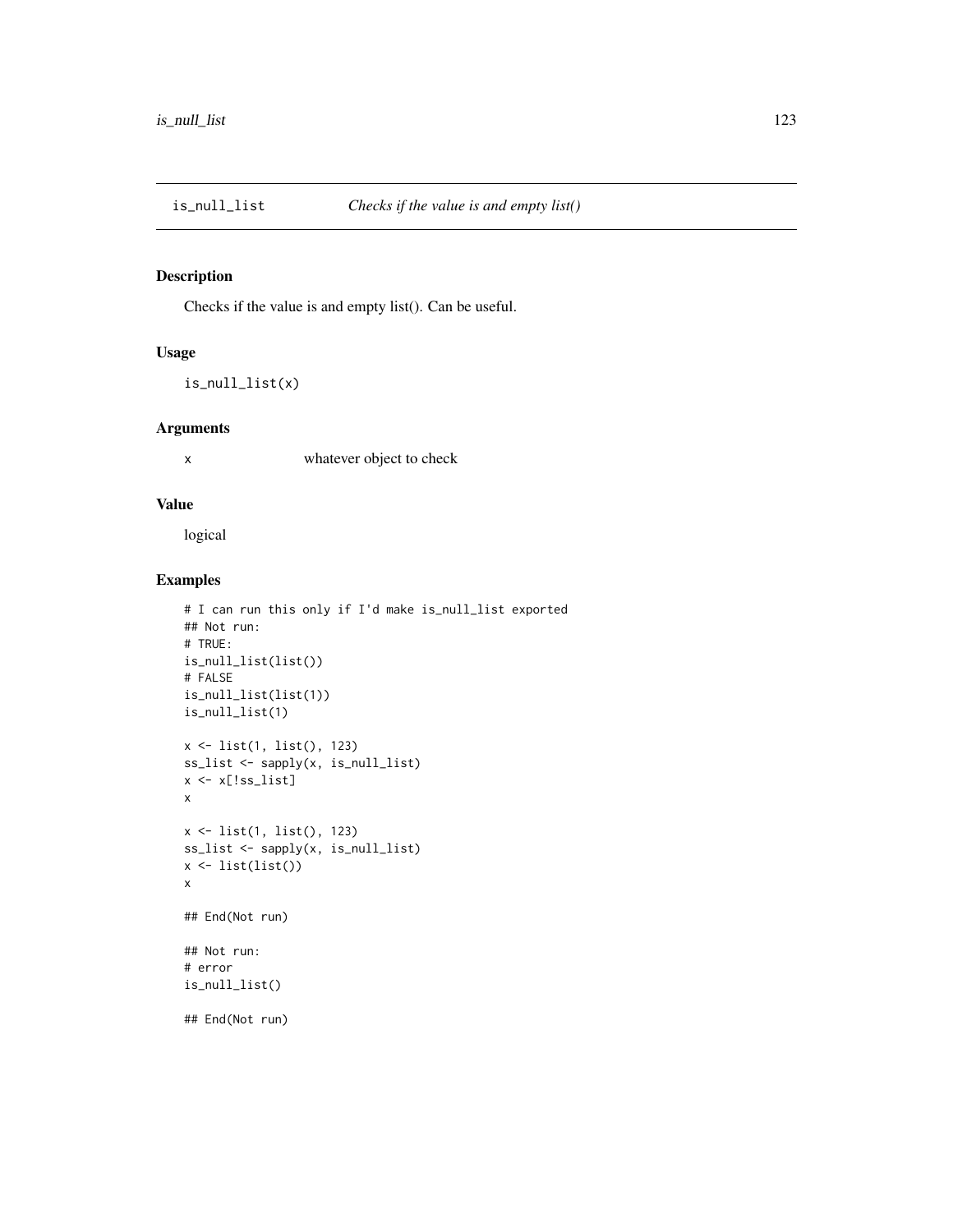## Description

Returns TRUE if some class (based on the name of the function).

# Usage

is.hclust(x) is.dendrogram(x) is.phylo(x) is.dendlist(x) is.dist(x)

# Arguments

x an object.

# Value

Returns TRUE if some class (based on the name of the function).

# Examples

```
# TRUE:
is.dendlist(dendlist())
# FALSE
is.dendlist(1)
# TRUE:
is.dist(dist(mtcars))
# FALSE
is.dist(mtcars)
```
khan *Microarray gene expression dataset from Khan et al., 2001. Subset of 306 genes.*

## Description

Khan contains gene expression profiles of four types of small round blue cell tumours of childhood (SRBCT) published by Khan et al. (2001). It also contains further gene annotation retrieved from SOURCE at <http://source.stanford.edu/>.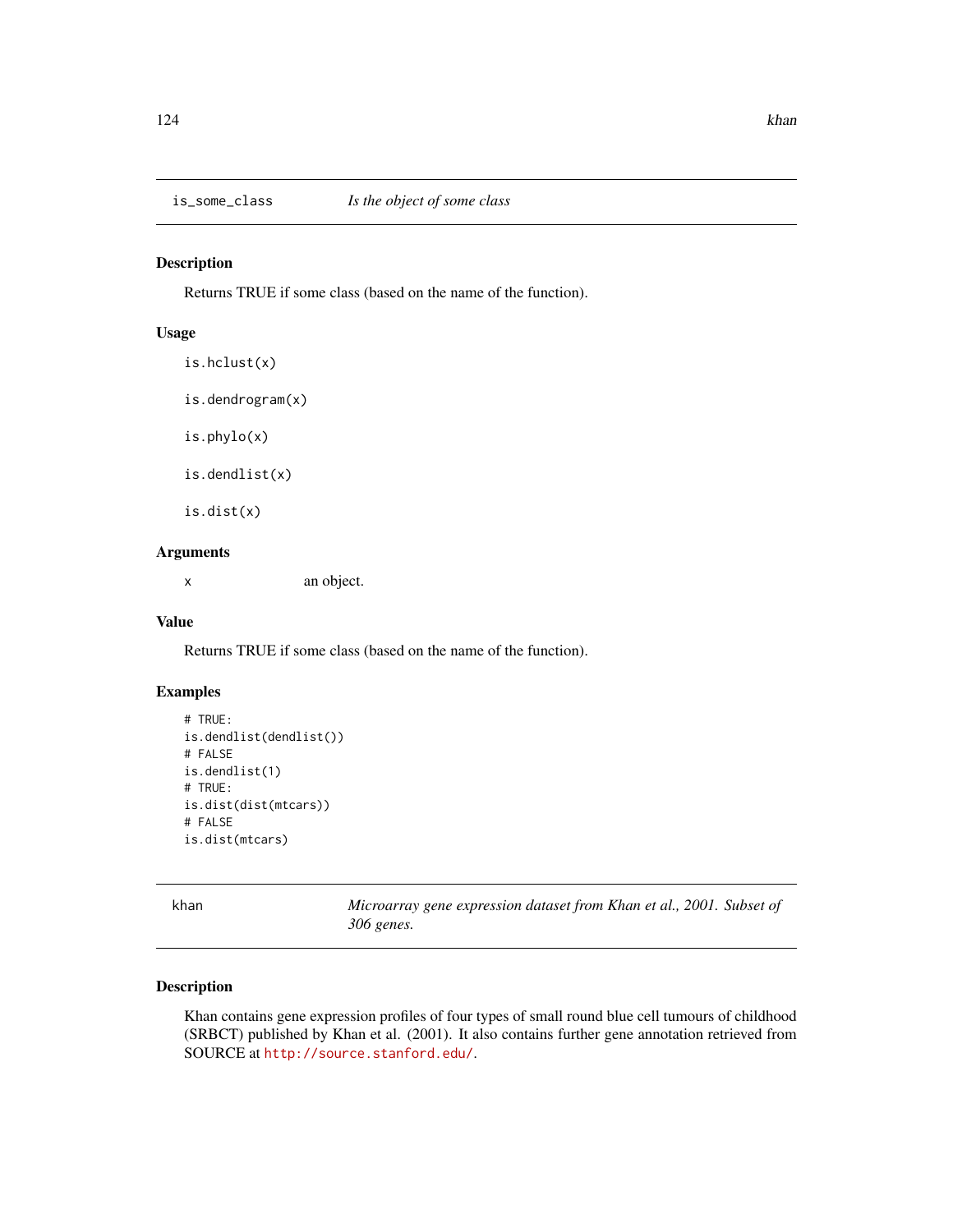#### khan 125

### Usage

khan

## Format

Khan is dataset containing the following:

- train:[data.frame](#page-0-0) of 306 rows and 64 columns. The training dataset of 64 arrays and 306 gene expression values
- test:[data.frame](#page-0-0), of 306 rows and 25 columns. The test dataset of 25 arrays and 306 genes expression values
- gene.labels.imagesID:vector of 306 Image clone identifiers corresponding to the rownames of train and test.
- train.classes:[factor](#page-0-0) with 4 levels "EWS", "BL-NHL", "NB" and "RMS", which correspond to the four groups in the train dataset
- test.classes:[factor](#page-0-0) with 5 levels "EWS", "BL-NHL", "NB", "RMS" and "Norm" which correspond to the five groups in the test dataset
- annotation:[data.frame](#page-0-0) of 306 rows and 8 columns. This table contains further gene annotation retrieved from SOURCE <http://SOURCE.stanford.edu> in May 2004. For each of the 306 genes, it contains:
	- CloneIDImage Clone ID
	- UGClusterThe Unigene cluster to which the gene is assigned
	- SymbolThe HUGO gene symbol
	- LLIDThe locus ID
	- UGRepAccNucleotide sequence accession number
	- LLRepProtAccProtein sequence accession number
	- Chromosomechromosome location
	- Cytobandcytoband location

#### Details

Khan et al., 2001 used cDNA microarrays containing 6567 clones of which 3789 were known genes and 2778 were ESTs to study the expression of genes in of four types of small round blue cell tumours of childhood (SRBCT). These were neuroblastoma (NB), rhabdomyosarcoma (RMS), Burkitt lymphoma, a subset of non-Hodgkin lymphoma (BL), and the Ewing family of tumours (EWS). Gene expression profiles from both tumour biopsy and cell line samples were obtained and are contained in this dataset. The dataset downloaded from the website contained the filtered dataset of 2308 gene expression profiles as described by Khan et al., 2001. This dataset is available from the <http://bioinf.ucd.ie/people/aedin/R/>.

In order to reduce the size of the MADE4 package, and produce small example datasets, the top 50 genes from the ends of 3 axes following bga were selected. This produced a reduced datasets of 306 genes.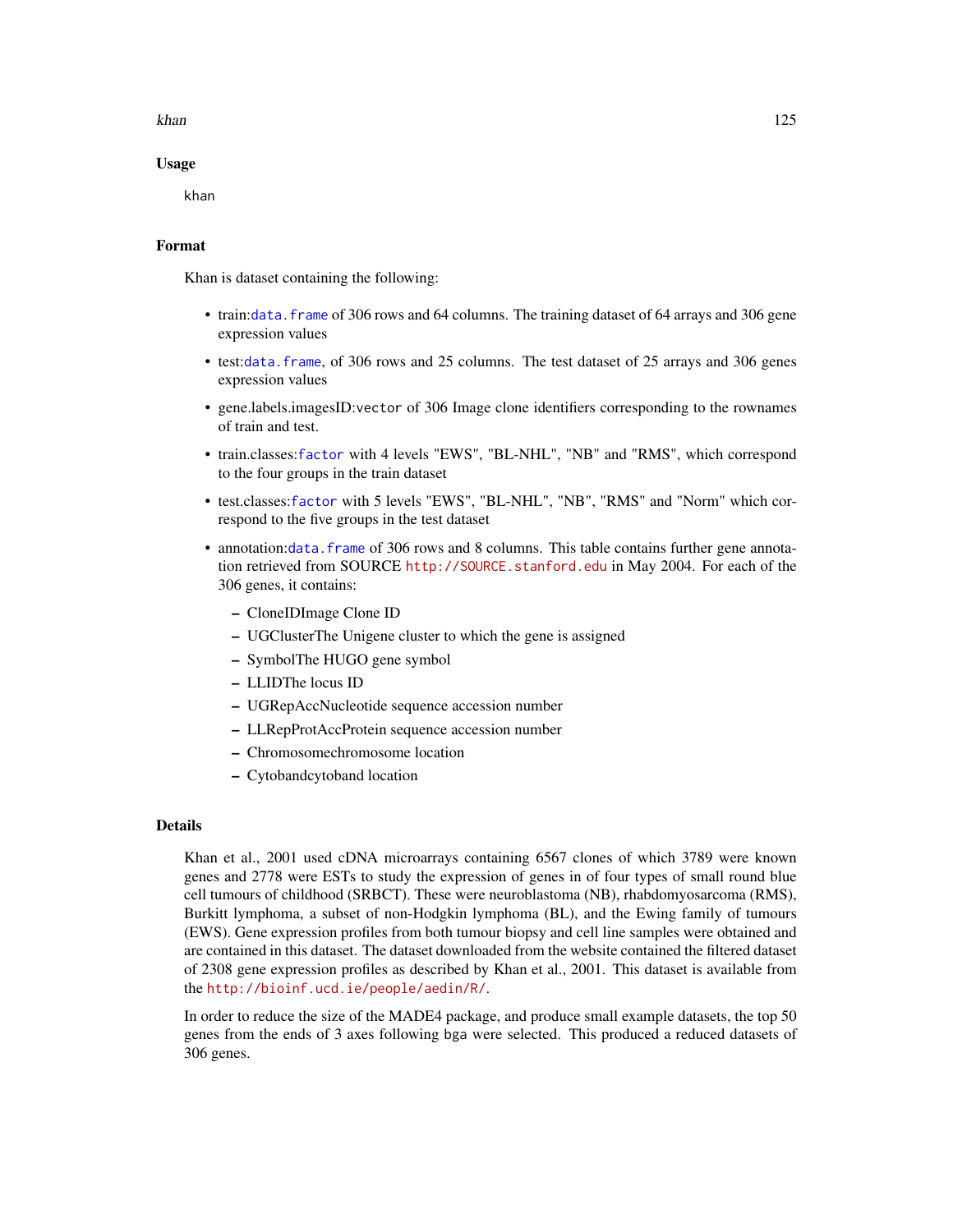## Source

khan contains a filtered data of 2308 gene expression profiles as published and provided by Khan et al. (2001) on the supplementary web site to their publication OLD (site no longer found): https://research.nhgri.nih.gov/microarray/

The data was copied from the made4 package ([https://www.bioconductor.org/packages/relea](https://www.bioconductor.org/packages/release/bioc/html/made4.html)se/ [bioc/html/made4.html](https://www.bioconductor.org/packages/release/bioc/html/made4.html))

#### References

Culhane AC, et al., 2002 Between-group analysis of microarray data. Bioinformatics. 18(12):1600- 8.

Khan,J., Wei,J.S., Ringner,M., Saal,L.H., Ladanyi,M., Westermann,F., Berthold,F., Schwab,M., Antonescu,C.R., Peterson,C. et al. (2001) Classification and diagnostic prediction of cancers using gene expression profiling and artificial neural networks. Nat. Med., 7, 673-679.

## Examples

data(khan) summary(khan)

<span id="page-125-0"></span>labels<- *"label" assignment operator*

# Description

"label" assignment operator for vectors, dendrogram, and hclust classes.

```
labels(object, ...) <- value
## Default S3 replacement method:
labels(object, ...) <- value
## S3 replacement method for class 'dendrogram'
labels(object, ...) <- value
## S3 method for class 'hclust'
labels(object, order = TRUE, ...)## S3 replacement method for class 'hclust'
labels(object, ...) <- value
## S3 method for class 'phylo'
labels(object, ...)
```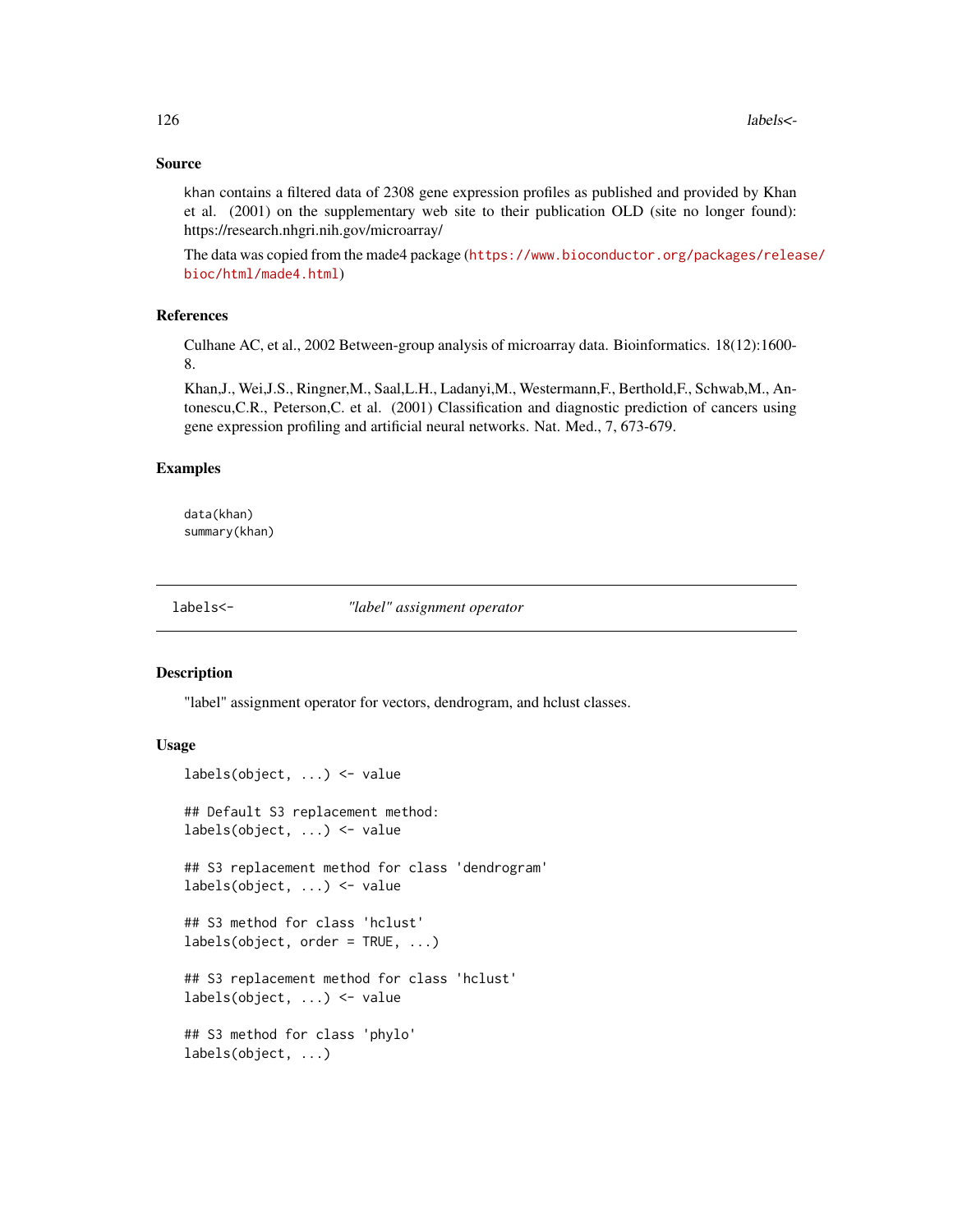#### labels<- 127

```
## S3 replacement method for class 'phylo'
labels(object, ...) <- value
```
# Arguments

| object   | a variable name (possibly quoted) who's label are to be updated                                                                                                                                                                                                                                                                                                         |
|----------|-------------------------------------------------------------------------------------------------------------------------------------------------------------------------------------------------------------------------------------------------------------------------------------------------------------------------------------------------------------------------|
| $\cdots$ | parameters passed (not currently in use)                                                                                                                                                                                                                                                                                                                                |
| value    | a value to be assigned to object's label                                                                                                                                                                                                                                                                                                                                |
| order    | default is FALSE. Only relevant for extracting labels from an holyst object (with<br>labels.hclust). Setting order=TRUE will return labels in their order in the den-<br>drogram, instead of the riginal labels order retained from object\$labels - which<br>usus ally corresponding to the row or column names of the dist object provided<br>to the helust function. |

# Details

###################

#### Value

The updated object

## Author(s)

Gavin Simpson, Tal Galili (with some ideas from Gregory Jefferis's dendroextras package)

#### Source

The functions here are based on code by Gavin and kohske from (adopted to dendrogram by Tal Galili): https://stackoverflow.com/questions/4614223/how-to-have-the-following-work-labelsx-some-valu Also with some ideas from Gregory Jefferis's dendroextras package.

#### See Also

[labels](#page-0-0)

```
x < -1:3labels(x)
labels(x) <- letters[1:3]
labels(x) # [1] "a" "b" "c"x
# a b c
# 1 2 3
# get("labels<-")
```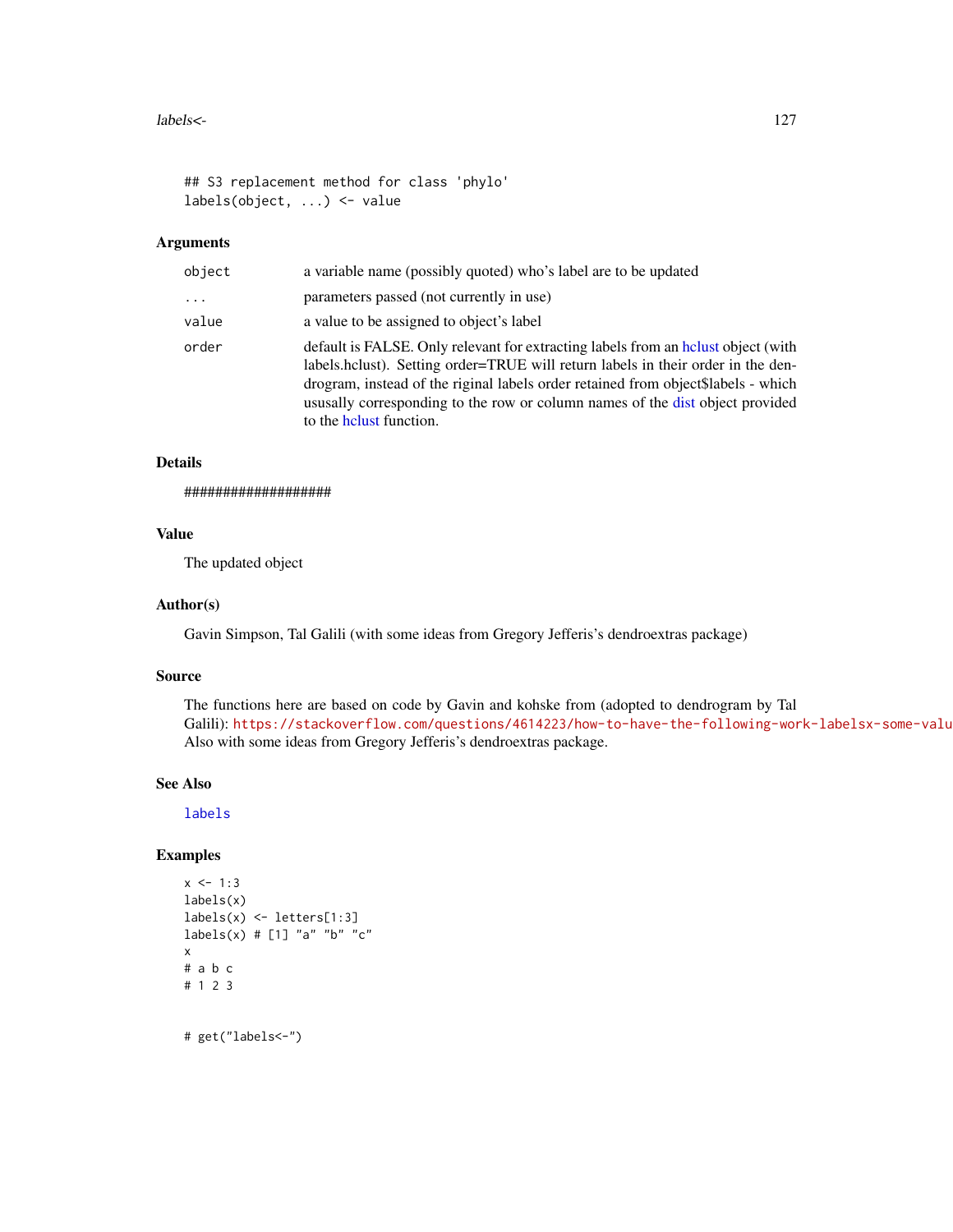#### ################

```
# Example for using the assignment with dendrogram and hclust objects:
hc <- hclust(dist(USArrests[1:3, ]), "ave")
dend <- as.dendrogram(hc)
labels(hc) # "Arizona" "Alabama" "Alaska"
labels(hc) <- letters[1:3]
labels(hc) # "a" "b" "c"
labels(dend) # "Arizona" "Alabama" "Alaska"
labels(dend) <- letters[1:3]
labels(dend) # "a" "b" "c"
suppressWarnings(labels(dend) <- LETTERS[1:2]) # will produce a warning
labels(dend) # "A" "B" "A"
labels(dend) <- LETTERS[4:6] # will replace the labels correctly
# (the fact the tree had duplicate labels will not cause a problem)
labels(dend) # "D" "E" "F"
```
labels\_cex *Retrieve/assign cex to the labels of a dendrogram*

#### Description

Retrieve/assign cex to the labels of a dendrogram

#### Usage

labels\_cex(dend, ...)

labels\_cex(dend, ...) <- value

## Arguments

| dend  | a dendrogram object                                               |
|-------|-------------------------------------------------------------------|
| .     | not used                                                          |
| value | a vector of cex to be used as new label's size for the dendrogram |

## Value

A vector with the dendrogram's labels sizes (NULL if none are supplied).

```
# define dendrogram object to play with:
dend <- as.dendrogram(hclust(dist(USArrests[1:3, ]), "ave"))
```

```
# Defaults:
labels_cex(dend)
plot(dend)
```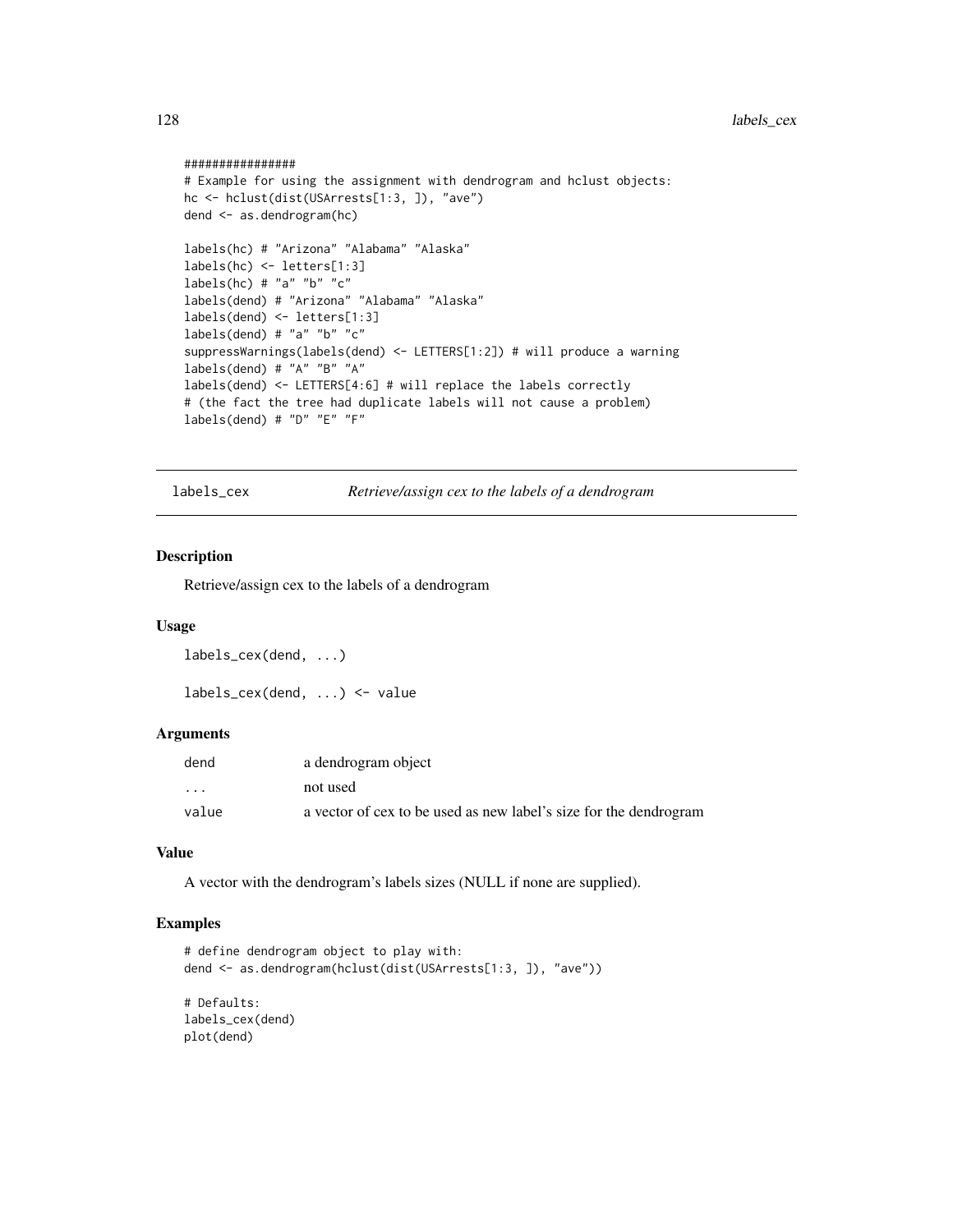# labels\_colors 129

```
# let's add some color:
labels_cex(dend) <- 1:3
labels_cex(dend)
plot(dend)
labels_cex(dend) <- 1
labels_cex(dend)
plot(dend)
```
labels\_colors *Retrieve/assign colors to the labels of a dendrogram*

#### Description

Retrieve/assign colors to the labels of a dendrogram. Note that usually dend objects come without any color assignment (and the output will be NULL, until colors are assigned).

# Usage

```
labels_colors(dend, labels = TRUE, ...)
```

```
labels\_col(dend, labels = TRUE, ...)
```

```
labels_colors(dend, ...) <- value
```
# Arguments

| dend   | a dendrogram object                                                                                        |
|--------|------------------------------------------------------------------------------------------------------------|
| labels | Boolean (default is TRUE), should the returned vector of colors return with the<br>leaves labels as names. |
| .      | not used                                                                                                   |
| value  | a vector of colors to be used as new label's colors for the dendrogram                                     |

#### Value

A vector with the dendrogram's labels colors (or a colored dendrogram, in case assignment is used). The colors are labeled.

# Source

Heavily inspired by the code in the example of [dendrapply,](#page-0-0) so credit should go to Martin Maechler. I also implemented some ideas from Gregory Jefferis's dendroextras package (having the "names" of the returned vector be the labels).

#### See Also

[cutree](#page-61-1),[dendrogram](#page-0-0), [hclust](#page-0-0), [color\\_labels](#page-48-0), [color\\_branches](#page-44-0), [assign\\_values\\_to\\_leaves\\_edgePar,](#page-13-0) [get\\_leaves\\_branches\\_col](#page-98-0)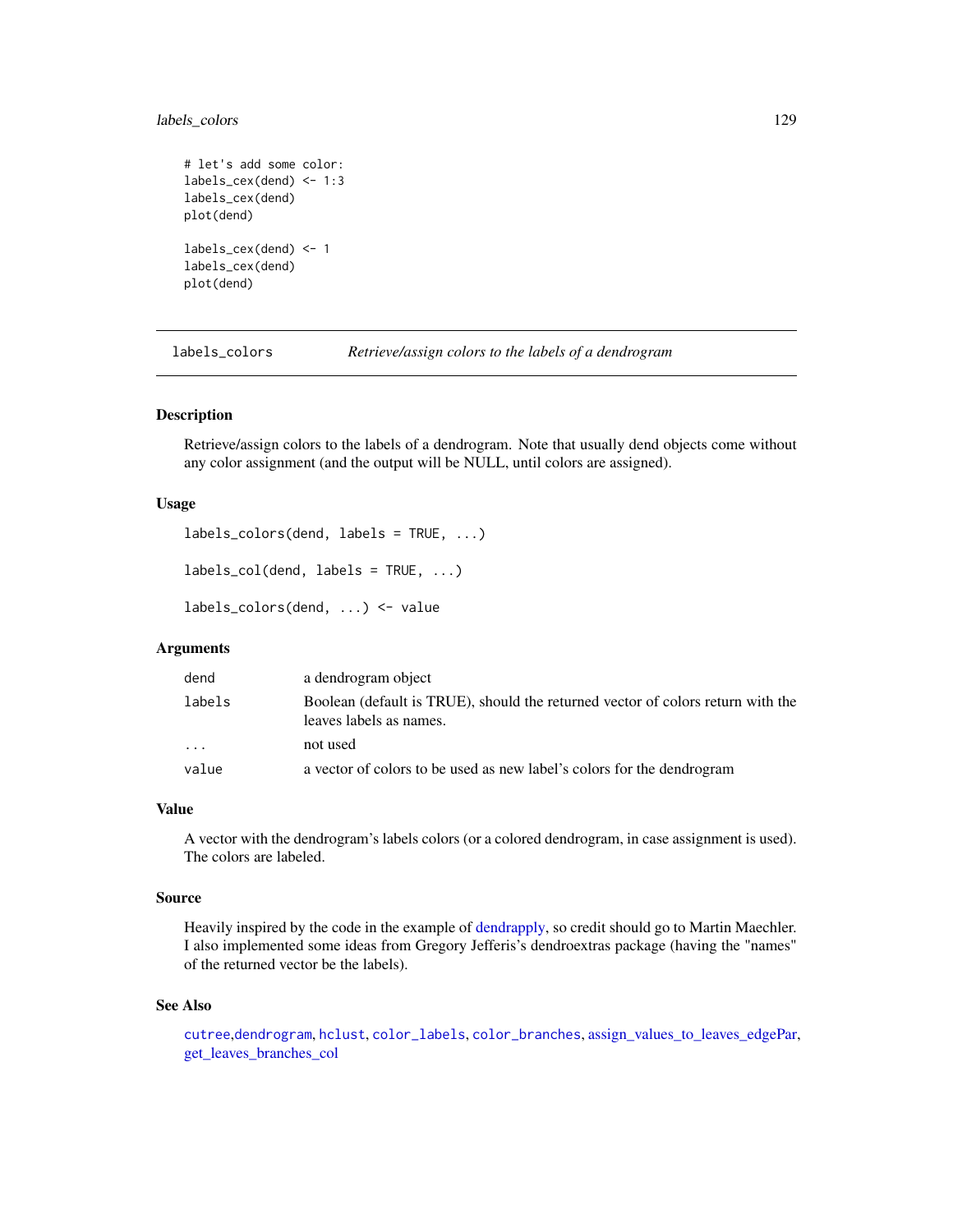## Examples

```
# define dendrogram object to play with:
hc <- hclust(dist(USArrests[1:3, ]), "ave")
dend <- as.dendrogram(hc)
# Defaults:
labels_colors(dend)
plot(dend)
# let's add some color:
labels_colors(dend) <- 2:4
labels_colors(dend)
plot(dend)
# doesn't work...
# get_nodes_attr(dend, "nodePar", include_branches = FALSE)
# changing color to black
labels_colors(dend) <- 1
labels_colors(dend)
plot(dend)
# removing color (and the nodePar completely - if it has no other attributed but lab.col)
suppressWarnings(labels_colors(dend) <- NULL)
labels_colors(dend)
plot(dend)
```
<span id="page-129-0"></span>

ladderize *Ladderize a Tree*

# Description

This function reorganizes the internal structure of the tree to get the ladderized effect when plotted.

```
ladderize(x, right = TRUE, ...)## S3 method for class 'dendrogram'
ladderize(x, right = TRUE, ...)## S3 method for class 'phylo'
ladderize(x, right = TRUE, phy, ...)## S3 method for class 'dendlist'
ladderize(x, right = TRUE, which, ...)
```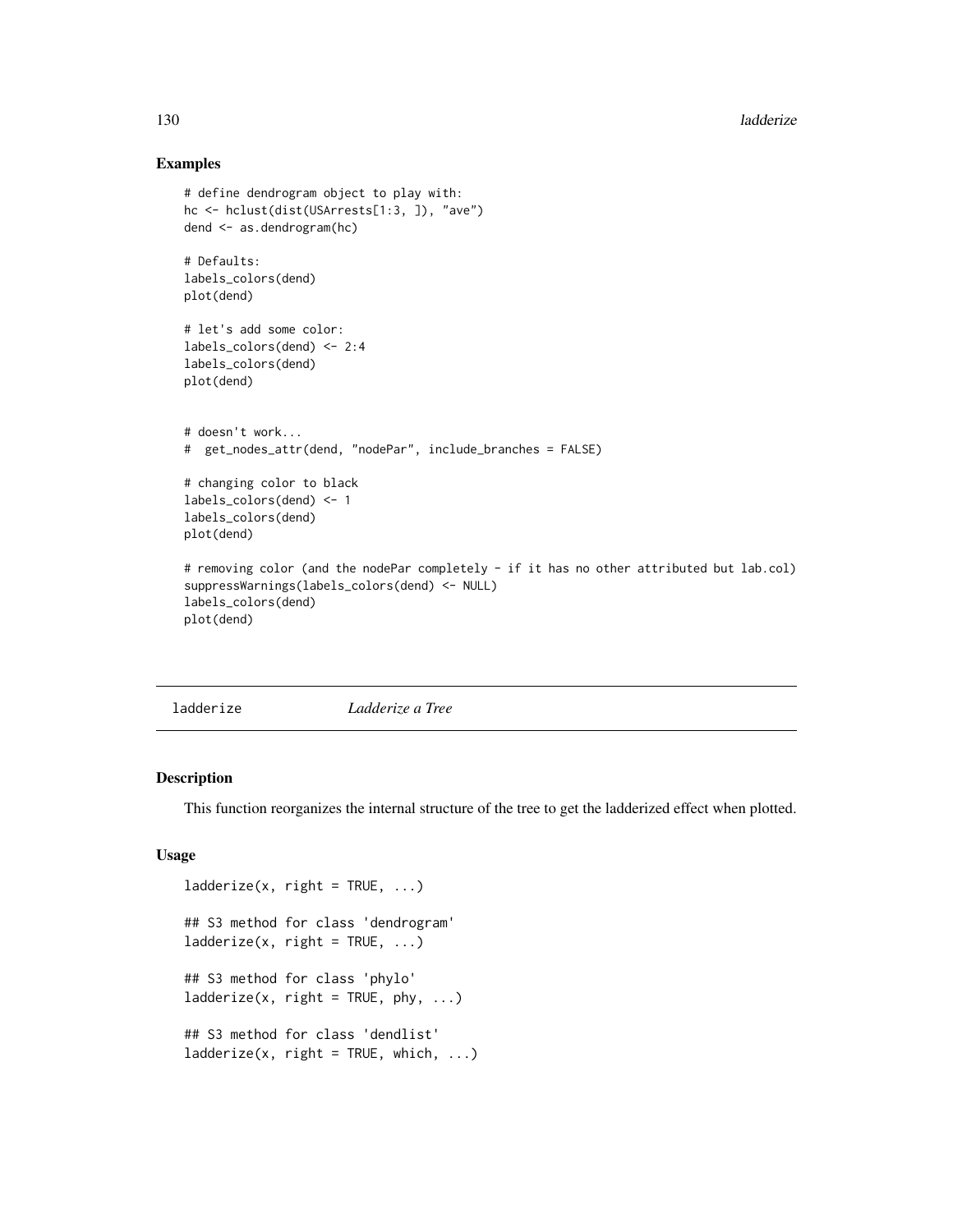# leaf\_Colors 131

## Arguments

| $\mathsf{x}$ | a tree object (either a dendrogram, dendlist, or phylo)                                                                                                                        |
|--------------|--------------------------------------------------------------------------------------------------------------------------------------------------------------------------------|
| right        | a logical (TRUE) specifying whether the smallest clade is on the right-hand side<br>(when the tree is plotted upwards), or the opposite (if FALSE).                            |
| $\ddotsc$    | Currently ignored.                                                                                                                                                             |
| phy          | a placeholder in case the user uses "phy $=$ "                                                                                                                                 |
| which        | an integer (can have any number of elements). It indicates the elements in the<br>dendlist to ladderize. If missing, it will ladderize all the dendrograms in the<br>dendlist. |

#### Value

A rotated tree object

# See Also

[ladderize](#page-129-0), [rev.dendrogram](#page-0-0), [rotate](#page-165-0) (dendextend), [rotate](#page-165-0) (ape)

# Examples

```
dend <- USArrests[1:8, ] %>%
 dist() %>%
 hclust() %>%
 as.dendrogram() %>%
  set("labels_colors") %>%
  set("branches_k_color", k = 5)
set.seed(123)
dend <- shuffle(dend)
par(mfrow = c(1, 3))dend %>% plot(main = "Original")
dend %>%
  ladderize(TRUE) %>%
  plot(main = "Right (default)")
dend %>%
  ladderize(FALSE) %>%
  plot(main = "Left (rev of right)")
```
leaf\_Colors *Return the leaf Colors of a dendrogram*

# Description

The returned Colors will be in dendrogram order.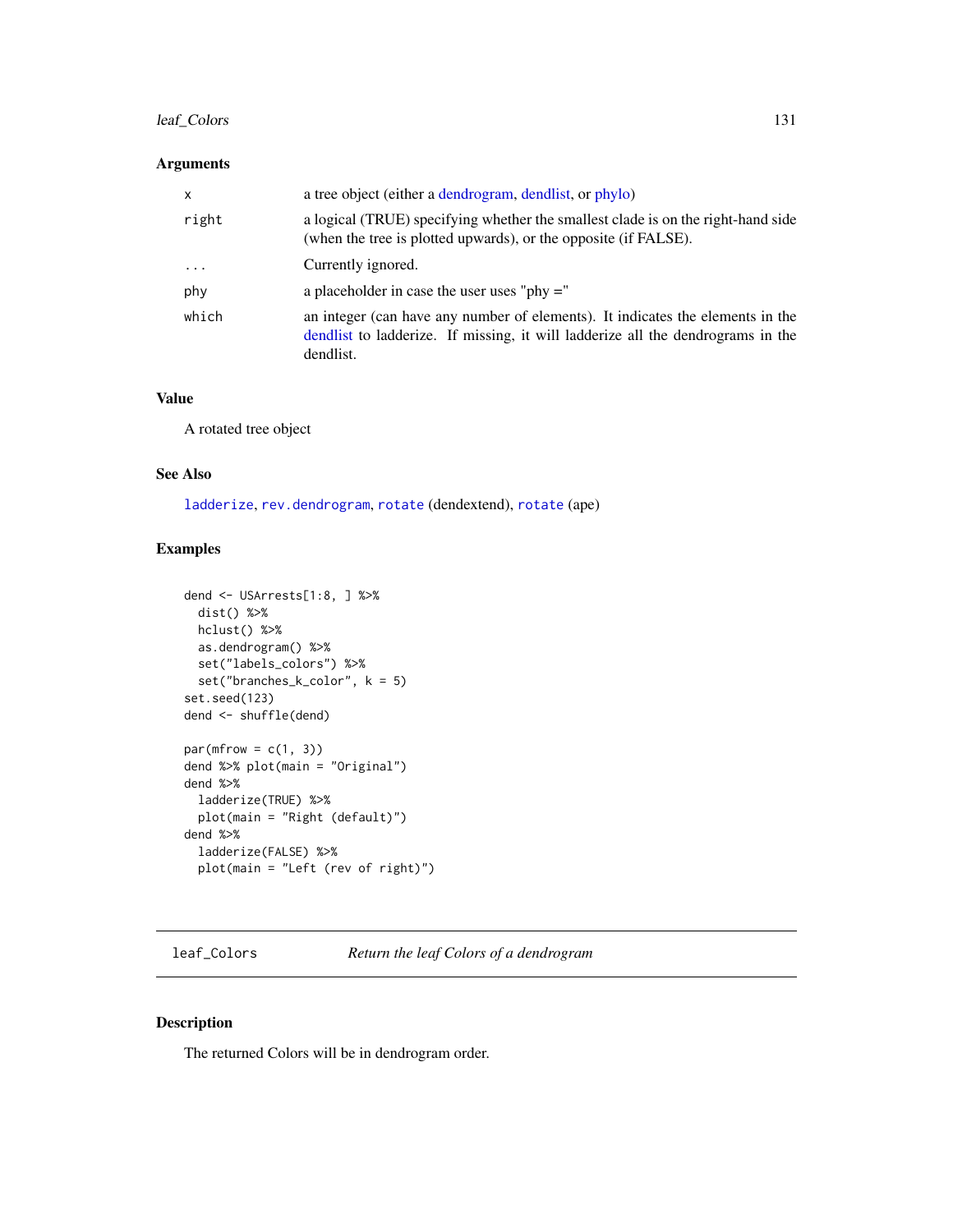# Usage

```
leaf_Colors(d, col_to_return = c("edge", "node", "label"))
```
#### Arguments

| the dendrogram                                                     |
|--------------------------------------------------------------------|
| col to return Character scalar - kind of Color attribute to return |

# Value

named character vector of Colors, NA\_character\_ where missing

# Author(s)

jefferis

# See Also

[slice](#page-0-0)[,color\\_branches](#page-44-0)

# Examples

```
dend <- USArrests %>%
  dist() %>%
  hclust(method = "ave") %>%
  as.dendrogram()
d5 <- color_branches(dend, 5)
leaf_Colors(d5)
```
lowest\_common\_branch *Find lowest common branch were the two items are shared*

#### Description

Given two vectors, for two items, of cluster belonging - the function finds the lowest branch (e.g: largest number of k clusters) for which the two items are in the same cluster for the two trees.

# Usage

```
lowest_common_branch(item1, item2, ...)
```
## Arguments

| item1    | a named numeric vector (of cluster group with names of k level) |
|----------|-----------------------------------------------------------------|
| item2    | a named numeric vector (of cluster group with names of k level) |
| $\cdots$ | not used                                                        |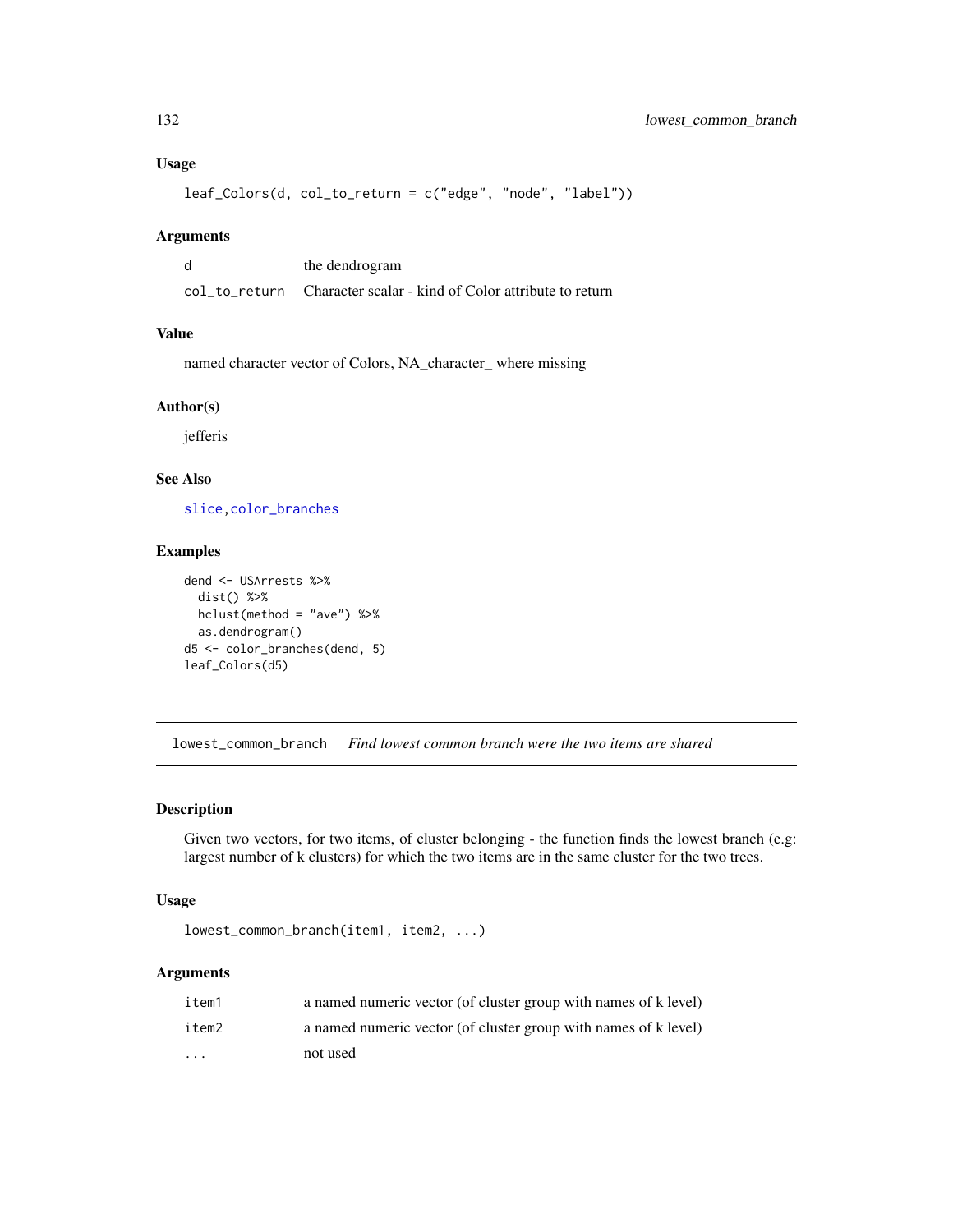# Value

The first location (from left) where the two vectors have the same A dendrogram, after adjusting the members attr in all of its nodes.

## See Also

[cor\\_bakers\\_gamma](#page-53-0)

# Examples

```
item1 <- structure(c(1L, 1L, 1L, 1L), .Names = c("1", "2", "3", "4"))
item2 <- structure(c(1L, 1L, 2L, 2L), .Names = c("1", "2", "3", "4"))
lowest_common_branch(item1, item2)
```
<span id="page-132-0"></span>match\_order\_by\_labels *Adjust the order of one dendrogram based on another (using labels)*

## Description

Takes one dendrogram and adjusts its order leaves valeus based on the order of another dendrogram. The values are matached based on the labels of the two dendrograms.

This allows for faster [entanglement](#page-80-0) running time, since we can be sure that the leaves order is just as using their labels.

#### Usage

```
match_order_by_labels(
  dend_change,
  dend_template,
  check_that_labels_match = TRUE
\mathcal{E}
```
#### Arguments

dend\_change tree object (dendrogram) dend\_template tree object (dendrogram) check\_that\_labels\_match logical (TRUE). If to check that the labels in the two dendrogram match. (if they do not, the function aborts)

# Value

Returns dend\_change after adjusting its order values to be like dend\_template.

## See Also

[entanglement](#page-80-0) , [tanglegram](#page-184-0)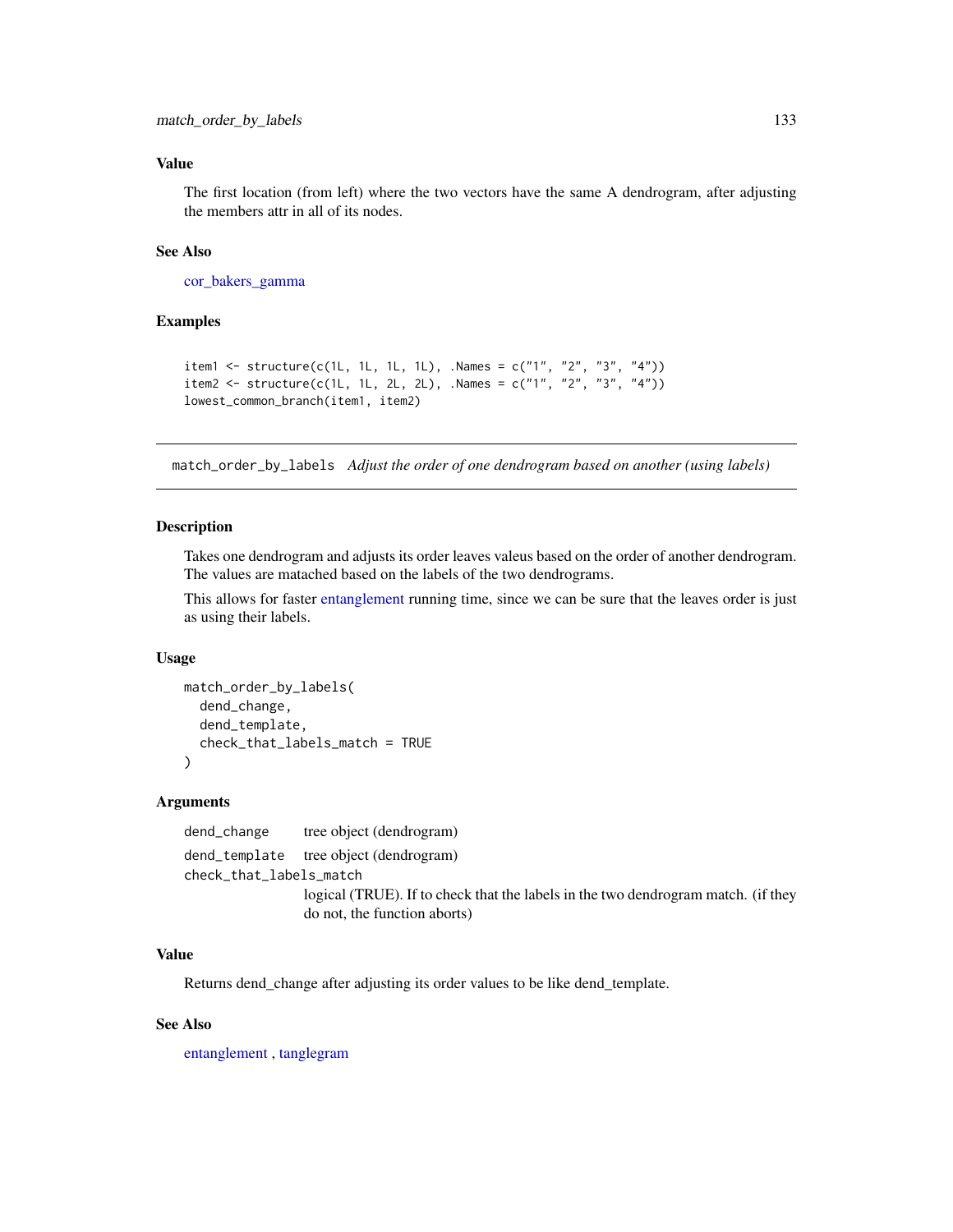## Examples

```
## Not run:
dend <- USArrests[1:4, ] %>%
 dist() %>%
 hclust() %>%
 as.dendrogram()
order.dendrogram(dend) # c(4L, 3L, 1L, 2L)
dend_changed <- dend
order.dendrogram(dend_changed) <- 1:4
order.dendrogram(dend_changed) # c(1:4)
# now let's fix the order of the new object to be as it was:
dend_changed <- match_order_by_labels(dend_changed, dend)
# these two are now the same:
order.dendrogram(dend_changed)
order.dendrogram(dend)
## End(Not run)
```
match\_order\_dendrogram\_by\_old\_order

*Adjust the order of one dendrogram based on another (using order)*

# **Description**

Takes one dendrogram and adjusts its order leaves valeus based on the order of another dendrogram. The values are matached based on the order of the two dendrograms.

This allows for faster [entanglement](#page-80-0) running time, since we can be sure that the leaves order is just as using their labels.

This is a function is FASTER than [match\\_order\\_by\\_labels,](#page-132-0) but it assumes that the order and the labels of the two trees are matching!!

This will allow for a faster calculation of [entanglement.](#page-80-0)

```
match_order_dendrogram_by_old_order(
  dend_change,
  dend_template,
  dend_change_old_order,
  check_that_labels_match = FALSE,
  check_that_leaves_order_match = FALSE
)
```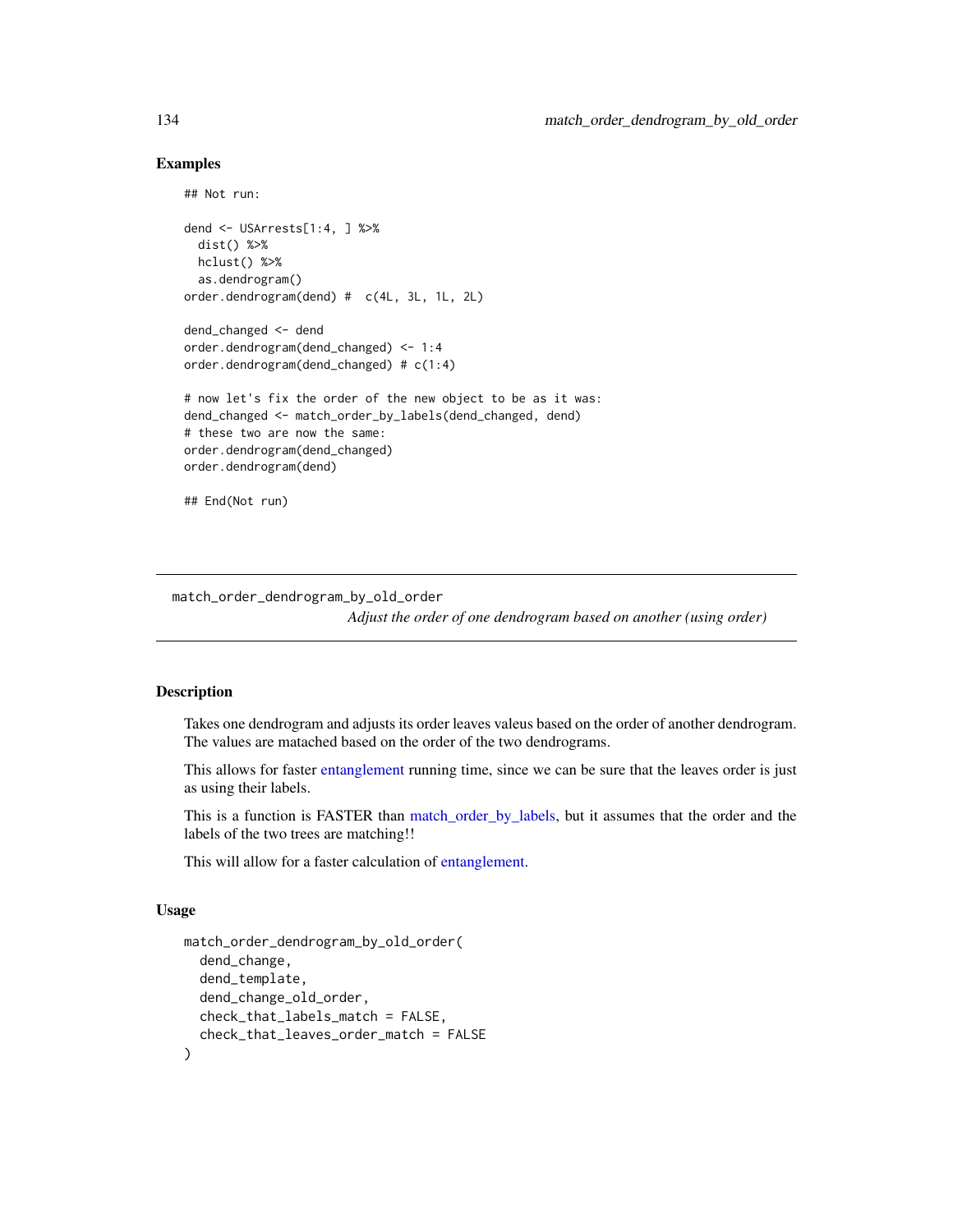#### **Arguments**

| dend_change                   | tree object (dendrogram)                                                                                          |
|-------------------------------|-------------------------------------------------------------------------------------------------------------------|
| dend_template                 | tree object (dendrogram)                                                                                          |
| dend_change_old_order         |                                                                                                                   |
|                               | a numeric vector with the order of leaves in dend_change (at least before it was                                  |
|                               | changes for some reason). This is the vector based on which we adjust the new                                     |
|                               | values of dend_change.                                                                                            |
| check_that_labels_match       |                                                                                                                   |
|                               | logical (FALSE). If to check that the labels in the two dendrogram match. (if                                     |
|                               | they do not, the function aborts)                                                                                 |
| check_that_leaves_order_match |                                                                                                                   |
|                               | logical (FALSE). If to check that the order in the two dendrogram match. (if<br>they do not, the function aborts) |
|                               |                                                                                                                   |

### Value

Returns dend\_change after adjusting its order values to be like dend\_template.

#### See Also

[entanglement](#page-80-0) , [tanglegram,](#page-184-0) [match\\_order\\_by\\_labels](#page-132-0)

#### Examples

## Not run:

```
dend <- USArrests[1:4, ] %>%
  dist() %>%
  hclust() %>%
  as.dendrogram()
order.dendrogram(dend) # c(4L, 3L, 1L, 2L)
# Watch this!
dend_changed <- dend
dend_changed <- rev(dend_changed)
expect_false(identical(order.dendrogram(dend_changed), order.dendrogram(dend)))
# we keep the order of dend_change, so that the leaves order are synced
# with their labels JUST LIKE dend:
old_dend_changed_order <- order.dendrogram(dend_changed)
# now we change dend_changed leaves order values:
order.dendrogram(dend_changed) <- 1:4
# and we can fix them again, based on their old kept leaves order:
dend_changed <- match_order_dendrogram_by_old_order(
  dend_changed, dend,
  old_dend_changed_order
\lambdaexpect_identical(order.dendrogram(dend_changed), order.dendrogram(dend))
## End(Not run)
```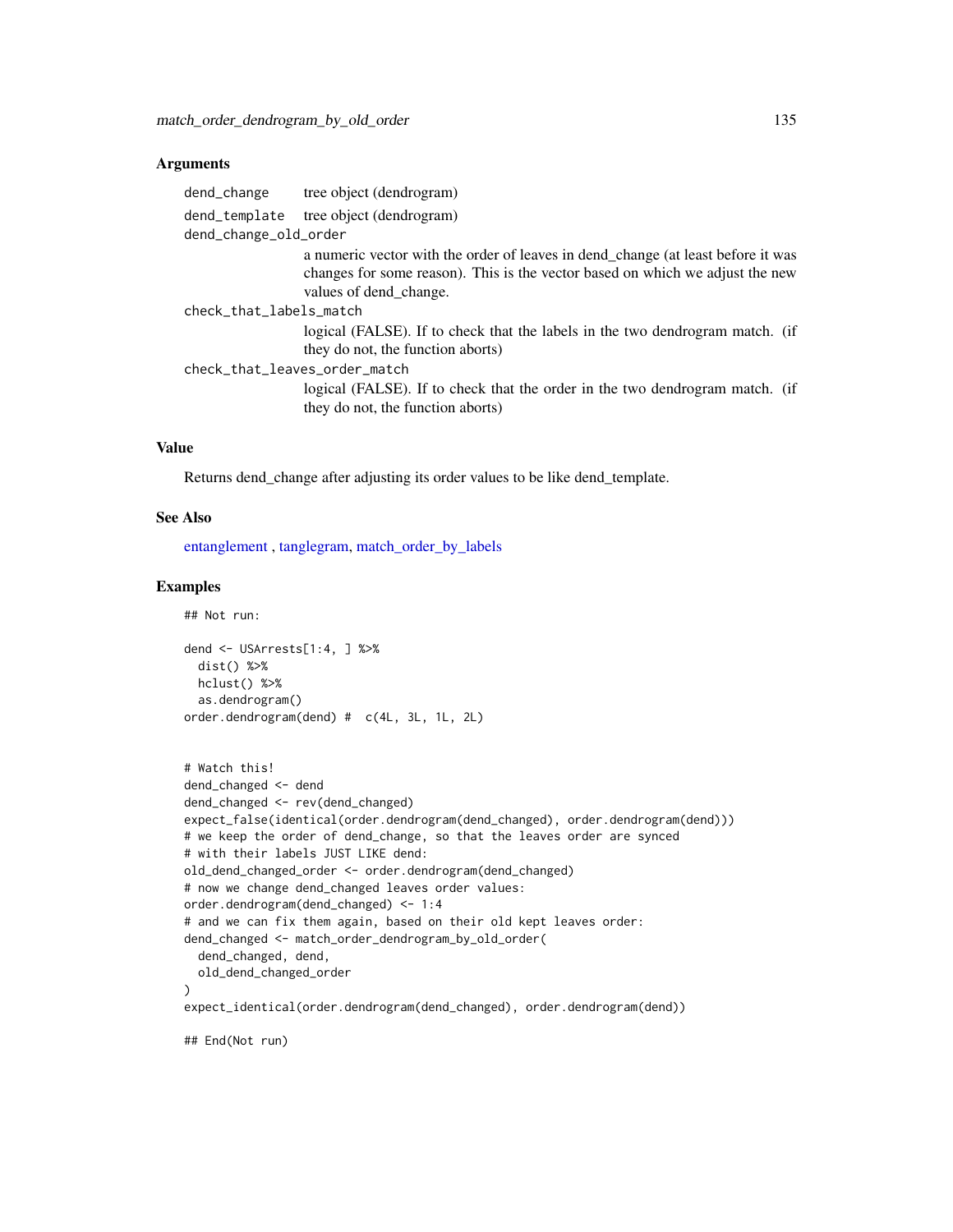# Description

As the name implies. This can also work for non-dendrogram nested lists.

#### Usage

```
min_depth(dend, ...)
max_depth(dend, ...)
```
#### Arguments

| dend    | Any nested list object (including dendrogram). |
|---------|------------------------------------------------|
| $\cdot$ | unused at the moment.                          |

# Value

Integer, the (min/max) number of nodes from the root to the leafs

# Examples

```
hc <- hclust(dist(USArrests), "ave")
(dend1 <- as.dendrogram(hc)) # "print()" method
is.list(dend1)
is.list(dend1[[1]][[1]][[1]])
dend1[[1]][[1]][[1]]
plot(dend1)
min_depth(dend1)
max_depth(dend1)
```
na\_locf *Last Observation Carried Forward*

# Description

A function for replacing each NA with the most recent non-NA prior to it.

```
na\_locf(x, first\_na\_value = 0, recursive = TRUE, ...)
```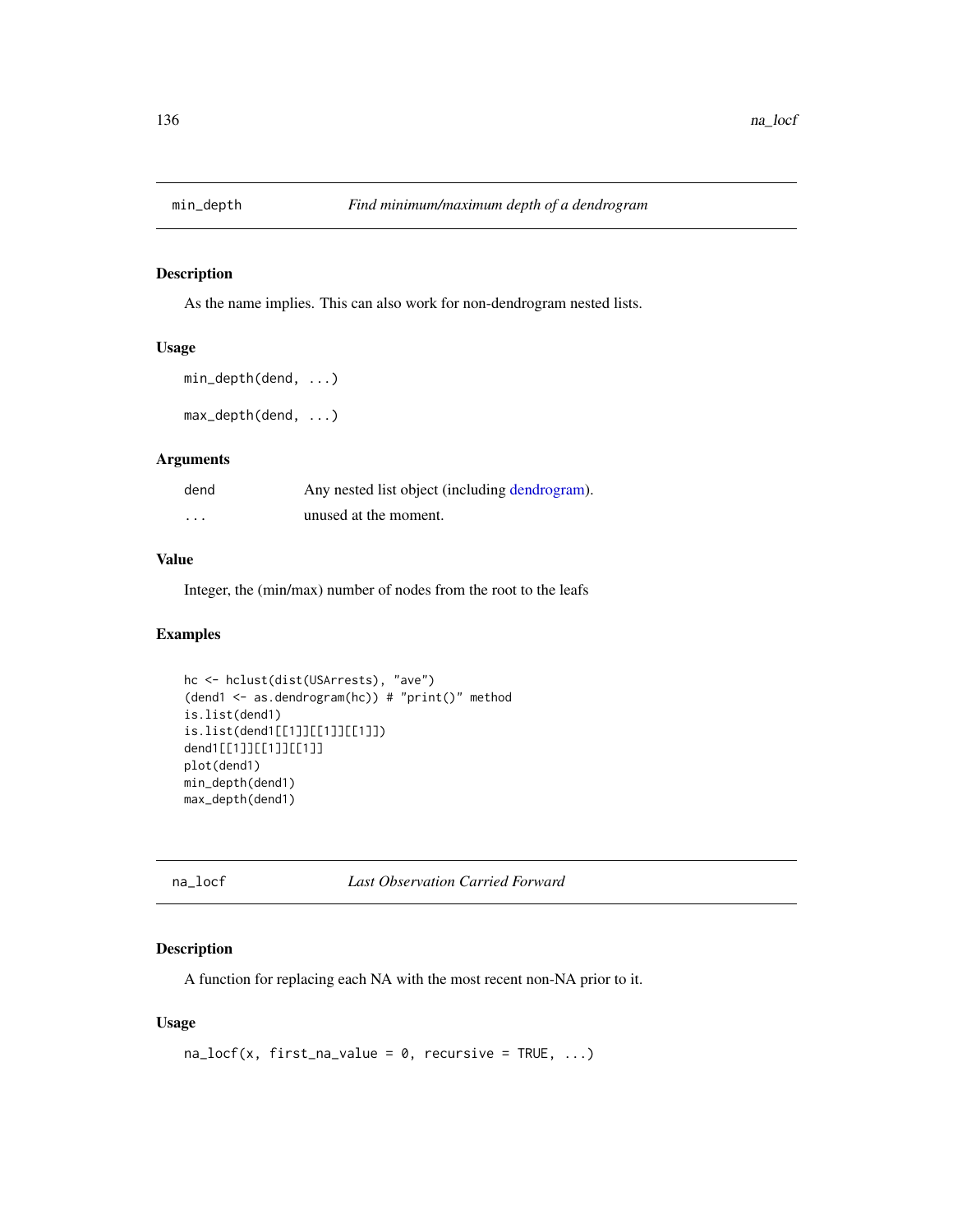#### na\_locf 137

#### Arguments

| X         | some vector                                                                  |
|-----------|------------------------------------------------------------------------------|
|           | first_na_value If the first observation is NA, fill it with "first na value" |
| recursive | logical (TRUE). Should na locf be re-run until all NA values are filled?     |
| $\cdots$  | ignored.                                                                     |

# Value

The original vector, but with all the missing values filled by the value before them.

# Source

```
https://stat.ethz.ch/pipermail/r-help/2003-November/042126.html https://stackoverflow.
com/questions/5302049/last-observation-carried-forward-na-locf-on-panel-cross-section-time-series
```
This could probably be solved MUCH faster using Rcpp.

# See Also

[na.locf](#page-0-0)

## Examples

```
na_locf(c(NA, NA))
na_locf(c(1, NA))
na_locf(c(1, NA, NA, NA))
na_locf(c(1, NA, NA, NA, 2, 2, NA, 3, NA, 4))
na\_locf(c(1, NA, NA, NA, 2, 2, NA, 3, NA, 4), recursive = FALSE)## Not run:
# library(microbenchmark)
# library(zoo)
# microbenchmark(
# na_locf = na_locf(c(1, NA, NA, NA, 2, 2, NA, 3, NA, 4)),
# na.locf = na.locf(c(1, NA, NA, NA, 2, 2, NA, 3, NA, 4))
#) # my implementation is 6 times faster :)
#microbenchmark(
# na_locf = na_locf(rep(c(1, NA, NA, NA, 2, 2, NA, 3, NA, 4), 1000)),
# na.locf = na.locf(rep(c(1, NA, NA, NA, 2, 2, NA, 3, NA, 4), 1000))
# ) # my implementation is 3 times faster
```
## End(Not run)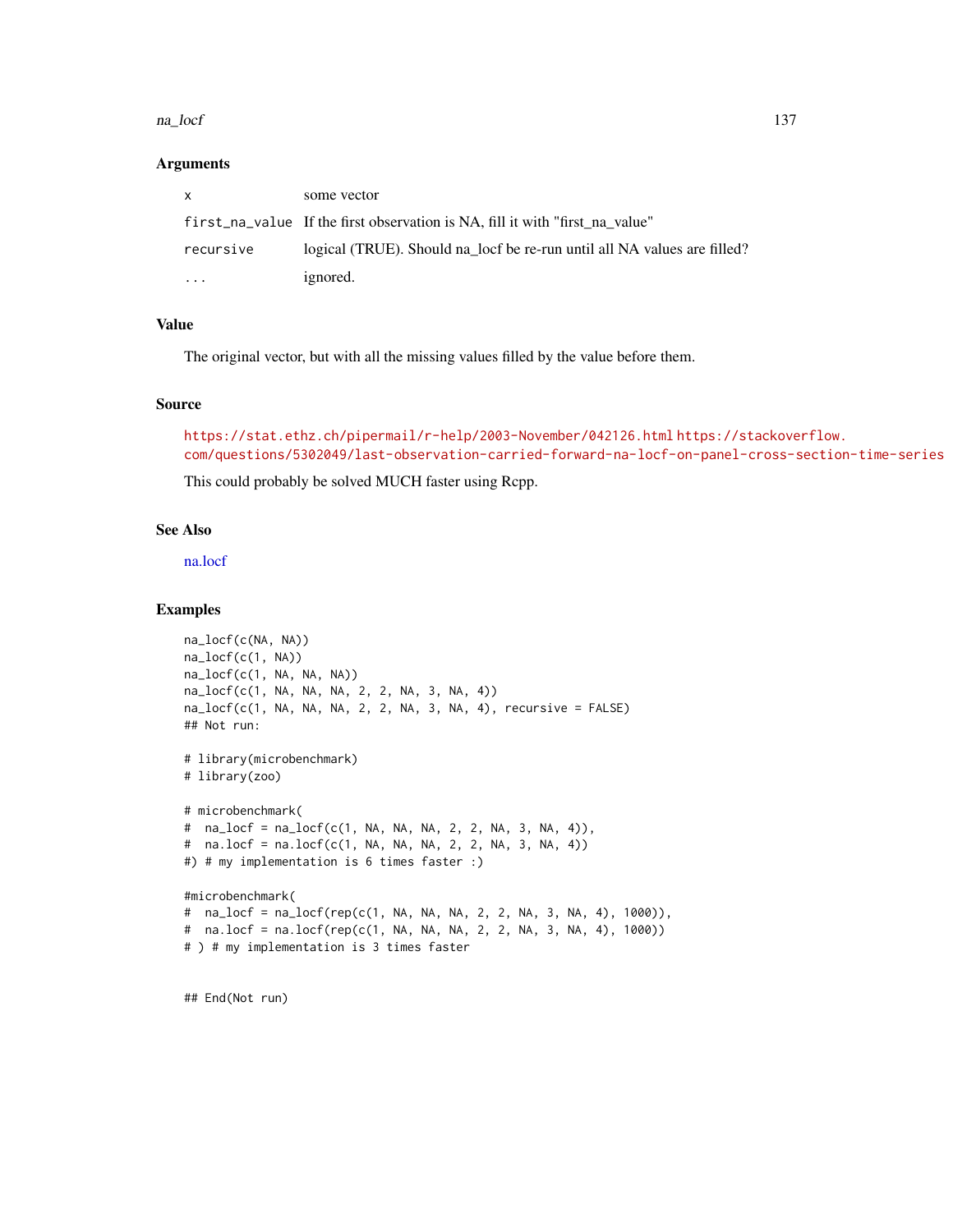<span id="page-137-0"></span>

# Description

Counts the number of leaves in a tree (dendrogram or hclust).

#### Usage

```
nleaves(x, ...)
## Default S3 method:
nleaves(x, ...)
## S3 method for class 'dendrogram'
nleaves(x, method = c("members", "order"), ...)## S3 method for class 'dendlist'
nleaves(x, ...)
## S3 method for class 'hclust'
nleaves(x, ...)
## S3 method for class 'phylo'
nleaves(x, ...)
```
## Arguments

|                         | tree object (dendrogram/hclust/phylo.dendlist)                                                                                                                                                                                                       |
|-------------------------|------------------------------------------------------------------------------------------------------------------------------------------------------------------------------------------------------------------------------------------------------|
| $\cdot$ $\cdot$ $\cdot$ | not used                                                                                                                                                                                                                                             |
| method                  | a character scalar (default is "members"). If "order" than neaves is based on<br>length of order dendrogram. If "members", than length is trusting what is written<br>in the dendrogram's root attr. "members" is about 4 times faster than "order". |

# Details

The idea for the name is from functions like ncol, and nrow.

Also, it is worth noting that the nleaves.dendrogram is based on order.dendrogram instead of labels.dendrogram since the first is MUCH faster than the later.

The phylo method is based on turning the phylo to hclust and than to dendrogram. It may not work for complex phylo trees.

#### Value

The number of leaves in the tree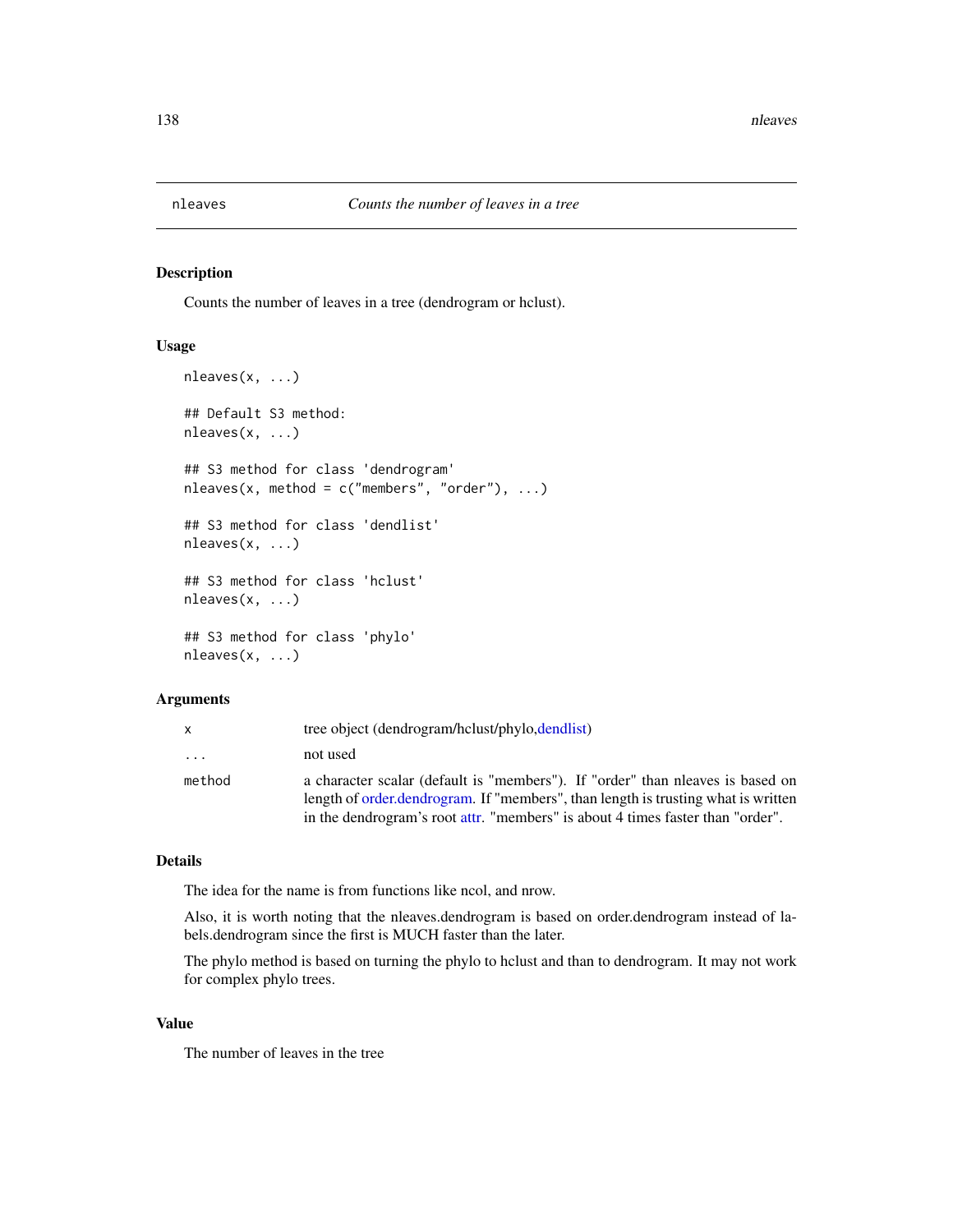#### nnodes and the set of the set of the set of the set of the set of the set of the set of the set of the set of the set of the set of the set of the set of the set of the set of the set of the set of the set of the set of th

# See Also

[nrow,](#page-0-0) [count\\_terminal\\_nodes](#page-60-0)

#### Examples

```
hc <- hclust(dist(USArrests[1:5, ]), "ave")
dend <- as.dendrogram(hc)
```
nleaves(dend) # 5 nleaves(hc) # 5

<span id="page-138-0"></span>nnodes *Counts the number of nodes (Vertices) in a tree*

## Description

Counts the number of nodes in a tree (dendrogram, hclust, phylo).

## Usage

```
nnodes(x, ...)
## Default S3 method:
nnodes(x, \ldots)## S3 method for class 'dendrogram'
nnodes(x, ...)
## S3 method for class 'hclust'
nnodes(x, \ldots)## S3 method for class 'phylo'
nnodes(x, ...)
```
# Arguments

| x       | tree object (dendrogram or holust) |
|---------|------------------------------------|
| $\cdot$ | not used                           |

## Details

The idea for the name is from functions like ncol, and nrow.

The phylo method is based on turning the phylo to hclust and than to dendrogram. It may not work for complex phylo trees.

## Value

The number of leaves in the tree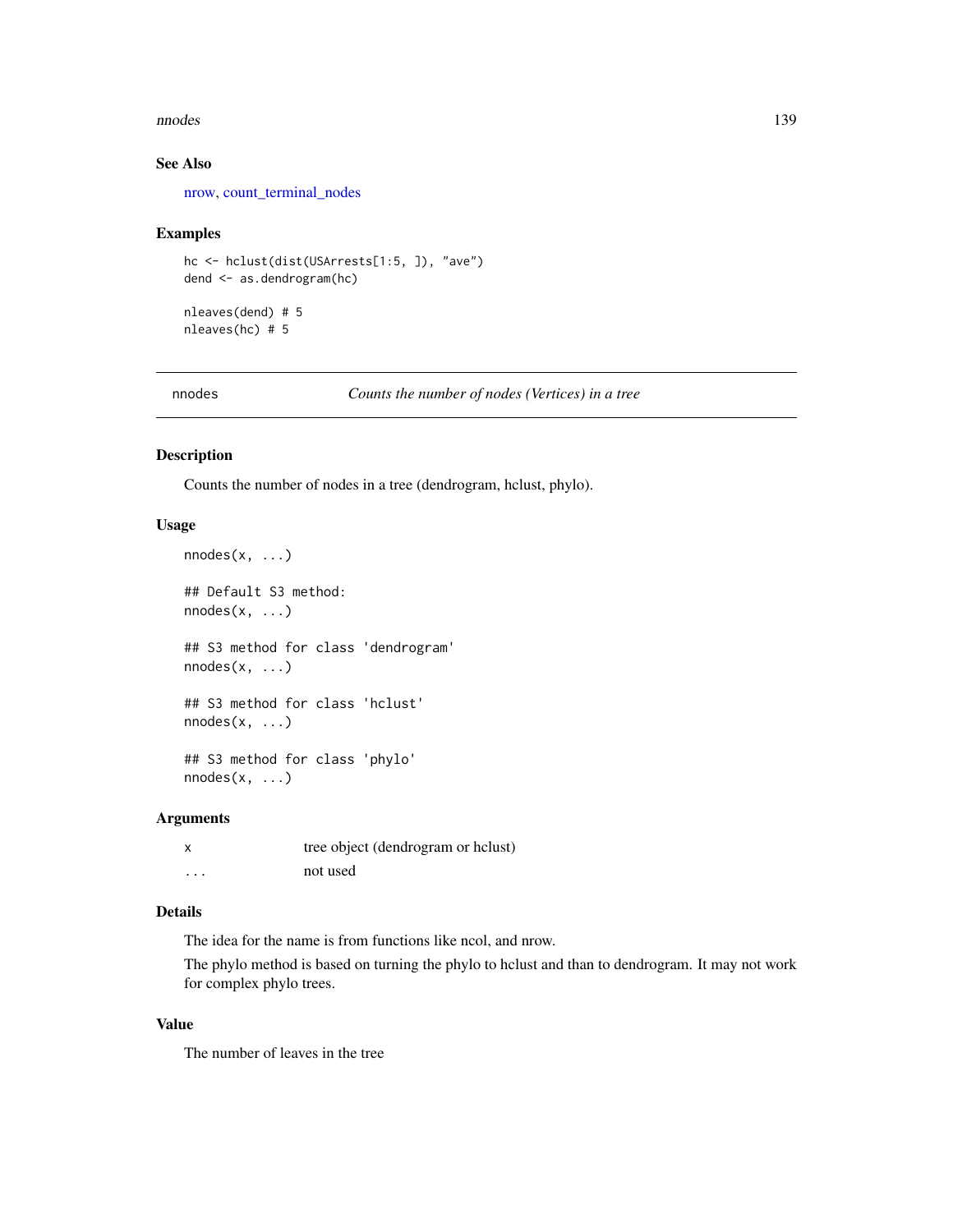# See Also

[nrow,](#page-0-0) [count\\_terminal\\_nodes,](#page-60-0) [nleaves](#page-137-0)

# Examples

```
hc <- hclust(dist(USArrests[1:5, ]), "ave")
dend <- as.dendrogram(hc)
nnodes(dend) # 9
nnodes(hc) # 9
```
noded\_with\_condition *Find which nodes satisfies a condition*

# Description

Goes through a tree's nodes in order to return a vector with whether (TRUE/FALSE) each node satisies some condition (function)

# Usage

```
noded_with_condition(
  dend,
  condition,
  include_leaves = TRUE,
  include_branches = TRUE,
  na.rm = FALSE,
  ...
\mathcal{L}
```
# Arguments

| dend             | a dendrogram dend                                                                                                         |  |
|------------------|---------------------------------------------------------------------------------------------------------------------------|--|
| condition        | a function that gets a node and return TRUE or FALSE (based on whether or not<br>that node/tree fulfills the "condition") |  |
|                  | include_leaves logical. Should leaves attributes be included as well?                                                     |  |
| include_branches |                                                                                                                           |  |
|                  | logical. Should non-leaf (branch node) attributes be included as well?                                                    |  |
| na.rm            | logical. Should NA attributes be REMOVED from the resulting vector?                                                       |  |
| $\ddots$         | passed to the condition function                                                                                          |  |

### Value

A logical vector with TRUE/FALSE, specifying for each of the dendrogram's nodes if it fulfills the condition or not.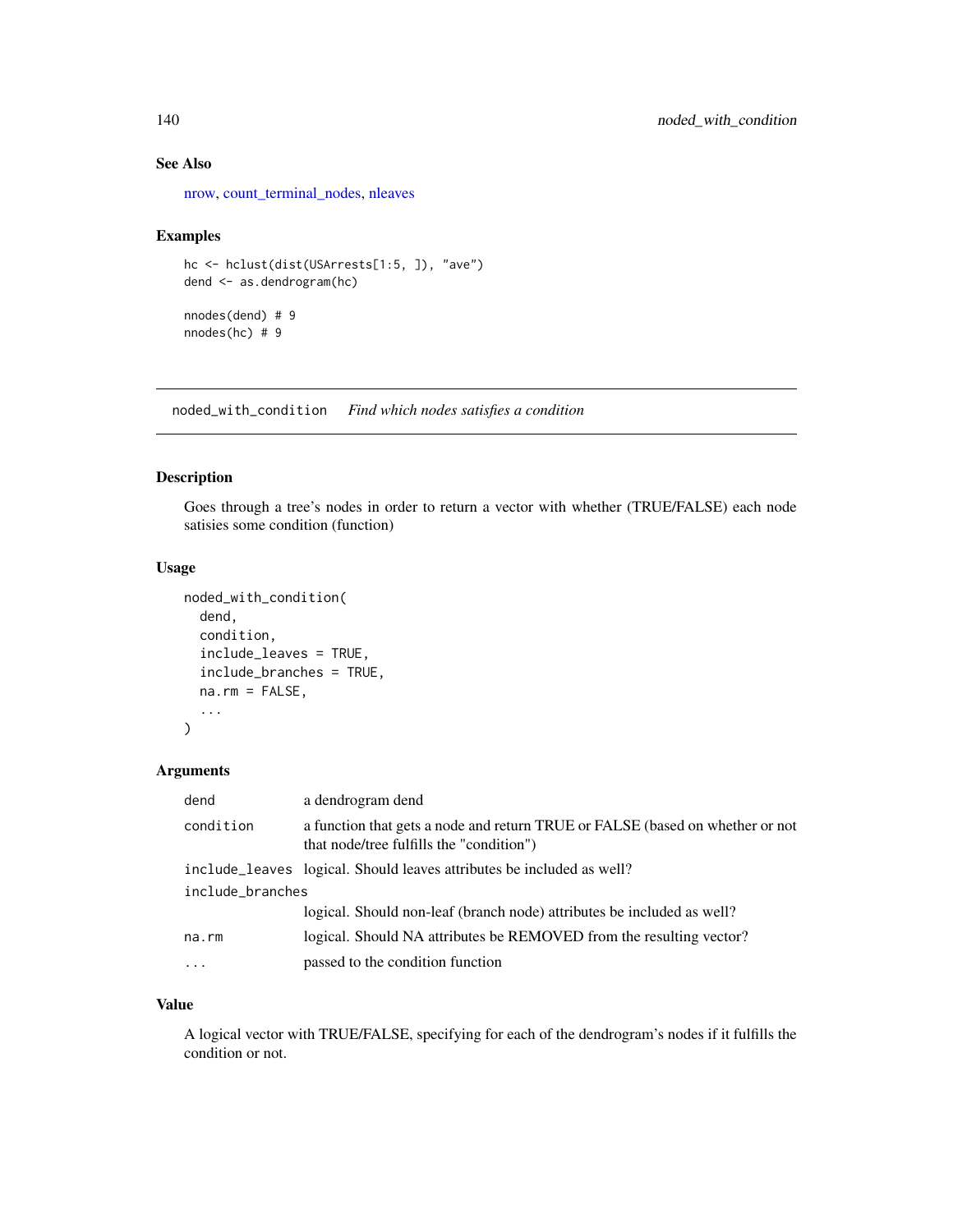order.dendrogram<- 141

#### See Also

[branches\\_attr\\_by\\_labels,](#page-28-0) [get\\_leaves\\_attr,](#page-96-0) [nnodes,](#page-138-0) [nleaves](#page-137-0)

## Examples

```
## Not run:
library(dendextend)
set.seed(23235)
ss <- sample(1:150, 10)
# Getting the dend dend
dend <- iris[ss, -5] %>%
  dist() %>%
 hclust() %>%
  as.dendrogram()
dend %>% plot()
# this is the basis for branches_attr_by_labels
has_any_labels <- function(sub_dend, the_labels) any(labels(sub_dend) %in% the_labels)
cols <- noded_with_condition(dend, has_any_labels,
  the_labels = c("126", "109", "59")
) %>%
  ifelse(2, 1)
set(dend, "branches_col", cols) %>% plot()
# Similar to branches_attr_by_labels - but for heights!
high_enough <- function(sub_dend, height) attr(sub_dend, "height") > height
cols <- noded_with_condition(dend, high_enough, height = 1) %>% ifelse(2, 1)
set(dend, "branches_col", cols) %>% plot()
## End(Not run)
```
order.dendrogram<- *order.dendrogram<- assignment operator*

#### Description

order.dendrogram<- assignment operator. This is useful in cases where some object is turned into a dendrogram but its leaves values (the order) are all mixed up.

## Usage

order.dendrogram(object, ...) <- value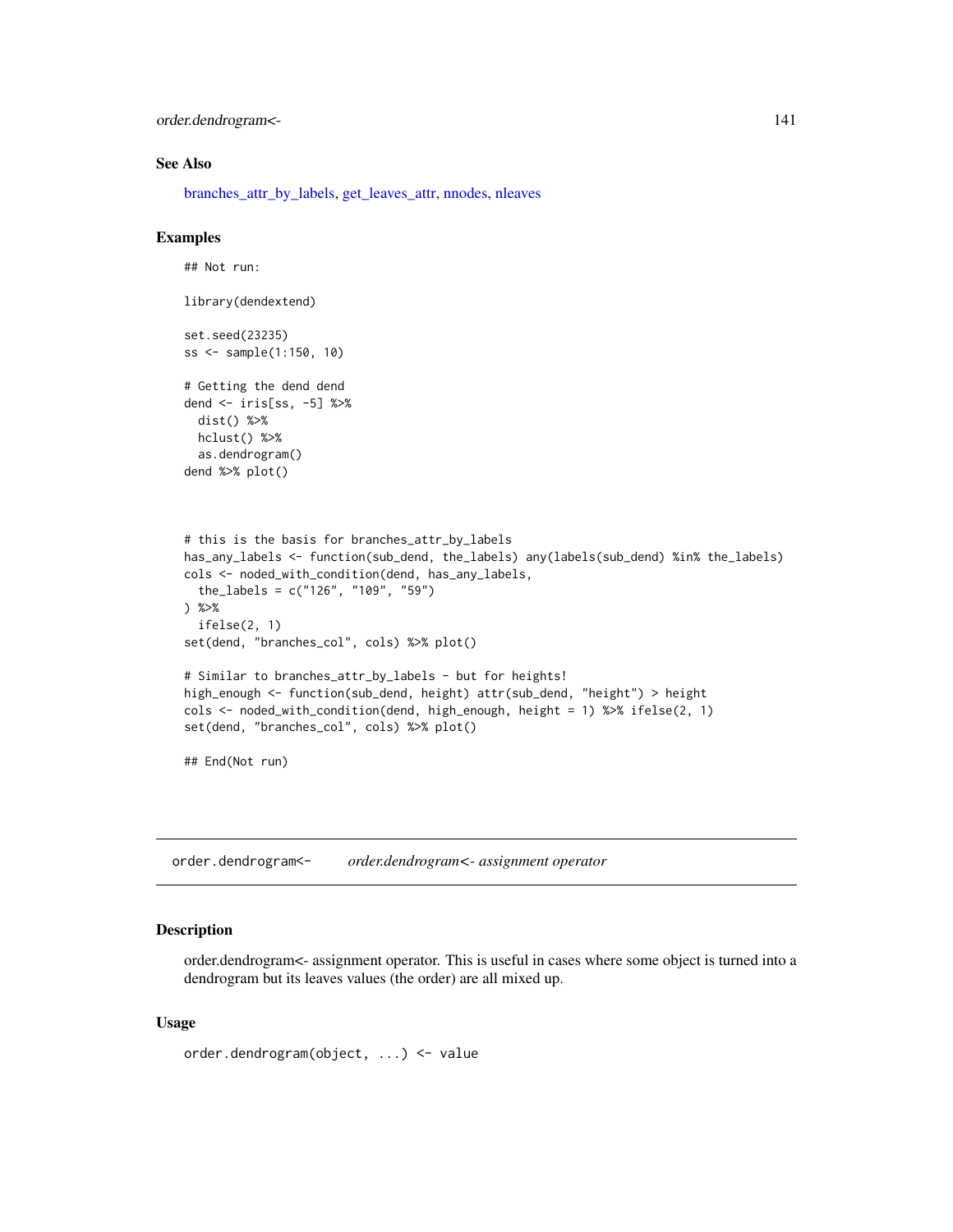142 order.hclust

#### **Arguments**

| object   | a variable name (possibly quoted) who's label are to be updated |
|----------|-----------------------------------------------------------------|
| $\cdots$ | parameters passed (not currently in use)                        |
| value    | a value to be assigned to object's leaves value (their "order") |

# Value

dendrogram with updated order leaves values

# See Also

[order.dendrogram](#page-0-0), [labels<-](#page-125-0)

# Examples

```
################
# Example for using the assignment with dendrogram and hclust objects:
hc <- hclust(dist(USArrests[1:4, ]), "ave")
dend <- as.dendrogram(hc)
```

```
str(dend)
order.dendrogram(dend) # 4 3 1 2
order.dendrogram(dend) <- 1:4
order.dendrogram(dend) # 1 2 3 4
str(dend) # the structure is still fine.
```

```
# This function is very useful if we try playing with subtrees
# For example:
hc <- hclust(dist(USArrests[1:6, ]), "ave")
dend <- as.dendrogram(hc)
sub_dend <- dend[[1]]
order.dendrogram(sub_dend) # 4 6
# now using as.hclust(sub_dend) will cause trouble:
# labels(as.hclust(sub_dend)) # As of R 3.1.1-patched - this will produce an Error (as it should) :)
# let's fix it:
```

```
order.dendrogram(sub_dend) <- rank(order.dendrogram(sub_dend), ties.method = "first")
labels(as.hclust(sub_dend)) # We now have labels :)
```
order.hclust *Ordering of the Leaves in a hclust Dendrogram*

## Description

Ordering of the Leaves in a hclust Dendrogram. Like [order.dendrogram.](#page-0-0)

## Usage

order.hclust(x, ...)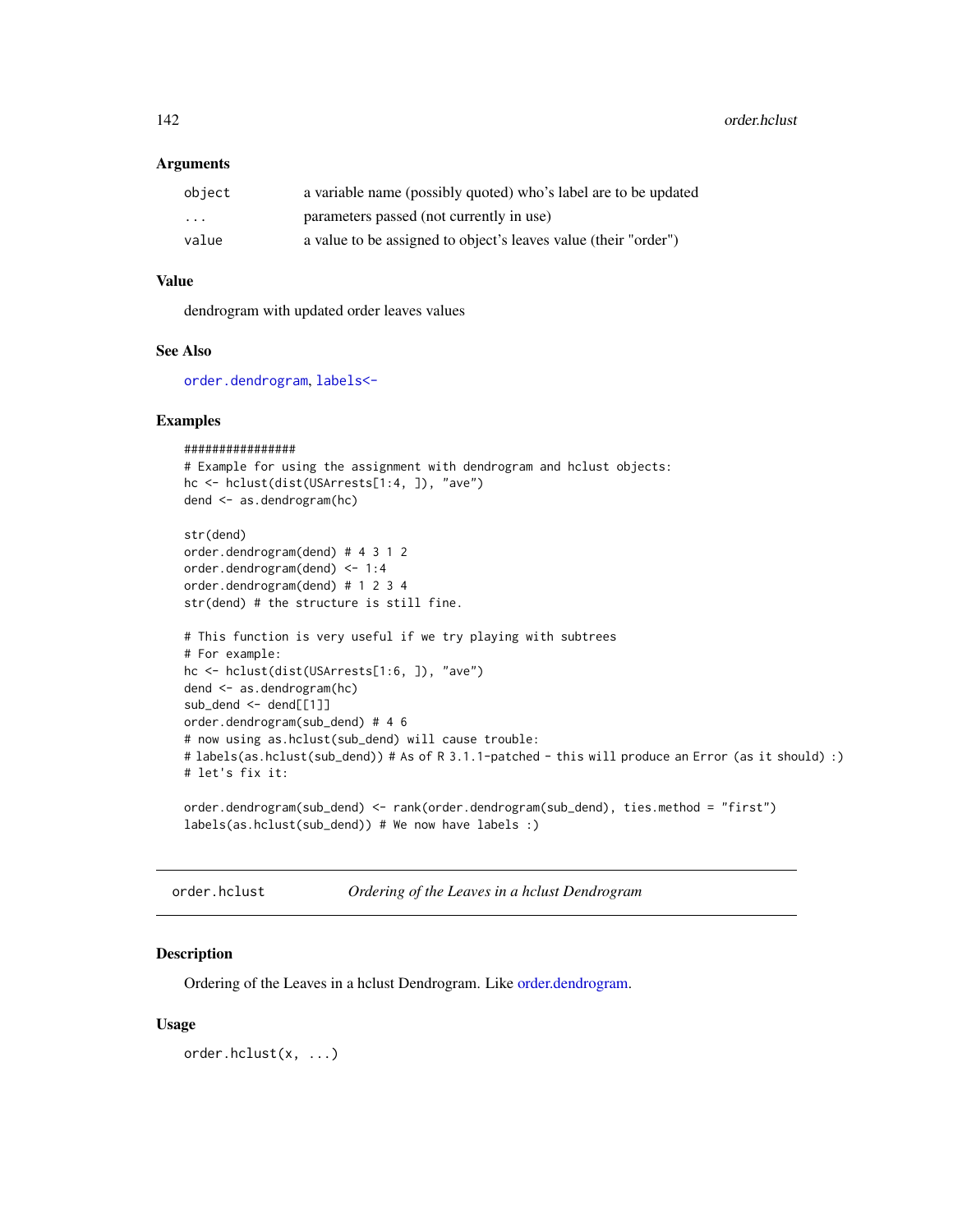# partition\_leaves 143

## Arguments

|          | ab helust object a distance matrix. |
|----------|-------------------------------------|
| $\cdots$ | Ignored.                            |

# Value

A vector with length equal to the number of leaves in the hclust dendrogram is returned. From r <- order.hclust(), each element is the index into the original data (from which the hclust was computed).

# See Also

[order.dendrogram](#page-0-0)

## Examples

```
set.seed(23235)
ss <- sample(1:150, 10)
hc <- iris[ss, -5] %>%
 dist() %>%
  hclust()
# dend <- hc %>% as.dendrogram
order.hclust(hc)
```
partition\_leaves *A list with labels for each subtree (edge)*

# Description

Returns the set of all bipartitions from all edges, that is: a list with the labels for each of the nodes in the dendrogram.

# Usage

```
partition_leaves(dend, ...)
```
# Arguments

| dend    | a dendrogram |
|---------|--------------|
| $\cdot$ | Ignored.     |

#### Value

A list with the labels for each of the nodes in the dendrogram.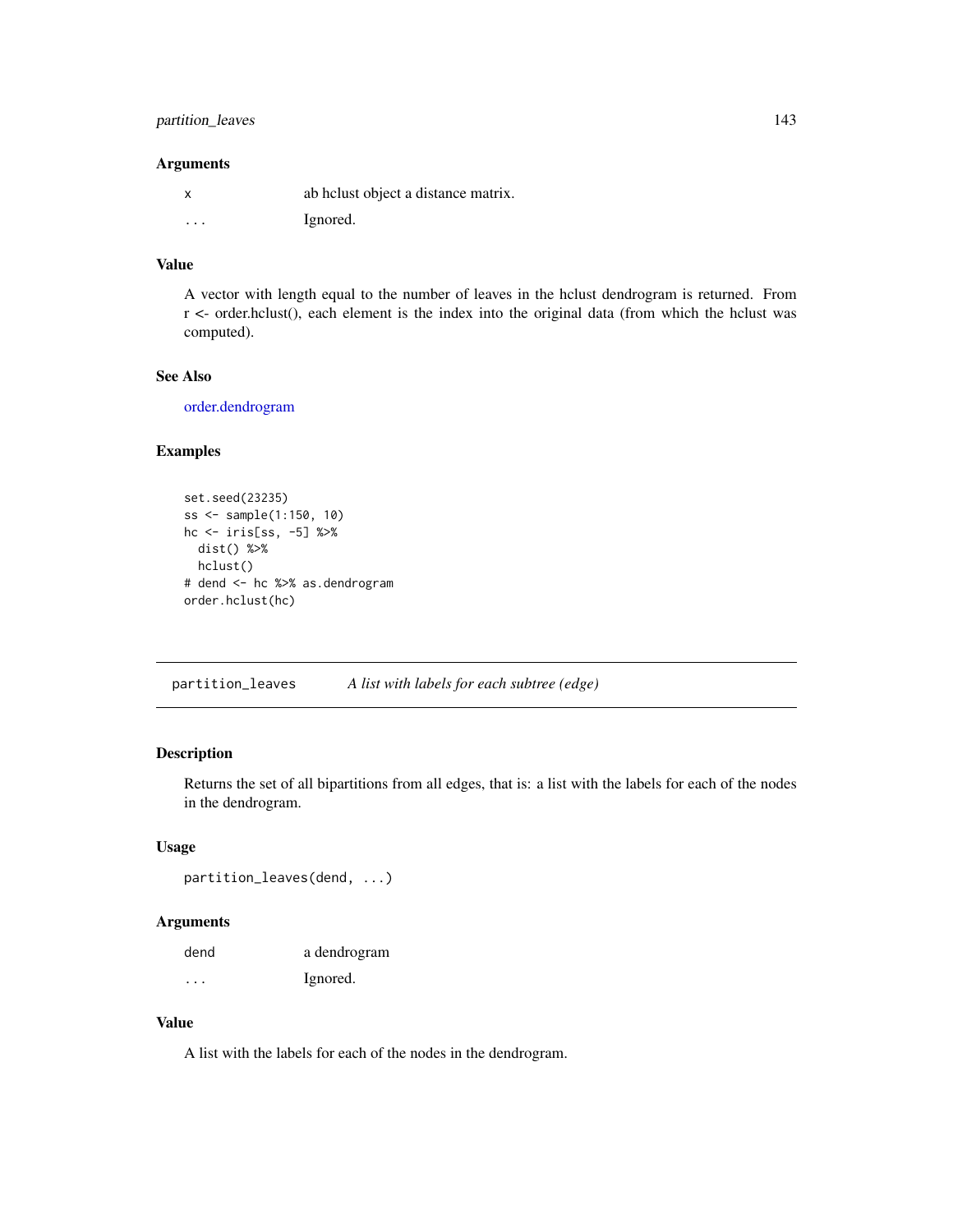## Source

A [dendrogram](#page-0-0) implementation for [partition.leaves](#page-0-0) from the distory package

## See Also

[distinct\\_edges,](#page-77-0) [highlight\\_distinct\\_edges,](#page-116-0) [dist.dendlist,](#page-75-0) [tanglegram,](#page-184-0) [partition.leaves](#page-0-0)

# Examples

```
x \le -1:3 %>%
 dist() %>%
 hclust() %>%
 as.dendrogram()
plot(x)
partition_leaves(x)
## Not run:
set.seed(23235)
ss <- sample(1:150, 10)
dend1 <- iris[ss, -5] %>%
 dist() %>%
 hclust("com") %>%
 as.dendrogram()
dend2 <- iris[ss, -5] %>%
 dist() %>%
 hclust("single") %>%
 as.dendrogram()
partition_leaves(dend1)
partition_leaves(dend2)
## End(Not run)
```
plot\_horiz.dendrogram *Plotting a left-tip-adjusted horizontal dendrogram*

## Description

The default plot(dend, horiz = TRUE), gives us a dendrogram tree plot with the tips turned right. The current function enables the creation of the same tree, but with the tips turned left. The main challange in doing this is finding the distance of the labels from the leaves tips - which is solved with this function.

```
plot_horiz.dendrogram(
  x,
  type = c("rectangle", "triangle"),
```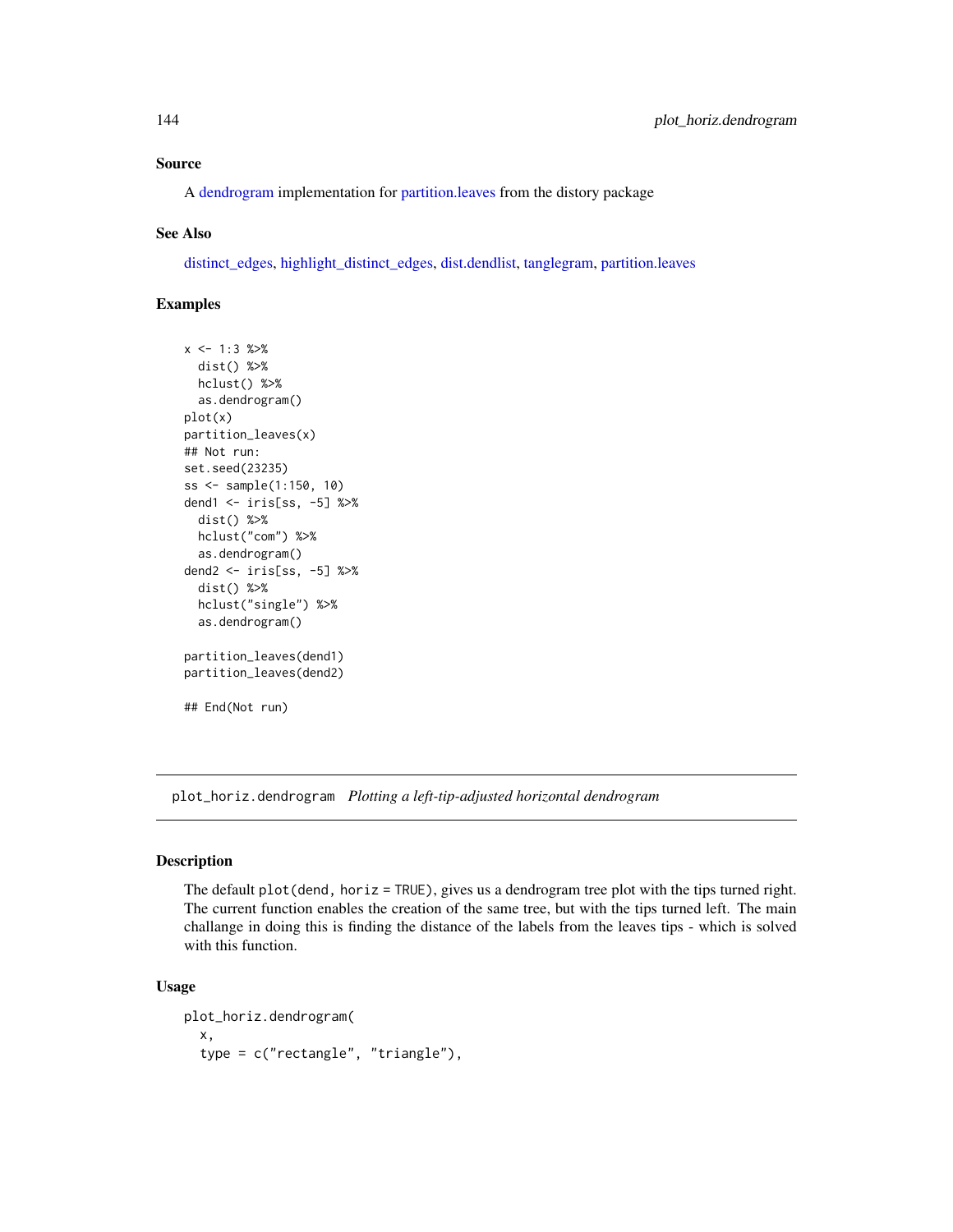```
center = FALSE,
edge.root = is.leaf(x) || !is.null(attr(x, "edgetext")),
dLeaf = NULL,
horiz = TRUE,
xaxt = "n",yaxt = "s",xlim = NULL,
ylim = NULL,
nodePar = NULL,
edgePar = list(),
leaflab = c("perpendicular", "textlike", "none"),
side = TRUE,text_pos = 2,
...
```
# Arguments

 $\mathcal{L}$ 

| X         | tree object (dendrogram)                                                                                                                                                                                                                                                                                       |
|-----------|----------------------------------------------------------------------------------------------------------------------------------------------------------------------------------------------------------------------------------------------------------------------------------------------------------------|
| type      | a character vector with either "rectangle" or "triangle" (passed to plot.dendrogram)                                                                                                                                                                                                                           |
| center    | logical; if TRUE, nodes are plotted centered with respect to the leaves in the<br>branch. Otherwise (default), plot them in the middle of all direct child nodes.                                                                                                                                              |
| edge.root | logical; if true, draw an edge to the root node.                                                                                                                                                                                                                                                               |
| dLeaf     | a number specifying the distance in user coordinates between the tip of a leaf<br>and its label. If NULL as per default, 3/4 of a letter width is used.                                                                                                                                                        |
| horiz     | logical indicating if the dendrogram should be drawn horizontally or not. In this<br>function it MUST be TRUE!                                                                                                                                                                                                 |
| xaxt      | graphical parameters, or arguments for other methods.                                                                                                                                                                                                                                                          |
| yaxt      | graphical parameters, or arguments for other methods.                                                                                                                                                                                                                                                          |
| xlim      | (NULL) optional x- and y-limits of the plot, passed to plot.default. The defaults<br>for these show the full dendrogram.                                                                                                                                                                                       |
| ylim      | (NULL) optional x- and y-limits of the plot, passed to plot.default. The defaults<br>for these show the full dendrogram.                                                                                                                                                                                       |
| nodePar   | NULL.                                                                                                                                                                                                                                                                                                          |
| edgePar   | list()                                                                                                                                                                                                                                                                                                         |
| leaflab   | c("perpendicular", "textlike", "none")                                                                                                                                                                                                                                                                         |
| side      | logical (TRUE). Should the tips of the drawn tree be facing the left side. This is<br>the important feature of this function.                                                                                                                                                                                  |
| text_pos  | integer from either 1 to 4 (2). Two relevant values are 2 and 4. 2 (default) means<br>that the labels are alligned to the tips of the tree leaves. 4 will have the labels<br>allign to the left, making them look like they were when the tree was on the left<br>side (with leaves tips facing to the right). |
| $\cdots$  | passed to plot.                                                                                                                                                                                                                                                                                                |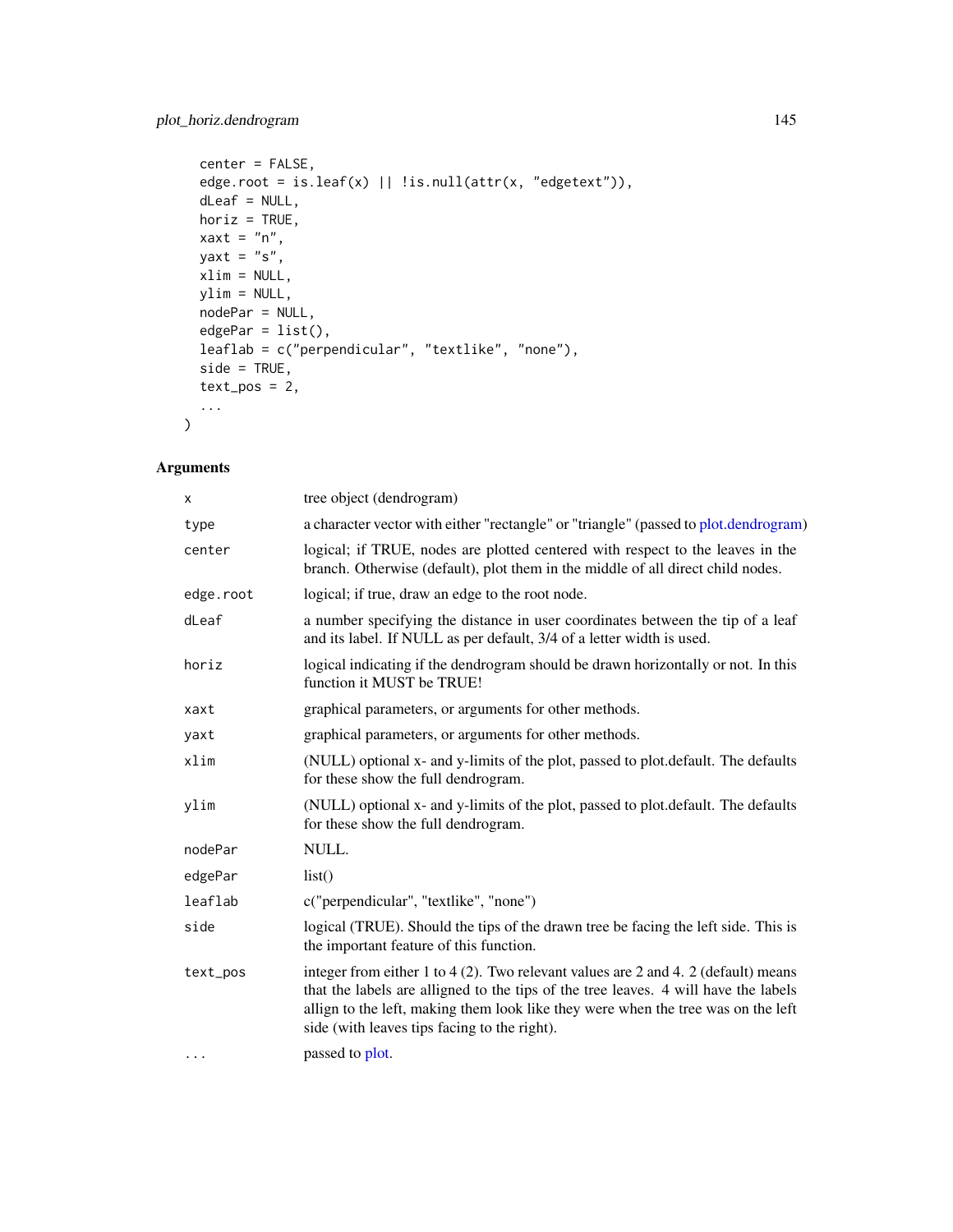# Value

The invisiable dLeaf value.

## Source

This function is based on replicating [plot.dendrogram.](#page-0-0) In fact, I'd be happy if in the future, some tweaks could be make to [plot.dendrogram,](#page-0-0) so that it would replace the need for this function.

## See Also

[plot.dendrogram,](#page-0-0) [tanglegram](#page-184-0)

## Examples

```
## Not run:
dend <- USArrests[1:10, ] %>%
 dist() %>%
 hclust() %>%
 as.dendrogram()
par(mfrow = c(1, 2), mar = rep(6, 4))plot_horiz.dendrogram(dend, side = FALSE)
plot_horiz.dendrogram(dend, side = TRUE)
# plot_horiz.dendrogram(dend, side=TRUE, dLeaf= 0)
# plot_horiz.dendrogram(dend, side=TRUE, nodePar = list(pos = 1))
# sadly, lab.pos is not implemented yet,
## so the labels can not be right aligned...
plot_horiz.dendrogram(dend, side = F)
plot_horiz.dendrogram(dend, side = TRUE, dLeaf = 0, xlim = c(100, -10)) # bad
plot_horiz.dendrogram(dend, side = TRUE, text_offset = 0)
plot_horiz.dendrogram(dend, side = TRUE, text_offset = 0, text_pos = 4)
```
## End(Not run)

<span id="page-145-0"></span>prune *Prunes a tree (using leaves' labels)*

# Description

Trimms a tree (dendrogram, hclust) from a set of leaves based on their labels.

## Usage

```
prune(dend, ...)
## Default S3 method:
prune(dend, ...)
```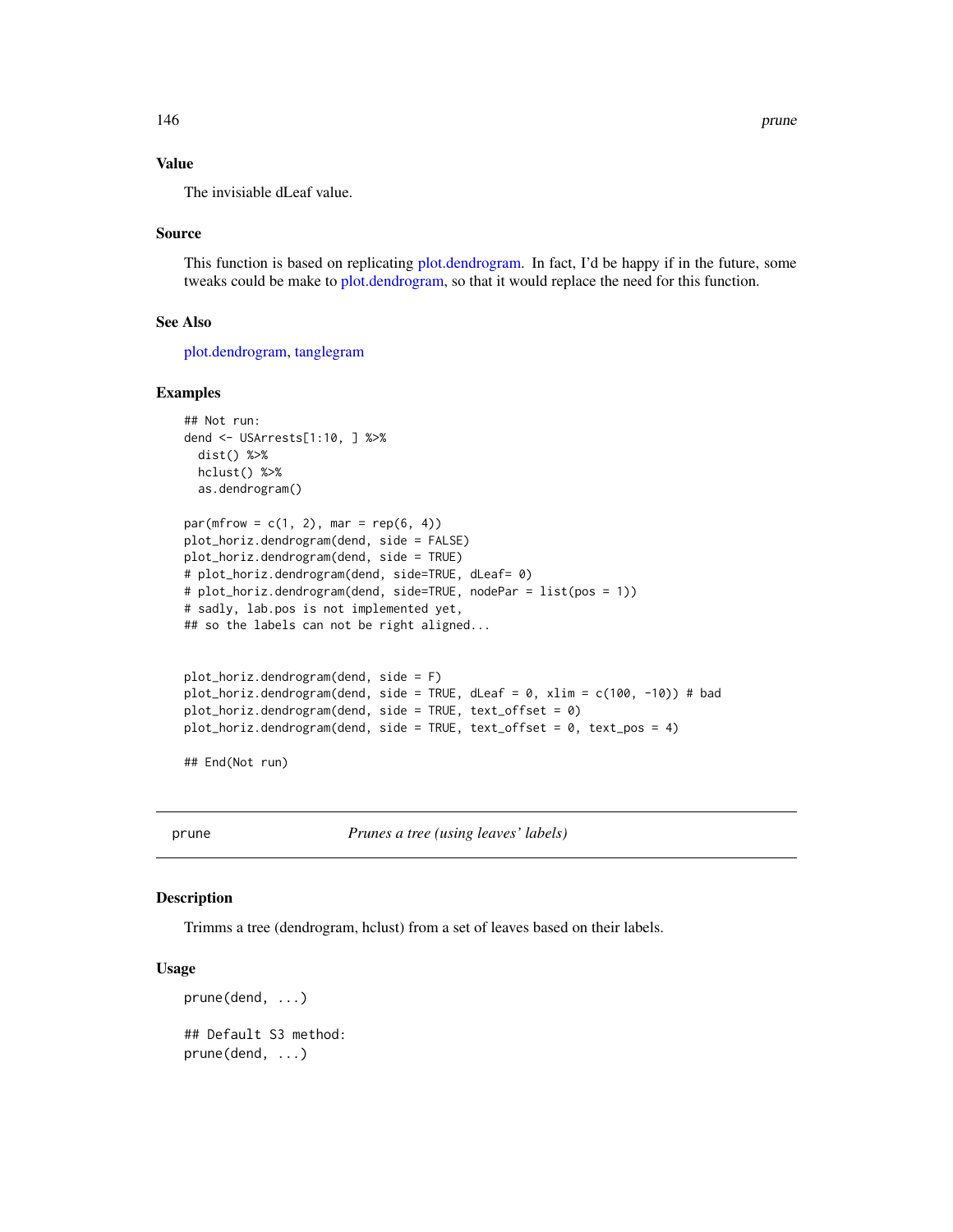## prune that the set of the set of the set of the set of the set of the set of the set of the set of the set of the set of the set of the set of the set of the set of the set of the set of the set of the set of the set of th

```
## S3 method for class 'dendrogram'
prune(dend, leaves, reindex_dend = TRUE, ...)
## S3 method for class 'hclust'
prune(dend, leaves, ...)
## S3 method for class 'phylo'
prune(dend, ...)
## S3 method for class 'rpart'
prune(dend, ...)
```
# Arguments

| dend         | tree object (dendrogram/hclust/phylo)                                                                                                                                                                                                                                                                                                                                                                                                                                                                                    |
|--------------|--------------------------------------------------------------------------------------------------------------------------------------------------------------------------------------------------------------------------------------------------------------------------------------------------------------------------------------------------------------------------------------------------------------------------------------------------------------------------------------------------------------------------|
| .            | passed on                                                                                                                                                                                                                                                                                                                                                                                                                                                                                                                |
| leaves       | a character vector of the label(S) of the tip(s) (leaves) we wish to prune off the<br>tree.                                                                                                                                                                                                                                                                                                                                                                                                                              |
| reindex_dend | logical (default is TRUE). If TRUE, the leaves of the new dendrograms include<br>the rank of the old order dendrogram. This insures that their values are just<br>like the number of leaves. When FALSE, the values in the leaves is that of the<br>original dendrogram. Thie is useful if prunning a dendrogram but then wanting<br>to use order dendrogram with the original values. When using prune holust, then<br>reindex_dend is used by default since otherwise the as.holust function would<br>return an error. |

# Details

I was not sure if to call this function drop.tip (from ape), snip/prune (from rpart) or just remove.leaves. I ended up deciding on prune.

## Value

A pruned tree

# See Also

[prune\\_leaf,](#page-148-0) [drop.tip](#page-0-0) ape

```
hc <- hclust(dist(USArrests[1:5, ]), "ave")
dend <- as.dendrogram(hc)
par(mfrow = c(1, 2))plot(dend, main = "original tree")
plot(prune(dend, c("Alaska", "California")), main = "tree without Alaska and California")
```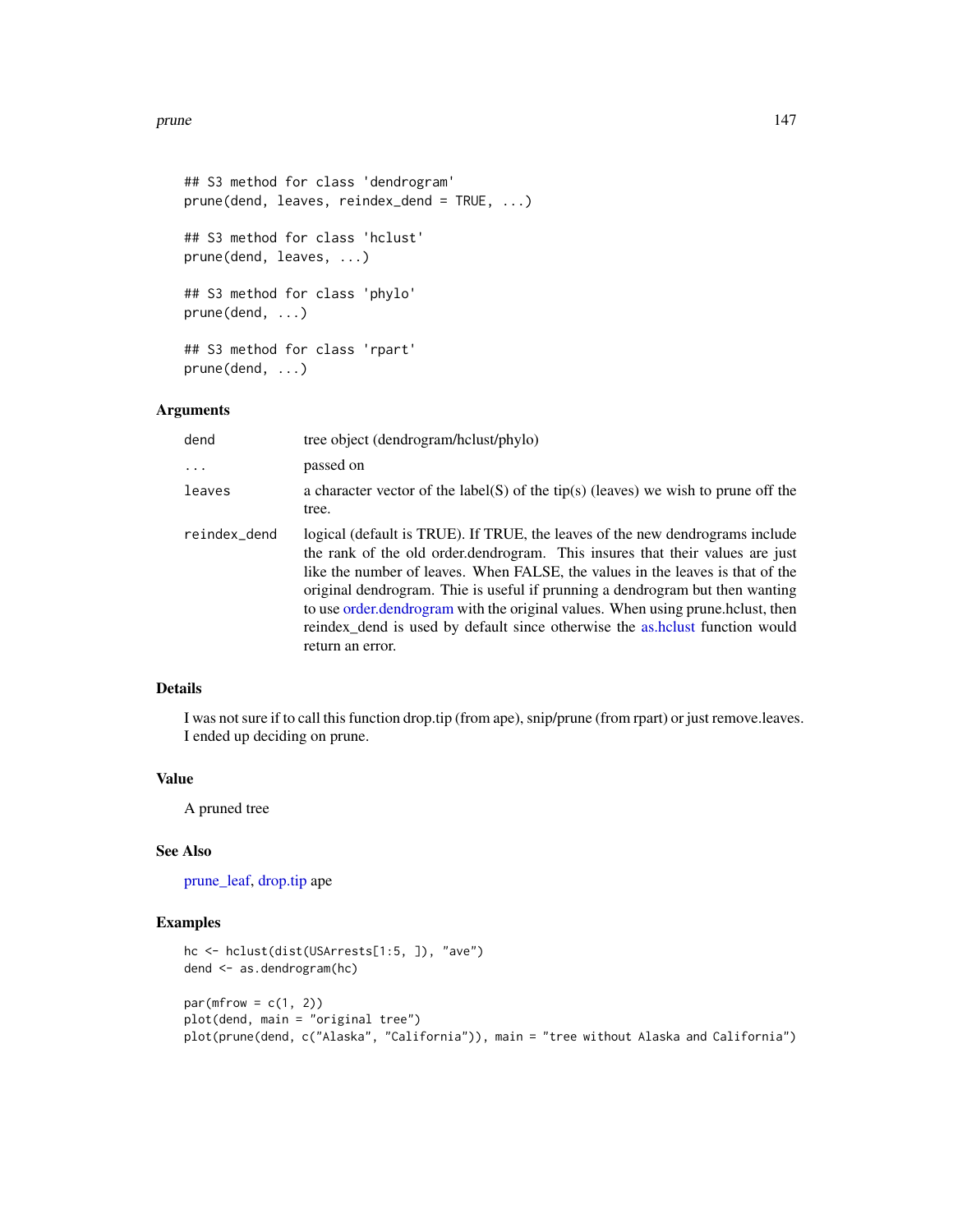```
# this works because prune uses reindex_dend = TRUE by default
as.hclust(prune(dend, c("Alaska", "California")))
prune(hc, c("Alaska", "California"))
```
prune\_common\_subtrees.dendlist *Prune trees to their common subtrees*

# Description

Prune trees to their common subtrees

# Usage

```
prune_common_subtrees.dendlist(dend, ...)
```
## Arguments

| dend    | a dendlist of length two |
|---------|--------------------------|
| $\cdot$ | ignored                  |

# Value

A dendlist after prunning the labels to only include those that are part of common subtrees in both dendrograms.

## See Also

[common\\_subtrees\\_clusters](#page-51-0)

# Examples

# NULL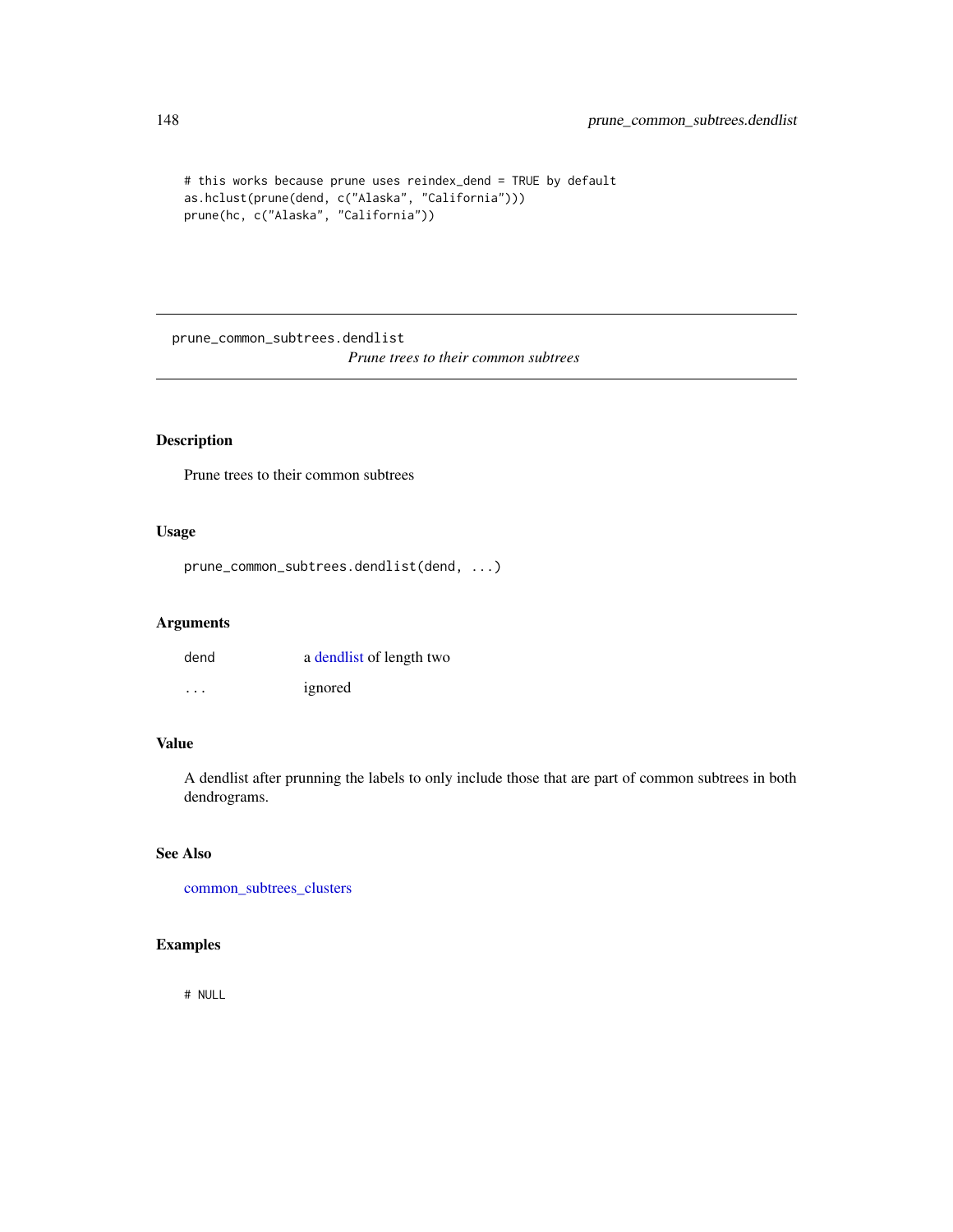<span id="page-148-0"></span>

# Description

Trims (prunes) one leaf from a dendrogram.

# Usage

```
prune_leaf(dend, leaf_name, ...)
```
# Arguments

| dend                    | dendrogram object                                           |
|-------------------------|-------------------------------------------------------------|
| leaf name               | a character string as the label of the tip we wish to prune |
| $\cdot$ $\cdot$ $\cdot$ | passed on                                                   |

# Details

Used through [prune](#page-145-0)

## Value

A dendrogram with a leaf pruned

## Examples

```
hc <- hclust(dist(USArrests[1:5, ]), "ave")
dend <- as.dendrogram(hc)
par(mfrow = c(1, 2))plot(dend, main = "original tree")
plot(prune_leaf(dend, "Alaska"), main = "tree without Alaska")
```
pvclust\_edges *Get Pvclust Edges Information*

# Description

Get pvclust edges information such as au and bp and return dataframe with proper sample labels. This function is useful when there are a lot of samples involved.

## Usage

```
pvclust_edges(pvclust_obj)
```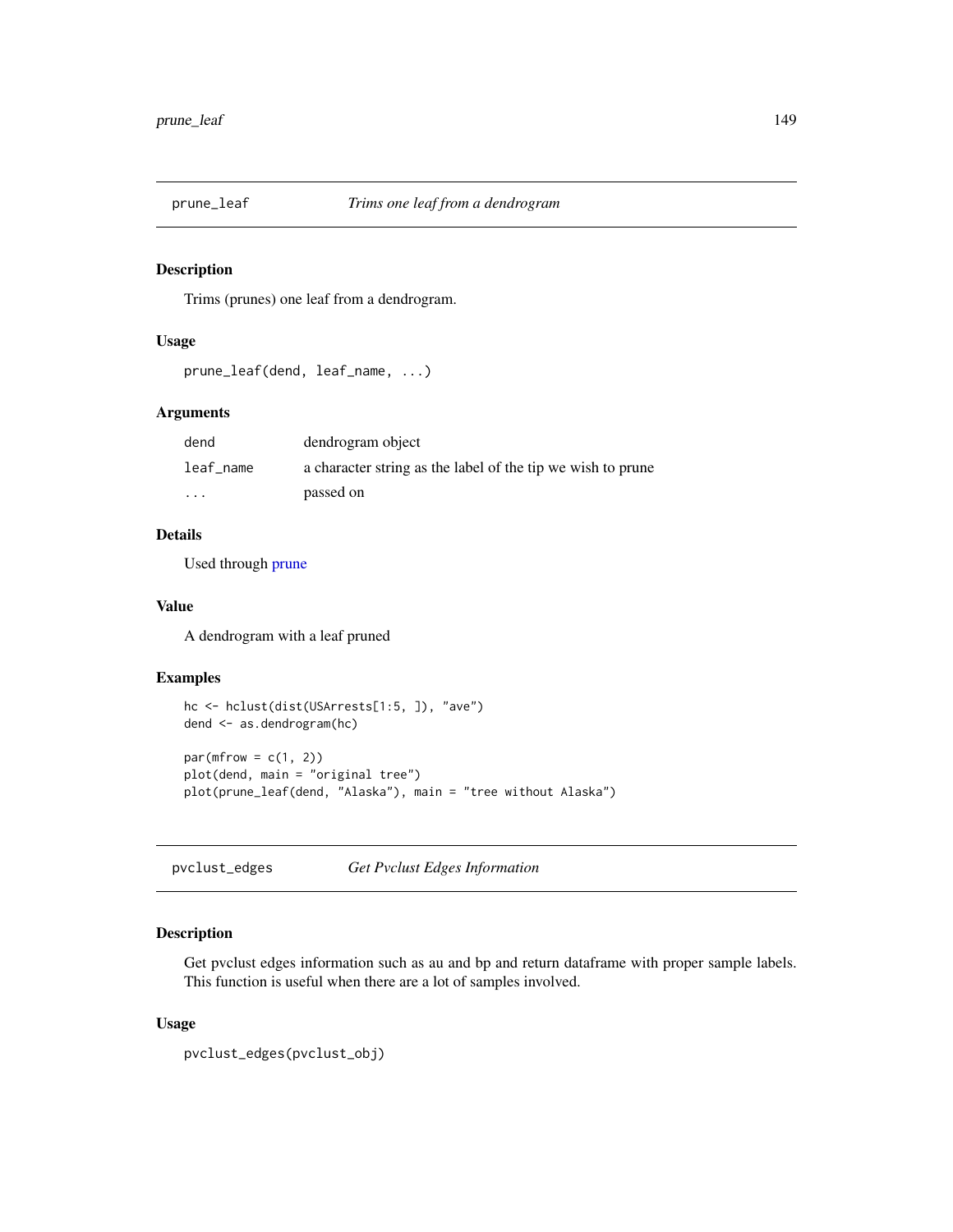## Arguments

pvclust\_obj pvclust object

# Value

data.frame with leaves on column 1 and 2, followed by the rest of the information from edge

# References

hclust object descriptions [https://stat.ethz.ch/R-manual/R-patched/library/stats/html/](https://stat.ethz.ch/R-manual/R-patched/library/stats/html/hclust.html) [hclust.html](https://stat.ethz.ch/R-manual/R-patched/library/stats/html/hclust.html)

# Examples

## Not run:

```
library(pvclust)
data(lung) # 916 genes for 73 subjects
set.seed(13134)
result <- pvclust(lung[, 1:20], method.dist = "cor", method.hclust = "average", nboot = 100)
pvclust_edges(result)
```
## End(Not run)

<span id="page-149-0"></span>pvclust\_show\_signif *The significant branches in a dendrogram, based on a pvclust object*

# Description

Shows the significant branches in a dendrogram, based on a pvclust object

# Usage

```
pvclust_show_signif(
  dend,
  pvclust_obj,
  signif_type = c("bp", "au"),alpha = 0.05,
  signif_value = c(5, 1),
  show_type = c("lwd", "col"),...
\mathcal{E}
```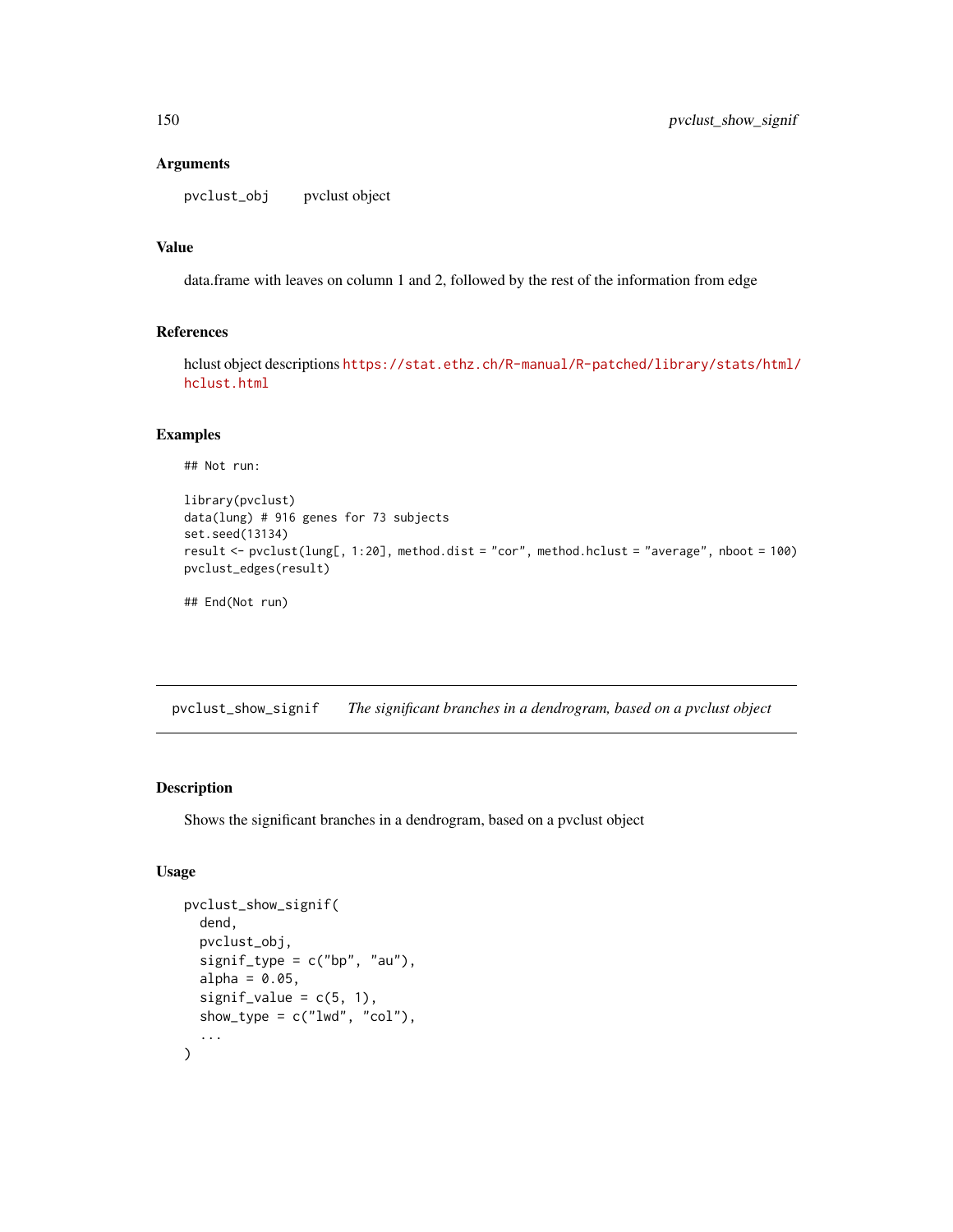# Arguments

| dend         | a dendrogram object                                                                                                                                                                         |
|--------------|---------------------------------------------------------------------------------------------------------------------------------------------------------------------------------------------|
| pvclust_obj  | a pyclust object                                                                                                                                                                            |
| signif_type  | a character scalar (either "bp" or "au"), indicating which of the two should be<br>used to update the dendrogram.                                                                           |
| alpha        | a number between 0 to 1, default is 0.05. Indicates what is the cutoff from which<br>branches will be updated.                                                                              |
| signif_value | a 2d vector (deafult: $c(5,1)$ ), with the first element tells us what the signifi-<br>cant branches will get, and the second element which value the non-significant<br>branches will get. |
| show_type    | a character scalar (either "lwd" or "col"), indicating which parameter of the<br>branches should be updated based on significance.                                                          |
| $\cdots$     | not used                                                                                                                                                                                    |

# Value

A dendrogram with updated branches

## See Also

[pvclust\\_show\\_signif,](#page-149-0) [pvclust\\_show\\_signif\\_gradient](#page-151-0)

```
## Not run:
library(pvclust)
data(lung) # 916 genes for 73 subjects
set.seed(13134)
result <- pvclust(lung[, 1:20], method.dist = "cor", method.hclust = "average", nboot = 100)
dend <- as.dendrogram(result)
result %>%
  as.dendrogram() %>%
 hang.dendrogram() %>%
 plot(main = "Cluster dendrogram with AU/BP values (%)")
result %>% text()
result %>% pvrect(alpha = 0.95)
dend %>%
  pvclust_show_signif(result) %>%
  plot()
dend %>%
  pvclust_show_signif(result, show_type = "lwd") %>%
  plot()
result %>% text()
result %>% pvrect(alpha = 0.95)
dend %>%
  pvclust_show_signif_gradient(result) %>%
```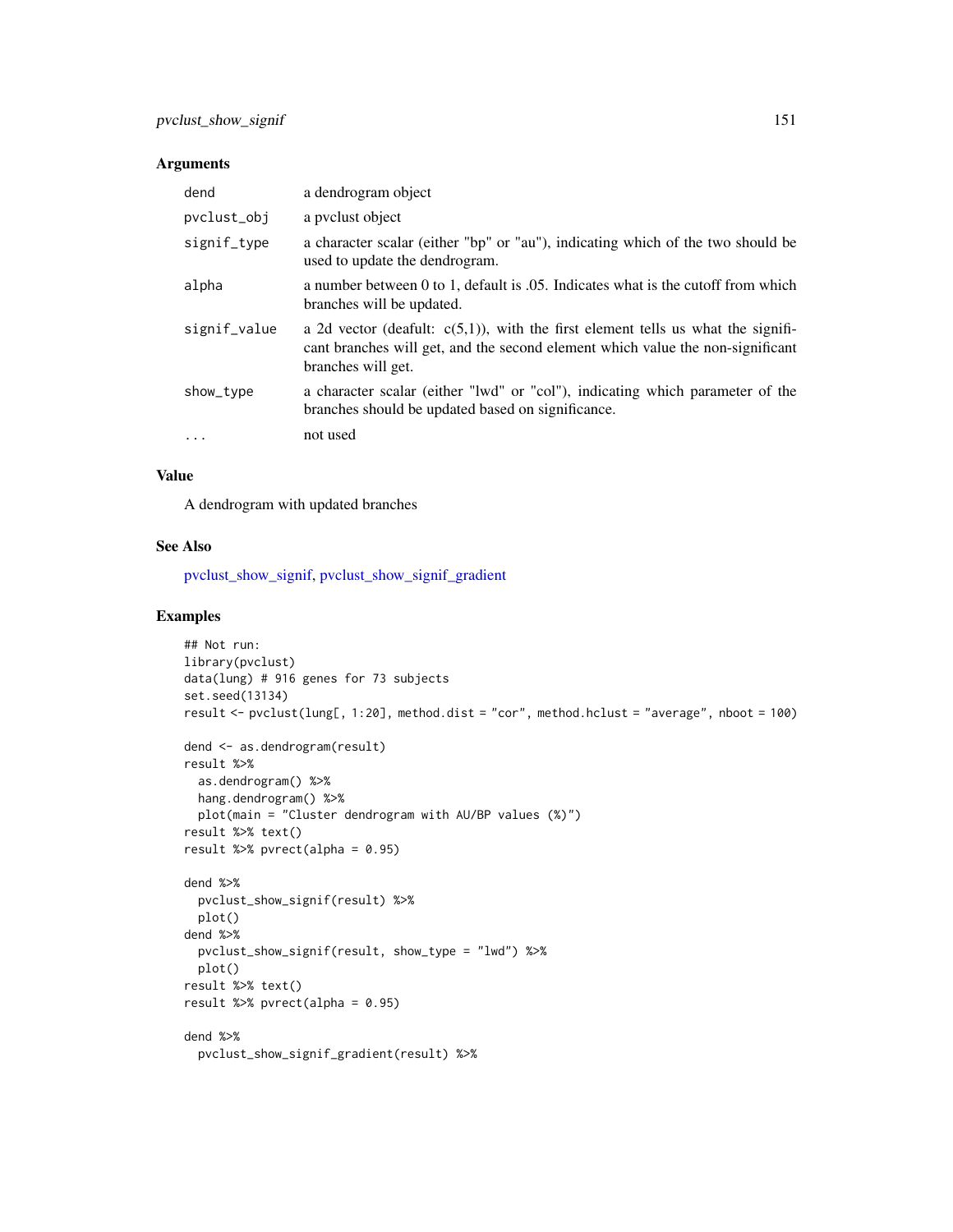```
plot()
dend %>%
 pvclust_show_signif_gradient(result) %>%
 pvclust_show_signif(result) %>%
 plot(main = "Cluster dendrogram with AU/BP values (%)\n bp values are highlighted by signif")
result %>% text()
result %>% pvrect(alpha = 0.95)
## End(Not run)
```
<span id="page-151-0"></span>pvclust\_show\_signif\_gradient

*Significance gradient of branches in a dendrogram (via pvclust)*

# Description

Shows the gradient of significance of branches in a dendrogram, based on a pvclust object

# Usage

```
pvclust_show_signif_gradient(
  dend,
  pvclust_obj,
  signif_type = c("bp", "au"),signif_col_fun = colorRampPalette(c("black", "darkred", "red")),
  ...
)
```
## Arguments

| dend        | a dendrogram object                                                                                                                      |
|-------------|------------------------------------------------------------------------------------------------------------------------------------------|
| pvclust_obj | a pyclust object                                                                                                                         |
| signif_type | a character scalar (either "bp" or "au"), indicating which of the two should be<br>used to update the dendrogram.                        |
|             | signif_col_fun a function to create colors for the significant gradient. Default is: colorRamp-<br>Palette(c("black", "darkred", "red")) |
| $\cdots$    | not used                                                                                                                                 |

# Value

A dendrogram with updated branches

# See Also

[pvclust\\_show\\_signif,](#page-149-0) [pvclust\\_show\\_signif\\_gradient](#page-151-0)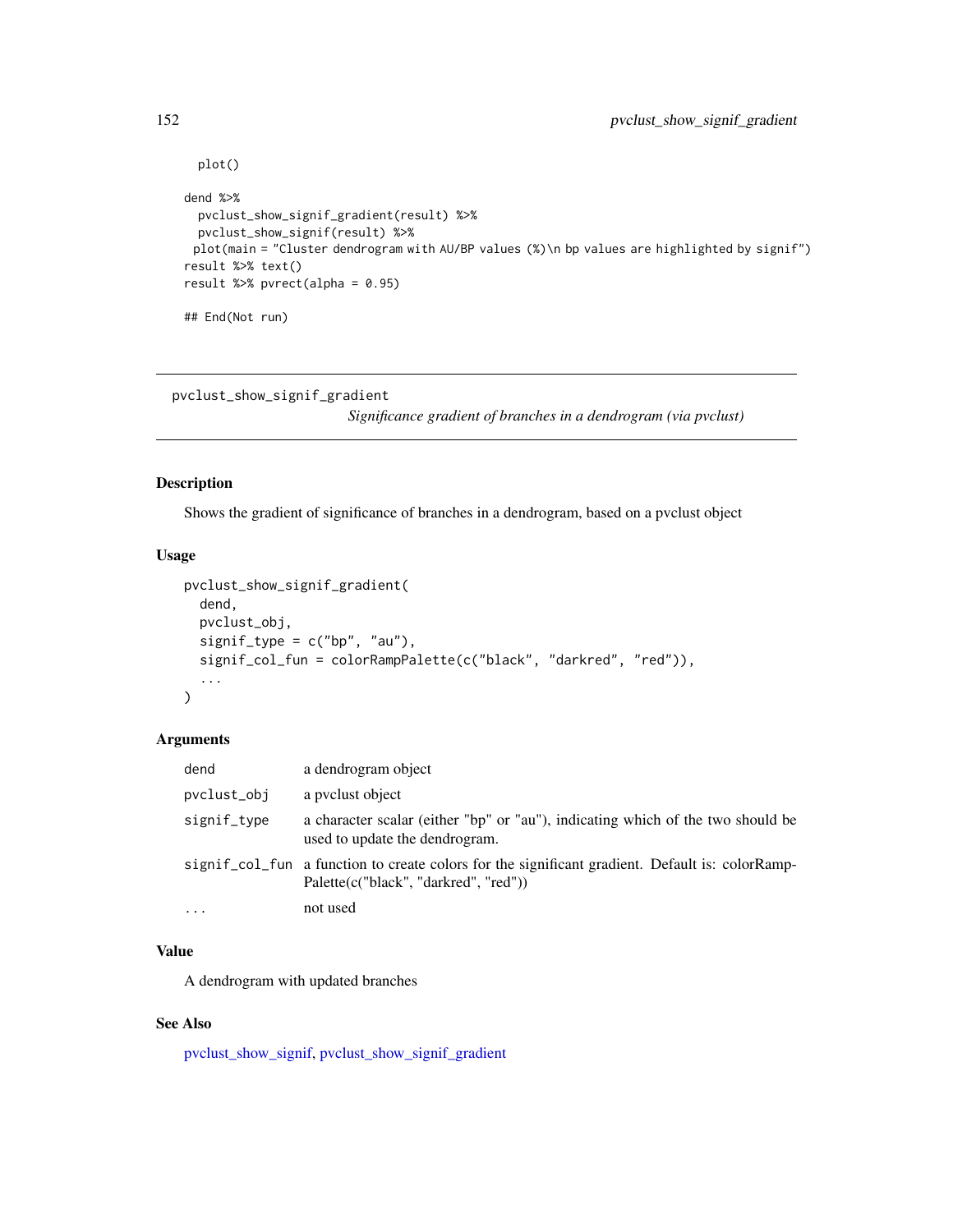## pvrect2 and the state of the state of the state of the state of the state of the state of the state of the state of the state of the state of the state of the state of the state of the state of the state of the state of th

## Examples

```
## Not run:
library(pvclust)
data(lung) # 916 genes for 73 subjects
set.seed(13134)
result <- pvclust(lung[, 1:20], method.dist = "cor", method.hclust = "average", nboot = 100)
dend <- as.dendrogram(result)
result %>%
  as.dendrogram() %>%
 hang.dendrogram() %>%
  plot(main = "Cluster dendrogram with AU/BP values (%)")
result %>% text()
result %>% pvrect(alpha = 0.95)
dend %>%
  pvclust_show_signif(result) %>%
  plot()
dend %>%
  pvclust_show_signif(result, show_type = "lwd") %>%
  plot()
result %>% text()
result %>% pvrect(alpha = 0.95)
dend %>%
  pvclust_show_signif_gradient(result) %>%
  plot()
dend %>%
  pvclust_show_signif_gradient(result) %>%
 pvclust_show_signif(result) %>%
 plot(main = "Cluster dendrogram with AU/BP values (%)\n bp values are highlighted by signif")
result %>% text()
result %>% pvrect(alpha = 0.95)
## End(Not run)
```

| pyrect2 | Draw Rectangles Around a Dendrogram's Clusters with High/Low P- |
|---------|-----------------------------------------------------------------|
|         | values                                                          |

# Description

Draws rectangles around the branches of a dendrogram highlighting the corresponding clusters with low p-values. This is based on [pvrect,](#page-0-0) allowing to draw the rects till the bottom of the labels.

## Usage

pvrect2(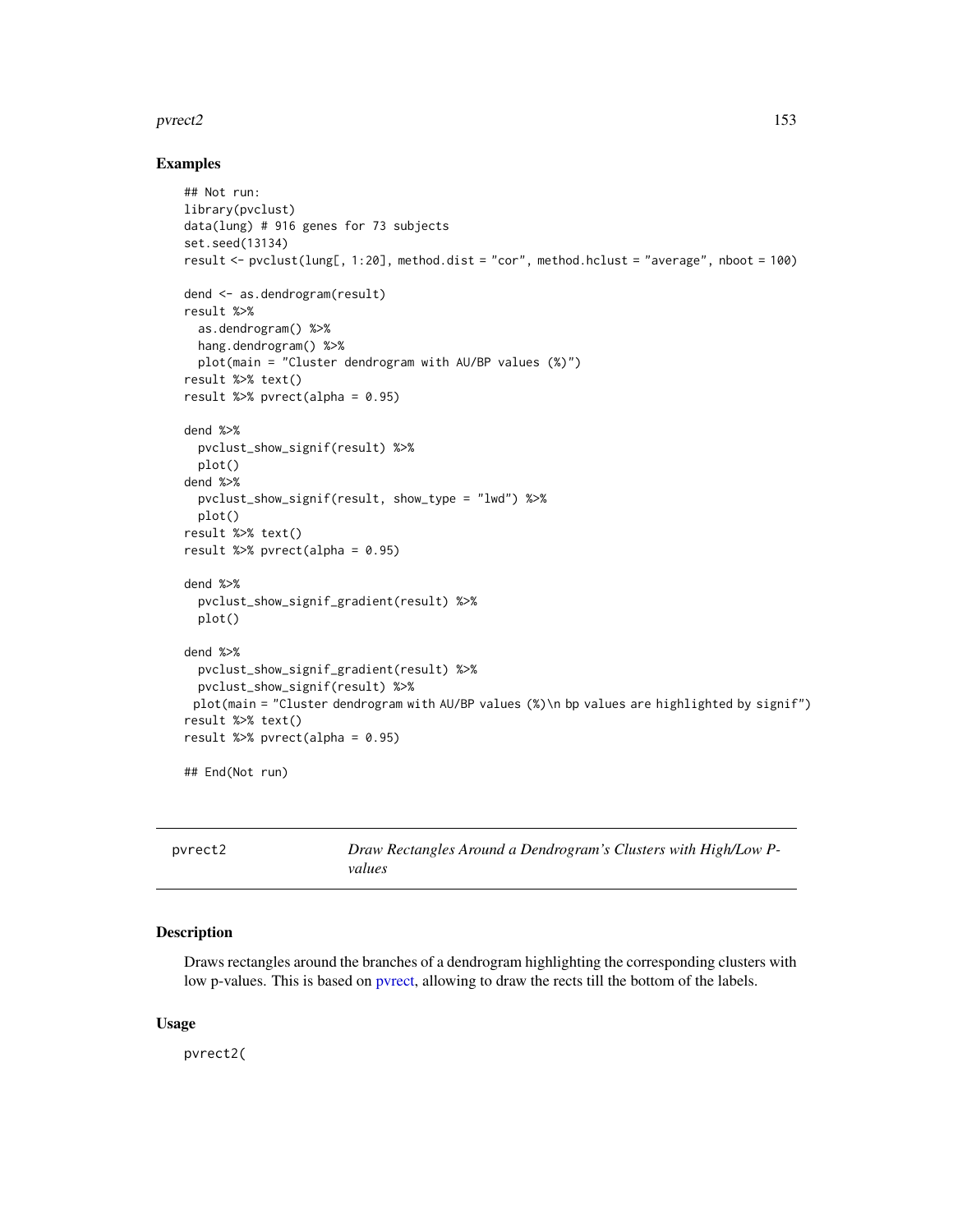154 pvrect2

```
x,
  alpha = 0.95,
 pv = "au",type = "geq",
  max.only = TRUE,border = 2,
  xpd = TRUE,lower_rect,
  ...
\mathcal{L}
```
# Arguments

| x          | object of class pyclust.                                                                                                                                                                                                                                                                                                                                                                 |
|------------|------------------------------------------------------------------------------------------------------------------------------------------------------------------------------------------------------------------------------------------------------------------------------------------------------------------------------------------------------------------------------------------|
| alpha      | threshold value for p-values., Default: 0.95                                                                                                                                                                                                                                                                                                                                             |
| pv         | character string which specifies the p-value to be used. It should be either of "au"<br>or "bp", corresponding to AU p-value or BP value, respectively. See plot.pvclust<br>for details., Default: 'au'                                                                                                                                                                                  |
| type       | one of "geq", "leq", "gt" or "lt". If "geq" is specified, clusters with p-value<br>greater than or equals the threshold given by "alpha" are returned or displayed.<br>Likewise "leq" stands for lower than or equals, "gt" for greater than and "lt" for<br>lower than the threshold value. The default is "geq"., Default: 'geq'                                                       |
| max.only   | logical. If some of clusters with high/low p-values have inclusion relation, only<br>the largest cluster is returned (or displayed) when max.only=TRUE., Default:<br><b>TRUE</b>                                                                                                                                                                                                         |
| border     | numeric value which specifies the color of borders of rectangles., Default: 2                                                                                                                                                                                                                                                                                                            |
| xpd        | A logical value (or NA.), passed to par. Default is TRUE, in order to allow the<br>rect to be below the labels. If FALSE, all plotting is clipped to the plot region,<br>if TRUE, all plotting is clipped to the figure region, and if NA, all plotting is<br>clipped to the device region. See also clip., Default: TRUE                                                                |
| lower_rect | a (scalar) value of how low should the lower part of the rect be. If missing, it will<br>take the value of par("usr")[3L] (or par("usr")[2L], depending if horiz = TRUE<br>or not), with also the width of the labels. (notice that we would like to keep xpd<br>= TRUE if we want the rect to be after the labels!) You can use a value such as<br>0, to get the rect above the labels. |
| .          | passed to rect                                                                                                                                                                                                                                                                                                                                                                           |

# See Also

[pvrect,](#page-0-0) [pvclust\\_show\\_signif](#page-149-0)

# Examples

## Not run:

library(dendextend)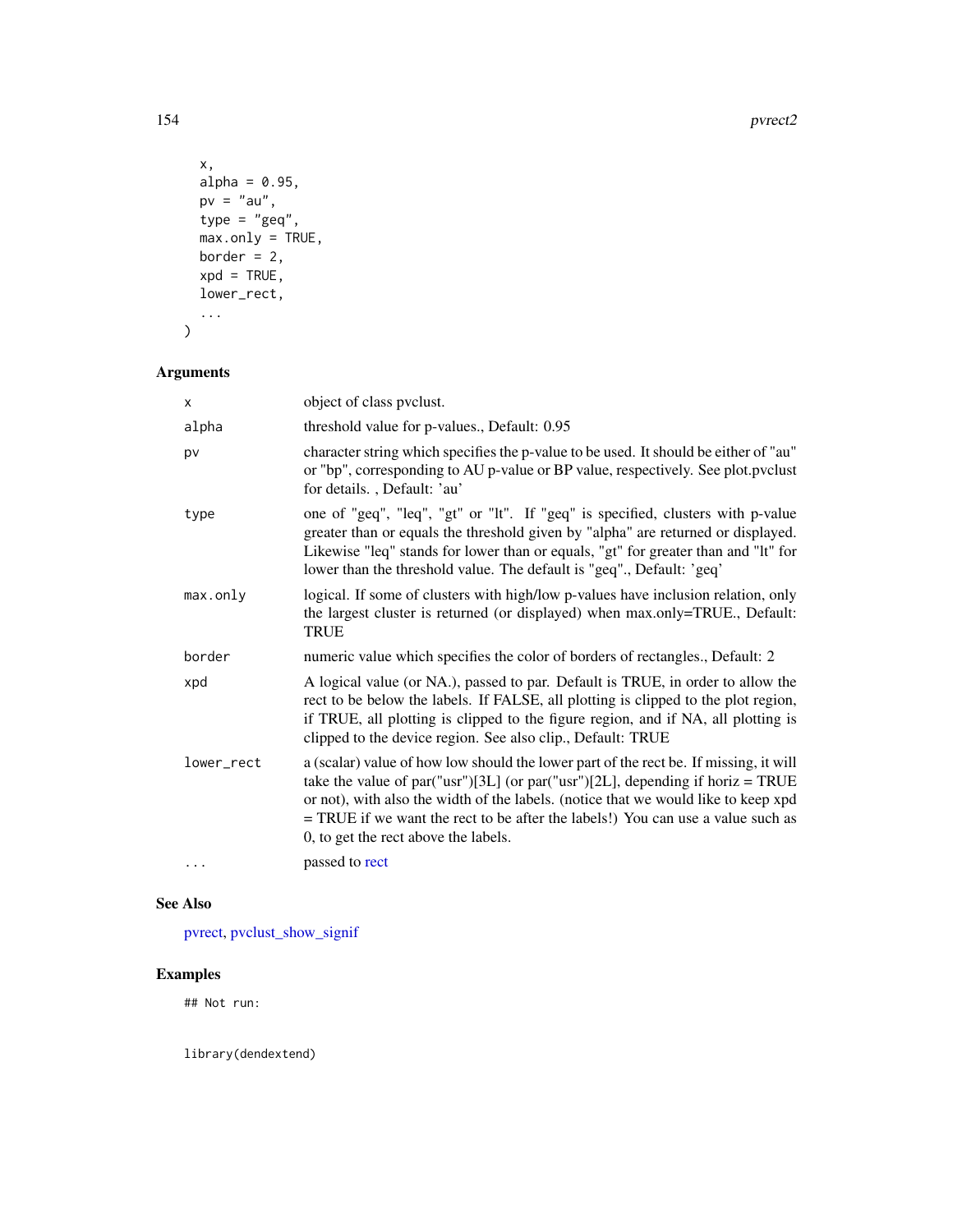# raise.dendrogram 155

```
library(pvclust)
data(lung) # 916 genes for 73 subjects
set.seed(13134)
result <- pvclust(lung[, 1:20], method.dist = "cor", method.hclust = "average", nboot = 10)
par(max = c(9, 2.5, 2, 0))dend <- as.dendrogram(result)
dend %>%
  pvclust_show_signif(result, signif_value = c(3, .5)) %>%
 pvclust_show_signif(result, signif_value = c("black", "grey"), show_type = "col") %>%
  plot(main = "Cluster dendrogram with AU/BP values (%)")
pvrect2(result, alpha = 0.95)
# getting the rects to the tips / above the labels
purect2(result, lower\_rect = .15, border = 4, alpha = 0.95, lty = 2)# Original function
# pvrect(result, alpha=0.95)
text(result, alpha = 0.95)## End(Not run)
```
raise.dendrogram *Raise the height of a dendrogram tree*

#### Description

Raise the height of nodes in a dendrogram tree.

## Usage

```
raise.dendrogram(dend, heiget_to_add, ...)
```
# Arguments

| dend                    | dendrogram object                                                                       |
|-------------------------|-----------------------------------------------------------------------------------------|
|                         | heiget_to_add how much height to add to all the branches (not leaves) in the dendrogram |
| $\cdot$ $\cdot$ $\cdot$ | passed on (not used)                                                                    |

#### Value

A raised dendrogram

```
hc <- hclust(dist(USArrests[2:9, ]), "com")
dend <- as.dendrogram(hc)
par(mfrow = c(1, 2))plot(dend, main = "original tree")
plot(raise.dendrogram(dend, 100), main = "Raised tree")
```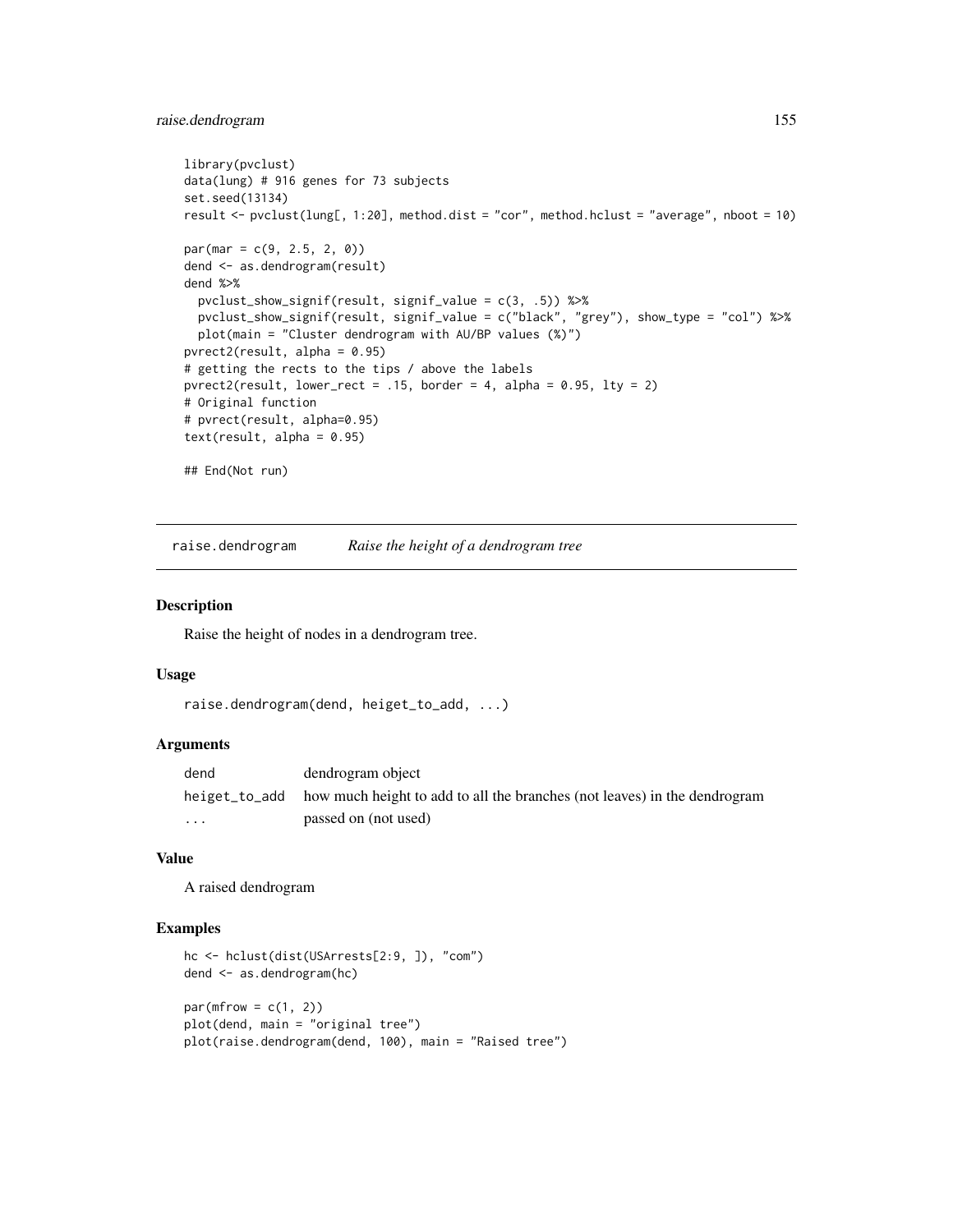## Description

Adjust the height attr in all of the dendrogram nodes so that the tree will have a distance of 1 unit between each parent/child nodes. It can be thought of as ranking the branches between themselves.

This is intended for easier comparison of the topology of two trees.

Notice that this function changes the height of all the leaves into 0, thus erasing the effect of [hang.dendrogram](#page-110-0) (which should be run again, if that is the visualization you are intereted in).

## Usage

```
rank_branches(dend, diff_height = 1, ...)
```
### Arguments

| dend        | a dendrogram object                                                        |
|-------------|----------------------------------------------------------------------------|
| diff_height | Numeric scalar (1). Affects the difference in height between two branches. |
| $\cdot$     | not used                                                                   |

## Value

A dendrogram, after adjusting the height attr in all of its branches.

#### See Also

[get\\_branches\\_heights,](#page-94-0) [get\\_childrens\\_heights,](#page-95-0) [hang.dendrogram,](#page-110-0) [tanglegram](#page-184-0)

```
# define dendrogram object to play with:
dend <- USArrests[1:5, ] %>%
 dist() %>%
 hclust() %>%
 as.dendrogram()
par(mfrow = c(1, 3))
```

```
plot(dend)
plot(rank_branches(dend))
plot(hang.dendrogram(rank_branches(dend)))
```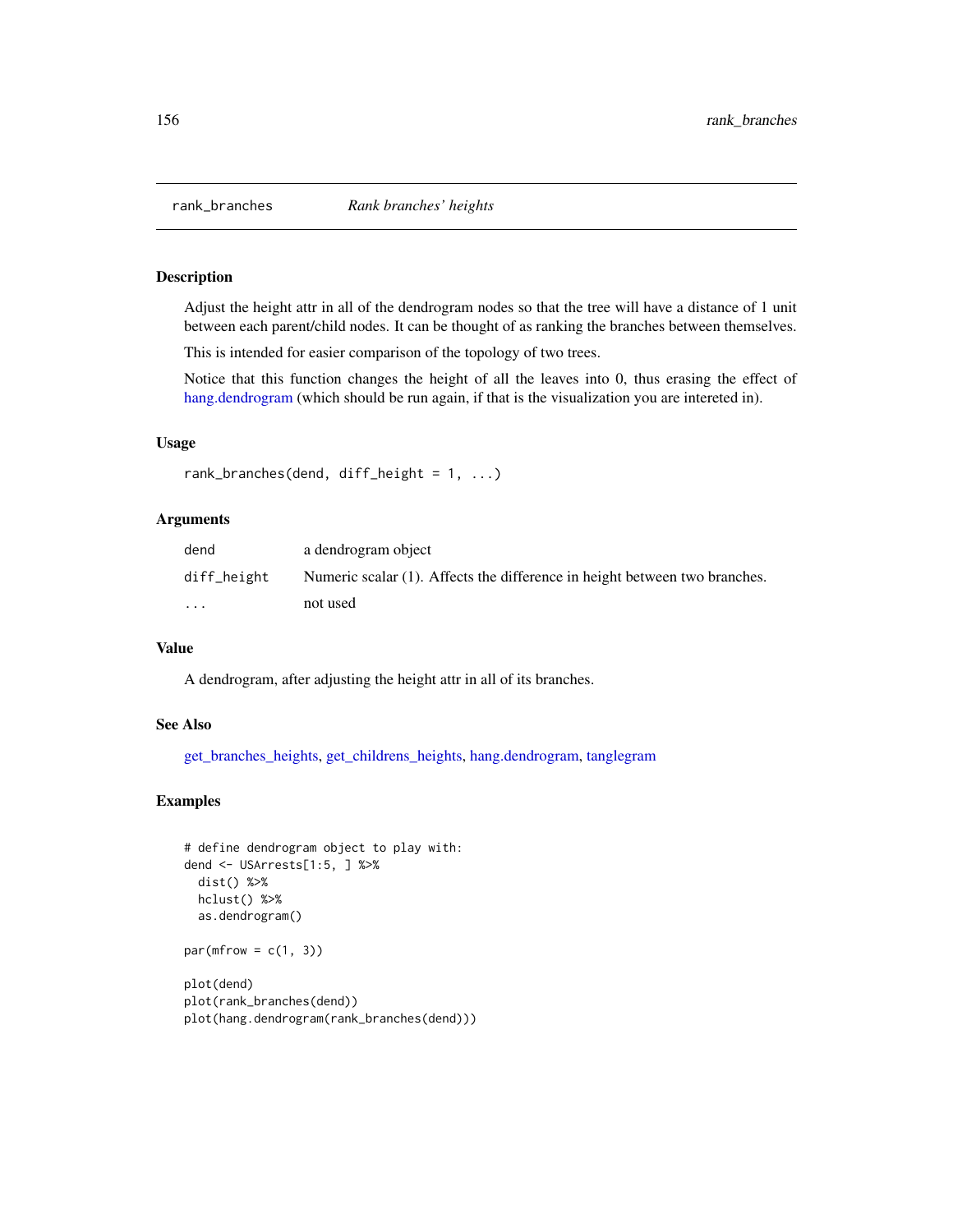<span id="page-156-0"></span>rank\_order.dendrogram *Fix rank of leaves order values in a dendrogram*

# Description

Generally, leaves order value should be a sequence of integer values. From 1 to nleaves(dend). This function fixes trees by using [rank](#page-0-0) on existing leaves order values.

# Usage

rank\_order.dendrogram(dend, ...)

# Arguments

| dend    | a dendrogram object |
|---------|---------------------|
| $\cdot$ | not used            |

# Value

A dendrogram, after fixing its leaves order values.

# See Also

[prune](#page-145-0)

```
# define dendrogram object to play with:
dend <- USArrests[1:4, ] %>%
  dist() %>%
 hclust(method = "ave") %>%
  as.dendrogram()
# plot(dend)
order.dendrogram(dend)
dend2 <- prune(dend, "Alaska")
order.dendrogram(dend2)
order.dendrogram(rank_order.dendrogram(dend2))
```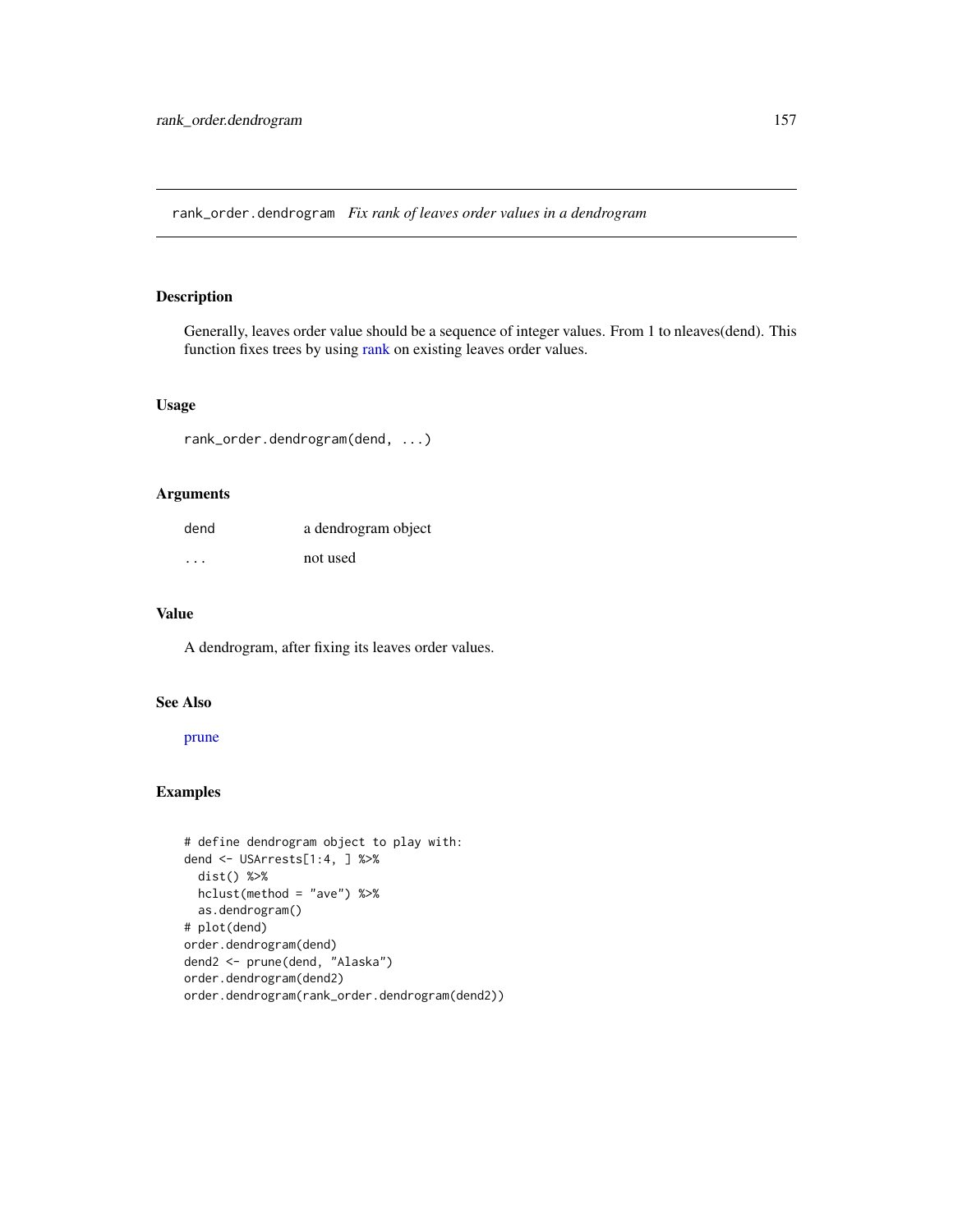rank\_values\_with\_clusters

*Rank a vector based on clusters*

## Description

Rank a vector based on clusters

## Usage

```
rank\_values\_with\_clusters(x, ignore0 = FALSE, ...)
```
## Arguments

| $\mathsf{x}$            | numeric vector                                              |
|-------------------------|-------------------------------------------------------------|
| ignore0                 | logical (FALSE). If TRUE, will ignore the 0's in the vector |
| $\cdot$ $\cdot$ $\cdot$ | not used                                                    |

# Value

an integer vector with the number of unique values as the number of uniques in the original vector. And the values are ranked from 1 (in the beginning of the vector) to the number of unique clusters.

## Examples

```
rank_values_with_clusters(c(1, 2, 3))
rank_values_with_clusters(c(1, 1, 3))
rank_values_with_clusters(c(0.1, 0.1, 3000))
rank_values_with_clusters(c(3, 1, 2))
rank_values_with_clusters(c(1, 3, 3, 3, 3, 3, 3, 4, 2, 2))
rank\_values\_with\_clusters(c(3, 1, 2), ignore0 = TRUE)rank\_values\_with\_clusters(c(3, 1, 2), ignore 0 = FALSE)rank_values_with_clusters(c(3, 1, 0, 2), ignore0 = TRUE)
rank_values_with_clusters(c(3, 1, 0, 2), ignore0 = FALSE)
```
rect.dendrogram *Draw Rectangles Around a Dendrogram's Clusters*

## Description

Draws rectangles around the branches of a dendrogram highlighting the corresponding clusters. First the dendrogram is cut at a certain level, then a rectangle is drawn around selected branches.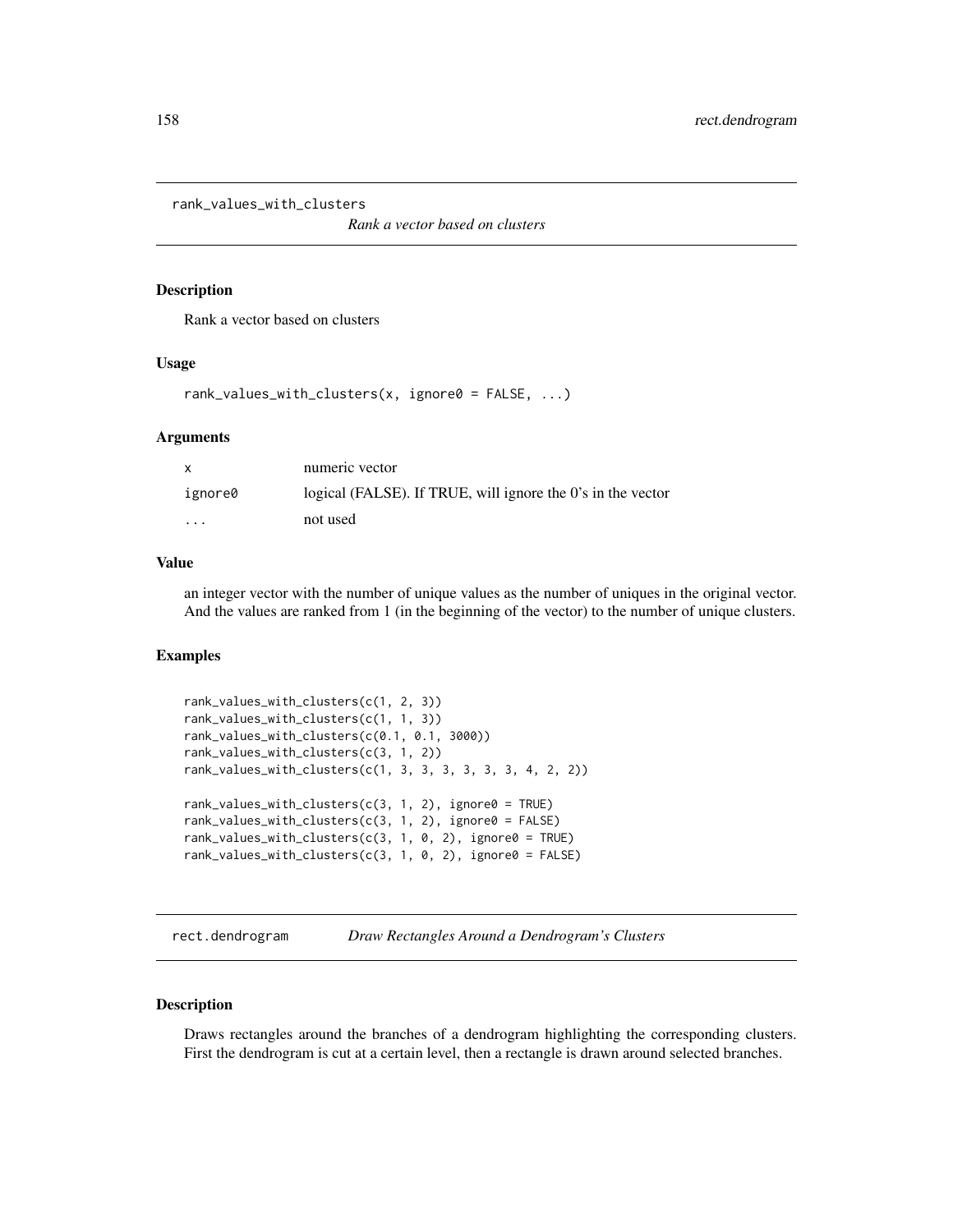# rect.dendrogram 159

# Usage

```
rect.dendrogram(
 tree,
 k = NULL,which = NULL,
 x = NULL,h = NULL,border = 2,
 cluster = NULL,
 horiz = FALSE,density = NULL,
 angle = 45,
 text = NULL,text_{cex} = 1,
  text_col = 1,
 xpd = TRUE,lower_rect,
 upper_rect = 0,
 prop_k_h = 0.5,
 stop_if_out = FALSE,
  ...
\mathcal{L}
```
# Arguments

| tree         | a dendrogram object.                                                                                                                                                                                                                                                                                                                                  |
|--------------|-------------------------------------------------------------------------------------------------------------------------------------------------------------------------------------------------------------------------------------------------------------------------------------------------------------------------------------------------------|
| k            | Scalar. Cut the dendrogram such that exactly k clusters (if possible) are pro-<br>duced.                                                                                                                                                                                                                                                              |
| which        | A vector selecting the clusters around which a rectangle should be drawn. which<br>selects clusters by number (from left to right in the tree), Default is which $= 1$ :k.                                                                                                                                                                            |
| $\mathsf{x}$ | A vector selecting the clusters around which a rectangle should be drawn. x<br>selects clusters containing the respective horizontal coordinates.                                                                                                                                                                                                     |
| h.           | Scalar. Cut the dendrogram by cutting at height h. (k overrides h)                                                                                                                                                                                                                                                                                    |
| border       | Vector with border colors for the rectangles.                                                                                                                                                                                                                                                                                                         |
| cluster      | Optional vector with cluster memberships as returned by cutree(dend_obj, $k =$<br>k), can be specified for efficiency if already computed.                                                                                                                                                                                                            |
| horiz        | logical (FALSE), indicating if the rectangles should be drawn horizontally or<br>not (for when using plot(dend, horiz = TRUE)).                                                                                                                                                                                                                       |
| density      | Passed to rect: the density of shading lines, in lines per inch. The default value<br>of NULL means that no shading lines are drawn. A zero value of density means<br>no shading lines whereas negative values (and NA) suppress shading (and so<br>allow color filling). If border is a vector of colors, the color of density will<br>default to 1. |
| angle        | Passed to rect: angle (in degrees) of the shading lines. (default is 45)                                                                                                                                                                                                                                                                              |
| text         | a character vector of labels to plot underneath the clusters. When NULL (de-<br>fault), no text is displayed.                                                                                                                                                                                                                                         |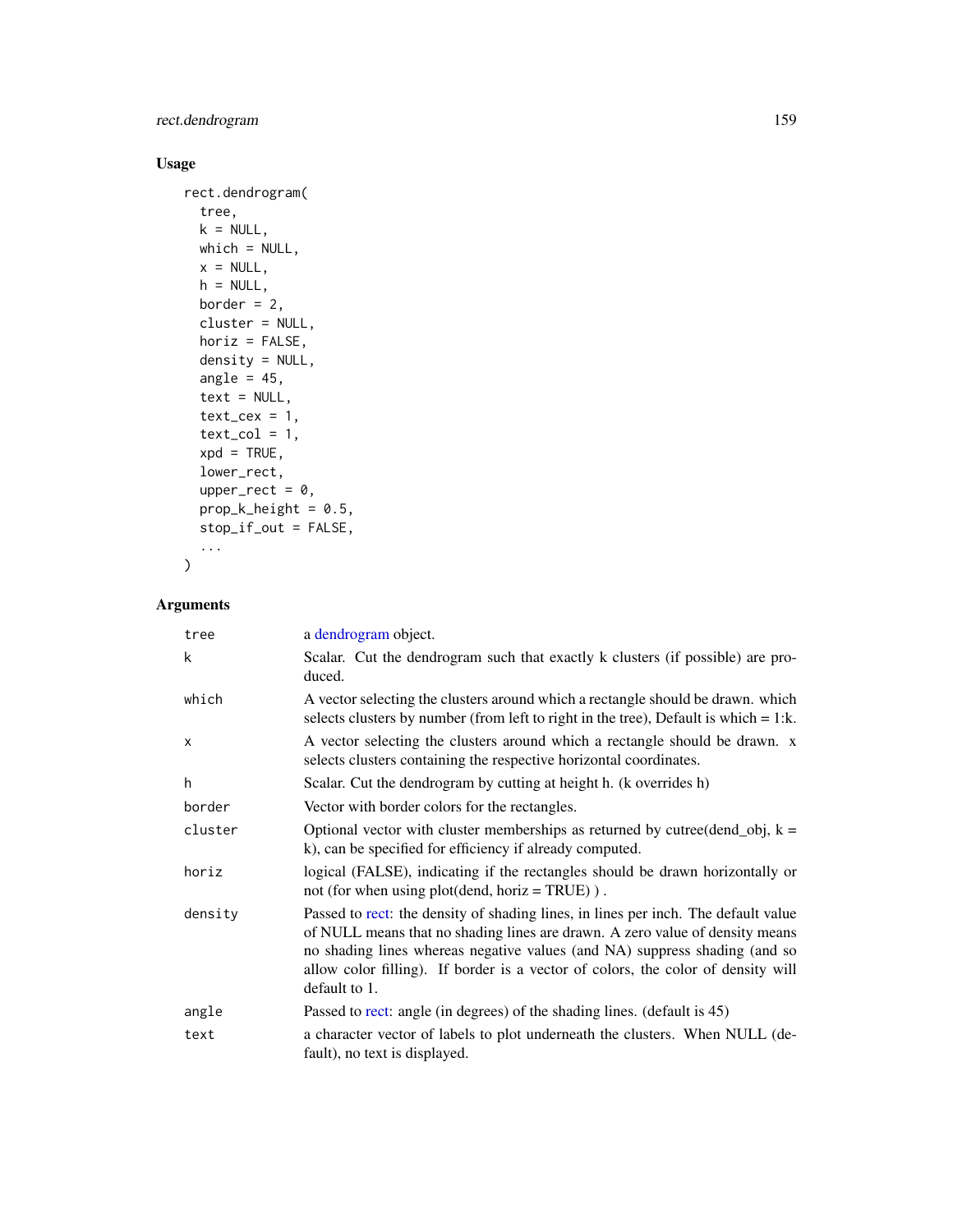| text_cex      | a numeric (scalar) value of the text's cex value.                                                                                                                                                                                                                                                                                                                                                                                                                                              |
|---------------|------------------------------------------------------------------------------------------------------------------------------------------------------------------------------------------------------------------------------------------------------------------------------------------------------------------------------------------------------------------------------------------------------------------------------------------------------------------------------------------------|
| text_col      | a (scalar) value of the text's col(or) value.                                                                                                                                                                                                                                                                                                                                                                                                                                                  |
| xpd           | A logical value (or NA.), passed to par. Default is TRUE, in order to allow the<br>rect to be below the labels. If FALSE, all plotting is clipped to the plot region,<br>if TRUE, all plotting is clipped to the figure region, and if NA, all plotting is<br>clipped to the device region. See also clip.                                                                                                                                                                                     |
| lower_rect    | a (scalar) value of how low should the lower part of the rect be. If missing, it will<br>take the value of par("usr")[3L] (or par("usr")[2L], depending if horiz = TRUE<br>or not), with also the width of the labels. (notice that we would like to keep xpd<br>$=$ TRUE if we want the rect to be after the labels!) You can use a value such as<br>0, to get the rect above the labels.<br>Notice that for a plot with small margins, it would be better to set this parameter<br>manually. |
| upper_rect    | a (scalar) value to add (default is 0) to how high should the upper part of the rect<br>be.                                                                                                                                                                                                                                                                                                                                                                                                    |
| prop_k_height | a (scalar) value (should be between $0$ to 1), indicating what proportion of the<br>height our rect will be between the height needed for $k$ and $k+1$ clustering.                                                                                                                                                                                                                                                                                                                            |
| stop_if_out   | logical (default is TRUE). This makes the function stop if k of the locator is out-<br>side the range (this default reproduces the behavior of the rect. holyet function).                                                                                                                                                                                                                                                                                                                     |
| .             | parameters passed to rect (such as lwd, lty, etc.)                                                                                                                                                                                                                                                                                                                                                                                                                                             |

## Value

(Invisibly) returns a list where each element contains a vector of data points contained in the respective cluster.

## Source

This function is based on [rect.hclust,](#page-0-0) with slight modifications to have it work with a dendrogram, as well as a few added features (e.g: ... to rect, and horiz)

The idea of adding text and shading lines under the clusters comes from skullkey from here: [https:](https://stackoverflow.com/questions/4720307/change-dendrogram-leaves) [//stackoverflow.com/questions/4720307/change-dendrogram-leaves](https://stackoverflow.com/questions/4720307/change-dendrogram-leaves)

# See Also

[rect.hclust,](#page-0-0) [order.dendrogram,](#page-0-0) [cutree.dendrogram](#page-61-0)

```
set.seed(23235)
ss <- sample(1:150, 10)
hc <- iris[ss, -5] %>%
 dist() %>%
 hclust()
dend <- hc %>% as.dendrogram()
```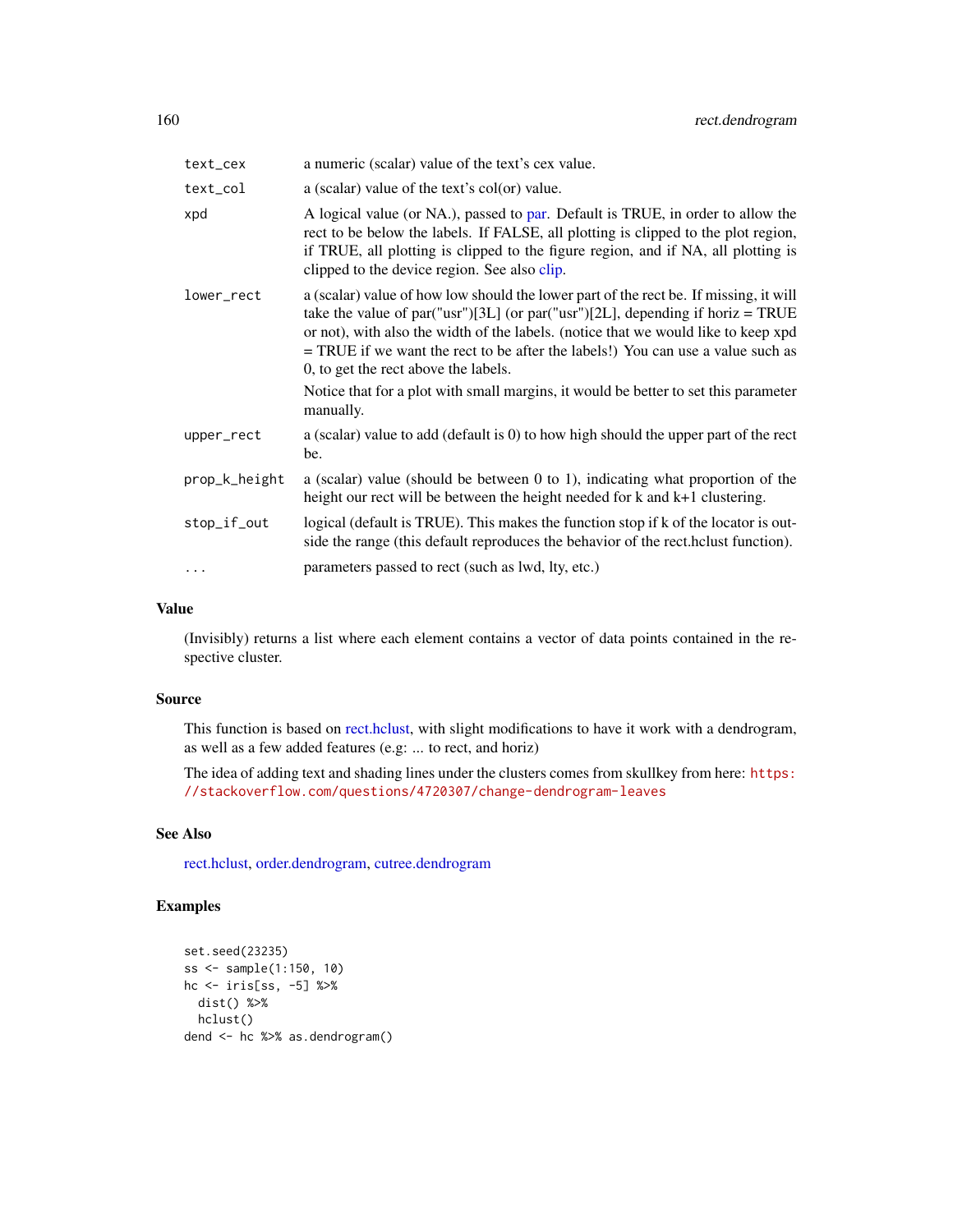# reindex\_dend 161

```
plot(dend)
rect.dendrogram(dend, 2, border = 2)
rect.dendrogram(dend, 3, border = 4)
Vectorize(rect.dendrogram, "k")(dend, 4:5, border = 6)
plot(dend)
rect.dendrogram(dend, 3,
  border = 1:3,
  density = 2, text = c("1", "b", "miao"), text_cex = 3
\mathcal{L}plot(dend)
rect.dendrogram(dend, 4, which = c(1, 3), border = c(2, 3))
rect.dendrogram(dend, 4, x = 5, border = c(4))
rect.dendrogram(dend, 3, border = 3, 1wd = 2, 1ty = 2)
# now THIS, you can not do with the old rect.hclust
plot(dend, horiz = TRUE)
rect.dendrogram(dend, 2, border = 2, horiz = TRUE)
rect.dendrogram(dend, 4, border = 4, lty = 2, lwd = 3, horiz = TRUE)
# This had previously failed since it worked with a wrong k.
dend15 <- c(1:5) %>%
  dist() %>%
  hclust(method = "average") %>%
  as.dendrogram()
# dend15 <- c(1:25) %>% dist %>% hclust(method = "average") %>% as.dendrogram
dend15 %>%
  set("branches_k_color") %>%
  plot()
dend15 %>% rect.dendrogram(
 k = 3,
  border = 8, 1ty = 5, 1wd = 2)
```
reindex\_dend *Reindexing a pruned dendrogram*

## **Description**

prune\_leaf does not update leaf indices as it prune leaves. As a result, some leaves of the pruned dendrogram may have leaf indeices larger than the number of leaves in the pruned dendrogram, which may cause errors in downstream functions such as as.hclust.

This function re-indexes the leaves such that the leaf indices are no larger than the total number of leaves.

## Usage

reindex\_dend(dend)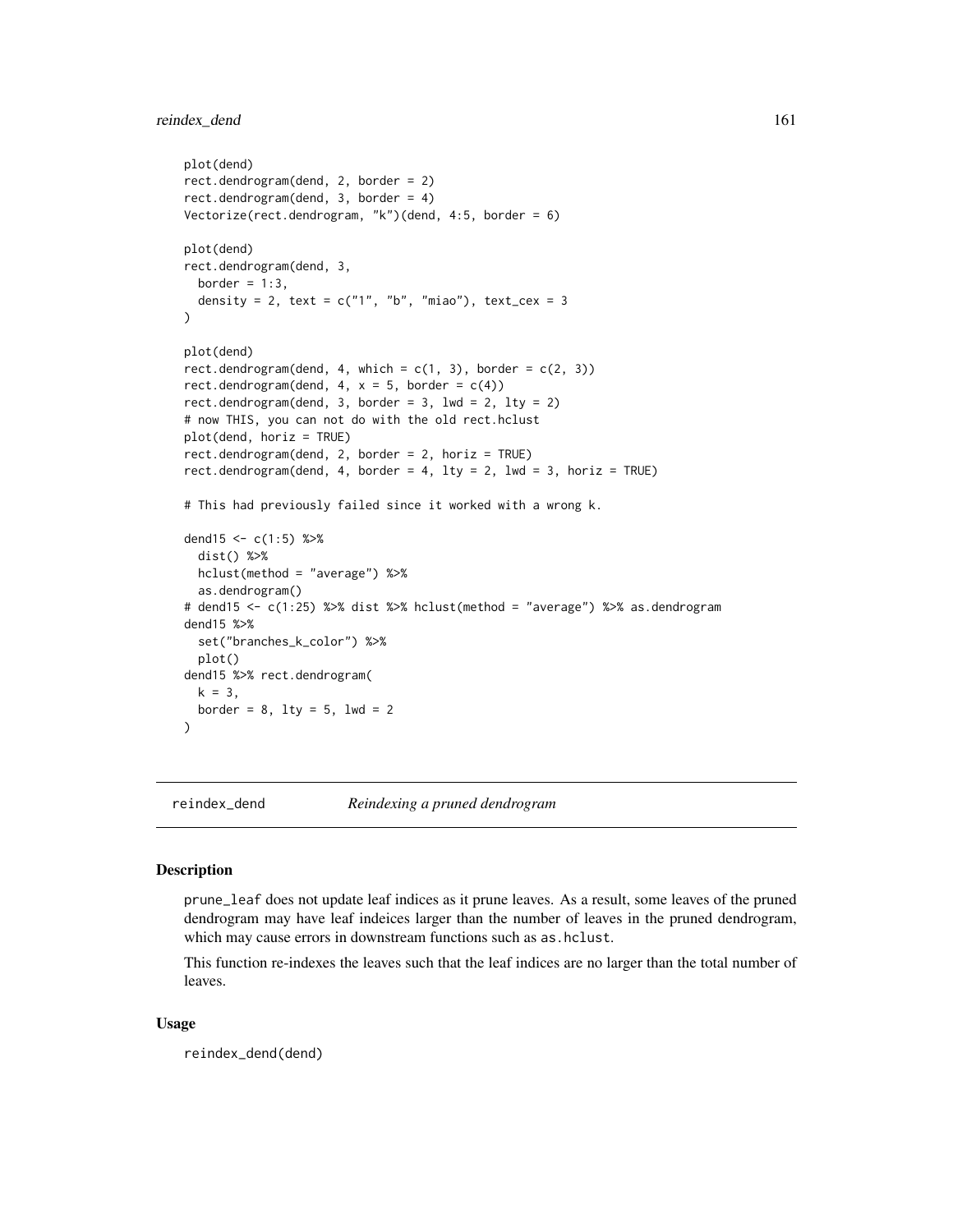## Arguments

dend dendrogram object

# Value

A dendrogram object with the leaf reindexed

# Examples

```
hc <- hclust(dist(USArrests[1:5, ]), "ave")
dend <- as.dendrogram(hc)
dend_pruned <- prune(dend, c("Alaska", "California"), reindex_dend = FALSE)
## A leave have an index larger than the number of leaves:
unlist(dend_pruned)
# [1] 4 3 1
#'
dend_pruned_reindexed <- reindex_dend(dend_pruned)
## All leaf indices are no larger than the number of leaves:
unlist(dend_pruned_reindexed)
# [1] 3 2 1
## The dendrograms are equal:
all.equal(dend_pruned, dend_pruned_reindexed)
# TRUE
```

```
remove_branches_edgePar
```
*Remove all edgePar values from a dendrogram's branches*

## Description

Go through the dendrogram branches and remove its edgePar.

## Usage

```
remove_branches_edgePar(dend, ...)
```
## Arguments

| dend | a dendrogram object |
|------|---------------------|
| .    | not used            |

# Value

A dendrogram, after removing the edgePar attribute in all of its branches,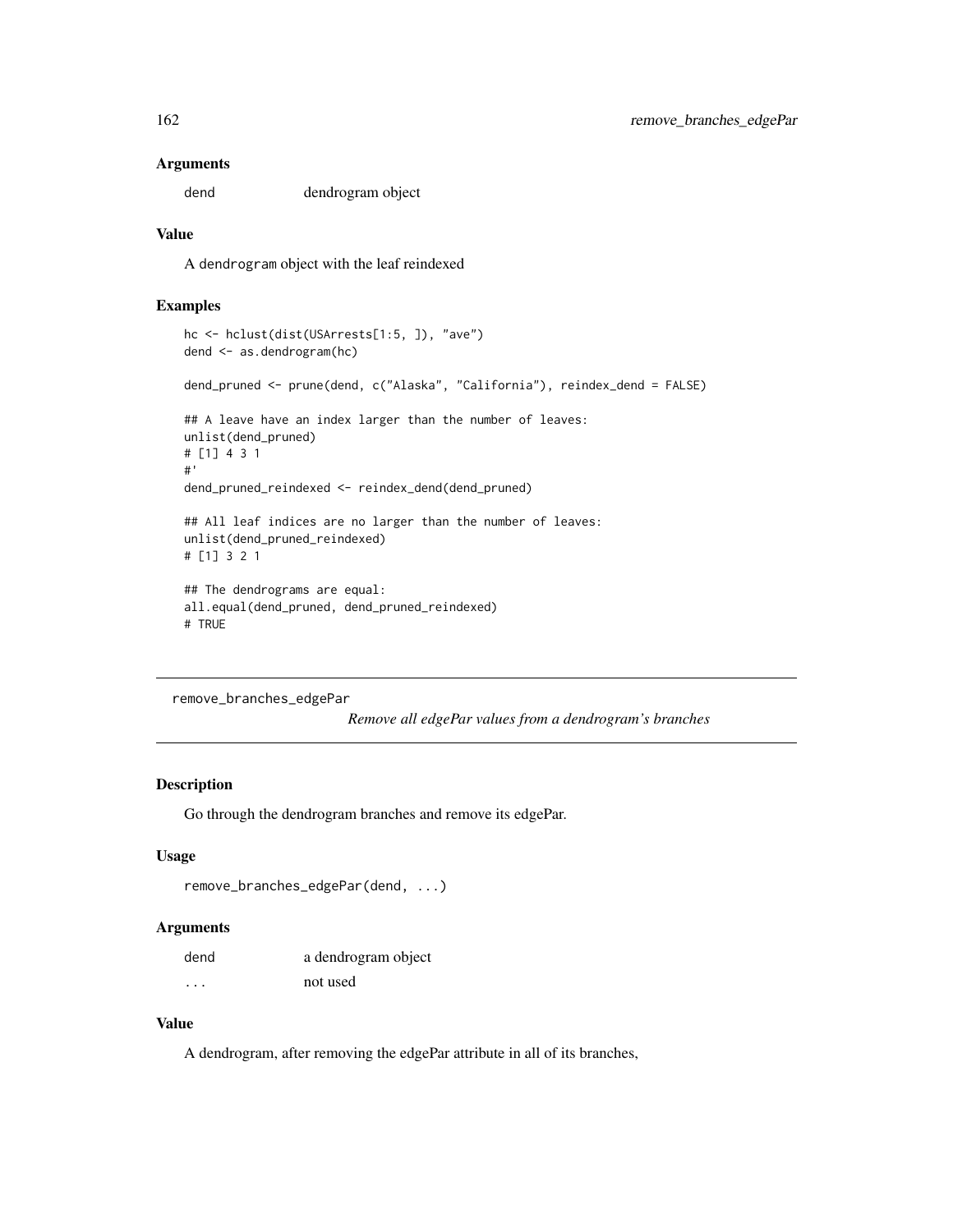remove\_leaves\_nodePar 163

# See Also

[get\\_root\\_branches\\_attr,](#page-104-0) [assign\\_values\\_to\\_branches\\_edgePar](#page-11-0)

# Examples

```
## Not run:
dend <- USArrests[1:5, ] %>%
  dist() %>%
 hclust() %>%
  as.dendrogram()
dend <- color_branches(dend, 3)
par(mfrow = c(1, 2))plot(dend)
plot(remove_branches_edgePar(dend))
## End(Not run)
```
<span id="page-162-0"></span>remove\_leaves\_nodePar *Remove all nodePar values from a dendrogram's leaves*

## Description

Go through the dendrogram leaves and remove its nodePar.

## Usage

```
remove_leaves_nodePar(dend, ...)
```
## Arguments

| dend      | a dendrogram object |
|-----------|---------------------|
| $\ddotsc$ | not used            |

# Value

A dendrogram, after removing the nodePar attribute in all of its leaves,

# See Also

[get\\_leaves\\_attr,](#page-96-0) [assign\\_values\\_to\\_leaves\\_nodePar](#page-14-0)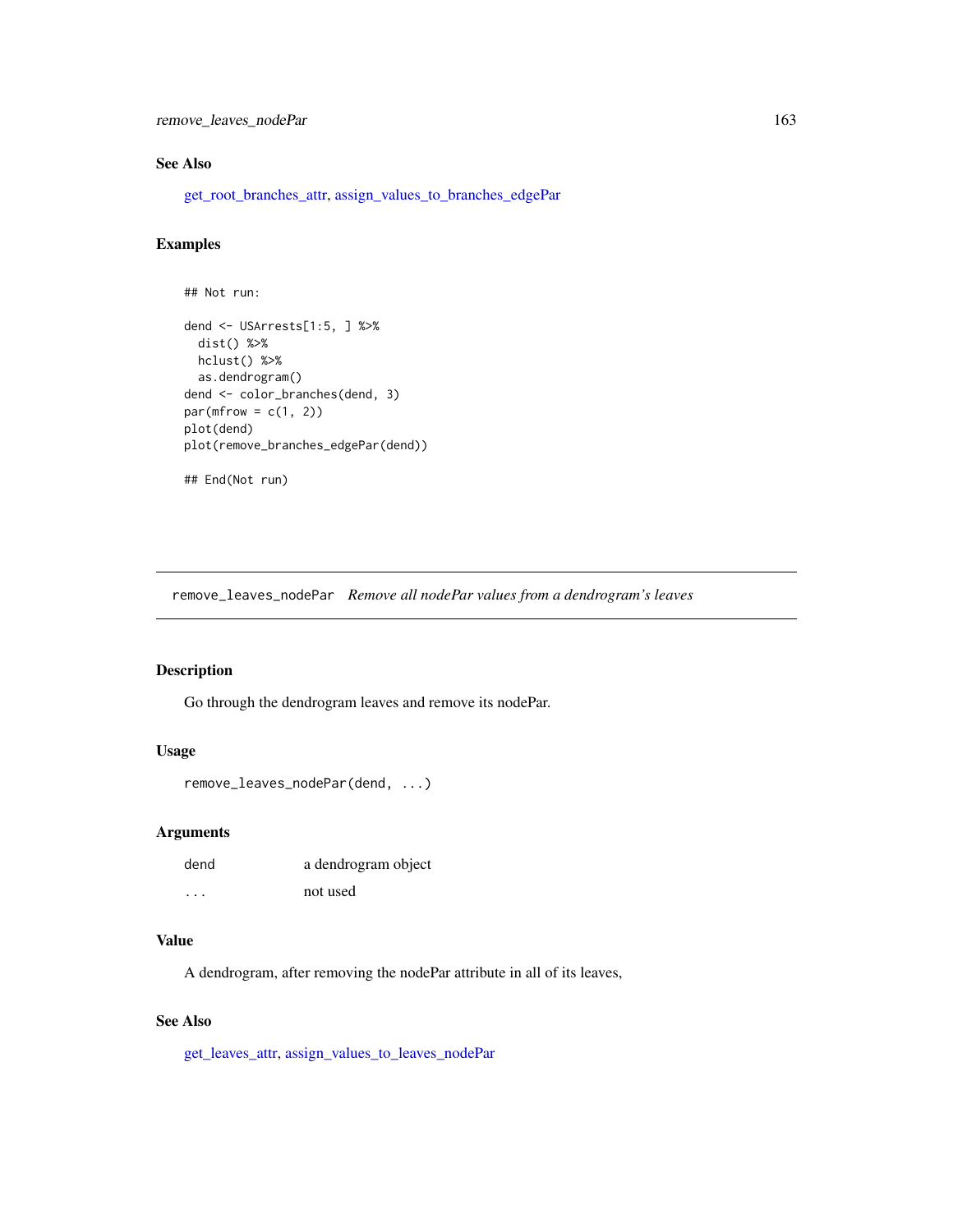# Examples

```
## Not run:
dend <- USArrests[1:5, ] %>%
  dist() %>%
 hclust() %>%
  as.dendrogram()
dend <- color_labels(dend, 3)
par(mfrow = c(1, 2))plot(dend)
plot(remove_leaves_nodePar(dend))
get_leaves_attr(dend, "nodePar")
get_leaves_attr(remove_leaves_nodePar(dend), "nodePar")
## End(Not run)
```
remove\_nodes\_nodePar *Remove all nodePar values from a dendrogram's nodes*

# Description

Go through the dendrogram nodes and remove its nodePar

# Usage

```
remove_nodes_nodePar(dend, ...)
```
# Arguments

| dend | a dendrogram object |
|------|---------------------|
| .    | not used            |

# Value

A dendrogram, after removing the nodePar attribute in all of its nodes,

# See Also

[get\\_root\\_branches\\_attr,](#page-104-0) [assign\\_values\\_to\\_branches\\_edgePar](#page-11-0)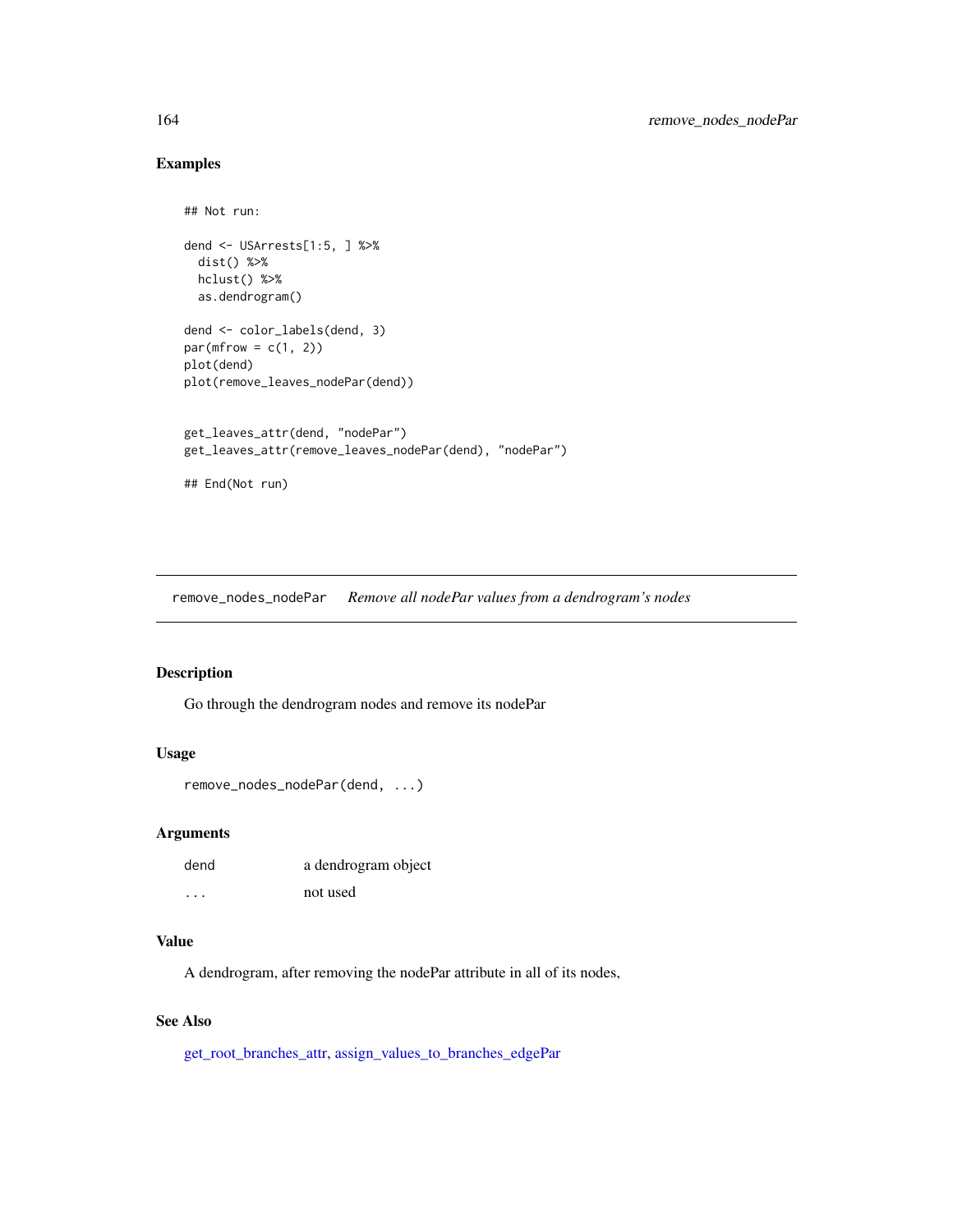## rllply that is a state of the state of the state of the state of the state of the state of the state of the state of the state of the state of the state of the state of the state of the state of the state of the state of t

# Examples

```
## Not run:
dend <- USArrests[1:5, ] %>%
 dist() %>%
 hclust() %>%
 as.dendrogram()
dend <- color_branches(dend, 3)
par(mfrow = c(1, 2))plot(dend)
plot(remove_branches_edgePar(dend))
## End(Not run)
```
rllply *recursivly apply a function on a list*

# Description

recursivly apply a function on a list - and returns the output as a list, following the naming convention in the plyr package the big difference between this and rapply is that this will also apply the function on EACH element of the list, even if it's not a "terminal node" inside the list tree. An attribute is added to indicate if the value returned is from a branch or a leaf.

# Usage

 $rllply(x, FUN, add\_notation = FALSE, ...)$ 

# Arguments

| X                       | a list.                                                                                                     |
|-------------------------|-------------------------------------------------------------------------------------------------------------|
| <b>FUN</b>              | a function to apply on each element of the list                                                             |
| add_notation            | logical. Should each node be added a "position_type" attribute, stating if it is a<br>"Branch" or a "Leaf". |
| $\cdot$ $\cdot$ $\cdot$ | not used.                                                                                                   |

# Value

a list with ALL of the nodes (from the original "x" list), that FUN was applied on.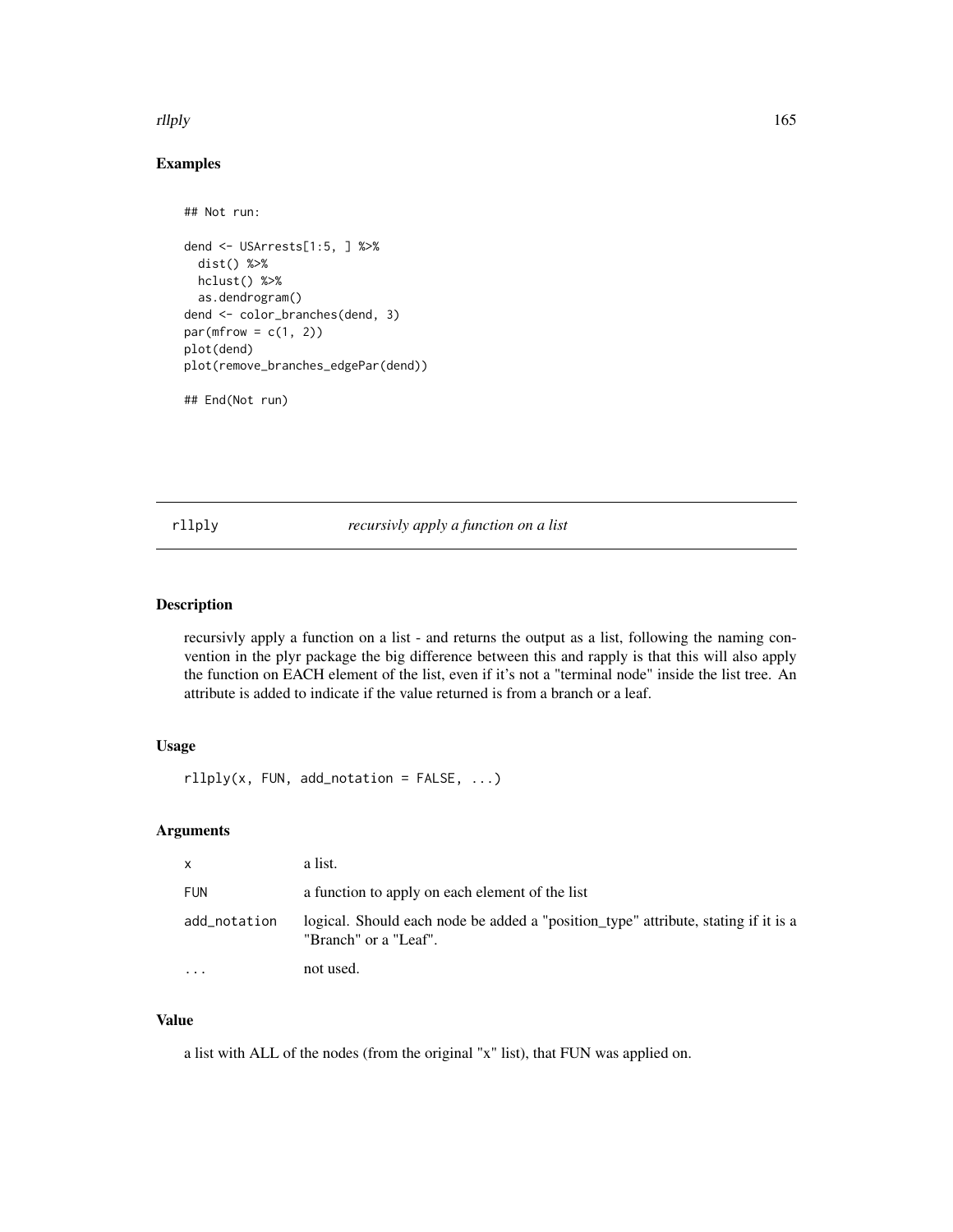166 rotate and the contract of the contract of the contract of the contract of the contract of the contract of the contract of the contract of the contract of the contract of the contract of the contract of the contract of

# Examples

```
## Not run:
x \leftarrow list(1)
x
rllply(x, function(x) {
  x
}, add_notation = TRUE)
x <- list(1, 2, list(31))
x
rllply(x, function(x) {
 x
}, add_notation = TRUE)
# the first element is the entire tree
# after FUN was applied to its root element.
hc <- hclust(dist(USArrests[1:4, ]), "ave")
dend <- as.dendrogram(hc)
rllply(dend, function(x) {
  attr(x, "height")
})
rllply(dend, function(x) {
  attr(x, "members")
})
## End(Not run)
```
<span id="page-165-0"></span>

rotate *Rotate a tree object*

## Description

Rotates, rev and sort the branches of a tree object (dendrogram, hclust) based on a vector - eithor of labels order (numbers) or the labels in their new order (character).

## Usage

```
rotate(x, ...)## Default S3 method:
rotate(x, order, ...)
## S3 method for class 'dendrogram'
rotate(x, order, ...)
## S3 method for class 'hclust'
rotate(x, order, ...)
```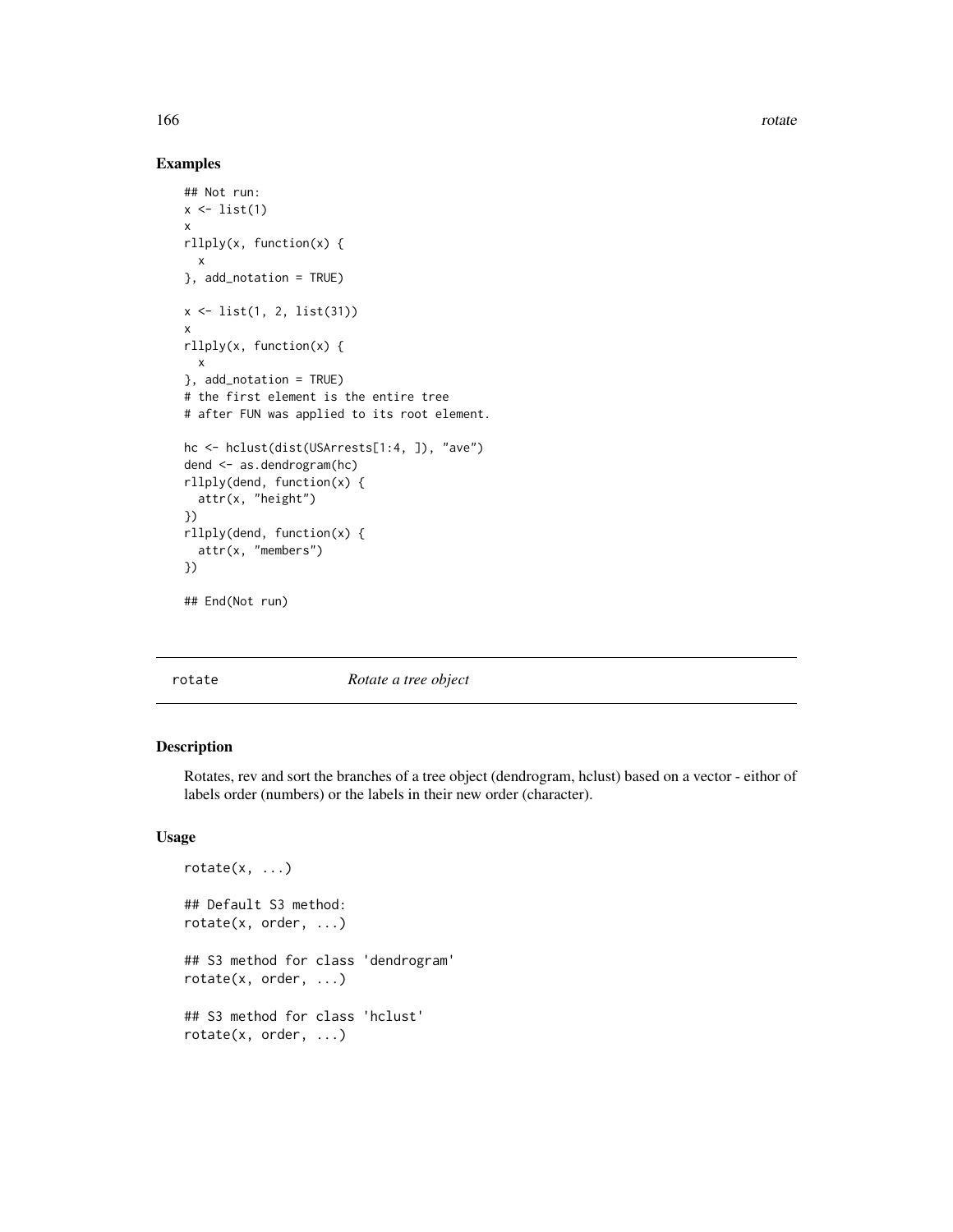## rotate and the state of the state of the state of the state of the state of the state of the state of the state of the state of the state of the state of the state of the state of the state of the state of the state of the

```
## S3 method for class 'phylo'
rotate(x, ..., phy)
## S3 method for class 'dendrogram'
sort(x, decreasing = FALSE, type = c("labels", "nodes"), ...)## S3 method for class 'hclust'
sort(x, decreasing = FALSE, ...)## S3 method for class 'dendlist'
sort(x, \ldots)## S3 method for class 'hclust'
rev(x, \ldots)
```
## Arguments

| X          | a tree object (either a dendrogram or hclust)                                                                                                                                                                                                                                                                                                                                                                                             |
|------------|-------------------------------------------------------------------------------------------------------------------------------------------------------------------------------------------------------------------------------------------------------------------------------------------------------------------------------------------------------------------------------------------------------------------------------------------|
| $\cdot$    | parameters passed (for example, in case of sort)                                                                                                                                                                                                                                                                                                                                                                                          |
| order      | Either numeric or character vector. Is numeric: it is a numeric vector with the<br>order of the value to be assigned to object's label. The numbers say are just like<br>when you use order: which of the items on the tree-plot should be "first" (e.g.<br>most left), second etc. (this is relevant only to rotate) Is character: it must be a<br>vector with the content of $labels(x)$ , in the order we'd like to have the new tree. |
| phy        | a placeholder in case the user uses "phy $=$ "                                                                                                                                                                                                                                                                                                                                                                                            |
| decreasing | logical. Should the sort be increasing or decreasing? Not available for partial<br>sorting. (relevant only to sort)                                                                                                                                                                                                                                                                                                                       |
| type       | a character indicating how to sort. If "labels" then by lexicographic order of the<br>labels. If "nodes", then by using <i>ladderize</i> (order so that recursively, the leftmost<br>branch will be the smallest)                                                                                                                                                                                                                         |

## Details

The motivation for this function came from the function [order.dendrogram](#page-0-0) NOT being very intuitive. What rotate aims to do is give a simple tree rotation function which is based on the order which the user would like to see the tree rotated by (just as [order](#page-0-0) works for numeric vectors).

[rev.dendrogram](#page-0-0) is part of base R, and returns the tree object after rotating it so that the order of the labels is reversed. Here we added an S3 method for hclust objects.

The sort methods sort the labels of the tree (using order) and then attempts to rotate the tree to fit that order.

The hclust method of "rotate" works by first changing the object into dendrogram, performing the rotation, and then changing it back to hclust. Special care is taken in preserving some of the properties of the hclust object.

The ape package has its own [rotate](#page-165-0)(ape) function (Which is sadly not S3, so cannot be easily connected with the current implementation). Still, there is an S3 plug that makes sure people loading first ape and then dendextend will still be able to use rotate without a problem. Notice that if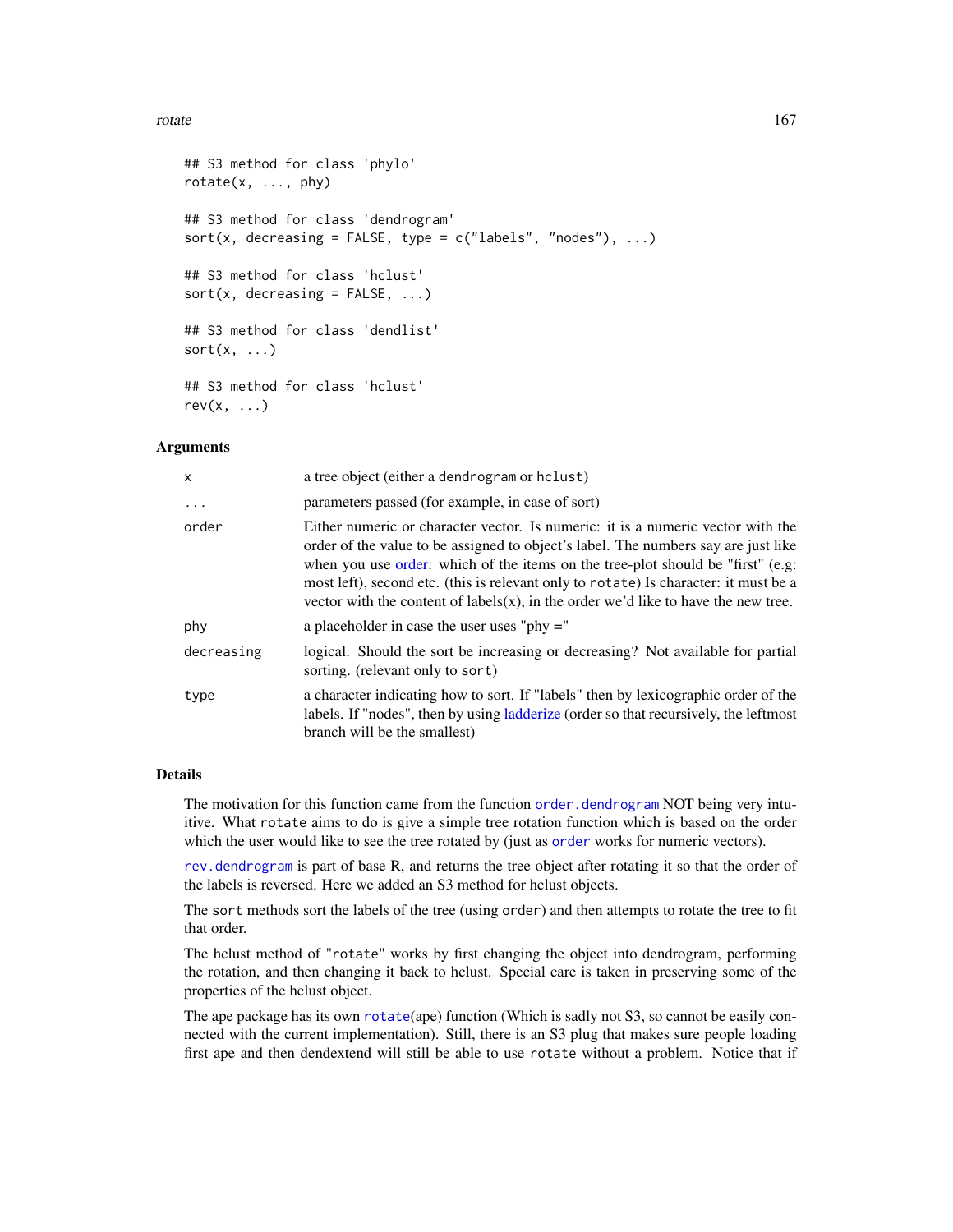you will first load ape and only then dendextend, using "rotate" will fail with the error: "Error in rotate(dend, \_\_\_\_) : object "phy" is not of class "phylo"" - this is because rotate in ape is not S3 and will fail to find the rotate.dendrogram function. In such a case simply run unloadNamespace(ape). Or, you can run: unloadNamespace("dendextend"); attachNamespace("dendextend") The solution for this is that if you have ape installed on your machine, It will be loaded when you load dendextend (but after it). This way, rotate will work fine for both dendrogram AND phylo objects.

## Value

A rotated tree object

## See Also

[order.dendrogram](#page-0-0), [order](#page-0-0), [rev.dendrogram](#page-0-0), [rotate](#page-165-0) (ape), [ladderize](#page-129-0)

```
hc <- hclust(dist(USArrests[c(1, 6, 13, 20, 23), ]), "ave")
dend <- as.dendrogram(hc)
# For dendrogram objects:
labels_colors(dend) <- rainbow(nleaves(dend))
# let's color the labels to make the followup of the rotation easier
par(mfrow = c(1, 2))plot(dend, main = "Original tree")
plot(rotate(dend, c(2:5, 1)),
  main =
    "Rotates the left most leaf \n into the right side of the tree"
)
par(mfrow = c(1, 2))plot(dend, main = "Original tree")
plot(sort(dend), main = "Sorts the labels by alphabetical order \n
and rotates the tree to give the best fit possible")
par(mfrow = c(1, 2))plot(dend, main = "Original tree")
plot(rev(dend), main = "Reverses the order of the tree labels")
# For hclust objects:
plot(hc)
plot(rotate(hc, c(2:5, 1)), main = "Rotates the left most leaf \n
into the right side of the tree")
par(mfrow = c(1, 3))dend %>% plot(main = "Original tree")
dend %>%
  sort() %>%
  plot(main = "labels sort")
dend %>%
  sort(type = "nodes") %>%
  plot(main = "nodes (ladderize) sort")
```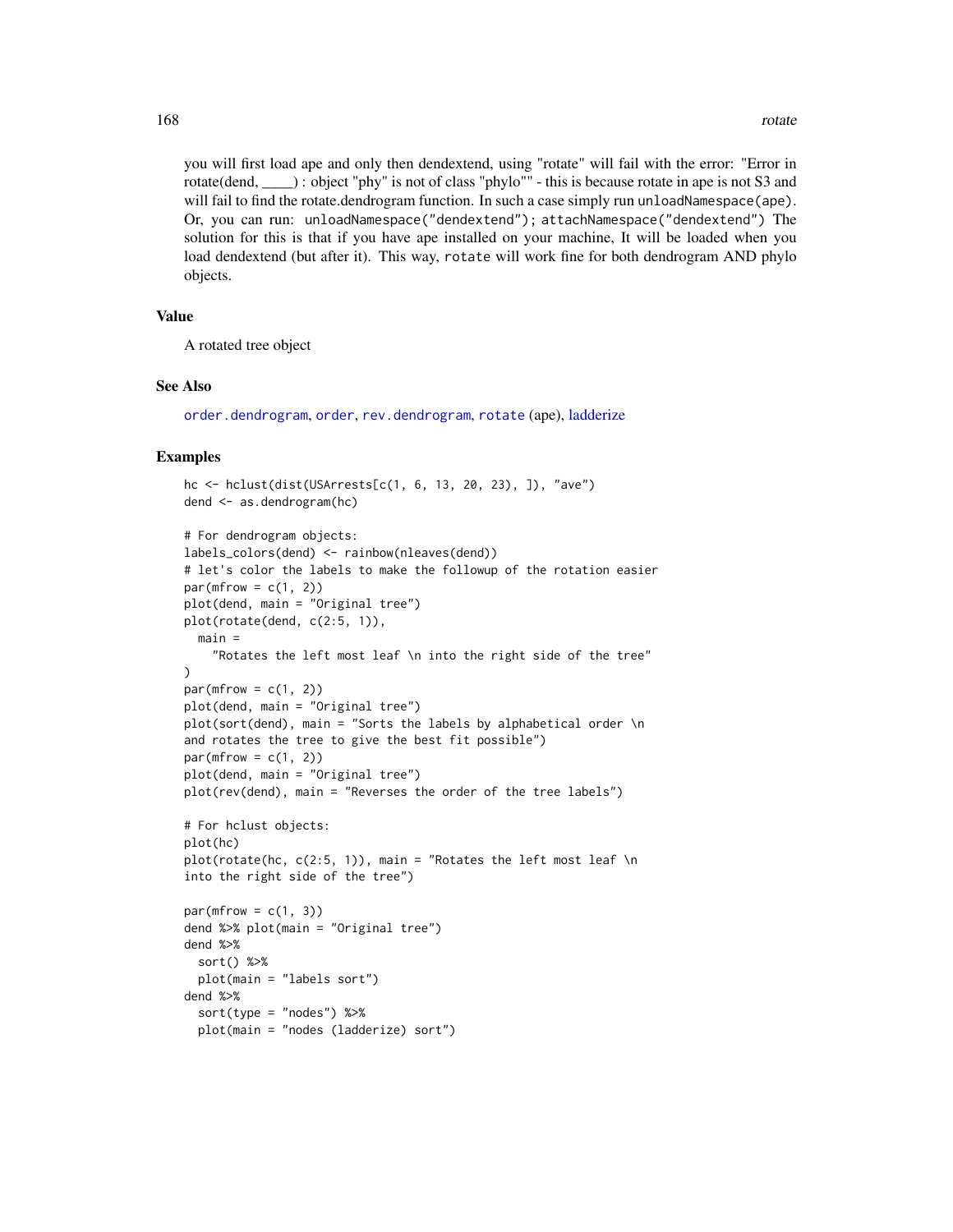<span id="page-168-0"></span>

## Description

Rotates a dendrogram based on its seriation

The function tries to turn the dend into hclust using [DendSer.dendrogram](#page-72-0) (based on [DendSer\)](#page-0-0)

Also, if a distance matrix is missing, it will try to use the [cophenetic](#page-0-0) distance.

#### Usage

```
rotate_DendSer(dend, ser_weight, ...)
```
# Arguments

| dend       | An object of class dendrogram                                                                                                                                                                                                                                            |
|------------|--------------------------------------------------------------------------------------------------------------------------------------------------------------------------------------------------------------------------------------------------------------------------|
| ser_weight | Used by cost function to evaluate ordering. For cost=costLS, this is a vec-<br>tor of object weights. Otherwise is a dist or symmetric matrix. passed to<br>DendSer, dendrogram and from there to DendSer.<br>If it is missing, the cophenetic distance is used instead. |
| $\cdots$   | parameters passed to DendSer                                                                                                                                                                                                                                             |

# Value

Numeric vector giving an optimal dendrogram order

# See Also

[DendSer](#page-0-0), [DendSer.dendrogram](#page-72-0) , [untangle\\_DendSer,](#page-196-0) [rotate\\_DendSer](#page-168-0)

```
## Not run:
library(DendSer) # already used from within the function
dend <- USArrests[1:4, ] %>%
  dist() %>%
  hclust("ave") %>%
  as.dendrogram()
DendSer.dendrogram(dend)
tanglegram(dend, rotate_DendSer(dend))
```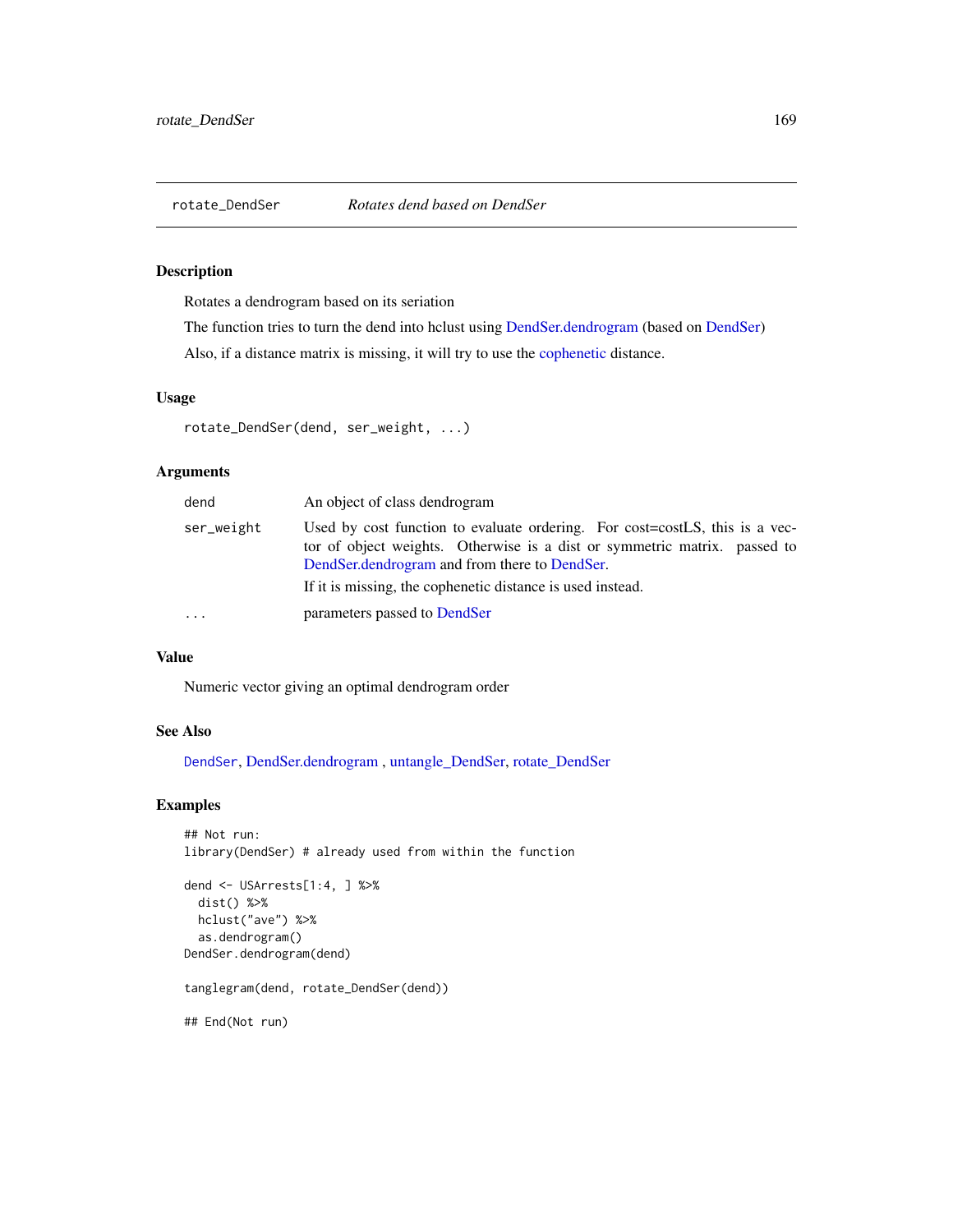sample.dendrogram *Sample a tree*

## Description

Samples a tree, either by permuting the labels (which is usefull for a permutation test), or by repeated sampling of the same labels (essential for bootstraping when we don't have access to the original data which produced the tree).

Duplicates a leaf in a tree. Useful for non-parametric bootstraping trees since it emulates what would have happened if the tree was constructed based on a row-sample with replacments from the original data matrix.

# Usage

```
sample.dendrogram(
  dend,
  replace = FALSE,
  dend_labels,
  sampled_labels,
  fix_members = TRUE,
  fix_order = TRUE,
  fix_midpoint = TRUE,
  ...
)
```
# Arguments

| dend         | a dendrogram object                                                                                                                                                                                                                                                                                                  |
|--------------|----------------------------------------------------------------------------------------------------------------------------------------------------------------------------------------------------------------------------------------------------------------------------------------------------------------------|
| replace      | logical (FALSE). Should we shuffle the labels (if FALSE), or should we replicate<br>the same leaf over and over, while omitting other leaves? (this is when set to<br>TRUE).                                                                                                                                         |
| dend_labels  | a character vector of the tree's labels. This can save the time it takes for getting<br>the tree labels (in case we run a simulating, computing this once might save<br>some running time). If missing, it uses labels in order to get the labels.                                                                   |
|              | sampled_labels a character vector of the tree's sampled labels. This can help us if we wish to<br>compare two trees. In such a case we'd like to be able to have the same sample of<br>labels used on both trees. If missing, it uses sample in order to get the sampled<br>labels.<br>Only works when replace=TRUE! |
| fix_members  | logical (TRUE). Fix the number of members in attr using fix_members_attr.dendrogram                                                                                                                                                                                                                                  |
| fix_order    | logical (TRUE). Fix the leaves order                                                                                                                                                                                                                                                                                 |
| fix_midpoint | logical (TRUE). Fix the midpoint value. If TRUE, it overrides "fix_members"<br>and turns it into TRUE (since it must have a correct number of members in order<br>to work). values using rank_order.dendrogram                                                                                                       |
| $\cdots$     | not used                                                                                                                                                                                                                                                                                                             |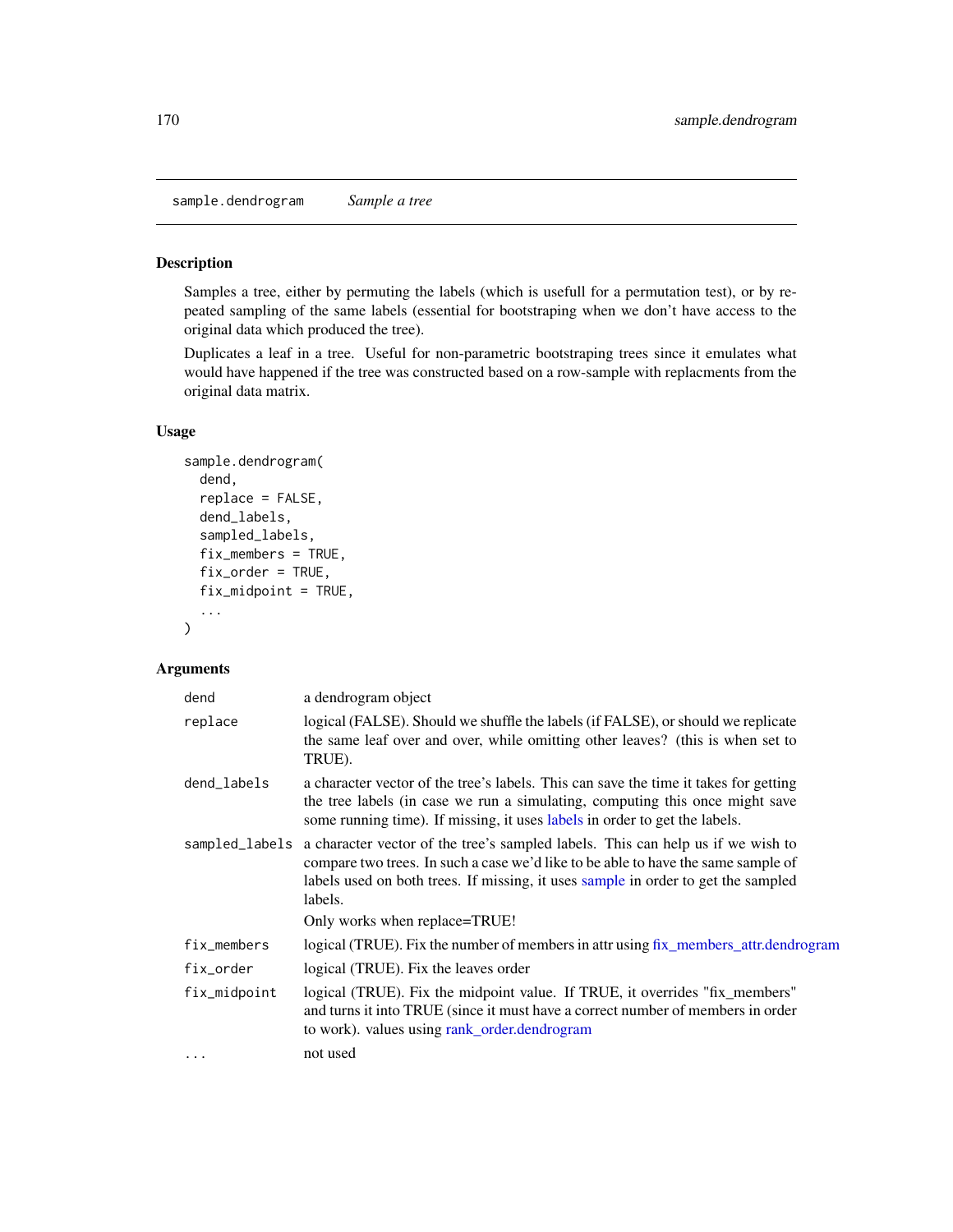seriate\_dendrogram 171

# Value

A dendrogram, after "sampling" its leaves.

# See Also

[sample,](#page-0-0) [duplicate\\_leaf](#page-78-0)

# Examples

```
## Not run:
# define dendrogram object to play with:
dend <- USArrests[1:5, ] %>%
 dist() %>%
 hclust(method = "ave") %>%
 as.dendrogram()
plot(dend)
# # same tree, with different order of labels
plot(sample.dendrogram(dend, replace = FALSE))
# # A different tree (!), with some labels duplicated,
# while others are pruned
plot(sample.dendrogram(dend, replace = TRUE))
## End(Not run)
```
seriate\_dendrogram *Rotates a dendrogram based on a seriation of a distance matrix*

## Description

Rotates a dendrogram so it confirms to an order of a provided distance object. The seriation algorithm is based on [seriate,](#page-0-0) which tries to find a linear order for objects using data in form of a dissimilarity matrix (one mode data).

This is useful for heatmap visualization.

# Usage

```
seriate_dendrogram(dend, x, method = c("OLO", "GW"), ...)
```
## Arguments

| dend | An object of class dendrogram or helust |
|------|-----------------------------------------|
| X    | a dist object.                          |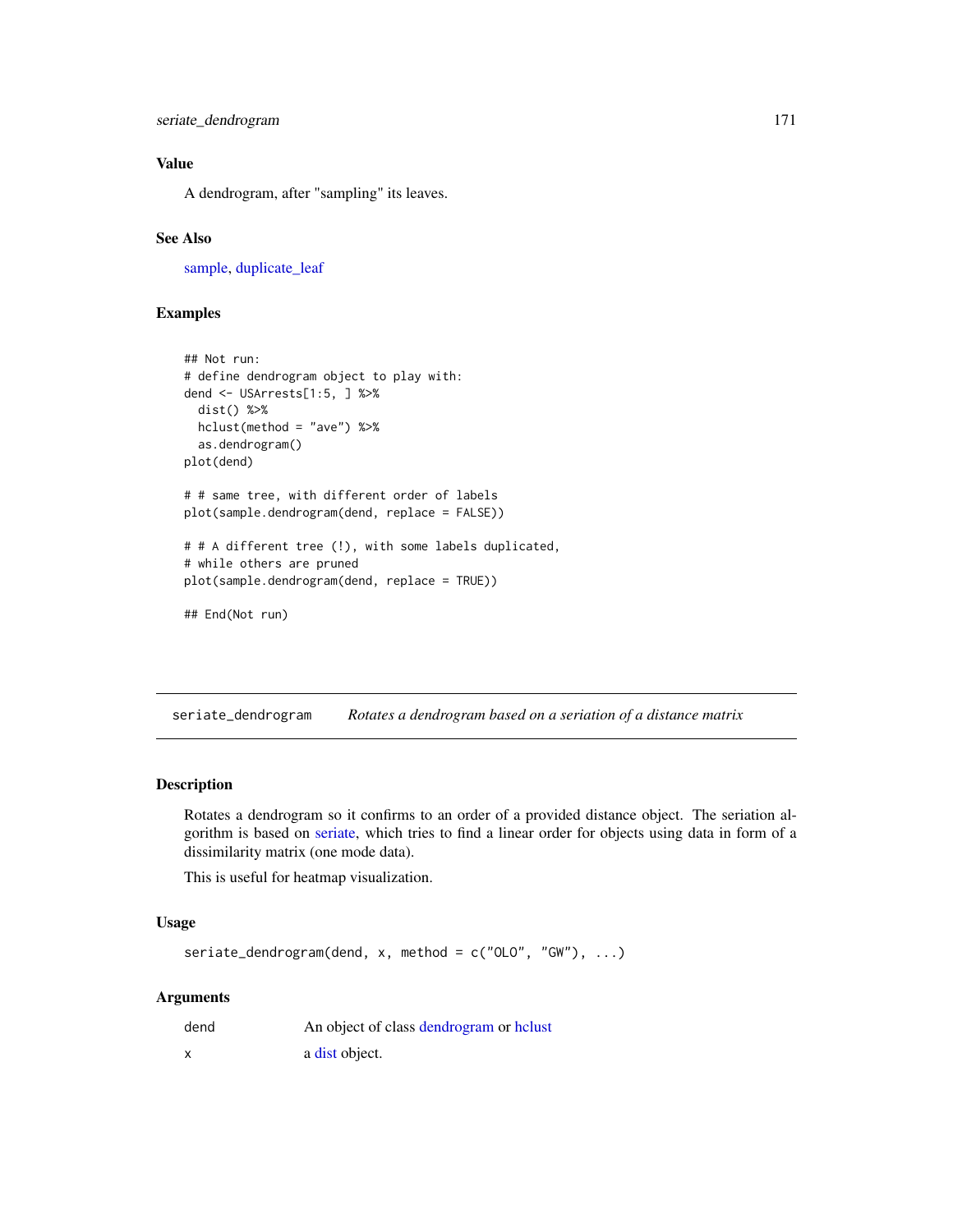| method | a character vector of either "OLO" or "GW": "OLO" - Optimal leaf ordering,                                                                                        |
|--------|-------------------------------------------------------------------------------------------------------------------------------------------------------------------|
|        | optimizes the Hamiltonian path length that is restricted by the dendrogram struc-<br>ture - works in $O(n^2)$ "GW" - Gruvaeus and Wainer heuristic to optimze the |
|        | Hamiltonian path length that is restricted by the dendrogram structure                                                                                            |
| .      | parameters passed to seriate                                                                                                                                      |

## Value

A dendrogram that is rotated based on the optimal ordering of the distance matrix

# See Also

[rotate](#page-165-0), [seriate](#page-0-0)

## Examples

```
## Not run:
# library(dendextend)
d <- dist(USArrests)
hc <- hclust(d, "ave")
dend <- as.dendrogram(hc)
heatmap(as.matrix(USArrests))
dend2 <- seriate_dendrogram(dend, d)
heatmap(as.matrix(USArrests), Rowv = dend)
## End(Not run)
```
## <span id="page-171-0"></span>set *Set (/update) features to a dendrogram*

## Description

a master function for updating various attributes and features of dendrogram objects.

## Usage

```
set(dend, ...)
## S3 method for class 'dendrogram'
set(
  dend,
 what = c("labels", "labels_colors", "labels_cex", "labels_to_character",
  "leaves_pch", "leaves_cex", "leaves_col", "leaves_bg", "nodes_pch", "nodes_cex",
   "nodes_col", "nodes_bg", "hang_leaves", "rank_branches", "branches_k_color",
    "branches_k_lty", "branches_col", "branches_lwd", "branches_lty",
  "by_labels_branches_col", "by_labels_branches_lwd", "by_labels_branches_lty",
```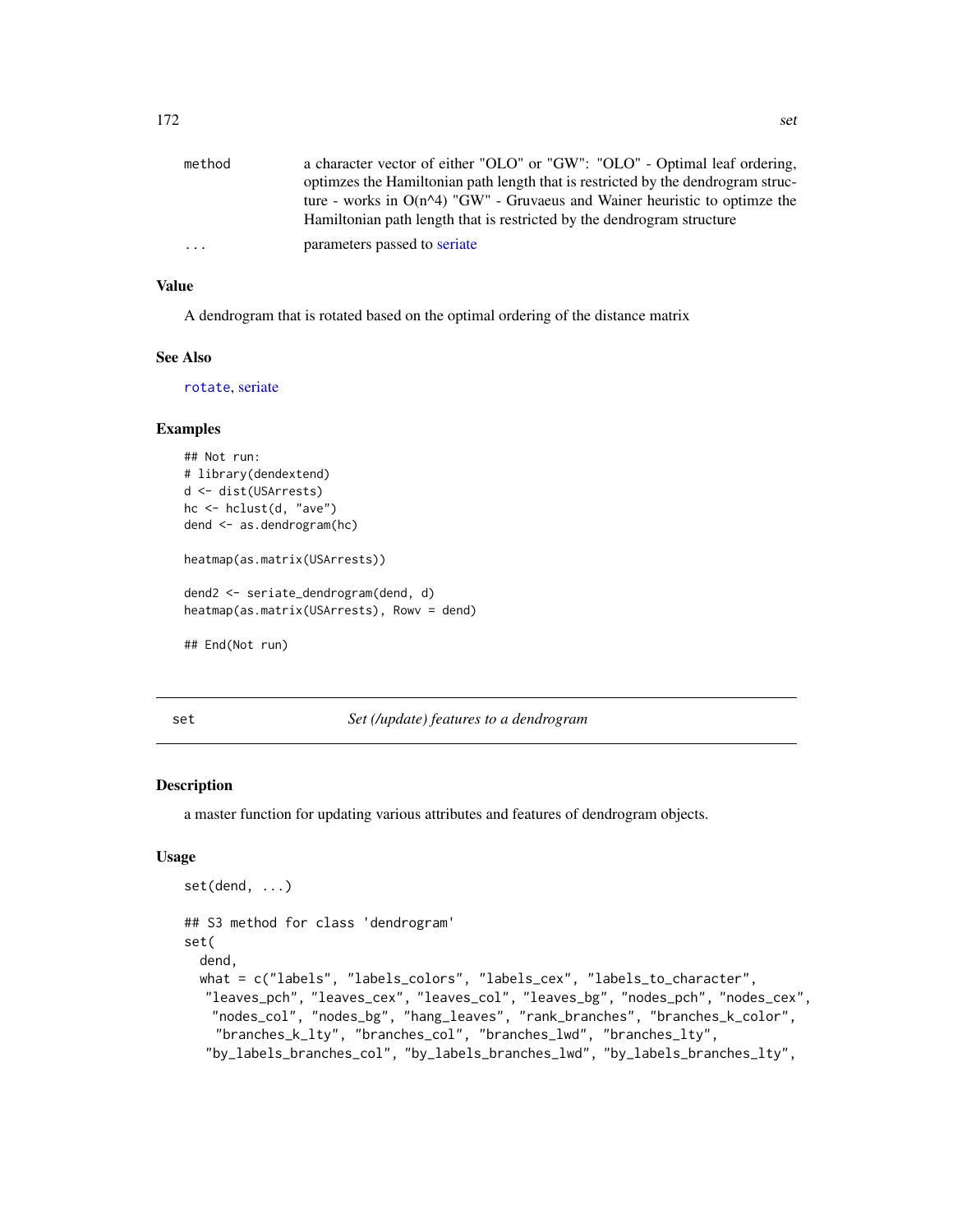```
"by_lists_branches_col", "by_lists_branches_lwd", "by_lists_branches_lty",
    "highlight_branches_col", "highlight_branches_lwd", "clear_branches",
    "clear_leaves"),
  value,
  order_value = FALSE,
  ...
)
## S3 method for class 'dendlist'
set(dend, ..., which)
## S3 method for class 'data.table'
set(\ldots)
```
# Arguments

| dend        | a tree (dendrogram, or dendlist)                                                                                                                                                                                                       |
|-------------|----------------------------------------------------------------------------------------------------------------------------------------------------------------------------------------------------------------------------------------|
| $\ddots$    | passed to the specific function for more options.                                                                                                                                                                                      |
| what        | a character indicating what is the property of the tree that should be set/updated.<br>(see the usage and the example section for the different options)                                                                               |
| value       | an object with the value to set in the dendrogram tree. (the type of the value<br>depends on the "what")                                                                                                                               |
| order_value | logical. Default is FALSE. If TRUE, it means the order of the value is in the<br>order of the data which produced the holy order dendrogram - and will reorder the<br>value to conform with the order of the labels in the dendrogram. |
| which       | an integer vector indicating, in the case "dend" is a dendlist, on which of the<br>trees should the modification be performed. If missing - the change will be<br>performed on all of dends in the dendlist.                           |

## Details

This is a wrapper function for many of the main tasks we might wish to perform on a dendrogram before plotting.

The options of by\_labels\_branches\_col, by\_labels\_branches\_lwd, by\_labels\_branches\_lty have extra parameters: type, attr, TF\_value, and by\_lists\_branches\_col, by\_lists\_branches\_lwd, by\_lists\_branches\_lty have extra parameters: attr, TF\_value. You can read more about them here: [branches\\_attr\\_by\\_labels](#page-28-0) and [branches\\_attr\\_by\\_lists](#page-30-0)

The "what" parameter" can accept the following options:

- labels set the labels (labels <-.dendrogram)
- labels\_colors set the labels' colors [\(color\\_labels\)](#page-48-0)
- labels\_cex set the labels' size [\(assign\\_values\\_to\\_leaves\\_nodePar\)](#page-14-0)
- labels\_to\_character set the labels' to be characters
- leaves\_pch set the leaves' point type [\(assign\\_values\\_to\\_leaves\\_nodePar\)](#page-14-0). A leave is the terminal node of the tree.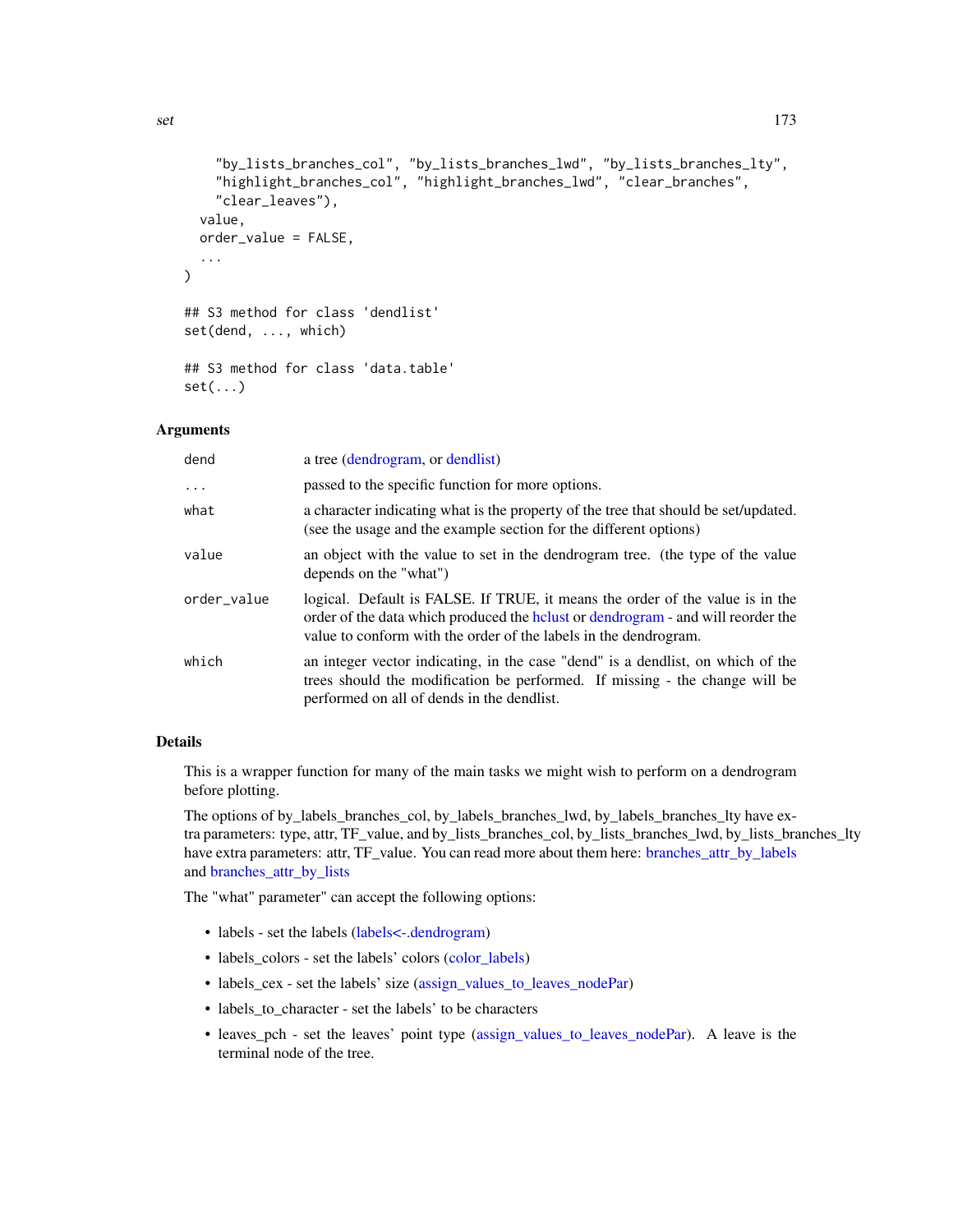- leaves\_cex set the leaves' point size [\(assign\\_values\\_to\\_leaves\\_nodePar\)](#page-14-0). For using this you MUST also set leaves pch, a good value to use is 19.
- leaves\_col set the leaves' point color [\(assign\\_values\\_to\\_leaves\\_nodePar\)](#page-14-0). For using this you MUST also set leaves\_pch, a good value to use is 19.
- leaves\_bg set the leaves' point fill color [\(assign\\_values\\_to\\_leaves\\_nodePar\)](#page-14-0). For using this you MUST also set leaves\_pch with values from 21-25.
- nodes\_pch set the nodes' point type [\(assign\\_values\\_to\\_nodes\\_nodePar\)](#page-16-0)
- nodes cex set the nodes' point size [\(assign\\_values\\_to\\_nodes\\_nodePar\)](#page-16-0)
- nodes\_col set the nodes' point color [\(assign\\_values\\_to\\_nodes\\_nodePar\)](#page-16-0)
- nodes\_bg set the nodes' point fill color [\(assign\\_values\\_to\\_nodes\\_nodePar\)](#page-16-0). For using this you MUST also set leaves\_pch with values from 21-25.
- hang\_leaves hang the leaves [\(hang.dendrogram\)](#page-110-0)
- branches\_k\_color color the branches [\(color\\_branches\)](#page-44-0), a k parameter needs to be supplied.
- branches k lty updates the lwd of the branches (similar to branches k color), a k parameter needs to be supplied.
- branches\_col set the color of branches [\(assign\\_values\\_to\\_branches\\_edgePar\)](#page-11-0)
- branches\_lwd set the line width of branches [\(assign\\_values\\_to\\_branches\\_edgePar\)](#page-11-0)
- branches\_lty set the line type of branches [\(assign\\_values\\_to\\_branches\\_edgePar\)](#page-11-0)
- by labels branches col set the color of branches with specific labels (branches attr by labels)
- by labels branches lwd set the line width of branches with specific labels (branches attr by labels)
- by labels branches lty set the line type of branches with specific labels (branches attr by labels)
- by\_lists\_branches\_col set the color of branches from the root of the tree down to (possibly inner) nodes with specified members [\(branches\\_attr\\_by\\_lists\)](#page-30-0)
- by lists branches lwd set the line width of branches from the root of the tree down to (possibly inner) nodes with specified members [\(branches\\_attr\\_by\\_lists\)](#page-30-0)
- by lists branches lty set the line type of branches from the root of the tree down to (possibly inner) nodes with specified members [\(branches\\_attr\\_by\\_lists\)](#page-30-0)
- highlight\_branches\_col highlight branches color based on branches' heights [\(highlight\\_branches\\_col\)](#page-114-0)
- highlight branches lwd highlight branches line-width based on branches' heights [\(high](#page-114-1)light branches lwd)
- clear branches clear branches' attributes (remove branches edgePar)
- clear\_leaves clear leaves' attributes [\(remove\\_branches\\_edgePar\)](#page-161-0)

# Value

An updated dendrogram (or dendlist), with some change to the parameters of it

## See Also

[labels<-.dendrogram,](#page-125-0) [labels\\_colors<-,](#page-128-0) [hang.dendrogram,](#page-110-0) [color\\_branches,](#page-44-0) [assign\\_values\\_to\\_leaves\\_nodePar,](#page-14-0) [assign\\_values\\_to\\_branches\\_edgePar,](#page-11-0) [remove\\_branches\\_edgePar,](#page-161-0) [remove\\_leaves\\_nodePar,](#page-162-0) [noded\\_with\\_condition,](#page-139-0) [branches\\_attr\\_by\\_labels,](#page-28-0) [branches\\_attr\\_by\\_lists,](#page-30-0) [dendrogram](#page-0-0)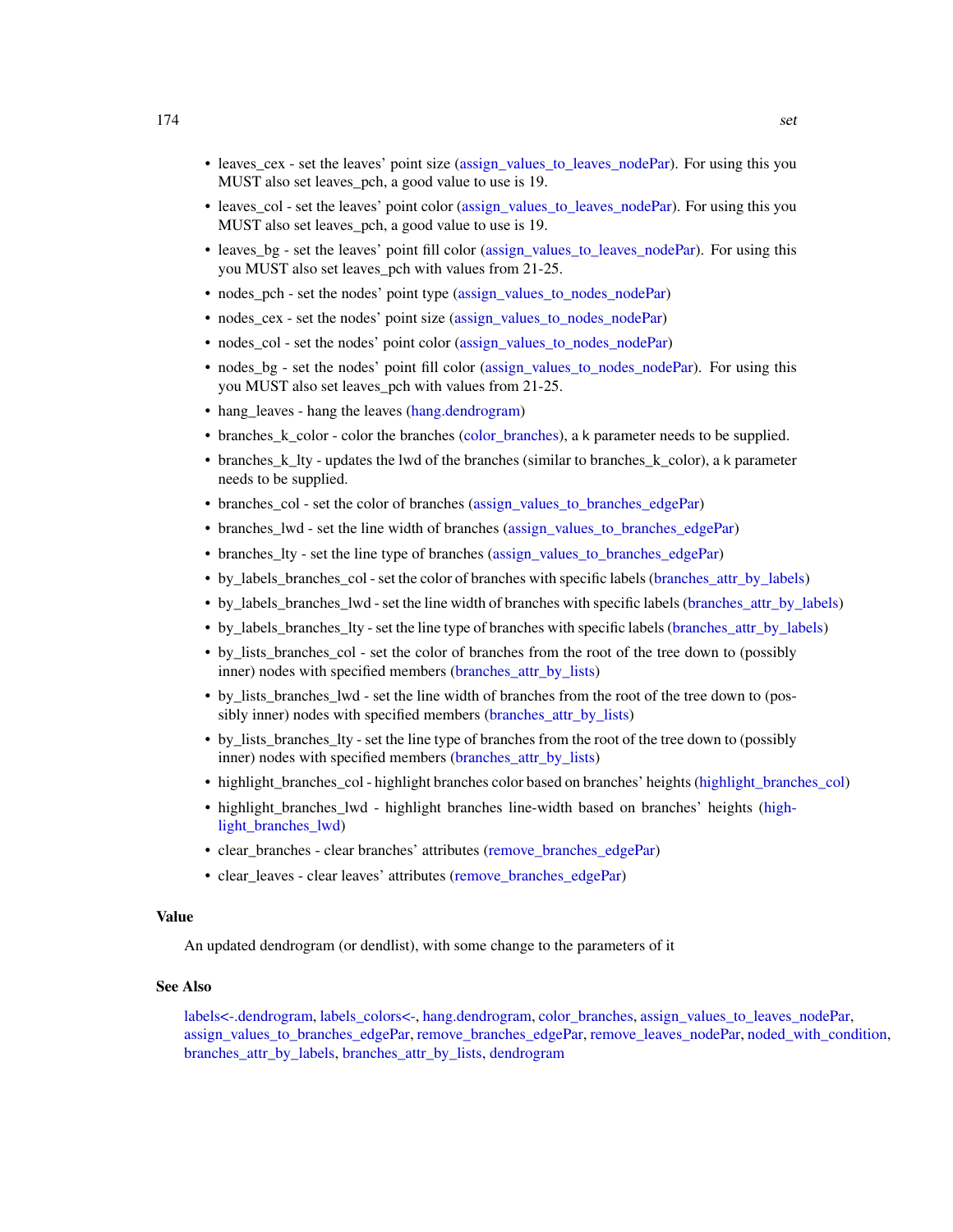```
## Not run:
set.seed(23235)
ss <- sample(1:150, 10)
# Getting the dend object
dend <- iris[ss, -5] %>%
 dist() %>%
 hclust() %>%
  as.dendrogram()
dend %>% plot()
dend %>% labels()
dend %>%
  set("labels", 1:10) %>%
 labels()
dend %>%
  set("labels", 1:10) %>%
  plot()
dend %>%
  set("labels_color") %>%
  plot()
dend %>%
  set("labels_col", c(1, 2)) %>%
  plot() # Works also with partial matching :)
dend %>%
 set("labels_cex", c(1, 1.2)) %>%
 plot()
dend %>%
  set("leaves_pch", NA) %>%
 plot()
dend %>%
  set("leaves_pch", c(1:5)) %>%
  plot()
dend %>%
  set("leaves_pch", c(19, 19, NA)) %>%
  set("leaves_cex", c(1, 2)) %>%
  plot()
dend %>%
  set("leaves_pch", c(19, 19, NA)) %>%
  set("leaves_cex", c(1, 2)) %>%
  set("leaves_col", c(1, 1, 2, 2)) %>%
  plot()
dend %>%
  set("hang") %>%
  plot()
# using bg for leaves and nodes
set.seed(23235)
```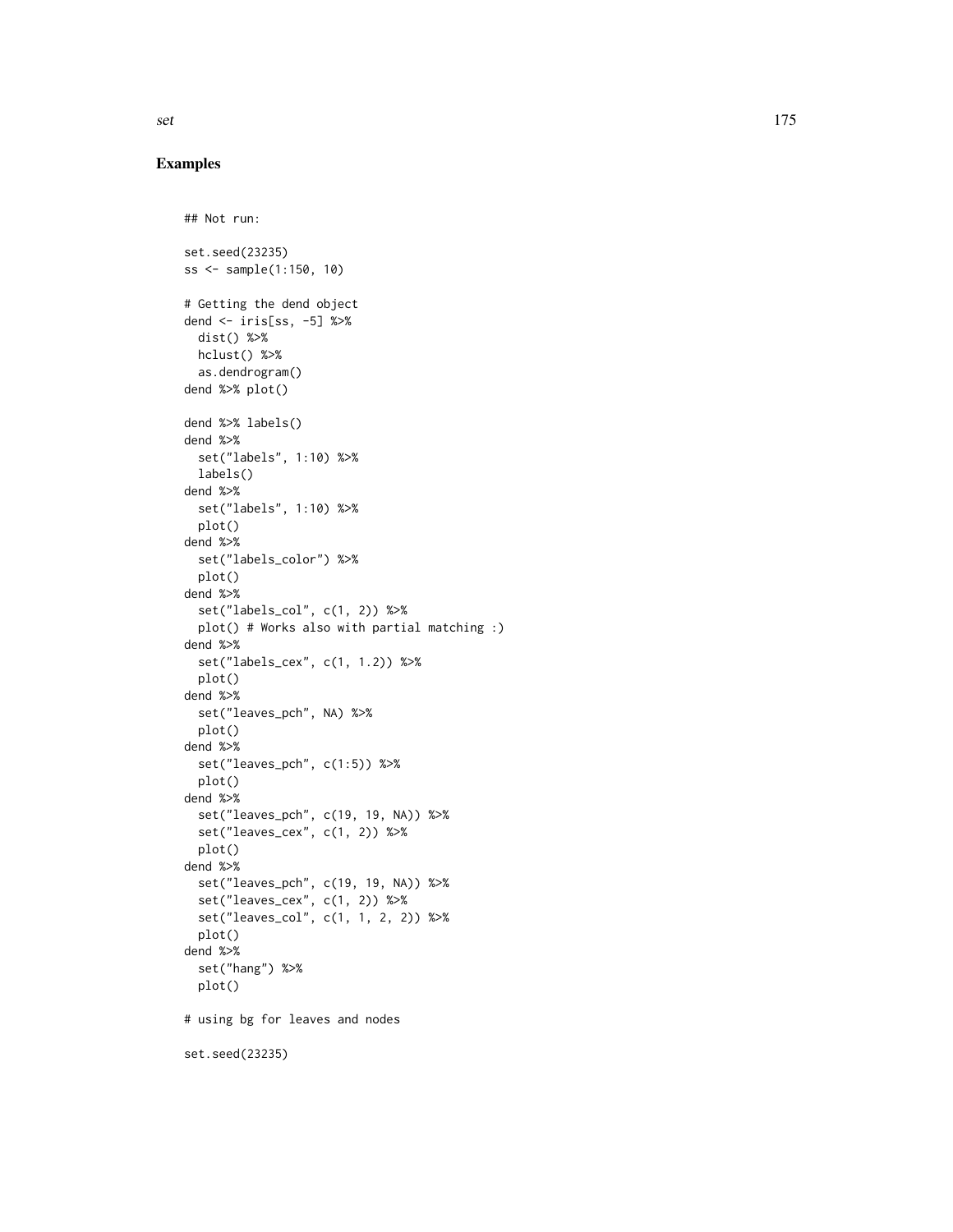ss <- sample(1:150, 25)

```
176 set
```

```
# Getting the dend object
dend25 <- iris[ss, -5] %>%
  dist() %>%
 hclust() %>%
  as.dendrogram()
dend25 %>%
  set("labels", 1:25) %>%
  set("nodes_pch", 21) %>% # set all nodes to be pch 21
  set("nodes_col", "darkred") %>%
  set("nodes_bg", "gold") %>%
  set("leaves_pch", 1:25) %>% # Change the leaves pch to move from 1 to 25
  set("leaves_col", "darkred") %>%
  set("leaves_bg", "gold") %>%
  plot(main = "pch 21 to 25 supports the\nnodes_bg and leaves_bg parameters")
dend %>%
  set("branches_k_col") %>%
  plot()
dend %>%
  set("branches_k_col", c(1, 2)) %>%
  plot()
dend %>%
  set("branches_k_col", c(1, 2, 3), k = 3) %>%
  plot()
dend %>%
  set("branches_k_col", k = 3) %>%
  plot()
dend %>%
  set("branches_k_lty", k = 3) %>%
  plot()
dend %>%
  set("branches_k_col", k = 3) %>%
  set("branches_k_lty", k = 3) %>%
  plot()
dend %>%
  set("branches_col", c(1, 2, 1, 2, NA)) %>%
  plot()
dend %>%
  set("branches_lwd", c(2, 1, 2)) %>%
  plot()
dend %>%
  set("branches_lty", c(1, 2, 1)) %>%
  plot()
# clears all of the things added to the leaves
dend %>%
  set("labels_color", c(19, 19, NA)) %>%
```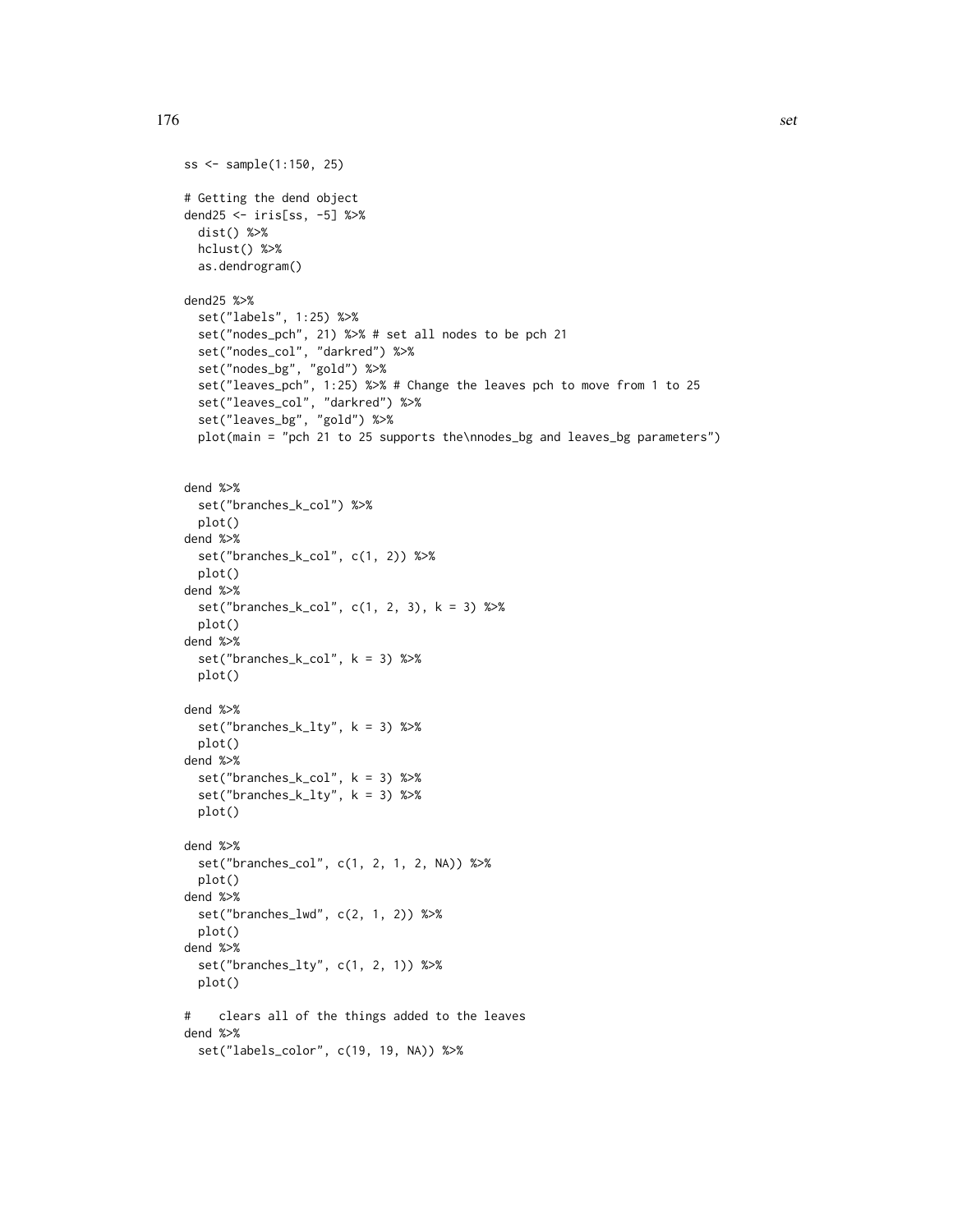```
set("leaves_pch", c(19, 19, NA)) %>% # plot
 set("clear_leaves") %>% # remove all of what was done until this point
 plot()
# Different order
dend %>%
 set("leaves_pch", c(19, 19, NA)) %>%
 set("labels_color", c(19, 19, NA)) %>%
 set("clear_leaves") %>%
 plot()
# doing this without chaining (%>%) will NOT be fun:
dend %>%
 set("labels", 1:10) %>%
 set("labels_color") %>%
 set("branches_col", c(1, 2, 1, 2, NA)) %>%
 set("branches_lwd", c(2, 1, 2)) %>%
 set("branches_lty", c(1, 2, 1)) %>%
 set("hang") %>%
 plot()
par(mfrow = c(1, 3))dend %>%
 set("highlight_branches_col") %>%
 plot()
dend %>%
 set("highlight_branches_lwd") %>%
 plot()
dend %>%
 set("highlight_branches_col") %>%
 set("highlight_branches_lwd") %>%
 plot()
par(mfrow = c(1, 1))#----------------------------
# Examples for: by_labels_branches_col, by_labels_branches_lwd, by_labels_branches_lty
old_labels <- labels(dend)
dend %>%
 set("labels", seq_len(nleaves(dend))) %>%
 set("by_labels_branches_col", c(1:4, 7)) %>%
 set("by_labels_branches_lwd", c(1:4, 7)) %>%
 set("by_labels_branches_lty", c(1:4, 7)) %>%
 set("labels", old_labels) %>%
 plot()
dend %>%
```
set("by\_labels\_branches\_col", c(1:4, 7), type = "any", TF\_values = c(4, 2)) %>% set("by\_labels\_branches\_lwd", c(1:4, 7), type = "all", TF\_values = c(4, 1)) %>%

set("by\_labels\_branches\_lty", c(1:4, 7), TF\_values = c(4, 1)) %>%

set("labels", seq\_len(nleaves(dend))) %>%

plot()

```
set and the set of the set of the set of the set of the set of the set of the set of the set of the set of the set of the set of the set of the set of the set of the set of the set of the set of the set of the set of the s
```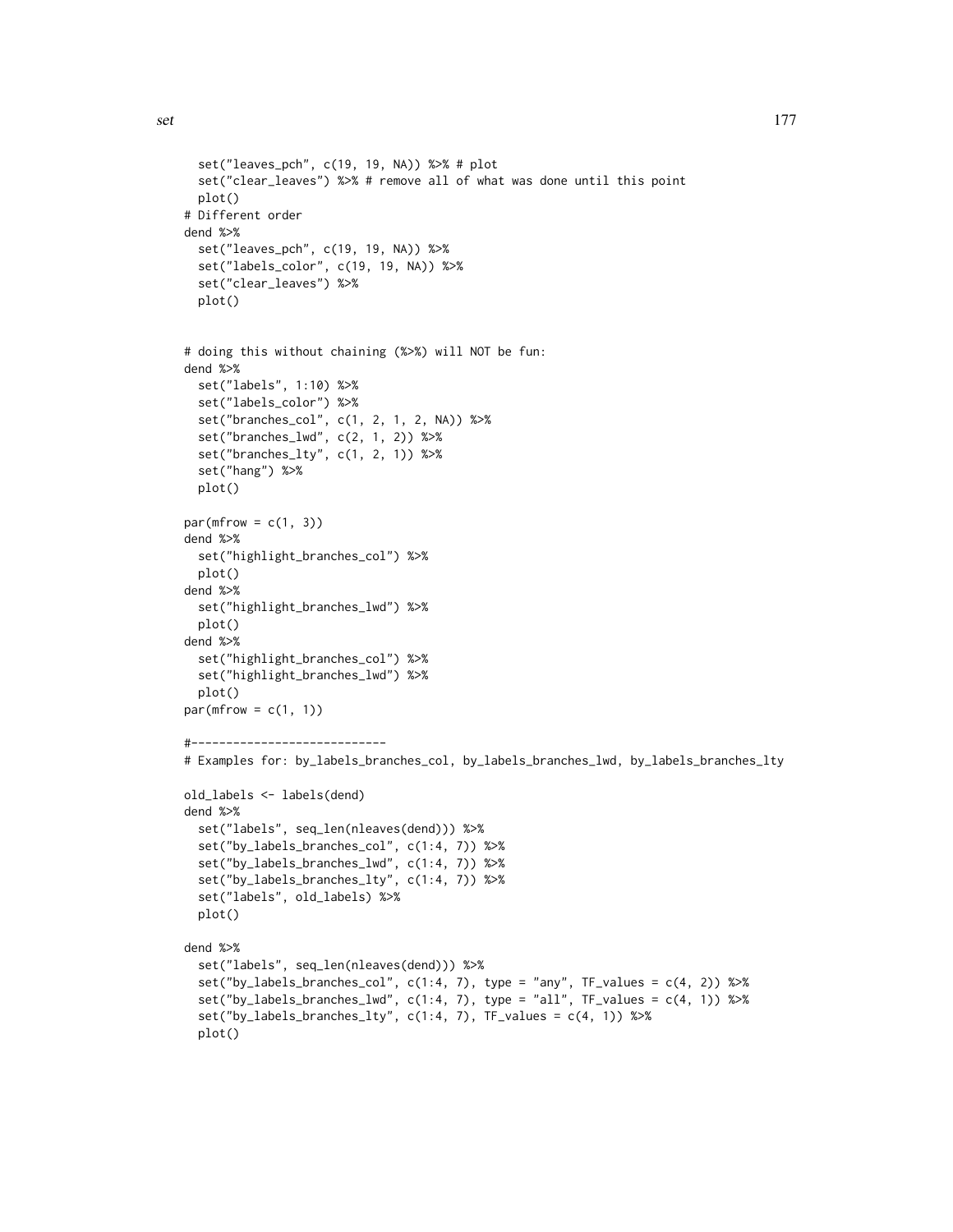```
#---- using order_value
# This is probably not what you want, since cutree
# returns clusters in the order of the original data:
dend %>%
 set("labels_colors", cutree(dend, k = 3)) %>%
  plot()
# The way to fix it, is to use order_value = TRUE
# so that value is assumed to be in the order of the data:
dend %>%
  set("labels_colors", cutree(dend, k = 3), order_value = TRUE) %>%
  plot()
#----------------------------
# Example for: by_lists_branches_col, by_lists_branches_lwd, by_lists_branches_lty
L <- list(c("109", "123", "126", "145"), "29", c("59", "67", "97"))
dend %>%
  set("by_lists_branches_col", L, TF_value = "blue") %>%
  set("by_lists_branches_lwd", L, TF_value = 4) %>%
  set("by_lists_branches_lty", L, TF_value = 3) %>%
  plot()
#----------------------------
# A few dendlist examples:
dendlist(dend, dend) %>%
  set("hang") %>%
  plot()
dendlist(dend, dend) %>%
  set("branches_k_col", k = 3) %>%
  plot()
dendlist(dend, dend) %>%
  set("labels_col", c(1, 2)) %>%
  plot()
dendlist(dend, dend) %>%
  set("hang") %>%
  set("labels_col", c(1, 2), which = 1) %>%
  set("branches_k_col", k = 3, which = 2) %>%
  set("labels_cex", 1.2) %>%
  plot()
#----------------------------
# example of modifying the dendrogram in a heatmap:
library(gplots)
data(mtcars)
x <- as.matrix(mtcars)
rc \leftarrow rainbow(nrow(x), start = 0, end = .3)
cc \le rainbow(ncol(x), start = 0, end = .3)
```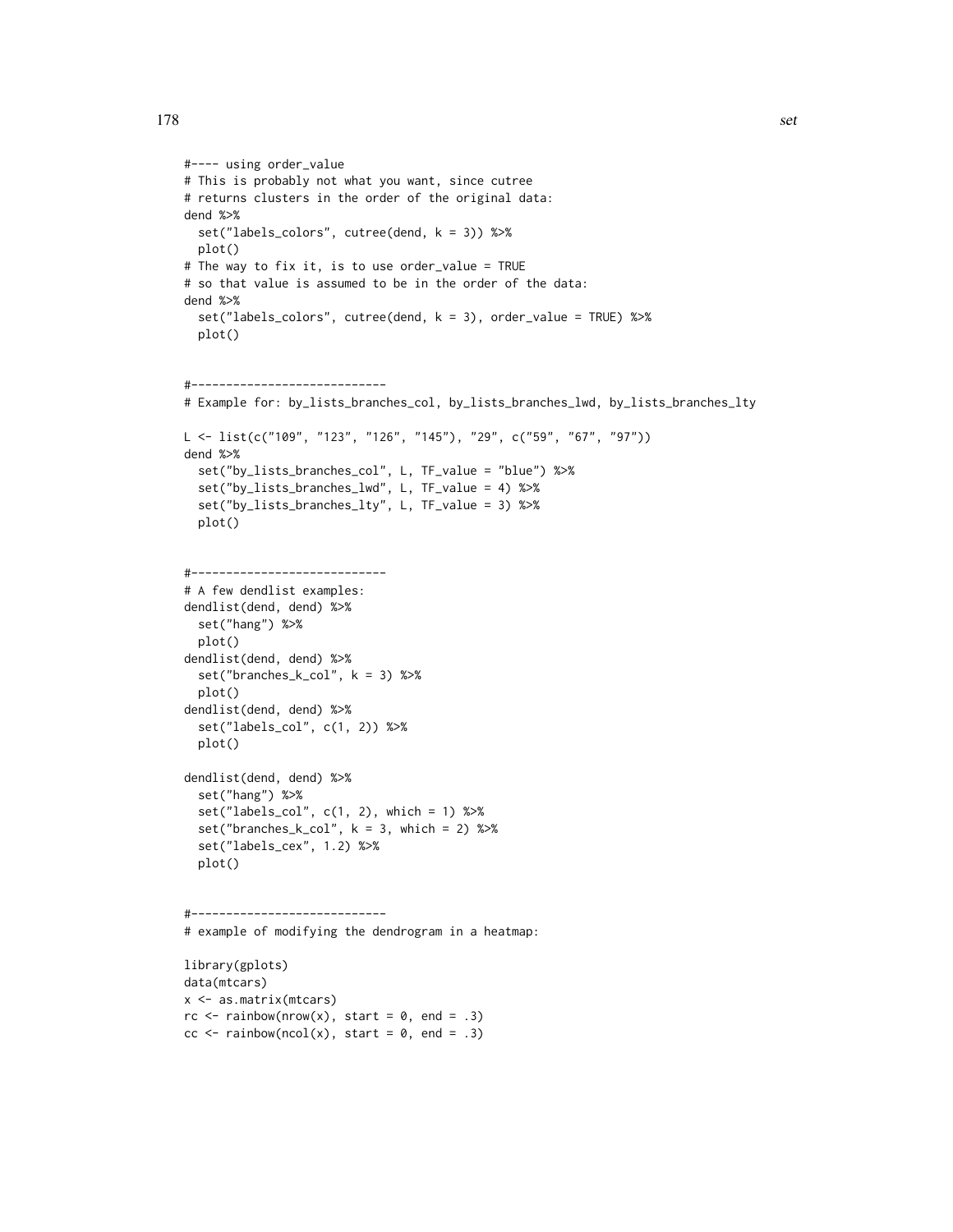set\_labels 179

```
##
##' demonstrate the effect of row and column dendrogram options
##
Rowv_dend <- x %>%
 dist() %>%
 hclust() %>%
 as.dendrogram() %>%
 set("branches_k", k = 3) %>%
 set("branches_lwd", 2) %>%
 ladderize() # rotate_DendSer
Colv\_dend < - t(x) %>%
 dist() %>%
 hclust() %>%
 as.dendrogram() %>%
 set("branches_k", k = 3) %>%
 set("branches_lwd", 2) %>%
 ladderize() # rotate_DendSer
heatmap.2(x, Rowv = Rowv_dend, Colv = Colv_dend)
## End(Not run)
```
set\_labels *Set/place new labels in a dendrogram*

## Description

Convenience functions for updating the labels of a dendrogram. set\_labels and place\_labels differs in their assumption about the order of the labels. \* set\_labels assumes the labels are in the same order as that of the labels in the dendrogram. \* place\_labels assumes the labels has the same order as that of the items in the original data matrix. This is useful for renaming labels based on some other columns in the data matrix.

## Usage

```
set_labels(dend, labels, ...)
```
# **Arguments**

| dend    | a dendrogram object                                         |
|---------|-------------------------------------------------------------|
| labels  | A vector of values to insert in the labels of a dendrogram. |
| $\cdot$ | Currently ignored.                                          |

# Value

The updated [dendrogram](#page-0-0) object

## Author(s)

Tal Galili, Garrett Grolemund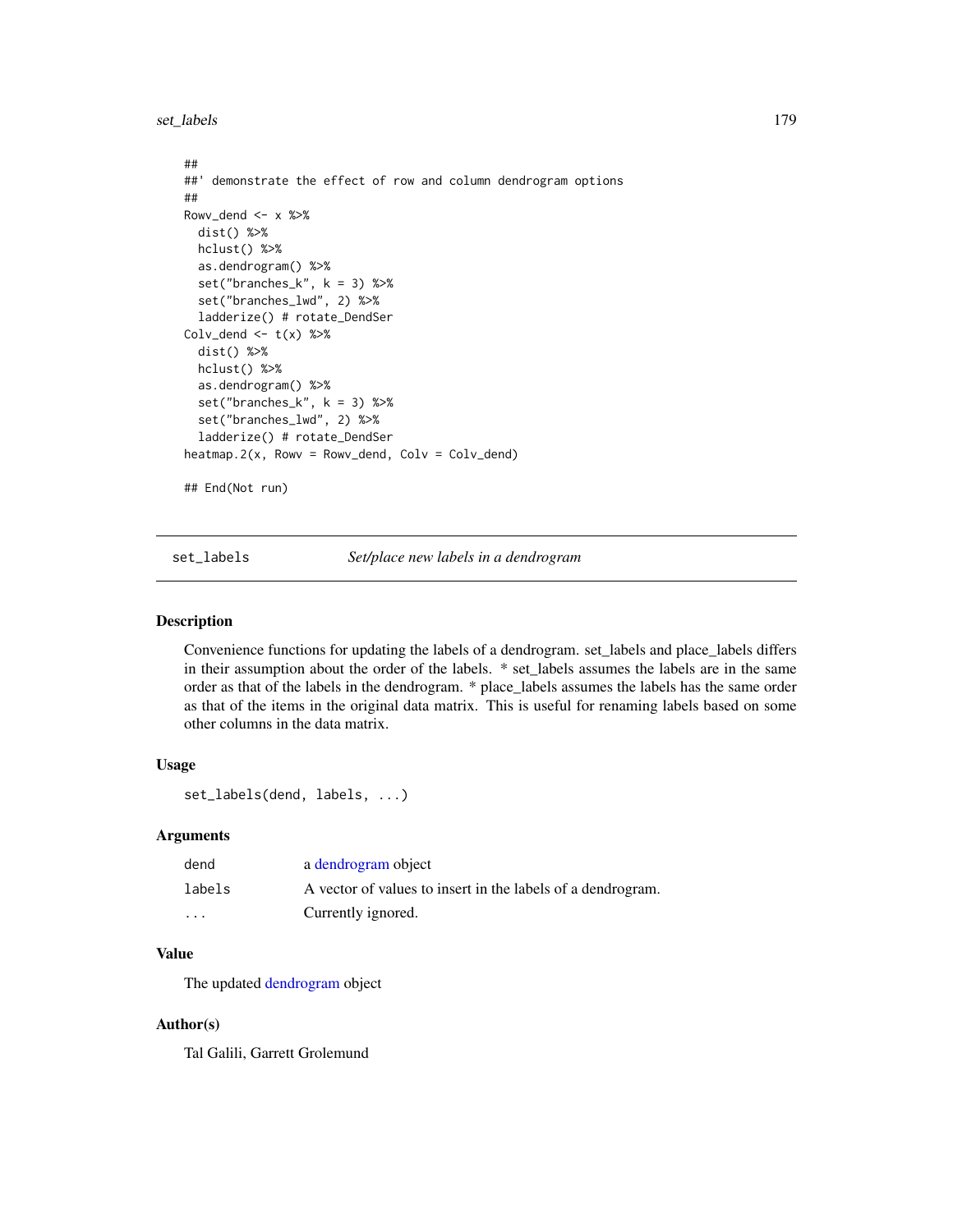180 shuffle

# See Also

[labels](#page-0-0), [set](#page-171-0)

## Examples

```
ss \leq c(
  50, 114, 17, 102, 76, 10, 107, 84, 31, 37, 49, 106, 44, 119,
  104, 145, 67, 85, 12, 77, 22, 136, 38, 135, 70
\lambdasmall_iris <- iris[ss, ]
small_iris[, -5] %>%
 dist() %>%
 hclust(method = "complete") %>%
  as.dendrogram() %>%
  color_branches(k = 3) %color\_labels(k = 3) %>%
  plot()
# example for using place_labels
small_iris[, -5] %>%
  dist() %>%
  hclust(method = "complete") %>%
  as.dendrogram() %>%
  color_branches(k = 3) %color_labels(k = 3) %place_labels(paste(small_iris$Species, 1:25, sep = "_")) %>%
  plot()
# example for using set_labels
small_iris[, -5] %>%
  dist() %>%
  hclust(method = "complete") %>%
  as.dendrogram() %>%
  color\_branches(k = 3) %>%
  color\_labels(k = 3) %>%
  set_labels(1:25) %>%
  plot()
```
shuffle *Random rotation of trees*

## Description

'shuffle' randomilly rotates ("shuffles") a tree, changing its presentation while preserving its topolgoy. 'shuffle' is based on [rotate](#page-165-0) and through its methods can work for any of the major tree objects in R [\(dendrogram/hclust/phylo\)](#page-0-0).

This function is useful in combination with [tanglegram](#page-184-0) and [entanglement.](#page-80-0)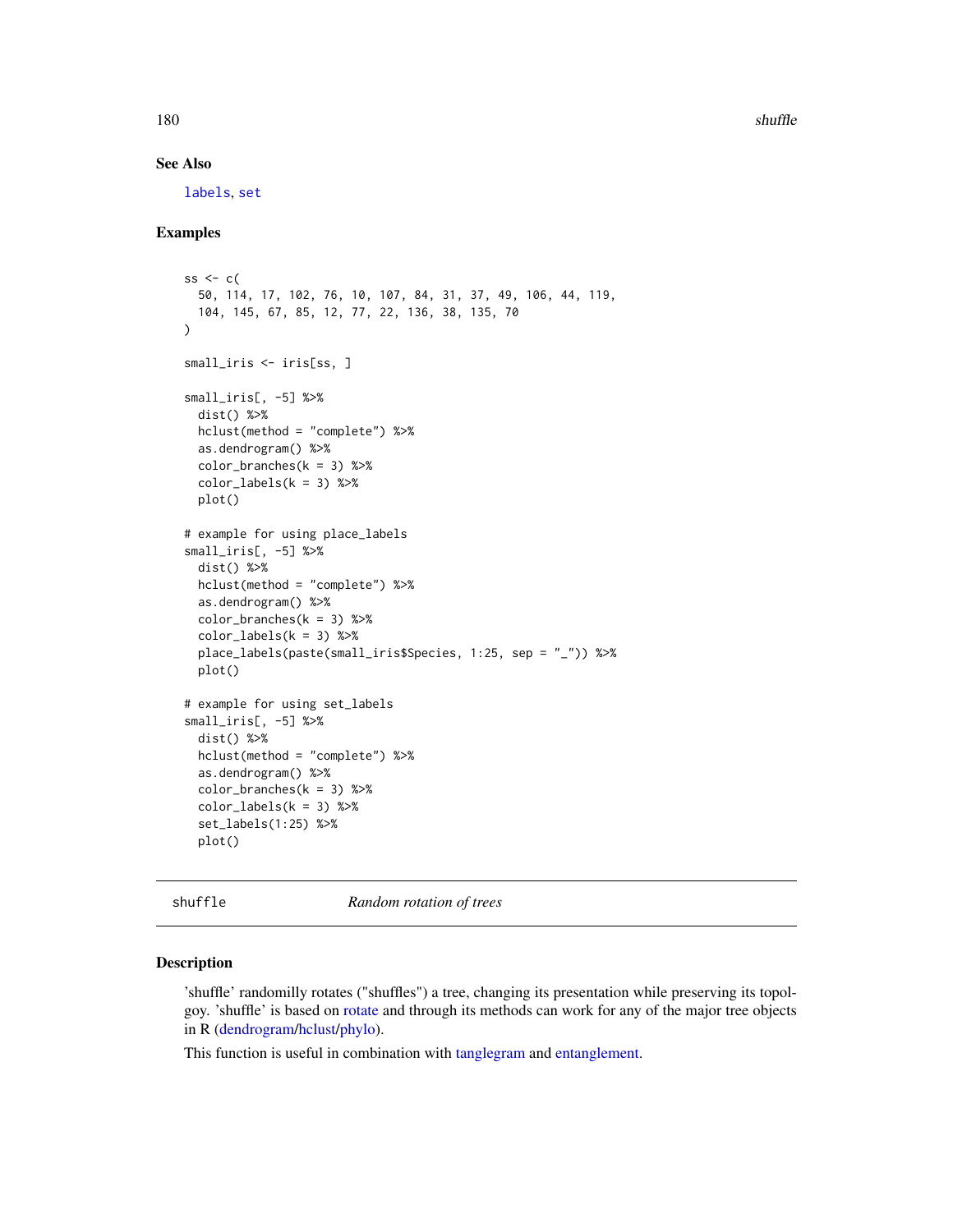#### <span id="page-180-0"></span>shuffle that the state of the state of the state of the state of the state of the state of the state of the state of the state of the state of the state of the state of the state of the state of the state of the state of t

# Usage

```
shuffle(dend, ...)
## Default S3 method:
shuffle(dend, ...)
## S3 method for class 'dendrogram'
shuffle(dend, ...)
## S3 method for class 'dendlist'
shuffle(dend, which, ...)
## S3 method for class 'hclust'
shuffle(dend, ...)
## S3 method for class 'phylo'
shuffle(dend, ...)
```
# Arguments

| dend                    | a tree object (dendrogram/hclust/phylo)                                              |
|-------------------------|--------------------------------------------------------------------------------------|
| $\cdot$ $\cdot$ $\cdot$ | Ignored.                                                                             |
| which                   | an integer vector for indicating which of the trees in the dendlist object should be |
|                         | plotted default is missing, in which case all the dends in dendlist will be shuffled |

# Details

'shuffle' is a function that randomilly rotates ("shuffles") a tree. a dendrogram leaves order (by means of rotation)

# Value

A randomlly rotated tree object

#### See Also

[tanglegram](#page-184-0), [entanglement](#page-80-0), [rotate](#page-165-0)

```
dend <- USArrests %>%
  dist() %>%
 hclust() %>%
  as.dendrogram()
set.seed(234238)
dend2 <- shuffle(dend)
tanglegram(dend, dend2, margin_inner = 7)
```

```
entanglement(dend, dend2) # 0.3983
```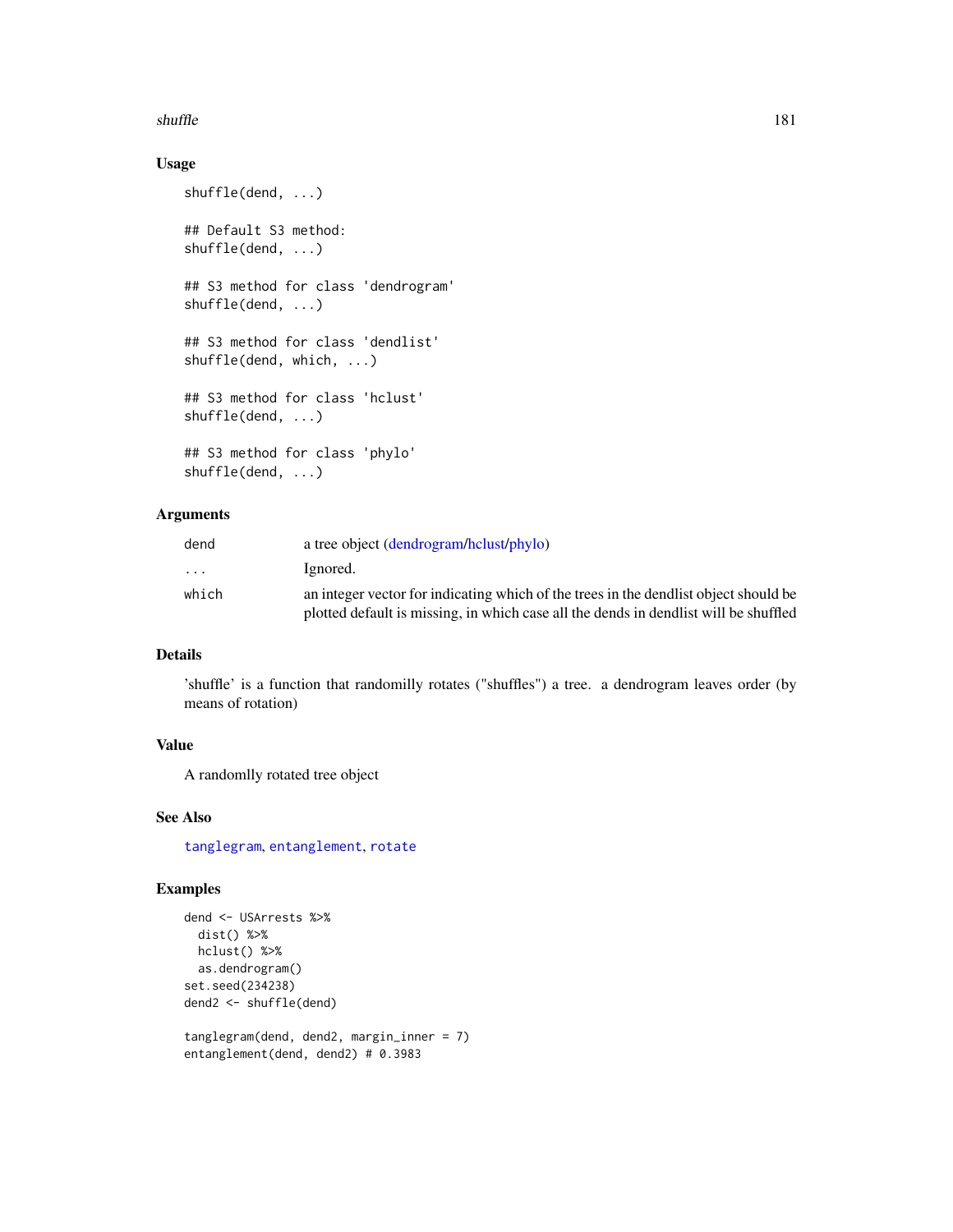```
# although these ARE the SAME tree:
tanglegram(sort(dend), sort(dend2), margin_inner = 7)
```
sort\_2\_clusters\_vectors

*Sorts two clusters vector by their names*

# Description

Sorts two clusters vector by their names and returns a list with the sorted vectors.

# Usage

```
sort_2_clusters_vectors(
 A1_clusters,
 A2_clusters,
 assume_sorted_vectors = FALSE,
 warn = dendextend_options("warn"),
  ...
)
```
#### Arguments

| A1_clusters           | a numeric vector of cluster grouping (numeric) of items, with a name attribute of<br>item name for each element from group A1. These are often obtained by using<br>some k cut on a dendrogram.    |  |
|-----------------------|----------------------------------------------------------------------------------------------------------------------------------------------------------------------------------------------------|--|
| A2_clusters           | a numeric vector of cluster grouping (numeric) of items, with a name attribute of<br>item name for each element from group A2. These are often obtained by using<br>some k cut on a dendrogram.    |  |
| assume_sorted_vectors |                                                                                                                                                                                                    |  |
|                       | logical (FALSE). Can we assume to two group vectors are sorter so that they<br>have the same order of items? IF FALSE (default), then the vectors will be<br>sorted based on their name attribute. |  |
| warn                  | logical (default from dendextend_options("warn") is FALSE). Set if warning are<br>to be issued, it is safer to keep this at TRUE, but for keeping the noise down, the<br>default is FALSE.         |  |
|                       | Ignored.                                                                                                                                                                                           |  |

# Value

A list with two elements, corresponding to the two clustering vectors.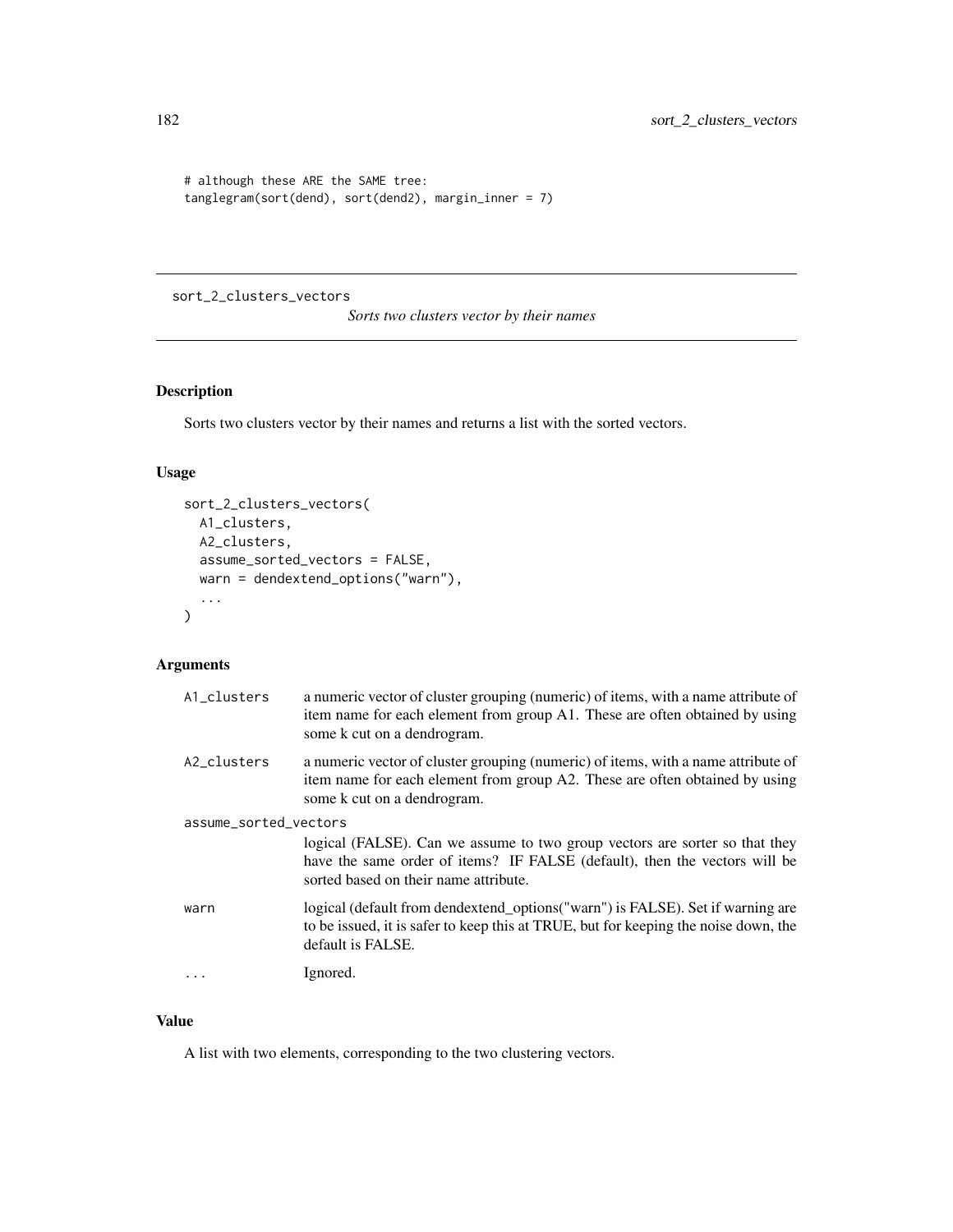# <span id="page-182-0"></span>sort\_dist\_mat 183

# Examples

```
## Not run:
set.seed(23235)
ss <- sample(1:150, 4)
hc1 <- hclust(dist(iris[ss, -5]), "com")
hc2 <- hclust(dist(iris[ss, -5]), "single")
# dend1 <- as.dendrogram(hc1)
# dend2 <- as.dendrogram(hc2)
# cutree(dend1)
A1_clusters <- cutree(hc1, k = 3)
A2_clusters <- sample(cutree(hc1, k = 3))
sort_2_clusters_vectors(A1_clusters, A2_clusters, assume_sorted_vectors = TRUE) # no sorting
sort_2_clusters_vectors(A1_clusters, A2_clusters, assume_sorted_vectors = FALSE) # Sorted
## End(Not run)
```
sort\_dist\_mat *Sorts a distance matrix by rows and columns names*

#### Description

Sorts a distance matrix by the names of the rows and columns.

### Usage

```
sort_dist_mat(dist_mat, by_rows = TRUE, by_cols = TRUE, ...)
```
# Arguments

| dist_mat                | a distance matrix.                                   |
|-------------------------|------------------------------------------------------|
| by_rows                 | logical (TRUE). Sort the distance matrix by rows?    |
| by_cols                 | logical (TRUE). Sort the distance matrix by columns? |
| $\cdot$ $\cdot$ $\cdot$ | Ignored.                                             |

# Value

A distance matrix (after sorting)

# See Also

[dist,](#page-0-0) [cor\\_cophenetic](#page-57-0)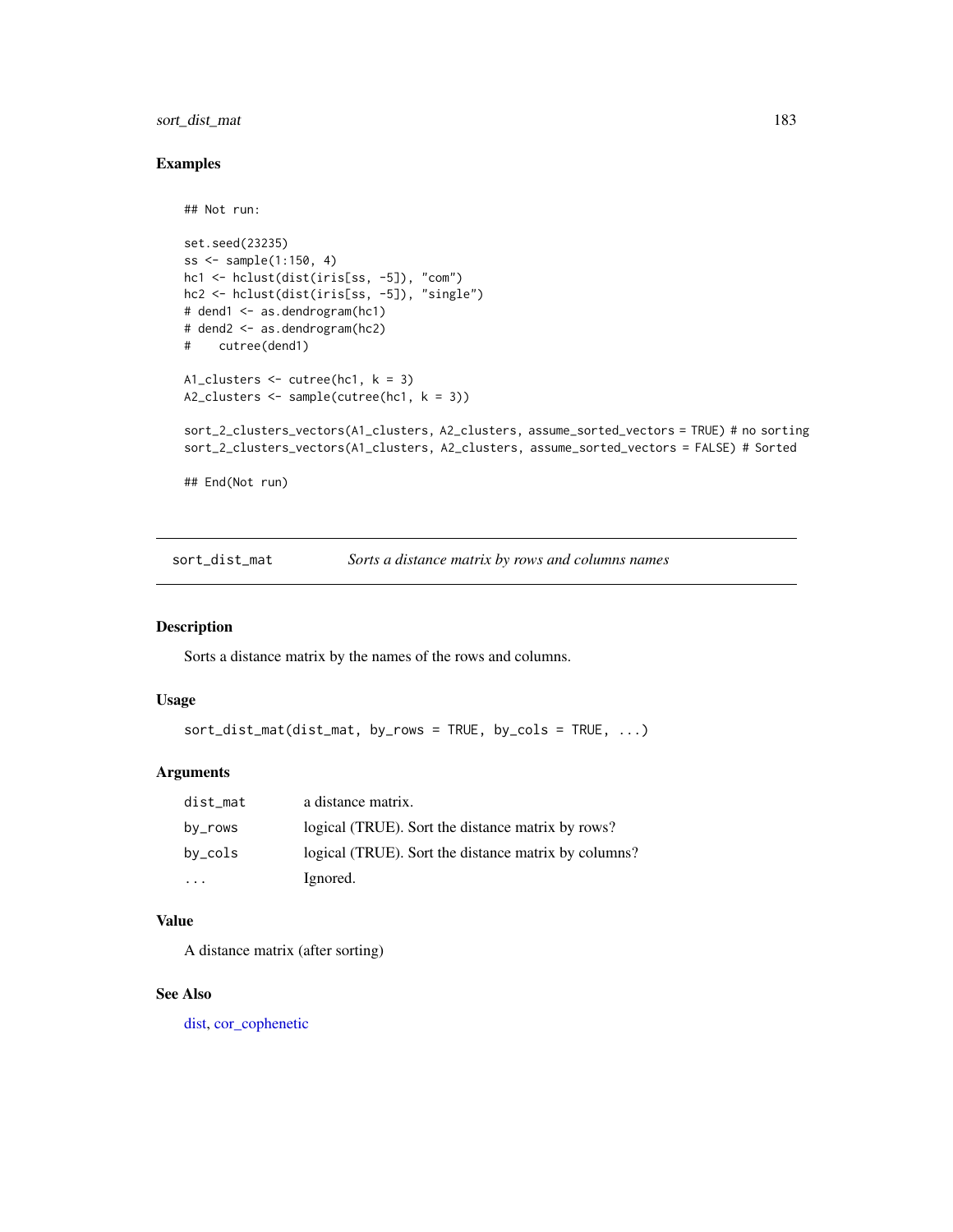# <span id="page-183-0"></span>Description

Takes a numeric vector and sort its values so that they would be increasing from left to right. It is different from [sort](#page-0-0) in that the function will only "sort" the values levels, and not the vector itself.

This function is useful for [cutree](#page-61-0) - making the sort\_cluster\_numbers parameter possible. Using that parameter with TRUE makes the clusters id's from cutree to be ordered from left to right. e.g: the left most cluster in the tree will be numbered "1", the one after it will be "2" etc...).

# Usage

```
sort_levels_values(
 x,
 MARGIN = 2,
 decreasing = FALSE,
  force_integer = FALSE,
 warn = dendextend_options("warn"),
  ...
)
```
# Arguments

| X             | a numeric vector.                                                                                                                                                                                                                                                                           |
|---------------|---------------------------------------------------------------------------------------------------------------------------------------------------------------------------------------------------------------------------------------------------------------------------------------------|
| MARGIN        | passed to apply. It is a vector giving the subscripts which the function will<br>be applied over. E.g., for a matrix 1 indicates rows, 2 indicates columns, $c(1,$<br>2) indicates rows and columns. Where X has named dimnames, it can be a<br>character vector selecting dimension names. |
| decreasing    | logical (FALSE). Should the sort be increasing or decreasing?                                                                                                                                                                                                                               |
| force_integer | logical (FALSE). Should the values returned be integers?                                                                                                                                                                                                                                    |
| warn          | logical (default from dendextend_options("warn") is FALSE). Set if warning are<br>to be issued, it is safer to keep this at TRUE, but for keeping the noise down, the<br>default is FALSE. (for example when x had NA values in it)                                                         |
|               | ignored.                                                                                                                                                                                                                                                                                    |

#### Value

if x is an object - it returns logical - is the object of class dendrogram.

#### See Also

[sort](#page-0-0), [fac2num](#page-82-0), [cutree](#page-61-0)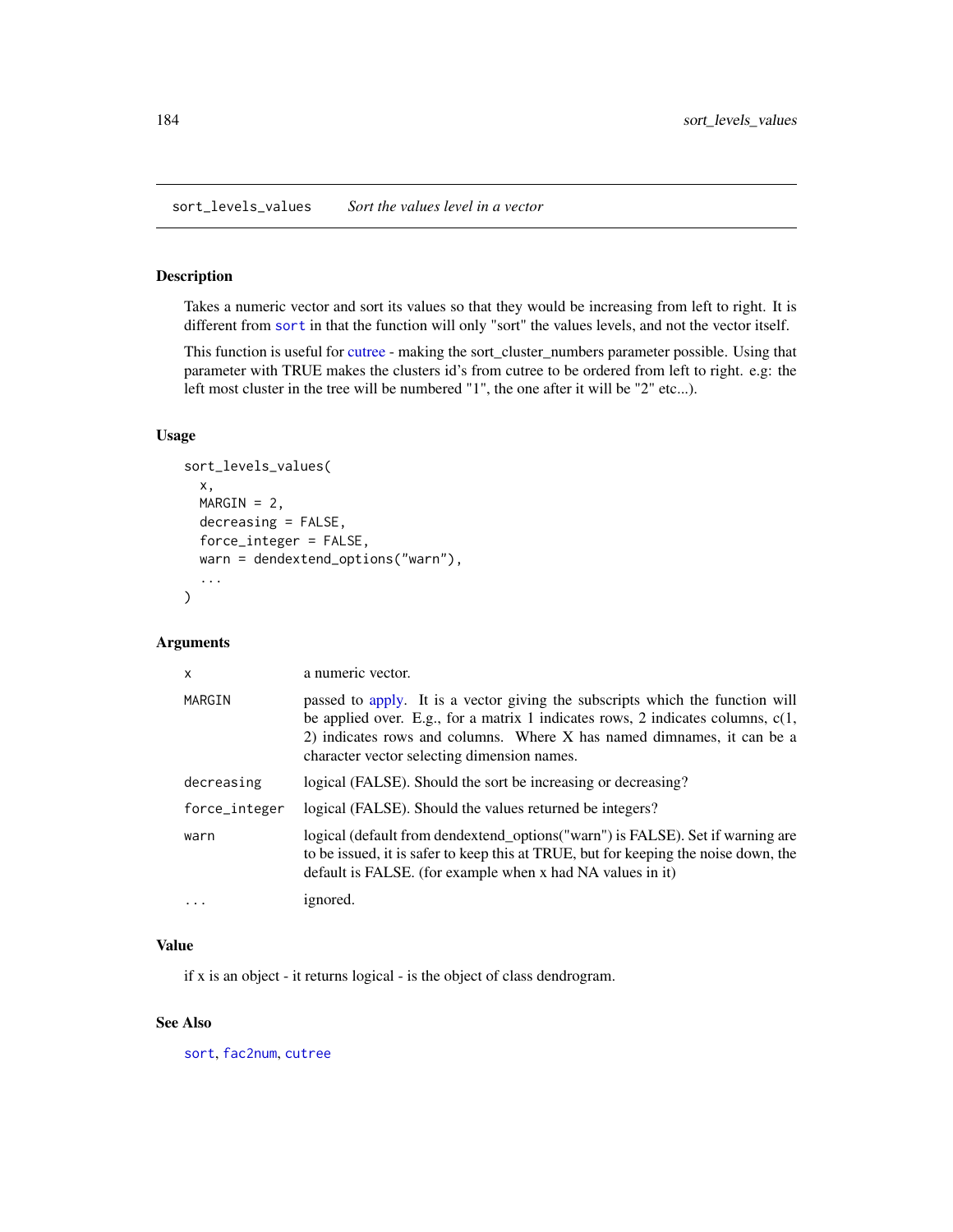# <span id="page-184-1"></span>tanglegram 185

# Examples

```
x < -1:4sort_levels_values(x) # 1 2 3 4
x \leq c(4:1)names(x) <- letters[x]
attr(x, "keep_m e") \leq "a cat"sort_levels_values(x) # 1 2 3 4
x \leq c(4:1, 4, 2)sort_levels_values(x) # 1 2 3 4 1 3
x \leftarrow c(2, 2, 3, 2, 1)sort_levels_values(x) # 1 1 2 1 3
x \le - matrix(16:1, 4, 4)
rownames(x) <- letters[1:4]
x
apply(x, 2, sort_levels_values)
```
<span id="page-184-0"></span>tanglegram *Tanglegram plot*

# Description

Plots a tanglegram plot of a side by side trees.

#### Usage

```
tanglegram(dend1, ...)
## Default S3 method:
tanglegram(dend1, ...)
## S3 method for class 'hclust'
tanglegram(dend1, ...)
## S3 method for class 'phylo'
tanglegram(dend1, ...)
## S3 method for class 'dendlist'
tanglegram(
 dend1,
 which = c(1L, 2L),
 main_left,
 main_right,
  just_one = TRUE,
```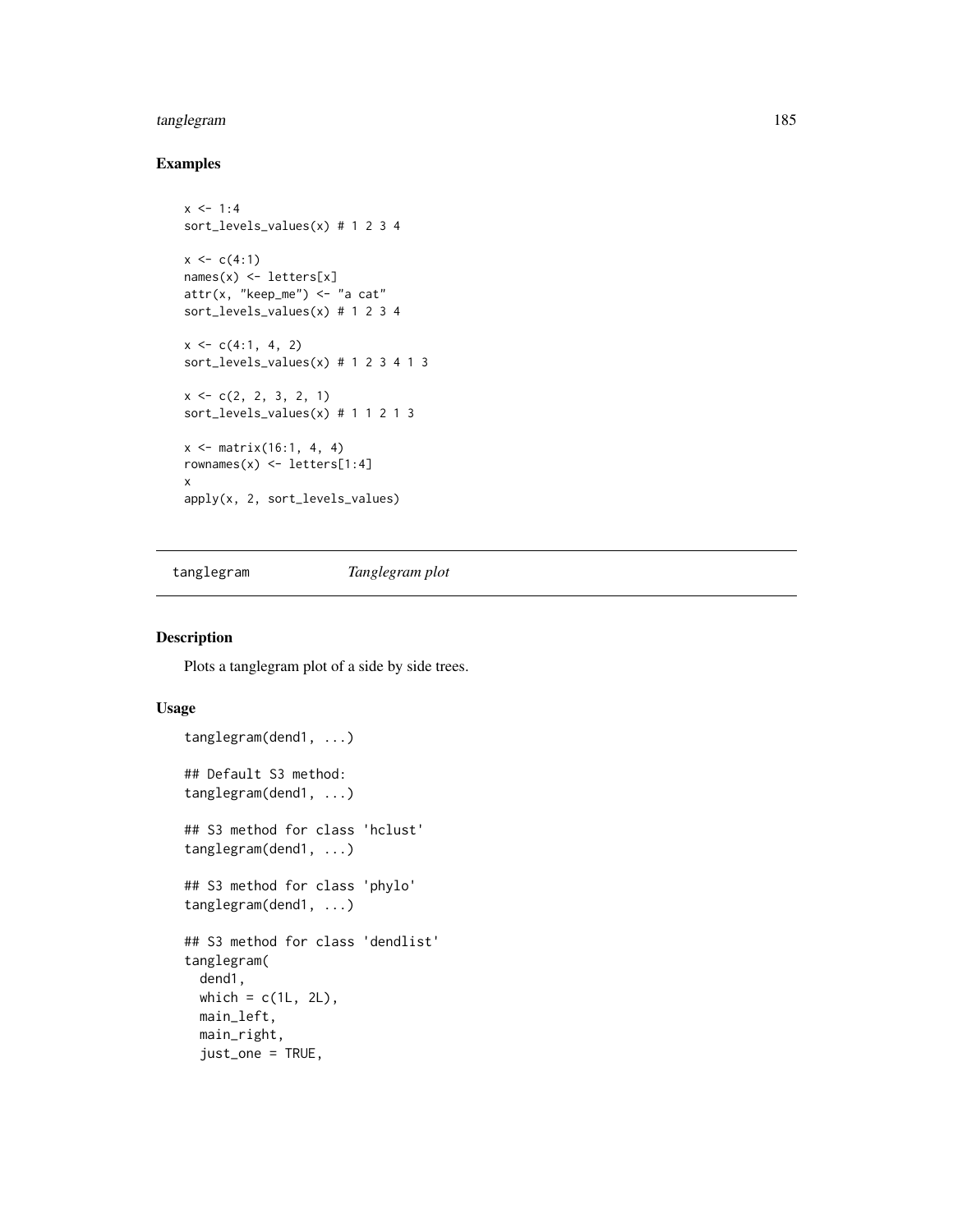```
\lambda## S3 method for class 'dendrogram'
tanglegram(
  dend1,
  dend2,
  sort = FALSE,color_lines,
  1wd = 3.5,
  edge.lwd = NULL,columns_width = c(5, 3, 5),margin\_top = 3,
 margin\_bottom = 2.5,
 margin_inner = 3,
 margin\_outer = 0.5,
  left_dendo_mar = c(margin_bottom, margin_outer, margin_top, margin_inner),
  right_dendo_mar = c(margin_bottom, margin_inner, margin_top, margin_outer),
  intersecting = TRUE,
  dLeaf = NULL,
  dLeaf_left = dLeaf,
  dLeaf\_right = dLeaf,axes = TRUE,type = "r",lab.cex = NULL,remove_nodePar = FALSE,
 main = "",main<sub>-</sub>left = ",
 main\_right = "",
  sub = "",k<sup>l</sup>abels = NULL,
  k_branches = NULL,
  rank_branches = FALSE,
  hang = FALSE,match_order_by_labels = TRUE,
  cex\_main = 2,
  cex_main_left = cex_main,
  cex_main_right = cex_main,
  cex_sub = cex_main,
  highlight_distinct_edges = TRUE,
  common_subtrees_color_lines = TRUE,
  common_subtrees_color_lines_default_single_leaf_color = "grey",
  common_subtrees_color_branches = FALSE,
  highlight_branches_col = FALSE,
  highlight_branches_lwd = TRUE,
  faster = FALSE,
  just_one = TRUE,
  ...
```
...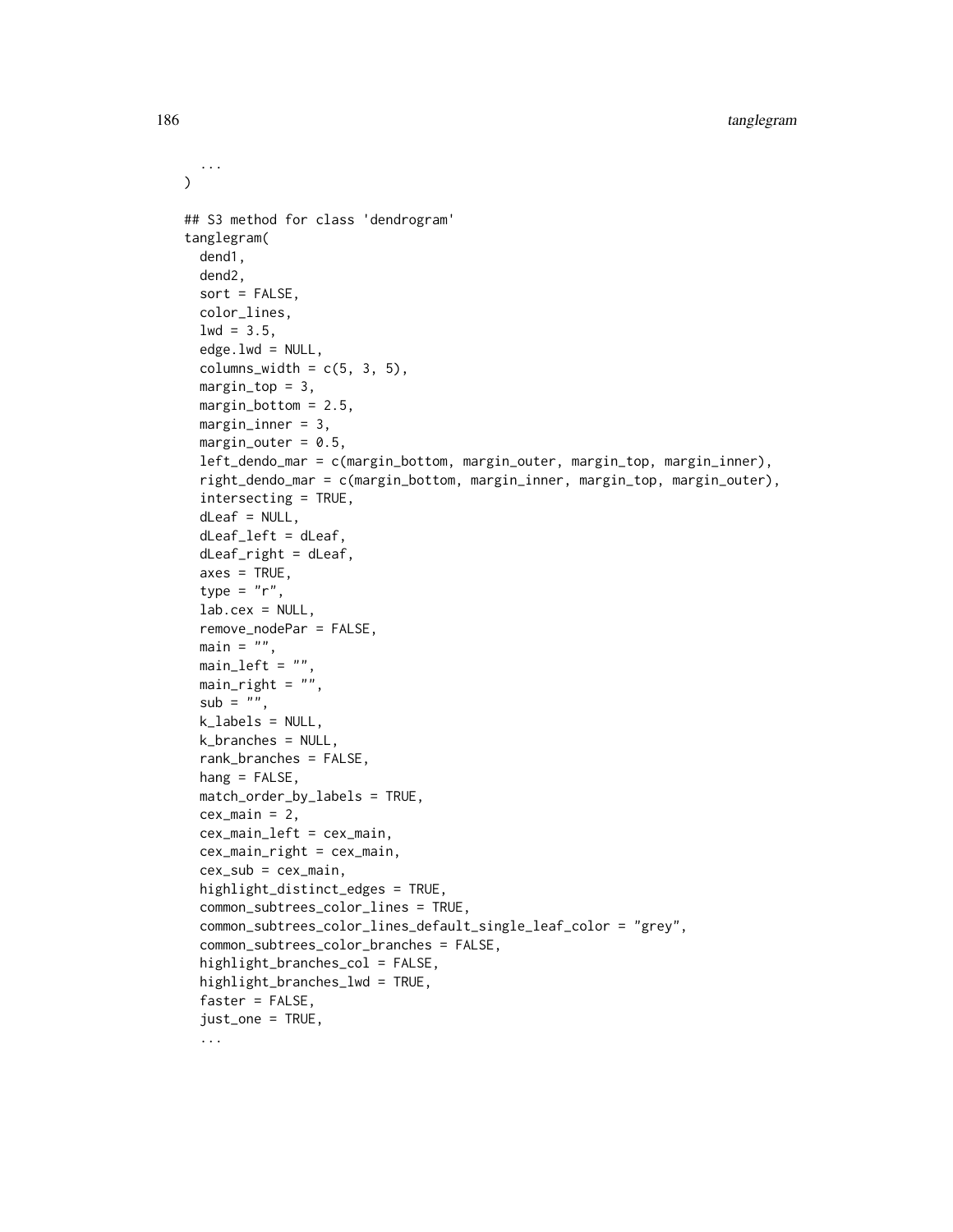tanglegram 187

```
\mathcal{L}dendbackback(
  dend1,
  dend2,
  sort = FALSE,color_lines,
  1wd = 3.5,
  edge.lwd = NULL,columns_width = c(5, 3, 5),margin\_top = 3,
 margin_bottom = 2.5,
 margin\_inner = 3,
 margin_outer = 0.5,
  left_dendo_mar = c(margin_bottom, margin_outer, margin_top, margin_inner),
  right_dendo_mar = c(margin_bottom, margin_inner, margin_top, margin_outer),
  intersecting = TRUE,
  dLeaf = NULL,
  dLeafldeft = dLeaf,
  dLeaf<sub>right</sub> = dLeaf,
  axes = TRUE,type = "r",lab.cex = NULL,remove_nodePar = FALSE,
 main = "",main<sub>-</sub>left = "main\_right = "",sub = "",k_labels = NULL,
  k_branches = NULL,
  rank_branches = FALSE,
 hang = FALSE,match_order_by_labels = TRUE,
  cex\_main = 2,
  cex_main_left = cex_main,
  cex_main_right = cex_main,
  cex\_sub = cex\_main,
  highlight_distinct_edges = TRUE,
  common_subtrees_color_lines = TRUE,
  common_subtrees_color_lines_default_single_leaf_color = "grey",
  common_subtrees_color_branches = FALSE,
  highlight_branches_col = FALSE,
  highlight_branches_lwd = TRUE,
  faster = FALSE,just_one = TRUE,
  ...
)
```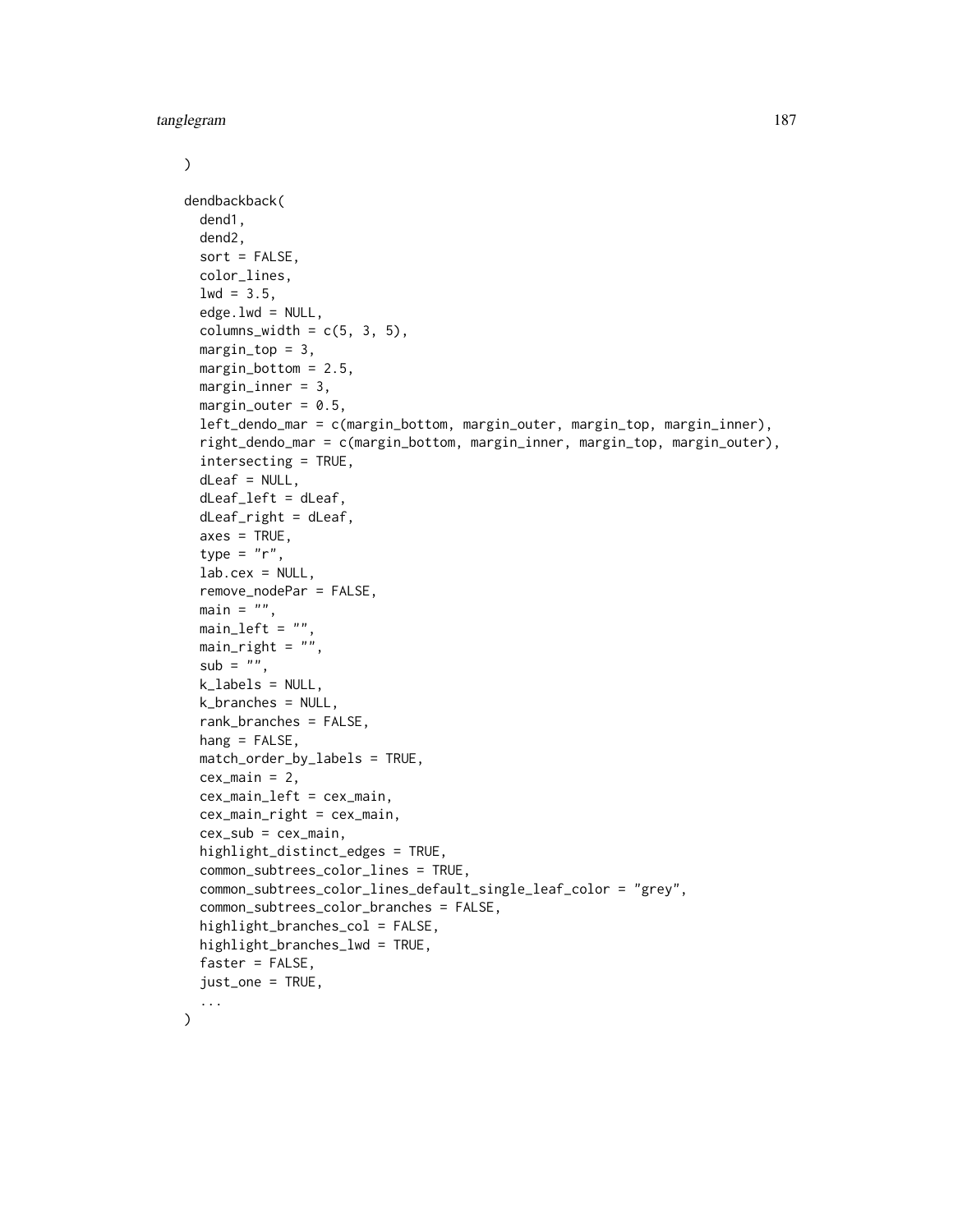# <span id="page-187-0"></span>Arguments

| dend1             | tree object (dendrogram/dendlist/hclust/phylo), plotted on the left                                                                                                                                                                                                                                                                                                                                                                                                                                   |
|-------------------|-------------------------------------------------------------------------------------------------------------------------------------------------------------------------------------------------------------------------------------------------------------------------------------------------------------------------------------------------------------------------------------------------------------------------------------------------------------------------------------------------------|
| .                 | not used.                                                                                                                                                                                                                                                                                                                                                                                                                                                                                             |
| which             | an integer vector of length 2, indicating which of the trees in the dendlist object<br>should be plotted                                                                                                                                                                                                                                                                                                                                                                                              |
| main_left         | Character. Title of the left dendrogram.                                                                                                                                                                                                                                                                                                                                                                                                                                                              |
| main_right        | Character. Title of the right dendrogram.                                                                                                                                                                                                                                                                                                                                                                                                                                                             |
| just_one          | logical (TRUE). If FALSE, it means at least two tanglegrams will be plotted on<br>the same page and so layout is not passed. See: https://stackoverflow.com/<br>q/39784746/4137985                                                                                                                                                                                                                                                                                                                    |
| dend <sub>2</sub> | tree object (dendrogram/hclust/phylo), plotted on the right                                                                                                                                                                                                                                                                                                                                                                                                                                           |
| sort              | logical (FALSE). Should the dendrogram's labels be "sorted"? (might give a<br>better tree in some cases).                                                                                                                                                                                                                                                                                                                                                                                             |
| color_lines       | a vector of colors for the lines connected the labels. If the colors are shorter than<br>the number of labels, they are recycled (and a warning is issued). The colors in<br>the vector are applied on the lines from the bottom up.                                                                                                                                                                                                                                                                  |
| lwd               | width of the lines connecting the labels. (default is 3.5)                                                                                                                                                                                                                                                                                                                                                                                                                                            |
| edge.lwd          | width of the dendrograms lines. Default is NULL. If set, then it switches 'high-<br>light_branches_lwd' to FALSE. If you want thicker lines which reflect the height,<br>please use highlight_branches_lwd on the dendrograms/dendlist.                                                                                                                                                                                                                                                               |
| columns_width     | a vector with three elements, giving the relative sizes of the the three plots (left<br>dendrogram, connecting lines, right dendrogram). This is passed to layout if<br>parameter just_one is TRUE. The default is: $c(5,3,5)$                                                                                                                                                                                                                                                                        |
| margin_top        | the number of lines of margin to be specified on the top of the plots.                                                                                                                                                                                                                                                                                                                                                                                                                                |
| margin_bottom     | the number of lines of margin to be specified on the bottom of the plots.                                                                                                                                                                                                                                                                                                                                                                                                                             |
| margin_inner      | margin_bottom the number of lines of margin to be specified on the inner dis-<br>tence between the dendrograms and the connecting lines.                                                                                                                                                                                                                                                                                                                                                              |
| margin_outer      | margin_bottom the number of lines of margin to be specified on the outer dis-<br>tence between the dendrograms and the connecting lines.                                                                                                                                                                                                                                                                                                                                                              |
|                   | left_dendo_mar mar parameters of the left dendrgoram.                                                                                                                                                                                                                                                                                                                                                                                                                                                 |
| right_dendo_mar   |                                                                                                                                                                                                                                                                                                                                                                                                                                                                                                       |
|                   | mar parameters of the right dendrgoram.                                                                                                                                                                                                                                                                                                                                                                                                                                                               |
| intersecting      | logical (TRUE). Should the leaves of the two dendrograms be pruned so that the<br>two trees will have the same labels?                                                                                                                                                                                                                                                                                                                                                                                |
| dLeaf             | a number specifying the distance in user coordinates between the tip of a leaf<br>and its label. If NULL, as per default, 3/4 of a letter width or height is used.                                                                                                                                                                                                                                                                                                                                    |
|                   | Notice that if we are comparing two dendrograms with different heights, manu-<br>ally changing dLeaf will affect both trees differently. In such a case, it is recom-<br>manded to manually change dLeaf_left and dLeaf_right. This can be especially<br>important when changing the lab.cex of the dendrogram's labels. Alternatively,<br>one could manually set the xlim parameter for both trees, which will force the<br>proportion of distances of the labels from the trees to remain the same. |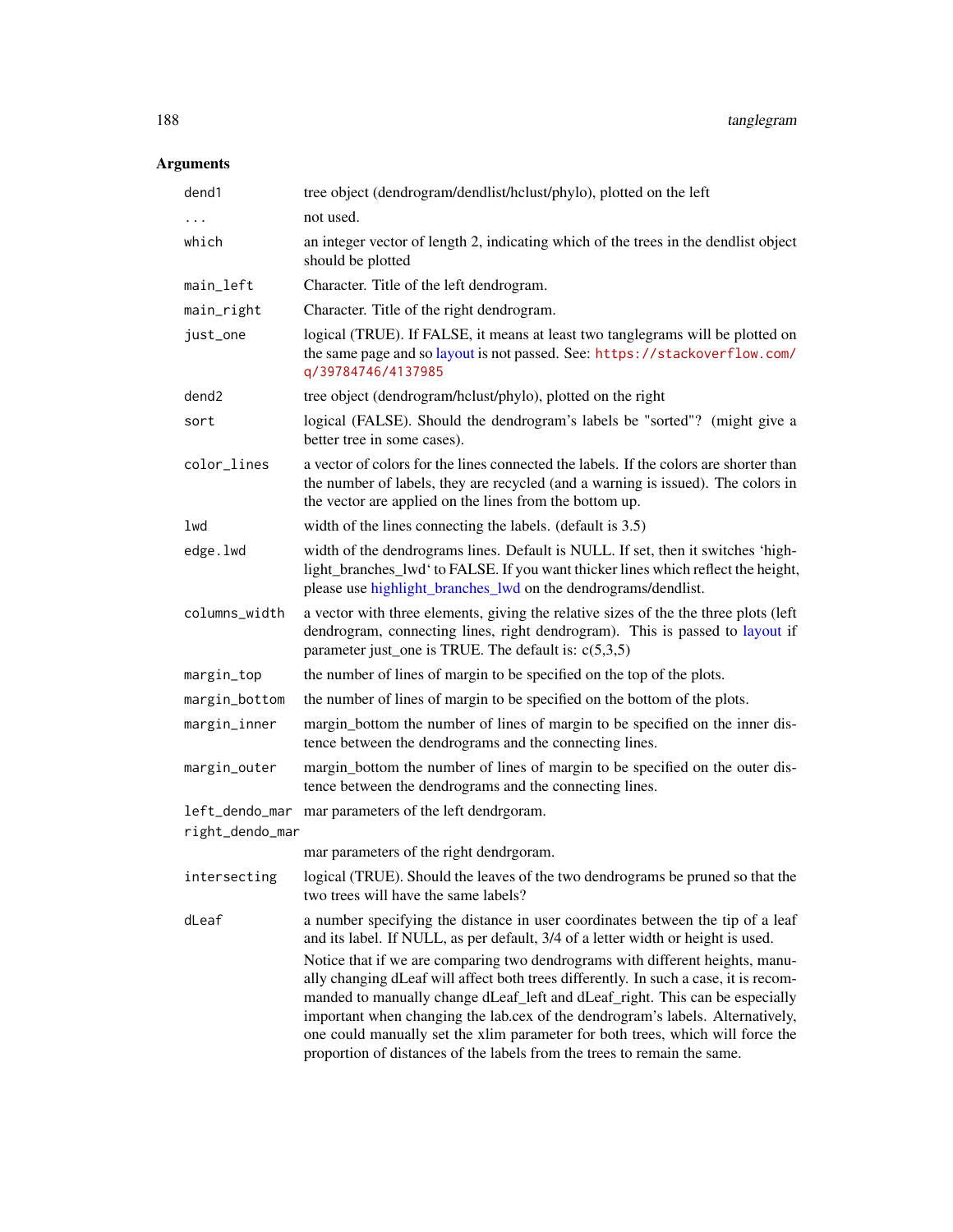# <span id="page-188-0"></span>tanglegram 189

| dLeaf_left                   | dLeaf of the left dendrogram, by default it is equal to dLeaf (often negative).                                                                                                                                                                                                                                          |
|------------------------------|--------------------------------------------------------------------------------------------------------------------------------------------------------------------------------------------------------------------------------------------------------------------------------------------------------------------------|
| dLeaf_right                  | dLeaf of the right dendrogram, by default it is equal to minus dLeaf (often pos-<br>itive).                                                                                                                                                                                                                              |
| axes                         | logical (TRUE). Should plot axes be plotted?                                                                                                                                                                                                                                                                             |
| type                         | type of plot ("t"/"r" = triangle or rectangle)                                                                                                                                                                                                                                                                           |
| lab.cex                      | numeric scalar, influanicing the cex size of the labels.                                                                                                                                                                                                                                                                 |
| remove_nodePar               | logical (FALSE). Should the nodePar of the leaves be removed? (useful when<br>the trees' leaves has too many parameters on them)                                                                                                                                                                                         |
| main                         | Character. Title above the connecting lines.                                                                                                                                                                                                                                                                             |
| sub                          | Character. Title below the connecting lines.                                                                                                                                                                                                                                                                             |
| k_labels                     | integer. Number of groups by which to color the leaves.                                                                                                                                                                                                                                                                  |
| k_branches                   | integer. Number of groups by which to color the branches.                                                                                                                                                                                                                                                                |
| rank_branches                | logical (FALSE). Should the branches heights be adjusted? (setting this to<br>TRUE - can make it easier for comparing topological differences)                                                                                                                                                                           |
| hang                         | logical (FALSE). Should we hang the leaves of the trees?                                                                                                                                                                                                                                                                 |
| match_order_by_labels        |                                                                                                                                                                                                                                                                                                                          |
|                              | logical (TRUE). Should the leaves value order be matched between the two trees<br>based on labels? This is a MUST in order to have the lines connect the correct<br>labels. Set this to FALSE if you want to make the plotting a bit faster, and only<br>after you are sure the labels and orders are correctly aligned. |
| cex_main                     | A numerical value giving the amount by which plotting title should be magnified<br>relative to the default.                                                                                                                                                                                                              |
| cex_main_left                | see cex_main.                                                                                                                                                                                                                                                                                                            |
| cex_main_right see cex_main. |                                                                                                                                                                                                                                                                                                                          |
| cex_sub                      | see cex_main.                                                                                                                                                                                                                                                                                                            |
| highlight_distinct_edges     |                                                                                                                                                                                                                                                                                                                          |
|                              | logical (default is TRUE). If to highlight distinct edges in each tree (by changing<br>their line types to 2). (notice that this can be slow on large trees)                                                                                                                                                             |
|                              | This parameter will automatically be turned off if the tree already comes with a<br>"Ity" edgePar (this is checked using has_edgePar). A "Ity" can be removed by<br>using set("clear_branches"), by removing all of the edgePar parameters of the<br>dendrogram.                                                         |
| common_subtrees_color_lines  |                                                                                                                                                                                                                                                                                                                          |
|                              | logical (default is TRUE). color the connecting line based on the common sub-<br>trees of both dends. This only works if (notice that this can be slow on large<br>trees)                                                                                                                                                |
|                              | common_subtrees_color_lines_default_single_leaf_color                                                                                                                                                                                                                                                                    |
|                              | When representing edges between common subtrees (i.e. common_subtrees_color_branches<br>= TRUE), this parameter sets the color of edges for subtrees that are NOT com-<br>mon. Default is "grey"                                                                                                                         |
|                              | common_subtrees_color_branches                                                                                                                                                                                                                                                                                           |
|                              | logical (default is FALSE). Color the branches of both dends based on the com-<br>mon subtrees. (notice that this can be slow on large trees) This is FALSE by<br>default since it will override the colors of the existing tree.                                                                                        |
|                              |                                                                                                                                                                                                                                                                                                                          |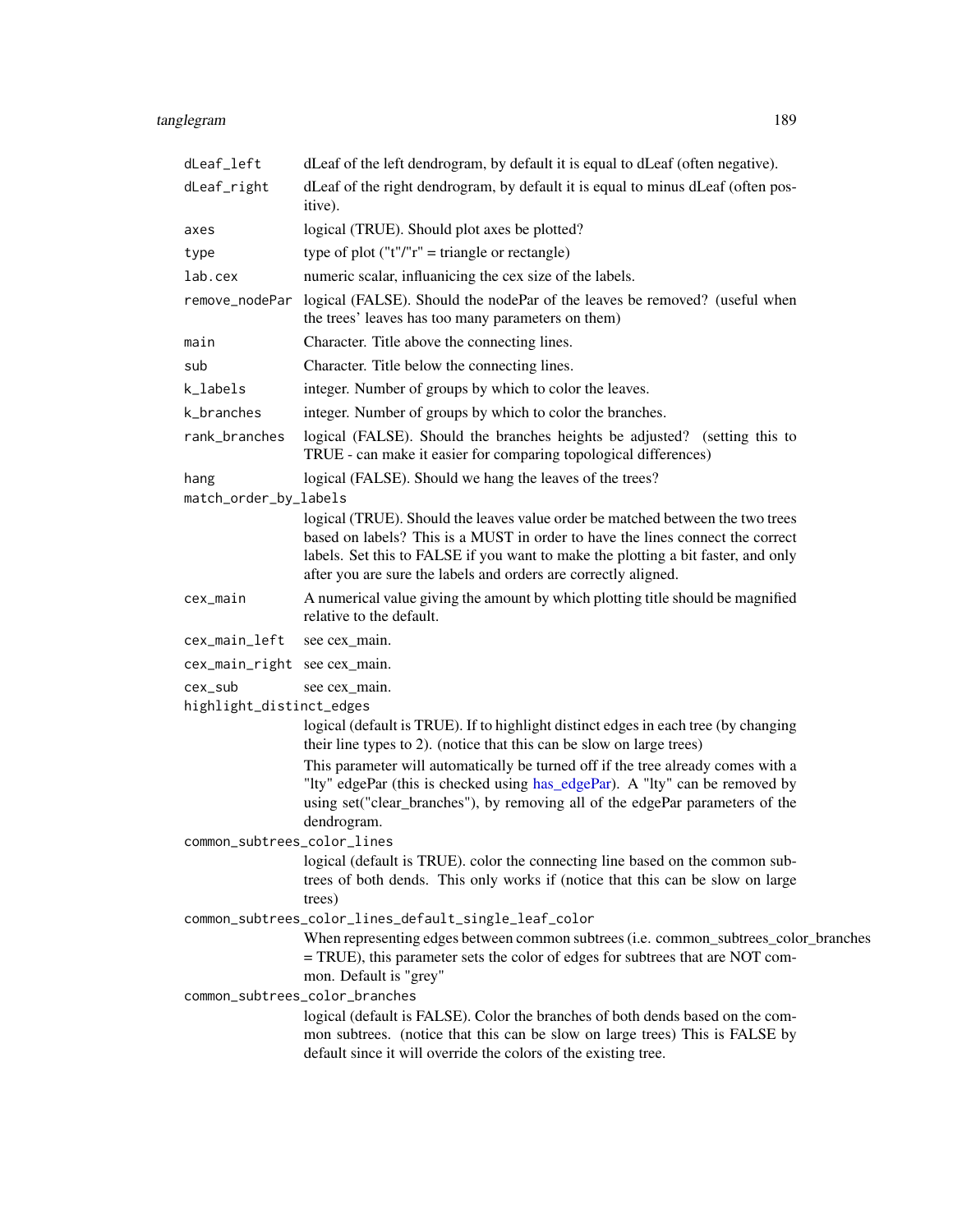<span id="page-189-0"></span>

| highlight_branches_col |                                                                                                                                                                                                                                                                   |  |
|------------------------|-------------------------------------------------------------------------------------------------------------------------------------------------------------------------------------------------------------------------------------------------------------------|--|
|                        | logical (default is FALSE). Should highlight_branches_col be used on the den-<br>drograms.                                                                                                                                                                        |  |
|                        | This parameter will automatically be turned off if the tree already comes with a<br>"col" edgePar (this is checked using has_edgePar). A "Ity" can be removed by<br>using set ("clear_branches"), by removing all of the edgePar parameters of the<br>dendrogram. |  |
| highlight_branches_lwd |                                                                                                                                                                                                                                                                   |  |
|                        | logical (default is TRUE). Should highlight_branches_lwd be used on the den-<br>drograms.                                                                                                                                                                         |  |
|                        | This parameter will automatically be turned off if the tree already comes with a<br>"lwd" edgePar (this is checked using has_edgePar). A "lty" can be removed by<br>using set("clear_branches"), by removing all of the edgePar parameters of the<br>dendrogram.  |  |
| faster                 | logical (FALSE). If TRUE, it overrides some other parameters to have them<br>turned off so that the plotting will go a tiny bit faster.                                                                                                                           |  |

# Details

Notice that tanglegram does not "resize" well. In case you are resizing your window you would need to re-run the function.

# Value

An invisible [dendlist,](#page-71-0) with two trees after being modified during the creation of the tanglegram.

#### Author(s)

Tal Galili, Johan Renaudie

#### Source

The function is based on code from Johan Renaudie (plannapus), after major revisions. See: [https:](https://stackoverflow.com/questions/12456768/duelling-dendrograms-in-r-placing-dendrograms-back-to-back-in-r) //stackoverflow.com/questions/12456768/duelling-dendrograms-in-r-placing-dendrograms-back-to-back-

As far as I could tell, this code was originally inspired by Dylan Beaudette function dueling.dendrograms from the sharpshootR package: <https://CRAN.R-project.org/package=sharpshootR> tanglegram

# See Also

[remove\\_leaves\\_nodePar,](#page-162-0) [plot\\_horiz.dendrogram,](#page-143-0) [rank\\_branches,](#page-155-0) [hang.dendrogram](#page-110-0)

```
## Not run:
set.seed(23235)
ss <- sample(1:150, 10)
dend1 <- iris[ss, -5] %>%
  dist() %>%
```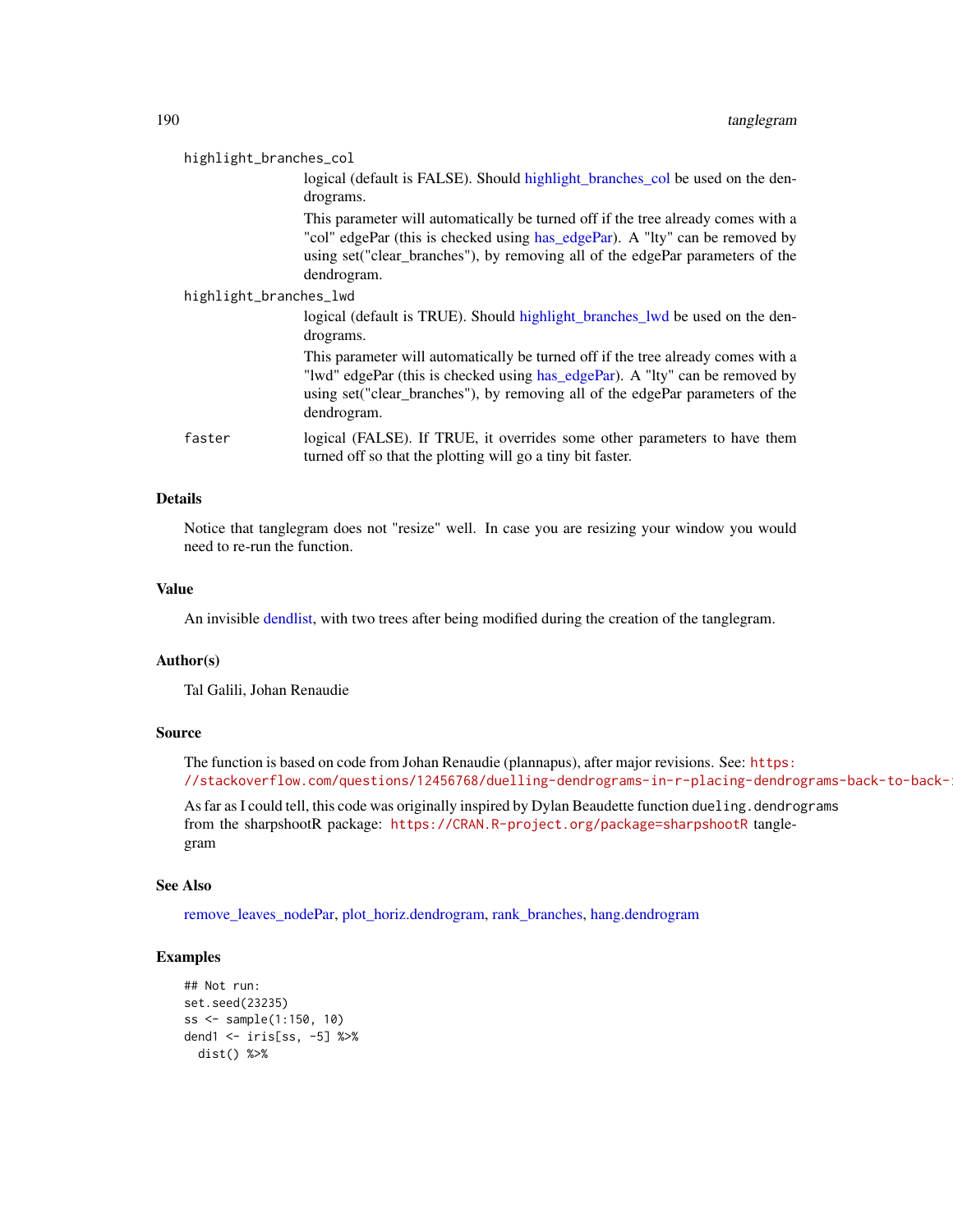# tanglegram 191

```
hclust("com") %>%
  as.dendrogram()
dend2 <- iris[ss, -5] %>%
  dist() %>%
 hclust("sin") %>%
  as.dendrogram()
dend12 <- dendlist(dend1, dend2)
dend12 %>% tanglegram()
tanglegram(dend1, dend2)
tanglegram(dend1, dend2, sort = TRUE)
tanglegram(dend1, dend2, remove_nodePar = TRUE)
tanglegram(dend1, dend2, k_labels = 6, k_branches = 4)
tanglegram(dend1, dend2,
  lab.cex = 2, edge.lwd = 3,
  margin_inner = 5, type = "t", center = TRUE
\mathcal{L}## works nicely:
tanglegram(dend1, dend2,
  lab.cex = 2, edge.1wd = 3,
  margin_inner = 3.5, type = "t", center = TRUE,
  dLeaf = -0.1, xlim = c(7, 0),
  k_branches = 3
\mathcal{L}# using rank_branches can make the comparison even easier
tanglegram(rank_branches(dend1), rank_branches(dend2),
  lab.cex = 2, edge.lwd = 3,
  margin_inner = 3.5, type = "t", center = TRUE,
  dLeaf = -0.1, xlim = c(5.1, 0), columns_width = c(5, 1, 5),
  k_branches = 3
\lambda########
## Nice example of some colored trees
# see the coloring of common sub trees:
set.seed(23235)
ss <- sample(1:150, 10)
dend1 <- iris[ss, -5] %>%
  dist() %>%
  hclust("com") %>%
  as.dendrogram()
dend2 <- iris[ss, -5] %>%
  dist() %>%
  hclust("sin") %>%
```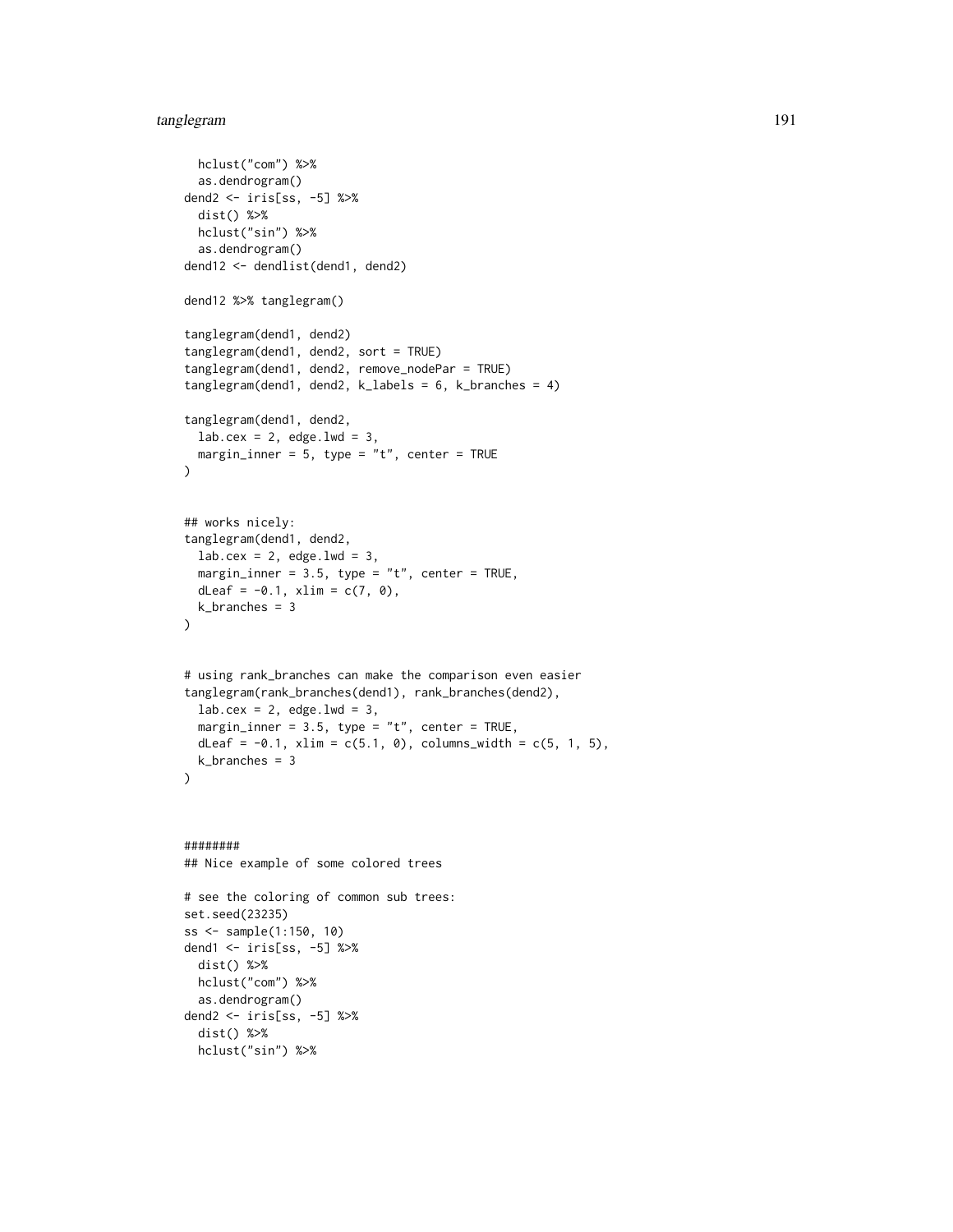```
as.dendrogram()
dend12 <- dendlist(dend1, dend2)
# dend12 %>% untangle %>% tanglegram
dend12 %>% tanglegram(common_subtrees_color_branches = TRUE)
set.seed(22133513)
ss <- sample(1:150, 10)
dend1 <- iris[ss, -5] %>%
 dist() %>%
 hclust("com") %>%
 as.dendrogram()
dend2 <- iris[ss, -5] %>%
 dist() %>%
 hclust("sin") %>%
 as.dendrogram()
dend12 <- dendlist(dend1, dend2)
# dend12 %>% untangle %>% tanglegram
dend12 %>% tanglegram(common_subtrees_color_branches = TRUE)
dend12 %>% tanglegram()
## End(Not run)
```
theme\_dendro *Creates completely blank theme in ggplot*

# Description

Sets most of the ggplot options to blank, by returning blank theme elements for the panel grid, panel background, axis title, axis text, axis line and axis ticks.

# Usage

theme\_dendro()

#### Author(s)

Andrie de Vries

#### Source

This function is from Andrie de Vries's ggdendro package.

The motivation for this fork is the need to add more graphical parameters to the plotted tree. This required a strong mixter of functions from ggdendro and dendextend (to the point that it seemed better to just fork the code into its current form)

#### See Also

[ggdend](#page-107-0)

<span id="page-191-0"></span>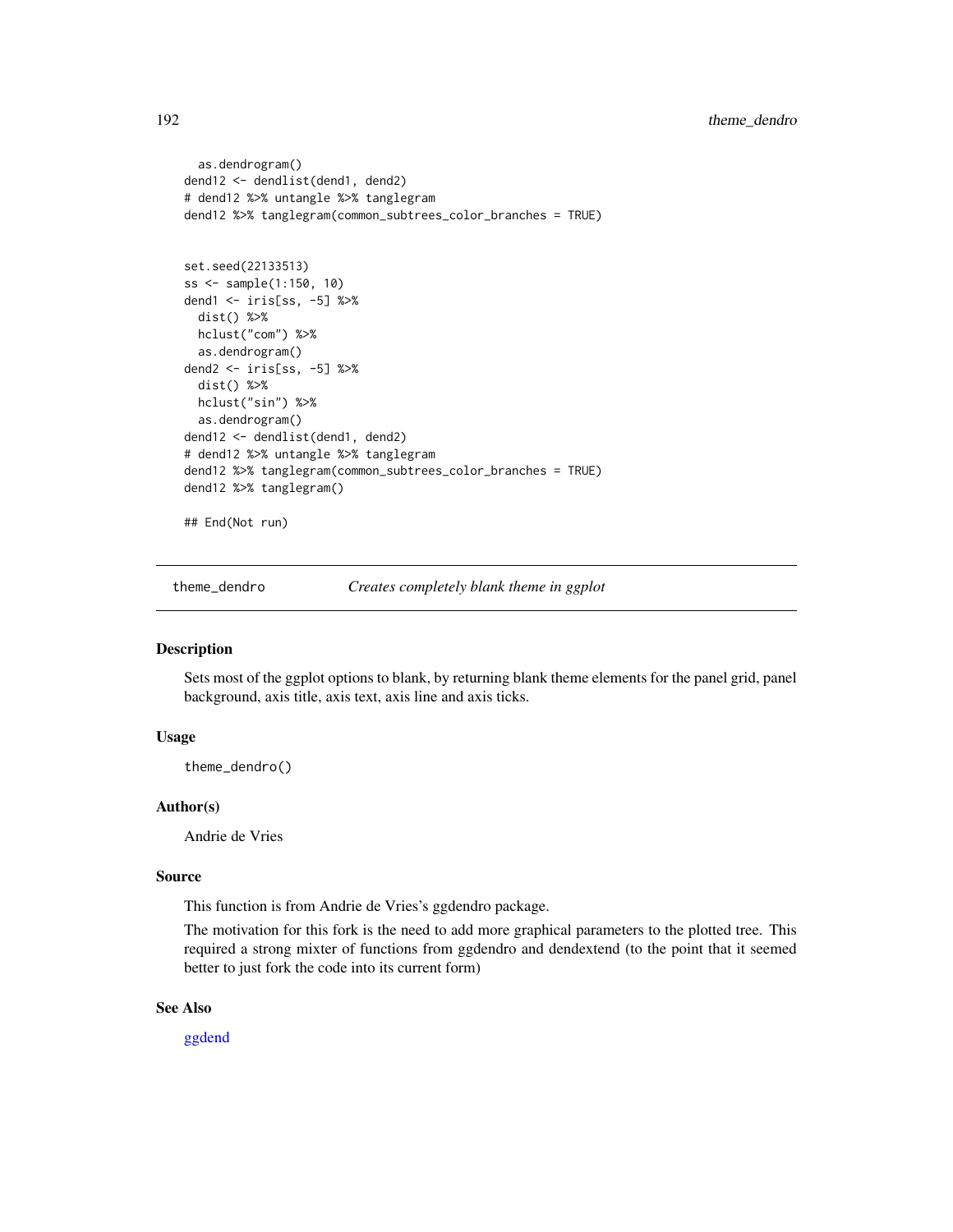<span id="page-192-0"></span>

# Description

unbranch trees and merges the subtree to the parent node.

#### Usage

```
unbranch(dend, ...)
## Default S3 method:
unbranch(dend, ...)
## S3 method for class 'dendrogram'
unbranch(dend, branch_becoming_root = 1, new_root_height, ...)
## S3 method for class 'hclust'
unbranch(dend, branch_becoming_root = 1, new_root_height, ...)
## S3 method for class 'phylo'
unbranch(dend, ...)
```
# Arguments

| dend                 | a dendrogram (or holust) object                                                |
|----------------------|--------------------------------------------------------------------------------|
| .                    | passed on                                                                      |
| branch_becoming_root |                                                                                |
|                      | a numeric choosing the branch of the root which will become the new root (from |
|                      | left to right)                                                                 |
| new_root_height      |                                                                                |
|                      |                                                                                |

the new height of the branch which will become the new root. If the parameter is not given - the height of the original root is used.

#### Value

An unbranched dendrogram

#### See Also

[unroot](#page-0-0) ape

```
hc <- hclust(dist(USArrests[2:9, ]), "com")
dend <- as.dendrogram(hc)
```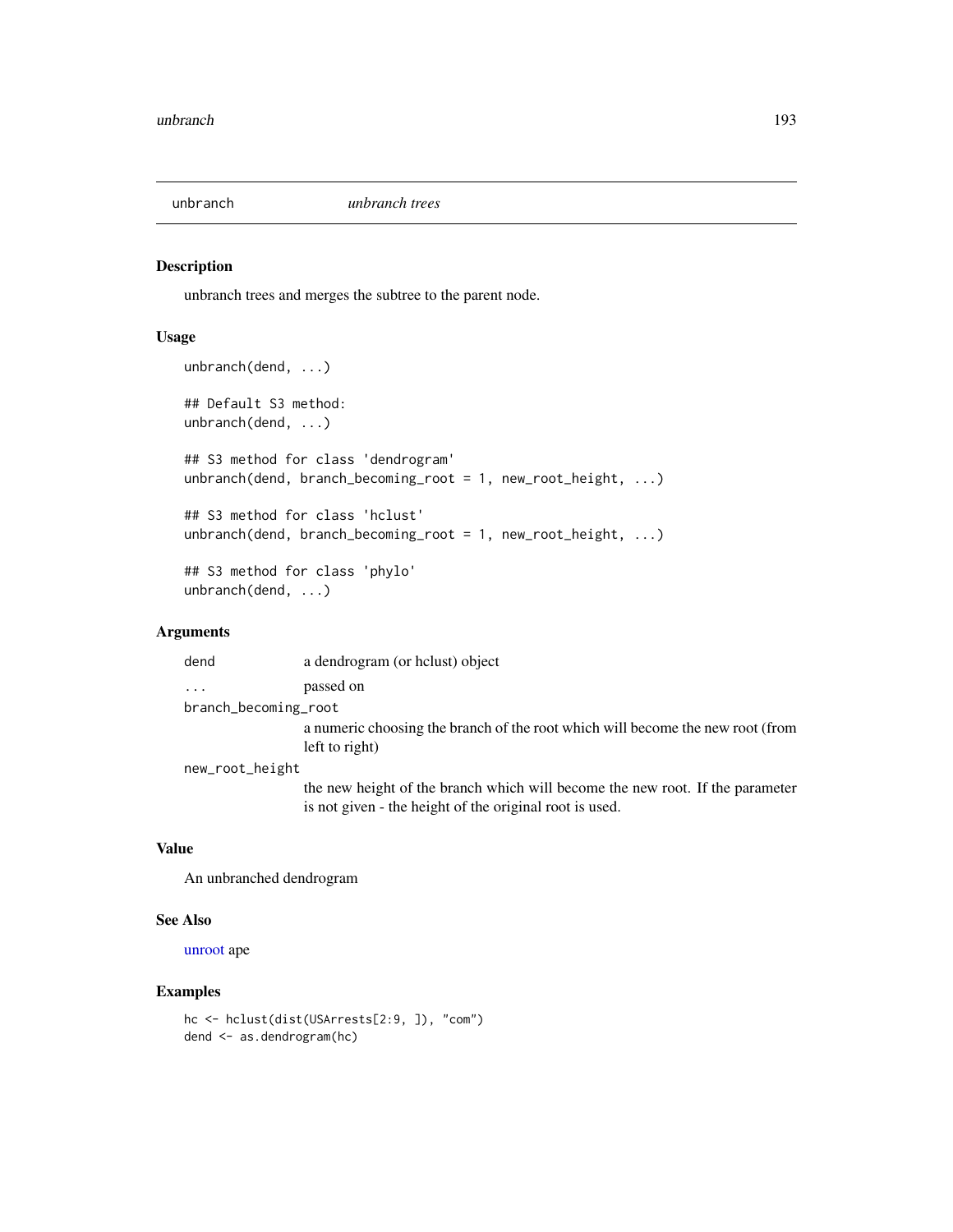```
par(mfrow = c(1, 3))plot(dend, main = "original tree")
plot(unbranch(dend, 1), main = "unbranched tree (left branch)")
plot(unbranch(dend, 2), main = "tree without (right branch)")
```
unclass\_dend *unclass an entire dendrogram tree*

# Description

unclass all the nodes in a dendrogram tree. (Helps in cases when a dendrapply function was used wrongly)

#### Usage

unclass\_dend(dend, ...)

#### Arguments

| dend     | a dendrogram object |
|----------|---------------------|
| $\cdots$ | not used            |

#### Value

The list which was the dendrogram (but without a class)

#### See Also

#### [nleaves](#page-137-0)

```
# define dendrogram object to play with:
hc <- hclust(dist(USArrests[1:3, ]), "ave")
dend <- as.dendrogram(hc)
```

```
itself \leq function(x) x
dend <- dendrapply(dend, itself)
unclass(dend) # this only returns a list with
# two dendrogram objects inside it.
str(dend) # this is a great way to show a dendrogram,
# but it doesn't help us understand how the R object is built.
str(unclass(dend)) # this is a great way to show a dendrogram,
# but it doesn't help us understand how the R object is built.
unclass_dend(dend) # this only returns a list
# with two dendrogram objects inside it.
str(unclass_dend(dend)) # NOW we can more easily understand
# how the dendrogram object is structured...
```
<span id="page-193-0"></span>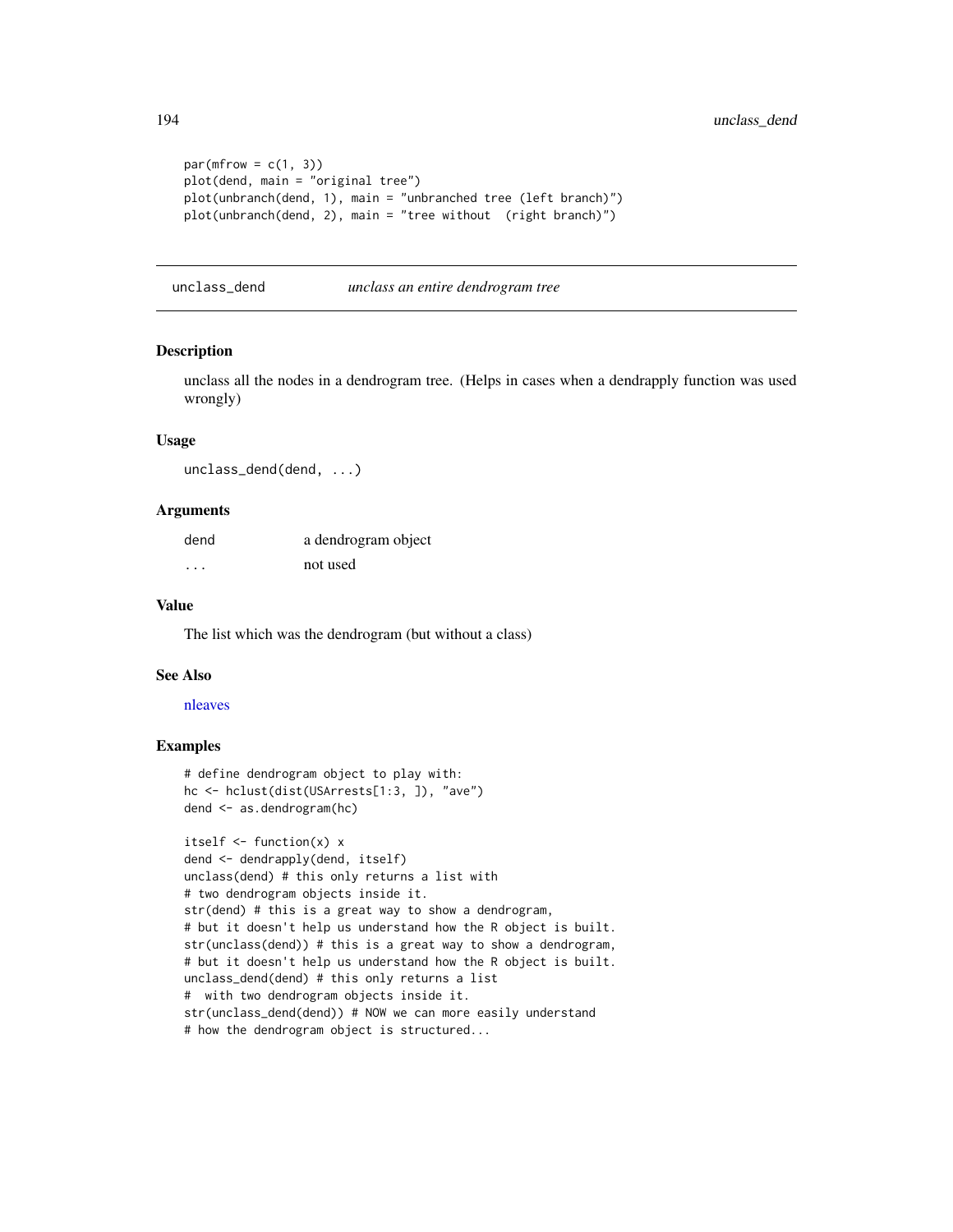<span id="page-194-0"></span>

# Description

One untangle function to rule them all.

This function untangles dendrogram lists (dendlist), Using various heuristics.

# Usage

```
untangle(dend1, ...)
## Default S3 method:
untangle(dend1, ...)
untangle_labels(dend1, dend2, ...)
## S3 method for class 'dendrogram'
untangle(
 dend1,
 dend2,
 method = c("labels", "ladderize", "random", "step1side", "step2side", "DendSer"),
  ...
)
## S3 method for class 'dendlist'
untangle(
 dend1,
 method = c("labels", "ladderize", "random", "step1side", "step2side", "DendSer"),
 which = c(1L, 2L),
  ...
)
```
# Arguments

| dend1                   | a dednrogram or a dendlist object                                                                        |
|-------------------------|----------------------------------------------------------------------------------------------------------|
| $\cdot$ $\cdot$ $\cdot$ | passed to the releavnt untangle function                                                                 |
| dend2                   | A second dednrogram (to untangle against)                                                                |
| method                  | a character indicating the type of untangle heuristic to use.                                            |
| which                   | an integer vector of length 2, indicating which of the trees in the dendlist object<br>should be plotted |

#### Details

This function wraps all of the untagnle functions, in order to make it easier to find our about (and use) them.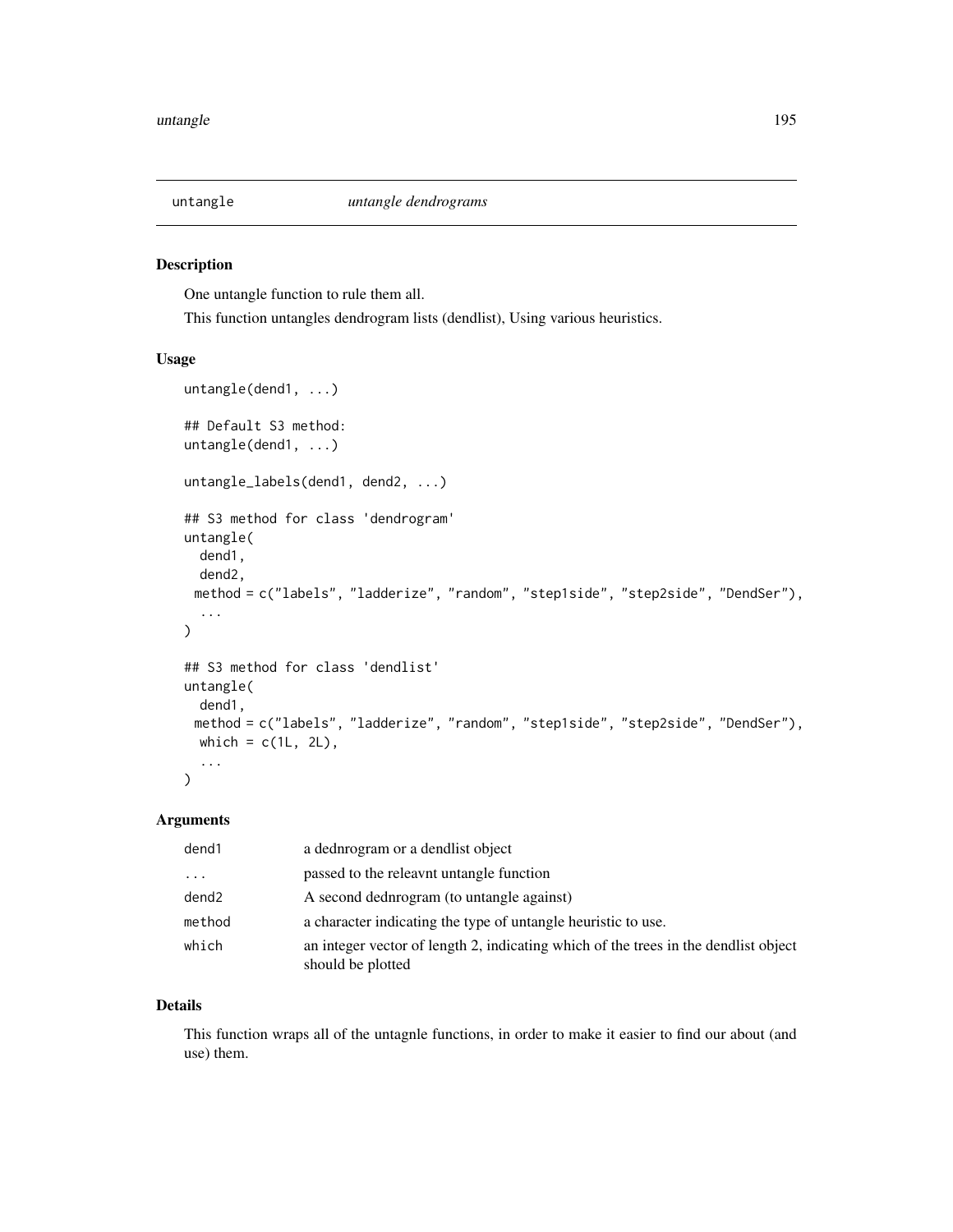#### Value

A [dendlist,](#page-71-0) with two trees after they have been untangled.

If the dendlist was originally larger than 2, it will return the original dendlist but with the relevant trees properly rotate.

# Author(s)

Tal Galili

# See Also

[tanglegram,](#page-184-0) [untangle\\_random\\_search,](#page-197-0) [untangle\\_step\\_rotate\\_1side,](#page-199-0) [untangle\\_step\\_rotate\\_2side,](#page-200-0) [un](#page-196-0)[tangle\\_DendSer,](#page-196-0) [entanglement](#page-80-0)

```
## Not run:
set.seed(23235)
ss <- sample(1:150, 10)
dend1 <- iris[ss, -5] %>%
 dist() %>%
 hclust("com") %>%
  as.dendrogram()
dend2 <- iris[ss, -5] %>%
 dist() %>%
 hclust("sin") %>%
  as.dendrogram()
dend12 <- dendlist(dend1, dend2)
dend12 %>% tanglegram()
untangle(dend1, dend2, method = "random", R = 5) %>% tanglegram()
# it works, and we get something different:
set.seed(1234)
dend12 %>%
  untangle(method = "random", R = 5) %>%
  tanglegram()
set.seed(1234)
# fixes it completely:
dend12 %>%
  untangle(method = "random", R = 5) %>%
  untangle(method = "step1") %>%
  tanglegram()
# not good enough
dend12 %>%
 untangle(method = "step1") %>%
 tanglegram()
# not good enough
dend12 %>%
```
<span id="page-195-0"></span>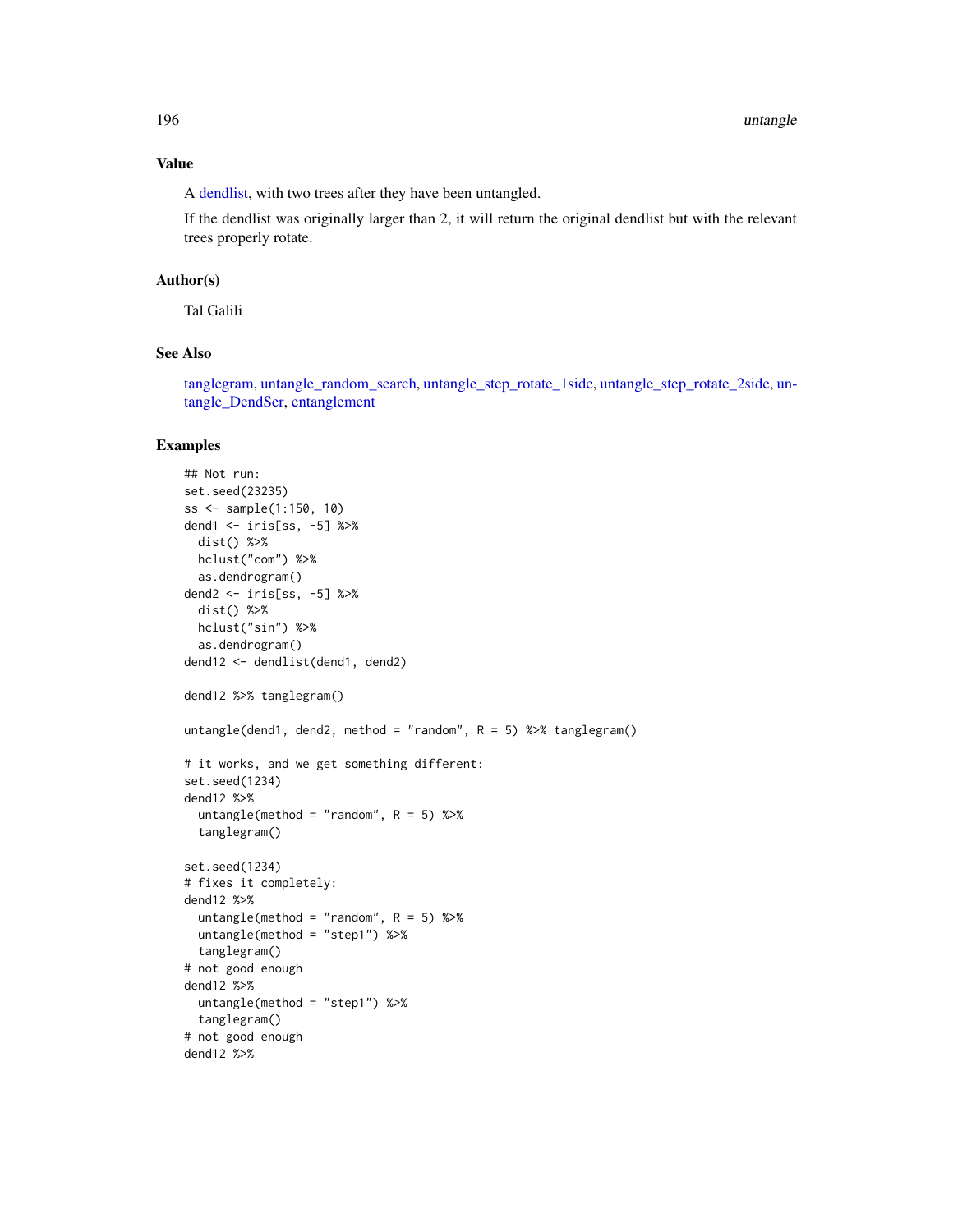# <span id="page-196-1"></span>untangle\_DendSer 197

```
untangle(method = "step2") %>%
 tanglegram()
# How we might wish to use it:
set.seed(12777)
dend12 %>%
 untangle(method = "random", R = 1) %>%
 untangle(method = "step2") %>%
 tanglegram()
## End(Not run)
```
<span id="page-196-0"></span>untangle\_DendSer *Tries to run DendSer on a dendrogram*

# Description

The function tries to turn the dend into hclust. It then uses the [cophenetic](#page-0-0) distance matrix for optimizing the tree's rotation.

This is a good (and fast) starting point for linkuntangle\_step\_rotate\_2side

#### Usage

```
untangle_DendSer(dend, ...)
```
#### Arguments

| dend | An object of class dendlist |
|------|-----------------------------|
| .    | <b>NOT USED</b>             |

# Value

A dendlist object with ordered dends

# See Also

[DendSer](#page-0-0), [DendSer.dendrogram](#page-72-0) , [untangle\\_DendSer,](#page-196-0) [rotate\\_DendSer](#page-168-0)

```
## Not run:
set.seed(232)
ss <- sample(1:150, 20)
dend1 <- iris[ss, -5] %>%
  dist() %>%
  hclust("com") %>%
  as.dendrogram()
dend2 <- iris[ss, -5] %>%
  dist() %>%
  hclust("sin") %>%
```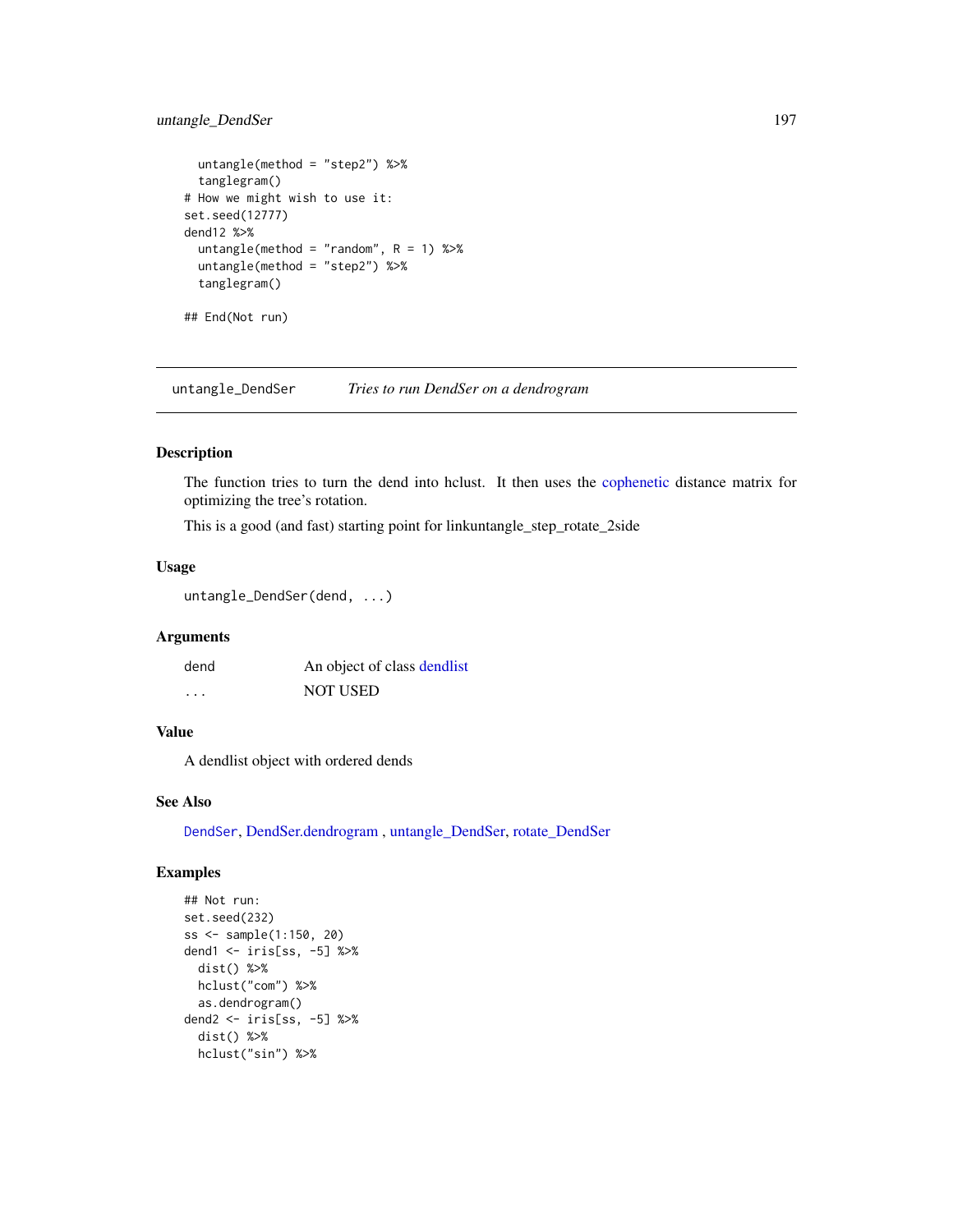```
as.dendrogram()
dend12 <- dendlist(dend1, dend2)
# bad solutions
dend12 %>% tanglegram()
dend12 %>%
 untangle("step2") %>%
  tanglegram()
dend12 %>%
  untangle_DendSer() %>%
  tanglegram()
# but the combination is quite awsome:
dend12 %>%
  untangle_DendSer() %>%
  untangle("step2") %>%
  tanglegram()
## End(Not run)
```
<span id="page-197-0"></span>untangle\_random\_search

*Untangle - random search*

#### Description

Searches for two untangled dendrogram by randomlly shuflling them and each time checking if their entanglement was improved.

#### Usage

```
untangle_random_search(
  dend1,
  dend2,
  R = 100L,L = 1,leaves_matching_method = c("labels", "order"),
  ...
\mathcal{L}
```
#### Arguments

| dend1             | a tree object (of class dendrogram/hclust/phylo).                                                                                                                                                                 |
|-------------------|-------------------------------------------------------------------------------------------------------------------------------------------------------------------------------------------------------------------|
| dend <sub>2</sub> | a tree object (of class dendrogram/hclust/phylo).                                                                                                                                                                 |
| R                 | numeric (default is 100). The number of shuffles to perform.                                                                                                                                                      |
| L                 | the distance norm to use for measuring the distance between the two trees. It<br>can be any positive number, often one will want to use $0, 1, 1.5, 2$ (see 'details'<br>for more). It is passed to entanglement. |

<span id="page-197-1"></span>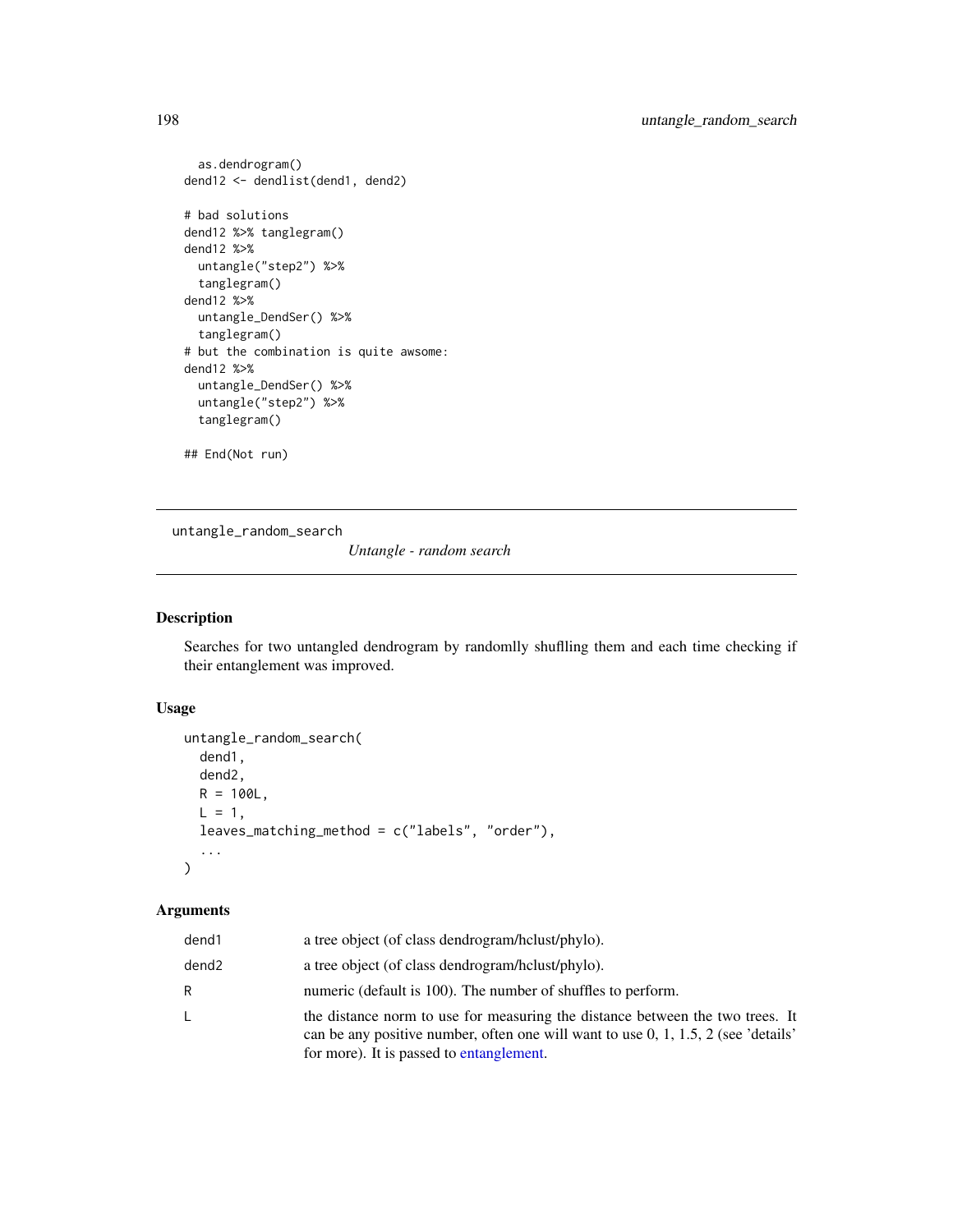#### <span id="page-198-0"></span>leaves\_matching\_method

a character scalar passed to [entanglement.](#page-80-0) It can be either "order" or "labels" (default). If using "labels", then we use the labels for matching the leaves order value. And if "order" then we use the old leaves order value for matching the leaves order value.

Using "order" is faster, but "labels" is safer. "order" will assume that the original two trees had their labels and order values MATCHED.

Hence, it is best to make sure that the trees used here have the same labels and the SAME values matched to these values - and then use "order" (for fastest results).

If "order" is used, the function first calls [match\\_order\\_by\\_labels](#page-132-0)in order to make sure that the two trees have their labels synced with their leaves order values. ... not used

#### Details

Untangaling two trees is a hard combinatorical problem without a closed form solution. One way for doing it is to run through a random spectrom of options and look for the "best" two trees. This is what this function offers.

# Value

A dendlist with two trees with the best entanglement that was found.

#### See Also

[tanglegram,](#page-184-0) [match\\_order\\_by\\_labels,](#page-132-0) [entanglement.](#page-80-0)

```
## Not run:
dend1 <- iris[, -5] %>%
 dist() %>%
 hclust("com") %>%
 as.dendrogram()
dend2 <- iris[, -5] %>%
 dist() %>%
 hclust("sin") %>%
 as.dendrogram()
tanglegram(dend1, dend2)
set.seed(65168)
dend12 <- untangle_random_search(dend1, dend2, R = 10)
tanglegram(dend12[[1]], dend12[[2]])
tanglegram(dend12)
entanglement(dend1, dend2, L = 2) # 0.8894
entanglement(dend12[[1]], dend12[[2]], L = 2) # 0.0998
## End(Not run)
```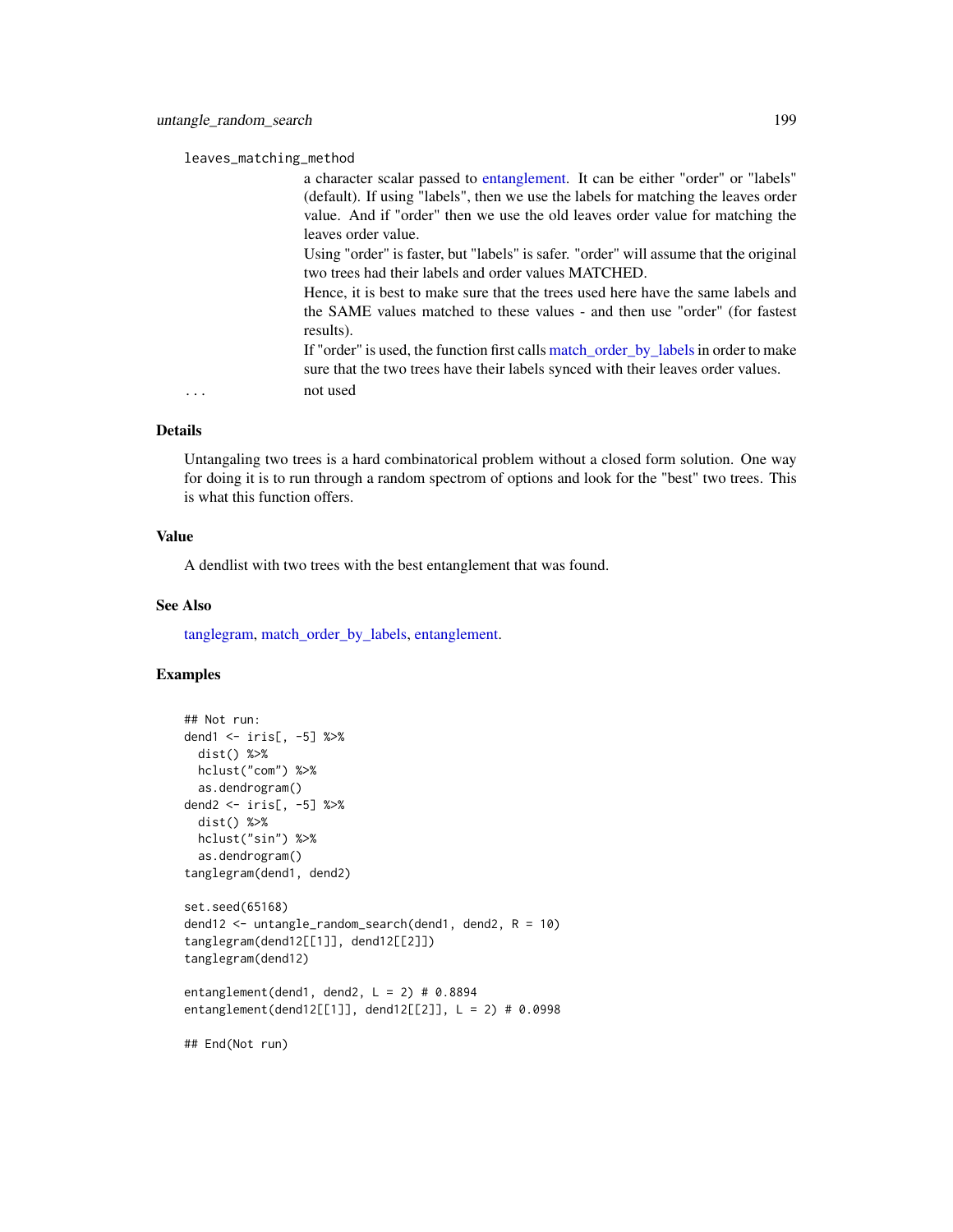```
untangle_step_rotate_1side
```
*Stepwise untangle one tree compared to another*

# Description

Given a fixed tree and a tree we wish to rotate, this function goes through all of the k number of clusters (from 2 onward), and each time rotates the branch which was introduced in the new k'th cluster. This rotated tree is compared with the fixed tree, and if it has a better entanglement, it will be used for the following iterations.

This is a greedy forward selection algorithm for rotating the tree and looking for a better match.

This is useful for finding good trees for a [tanglegram.](#page-184-0)

# Usage

```
untangle_step_rotate_1side(
  dend1,
  dend2_fixed,
 L = 1.5,
 direction = c("forward", "backward"),
 k_seq = NULL,
  dend_heights_per_k,
  leaves_matching_method = c("labels", "order"),
  ...
\mathcal{E}
```
# Arguments

| dend1              | a dendrogram object. The one we will rotate to best fit dend 2_fixed.                                                                                                                                                  |
|--------------------|------------------------------------------------------------------------------------------------------------------------------------------------------------------------------------------------------------------------|
| dend2_fixed        | a dendrogram object. This one is kept fixed.                                                                                                                                                                           |
| L                  | the distance norm to use for measuring the distance between the two trees. It<br>can be any positive number, often one will want to use $0, 1, 1.5, 2$ (see 'details'<br>in entanglement).                             |
| direction          | a character scalar, either "forward" (default) or "backward". Impacts the direc-<br>tion of clustering that are tried. Either from 2 and up (in case of "forward"), or<br>from nleaves to down (in case of "backward") |
|                    | If k seq is not NULL, then it overrides "direction".                                                                                                                                                                   |
| k_seq              | a sequence of k clusters to go through for improving dend. If NULL (default),<br>then we use the "direction" parameter.                                                                                                |
| dend_heights_per_k |                                                                                                                                                                                                                        |
|                    | a numeric vector of values which indicate which height will produce which num-<br>ber of clusters (k)                                                                                                                  |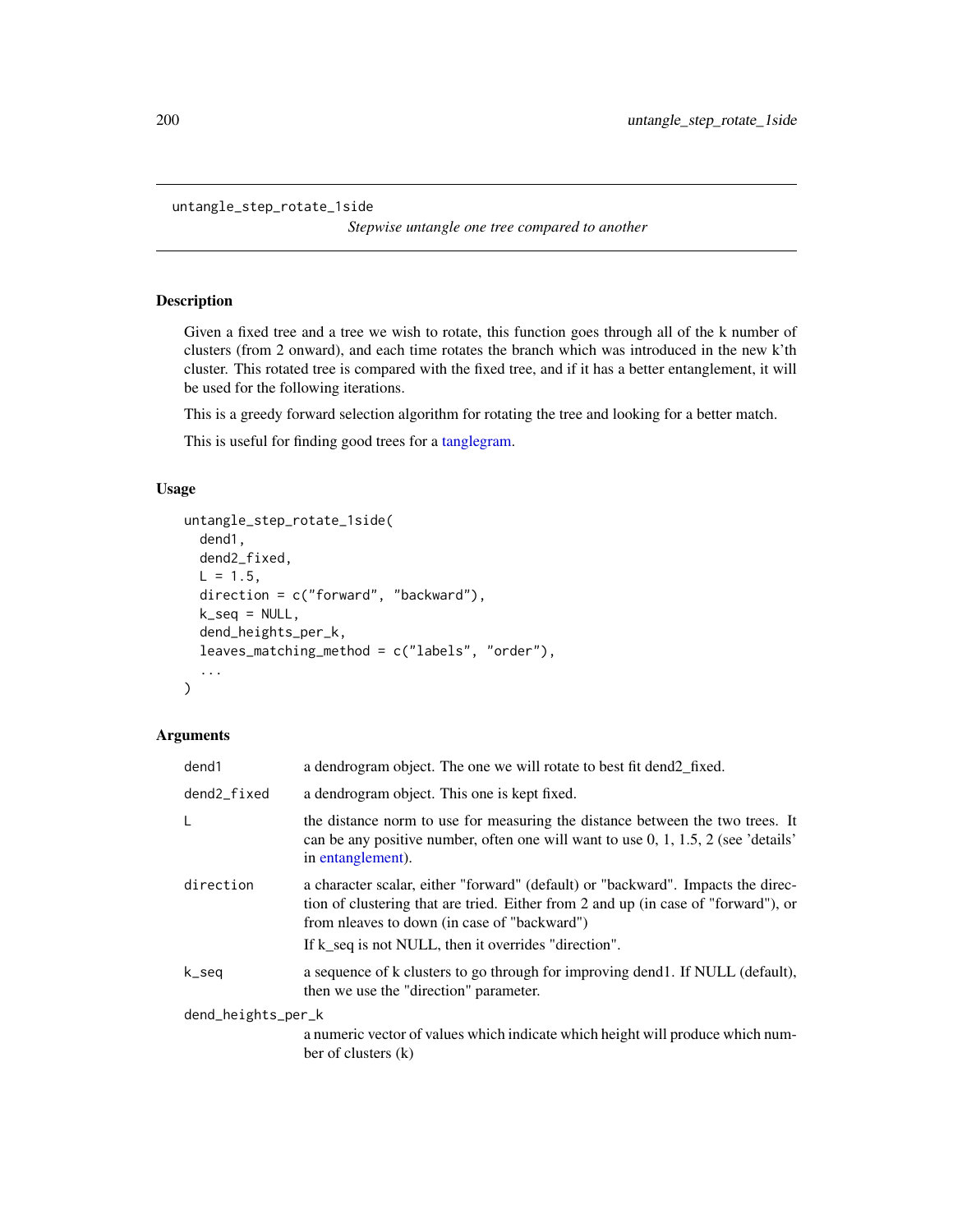<span id="page-200-1"></span>leaves\_matching\_method

a character scalar passed to [entanglement.](#page-80-0) It can be either "order" or "labels" (default). If using "labels", then we use the labels for matching the leaves order value. And if "order" then we use the old leaves order value for matching the leaves order value.

Using "order" is faster, but "labels" is safer. "order" will assume that the original two trees had their labels and order values MATCHED.

Hence, it is best to make sure that the trees used here have the same labels and the SAME values matched to these values - and then use "order" (for fastest results).

If "order" is used, the function first calls [match\\_order\\_by\\_labels](#page-132-0) in order to make sure that the two trees have their labels synced with their leaves order values.

... not used

#### Value

A dendlist with 1) dend1 after it was rotated to best fit dend2\_fixed. 2) dend2\_fixed.

#### See Also

[tanglegram,](#page-184-0) match order by labels, [entanglement,](#page-80-0) flip leaves, all couple rotations at  $k$ , [untan](#page-200-0)[gle\\_step\\_rotate\\_2side.](#page-200-0)

#### Examples

```
## Not run:
dend1 <- USArrests[1:10, ] %>%
 dist() %>%
 hclust() %>%
 as.dendrogram()
set.seed(3525)
dend2 <- shuffle(dend1)
tanglegram(dend1, dend2)
entanglement(dend1, dend2, L = 2) # 0.4727
dend2_corrected <- untangle_step_rotate_1side(dend2, dend1)[[1]]
tanglegram(dend1, dend2_corrected) # FIXED.
entanglement(dend1, dend2_corrected, L = 2) # 0
## End(Not run)
```
<span id="page-200-0"></span>untangle\_step\_rotate\_2side *Stepwise untangle two trees one at a time*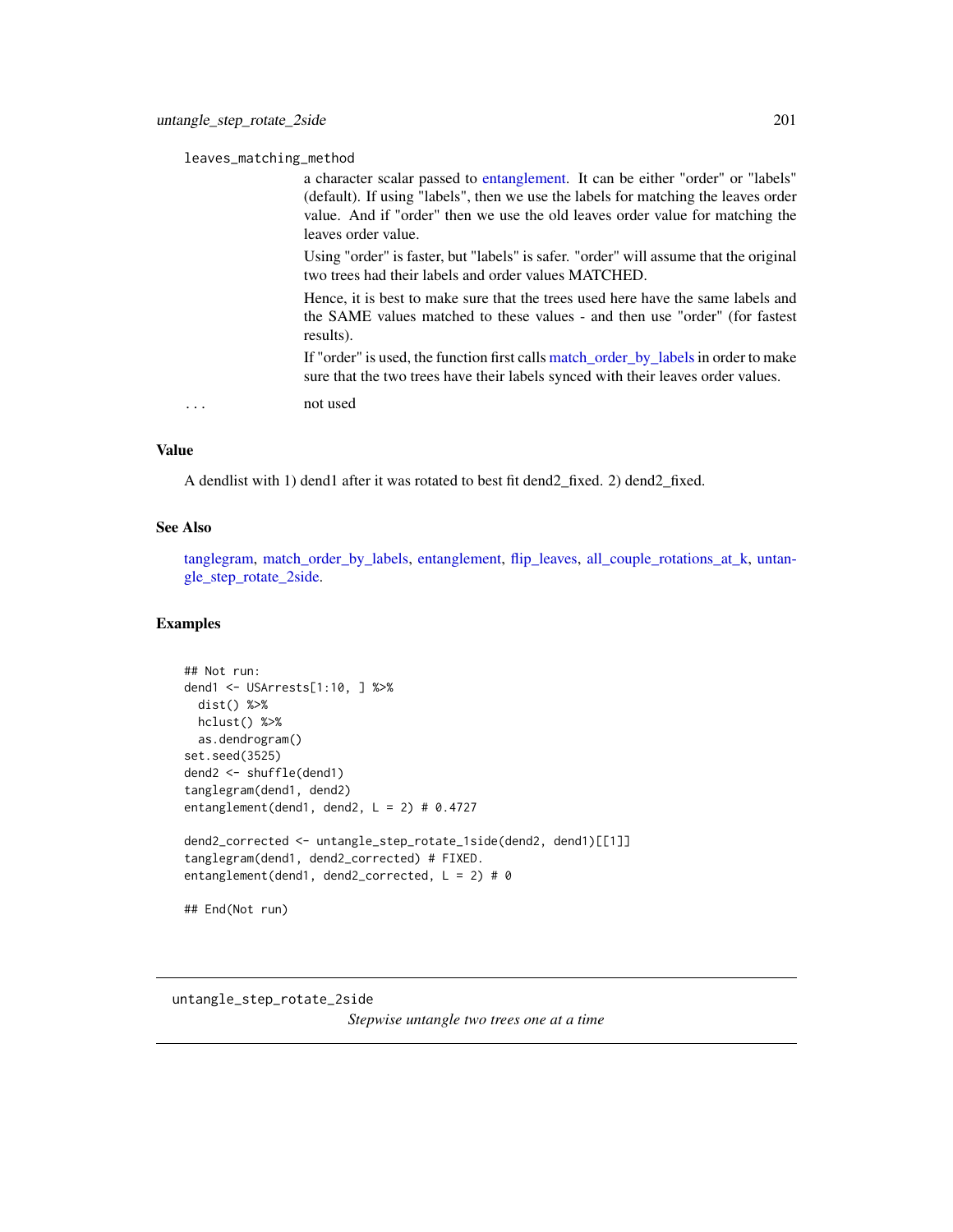# Description

This is a greedy forward selection algorithm for rotating the tree and looking for a better match.

This is useful for finding good trees for a [tanglegram.](#page-184-0)

It goes through rotating dend1, then dend2, and so on - until a locally optimal solution is found.

Similar to "step1side", one tree is held fixed and the other tree is rotated. This function goes through all of the k number of clusters (from 2 onward), and each time rotates the branch which was introduced in the new k'th cluster. This rotated tree is compared with the fixed tree, and if it has a better entanglement, it will be used for the following iterations. Once finished the rotated tree is held fixed, and the fixed tree is now rotated. This continues until a local optimal solution is reached.

# Usage

```
untangle_step_rotate_2side(
  dend1,
  dend2,
 L = 1.5,
 direction = c("forward", "backward"),
 max_n_iterations = 10L,
 print_times = dendextend_options("warn"),
 k_seq = NULL,
  ...
)
```
#### Arguments

| dend1             | a dendrogram object. The one we will rotate to best fit dend2.                                                                                                                                                         |  |
|-------------------|------------------------------------------------------------------------------------------------------------------------------------------------------------------------------------------------------------------------|--|
| dend <sub>2</sub> | a dendrogram object. The one we will rotate to best fit dend.                                                                                                                                                          |  |
| L                 | the distance norm to use for measuring the distance between the two trees. It<br>can be any positive number, often one will want to use $0, 1, 1.5, 2$ (see 'details'<br>in entanglement).                             |  |
| direction         | a character scalar, either "forward" (default) or "backward". Impacts the direc-<br>tion of clustering that are tried. Either from 2 and up (in case of "forward"), or<br>from nleaves to down (in case of "backward") |  |
|                   | If k_seq is not NULL, then it overrides "direction".                                                                                                                                                                   |  |
| max_n_iterations  |                                                                                                                                                                                                                        |  |
|                   | integer. The maximal number of times to switch between optimizing one tree<br>with another.                                                                                                                            |  |
| print_times       | logical (TRUE), should we print how many times we switched between rotating<br>the two trees?                                                                                                                          |  |
| k_seq             | a sequence of k clusters to go through for improving dend1. If NULL (default),<br>then we use the "direction" parameter.                                                                                               |  |
| $\cdots$          | not used                                                                                                                                                                                                               |  |

#### Value

A list with two dendrograms (dend1/dend2), after they are rotated to best fit one another.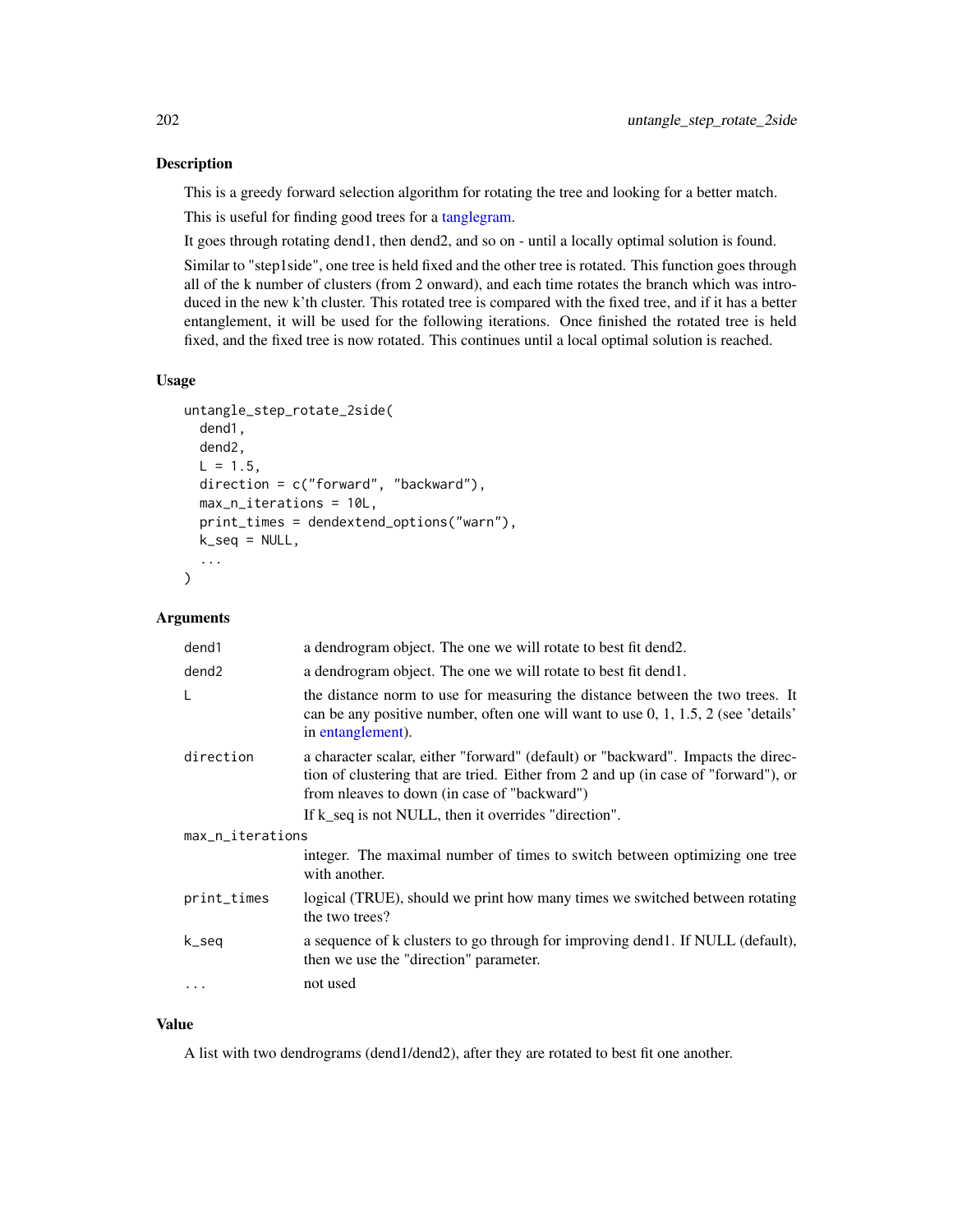# <span id="page-202-0"></span>which\_leaf 203

#### See Also

[tanglegram,](#page-184-0) [match\\_order\\_by\\_labels,](#page-132-0) [entanglement,](#page-80-0) [flip\\_leaves,](#page-87-0) [all\\_couple\\_rotations\\_at\\_k.](#page-6-0) [untan](#page-199-0)[gle\\_step\\_rotate\\_1side.](#page-199-0)

#### Examples

```
## Not run:
dend1 <- USArrests[1:20, ] %>%
 dist() %>%
 hclust() %>%
 as.dendrogram()
dend2 <- USArrests[1:20, ] %>%
 dist() %>%
 hclust(method = "single") %>%
 as.dendrogram()
set.seed(3525)
dend2 <- shuffle(dend2)
tanglegram(dend1, dend2, margin_inner = 6.5)
entanglement(dend1, dend2, L = 2) # 0.79
dend2_corrected <- untangle_step_rotate_1side(dend2, dend1)
tanglegram(dend1, dend2_corrected, margin_inner = 6.5) # Good.
entanglement(dend1, dend2_corrected, L = 2) # 0.0067
# it is better, but not perfect. Can we improve it?
dend12_corrected <- untangle_step_rotate_2side(dend1, dend2)
tanglegram(dend12_corrected[[1]], dend12_corrected[[2]], margin_inner = 6.5) # Better...
entanglement(dend12_corrected[[1]], dend12_corrected[[2]], L = 2) # 0.0045
# best combination:
dend12_corrected_1 <- untangle_random_search(dend1, dend2)
dend12_corrected_2 <- untangle_step_rotate_2side(dend12_corrected_1[[1]], dend12_corrected_1[[2]])
tanglegram(dend12_corrected_2[[1]], dend12_corrected_2[[2]], margin_inner = 6.5) # Better...
entanglement(dend12_corrected_2[[1]], dend12_corrected_2[[2]], L = 2) # 0 - PERFECT.
```
## End(Not run)

which\_leaf *Which node is a leaf?*

#### Description

Gives a vector as the number of nodes [\(nnodes\)](#page-138-0), which gives a TRUE when a node is a leaf.

#### Usage

```
which_leaf(dend, ...)
```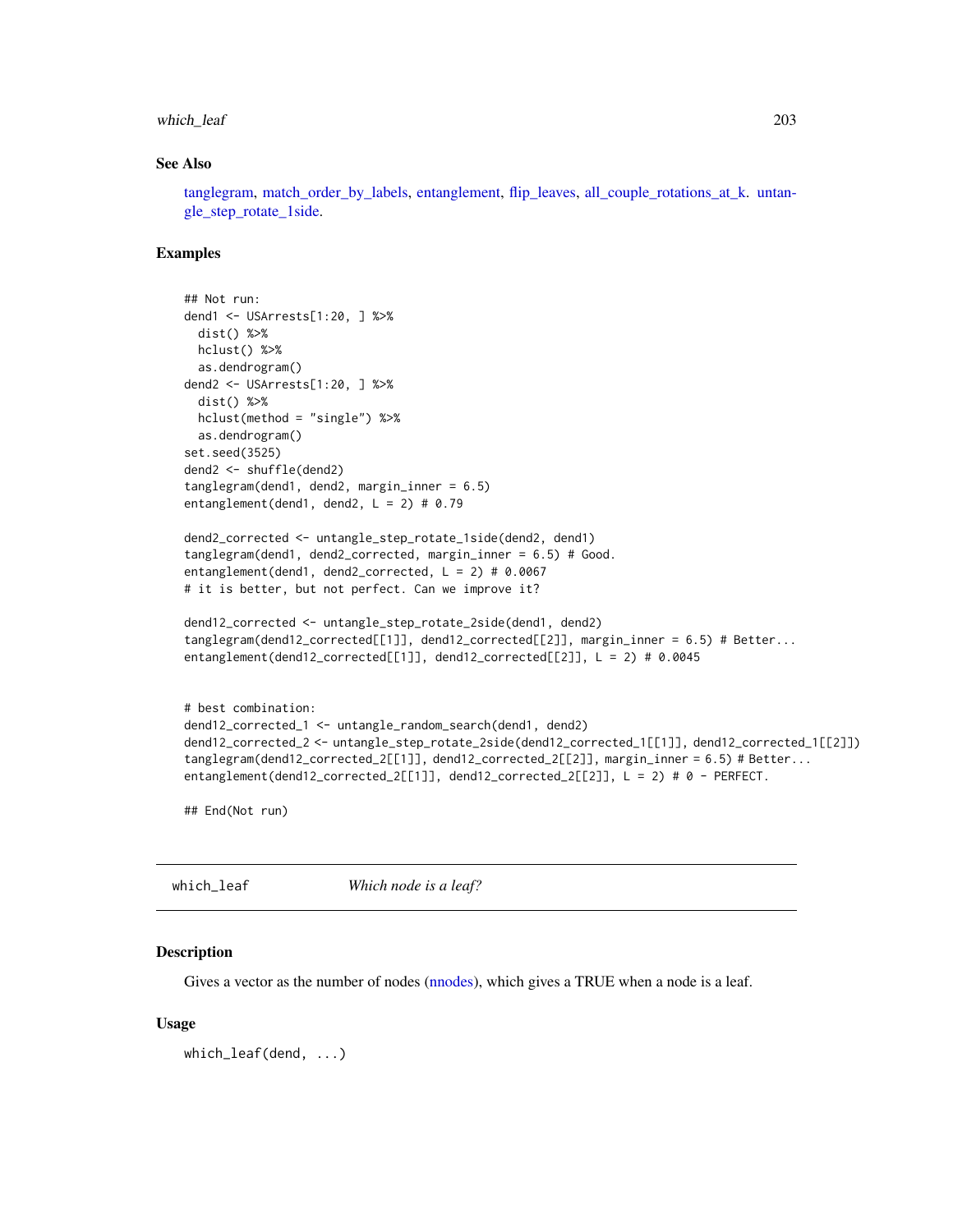#### Arguments

| dend     | a dendrogram dend |
|----------|-------------------|
| $\cdots$ | ignored.          |

# Value

A logical vector with the length of [nnodes,](#page-138-0) which gives a TRUE when a node is a leaf.

# See Also

[noded\\_with\\_condition,](#page-139-0) [is.leaf,](#page-0-0) [nnodes](#page-138-0)

# Examples

```
## Not run:
library(dendextend)
# Getting the dend dend
set.seed(23235)
ss <- sample(1:150, 10)
dend <- iris[ss, -5] %>%
 dist() %>%
 hclust() %>%
  as.dendrogram()
dend %>% plot()
which_leaf(dend)
## End(Not run)
```
which\_node *Which node id is common to a group of labels*

# Description

This function identifies which edge(s) in a tree has group of labels ("tips") in common. By default it only returns the edge (node) with the heighest id.

#### Usage

which\_node(dend, labels, max\_id = TRUE, ...)

# Arguments

| dend   | a dendrogram dend                             |
|--------|-----------------------------------------------|
| labels | a character vector of labels from the tree    |
| max_id | logical (TRUE) - if to return only the max id |
|        | ignored.                                      |

<span id="page-203-0"></span>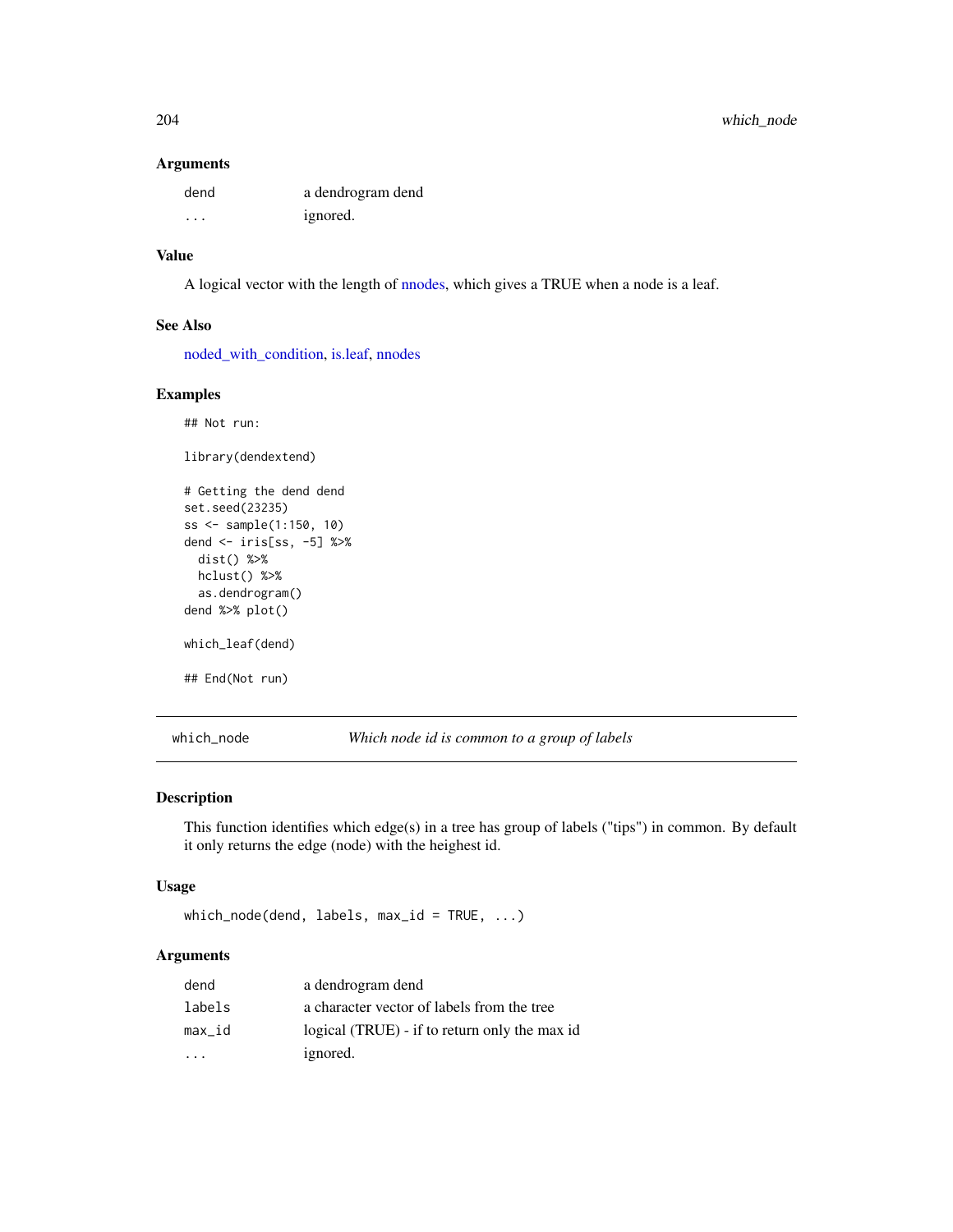# <span id="page-204-0"></span>which\_node 205

# Value

An integer with the id(s) of the nodes which includes all of the labels.

#### See Also

[noded\\_with\\_condition,](#page-139-0) [branches\\_attr\\_by\\_clusters,](#page-25-0) [nnodes,](#page-138-0) [branches\\_attr\\_by\\_labels,](#page-28-0) [get\\_nodes\\_attr](#page-101-0) [which.edge](#page-0-0)

```
dend <- iris[1:10, -5] %>%
  dist() %>%
  hclust() %>%
  as.dendrogram() %>%
  set("labels", 1:10)
dend %>% plot()
which_model(dend, c(1, 2), max_id = FALSE)which_node(dend, c(2, 3), max_id = FALSE)
which_node(dend, c(2, 3))
dend %>% plot()
the_h <- get_nodes_attr(dend, "height", which_node(dend, c(4, 6)))
the_h
abline(h = the_h, lty = 2, col = 2)get_nodes_attr(dend, "height", which_node(dend, c(4, 6)))
get_nodes_attr(dend, "members", which_node(dend, c(4, 6)))
```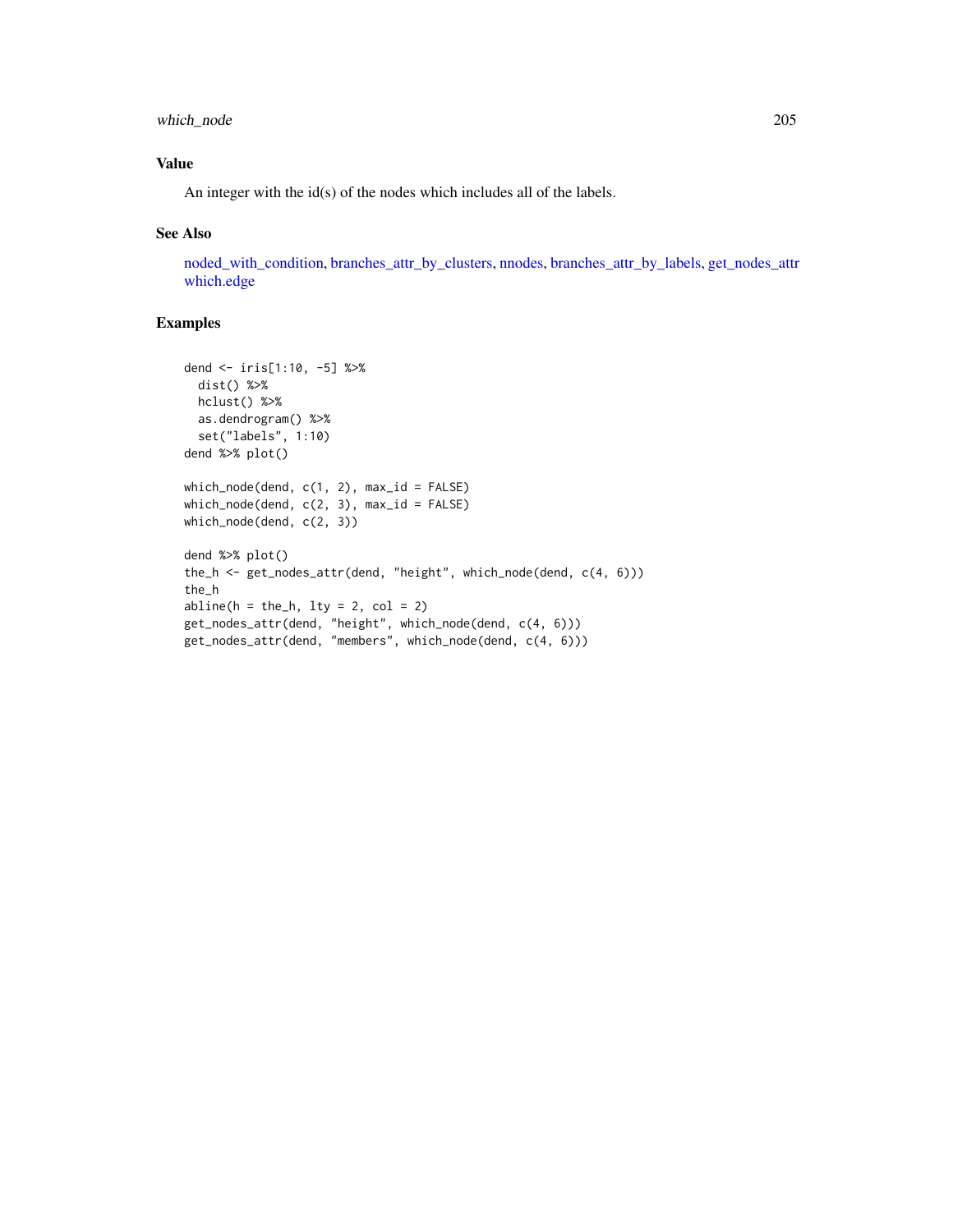# **Index**

∗ clustering dendextend-package, [5](#page-4-0) ∗ datasets khan, [124](#page-123-0) ∗ dendrogram dendextend-package, [5](#page-4-0) ∗ package dendextend-package, [5](#page-4-0) ∗ visualization dendextend-package, [5](#page-4-0) all.equal, *[7](#page-6-1)* all.equal.dendlist *(*all.equal.dendrogram*)*, [6](#page-5-0) all.equal.dendrogram, [6](#page-5-0) all.equal.list, *[6](#page-5-0)* all.equal.phylo, *[7](#page-6-1)* all\_couple\_rotations\_at\_k, [7,](#page-6-1) *[201](#page-200-1)*, *[203](#page-202-0)* all\_unique, [9](#page-8-0) apply, *[184](#page-183-0)* as.dendlist, [10](#page-9-0) as.dendrogram, *[11](#page-10-0)* as.ggdend *(*ggdend*)*, [108](#page-107-1) as.hclust, *[11](#page-10-0)*, *[18](#page-17-0)*, *[147](#page-146-0)* as.hclust.dendrogram, *[11](#page-10-0)* as.phylo, *[11](#page-10-0)* as.phylo.dendrogram, [11](#page-10-0) as.phylo.hclust, *[11](#page-10-0)* as\_hclust\_fixed, [18](#page-17-0) assign\_dendextend\_options, [12](#page-11-0) assign\_values\_to\_branches\_edgePar, [12,](#page-11-0) *[75](#page-74-0)*, *[118](#page-117-0)*, *[163,](#page-162-1) [164](#page-163-0)*, *[174](#page-173-0)* assign\_values\_to\_leaves\_edgePar, [14,](#page-13-0) *[50](#page-49-0)*, *[129](#page-128-0)* assign\_values\_to\_leaves\_nodePar, [15,](#page-14-0) *[17](#page-16-0)*, *[97](#page-96-0)[–101](#page-100-0)*, *[163](#page-162-1)*, *[173,](#page-172-0) [174](#page-173-0)* assign\_values\_to\_nodes\_nodePar, [17,](#page-16-0) *[174](#page-173-0)* attr, *[106](#page-105-0)*, *[138](#page-137-1)*

bakers\_gamma\_for\_2\_k\_matrix, [19,](#page-18-0) *[55](#page-54-0)*

Bk, [20,](#page-19-0) *[23](#page-22-0)*, *[25](#page-24-0)*, *[61](#page-60-0)* Bk\_permutations, [21,](#page-20-0) *[25](#page-24-0)* Bk\_plot, *[20](#page-19-0)*, [23](#page-22-0) branches\_attr\_by\_clusters, [26,](#page-25-1) *[39](#page-38-0)*, *[42](#page-41-0)*, *[45,](#page-44-0) [46](#page-45-0)*, *[205](#page-204-0)* branches\_attr\_by\_labels, *[28](#page-27-0)*, [29,](#page-28-1) *[32](#page-31-0)*, *[141](#page-140-0)*, *[173,](#page-172-0) [174](#page-173-0)*, *[205](#page-204-0)* branches\_attr\_by\_lists, [31,](#page-30-0) *[173,](#page-172-0) [174](#page-173-0)* branches\_color *(*color\_branches*)*, [45](#page-44-0) circlize\_dendrogram, [32](#page-31-0) circos.dendrogram, *[33](#page-32-0)* circos.track, *[32](#page-31-0)* click\_rotate, [34](#page-33-0) clip, *[160](#page-159-0)* collapse\_branch, [36](#page-35-0) color\_branches, [45,](#page-44-0) *[50](#page-49-0)*, *[52](#page-51-0)*, *[98](#page-97-0)[–100](#page-99-0)*, *[115](#page-114-2)*, *[129](#page-128-0)*, *[132](#page-131-0)*, *[174](#page-173-0)* color\_clusters, *[46](#page-45-0)* color\_labels, *[46](#page-45-0)*, [49,](#page-48-0) *[129](#page-128-0)*, *[173](#page-172-0)* color\_unique\_labels, [51](#page-50-0) colored\_bars, [37](#page-36-0) colored\_dots, [41](#page-40-0) colour\_branches *(*color\_branches*)*, [45](#page-44-0) colour\_labels *(*color\_labels*)*, [49](#page-48-0) common\_subtrees\_clusters, [52,](#page-51-0) *[148](#page-147-0)* cophenetic, *[53](#page-52-0)*, *[58,](#page-57-1) [59](#page-58-0)*, *[73](#page-72-1)*, *[76](#page-75-0)*, *[85](#page-84-0)*, *[169](#page-168-1)*, *[197](#page-196-1)* cor, *[58](#page-57-1)* cor.dendlist, [53,](#page-52-0) *[57](#page-56-0)*, *[61](#page-60-0)* cor\_bakers\_gamma, *[19,](#page-18-0) [20](#page-19-0)*, *[53](#page-52-0)*, [54,](#page-53-0) *[59](#page-58-0)*, *[90](#page-89-0)*, *[92](#page-91-0)*, *[94](#page-93-0)*, *[133](#page-132-1)* cor\_common\_nodes, *[53](#page-52-0)*, [57](#page-56-0) cor\_cophenetic, *[53](#page-52-0)*, *[56](#page-55-0)*, [58,](#page-57-1) *[76](#page-75-0)*, *[183](#page-182-0)* cor\_FM\_index, *[53](#page-52-0)*, [60](#page-59-0) count\_terminal\_nodes, [61,](#page-60-0) *[139,](#page-138-1) [140](#page-139-1)* cut\_lower\_fun, [70](#page-69-0) cutree, *[27](#page-26-0)*, *[45,](#page-44-0) [46](#page-45-0)*, *[49,](#page-48-0) [50](#page-49-0)*, *[55](#page-54-0)*, [62,](#page-61-1) *[64](#page-63-0)*, *[66](#page-65-0)[–69](#page-68-0)*, *[106](#page-105-0)*, *[129](#page-128-0)*, *[184](#page-183-0)* cutree.dendrogram, *[8](#page-7-0)*, *[46](#page-45-0)*, *[70](#page-69-0)*, *[106,](#page-105-0) [107](#page-106-0)*, *[114](#page-113-0)*, *[120](#page-119-0)*, *[160](#page-159-0)*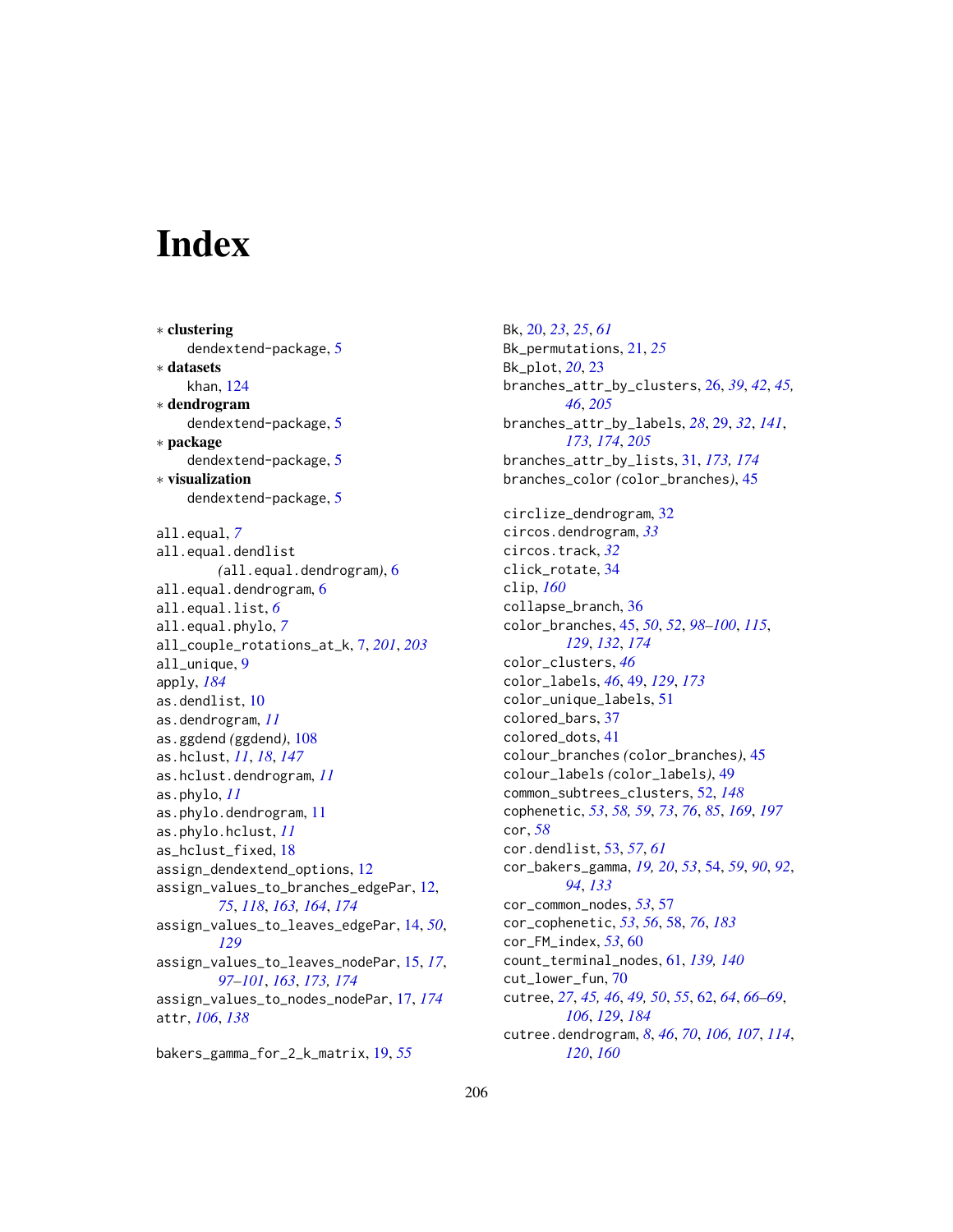#### INDEX 207

cutree\_1h.dendrogram, *[64](#page-63-0)*, [66,](#page-65-0) *[69](#page-68-0)*

cutree\_1k.dendrogram, *[64](#page-63-0)*, [68](#page-67-0) cutreeDynamic, *[27,](#page-26-0) [28](#page-27-0)* data.frame, *[125](#page-124-0)* dend\_diff, [74,](#page-73-0) *[117](#page-116-0)* dend\_expend, [75](#page-74-0) dendbackback *(*tanglegram*)*, [185](#page-184-1) dendextend *(*dendextend-package*)*, [5](#page-4-0) dendextend-package, [5](#page-4-0) dendextend\_cut\_lower\_fun *(*cut\_lower\_fun*)*, [70](#page-69-0) dendextend\_heights\_per\_k.dendrogram *(*heights\_per\_k.dendrogram*)*, [114](#page-113-0) dendextend\_options, [71](#page-70-0) dendlist, *[6](#page-5-0)*, *[53](#page-52-0)*, [72,](#page-71-1) *[74,](#page-73-0) [75](#page-74-0)*, *[77](#page-76-0)*, *[106](#page-105-0)*, *[118](#page-117-0)*, *[121](#page-120-0)*, *[131](#page-130-0)*, *[138](#page-137-1)*, *[148](#page-147-0)*, *[173](#page-172-0)*, *[190](#page-189-0)*, *[196,](#page-195-0) [197](#page-196-1)* dendrapply, *[129](#page-128-0)* dendro\_data, *[110](#page-109-0)* dendrogram, *[5,](#page-4-0) [6](#page-5-0)*, *[33](#page-32-0)*, *[46](#page-45-0)*, *[50](#page-49-0)*, *[52](#page-51-0)*, *[70](#page-69-0)*, *[75](#page-74-0)*, *[78](#page-77-0)*, *[85](#page-84-0)*, *[109,](#page-108-0) [110](#page-109-0)*, *[113](#page-112-0)*, *[115](#page-114-2)*, *[119](#page-118-0)*, *[129](#page-128-0)*, *[131](#page-130-0)*, *[136](#page-135-0)*, *[144](#page-143-1)*, *[159](#page-158-0)*, *[171](#page-170-0)*, *[173,](#page-172-0) [174](#page-173-0)*, *[179](#page-178-0)[–181](#page-180-0)* DendSer, *[73,](#page-72-1) [74](#page-73-0)*, *[169](#page-168-1)*, *[197](#page-196-1)* DendSer.dendrogram, [73,](#page-72-1) *[74](#page-73-0)*, *[169](#page-168-1)*, *[197](#page-196-1)* dist, *[46](#page-45-0)*, *[58](#page-57-1)*, *[76,](#page-75-0) [77](#page-76-0)*, *[127](#page-126-0)*, *[171](#page-170-0)*, *[183](#page-182-0)* dist.dendlist, *[75](#page-74-0)*, [76,](#page-75-0) *[78](#page-77-0)*, *[118](#page-117-0)*, *[144](#page-143-1)* dist.multiPhylo, *[77](#page-76-0)* dist.topo, *[77](#page-76-0)* dist\_long, [79](#page-78-0) distinct.edges, *[75](#page-74-0)*, *[78](#page-77-0)*, *[118](#page-117-0)* distinct\_edges, *[57](#page-56-0)*, *[75](#page-74-0)*, *[77,](#page-76-0) [78](#page-77-0)*, [78,](#page-77-0) *[118](#page-117-0)*, *[144](#page-143-1)* drop.tip, *[147](#page-146-0)* duplicate\_leaf, [79,](#page-78-0) *[171](#page-170-0)*

entanglement, *[8](#page-7-0)*, [81,](#page-80-1) *[88](#page-87-1)*, *[133–](#page-132-1)[135](#page-134-0)*, *[180,](#page-179-0) [181](#page-180-0)*, *[196](#page-195-0)*, *[198](#page-197-1)[–203](#page-202-0)*

fac2num, [83,](#page-82-1) *[184](#page-183-0)* factor, *[125](#page-124-0)* find\_dend *(*dend\_expend*)*, [75](#page-74-0) find\_dendrogram, [84](#page-83-0) find\_k, [85](#page-84-0) fix\_members\_attr.dendrogram, *[80](#page-79-0)*, [86,](#page-85-0) *[170](#page-169-0)* flatten.dendrogram, [87](#page-86-0) flip\_leaves, *[8](#page-7-0)*, [88,](#page-87-1) *[201](#page-200-1)*, *[203](#page-202-0)* FM\_index, *[20](#page-19-0)*, *[23](#page-22-0)*, *[25](#page-24-0)*, *[61](#page-60-0)*, [89,](#page-88-0) *[92](#page-91-0)* FM\_index\_permutation, [91](#page-90-0) FM\_index\_R, *[92](#page-91-0)*, [93](#page-92-0)

geom\_line, *[109](#page-108-0)* geom\_point, *[109](#page-108-0)* get\_branches\_heights, [95,](#page-94-0) *[96](#page-95-0)*, *[115](#page-114-2)*, *[156](#page-155-1)* get\_childrens\_heights, [96,](#page-95-0) *[156](#page-155-1)* get\_leaves\_attr, *[14](#page-13-0)*, *[16,](#page-15-0) [17](#page-16-0)*, *[28](#page-27-0)*, *[30](#page-29-0)*, [97,](#page-96-0) *[103](#page-102-0)*, *[141](#page-140-0)*, *[163](#page-162-1)* get\_leaves\_branches\_attr, [98,](#page-97-0) *[99](#page-98-0)* get\_leaves\_branches\_col, *[46](#page-45-0)*, [99,](#page-98-0) *[129](#page-128-0)* get\_leaves\_edgePar, *[98,](#page-97-0) [99](#page-98-0)*, [100,](#page-99-0) *[101](#page-100-0)* get\_leaves\_nodePar, *[98](#page-97-0)[–100](#page-99-0)*, [101,](#page-100-0) *[110](#page-109-0)* get\_nodes\_attr, *[97](#page-96-0)[–101](#page-100-0)*, [102,](#page-101-1) *[104](#page-103-0)*, *[110](#page-109-0)*, *[113](#page-112-0)*, *[205](#page-204-0)* get\_nodes\_xy, [104](#page-103-0) get\_root\_branches\_attr, *[13](#page-12-0)*, [105,](#page-104-0) *[163,](#page-162-1) [164](#page-163-0)* get\_subdendrograms, [106](#page-105-0) ggdend, [108,](#page-107-1) *[192](#page-191-0)* ggdendrogram, *[110](#page-109-0)* ggplot, *[110](#page-109-0)* ggplot.dendrogram *(*ggdend*)*, [108](#page-107-1) ggplot.ggdend *(*ggdend*)*, [108](#page-107-1) hang.dendrogram, [111,](#page-110-1) *[156](#page-155-1)*, *[174](#page-173-0)*, *[190](#page-189-0)* has\_component\_in\_attribute, [112](#page-111-1) has\_edgePar, *[189,](#page-188-0) [190](#page-189-0)* has\_edgePar *(*has\_component\_in\_attribute*)*, [112](#page-111-1) has\_nodePar *(*has\_component\_in\_attribute*)*, [112](#page-111-1) hclust, *[5](#page-4-0)*, *[46](#page-45-0)*, *[50](#page-49-0)*, *[64](#page-63-0)*, *[67](#page-66-0)*, *[69](#page-68-0)*, *[76](#page-75-0)*, *[127](#page-126-0)*, *[129](#page-128-0)*, *[171](#page-170-0)*, *[173](#page-172-0)*, *[180,](#page-179-0) [181](#page-180-0)* heights\_per\_k.dendrogram, *[8](#page-7-0)*, [114](#page-113-0) highlight\_branches *(*highlight\_branches\_col*)*, [115](#page-114-2) highlight\_branches\_col, [115,](#page-114-2) *[174](#page-173-0)*, *[190](#page-189-0)* highlight\_branches\_lwd, *[174](#page-173-0)*, *[188](#page-187-0)*, *[190](#page-189-0)* highlight\_branches\_lwd *(*highlight\_branches\_col*)*, [115](#page-114-2) highlight\_distinct\_edges, *[75](#page-74-0)*, *[78](#page-77-0)*, [117,](#page-116-0) *[118](#page-117-0)*, *[144](#page-143-1)* identical, *[7](#page-6-1)*

identify.dendrogram, [119](#page-118-0) identify.hclust, *[119,](#page-118-0) [120](#page-119-0)* intersect, *[121](#page-120-0)* intersect\_trees, *[53,](#page-52-0) [54](#page-53-0)*, *[58](#page-57-1)*, [121](#page-120-0) is.dendlist *(*is\_some\_class*)*, [124](#page-123-0) is.dendrogram *(*is\_some\_class*)*, [124](#page-123-0)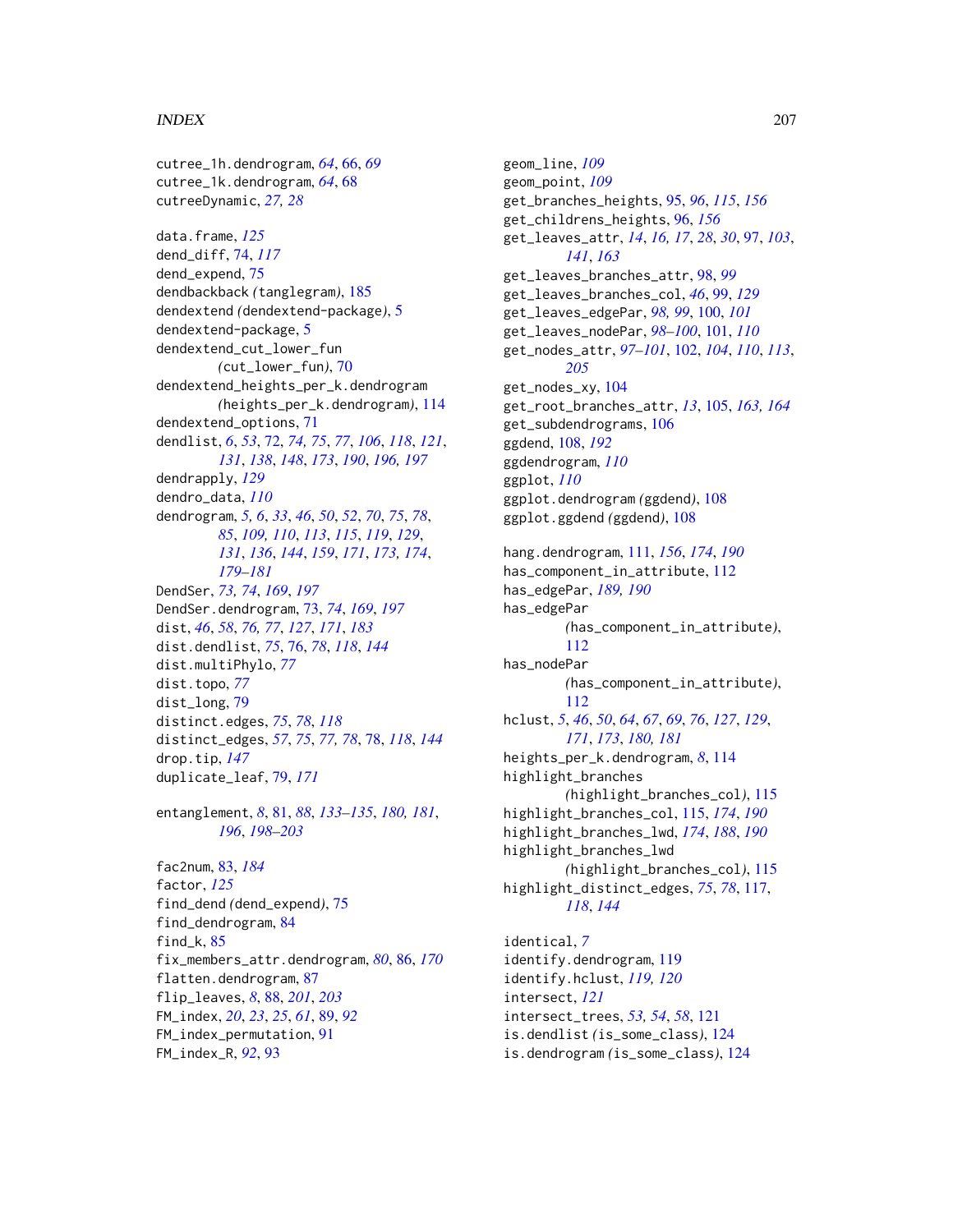#### 208 **INDEX**

```
is.dist (is_some_class), 124
is.double, 122
is.hclust (is_some_class), 124
is.integer, 122
is.leaf, 204
is.natural.number, 122
is.numeric, 122
is.phylo (is_some_class), 124
is_null_list, 123
is_some_class, 124
```
khan, [124](#page-123-0)

```
labels, 46, 70, 121, 127, 170, 180
labels.hclust (labels<-), 126
labels.phylo (labels<-), 126
labels<-, 126
labels<-.dendrogram, 173, 174
labels_cex, 128
labels_cex<- (labels_cex), 128
labels_col (labels_colors), 129
labels_colors, 46, 50, 98–101, 129
labels_colors<-, 174
labels_colors<- (labels_colors), 129
ladderize, 130, 131, 167, 168
layout, 188
leaf_Colors, 131
leaf_colors (leaf_Colors), 131
lowest_common_branch, 132
```

```
match_order_by_labels, 8, 55, 82, 88, 133,
         134, 135, 199, 201, 203
match_order_dendrogram_by_old_order,
         134
max_depth (min_depth), 136
min_depth, 136
multi2di, 36
```

```
na.locf, 137
na_locf, 136
names, 83
nleaves, 28, 30, 97, 103, 104, 138, 140, 141,
         194
nnodes, 28, 30, 97, 103, 104, 139, 141,
         203–205
noded_with_condition, 30, 140, 174, 204,
         205
nrow, 139, 140
order, 167, 168
```
order.dendrogram, *[27](#page-26-0)*, *[45](#page-44-0)*, *[120](#page-119-0)*, *[138](#page-137-1)*, *[142,](#page-141-0) [143](#page-142-0)*, *[147](#page-146-0)*, *[160](#page-159-0)*, *[167,](#page-166-0) [168](#page-167-0)* order.dendrogram<-, [141](#page-140-0) order.hclust, [142](#page-141-0) pam, *[85,](#page-84-0) [86](#page-85-0)* pamk, *[85,](#page-84-0) [86](#page-85-0)* par, *[38](#page-37-0)*, *[41](#page-40-0)*, *[160](#page-159-0)* partition.leaves, *[144](#page-143-1)* partition\_leaves, [143](#page-142-0) phylo, *[131](#page-130-0)*, *[180,](#page-179-0) [181](#page-180-0)* phylo.diff, *[75](#page-74-0)* place\_labels *(*set\_labels*)*, [179](#page-178-0) plot, *[25](#page-24-0)*, *[145](#page-144-0)* plot.dendlist *(*dendlist*)*, [72](#page-71-1) plot.dendrogram, *[74](#page-73-0)*, *[104](#page-103-0)*, *[109](#page-108-0)*, *[145,](#page-144-0) [146](#page-145-0)* plot.find\_k *(*find\_k*)*, [85](#page-84-0) plot\_horiz.dendrogram, [144,](#page-143-1) *[190](#page-189-0)* plotDendroAndColors, *[28](#page-27-0)*, *[39](#page-38-0)*, *[42](#page-41-0)* plotHclustColors, *[38](#page-37-0)*, *[42](#page-41-0)* prepare.ggdend *(*ggdend*)*, [108](#page-107-1) print.ggdend *(*ggdend*)*, [108](#page-107-1) prune, *[121](#page-120-0)*, [146,](#page-145-0) *[149](#page-148-0)*, *[157](#page-156-0)* prune\_common\_subtrees.dendlist, [148](#page-147-0) prune\_leaf, *[147](#page-146-0)*, [149](#page-148-0) pvclust\_edges, [149](#page-148-0) pvclust\_show\_signif, [150,](#page-149-0) *[151,](#page-150-0) [152](#page-151-0)*, *[154](#page-153-0)* pvclust\_show\_signif\_gradient, *[151,](#page-150-0) [152](#page-151-0)*, [152](#page-151-0) pvrect, *[153,](#page-152-0) [154](#page-153-0)* pvrect2, [153](#page-152-0)

rainbow, *[45](#page-44-0)*, *[50](#page-49-0)* rainbow\_hcl, *[45](#page-44-0)*, *[50](#page-49-0)* raise.dendrogram, [155](#page-154-0) rank, *[157](#page-156-0)* rank\_branches, [156,](#page-155-1) *[190](#page-189-0)* rank\_order.dendrogram, *[80](#page-79-0)*, [157,](#page-156-0) *[170](#page-169-0)* rank\_values\_with\_clusters, [158](#page-157-0) rect, *[154](#page-153-0)*, *[159](#page-158-0)* rect.dendrogram, [158](#page-157-0) rect.hclust, *[120](#page-119-0)*, *[160](#page-159-0)* reindex\_dend, [161](#page-160-0) remove\_branches\_edgePar, [162,](#page-161-0) *[174](#page-173-0)* remove\_leaves\_nodePar, [163,](#page-162-1) *[174](#page-173-0)*, *[190](#page-189-0)* remove\_nodes\_nodePar, [164](#page-163-0) rev.dendrogram, *[131](#page-130-0)*, *[167,](#page-166-0) [168](#page-167-0)* rev.hclust *(*rotate*)*, [166](#page-165-1) rllply, [165](#page-164-0)